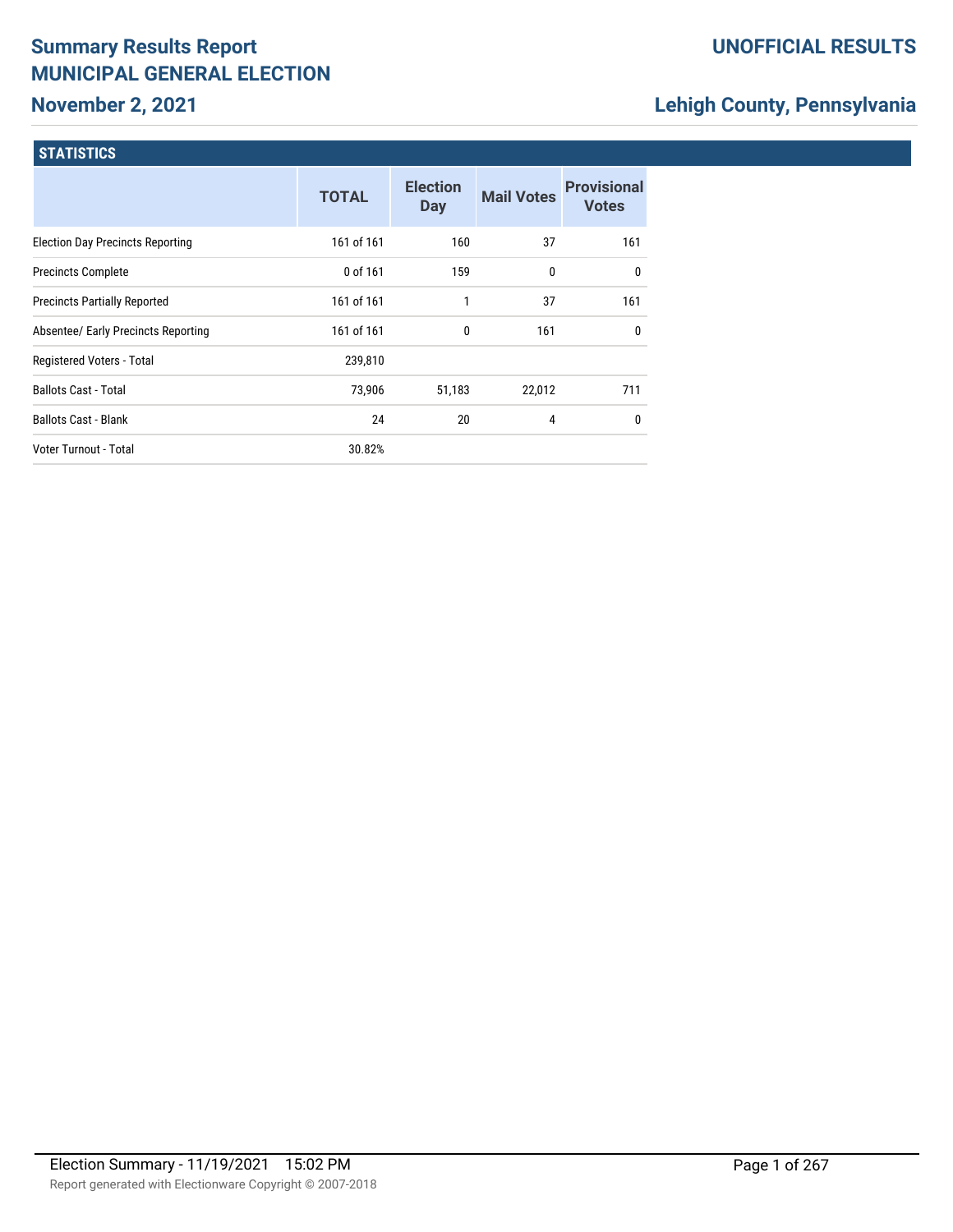### **UNOFFICIAL RESULTS**

# **Lehigh County, Pennsylvania**

#### **JUSTICE OF THE SUPREME COURT**

Vote For 1

|                             | <b>TOTAL</b> | <b>Election</b><br>Day | <b>Mail Votes</b> | <b>Provisional</b><br><b>Votes</b> |
|-----------------------------|--------------|------------------------|-------------------|------------------------------------|
| <b>DEM Maria McLaughlin</b> | 37,002       | 19,460                 | 17,052            | 490                                |
| <b>REP Kevin Brobson</b>    | 35,409       | 30,635                 | 4,571             | 203                                |
| Write-In Totals             | 53           | 43                     | 9                 | 1                                  |
| Write-In: Scattered         | 53           | 43                     | 9                 | 1                                  |
| Not Assigned                | 0            | $\mathbf{0}$           | $\mathbf{0}$      | $\mathbf{0}$                       |
| <b>Total Votes Cast</b>     | 72,464       | 50,138                 | 21,632            | 694                                |
| Overvotes                   | 60           | 30                     | 29                | 1                                  |
| <b>Undervotes</b>           | 1,382        | 1,015                  | 351               | 16                                 |
| <b>Contest Totals</b>       | 73,906       | 51,183                 | 22,012            | 711                                |
| <b>Precincts Reporting</b>  | 161 of 161   |                        |                   |                                    |

#### **JUDGE OF THE SUPERIOR COURT**

|                            | <b>TOTAL</b> | <b>Election</b><br><b>Day</b> | <b>Mail Votes</b> | <b>Provisional</b><br><b>Votes</b> |
|----------------------------|--------------|-------------------------------|-------------------|------------------------------------|
| <b>DEM Timika Lane</b>     | 34,719       | 17,907                        | 16,347            | 465                                |
| REP Megan Sullivan         | 37,271       | 31,868                        | 5,174             | 229                                |
| Write-In Totals            | 44           | 38                            | 6                 | $\mathbf 0$                        |
| Write-In: Scattered        | 44           | 38                            | 6                 | $\mathbf 0$                        |
| Not Assigned               | 0            | $\mathbf{0}$                  | 0                 | $\mathbf{0}$                       |
| <b>Total Votes Cast</b>    | 72,034       | 49,813                        | 21,527            | 694                                |
| Overvotes                  | 30           | 4                             | 26                | $\mathbf{0}$                       |
| Undervotes                 | 1,842        | 1,366                         | 459               | 17                                 |
| <b>Contest Totals</b>      | 73,906       | 51,183                        | 22,012            | 711                                |
| <b>Precincts Reporting</b> | 161 of 161   |                               |                   |                                    |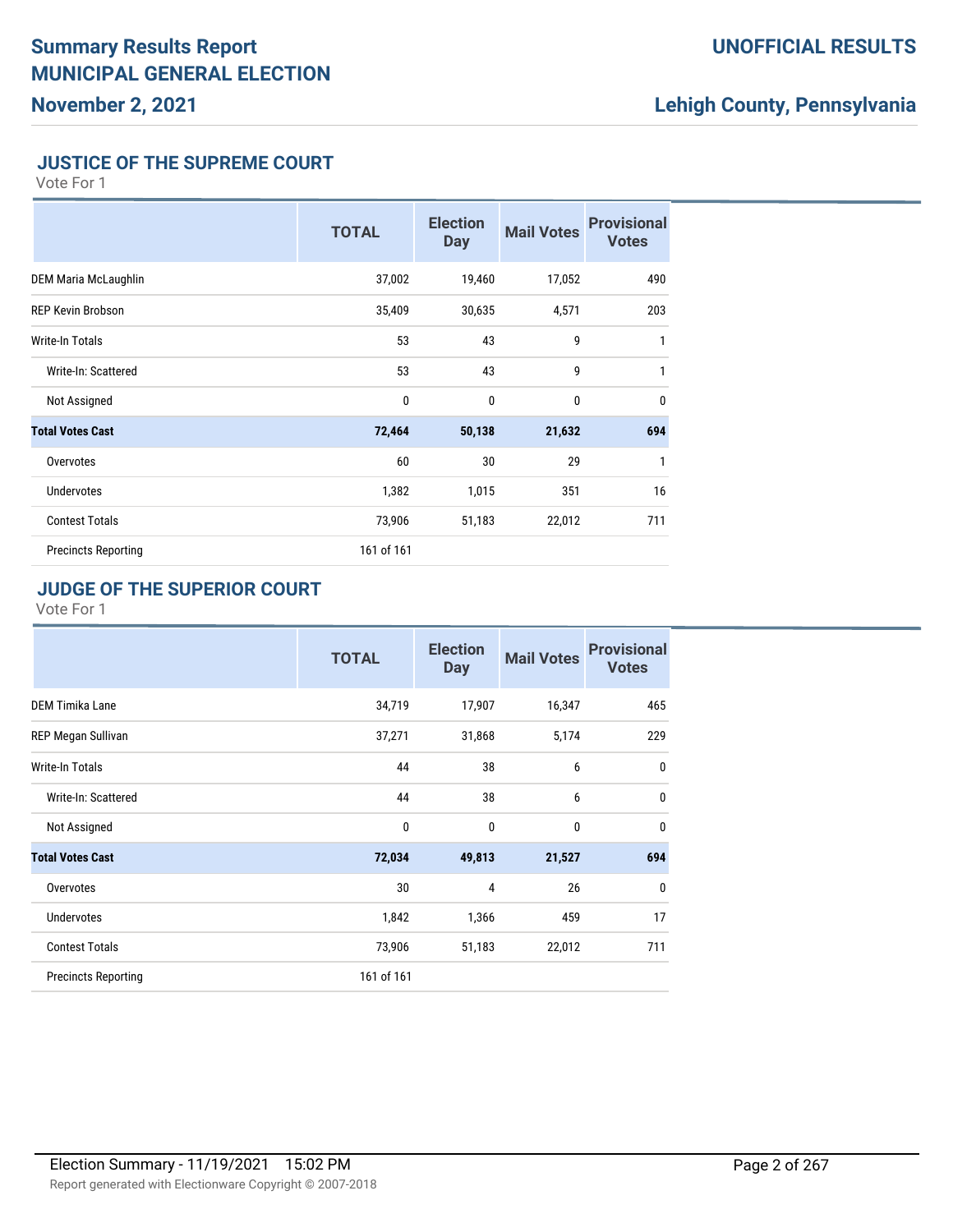#### **UNOFFICIAL RESULTS**

# **Lehigh County, Pennsylvania**

#### **JUDGE OF THE COMMONWEALTH COURT**

|                            | <b>TOTAL</b> | <b>Election</b><br><b>Day</b> | <b>Mail Votes</b> | <b>Provisional</b><br><b>Votes</b> |
|----------------------------|--------------|-------------------------------|-------------------|------------------------------------|
| <b>DEM Lori A Dumas</b>    | 34,303       | 17,623                        | 16,217            | 463                                |
| DEM David Lee Spurgeon     | 31,136       | 15,460                        | 15,273            | 403                                |
| REP Stacy Marie Wallace    | 33,996       | 29,109                        | 4,686             | 201                                |
| <b>REP Drew Crompton</b>   | 33,057       | 28,460                        | 4,410             | 187                                |
| Write-In Totals            | 64           | 43                            | 20                | 1                                  |
| Write-In: Scattered        | 64           | 43                            | 20                | 1                                  |
| Not Assigned               | $\bf{0}$     | $\mathbf 0$                   | 0                 | $\mathbf 0$                        |
| <b>Total Votes Cast</b>    | 132,556      | 90,695                        | 40,606            | 1,255                              |
| Overvotes                  | 138          | 76                            | 60                | $\overline{2}$                     |
| Undervotes                 | 15,118       | 11,595                        | 3,358             | 165                                |
| <b>Contest Totals</b>      | 147,812      | 102,366                       | 44,024            | 1,422                              |
| <b>Precincts Reporting</b> | 161 of 161   |                               |                   |                                    |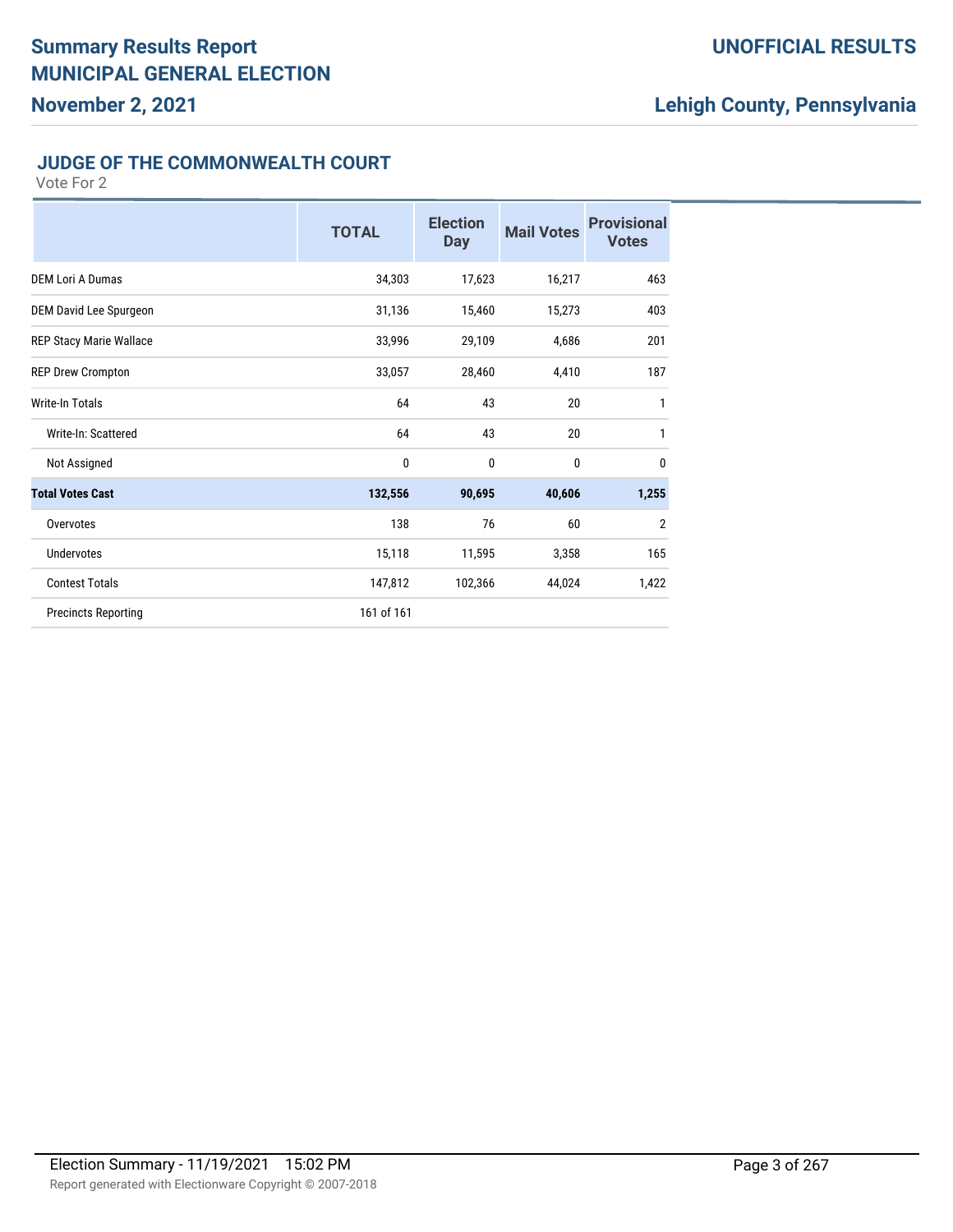#### **UNOFFICIAL RESULTS**

# **Lehigh County, Pennsylvania**

#### **JUDGE OF THE COURT OF COMMON PLEAS**

Vote For 3

|                             | <b>TOTAL</b> | <b>Election</b><br><b>Day</b> | <b>Mail Votes</b> | <b>Provisional</b><br><b>Votes</b> |
|-----------------------------|--------------|-------------------------------|-------------------|------------------------------------|
| <b>DEM Maraleen Shields</b> | 32,043       | 16,137                        | 15,477            | 429                                |
| <b>DEM Zachary Cohen</b>    | 32,530       | 16,522                        | 15,589            | 419                                |
| <b>DEM Rashid Santiago</b>  | 29,454       | 15,213                        | 13,851            | 390                                |
| <b>REP Tom Caffrey</b>      | 35,302       | 29,768                        | 5,319             | 215                                |
| <b>REP Tom Capehart</b>     | 33,018       | 27,888                        | 4,928             | 202                                |
| <b>REP David Ritter</b>     | 32,604       | 27,700                        | 4,721             | 183                                |
| Write-In Totals             | 110          | 76                            | 34                | $\mathbf{0}$                       |
| Write-In: Scattered         | 110          | 76                            | 34                | $\mathbf{0}$                       |
| Not Assigned                | 0            | 0                             | $\mathbf 0$       | $\bf{0}$                           |
| <b>Total Votes Cast</b>     | 195,061      | 133,304                       | 59,919            | 1,838                              |
| Overvotes                   | 282          | 132                           | 144               | 6                                  |
| <b>Undervotes</b>           | 26,375       | 20,113                        | 5,973             | 289                                |
| <b>Contest Totals</b>       | 221,718      | 153,549                       | 66,036            | 2,133                              |
| <b>Precincts Reporting</b>  | 161 of 161   |                               |                   |                                    |

#### **COUNTY EXECUTIVE**

|                                 | <b>TOTAL</b> | <b>Election</b><br><b>Day</b> | <b>Mail Votes</b> | <b>Provisional</b><br><b>Votes</b> |
|---------------------------------|--------------|-------------------------------|-------------------|------------------------------------|
| <b>DEM Phillips M Armstrong</b> | 36,873       | 19,293                        | 17,105            | 475                                |
| <b>REP Glenn Eckhart</b>        | 34,255       | 29,816                        | 4,246             | 193                                |
| Write-In Totals                 | 74           | 59                            | 14                | 1                                  |
| Write-In: Scattered             | 74           | 59                            | 14                | 1                                  |
| Not Assigned                    | 0            | 0                             | 0                 | 0                                  |
| <b>Total Votes Cast</b>         | 71,202       | 49,168                        | 21,365            | 669                                |
| Overvotes                       | 36           | 16                            | 20                | 0                                  |
| <b>Undervotes</b>               | 2,668        | 1,999                         | 627               | 42                                 |
| <b>Contest Totals</b>           | 73,906       | 51,183                        | 22,012            | 711                                |
| <b>Precincts Reporting</b>      | 161 of 161   |                               |                   |                                    |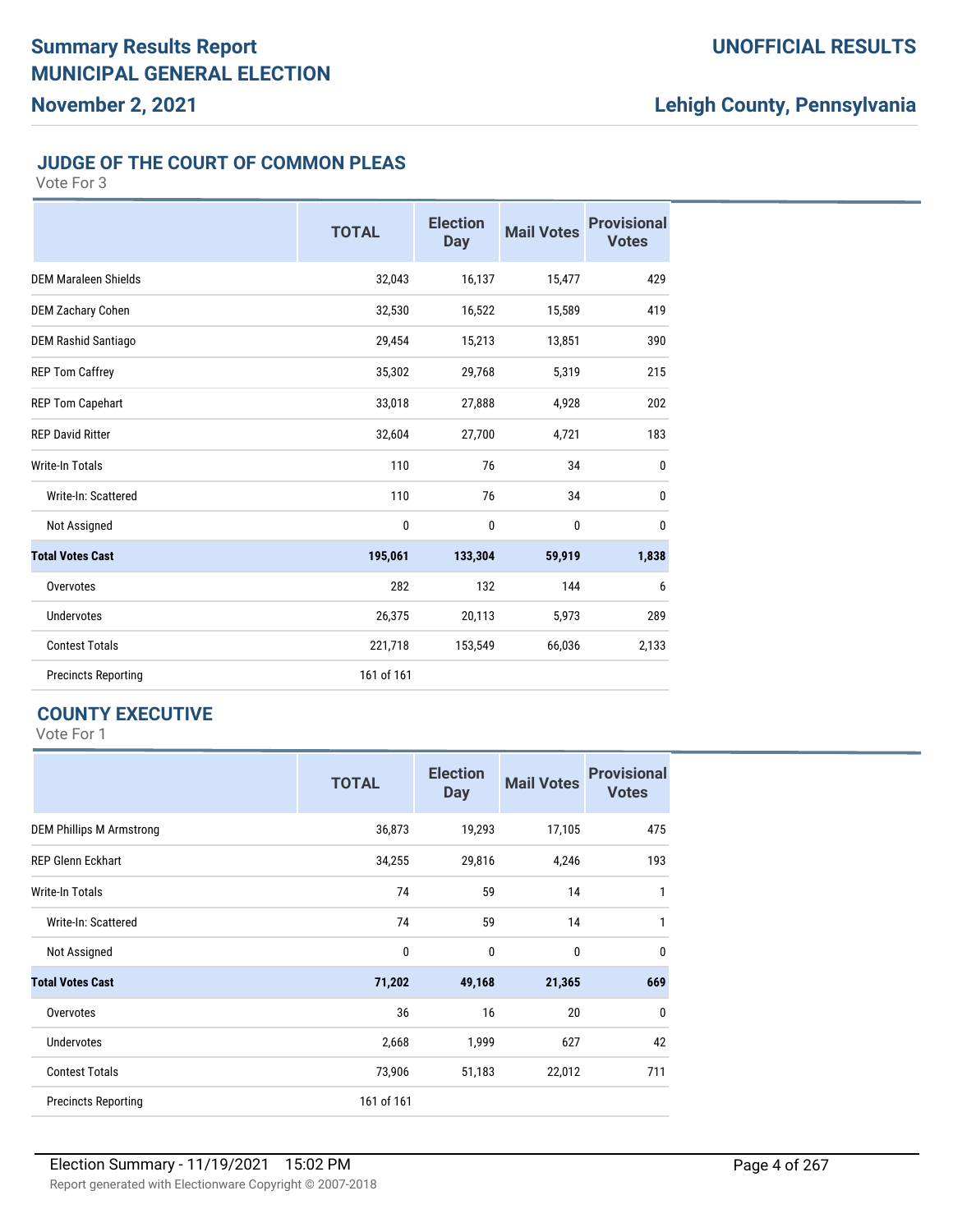#### **UNOFFICIAL RESULTS**

# **Lehigh County, Pennsylvania**

#### **COUNTY COMMISSIONER District 1**

Vote For 1

|                            | <b>TOTAL</b> | <b>Election</b><br><b>Day</b> | <b>Mail Votes</b> | <b>Provisional</b><br><b>Votes</b> |
|----------------------------|--------------|-------------------------------|-------------------|------------------------------------|
| <b>DEM Luke Savage</b>     | 6,721        | 3,464                         | 3,183             | 74                                 |
| <b>REP Antonio Pineda</b>  | 9,856        | 8,891                         | 930               | 35                                 |
| Write-In Totals            | 20           | 17                            | 3                 | $\mathbf 0$                        |
| Write-In: Scattered        | 20           | 17                            | 3                 | $\mathbf 0$                        |
| Not Assigned               | $\mathbf 0$  | 0                             | 0                 | $\mathbf{0}$                       |
| <b>Total Votes Cast</b>    | 16,597       | 12,372                        | 4,116             | 109                                |
| Overvotes                  | 9            | 3                             | 6                 | $\mathbf 0$                        |
| <b>Undervotes</b>          | 456          | 357                           | 93                | 6                                  |
| <b>Contest Totals</b>      | 17,062       | 12,732                        | 4,215             | 115                                |
| <b>Precincts Reporting</b> | 32 of 32     |                               |                   |                                    |

#### **COUNTY COMMISSIONER District 2**

|                            | <b>TOTAL</b> | <b>Election</b><br><b>Day</b> | <b>Mail Votes</b> | <b>Provisional</b><br><b>Votes</b> |
|----------------------------|--------------|-------------------------------|-------------------|------------------------------------|
| <b>DEM Mark J Fedorov</b>  | 9,169        | 4,242                         | 4,800             | 127                                |
| <b>REP Ron W Beitler</b>   | 11,353       | 9,117                         | 2,132             | 104                                |
| Write-In Totals            | 43           | 36                            | 7                 | 0                                  |
| Write-In: Scattered        | 43           | 36                            | 7                 | $\mathbf{0}$                       |
| Not Assigned               | $\mathbf 0$  | 0                             | $\mathbf 0$       | $\mathbf{0}$                       |
| <b>Total Votes Cast</b>    | 20,565       | 13,395                        | 6,939             | 231                                |
| Overvotes                  | 15           | 11                            | $\overline{4}$    | $\mathbf{0}$                       |
| <b>Undervotes</b>          | 410          | 293                           | 103               | 14                                 |
| <b>Contest Totals</b>      | 20,990       | 13,699                        | 7,046             | 245                                |
| <b>Precincts Reporting</b> | 27 of 27     |                               |                   |                                    |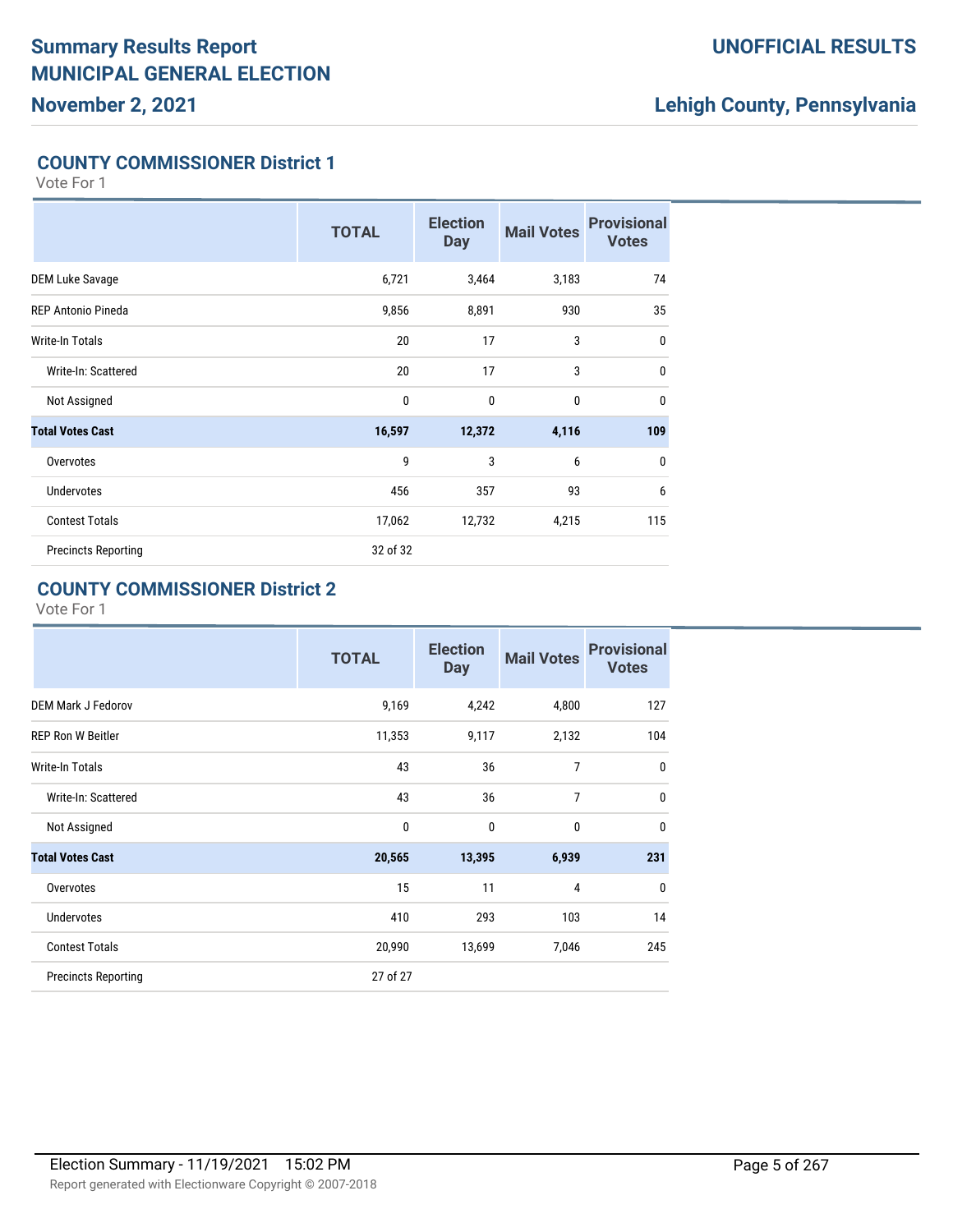### **UNOFFICIAL RESULTS**

# **Lehigh County, Pennsylvania**

#### **COUNTY COMMISSIONER District 3**

Vote For 1

|                            | <b>TOTAL</b> | <b>Election</b><br><b>Day</b> | <b>Mail Votes</b> | <b>Provisional</b><br><b>Votes</b> |
|----------------------------|--------------|-------------------------------|-------------------|------------------------------------|
| DEM Zachary Cole Borghi    | 5,843        | 3,344                         | 2,441             | 58                                 |
| REP Jacqueline Rivera      | 4,033        | 3,448                         | 565               | 20                                 |
| Write-In Totals            | 18           | 18                            | $\mathbf 0$       | 0                                  |
| Write-In: Scattered        | 18           | 18                            | $\mathbf 0$       | $\mathbf 0$                        |
| Not Assigned               | $\mathbf 0$  | $\mathbf{0}$                  | $\mathbf{0}$      | $\mathbf{0}$                       |
| <b>Total Votes Cast</b>    | 9,894        | 6,810                         | 3,006             | 78                                 |
| Overvotes                  | 13           | 3                             | 9                 | 1                                  |
| <b>Undervotes</b>          | 362          | 277                           | 80                | 5                                  |
| <b>Contest Totals</b>      | 10,269       | 7,090                         | 3,095             | 84                                 |
| <b>Precincts Reporting</b> | 35 of 35     |                               |                   |                                    |

#### **COUNTY COMMISSIONER District 4**

|                            | <b>TOTAL</b> | <b>Election</b><br><b>Day</b> | <b>Mail Votes</b> | <b>Provisional</b><br><b>Votes</b> |
|----------------------------|--------------|-------------------------------|-------------------|------------------------------------|
| <b>DEM Geoffrey Brace</b>  | 4,808        | 2,887                         | 1,864             | 57                                 |
| REP Marjulee V Colon       | 2,308        | 1,979                         | 306               | 23                                 |
| <b>Write-In Totals</b>     | 24           | 20                            | 4                 | 0                                  |
| Write-In: Scattered        | 24           | 20                            | $\overline{4}$    | $\mathbf{0}$                       |
| Not Assigned               | $\mathbf 0$  | 0                             | $\mathbf 0$       | $\mathbf 0$                        |
| <b>Total Votes Cast</b>    | 7,140        | 4,886                         | 2,174             | 80                                 |
| Overvotes                  | 3            | $\overline{2}$                | 1                 | $\mathbf 0$                        |
| <b>Undervotes</b>          | 314          | 251                           | 52                | 11                                 |
| <b>Contest Totals</b>      | 7,457        | 5,139                         | 2,227             | 91                                 |
| <b>Precincts Reporting</b> | 35 of 35     |                               |                   |                                    |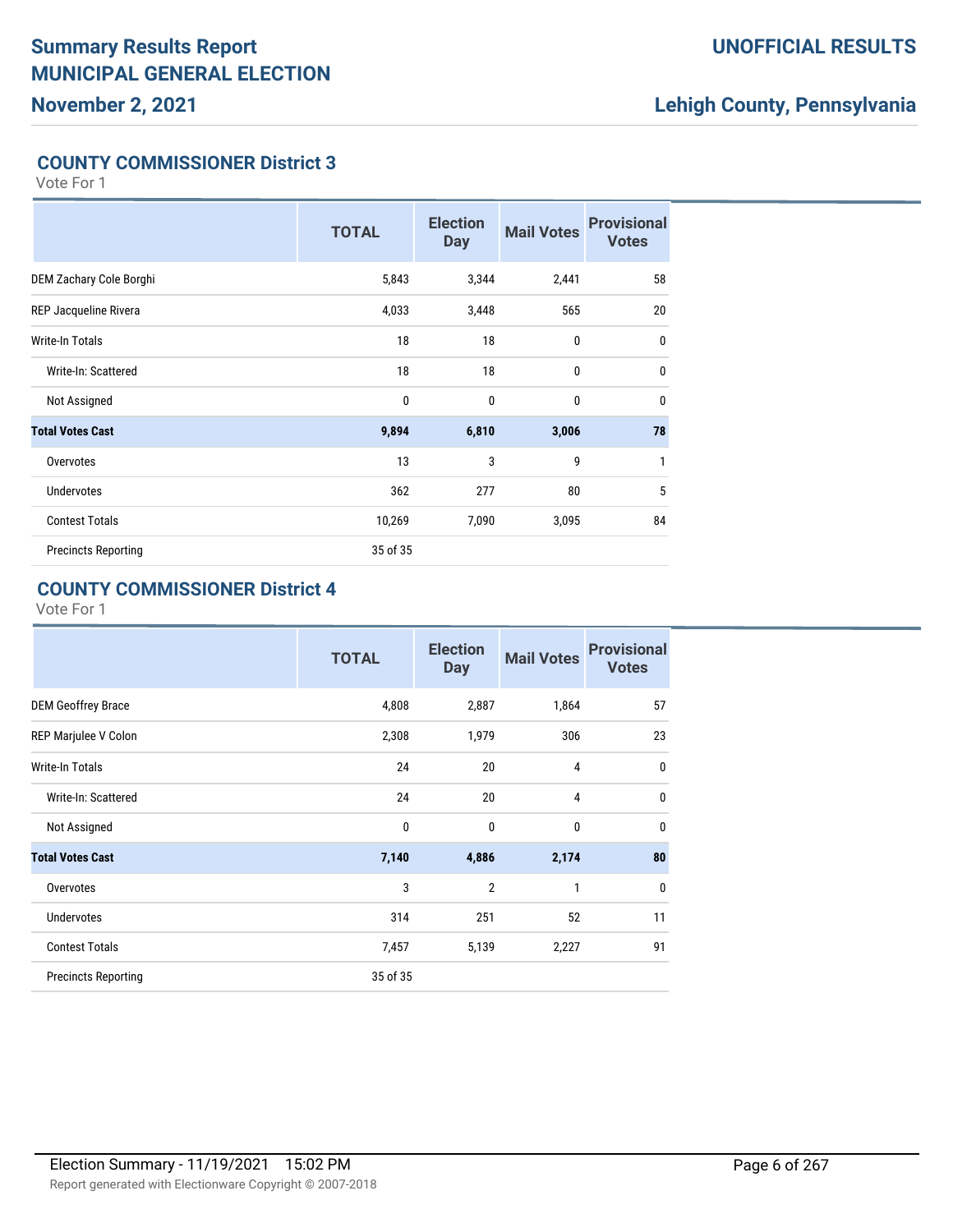#### **UNOFFICIAL RESULTS**

# **Lehigh County, Pennsylvania**

#### **COUNTY COMMISSIONER District 5**

Vote For 1

|                            | <b>TOTAL</b> | <b>Election</b><br><b>Day</b> | <b>Mail Votes</b> | <b>Provisional</b><br><b>Votes</b> |
|----------------------------|--------------|-------------------------------|-------------------|------------------------------------|
| <b>DEM Joyce Moore</b>     | 8,509        | 4,225                         | 4,158             | 126                                |
| <b>REP Jeffrey Dutt</b>    | 9,239        | 8,028                         | 1,170             | 41                                 |
| Write-In Totals            | 33           | 25                            | $\overline{7}$    | 1                                  |
| Write-In: Scattered        | 33           | 25                            | $\overline{7}$    | 1                                  |
| Not Assigned               | $\mathbf 0$  | $\mathbf{0}$                  | $\mathbf{0}$      | $\mathbf{0}$                       |
| <b>Total Votes Cast</b>    | 17,781       | 12,278                        | 5,335             | 168                                |
| Overvotes                  | 14           | 8                             | 6                 | 0                                  |
| <b>Undervotes</b>          | 333          | 237                           | 88                | 8                                  |
| <b>Contest Totals</b>      | 18,128       | 12,523                        | 5,429             | 176                                |
| <b>Precincts Reporting</b> | 32 of 32     |                               |                   |                                    |

#### **MAGISTERIAL DISTRICT JUDGE 31-1-01**

|                             | <b>TOTAL</b>   | <b>Election</b><br><b>Day</b> | <b>Mail Votes</b> | <b>Provisional</b><br><b>Votes</b> |
|-----------------------------|----------------|-------------------------------|-------------------|------------------------------------|
| DEM Linda Vega Sirop        | 875            | 620                           | 245               | 10                                 |
| REP Patricia Patti M Engler | 526            | 410                           | 112               | 4                                  |
| Write-In Totals             | $\overline{2}$ | $\overline{2}$                | 0                 | $\mathbf{0}$                       |
| Write-In: Scattered         | $\overline{2}$ | $\overline{2}$                | 0                 | $\mathbf{0}$                       |
| Not Assigned                | 0              | $\mathbf{0}$                  | 0                 | $\mathbf{0}$                       |
| <b>Total Votes Cast</b>     | 1,403          | 1,032                         | 357               | 14                                 |
| Overvotes                   | $\overline{2}$ | $\overline{2}$                | $\mathbf 0$       | 0                                  |
| <b>Undervotes</b>           | 60             | 52                            | 6                 | $\overline{2}$                     |
| <b>Contest Totals</b>       | 1,465          | 1,086                         | 363               | 16                                 |
| <b>Precincts Reporting</b>  | 10 of 10       |                               |                   |                                    |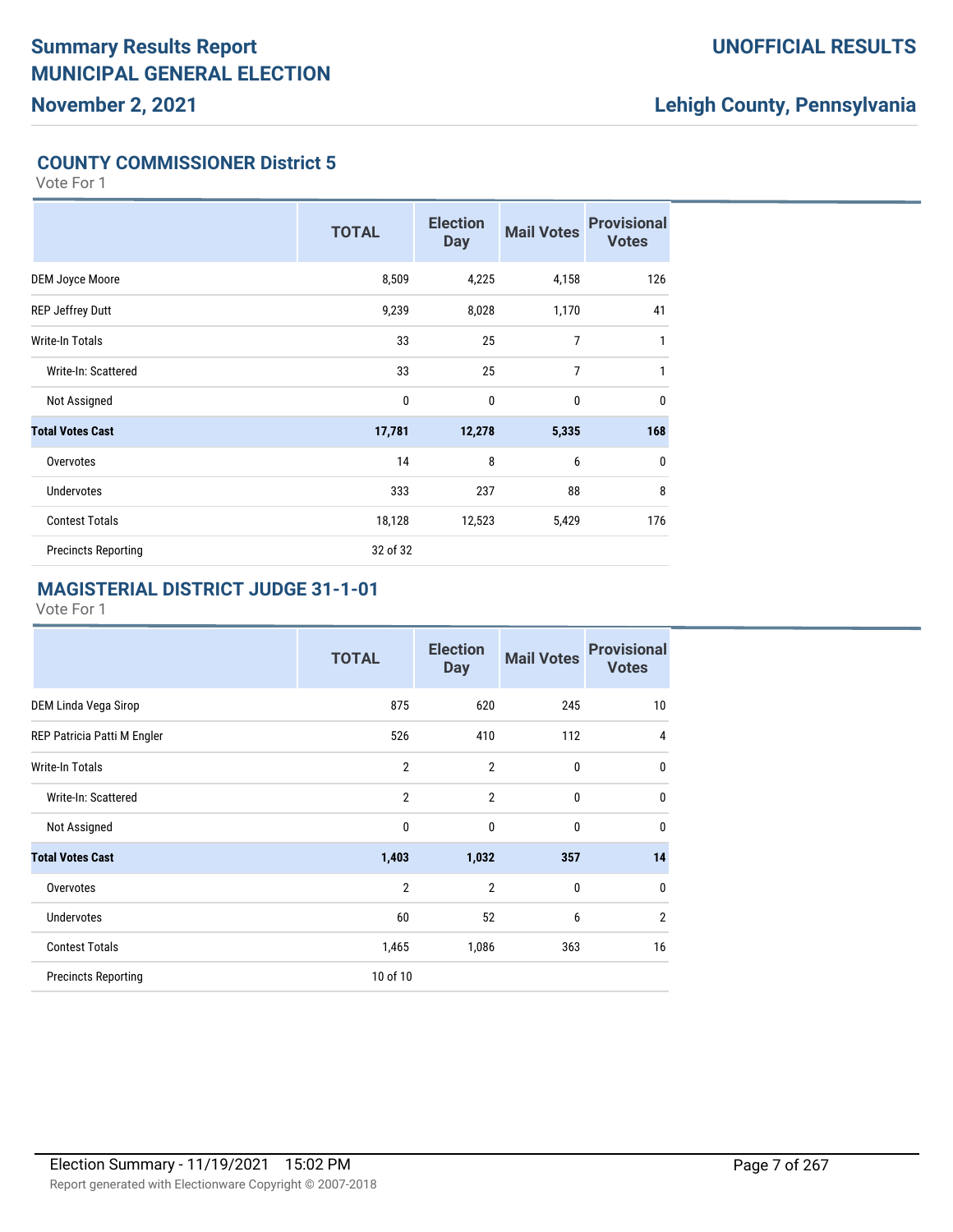### **Lehigh County, Pennsylvania**

#### **MAGISTERIAL DISTRICT JUDGE 31-1-03**

Vote For 1

|                            | <b>TOTAL</b>   | <b>Election</b><br><b>Day</b> | <b>Mail Votes</b> | <b>Provisional</b><br><b>Votes</b> |
|----------------------------|----------------|-------------------------------|-------------------|------------------------------------|
| <b>DAR Ronald Manescu</b>  | 2,869          | 1,749                         | 1,087             | 33                                 |
| Write-In Totals            | 117            | 107                           | 9                 | $\mathbf{1}$                       |
| Write-In: Patti Engler     | 75             | 69                            | 6                 | $\mathbf{0}$                       |
| Write-In: Scattered        | 42             | 38                            | 3                 | $\mathbf{1}$                       |
| Not Assigned               | $\mathbf 0$    | $\mathbf{0}$                  | $\mathbf{0}$      | $\mathbf{0}$                       |
| <b>Total Votes Cast</b>    | 2,986          | 1,856                         | 1,096             | 34                                 |
| Overvotes                  | $\overline{2}$ | $\mathbf{0}$                  | $\overline{2}$    | 0                                  |
| <b>Undervotes</b>          | 837            | 633                           | 185               | 19                                 |
| <b>Contest Totals</b>      | 3,825          | 2,489                         | 1,283             | 53                                 |
| <b>Precincts Reporting</b> | 13 of 13       |                               |                   |                                    |

#### **MAGISTERIAL DISTRICT JUDGE 31-1-06**

|                            | <b>TOTAL</b> | <b>Election</b><br><b>Day</b> | <b>Mail Votes</b> | <b>Provisional</b><br><b>Votes</b> |
|----------------------------|--------------|-------------------------------|-------------------|------------------------------------|
| DEM Amy Zanelli            | 2,780        | 1,583                         | 1,167             | 30                                 |
| <b>REP Van A Scott Sr</b>  | 1,994        | 1,664                         | 321               | 9                                  |
| Write-In Totals            | 3            | 3                             | 0                 | $\mathbf{0}$                       |
| Write-In: Scattered        | 3            | 3                             | 0                 | $\mathbf{0}$                       |
| Not Assigned               | 0            | 0                             | 0                 | $\mathbf{0}$                       |
| <b>Total Votes Cast</b>    | 4,777        | 3,250                         | 1,488             | 39                                 |
| Overvotes                  | 4            | $\overline{2}$                | $\overline{2}$    | $\mathbf 0$                        |
| <b>Undervotes</b>          | 78           | 60                            | 17                | 1                                  |
| <b>Contest Totals</b>      | 4,859        | 3,312                         | 1,507             | 40                                 |
| <b>Precincts Reporting</b> | 15 of 15     |                               |                   |                                    |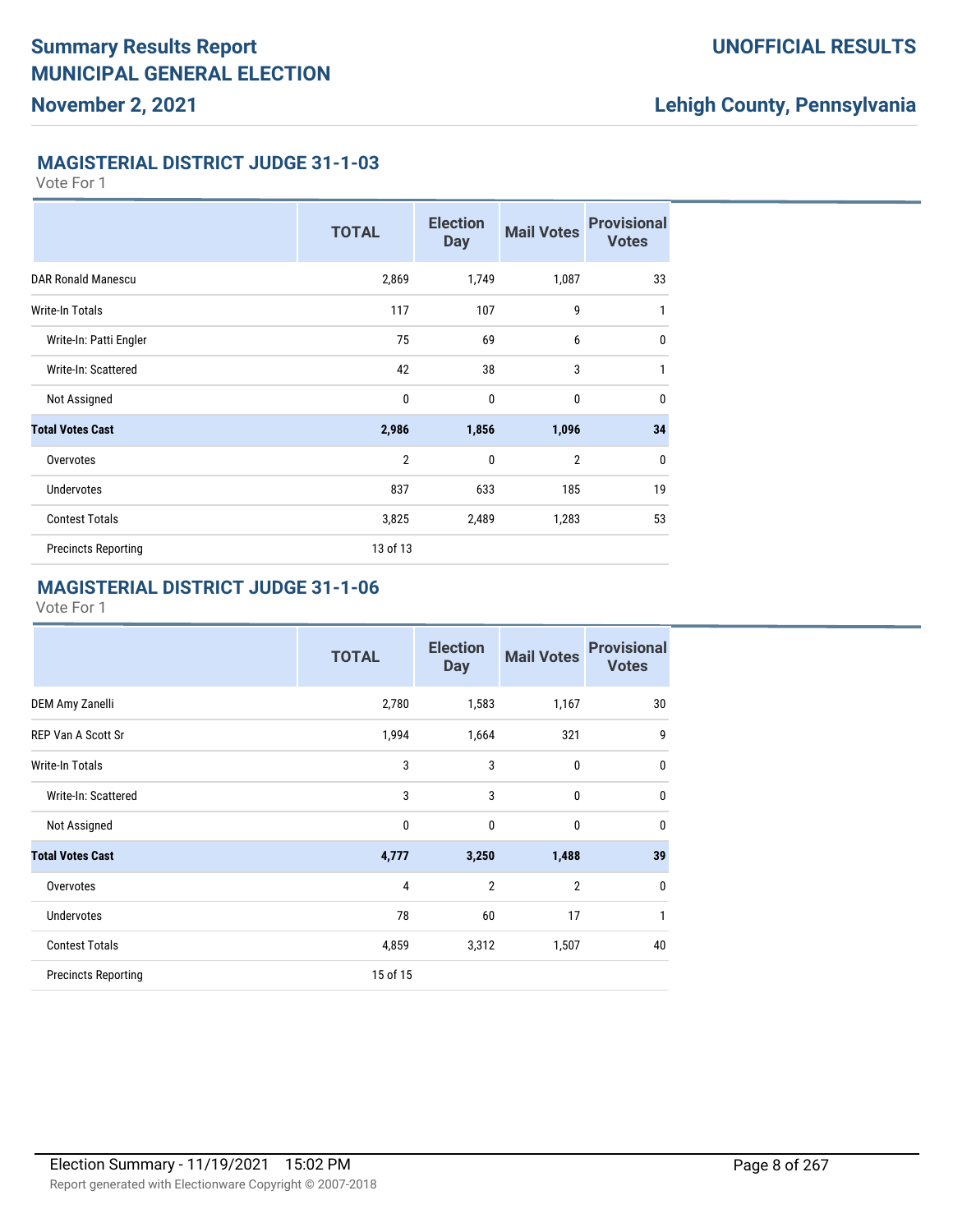# **Lehigh County, Pennsylvania**

#### **MAGISTERIAL DISTRICT JUDGE 31-2-01**

Vote For 1

|                            | <b>TOTAL</b> | <b>Election</b><br><b>Day</b> | <b>Mail Votes</b> | <b>Provisional</b><br><b>Votes</b> |
|----------------------------|--------------|-------------------------------|-------------------|------------------------------------|
| DAR Karen C Devine         | 408          | 314                           | 88                | 6                                  |
| Write-In Totals            | 26           | 22                            | 4                 | $\mathbf{0}$                       |
| Write-In: Scattered        | 26           | 22                            | $\overline{4}$    | $\mathbf 0$                        |
| Not Assigned               | $\mathbf{0}$ | $\mathbf{0}$                  | $\bf{0}$          | $\mathbf{0}$                       |
| <b>Total Votes Cast</b>    | 434          | 336                           | 92                | $6\phantom{1}6$                    |
| Overvotes                  | 1            | 1                             | $\mathbf 0$       | $\mathbf 0$                        |
| <b>Undervotes</b>          | 85           | 65                            | 17                | 3                                  |
| <b>Contest Totals</b>      | 520          | 402                           | 109               | 9                                  |
| <b>Precincts Reporting</b> | 5 of 5       |                               |                   |                                    |

#### **MAYOR Allentown**

|                            | <b>TOTAL</b>   | <b>Election</b><br><b>Day</b> | <b>Mail Votes</b> | <b>Provisional</b><br><b>Votes</b> |
|----------------------------|----------------|-------------------------------|-------------------|------------------------------------|
| <b>DEM Matt Tuerk</b>      | 8,207          | 4,870                         | 3,237             | 100                                |
| <b>REP Tim Ramos</b>       | 4,299          | 3,708                         | 557               | 34                                 |
| <b>IND Solomon Tembo</b>   | 239            | 176                           | 61                | $\overline{2}$                     |
| <b>Write-In Totals</b>     | 52             | 36                            | 16                | $\mathbf 0$                        |
| Write-In: Scattered        | 52             | 36                            | 16                | $\mathbf 0$                        |
| Not Assigned               | 0              | $\mathbf{0}$                  | $\bf{0}$          | $\mathbf{0}$                       |
| <b>Total Votes Cast</b>    | 12,797         | 8,790                         | 3,871             | 136                                |
| Overvotes                  | $\overline{7}$ | $\mathbf{0}$                  | $\overline{7}$    | $\mathbf{0}$                       |
| <b>Undervotes</b>          | 169            | 110                           | 51                | 8                                  |
| <b>Contest Totals</b>      | 12,973         | 8,900                         | 3,929             | 144                                |
| <b>Precincts Reporting</b> | 58 of 58       |                               |                   |                                    |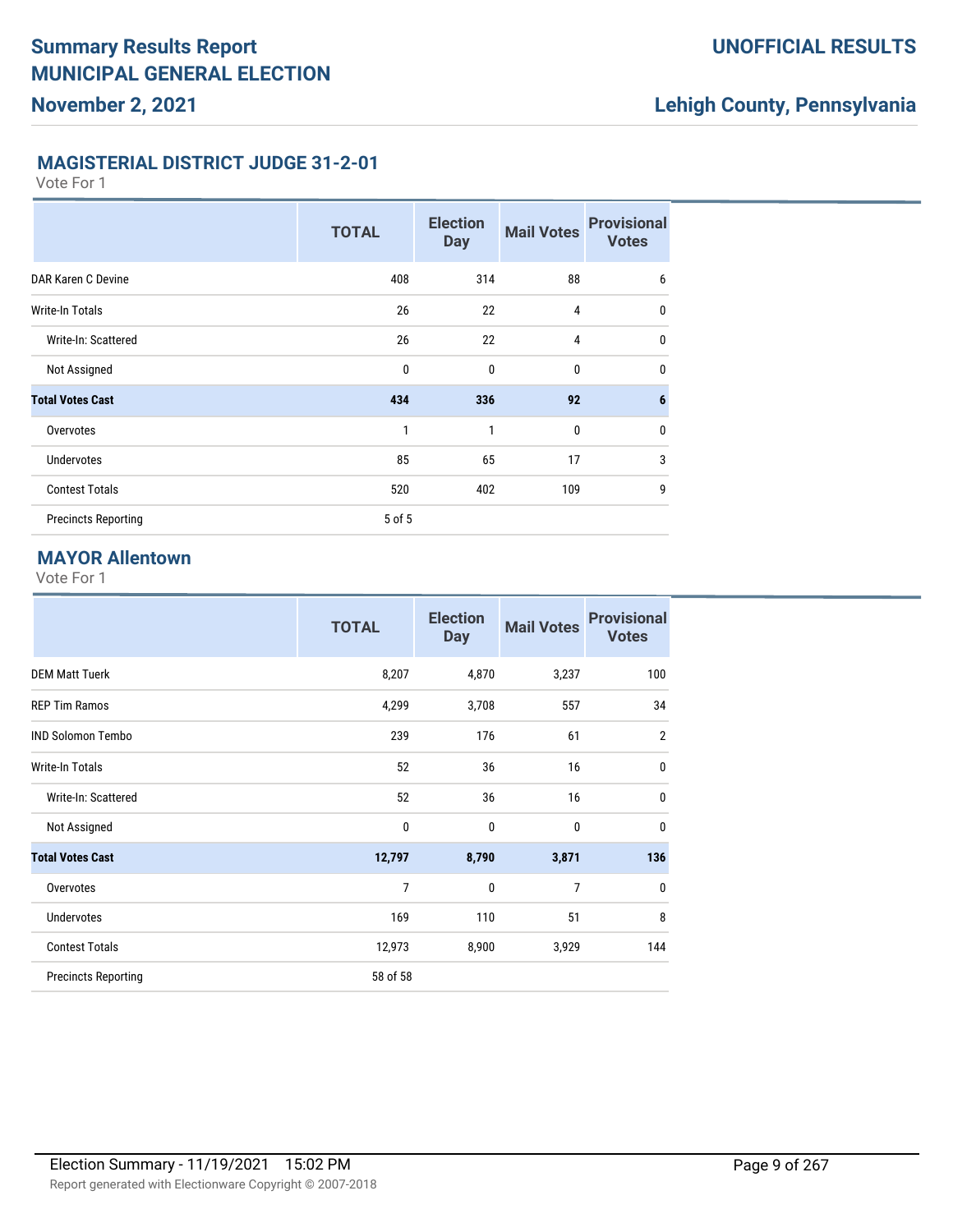**November 2, 2021**

### **UNOFFICIAL RESULTS**

# **Lehigh County, Pennsylvania**

#### **CITY COUNCIL Allentown**

Vote For 4

|                            | <b>TOTAL</b> | <b>Election</b><br><b>Day</b> | <b>Mail Votes</b> | <b>Provisional</b><br><b>Votes</b> |
|----------------------------|--------------|-------------------------------|-------------------|------------------------------------|
| <b>DEM Cynthia Mota</b>    | 7,413        | 4,483                         | 2,837             | 93                                 |
| DEM Daryl L Hendricks      | 7,195        | 4,206                         | 2,910             | 79                                 |
| <b>DEM Natalie Santos</b>  | 6,134        | 3,501                         | 2,549             | 84                                 |
| DAR Ed Zucal               | 6,686        | 4,058                         | 2,555             | 73                                 |
| <b>REP Tom Houck</b>       | 4,854        | 3,892                         | 930               | 32                                 |
| <b>Write-In Totals</b>     | 238          | 158                           | 79                | 1                                  |
| Write-In: Scattered        | 188          | 128                           | 59                | 1                                  |
| Write-In: Patrick Palmer   | 25           | 14                            | 11                | 0                                  |
| Write-In: Erik Rodriuez    | 25           | 16                            | 9                 | $\mathbf{0}$                       |
| Not Assigned               | 0            | $\mathbf{0}$                  | $\mathbf{0}$      | $\mathbf{0}$                       |
| <b>Total Votes Cast</b>    | 32,520       | 20,298                        | 11,860            | 362                                |
| Overvotes                  | 36           | 12                            | 24                | 0                                  |
| <b>Undervotes</b>          | 19,336       | 15,290                        | 3,832             | 214                                |
| <b>Contest Totals</b>      | 51,892       | 35,600                        | 15,716            | 576                                |
| <b>Precincts Reporting</b> | 58 of 58     |                               |                   |                                    |

### **MAYOR Bethlehem**

|                            | <b>TOTAL</b> | <b>Election</b><br><b>Day</b> | <b>Mail Votes</b> | <b>Provisional</b><br><b>Votes</b> |
|----------------------------|--------------|-------------------------------|-------------------|------------------------------------|
| DEM J William Reynolds     | 2,449        | 1,435                         | 990               | 24                                 |
| REP John Kachmar           | 1,572        | 1,328                         | 236               | 8                                  |
| Write-In Totals            | 16           | 5                             | 10                | 1                                  |
| Write-In: Scattered        | 16           | 5                             | 10                | 1                                  |
| Not Assigned               | $\mathbf 0$  | $\mathbf{0}$                  | 0                 | $\mathbf 0$                        |
| <b>Total Votes Cast</b>    | 4,037        | 2,768                         | 1,236             | 33                                 |
| Overvotes                  | 3            | $\mathbf{0}$                  | 3                 | $\mathbf 0$                        |
| <b>Undervotes</b>          | 42           | 31                            | 11                | $\mathbf 0$                        |
| <b>Contest Totals</b>      | 4,082        | 2,799                         | 1,250             | 33                                 |
| <b>Precincts Reporting</b> | 12 of 12     |                               |                   |                                    |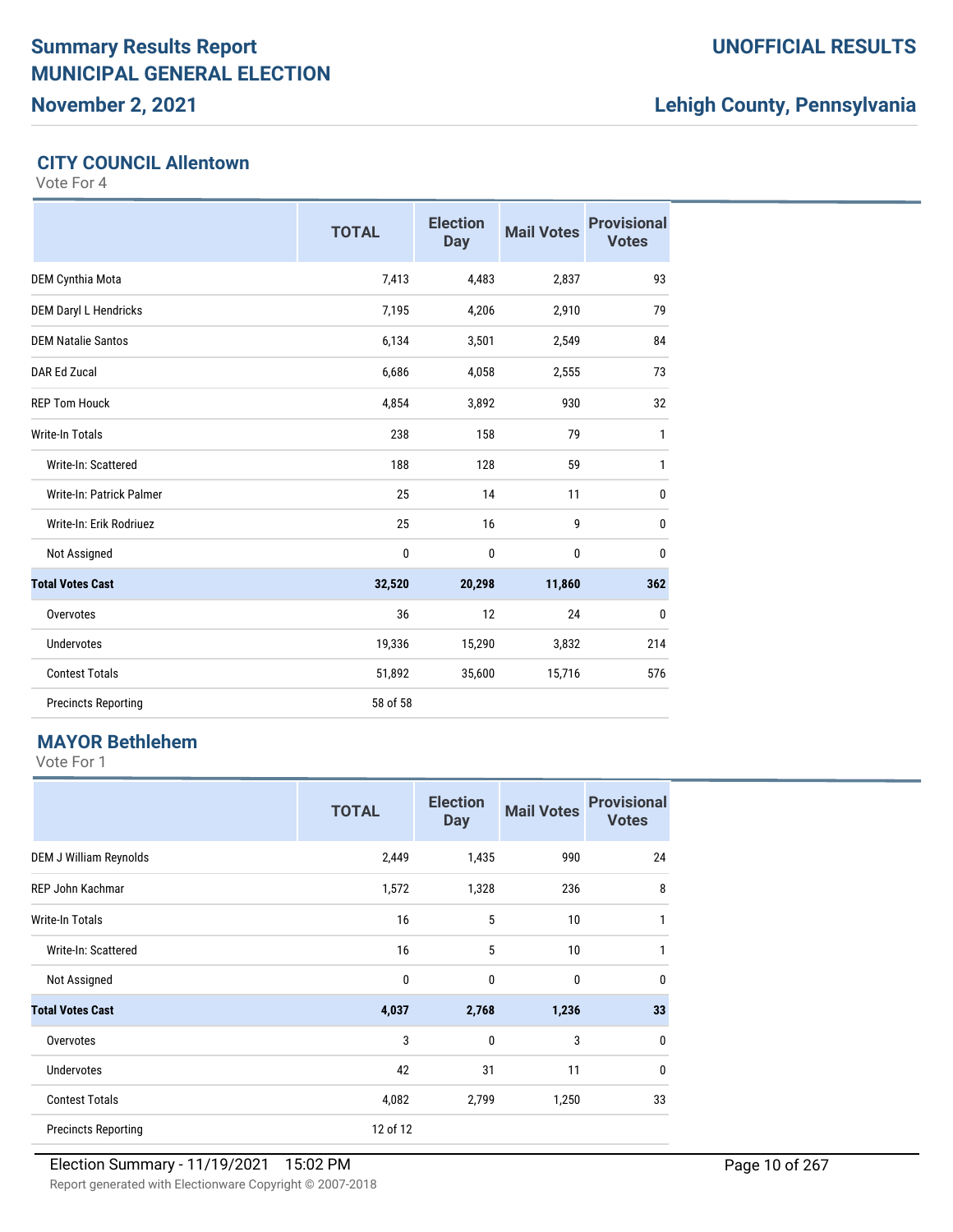#### **UNOFFICIAL RESULTS**

# **Lehigh County, Pennsylvania**

#### **CITY COUNCIL - AT LARGE Bethlehem**

Vote For 4

|                              | <b>TOTAL</b> | <b>Election</b><br><b>Day</b> | <b>Mail Votes</b> | <b>Provisional</b><br><b>Votes</b> |
|------------------------------|--------------|-------------------------------|-------------------|------------------------------------|
| DEM Grace Crampsie Smith     | 2,527        | 1,503                         | 1,000             | 24                                 |
| DEM Kiera Wilhelm            | 2,449        | 1,442                         | 983               | 24                                 |
| <b>DEM Hillary G Kwiatek</b> | 2,435        | 1,429                         | 984               | 22                                 |
| <b>DEM Rachel Leon</b>       | 2,461        | 1,458                         | 981               | 22                                 |
| <b>Write-In Totals</b>       | 135          | 120                           | 15                | $\mathbf{0}$                       |
| Write-In: Scattered          | 135          | 120                           | 15                | $\mathbf 0$                        |
| Not Assigned                 | 0            | $\mathbf{0}$                  | $\bf{0}$          | $\mathbf{0}$                       |
| <b>Total Votes Cast</b>      | 10,007       | 5,952                         | 3,963             | 92                                 |
| Overvotes                    | 8            | 4                             | 4                 | $\mathbf{0}$                       |
| <b>Undervotes</b>            | 6,313        | 5,240                         | 1,033             | 40                                 |
| <b>Contest Totals</b>        | 16,328       | 11,196                        | 5,000             | 132                                |
| <b>Precincts Reporting</b>   | 12 of 12     |                               |                   |                                    |

### **CITY CONTROLLER Bethlehem**

|                            | <b>TOTAL</b>   | <b>Election</b><br><b>Day</b> | <b>Mail Votes</b> | <b>Provisional</b><br><b>Votes</b> |
|----------------------------|----------------|-------------------------------|-------------------|------------------------------------|
| <b>DEM George Yasso</b>    | 2,871          | 1,761                         | 1,084             | 26                                 |
| Write-In Totals            | 52             | 46                            | 6                 | $\mathbf 0$                        |
| Write-In: Scattered        | 52             | 46                            | 6                 | $\mathbf 0$                        |
| Not Assigned               | 0              | $\mathbf 0$                   | $\mathbf{0}$      | $\mathbf 0$                        |
| <b>Total Votes Cast</b>    | 2,923          | 1,807                         | 1,090             | 26                                 |
| Overvotes                  | $\overline{2}$ | $\mathbf{0}$                  | $\overline{2}$    | $\mathbf 0$                        |
| <b>Undervotes</b>          | 1,157          | 992                           | 158               | 7                                  |
| <b>Contest Totals</b>      | 4,082          | 2,799                         | 1,250             | 33                                 |
| <b>Precincts Reporting</b> | 12 of 12       |                               |                   |                                    |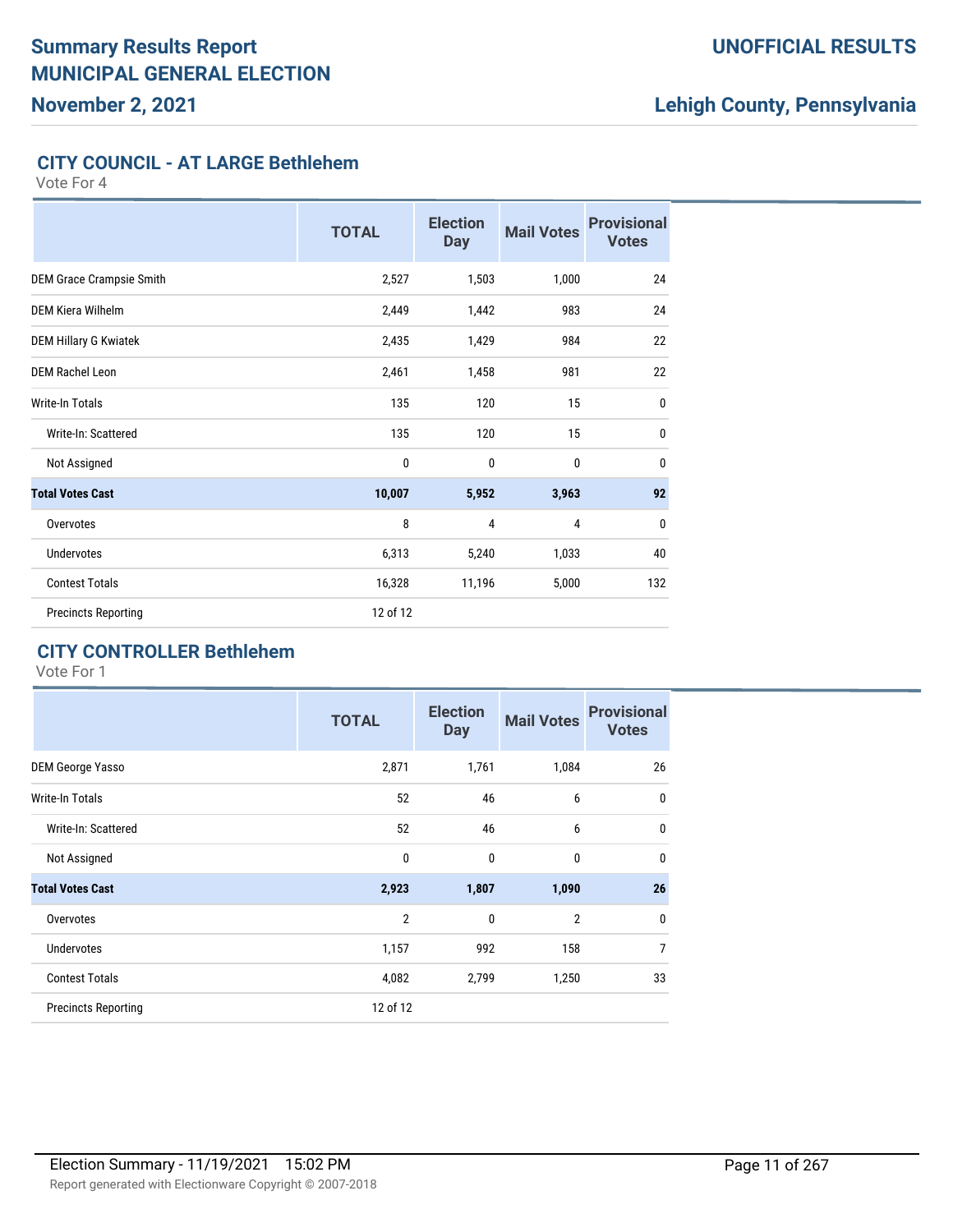### **November 2, 2021**

# **Lehigh County, Pennsylvania**

#### **MAYOR Alburtis**

Vote For 1

|                            | <b>TOTAL</b> | <b>Election</b><br><b>Day</b> | <b>Mail Votes</b> | <b>Provisional</b><br><b>Votes</b> |
|----------------------------|--------------|-------------------------------|-------------------|------------------------------------|
| <b>DEM Kathleen Palmer</b> | 329          | 244                           | 78                | 7                                  |
| <b>Write-In Totals</b>     | 39           | 37                            | 1                 | 1                                  |
| Write-In: Scattered        | 39           | 37                            | $\mathbf{1}$      | 1                                  |
| Not Assigned               | $\mathbf 0$  | $\mathbf 0$                   | $\bf{0}$          | $\mathbf{0}$                       |
| <b>Total Votes Cast</b>    | 368          | 281                           | 79                | 8                                  |
| Overvotes                  | 1            | 1                             | 0                 | $\mathbf 0$                        |
| <b>Undervotes</b>          | 113          | 107                           | 6                 | $\mathbf{0}$                       |
| <b>Contest Totals</b>      | 482          | 389                           | 85                | 8                                  |
| <b>Precincts Reporting</b> | $1$ of $1$   |                               |                   |                                    |

#### **MAYOR Catasauqua**

|                            | <b>TOTAL</b>   | <b>Election</b><br><b>Day</b> | <b>Mail Votes</b> | <b>Provisional</b><br><b>Votes</b> |
|----------------------------|----------------|-------------------------------|-------------------|------------------------------------|
| DEM Jeremy Costenbader     | 357            | 213                           | 143               | 1                                  |
| REP Barbara A Schlegel     | 687            | 563                           | 122               | $\overline{2}$                     |
| <b>Write-In Totals</b>     | 87             | 84                            | 3                 | $\mathbf{0}$                       |
| Write-In: Anthony Alcalde  | 25             | 23                            | $\overline{2}$    | $\mathbf 0$                        |
| Write-In: Scattered        | 8              | 7                             | 1                 | $\mathbf 0$                        |
| Write-In: Jessica Kroope   | 54             | 54                            | $\mathbf{0}$      | $\mathbf{0}$                       |
| Not Assigned               | $\mathbf 0$    | 0                             | $\mathbf{0}$      | $\mathbf{0}$                       |
| <b>Total Votes Cast</b>    | 1,131          | 860                           | 268               | $\overline{\mathbf{3}}$            |
| Overvotes                  | $\overline{2}$ | $\mathbf{0}$                  | $\overline{2}$    | $\mathbf{0}$                       |
| Undervotes                 | 20             | 16                            | 4                 | $\mathbf{0}$                       |
| <b>Contest Totals</b>      | 1,153          | 876                           | 274               | 3                                  |
| <b>Precincts Reporting</b> | 3 of 3         |                               |                   |                                    |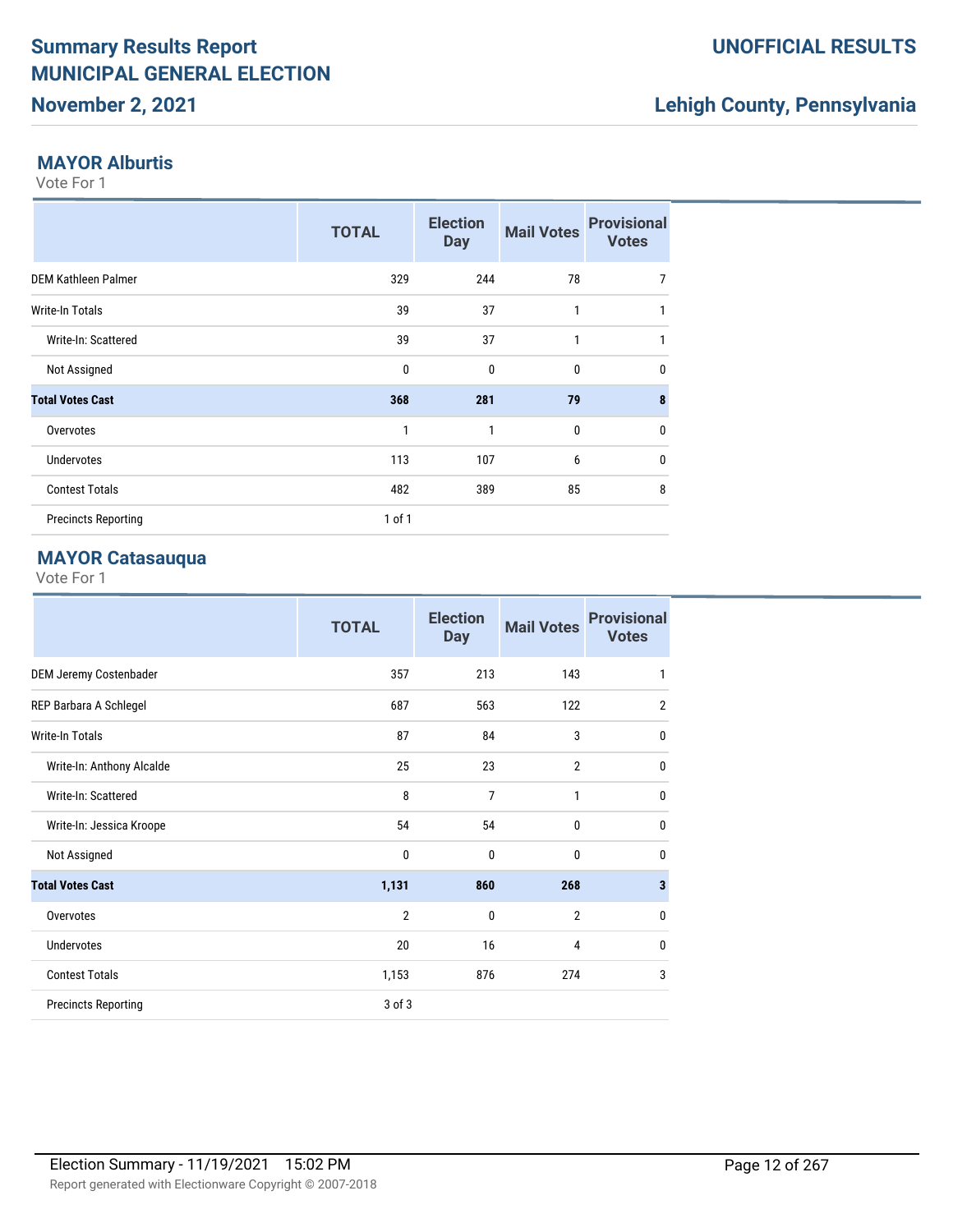### **November 2, 2021**

# **Lehigh County, Pennsylvania**

### **MAYOR Coopersburg**

Vote For 1

|                            | <b>TOTAL</b> | <b>Election</b><br><b>Day</b> | <b>Mail Votes</b> | <b>Provisional</b><br><b>Votes</b> |
|----------------------------|--------------|-------------------------------|-------------------|------------------------------------|
| <b>REP Gary Hovis</b>      | 512          | 424                           | 87                | 1                                  |
| <b>Write-In Totals</b>     | 24           | 14                            | 10                | 0                                  |
| Write-In: Scattered        | 24           | 14                            | 10 <sup>°</sup>   | $\mathbf{0}$                       |
| Not Assigned               | $\mathbf{0}$ | $\mathbf{0}$                  | $\mathbf 0$       | $\mathbf 0$                        |
| <b>Total Votes Cast</b>    | 536          | 438                           | 97                | $\mathbf{1}$                       |
| Overvotes                  | $\mathbf{0}$ | $\mathbf{0}$                  | $\mathbf 0$       | $\mathbf 0$                        |
| <b>Undervotes</b>          | 144          | 88                            | 56                | $\mathbf 0$                        |
| <b>Contest Totals</b>      | 680          | 526                           | 153               | 1                                  |
| <b>Precincts Reporting</b> | $1$ of $1$   |                               |                   |                                    |

### **MAYOR Coplay**

|                            | <b>TOTAL</b> | <b>Election</b><br><b>Day</b> | <b>Mail Votes</b> | <b>Provisional</b><br><b>Votes</b> |
|----------------------------|--------------|-------------------------------|-------------------|------------------------------------|
| DEM Stephen J Burker       | 462          | 332                           | 128               | $\overline{2}$                     |
| Write-In Totals            | 38           | 35                            | 3                 | $\mathbf{0}$                       |
| Write-In: Scattered        | 38           | 35                            | 3                 | $\mathbf{0}$                       |
| Not Assigned               | $\mathbf{0}$ | $\mathbf{0}$                  | 0                 | $\mathbf{0}$                       |
| <b>Total Votes Cast</b>    | 500          | 367                           | 131               | $\overline{2}$                     |
| Overvotes                  | 0            | 0                             | $\mathbf 0$       | 0                                  |
| <b>Undervotes</b>          | 196          | 169                           | 26                | 1                                  |
| <b>Contest Totals</b>      | 696          | 536                           | 157               | 3                                  |
| <b>Precincts Reporting</b> | $2$ of $2$   |                               |                   |                                    |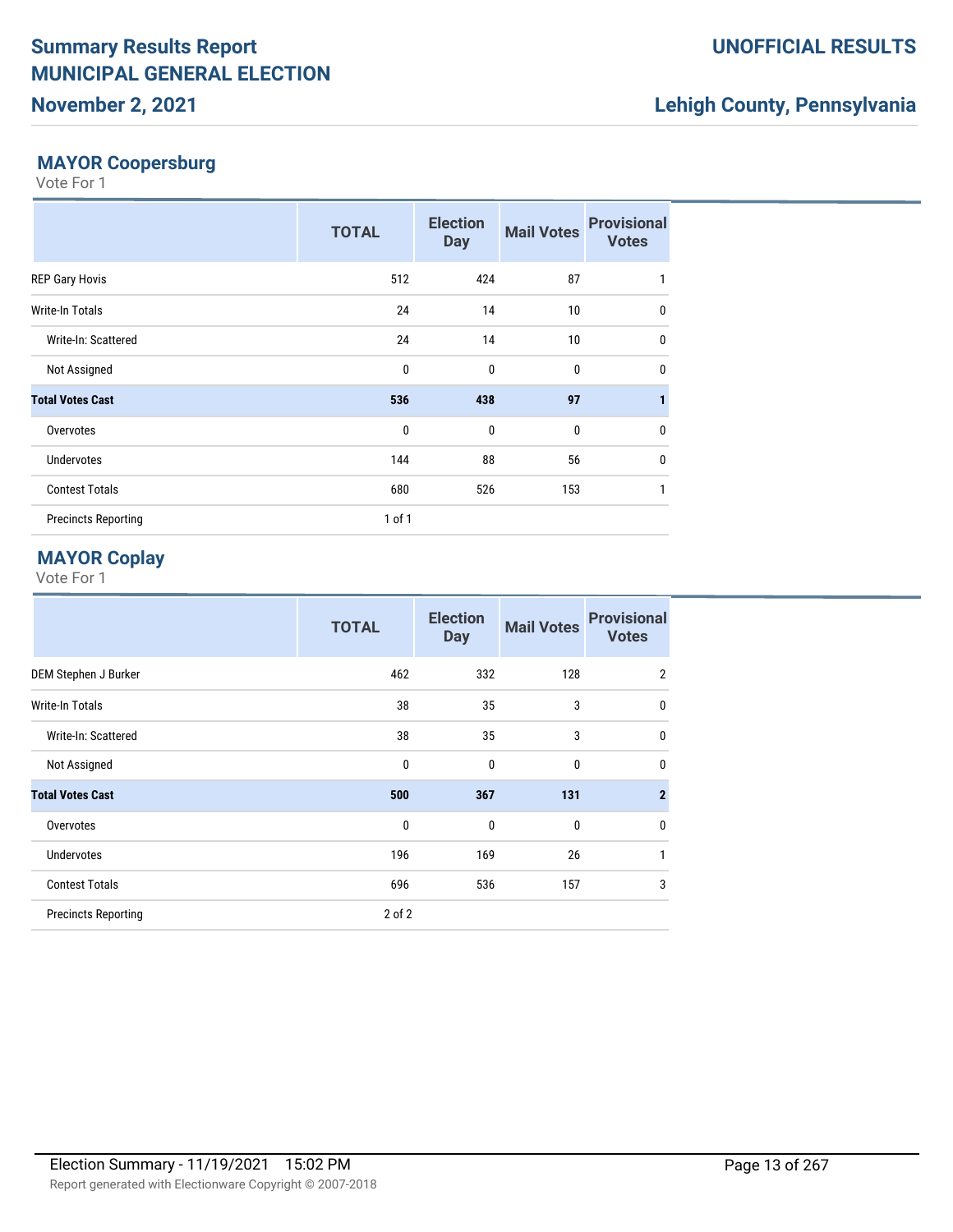### **November 2, 2021**

# **Lehigh County, Pennsylvania**

#### **MAYOR Emmaus**

Vote For 1

|                            | <b>TOTAL</b> | <b>Election</b><br><b>Day</b> | <b>Mail Votes</b> | <b>Provisional</b><br><b>Votes</b> |
|----------------------------|--------------|-------------------------------|-------------------|------------------------------------|
| DAR Lee Ann Gilbert        | 2,354        | 1,669                         | 663               | 22                                 |
| <b>Write-In Totals</b>     | 59           | 54                            | 4                 | 1                                  |
| Write-In: Scattered        | 59           | 54                            | $\overline{4}$    | 1                                  |
| Not Assigned               | $\mathbf{0}$ | $\mathbf 0$                   | $\mathbf 0$       | $\mathbf 0$                        |
| <b>Total Votes Cast</b>    | 2,413        | 1,723                         | 667               | 23                                 |
| Overvotes                  | $\mathbf{0}$ | $\mathbf{0}$                  | $\mathbf 0$       | $\mathbf 0$                        |
| <b>Undervotes</b>          | 347          | 279                           | 65                | 3                                  |
| <b>Contest Totals</b>      | 2,760        | 2,002                         | 732               | 26                                 |
| <b>Precincts Reporting</b> | 6 of 6       |                               |                   |                                    |

### **MAYOR Fountain Hill**

|                            | <b>TOTAL</b> | <b>Election</b><br><b>Day</b> | <b>Mail Votes</b> | <b>Provisional</b><br><b>Votes</b> |
|----------------------------|--------------|-------------------------------|-------------------|------------------------------------|
| <b>DEM Michael Johnson</b> | 411          | 236                           | 169               | 6                                  |
| <b>INA Carolee Gifford</b> | 314          | 238                           | 76                | $\mathbf{0}$                       |
| <b>Write-In Totals</b>     | 11           | 8                             | 3                 | $\mathbf{0}$                       |
| Write-In: Scattered        | 11           | 8                             | 3                 | $\mathbf{0}$                       |
| Not Assigned               | $\mathbf{0}$ | $\mathbf{0}$                  | 0                 | $\mathbf{0}$                       |
| <b>Total Votes Cast</b>    | 736          | 482                           | 248               | $6\phantom{1}6$                    |
| Overvotes                  | $\mathbf{0}$ | $\mathbf{0}$                  | $\mathbf{0}$      | $\mathbf{0}$                       |
| <b>Undervotes</b>          | 41           | 31                            | 9                 | 1                                  |
| <b>Contest Totals</b>      | 777          | 513                           | 257               | 7                                  |
| <b>Precincts Reporting</b> | 3 of 3       |                               |                   |                                    |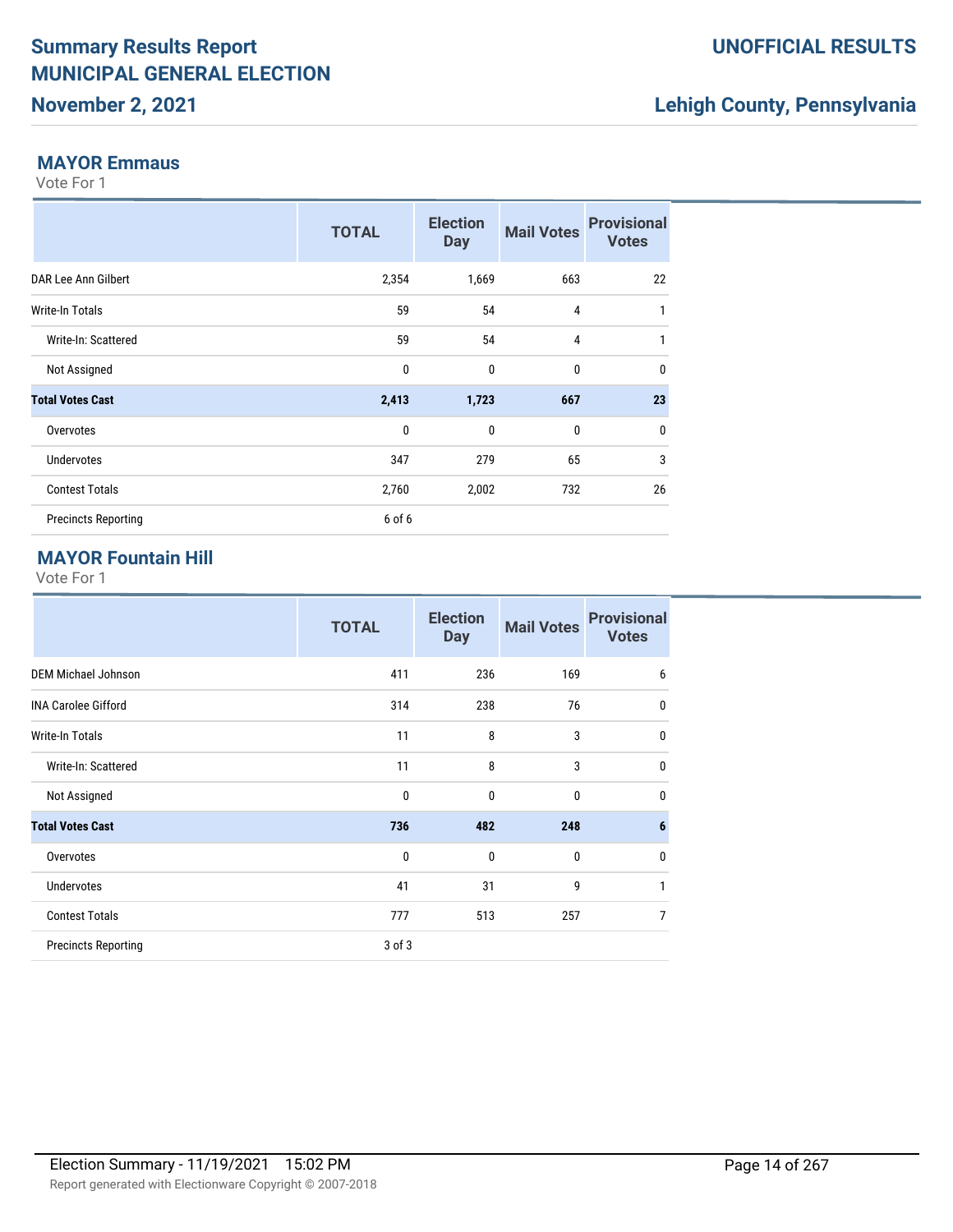### **November 2, 2021**

# **Lehigh County, Pennsylvania**

#### **MAYOR Macungie**

Vote For 1

|                            | <b>TOTAL</b> | <b>Election</b><br><b>Day</b> | <b>Mail Votes</b> | <b>Provisional</b><br><b>Votes</b> |
|----------------------------|--------------|-------------------------------|-------------------|------------------------------------|
| <b>REP Ronald Conrad</b>   | 558          | 430                           | 122               | 6                                  |
| <b>Write-In Totals</b>     | 45           | 19                            | 26                | $\mathbf 0$                        |
| Write-In: Scattered        | 45           | 19                            | 26                | $\mathbf 0$                        |
| Not Assigned               | $\mathbf{0}$ | $\mathbf{0}$                  | $\mathbf 0$       | $\mathbf 0$                        |
| <b>Total Votes Cast</b>    | 603          | 449                           | 148               | $6\phantom{1}6$                    |
| Overvotes                  | $\mathbf{0}$ | $\mathbf{0}$                  | $\mathbf 0$       | $\mathbf 0$                        |
| <b>Undervotes</b>          | 169          | 93                            | 75                | $\mathbf{1}$                       |
| <b>Contest Totals</b>      | 772          | 542                           | 223               | 7                                  |
| <b>Precincts Reporting</b> | $1$ of $1$   |                               |                   |                                    |

#### **MAYOR Slatington**

|                            | <b>TOTAL</b> | <b>Election</b><br><b>Day</b> | <b>Mail Votes</b> | <b>Provisional</b><br><b>Votes</b> |
|----------------------------|--------------|-------------------------------|-------------------|------------------------------------|
| DAR Jeralyn Walters Schoch | 570          | 457                           | 106               | 7                                  |
| Write-In Totals            | 17           | 15                            | 1                 | 1                                  |
| Write-In: Scattered        | 17           | 15                            | 1                 | 1                                  |
| Not Assigned               | $\mathbf{0}$ | $\mathbf{0}$                  | 0                 | 0                                  |
| <b>Total Votes Cast</b>    | 587          | 472                           | 107               | 8                                  |
| Overvotes                  | 0            | $\mathbf{0}$                  | $\mathbf{0}$      | 0                                  |
| <b>Undervotes</b>          | 104          | 79                            | 24                | 1                                  |
| <b>Contest Totals</b>      | 691          | 551                           | 131               | 9                                  |
| <b>Precincts Reporting</b> | $3$ of $3$   |                               |                   |                                    |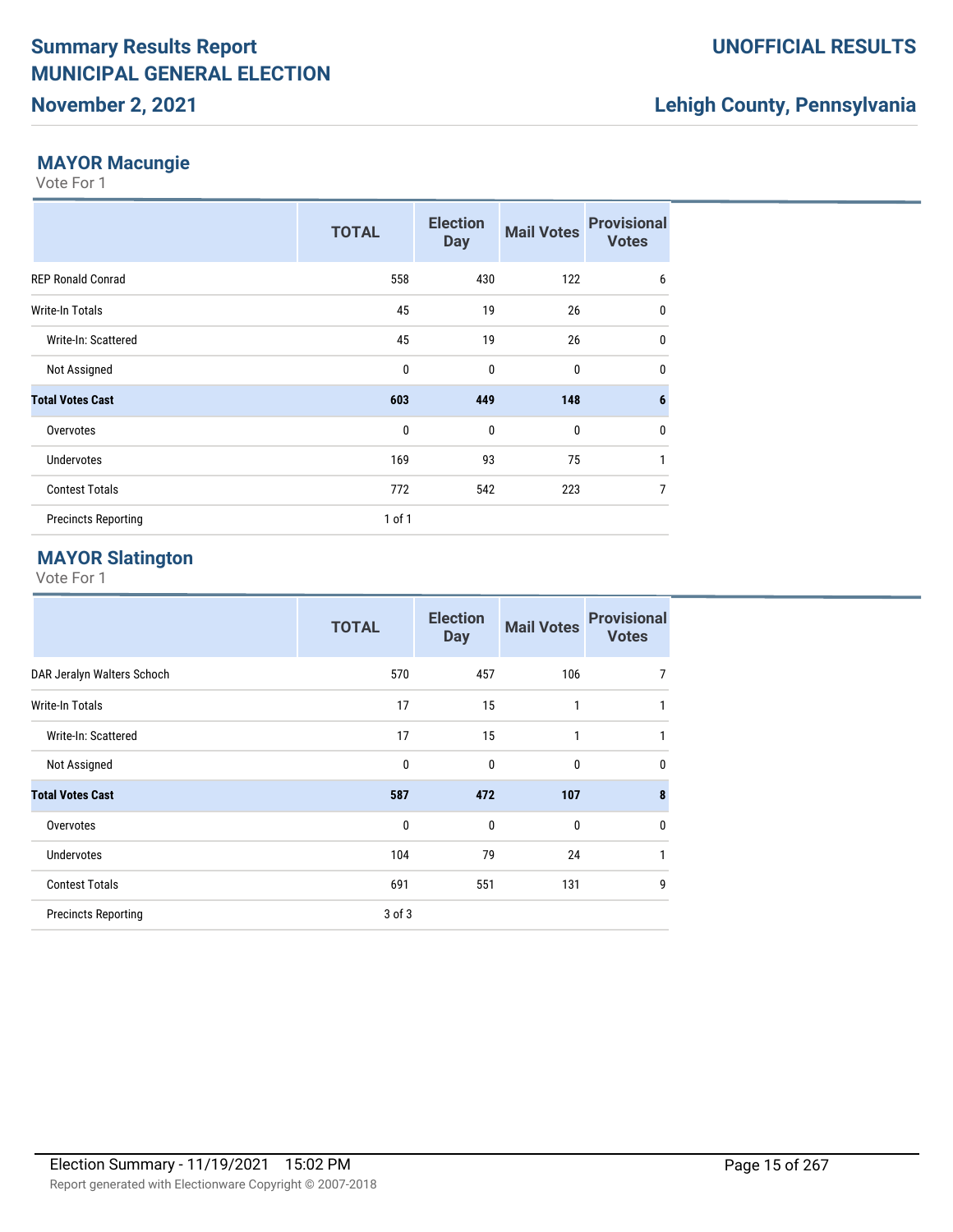**November 2, 2021**

### **UNOFFICIAL RESULTS**

# **Lehigh County, Pennsylvania**

#### **BOROUGH COUNCIL 4YR Alburtis**

Vote For 3

|                            | <b>TOTAL</b> | <b>Election</b><br><b>Day</b> | <b>Mail Votes</b> | <b>Provisional</b><br><b>Votes</b> |
|----------------------------|--------------|-------------------------------|-------------------|------------------------------------|
| <b>DEM Hector Vazquez</b>  | 234          | 169                           | 58                | $\overline{7}$                     |
| <b>DEM Stephen Nemeth</b>  | 241          | 173                           | 61                | $\overline{7}$                     |
| <b>DEM Kathleen Raines</b> | 232          | 162                           | 63                | $\overline{7}$                     |
| <b>REP Steven R Hill</b>   | 287          | 251                           | 35                | $\mathbf{1}$                       |
| <b>Write-In Totals</b>     | 49           | 46                            | 3                 | 0                                  |
| Write-In: Chad Atkins      | 36           | 33                            | 3                 | $\mathbf 0$                        |
| Write-In: Scattered        | 13           | 13                            | 0                 | 0                                  |
| Not Assigned               | 0            | $\mathbf{0}$                  | $\mathbf 0$       | $\mathbf 0$                        |
| <b>Total Votes Cast</b>    | 1,043        | 801                           | 220               | 22                                 |
| Overvotes                  | 12           | 9                             | 3                 | $\mathbf 0$                        |
| <b>Undervotes</b>          | 391          | 357                           | 32                | $\overline{2}$                     |
| <b>Contest Totals</b>      | 1,446        | 1,167                         | 255               | 24                                 |
| <b>Precincts Reporting</b> | 1 of 1       |                               |                   |                                    |

#### **BOROUGH COUNCIL 2YR Alburtis**

|                              | <b>TOTAL</b> | <b>Election</b><br><b>Day</b> | <b>Mail Votes</b> | <b>Provisional</b><br><b>Votes</b> |
|------------------------------|--------------|-------------------------------|-------------------|------------------------------------|
| <b>REP Chad David Atkins</b> | 357          | 305                           | 46                | 6                                  |
| <b>Write-In Totals</b>       | 17           | 13                            | 3                 |                                    |
| Write-In: Scattered          | 17           | 13                            | 3                 | 1                                  |
| Not Assigned                 | $\mathbf{0}$ | $\mathbf 0$                   | 0                 | 0                                  |
| <b>Total Votes Cast</b>      | 374          | 318                           | 49                | $\overline{ }$                     |
| Overvotes                    | 1            | $\mathbf{1}$                  | 0                 | 0                                  |
| <b>Undervotes</b>            | 107          | 70                            | 36                |                                    |
| <b>Contest Totals</b>        | 482          | 389                           | 85                | 8                                  |
| <b>Precincts Reporting</b>   | $1$ of $1$   |                               |                   |                                    |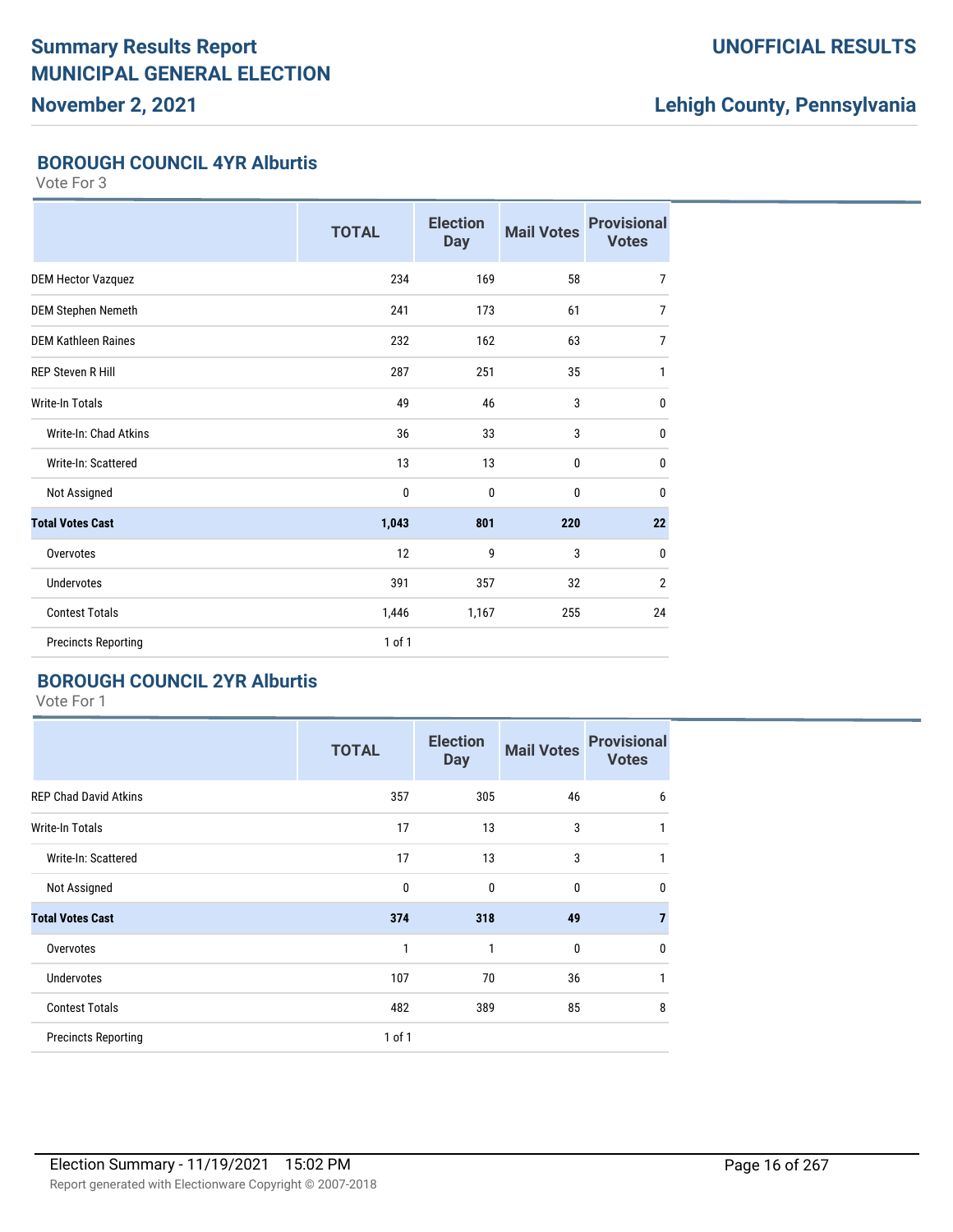**November 2, 2021**

### **UNOFFICIAL RESULTS**

# **Lehigh County, Pennsylvania**

### **BOROUGH COUNCIL Catasauqua**

|                            | <b>TOTAL</b> | <b>Election</b><br><b>Day</b> | <b>Mail Votes</b> | <b>Provisional</b><br><b>Votes</b> |
|----------------------------|--------------|-------------------------------|-------------------|------------------------------------|
| <b>DEM Trudy Warner</b>    | 479          | 296                           | 181               | $\overline{2}$                     |
| <b>DEM Vincent Smith</b>   | 477          | 318                           | 158               | 1                                  |
| <b>DEM David Bernini</b>   | 474          | 302                           | 172               | $\pmb{0}$                          |
| <b>REP Paul Cmil</b>       | 548          | 473                           | 74                | 1                                  |
| REP Howard Cunningham      | 579          | 493                           | 85                | 1                                  |
| <b>REP Jill Smerdon</b>    | 535          | 457                           | 77                | 1                                  |
| <b>Write-In Totals</b>     | 8            | $\overline{7}$                | 1                 | $\mathbf 0$                        |
| Write-In: Scattered        | 8            | 7                             | 1                 | 0                                  |
| Not Assigned               | 0            | 0                             | 0                 | $\mathbf 0$                        |
| <b>Total Votes Cast</b>    | 3,100        | 2,346                         | 748               | 6                                  |
| Overvotes                  | 18           | 9                             | 9                 | 0                                  |
| <b>Undervotes</b>          | 341          | 273                           | 65                | 3                                  |
| <b>Contest Totals</b>      | 3,459        | 2,628                         | 822               | 9                                  |
| <b>Precincts Reporting</b> | 3 of 3       |                               |                   |                                    |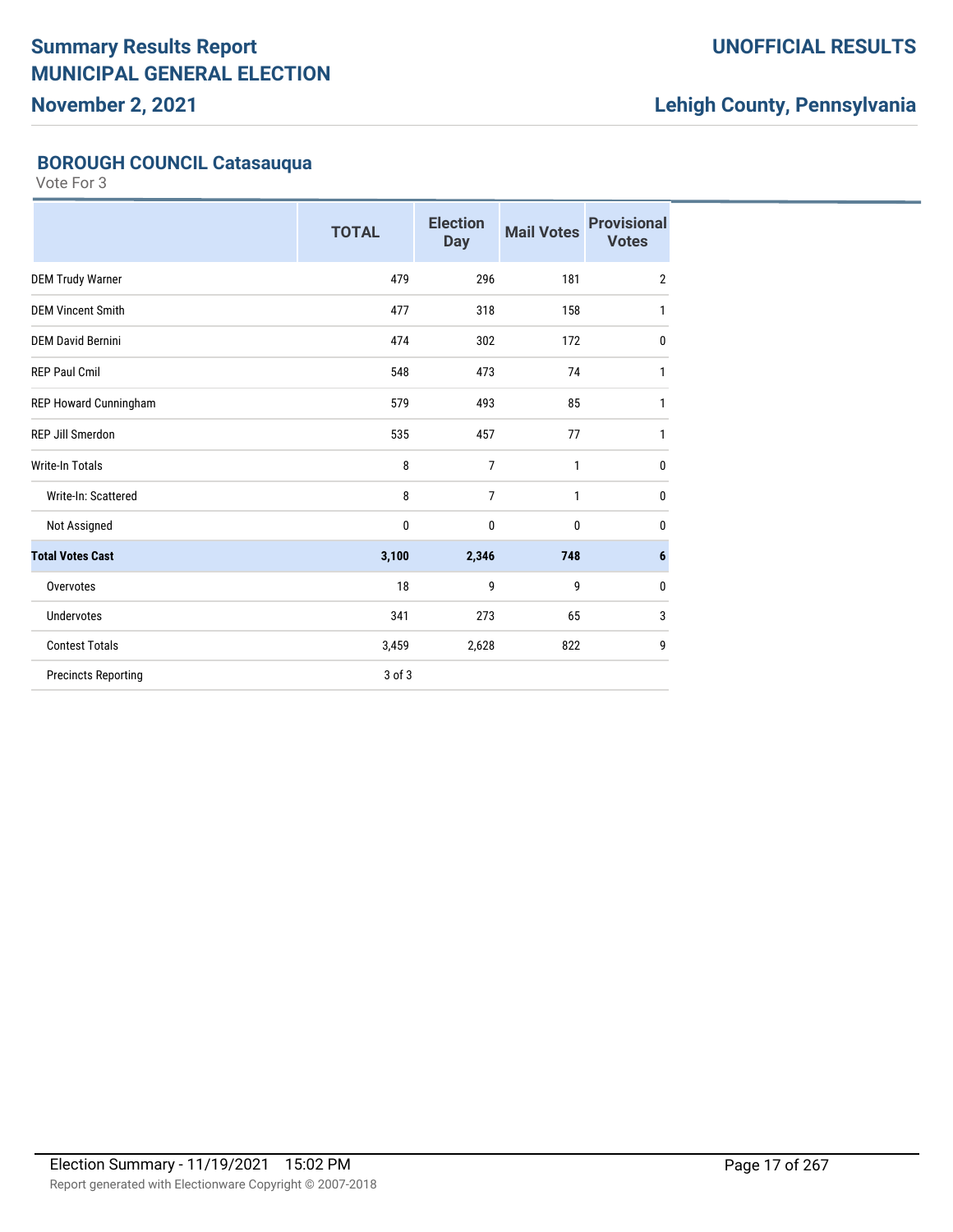**November 2, 2021**

### **UNOFFICIAL RESULTS**

# **Lehigh County, Pennsylvania**

### **BOROUGH COUNCIL Coopersburg**

Vote For 4

|                               | <b>TOTAL</b>   | <b>Election</b><br><b>Day</b> | <b>Mail Votes</b> | <b>Provisional</b><br><b>Votes</b> |
|-------------------------------|----------------|-------------------------------|-------------------|------------------------------------|
| REP Joe Ellenberger           | 452            | 381                           | 70                | 1                                  |
| <b>REP Paul Dietz</b>         | 447            | 378                           | 68                | 1                                  |
| <b>REP Christine E Norman</b> | 471            | 395                           | 75                | 1                                  |
| <b>REP Eric K Dowdle</b>      | 445            | 375                           | 69                | 1                                  |
| Write-In Totals               | 32             | 19                            | 13                | $\mathbf{0}$                       |
| Write-In: Scattered           | 32             | 19                            | 13                | $\mathbf 0$                        |
| Not Assigned                  | $\mathbf 0$    | $\mathbf 0$                   | $\mathbf 0$       | $\mathbf 0$                        |
| <b>Total Votes Cast</b>       | 1,847          | 1,548                         | 295               | $\overline{4}$                     |
| Overvotes                     | $\overline{4}$ | $\overline{4}$                | 0                 | $\mathbf 0$                        |
| <b>Undervotes</b>             | 869            | 552                           | 317               | $\mathbf{0}$                       |
| <b>Contest Totals</b>         | 2,720          | 2,104                         | 612               | 4                                  |
| <b>Precincts Reporting</b>    | 1 of 1         |                               |                   |                                    |

### **BOROUGH COUNCIL Coplay**

|                            | <b>TOTAL</b> | <b>Election</b><br><b>Day</b> | <b>Mail Votes</b> | <b>Provisional</b><br><b>Votes</b> |
|----------------------------|--------------|-------------------------------|-------------------|------------------------------------|
| <b>DEM Louis L Bodish</b>  | 416          | 294                           | 120               | $\overline{2}$                     |
| DEM Stephen J Burker       | 395          | 280                           | 113               | $\overline{2}$                     |
| <b>DEM Charles J Sodl</b>  | 389          | 277                           | 110               | $\overline{2}$                     |
| DEM Carl A Luckenbach      | 381          | 275                           | 104               | $\overline{2}$                     |
| Write-In Totals            | 44           | 40                            | 4                 | 0                                  |
| Write-In: Scattered        | 44           | 40                            | 4                 | 0                                  |
| Not Assigned               | 0            | $\mathbf 0$                   | 0                 | 0                                  |
| <b>Total Votes Cast</b>    | 1,625        | 1,166                         | 451               | 8                                  |
| Overvotes                  | $\mathbf{0}$ | $\mathbf 0$                   | 0                 | 0                                  |
| Undervotes                 | 1,159        | 978                           | 177               | 4                                  |
| <b>Contest Totals</b>      | 2,784        | 2,144                         | 628               | 12                                 |
| <b>Precincts Reporting</b> | 2 of 2       |                               |                   |                                    |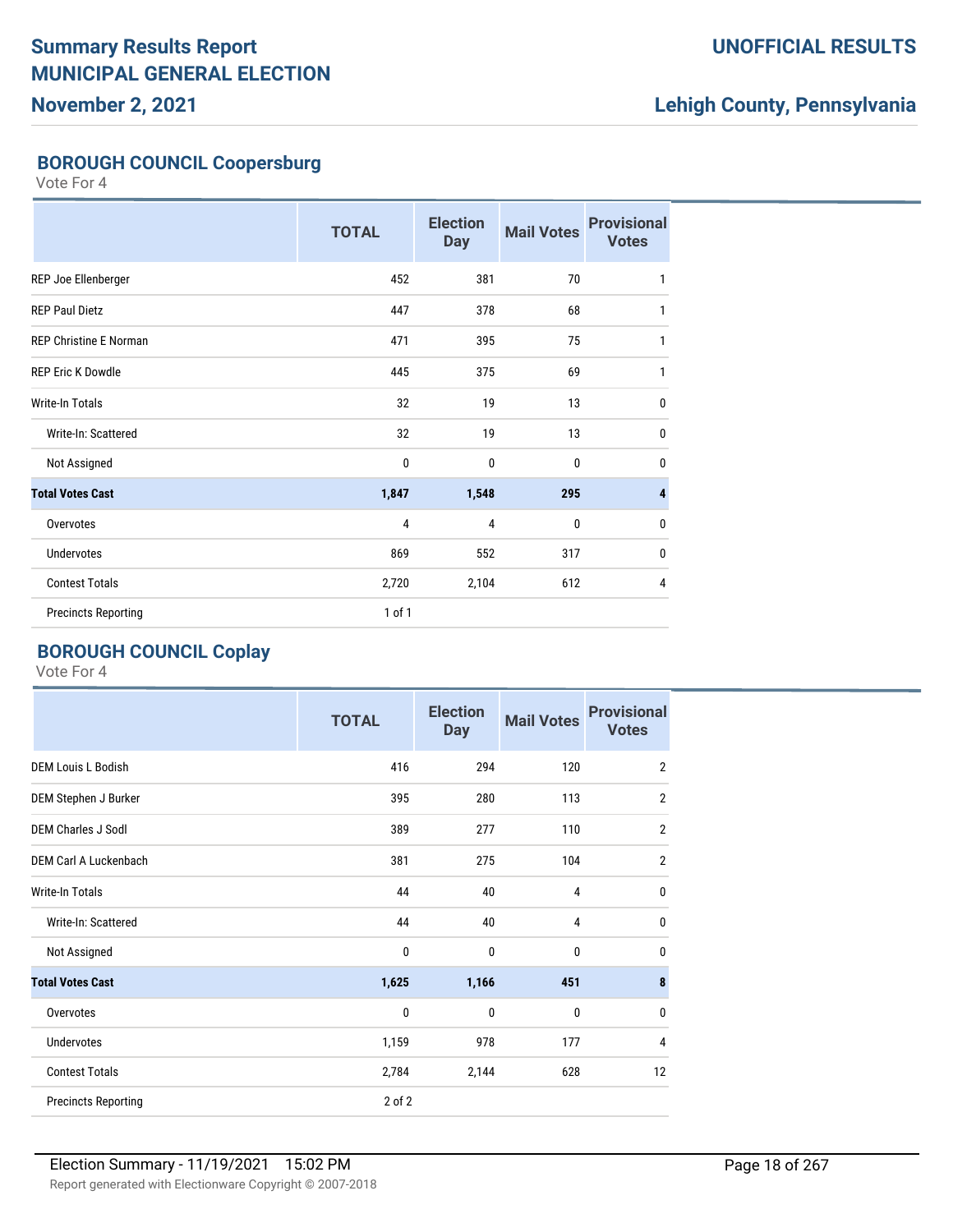**November 2, 2021**

### **UNOFFICIAL RESULTS**

# **Lehigh County, Pennsylvania**

#### **BOROUGH COUNCIL Emmaus**

Vote For 3

|                              | <b>TOTAL</b> | <b>Election</b><br><b>Day</b> | <b>Mail Votes</b> | <b>Provisional</b><br><b>Votes</b> |
|------------------------------|--------------|-------------------------------|-------------------|------------------------------------|
| <b>DEM Shana Baumgartner</b> | 1,347        | 758                           | 568               | 21                                 |
| DEM Roy Anders Jr            | 1,363        | 782                           | 561               | 20                                 |
| DAR Brent Labenberg          | 1,669        | 1,167                         | 484               | 18                                 |
| REP John F Belin Jr          | 1,191        | 1,052                         | 139               | $\mathbf 0$                        |
| <b>REP Trevor Schneck</b>    | 1,242        | 1,115                         | 127               | $\mathbf{0}$                       |
| <b>Write-In Totals</b>       | 21           | 20                            | $\mathbf{1}$      | $\mathbf{0}$                       |
| Write-In: Scattered          | 21           | 20                            | 1                 | $\mathbf{0}$                       |
| Not Assigned                 | $\bf{0}$     | $\mathbf{0}$                  | 0                 | $\mathbf{0}$                       |
| <b>Total Votes Cast</b>      | 6,833        | 4,894                         | 1,880             | 59                                 |
| Overvotes                    | 54           | 39                            | 12                | 3                                  |
| <b>Undervotes</b>            | 1,393        | 1,073                         | 304               | 16                                 |
| <b>Contest Totals</b>        | 8,280        | 6,006                         | 2,196             | 78                                 |
| <b>Precincts Reporting</b>   | 6 of 6       |                               |                   |                                    |

#### **BOROUGH COUNCIL Fountain Hill**

|                            | <b>TOTAL</b> | <b>Election</b><br><b>Day</b> | <b>Mail Votes</b> | <b>Provisional</b><br><b>Votes</b> |
|----------------------------|--------------|-------------------------------|-------------------|------------------------------------|
| <b>DEM Erica Graham</b>    | 494          | 271                           | 217               | 6                                  |
| <b>DEM Will Rufe</b>       | 470          | 260                           | 204               | 6                                  |
| DAR Norman E Blatt Jr      | 440          | 256                           | 179               | 5                                  |
| <b>REP Philip Trabel</b>   | 312          | 255                           | 57                | 0                                  |
| Write-In Totals            | 32           | 24                            | $\overline{7}$    |                                    |
| Write-In: Scattered        | 32           | 24                            | $\overline{7}$    |                                    |
| Not Assigned               | 0            | $\bf{0}$                      | 0                 | 0                                  |
| <b>Total Votes Cast</b>    | 1,748        | 1,066                         | 664               | 18                                 |
| Overvotes                  | $\mathbf{0}$ | $\bf{0}$                      | 0                 | 0                                  |
| Undervotes                 | 1,360        | 986                           | 364               | 10                                 |
| <b>Contest Totals</b>      | 3,108        | 2,052                         | 1,028             | 28                                 |
| <b>Precincts Reporting</b> | 3 of 3       |                               |                   |                                    |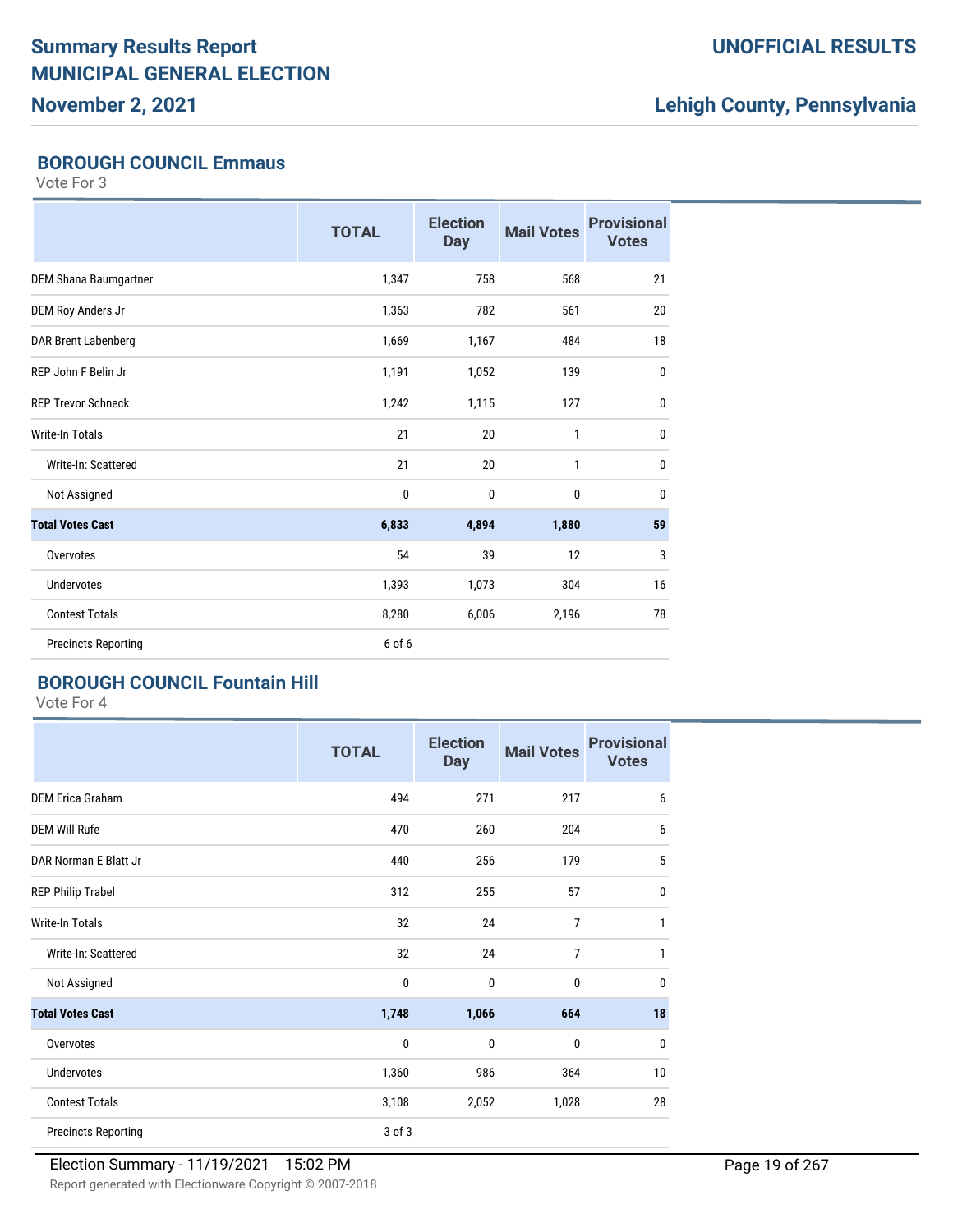**November 2, 2021**

### **UNOFFICIAL RESULTS**

# **Lehigh County, Pennsylvania**

### **BOROUGH COUNCIL Macungie**

|                            | <b>TOTAL</b> | <b>Election</b><br><b>Day</b> | <b>Mail Votes</b> | <b>Provisional</b><br><b>Votes</b> |
|----------------------------|--------------|-------------------------------|-------------------|------------------------------------|
| DEM Christopher D Cvijic   | 417          | 233                           | 180               | $\overline{4}$                     |
| DAR Barry Bloch            | 372          | 220                           | 148               | $\overline{4}$                     |
| REP Gregory Hutchison      | 358          | 280                           | 76                | $\overline{2}$                     |
| REP John Yerman            | 349          | 265                           | 80                | $\overline{4}$                     |
| <b>Write-In Totals</b>     | 401          | 377                           | 20                | $\overline{4}$                     |
| Write-In: Scattered        | 23           | 16                            | $\overline{7}$    | $\mathbf{0}$                       |
| Write-In: Carl Sell        | 152          | 140                           | 11                | 1                                  |
| Write-In: Lisa Yeager      | 151          | 147                           | $\overline{2}$    | $\overline{2}$                     |
| Write-In: Joel Kerridge    | 75           | 74                            | 0                 | $\mathbf{1}$                       |
| Not Assigned               | $\mathbf{0}$ | 0                             | 0                 | $\mathbf{0}$                       |
| <b>Total Votes Cast</b>    | 1,897        | 1,375                         | 504               | 18                                 |
| Overvotes                  | 0            | 0                             | 0                 | 0                                  |
| <b>Undervotes</b>          | 1,191        | 793                           | 388               | 10                                 |
| <b>Contest Totals</b>      | 3,088        | 2,168                         | 892               | 28                                 |
| <b>Precincts Reporting</b> | 1 of 1       |                               |                   |                                    |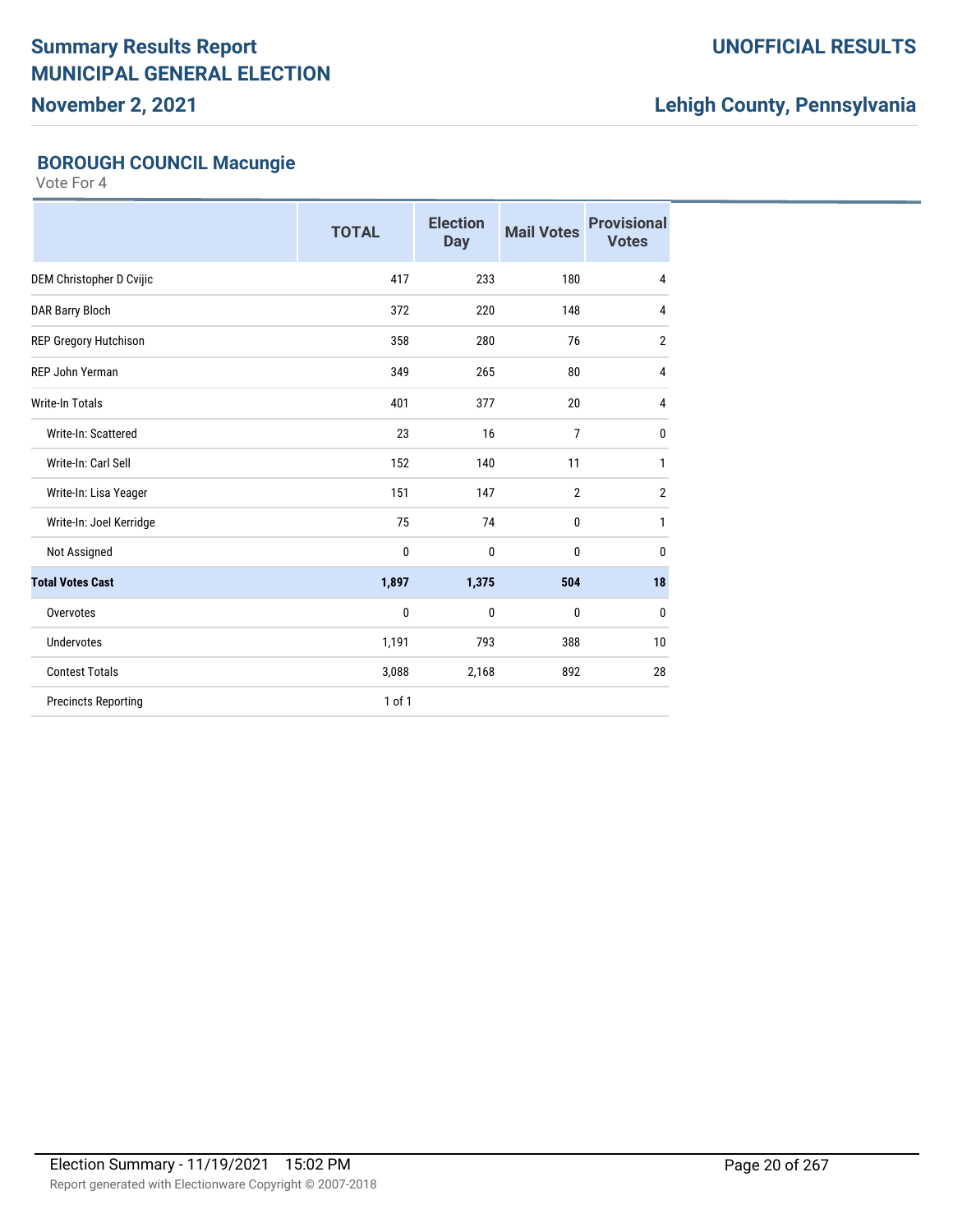**November 2, 2021**

### **UNOFFICIAL RESULTS**

# **Lehigh County, Pennsylvania**

### **BOROUGH COUNCIL Slatington**

Vote For 3

|                            | <b>TOTAL</b> | <b>Election</b><br><b>Day</b> | <b>Mail Votes</b> | <b>Provisional</b><br><b>Votes</b> |
|----------------------------|--------------|-------------------------------|-------------------|------------------------------------|
| DAR Jeffrey Hausman        | 441          | 337                           | 96                | 8                                  |
| DAR Zachari R Halkias      | 440          | 354                           | 81                | 5                                  |
| <b>REP Ronald W Kratz</b>  | 424          | 379                           | 41                | 4                                  |
| Write-In Totals            | 29           | 25                            | 3                 | 1                                  |
| Write-In: Scattered        | 29           | 25                            | 3                 | $\mathbf{1}$                       |
| Not Assigned               | $\mathbf{0}$ | $\mathbf 0$                   | $\bf{0}$          | $\mathbf{0}$                       |
| <b>Total Votes Cast</b>    | 1,334        | 1,095                         | 221               | 18                                 |
| Overvotes                  | 3            | 3                             | $\bf{0}$          | $\mathbf{0}$                       |
| <b>Undervotes</b>          | 736          | 555                           | 172               | 9                                  |
| <b>Contest Totals</b>      | 2,073        | 1,653                         | 393               | 27                                 |
| <b>Precincts Reporting</b> | 3 of 3       |                               |                   |                                    |

#### **TOWNSHIP COUNCIL Hanover**

|                            | <b>TOTAL</b> | <b>Election</b><br><b>Day</b> | <b>Mail Votes</b> | <b>Provisional</b><br><b>Votes</b> |
|----------------------------|--------------|-------------------------------|-------------------|------------------------------------|
| <b>DEM Bruce E Paulus</b>  | 125          | 65                            | 58                | $\overline{2}$                     |
| <b>REP Rick Tocci</b>      | 106          | 93                            | 12                | 1                                  |
| REP Joseph Heimbecker      | 107          | 92                            | 15                | $\mathbf 0$                        |
| <b>Write-In Totals</b>     | 11           | 6                             | 5                 | $\pmb{0}$                          |
| Write-In: Scattered        | 11           | 6                             | 5                 | $\mathbf 0$                        |
| Not Assigned               | 0            | $\mathbf 0$                   | 0                 | $\mathbf{0}$                       |
| <b>Total Votes Cast</b>    | 349          | 256                           | 90                | $\mathbf{3}$                       |
| Overvotes                  | 0            | $\mathbf 0$                   | $\mathbf 0$       | $\mathbf 0$                        |
| <b>Undervotes</b>          | 293          | 179                           | 108               | 6                                  |
| <b>Contest Totals</b>      | 642          | 435                           | 198               | 9                                  |
| <b>Precincts Reporting</b> | 1 of 1       |                               |                   |                                    |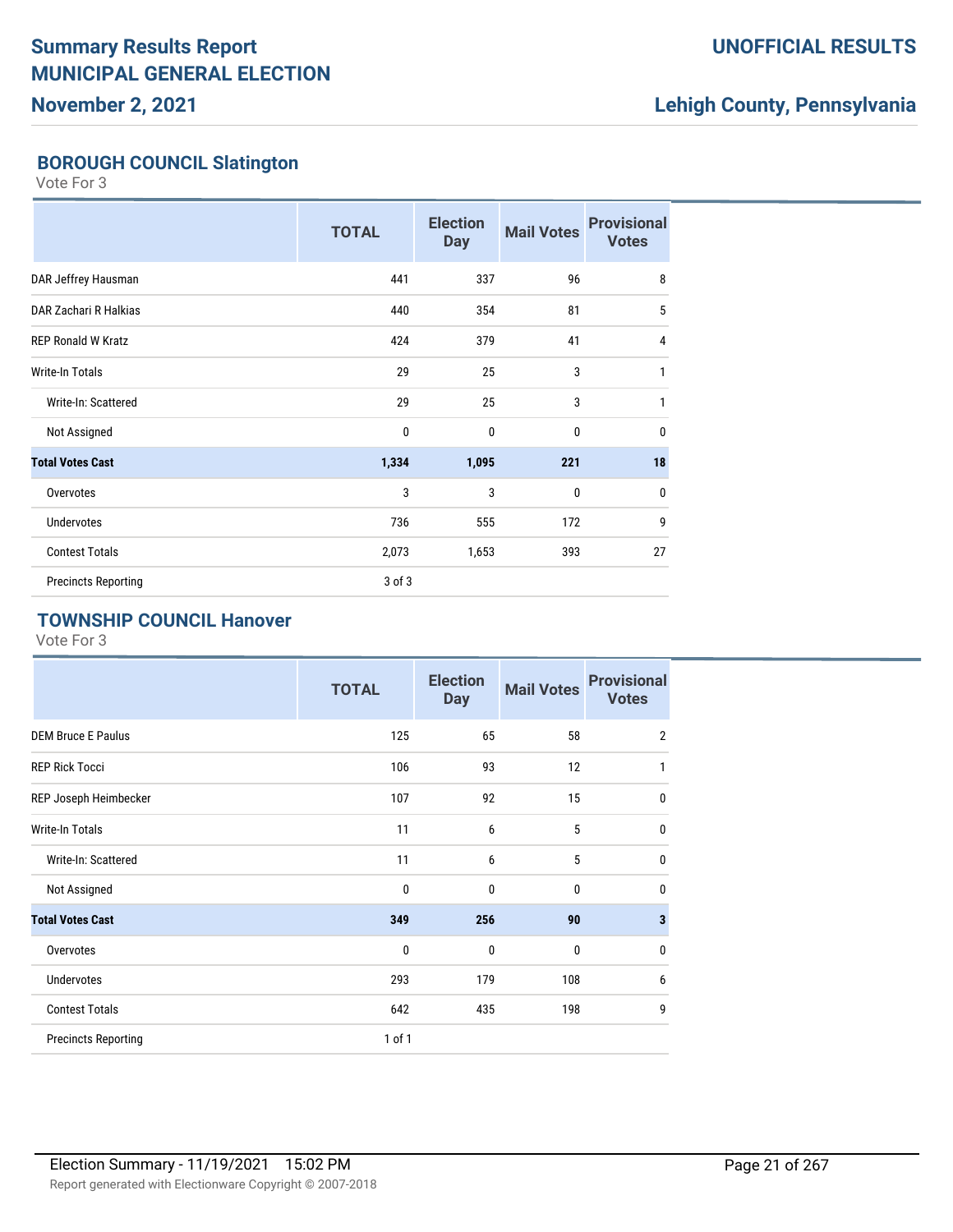#### **UNOFFICIAL RESULTS**

### **Lehigh County, Pennsylvania**

#### **TOWNSHIP SUPERVISOR Heidelberg**

Vote For 1

|                            | <b>TOTAL</b> | <b>Election</b><br><b>Day</b> | <b>Mail Votes</b> | <b>Provisional</b><br><b>Votes</b> |
|----------------------------|--------------|-------------------------------|-------------------|------------------------------------|
| <b>REP David O Fink</b>    | 671          | 582                           | 87                | $\overline{2}$                     |
| Write-In Totals            | 18           | 14                            | $\overline{4}$    | $\mathbf{0}$                       |
| Write-In: Scattered        | 18           | 14                            | $\overline{4}$    | $\mathbf 0$                        |
| Not Assigned               | $\mathbf 0$  | 0                             | 0                 | $\mathbf{0}$                       |
| <b>Total Votes Cast</b>    | 689          | 596                           | 91                | $\overline{2}$                     |
| Overvotes                  | $\mathbf 0$  | 0                             | 0                 | $\mathbf 0$                        |
| <b>Undervotes</b>          | 156          | 98                            | 58                | $\mathbf 0$                        |
| <b>Contest Totals</b>      | 845          | 694                           | 149               | $\overline{2}$                     |
| <b>Precincts Reporting</b> | $1$ of $1$   |                               |                   |                                    |

#### **TOWNSHIP COMMISSIONER Lower Macungie**

|                            | <b>TOTAL</b> | <b>Election</b><br><b>Day</b> | <b>Mail Votes</b> | <b>Provisional</b><br><b>Votes</b> |
|----------------------------|--------------|-------------------------------|-------------------|------------------------------------|
| REP Brian L Shoemaker      | 5,423        | 4,029                         | 1,355             | 39                                 |
| <b>REP Brian P Higgins</b> | 5,224        | 3,877                         | 1,309             | 38                                 |
| <b>REP Richard V Ward</b>  | 4,985        | 3,748                         | 1,199             | 38                                 |
| Write-In Totals            | 264          | 151                           | 110               | 3                                  |
| Write-In: Scattered        | 264          | 151                           | 110               | 3                                  |
| Not Assigned               | 0            | 0                             | 0                 | $\mathbf 0$                        |
| <b>Total Votes Cast</b>    | 15,896       | 11,805                        | 3,973             | 118                                |
| Overvotes                  | 9            | 6                             | 3                 | $\mathbf{0}$                       |
| <b>Undervotes</b>          | 10,639       | 5,853                         | 4,643             | 143                                |
| <b>Contest Totals</b>      | 26,544       | 17,664                        | 8,619             | 261                                |
| <b>Precincts Reporting</b> | 10 of 10     |                               |                   |                                    |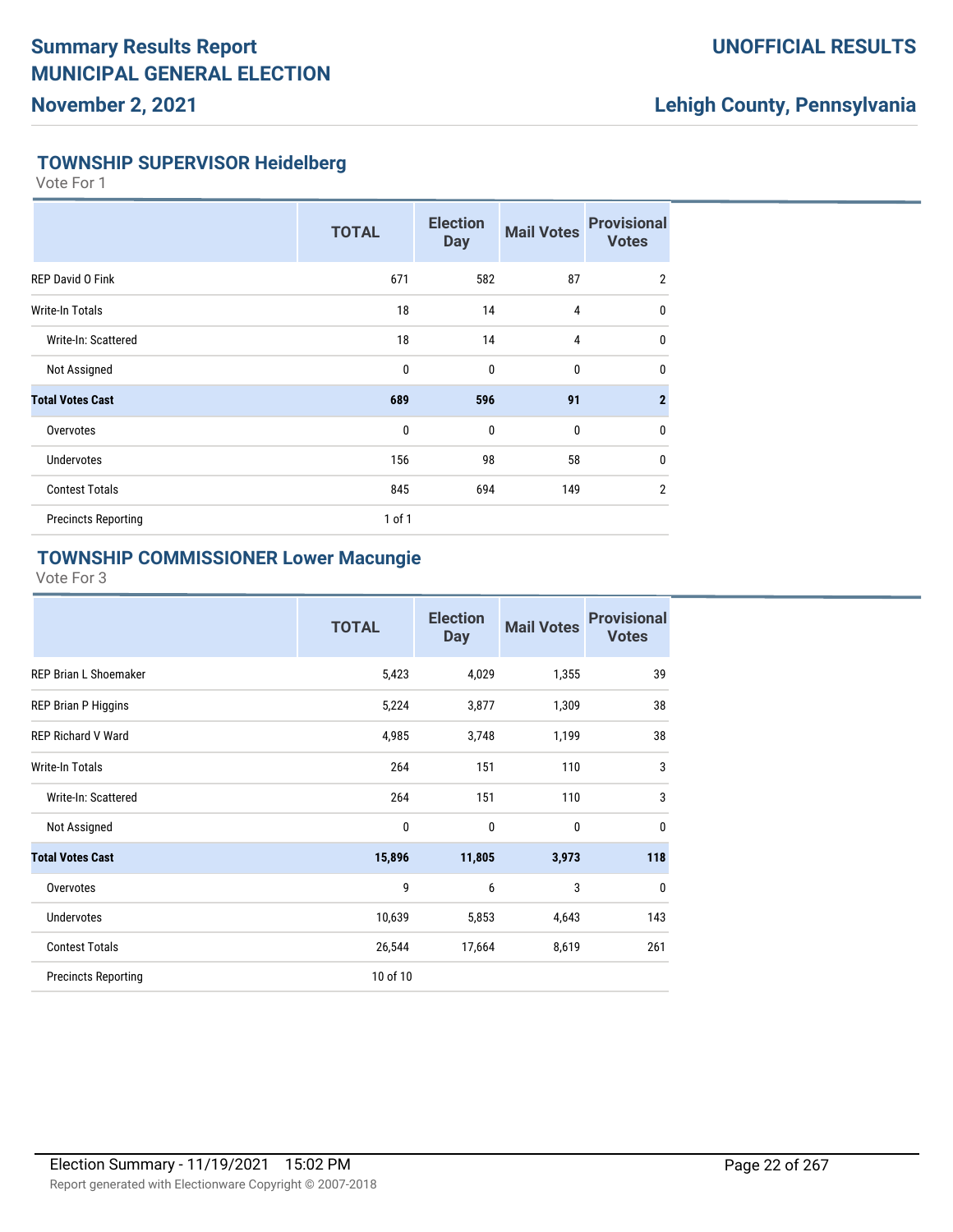### **UNOFFICIAL RESULTS**

# **Lehigh County, Pennsylvania**

#### **TOWNSHIP SUPERVISOR Lower Milford**

Vote For 1

|                            | <b>TOTAL</b> | <b>Election</b><br><b>Day</b> | <b>Mail Votes</b> | <b>Provisional</b><br><b>Votes</b> |
|----------------------------|--------------|-------------------------------|-------------------|------------------------------------|
| DAR Lowell Linde           | 1,066        | 771                           | 283               | 12                                 |
| Write-In Totals            | 29           | 22                            | 6                 | 1                                  |
| Write-In: Scattered        | 29           | 22                            | 6                 | 1                                  |
| Not Assigned               | $\mathbf{0}$ | $\mathbf 0$                   | $\bf{0}$          | $\mathbf{0}$                       |
| <b>Total Votes Cast</b>    | 1,095        | 793                           | 289               | 13                                 |
| Overvotes                  | 1            | $\mathbf 0$                   | 1                 | $\mathbf{0}$                       |
| <b>Undervotes</b>          | 197          | 147                           | 48                | $\overline{2}$                     |
| <b>Contest Totals</b>      | 1,293        | 940                           | 338               | 15                                 |
| <b>Precincts Reporting</b> | $1$ of $1$   |                               |                   |                                    |

### **TOWNSHIP SUPERVISOR Lowhill**

|                            | <b>TOTAL</b> | <b>Election</b><br><b>Day</b> | <b>Mail Votes</b> | <b>Provisional</b><br><b>Votes</b> |
|----------------------------|--------------|-------------------------------|-------------------|------------------------------------|
| <b>REP Robb Werley</b>     | 551          | 463                           | 84                | 4                                  |
| Write-In Totals            | 9            | 5                             | $\overline{4}$    | $\mathbf{0}$                       |
| Write-In: Scattered        | 9            | 5                             | 4                 | $\mathbf{0}$                       |
| Not Assigned               | $\mathbf{0}$ | $\mathbf{0}$                  | 0                 | $\mathbf{0}$                       |
| <b>Total Votes Cast</b>    | 560          | 468                           | 88                | 4                                  |
| Overvotes                  | $\mathbf{0}$ | $\mathbf 0$                   | $\bf{0}$          | $\mathbf{0}$                       |
| <b>Undervotes</b>          | 149          | 74                            | 72                | 3                                  |
| <b>Contest Totals</b>      | 709          | 542                           | 160               | 7                                  |
| <b>Precincts Reporting</b> | 1 of 1       |                               |                   |                                    |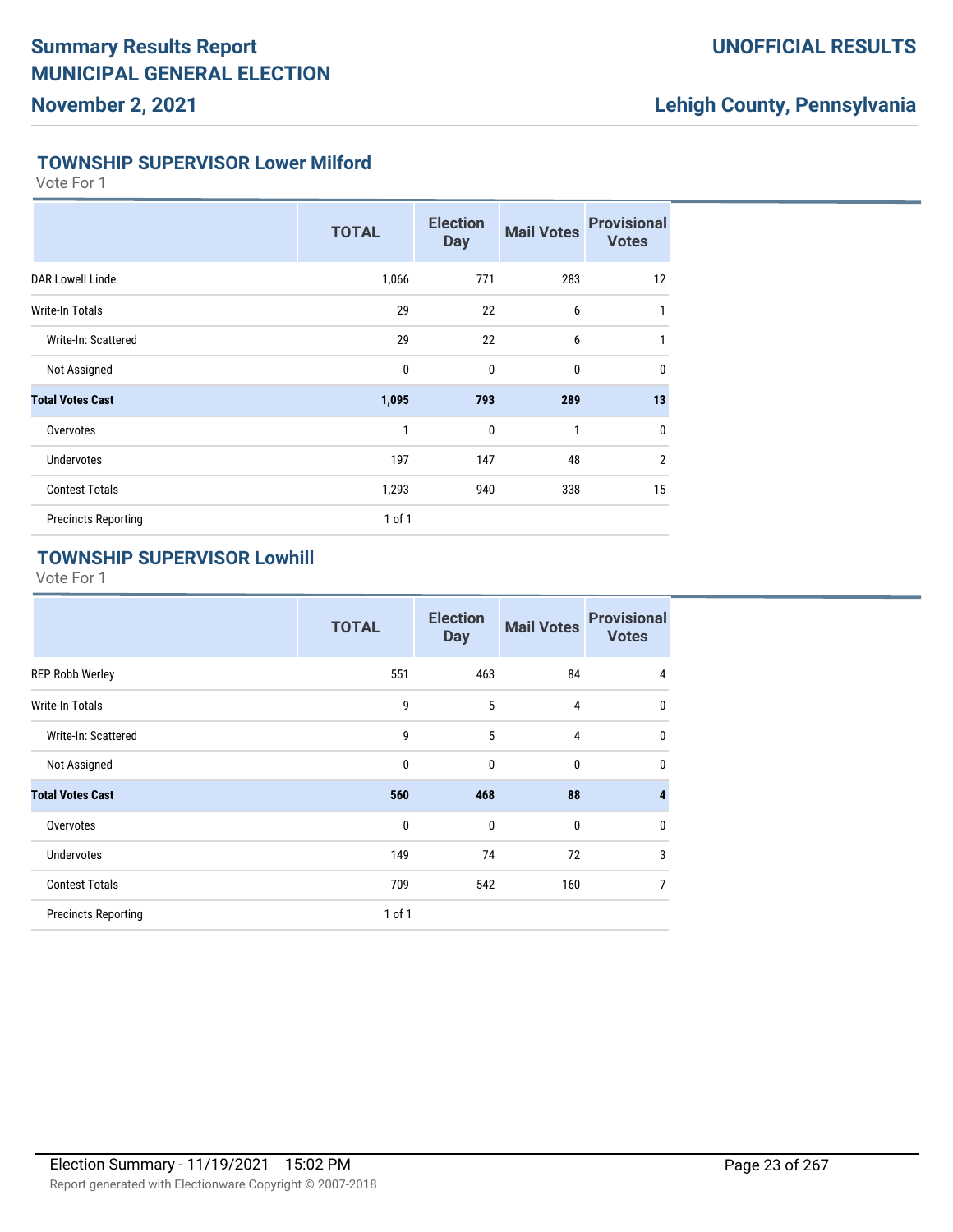### **UNOFFICIAL RESULTS**

### **Lehigh County, Pennsylvania**

#### **TOWNSHIP SUPERVISOR Lynn**

Vote For 1

|                             | <b>TOTAL</b> | <b>Election</b><br><b>Day</b> | <b>Mail Votes</b> | <b>Provisional</b><br><b>Votes</b> |
|-----------------------------|--------------|-------------------------------|-------------------|------------------------------------|
| <b>REP Brian C Dietrich</b> | 1,016        | 887                           | 124               | 5                                  |
| Write-In Totals             | 16           | 10                            | 5                 | 1                                  |
| Write-In: Scattered         | 16           | 10                            | 5                 | 1                                  |
| Not Assigned                | 0            | $\mathbf 0$                   | 0                 | $\mathbf{0}$                       |
| <b>Total Votes Cast</b>     | 1,032        | 897                           | 129               | 6                                  |
| Overvotes                   | $\mathbf 0$  | $\mathbf 0$                   | 0                 | $\mathbf{0}$                       |
| <b>Undervotes</b>           | 202          | 121                           | 78                | 3                                  |
| <b>Contest Totals</b>       | 1,234        | 1,018                         | 207               | 9                                  |
| <b>Precincts Reporting</b>  | 3 of 3       |                               |                   |                                    |

#### **TOWNSHIP COMMISSIONER Salisbury 2nd Ward**

|                            | <b>TOTAL</b> | <b>Election</b><br><b>Day</b> | <b>Mail Votes</b> | <b>Provisional</b><br><b>Votes</b> |
|----------------------------|--------------|-------------------------------|-------------------|------------------------------------|
| REP Alexander J Karol III  | 407          | 322                           | 81                | 4                                  |
| Write-In Totals            | 15           | 11                            | 4                 | $\mathbf 0$                        |
| Write-In: Scattered        | 15           | 11                            | 4                 | $\mathbf 0$                        |
| Not Assigned               | 0            | $\mathbf{0}$                  | 0                 | $\mathbf 0$                        |
| <b>Total Votes Cast</b>    | 422          | 333                           | 85                | $\overline{4}$                     |
| Overvotes                  | 0            | $\mathbf{0}$                  | $\mathbf{0}$      | $\mathbf 0$                        |
| <b>Undervotes</b>          | 183          | 97                            | 86                | $\mathbf 0$                        |
| <b>Contest Totals</b>      | 605          | 430                           | 171               | $\overline{4}$                     |
| <b>Precincts Reporting</b> | 1 of 1       |                               |                   |                                    |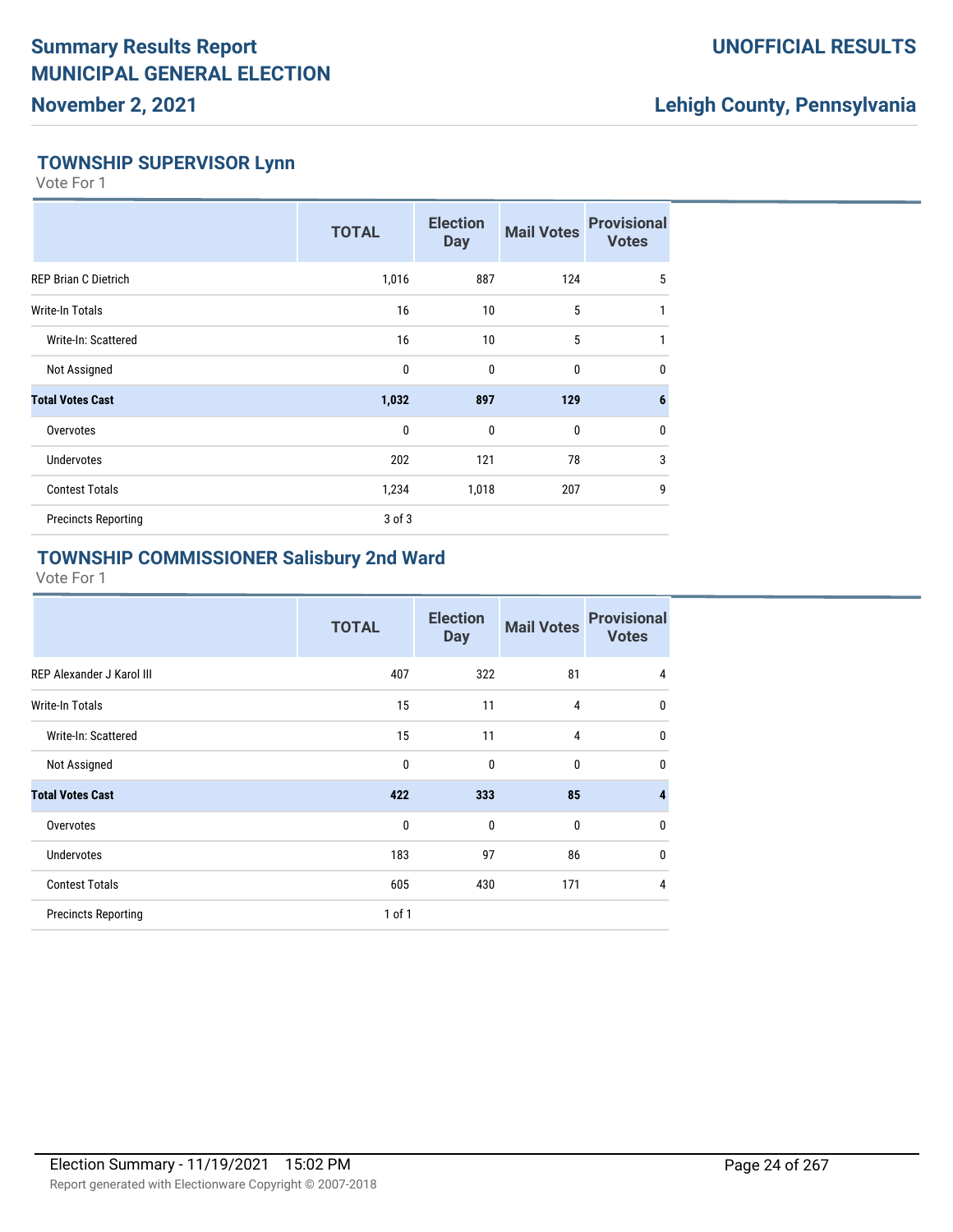### **Lehigh County, Pennsylvania**

#### **TOWNSHIP COMMISSIONER Salisbury 4th Ward**

Vote For 1

|                            | <b>TOTAL</b> | <b>Election</b><br><b>Day</b> | <b>Mail Votes</b> | <b>Provisional</b><br><b>Votes</b> |
|----------------------------|--------------|-------------------------------|-------------------|------------------------------------|
| REP Rodney C Conn          | 570          | 434                           | 132               | 4                                  |
| Write-In Totals            | 20           | 15                            | 3                 | $\overline{2}$                     |
| Write-In: Scattered        | 20           | 15                            | 3                 | $\overline{2}$                     |
| Not Assigned               | $\mathbf{0}$ | $\mathbf 0$                   | $\bf{0}$          | $\mathbf{0}$                       |
| <b>Total Votes Cast</b>    | 590          | 449                           | 135               | $6\phantom{1}6$                    |
| Overvotes                  | $\mathbf{0}$ | $\mathbf 0$                   | $\bf{0}$          | $\mathbf{0}$                       |
| <b>Undervotes</b>          | 258          | 136                           | 119               | 3                                  |
| <b>Contest Totals</b>      | 848          | 585                           | 254               | 9                                  |
| <b>Precincts Reporting</b> | $2$ of $2$   |                               |                   |                                    |

#### **TOWNSHIP COMMISSIONER Salisbury 5th Ward**

|                            | <b>TOTAL</b> | <b>Election</b><br><b>Day</b> | <b>Mail Votes</b> | <b>Provisional</b><br><b>Votes</b> |
|----------------------------|--------------|-------------------------------|-------------------|------------------------------------|
| <b>REP Alok Patnaik</b>    | 617          | 436                           | 177               | 4                                  |
| <b>Write-In Totals</b>     | 19           | 10                            | 9                 | $\mathbf 0$                        |
| Write-In: Scattered        | 19           | 10                            | 9                 | $\mathbf 0$                        |
| Not Assigned               | $\mathbf{0}$ | $\mathbf 0$                   | $\bf{0}$          | $\mathbf{0}$                       |
| <b>Total Votes Cast</b>    | 636          | 446                           | 186               | $\overline{\mathbf{4}}$            |
| Overvotes                  | 0            | $\mathbf 0$                   | 0                 | $\mathbf 0$                        |
| <b>Undervotes</b>          | 255          | 121                           | 134               | $\mathbf 0$                        |
| <b>Contest Totals</b>      | 891          | 567                           | 320               | 4                                  |
| <b>Precincts Reporting</b> | 2 of 2       |                               |                   |                                    |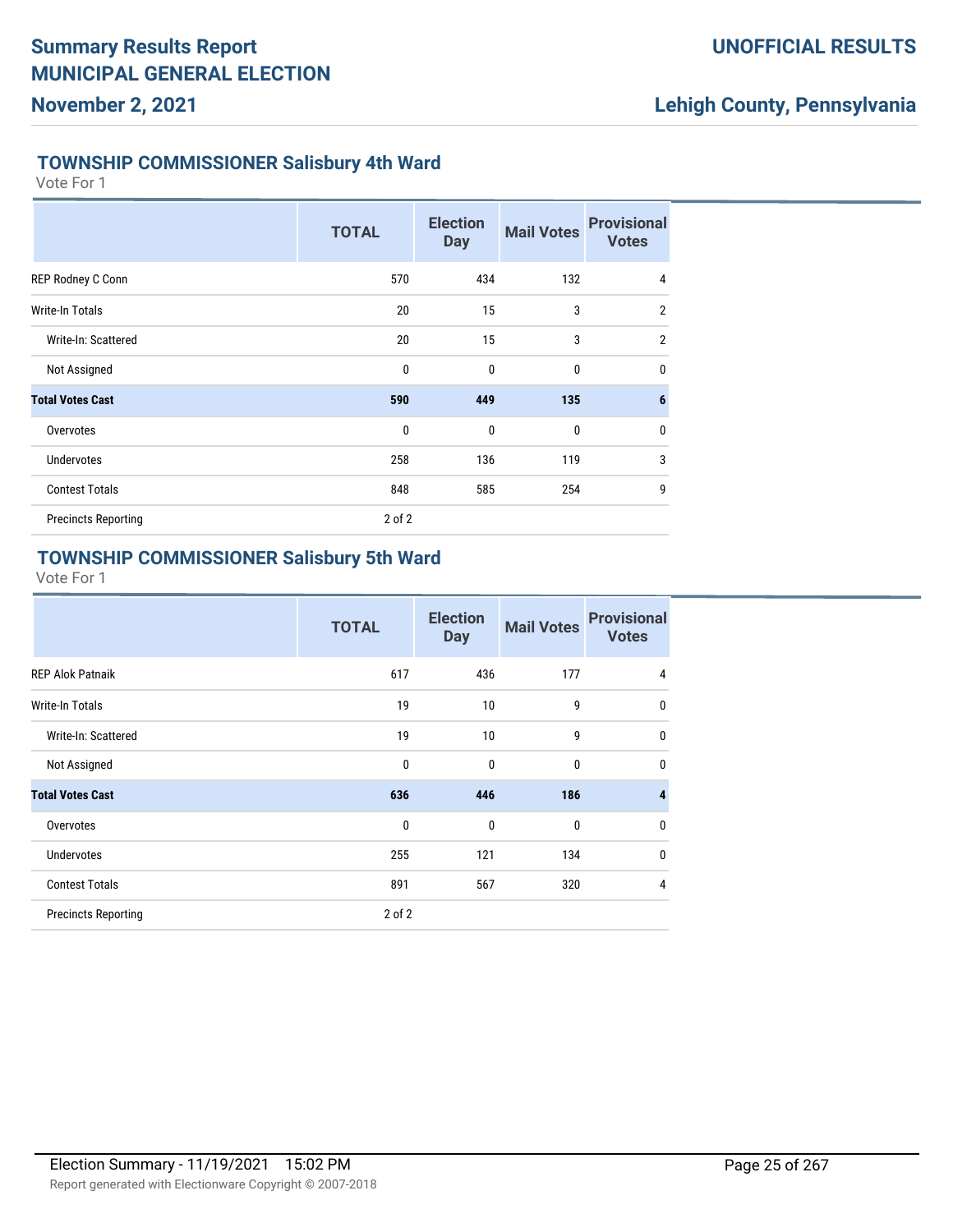#### **UNOFFICIAL RESULTS**

### **Lehigh County, Pennsylvania**

#### **TOWNSHIP COMMISSIONER 4YR South Whitehall**

Vote For 2

|                            | <b>TOTAL</b> | <b>Election</b><br><b>Day</b> | <b>Mail Votes</b> | <b>Provisional</b><br><b>Votes</b> |
|----------------------------|--------------|-------------------------------|-------------------|------------------------------------|
| <b>DEM Joe Setton</b>      | 2,444        | 1,059                         | 1,339             | 46                                 |
| <b>DEM Thomas J Johns</b>  | 2,250        | 935                           | 1,277             | 38                                 |
| <b>REP David Kennedy</b>   | 3,082        | 2,365                         | 685               | 32                                 |
| <b>REP Monica Hodges</b>   | 3,108        | 2,360                         | 719               | 29                                 |
| <b>Write-In Totals</b>     | 11           | 5                             | 6                 | $\mathbf{0}$                       |
| Write-In: Scattered        | 11           | 5                             | 6                 | 0                                  |
| Not Assigned               | 0            | 0                             | 0                 | $\mathbf 0$                        |
| <b>Total Votes Cast</b>    | 10,895       | 6,724                         | 4,026             | 145                                |
| Overvotes                  | 30           | 14                            | 14                | $\overline{2}$                     |
| <b>Undervotes</b>          | 737          | 478                           | 244               | 15                                 |
| <b>Contest Totals</b>      | 11,662       | 7,216                         | 4,284             | 162                                |
| <b>Precincts Reporting</b> | 8 of 8       |                               |                   |                                    |

#### **TOWNSHIP COMMISSIONER 2YR South Whitehall**

|                               | <b>TOTAL</b> | <b>Election</b><br><b>Day</b> | <b>Mail Votes</b> | <b>Provisional</b><br><b>Votes</b> |
|-------------------------------|--------------|-------------------------------|-------------------|------------------------------------|
| <b>DEM Jamal Ahmed</b>        | 2,275        | 972                           | 1,265             | 38                                 |
| <b>REP Brad Osborne</b>       | 3,203        | 2,420                         | 750               | 33                                 |
| <b>LIB Matthew C Schutter</b> | 219          | 138                           | 76                | 5                                  |
| <b>Write-In Totals</b>        | 3            | 3                             | $\mathbf{0}$      | $\mathbf{0}$                       |
| Write-In: Scattered           | 3            | 3                             | $\mathbf{0}$      | $\mathbf{0}$                       |
| Not Assigned                  | 0            | 0                             | $\bf{0}$          | $\mathbf{0}$                       |
| <b>Total Votes Cast</b>       | 5,700        | 3,533                         | 2,091             | 76                                 |
| Overvotes                     | 17           | 9                             | 8                 | $\mathbf{0}$                       |
| <b>Undervotes</b>             | 114          | 66                            | 43                | 5                                  |
| <b>Contest Totals</b>         | 5,831        | 3,608                         | 2,142             | 81                                 |
| <b>Precincts Reporting</b>    | 8 of 8       |                               |                   |                                    |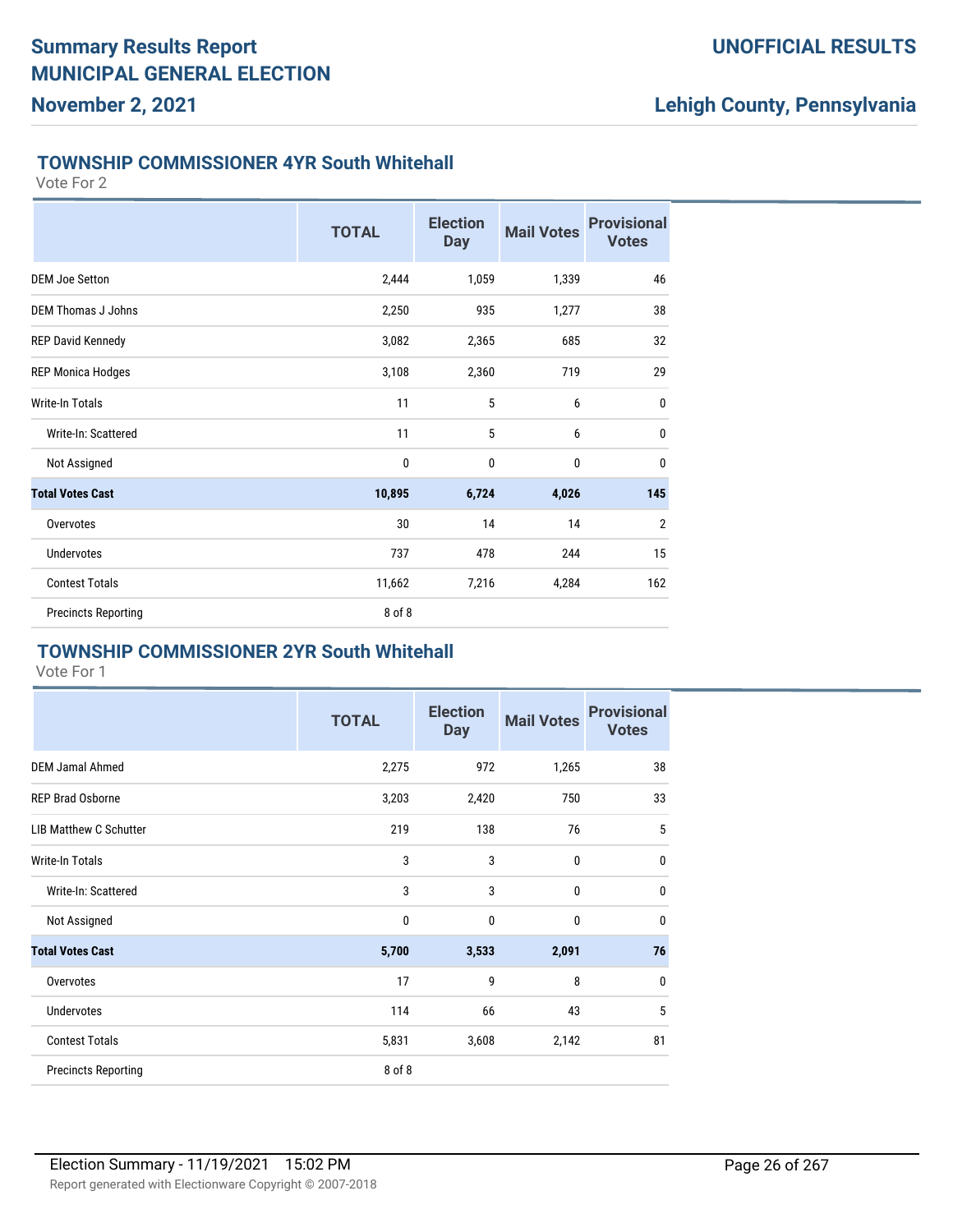### **UNOFFICIAL RESULTS**

# **Lehigh County, Pennsylvania**

#### **TOWNSHIP SUPERVISOR North Whitehall**

Vote For 1

|                            | <b>TOTAL</b> | <b>Election</b><br><b>Day</b> | <b>Mail Votes</b> | <b>Provisional</b><br><b>Votes</b> |
|----------------------------|--------------|-------------------------------|-------------------|------------------------------------|
| <b>DAR Alfred Geosits</b>  | 3,370        | 2,426                         | 929               | 15                                 |
| Write-In Totals            | 112          | 86                            | 25                | 1                                  |
| Write-In: Scattered        | 112          | 86                            | 25                | 1                                  |
| Not Assigned               | 0            | $\mathbf{0}$                  | $\bf{0}$          | 0                                  |
| <b>Total Votes Cast</b>    | 3,482        | 2,512                         | 954               | 16                                 |
| Overvotes                  | $\mathbf{0}$ | $\mathbf{0}$                  | $\mathbf 0$       | $\mathbf{0}$                       |
| <b>Undervotes</b>          | 863          | 682                           | 178               | 3                                  |
| <b>Contest Totals</b>      | 4,345        | 3,194                         | 1,132             | 19                                 |
| <b>Precincts Reporting</b> | 6 of 6       |                               |                   |                                    |

#### **TOWNSHIP SUPERVISOR Upper Macungie**

|                            | <b>TOTAL</b> | <b>Election</b><br><b>Day</b> | <b>Mail Votes</b> | <b>Provisional</b><br><b>Votes</b> |
|----------------------------|--------------|-------------------------------|-------------------|------------------------------------|
| <b>DEM Sunny Ghai</b>      | 2,993        | 1,448                         | 1,502             | 43                                 |
| <b>REP Sean Gill</b>       | 2,769        | 2,320                         | 428               | 21                                 |
| Write-In Totals            | 5            | $\overline{4}$                | 1                 | $\mathbf{0}$                       |
| Write-In: Scattered        | 5            | $\overline{4}$                | 1                 | $\mathbf{0}$                       |
| Not Assigned               | 0            | $\mathbf 0$                   | $\mathbf{0}$      | $\mathbf{0}$                       |
| <b>Total Votes Cast</b>    | 5,767        | 3,772                         | 1,931             | 64                                 |
| Overvotes                  | 1            | 1                             | $\mathbf{0}$      | $\mathbf{0}$                       |
| <b>Undervotes</b>          | 61           | 41                            | 15                | 5                                  |
| <b>Contest Totals</b>      | 5,829        | 3,814                         | 1,946             | 69                                 |
| <b>Precincts Reporting</b> | 8 of 8       |                               |                   |                                    |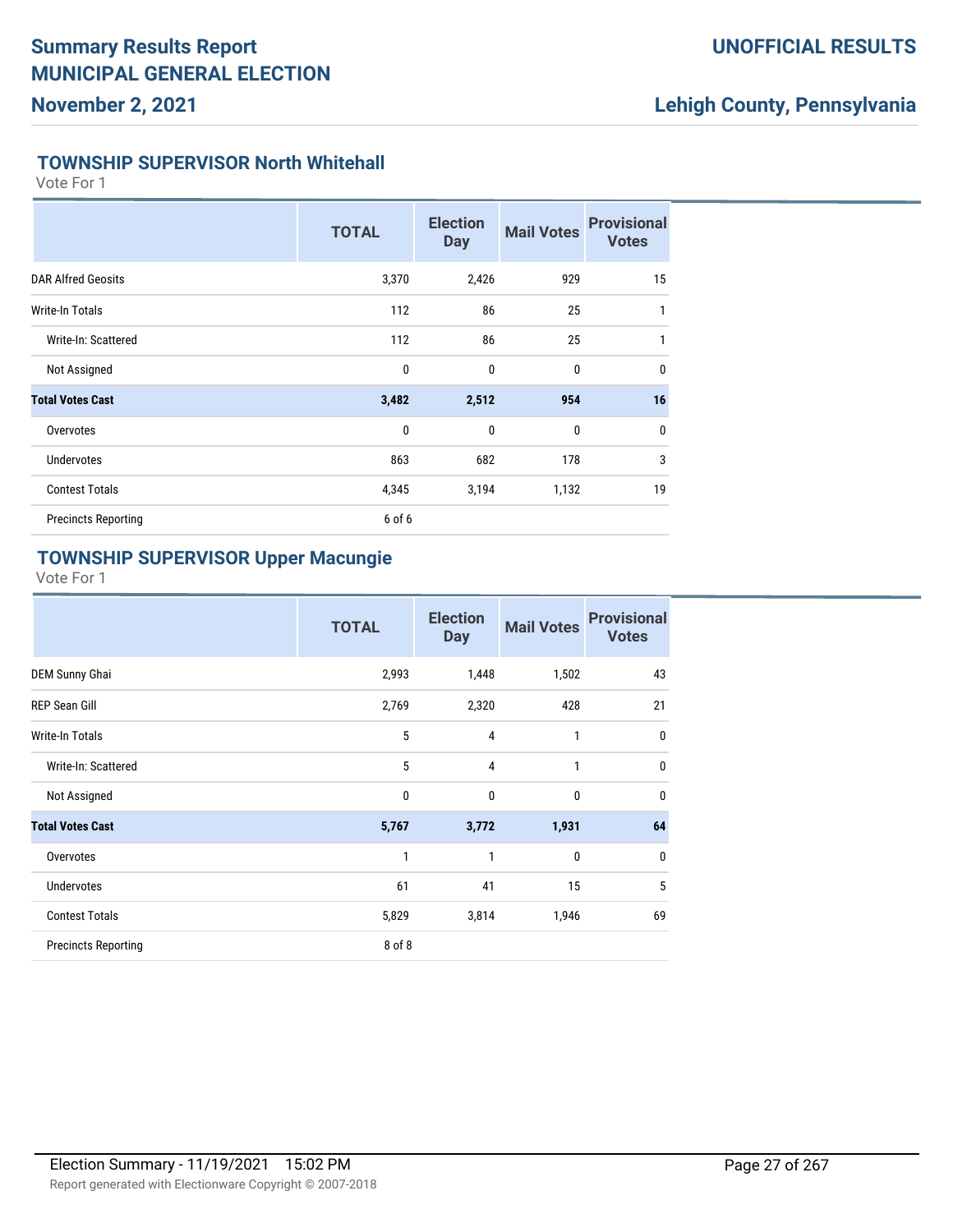#### **UNOFFICIAL RESULTS**

### **Lehigh County, Pennsylvania**

#### **TOWNSHIP SUPERVISOR Upper Milford**

Vote For 1

|                            | <b>TOTAL</b> | <b>Election</b><br><b>Day</b> | <b>Mail Votes</b> | <b>Provisional</b><br><b>Votes</b> |
|----------------------------|--------------|-------------------------------|-------------------|------------------------------------|
| DAR John Zgura             | 1,855        | 1,158                         | 677               | 20                                 |
| <b>Write-In Totals</b>     | 50           | 42                            | 8                 | 0                                  |
| Write-In: Scattered        | 50           | 42                            | 8                 | $\mathbf{0}$                       |
| Not Assigned               | $\mathbf 0$  | 0                             | $\bf{0}$          | $\mathbf{0}$                       |
| <b>Total Votes Cast</b>    | 1,905        | 1,200                         | 685               | 20                                 |
| Overvotes                  | $\mathbf 0$  | 0                             | $\mathbf 0$       | 0                                  |
| <b>Undervotes</b>          | 551          | 417                           | 129               | 5                                  |
| <b>Contest Totals</b>      | 2,456        | 1,617                         | 814               | 25                                 |
| <b>Precincts Reporting</b> | $2$ of $2$   |                               |                   |                                    |

#### **TOWNSHIP SUPERVISOR Upper Saucon**

|                            | <b>TOTAL</b> | <b>Election</b><br><b>Day</b> | <b>Mail Votes</b> | <b>Provisional</b><br><b>Votes</b> |
|----------------------------|--------------|-------------------------------|-------------------|------------------------------------|
| <b>DEM Timothy Foley</b>   | 2,339        | 1,062                         | 1,230             | 47                                 |
| DAR Stephen Wagner         | 2,727        | 1,646                         | 1,048             | 33                                 |
| <b>REP Brian Farrell</b>   | 2,696        | 2,291                         | 393               | 12                                 |
| <b>Write-In Totals</b>     | 24           | 18                            | 5                 | 1                                  |
| Write-In: Scattered        | 24           | 18                            | 5                 | 1                                  |
| Not Assigned               | 0            | $\mathbf{0}$                  | 0                 | $\mathbf{0}$                       |
| <b>Total Votes Cast</b>    | 7,786        | 5,017                         | 2,676             | 93                                 |
| Overvotes                  | 10           | 4                             | 6                 | $\mathbf{0}$                       |
| <b>Undervotes</b>          | 2,490        | 1,869                         | 592               | 29                                 |
| <b>Contest Totals</b>      | 10,286       | 6,890                         | 3,274             | 122                                |
| <b>Precincts Reporting</b> | 6 of 6       |                               |                   |                                    |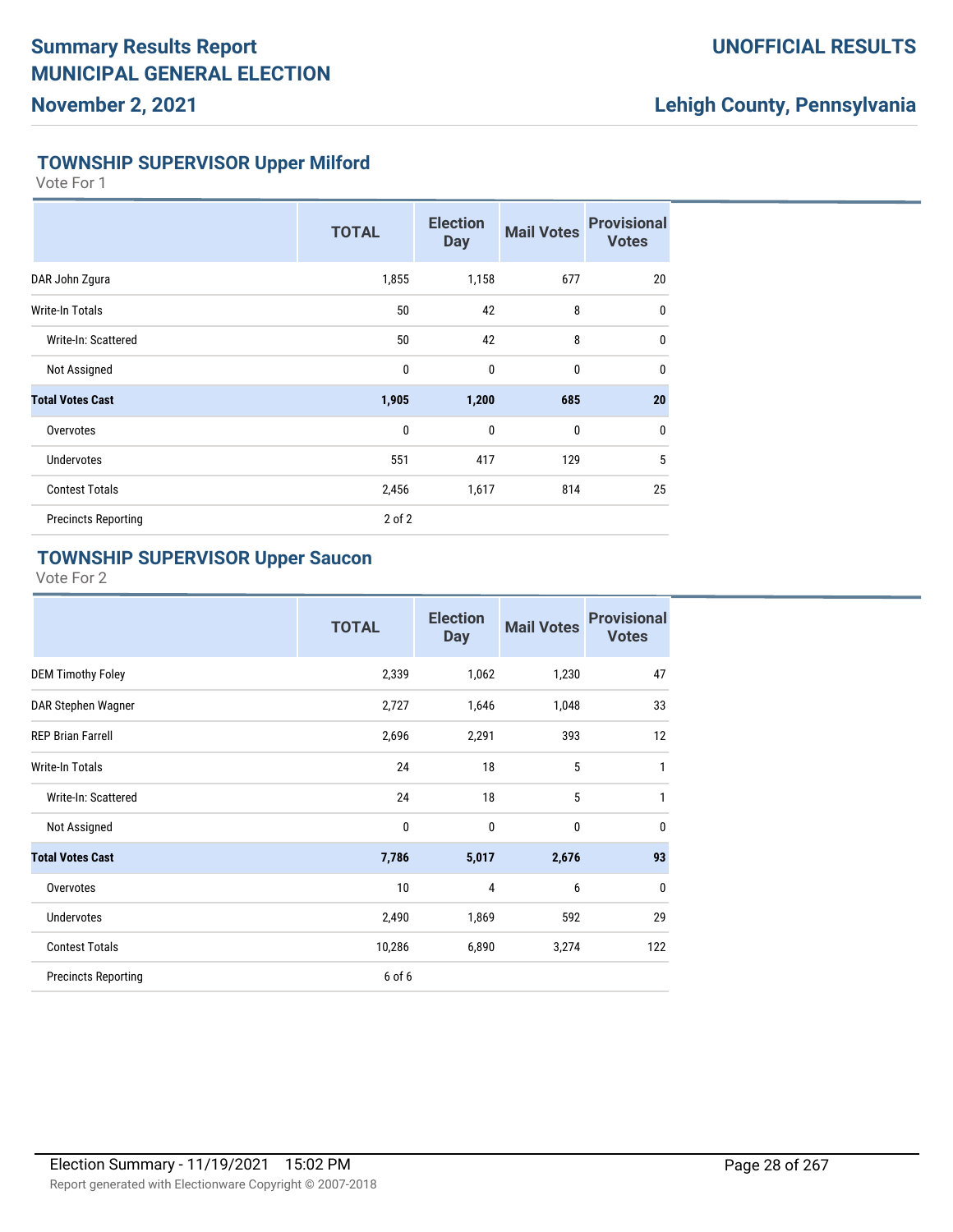### **UNOFFICIAL RESULTS**

### **Lehigh County, Pennsylvania**

#### **TOWNSHIP SUPERVISOR Washington**

Vote For 1

|                            | <b>TOTAL</b> | <b>Election</b><br><b>Day</b> | <b>Mail Votes</b> | <b>Provisional</b><br><b>Votes</b> |
|----------------------------|--------------|-------------------------------|-------------------|------------------------------------|
| <b>REP Shawn Wanamaker</b> | 1,236        | 1,071                         | 163               | $\overline{2}$                     |
| Write-In Totals            | 80           | 74                            | 6                 | $\mathbf{0}$                       |
| Write-In: Edward Yesik     | 69           | 67                            | $\overline{2}$    | $\mathbf{0}$                       |
| Write-In: Scattered        | 11           | 7                             | 4                 | $\mathbf{0}$                       |
| Not Assigned               | $\mathbf 0$  | $\mathbf 0$                   | 0                 | $\mathbf{0}$                       |
| <b>Total Votes Cast</b>    | 1,316        | 1,145                         | 169               | $\overline{2}$                     |
| Overvotes                  | $\mathbf 0$  | 0                             | 0                 | $\mathbf{0}$                       |
| <b>Undervotes</b>          | 261          | 141                           | 119               | 1                                  |
| <b>Contest Totals</b>      | 1,577        | 1,286                         | 288               | 3                                  |
| <b>Precincts Reporting</b> | 3 of 3       |                               |                   |                                    |

### **TOWNSHIP SUPERVISOR Weisenberg**

|                             | <b>TOTAL</b> | <b>Election</b><br><b>Day</b> | <b>Mail Votes</b> | <b>Provisional</b><br><b>Votes</b> |
|-----------------------------|--------------|-------------------------------|-------------------|------------------------------------|
| <b>REP Anthony C Werley</b> | 1,278        | 1,057                         | 208               | 13                                 |
| Write-In Totals             | 18           | 9                             | 9                 | 0                                  |
| Write-In: Scattered         | 18           | 9                             | 9                 | 0                                  |
| Not Assigned                | $\mathbf{0}$ | $\mathbf{0}$                  | 0                 | 0                                  |
| <b>Total Votes Cast</b>     | 1,296        | 1,066                         | 217               | 13                                 |
| Overvotes                   | $\mathbf{0}$ | $\mathbf{0}$                  | 0                 | 0                                  |
| <b>Undervotes</b>           | 278          | 130                           | 143               | 5                                  |
| <b>Contest Totals</b>       | 1,574        | 1,196                         | 360               | 18                                 |
| <b>Precincts Reporting</b>  | 1 of 1       |                               |                   |                                    |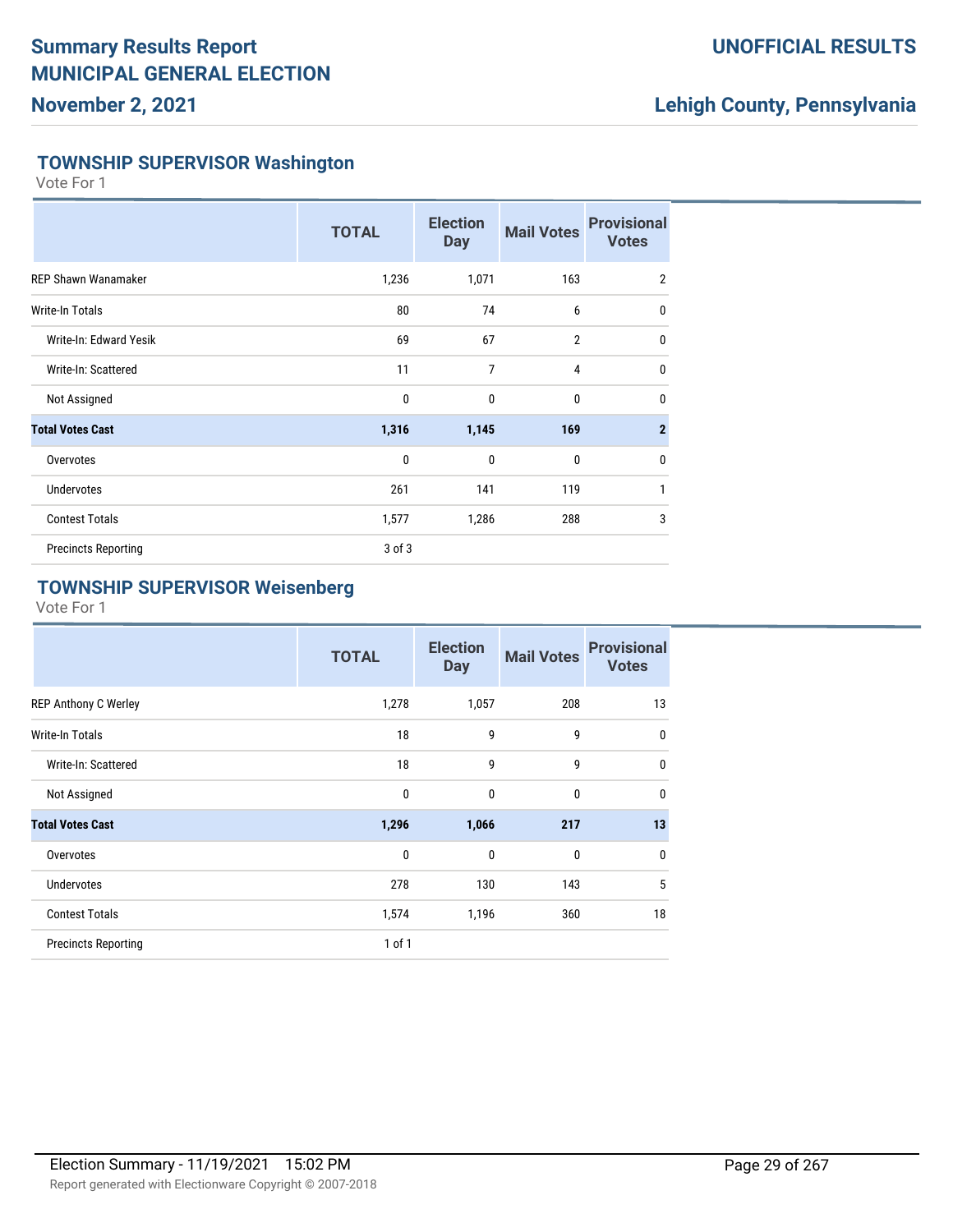### **UNOFFICIAL RESULTS**

# **Lehigh County, Pennsylvania**

#### **TOWNSHIP COMMISSIONER Whitehall**

Vote For 3

|                            | <b>TOTAL</b> | <b>Election</b><br><b>Day</b> | <b>Mail Votes</b> | <b>Provisional</b><br><b>Votes</b> |
|----------------------------|--------------|-------------------------------|-------------------|------------------------------------|
| <b>DEM Thomas Slonaker</b> | 2,485        | 1,279                         | 1,182             | 24                                 |
| <b>DEM Michael Dee</b>     | 2,278        | 1,162                         | 1,092             | 24                                 |
| DEM Joseph J Marx Jr       | 2,339        | 1,207                         | 1,110             | 22                                 |
| REP Andy Roman             | 2,579        | 2,181                         | 384               | 14                                 |
| <b>REP Karen S Wilt</b>    | 2,258        | 1,945                         | 302               | 11                                 |
| <b>REP LoriAnn Fehnel</b>  | 1,907        | 1,597                         | 302               | 8                                  |
| <b>Write-In Totals</b>     | 16           | 13                            | 3                 | 0                                  |
| Write-In: Scattered        | 16           | 13                            | 3                 | $\mathbf{0}$                       |
| Not Assigned               | $\pmb{0}$    | 0                             | 0                 | $\mathbf{0}$                       |
| <b>Total Votes Cast</b>    | 13,862       | 9,384                         | 4,375             | 103                                |
| Overvotes                  | 114          | 48                            | 57                | 9                                  |
| <b>Undervotes</b>          | 2,197        | 1,713                         | 461               | 23                                 |
| <b>Contest Totals</b>      | 16,173       | 11,145                        | 4,893             | 135                                |
| <b>Precincts Reporting</b> | 12 of 12     |                               |                   |                                    |

### **TAX COLLECTOR Alburtis**

|                             | <b>TOTAL</b> | <b>Election</b><br><b>Day</b> | <b>Mail Votes</b> | <b>Provisional</b><br><b>Votes</b> |
|-----------------------------|--------------|-------------------------------|-------------------|------------------------------------|
| <b>DEM Samantha Trexler</b> | 366          | 280                           | 79                | 7                                  |
| <b>Write-In Totals</b>      | 12           | 12                            | 0                 | $\mathbf{0}$                       |
| Write-In: Scattered         | 12           | 12                            | 0                 | $\mathbf{0}$                       |
| Not Assigned                | $\mathbf 0$  | $\mathbf{0}$                  | $\mathbf{0}$      | $\mathbf{0}$                       |
| <b>Total Votes Cast</b>     | 378          | 292                           | 79                | $\overline{7}$                     |
| Overvotes                   | $\mathbf{0}$ | $\mathbf{0}$                  | $\mathbf{0}$      | $\mathbf{0}$                       |
| <b>Undervotes</b>           | 104          | 97                            | 6                 | 1                                  |
| <b>Contest Totals</b>       | 482          | 389                           | 85                | 8                                  |
| <b>Precincts Reporting</b>  | 1 of 1       |                               |                   |                                    |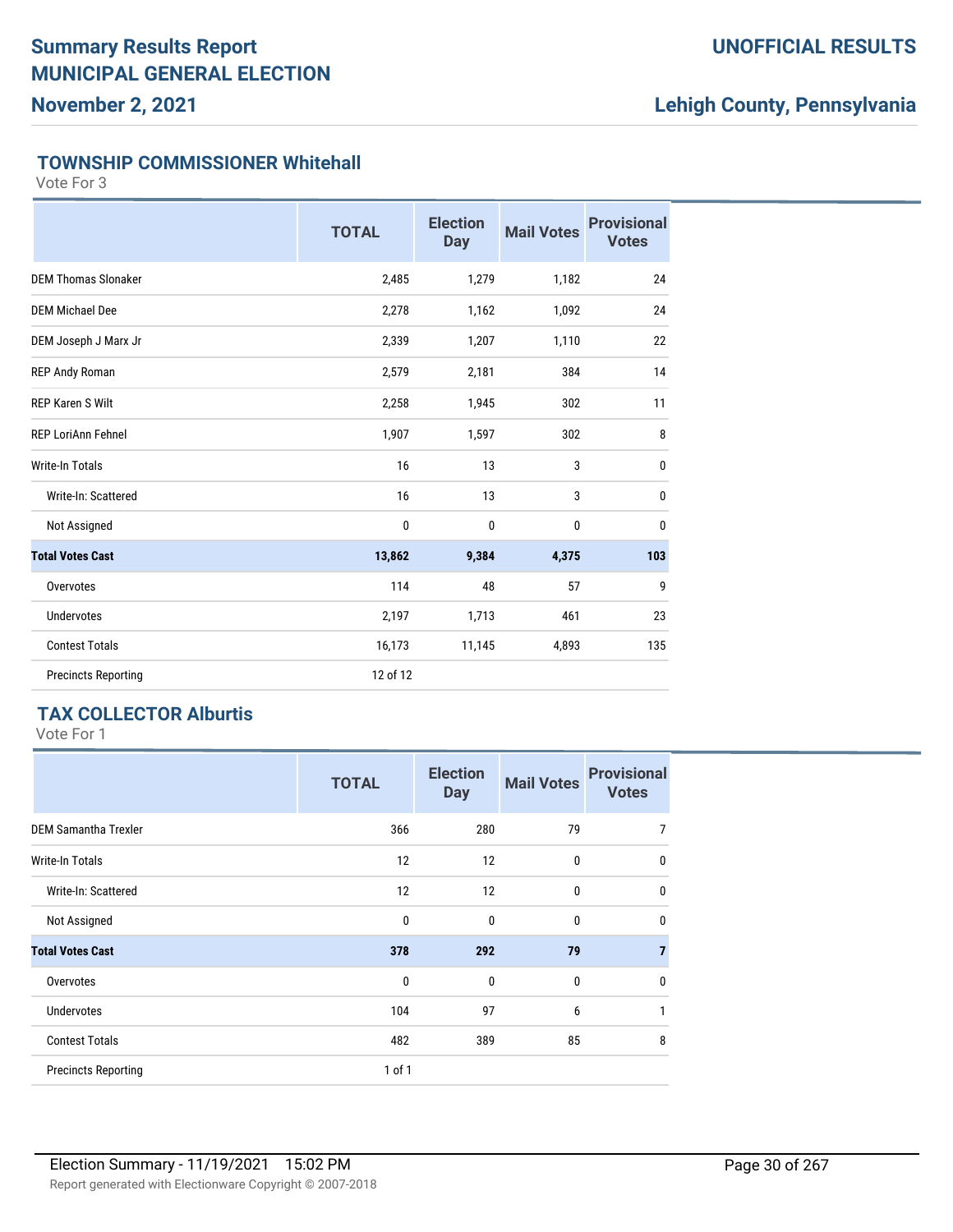**November 2, 2021**

### **UNOFFICIAL RESULTS**

# **Lehigh County, Pennsylvania**

### **TAX COLLECTOR Catasauqua**

Vote For 1

|                            | <b>TOTAL</b> | <b>Election</b><br><b>Day</b> | <b>Mail Votes</b> | <b>Provisional</b><br><b>Votes</b> |
|----------------------------|--------------|-------------------------------|-------------------|------------------------------------|
| <b>REP James Delbertis</b> | 933          | 736                           | 195               | $\overline{2}$                     |
| <b>Write-In Totals</b>     | 19           | 14                            | 5                 | 0                                  |
| Write-In: Scattered        | 19           | 14                            | 5                 | 0                                  |
| Not Assigned               | 0            | $\mathbf{0}$                  | 0                 | 0                                  |
| <b>Total Votes Cast</b>    | 952          | 750                           | 200               | $\overline{2}$                     |
| Overvotes                  | $\mathbf{0}$ | $\mathbf{0}$                  | $\mathbf 0$       | 0                                  |
| <b>Undervotes</b>          | 201          | 126                           | 74                | $\mathbf{1}$                       |
| <b>Contest Totals</b>      | 1,153        | 876                           | 274               | 3                                  |
| <b>Precincts Reporting</b> | $3$ of $3$   |                               |                   |                                    |

### **TAX COLLECTOR Coopersburg**

|                            | <b>TOTAL</b> | <b>Election</b><br><b>Day</b> | <b>Mail Votes</b> | <b>Provisional</b><br><b>Votes</b> |
|----------------------------|--------------|-------------------------------|-------------------|------------------------------------|
| <b>REP Kristina Bealer</b> | 511          | 426                           | 84                | 1                                  |
| <b>Write-In Totals</b>     | 11           | 5                             | 6                 | $\mathbf 0$                        |
| Write-In: Scattered        | 11           | 5                             | 6                 | 0                                  |
| Not Assigned               | $\mathbf 0$  | $\mathbf{0}$                  | 0                 | $\mathbf 0$                        |
| <b>Total Votes Cast</b>    | 522          | 431                           | 90                | 1                                  |
| Overvotes                  | $\mathbf{0}$ | $\mathbf{0}$                  | $\mathbf{0}$      | $\mathbf{0}$                       |
| Undervotes                 | 158          | 95                            | 63                | 0                                  |
| <b>Contest Totals</b>      | 680          | 526                           | 153               | 1                                  |
| <b>Precincts Reporting</b> | $1$ of $1$   |                               |                   |                                    |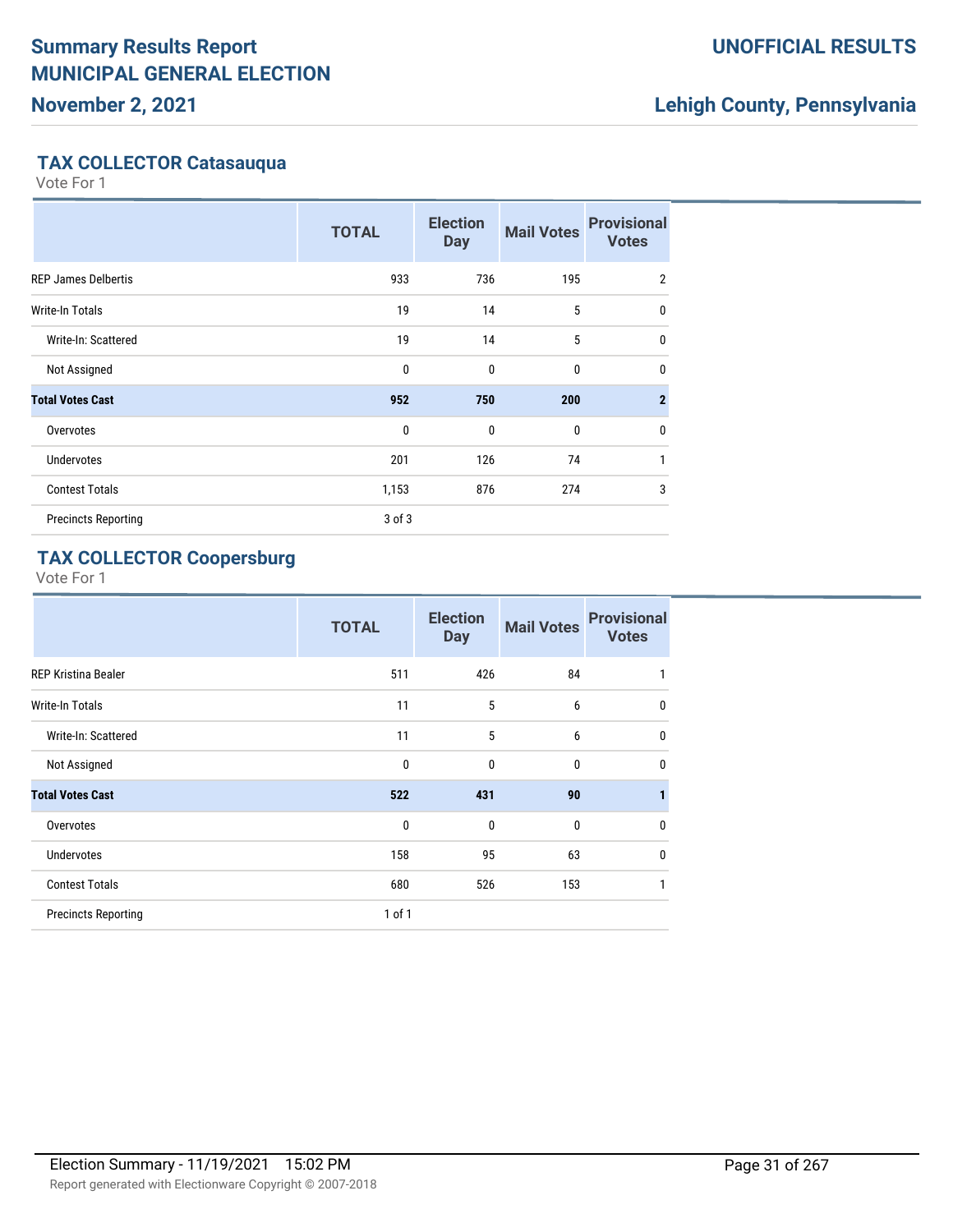# **Lehigh County, Pennsylvania**

### **TAX COLLECTOR Coplay**

Vote For 1

|                            | <b>TOTAL</b>   | <b>Election</b><br><b>Day</b> | <b>Mail Votes</b> | <b>Provisional</b><br><b>Votes</b> |
|----------------------------|----------------|-------------------------------|-------------------|------------------------------------|
| DEM Jeffry P Deutsch       | 603            | 453                           | 147               | 3                                  |
| <b>Write-In Totals</b>     | $\overline{2}$ | $\overline{2}$                | $\mathbf 0$       | $\mathbf{0}$                       |
| Write-In: Scattered        | $\overline{2}$ | $\overline{2}$                | $\mathbf{0}$      | $\mathbf 0$                        |
| Not Assigned               | $\mathbf{0}$   | $\mathbf{0}$                  | $\mathbf 0$       | $\mathbf 0$                        |
| <b>Total Votes Cast</b>    | 605            | 455                           | 147               | 3                                  |
| Overvotes                  | $\mathbf{0}$   | $\mathbf{0}$                  | $\mathbf 0$       | $\mathbf 0$                        |
| <b>Undervotes</b>          | 91             | 81                            | 10 <sup>°</sup>   | $\mathbf{0}$                       |
| <b>Contest Totals</b>      | 696            | 536                           | 157               | 3                                  |
| <b>Precincts Reporting</b> | 2 of 2         |                               |                   |                                    |

### **TAX COLLECTOR Emmaus**

|                            | <b>TOTAL</b>   | <b>Election</b><br><b>Day</b> | <b>Mail Votes</b> | <b>Provisional</b><br><b>Votes</b> |
|----------------------------|----------------|-------------------------------|-------------------|------------------------------------|
| DEM Bernadette Jerry       | 1,325          | 786                           | 519               | 20                                 |
| REP Debra K Gouldy         | 1,359          | 1,168                         | 189               | $\overline{2}$                     |
| <b>Write-In Totals</b>     | 3              | $\overline{2}$                | 0                 | 1                                  |
| Write-In: Scattered        | 3              | $\overline{2}$                | 0                 | 1                                  |
| Not Assigned               | 0              | 0                             | 0                 | 0                                  |
| <b>Total Votes Cast</b>    | 2,687          | 1,956                         | 708               | 23                                 |
| Overvotes                  | $\overline{2}$ | 1                             | $\mathbf{1}$      | $\mathbf 0$                        |
| <b>Undervotes</b>          | 71             | 45                            | 23                | 3                                  |
| <b>Contest Totals</b>      | 2,760          | 2,002                         | 732               | 26                                 |
| <b>Precincts Reporting</b> | 6 of 6         |                               |                   |                                    |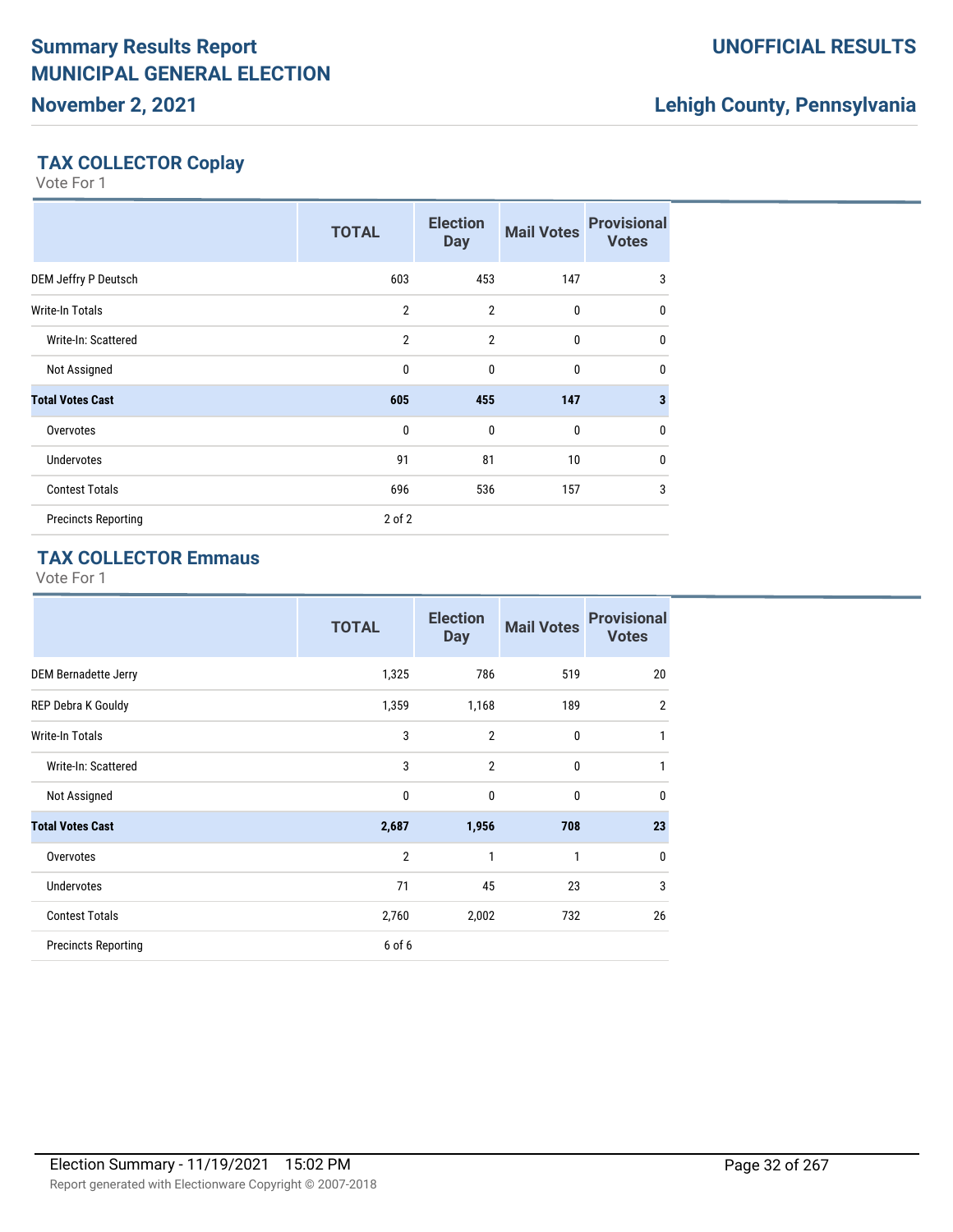### **UNOFFICIAL RESULTS**

# **Lehigh County, Pennsylvania**

### **TAX COLLECTOR Fountain Hill**

Vote For 1

|                            | <b>TOTAL</b> | <b>Election</b><br><b>Day</b> | <b>Mail Votes</b> | <b>Provisional</b><br><b>Votes</b> |
|----------------------------|--------------|-------------------------------|-------------------|------------------------------------|
| DEM Thomas J Redding Jr    | 604          | 360                           | 239               | 5                                  |
| Write-In Totals            | 12           | 10                            | $\overline{2}$    | $\mathbf{0}$                       |
| Write-In: Scattered        | 12           | 10                            | $\overline{2}$    | $\mathbf{0}$                       |
| Not Assigned               | $\mathbf{0}$ | $\mathbf 0$                   | 0                 | $\mathbf{0}$                       |
| <b>Total Votes Cast</b>    | 616          | 370                           | 241               | 5                                  |
| Overvotes                  | $\mathbf{0}$ | $\mathbf 0$                   | 0                 | $\mathbf{0}$                       |
| <b>Undervotes</b>          | 161          | 143                           | 16                | $\overline{2}$                     |
| <b>Contest Totals</b>      | 777          | 513                           | 257               | 7                                  |
| <b>Precincts Reporting</b> | 3 of 3       |                               |                   |                                    |

### **TAX COLLECTOR Macungie**

|                            | <b>TOTAL</b> | <b>Election</b><br><b>Day</b> | <b>Mail Votes</b> | <b>Provisional</b><br><b>Votes</b> |
|----------------------------|--------------|-------------------------------|-------------------|------------------------------------|
| DEM Cynthia A Hartzell     | 622          | 408                           | 208               | 6                                  |
| <b>Write-In Totals</b>     | 11           | 11                            | $\mathbf 0$       | $\mathbf{0}$                       |
| Write-In: Scattered        | 11           | 11                            | $\mathbf 0$       | $\mathbf{0}$                       |
| Not Assigned               | $\mathbf{0}$ | 0                             | 0                 | $\mathbf{0}$                       |
| <b>Total Votes Cast</b>    | 633          | 419                           | 208               | $6\phantom{1}6$                    |
| Overvotes                  | $\mathbf 0$  | $\mathbf{0}$                  | $\mathbf{0}$      | 0                                  |
| Undervotes                 | 139          | 123                           | 15                | 1                                  |
| <b>Contest Totals</b>      | 772          | 542                           | 223               | 7                                  |
| <b>Precincts Reporting</b> | 1 of 1       |                               |                   |                                    |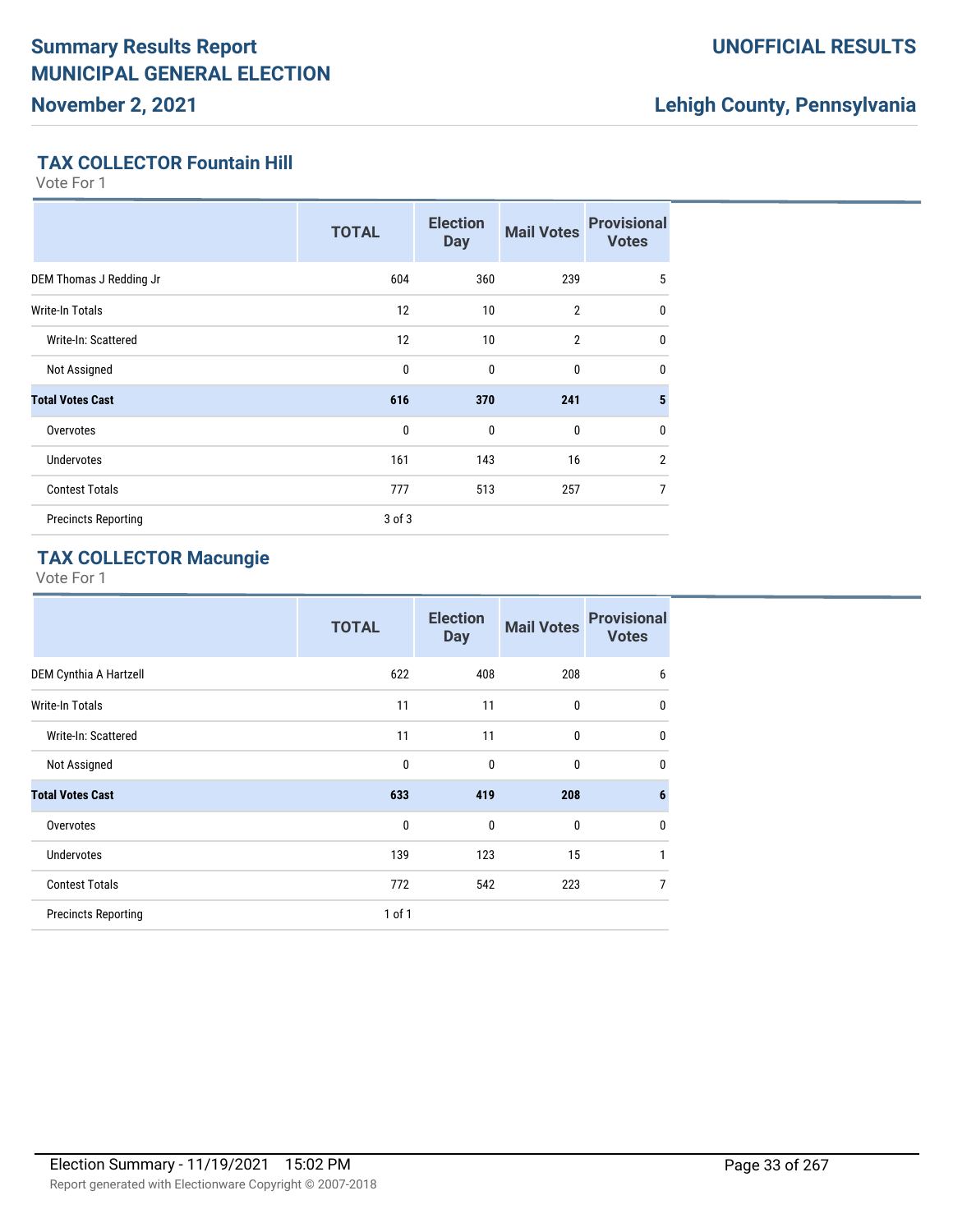### **UNOFFICIAL RESULTS**

# **Lehigh County, Pennsylvania**

### **TAX COLLECTOR Slatington**

Vote For 1

|                            | <b>TOTAL</b>   | <b>Election</b><br><b>Day</b> | <b>Mail Votes</b> | <b>Provisional</b><br><b>Votes</b> |
|----------------------------|----------------|-------------------------------|-------------------|------------------------------------|
| REP Gwyneth A Jones        | 570            | 476                           | 88                | 6                                  |
| Write-In Totals            | 7              | 5                             | $\overline{2}$    | 0                                  |
| Write-In: Scattered        | $\overline{7}$ | 5                             | $\overline{2}$    | 0                                  |
| Not Assigned               | 0              | 0                             | 0                 | 0                                  |
| <b>Total Votes Cast</b>    | 577            | 481                           | 90                | 6                                  |
| Overvotes                  | $\mathbf{0}$   | 0                             | $\mathbf 0$       | $\mathbf 0$                        |
| <b>Undervotes</b>          | 114            | 70                            | 41                | 3                                  |
| <b>Contest Totals</b>      | 691            | 551                           | 131               | 9                                  |
| <b>Precincts Reporting</b> | 3 of 3         |                               |                   |                                    |

### **TAX COLLECTOR Heidelberg**

|                            | <b>TOTAL</b> | <b>Election</b><br><b>Day</b> | <b>Mail Votes</b> | <b>Provisional</b><br><b>Votes</b> |
|----------------------------|--------------|-------------------------------|-------------------|------------------------------------|
| DAR Nancy Jakum            | 563          | 445                           | 117               | 1                                  |
| <b>Write-In Totals</b>     | 17           | 16                            | $\mathbf 0$       | 1                                  |
| Write-In: Scattered        | 17           | 16                            | $\mathbf 0$       | 1                                  |
| Not Assigned               | 0            | 0                             | $\mathbf{0}$      | $\mathbf{0}$                       |
| <b>Total Votes Cast</b>    | 580          | 461                           | 117               | $\overline{2}$                     |
| Overvotes                  | $\mathbf{0}$ | $\mathbf{0}$                  | $\mathbf{0}$      | $\mathbf{0}$                       |
| <b>Undervotes</b>          | 265          | 233                           | 32                | $\mathbf{0}$                       |
| <b>Contest Totals</b>      | 845          | 694                           | 149               | $\overline{2}$                     |
| <b>Precincts Reporting</b> | $1$ of $1$   |                               |                   |                                    |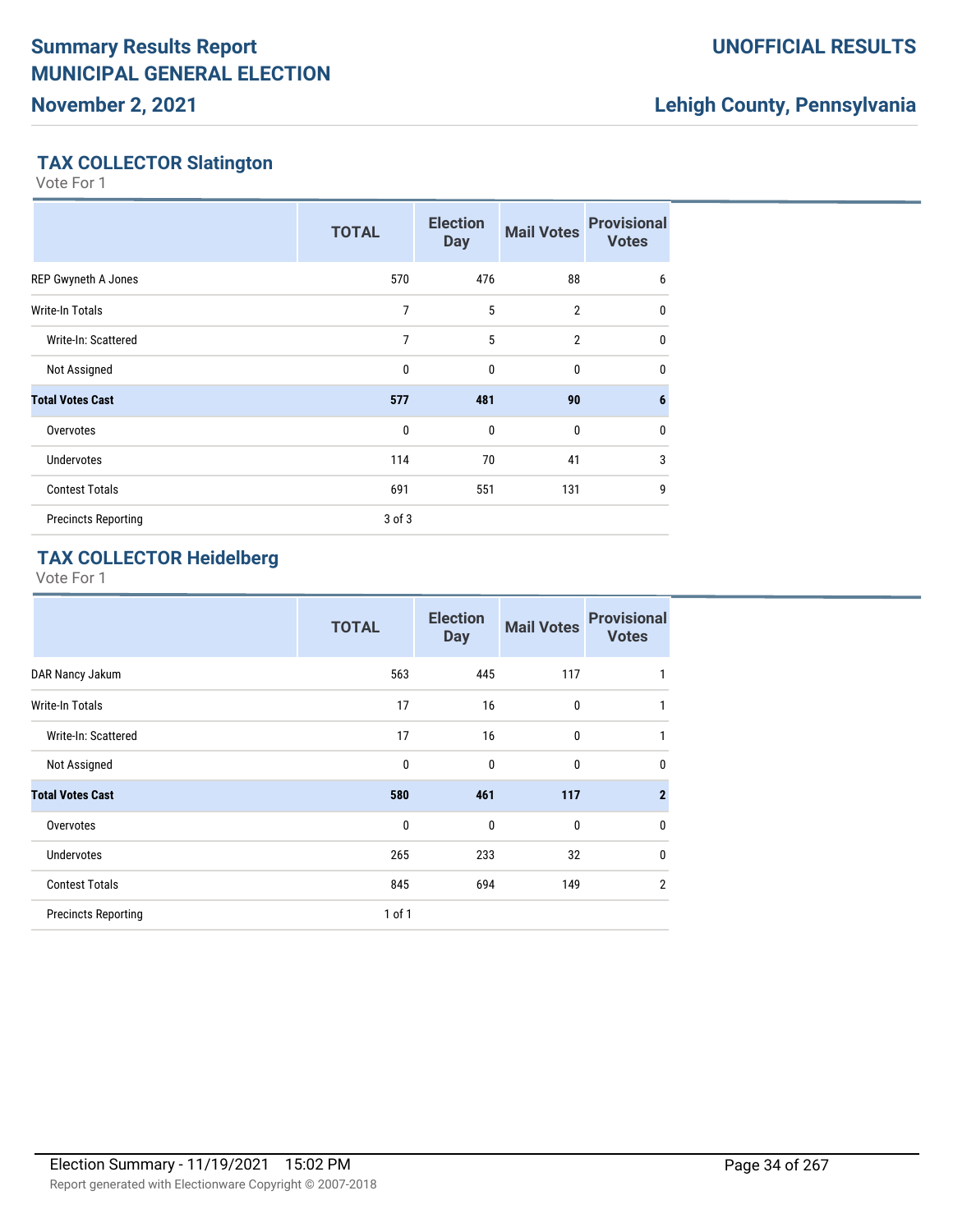### **UNOFFICIAL RESULTS**

# **Lehigh County, Pennsylvania**

#### **TAX COLLECTOR Lower Macungie**

Vote For 1

|                            | <b>TOTAL</b> | <b>Election</b><br><b>Day</b> | <b>Mail Votes</b> | <b>Provisional</b><br><b>Votes</b> |
|----------------------------|--------------|-------------------------------|-------------------|------------------------------------|
| DAR Lora Walmer            | 6,828        | 4,304                         | 2,466             | 58                                 |
| Write-In Totals            | 100          | 84                            | 16                | $\mathbf 0$                        |
| Write-In: Scattered        | 100          | 84                            | 16                | $\mathbf 0$                        |
| Not Assigned               | 0            | 0                             | 0                 | $\mathbf{0}$                       |
| <b>Total Votes Cast</b>    | 6,928        | 4,388                         | 2,482             | 58                                 |
| Overvotes                  | 3            | 1                             | $\overline{2}$    | $\mathbf 0$                        |
| <b>Undervotes</b>          | 1,917        | 1,499                         | 389               | 29                                 |
| <b>Contest Totals</b>      | 8,848        | 5,888                         | 2,873             | 87                                 |
| <b>Precincts Reporting</b> | 10 of 10     |                               |                   |                                    |

### **TAX COLLECTOR Lower Milford**

|                            | <b>TOTAL</b> | <b>Election</b><br><b>Day</b> | <b>Mail Votes</b> | <b>Provisional</b><br><b>Votes</b> |
|----------------------------|--------------|-------------------------------|-------------------|------------------------------------|
| REP Jessica Skibicki       | 1,116        | 838                           | 266               | 12                                 |
| <b>Write-In Totals</b>     | 18           | 8                             | 9                 | 1                                  |
| Write-In: Scattered        | 18           | 8                             | 9                 | 1                                  |
| Not Assigned               | $\mathbf{0}$ | $\mathbf{0}$                  | $\mathbf{0}$      | $\mathbf 0$                        |
| <b>Total Votes Cast</b>    | 1,134        | 846                           | 275               | 13                                 |
| Overvotes                  | 0            | $\mathbf{0}$                  | $\mathbf{0}$      | 0                                  |
| <b>Undervotes</b>          | 159          | 94                            | 63                | $\overline{2}$                     |
| <b>Contest Totals</b>      | 1,293        | 940                           | 338               | 15                                 |
| <b>Precincts Reporting</b> | $1$ of $1$   |                               |                   |                                    |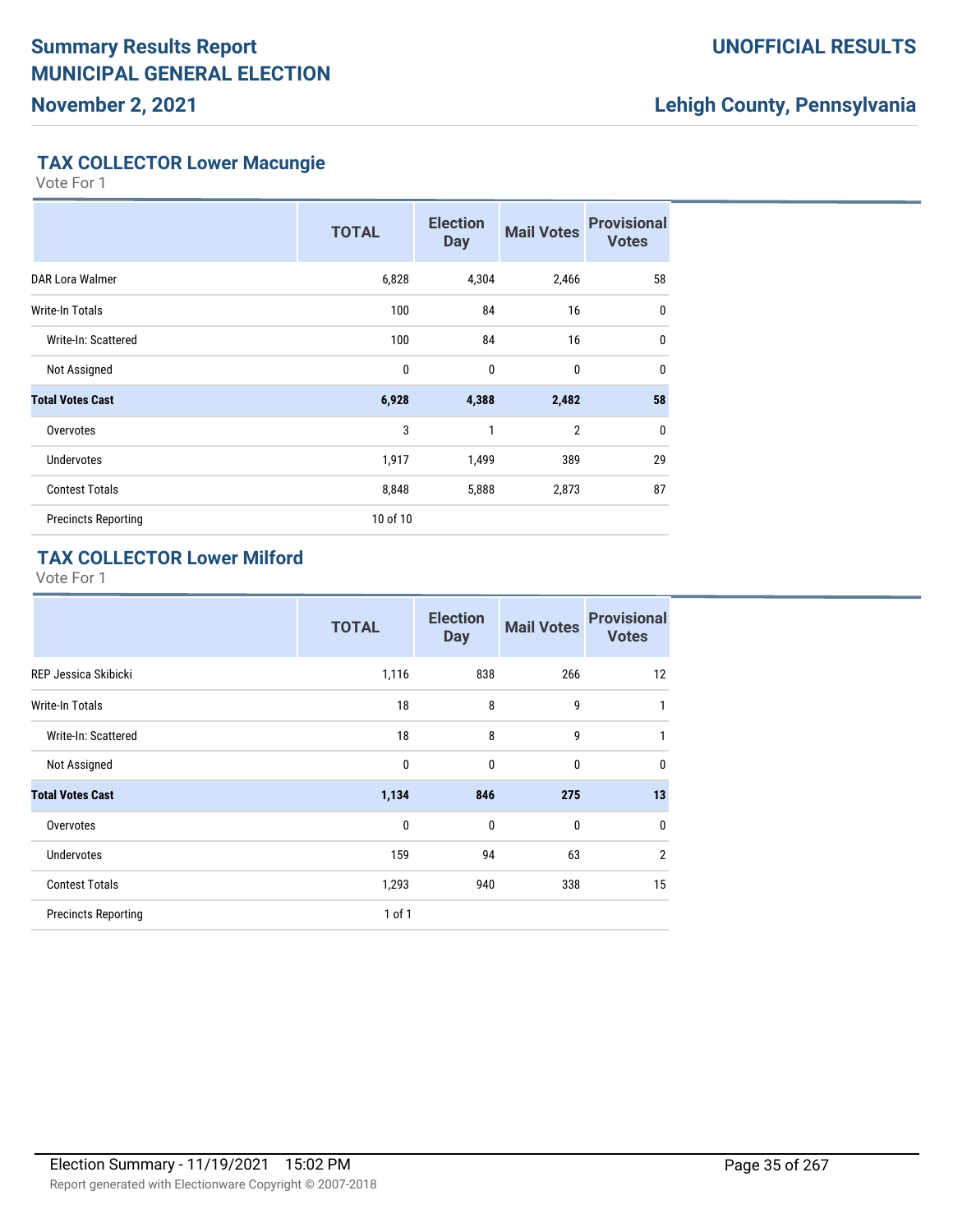# **Lehigh County, Pennsylvania**

#### **TAX COLLECTOR Lowhill**

Vote For 1

|                            | <b>TOTAL</b> | <b>Election</b><br><b>Day</b> | <b>Mail Votes</b> | <b>Provisional</b><br><b>Votes</b> |
|----------------------------|--------------|-------------------------------|-------------------|------------------------------------|
| <b>REP Carol A Betz</b>    | 585          | 481                           | 99                | 5                                  |
| <b>Write-In Totals</b>     | 4            | 3                             | 1                 | $\mathbf{0}$                       |
| Write-In: Scattered        | 4            | 3                             | 1                 | $\mathbf{0}$                       |
| Not Assigned               | 0            | $\mathbf{0}$                  | 0                 | $\mathbf{0}$                       |
| <b>Total Votes Cast</b>    | 589          | 484                           | 100               | 5                                  |
| Overvotes                  | $\mathbf{0}$ | 0                             | 0                 | $\mathbf{0}$                       |
| <b>Undervotes</b>          | 120          | 58                            | 60                | $\overline{2}$                     |
| <b>Contest Totals</b>      | 709          | 542                           | 160               | 7                                  |
| <b>Precincts Reporting</b> | $1$ of $1$   |                               |                   |                                    |

### **TAX COLLECTOR Lynn**

|                            | <b>TOTAL</b> | <b>Election</b><br><b>Day</b> | <b>Mail Votes</b> | <b>Provisional</b><br><b>Votes</b> |
|----------------------------|--------------|-------------------------------|-------------------|------------------------------------|
| REP Mary Ann Metzger       | 1,054        | 915                           | 133               | 6                                  |
| Write-In Totals            | 14           | 8                             | 5                 | 1                                  |
| Write-In: Scattered        | 14           | 8                             | 5                 | 1                                  |
| Not Assigned               | 0            | $\mathbf{0}$                  | 0                 | $\mathbf{0}$                       |
| <b>Total Votes Cast</b>    | 1,068        | 923                           | 138               | 7                                  |
| Overvotes                  | $\mathbf{0}$ | $\mathbf{0}$                  | 0                 | $\mathbf{0}$                       |
| <b>Undervotes</b>          | 166          | 95                            | 69                | $\overline{2}$                     |
| <b>Contest Totals</b>      | 1,234        | 1,018                         | 207               | 9                                  |
| <b>Precincts Reporting</b> | 3 of 3       |                               |                   |                                    |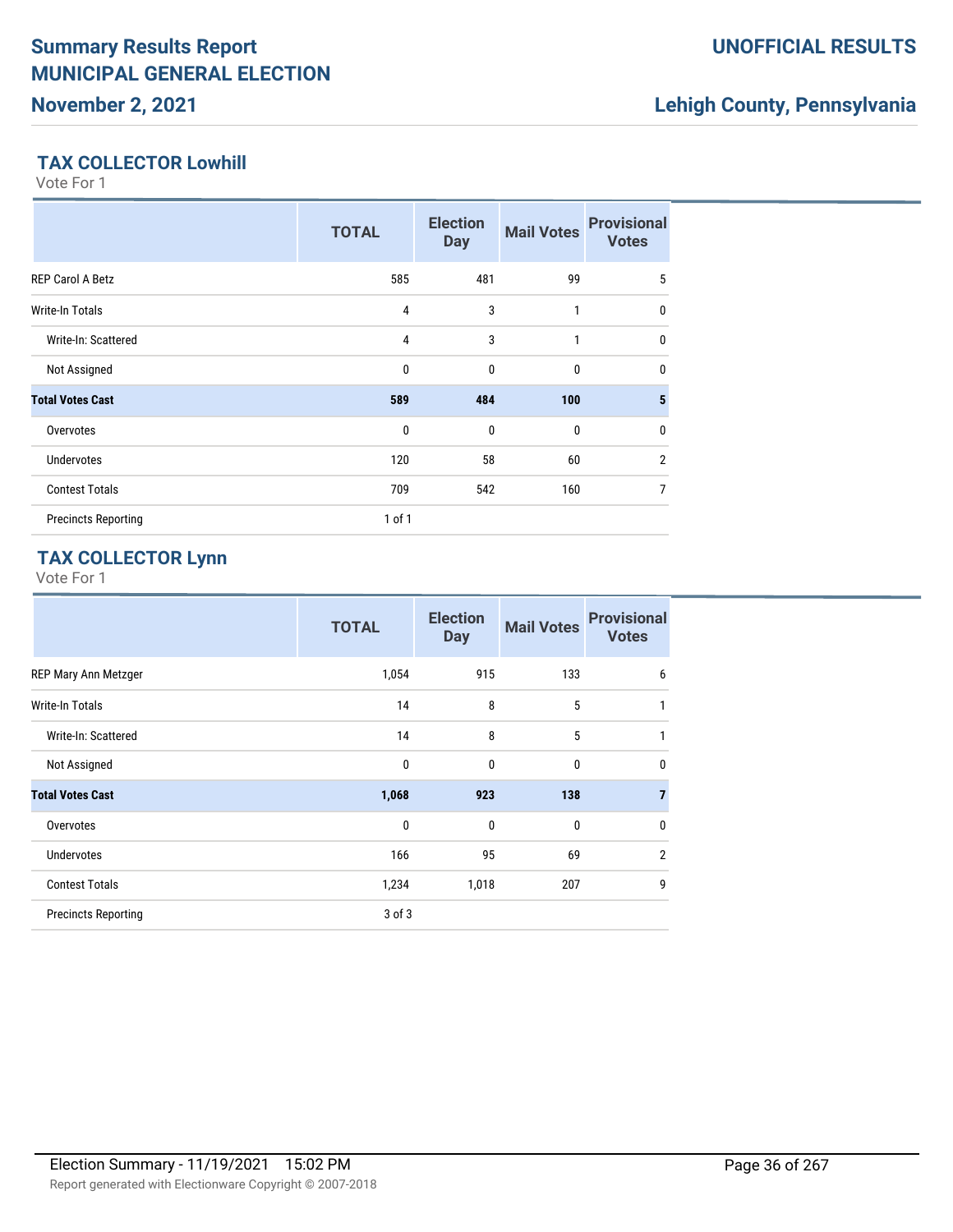### **UNOFFICIAL RESULTS**

## **Lehigh County, Pennsylvania**

#### **TAX COLLECTOR North Whitehall**

Vote For 1

|                                | <b>TOTAL</b>   | <b>Election</b><br><b>Day</b> | <b>Mail Votes</b> | <b>Provisional</b><br><b>Votes</b> |
|--------------------------------|----------------|-------------------------------|-------------------|------------------------------------|
| <b>DEM Sarah Finney Miller</b> | 1,672          | 885                           | 773               | 14                                 |
| REP Donna L Kumernitsky        | 2,566          | 2,236                         | 326               | 4                                  |
| Write-In Totals                | $\overline{2}$ | $\mathbf{1}$                  | $\mathbf{1}$      | $\mathbf{0}$                       |
| Write-In: Scattered            | $\overline{2}$ | $\mathbf{1}$                  | 1                 | $\mathbf{0}$                       |
| Not Assigned                   | $\mathbf{0}$   | $\mathbf{0}$                  | $\mathbf{0}$      | $\mathbf{0}$                       |
| <b>Total Votes Cast</b>        | 4,240          | 3,122                         | 1,100             | 18                                 |
| Overvotes                      | $\overline{2}$ | $\overline{2}$                | $\mathbf{0}$      | 0                                  |
| <b>Undervotes</b>              | 103            | 70                            | 32                | $\mathbf{1}$                       |
| <b>Contest Totals</b>          | 4,345          | 3,194                         | 1,132             | 19                                 |
| <b>Precincts Reporting</b>     | 6 of 6         |                               |                   |                                    |

### **TAX COLLECTOR Salisbury**

|                            | <b>TOTAL</b> | <b>Election</b><br><b>Day</b> | <b>Mail Votes</b> | <b>Provisional</b><br><b>Votes</b> |
|----------------------------|--------------|-------------------------------|-------------------|------------------------------------|
| DAR Tamara Kulik Smarch    | 2,662        | 1,739                         | 901               | 22                                 |
| <b>Write-In Totals</b>     | 42           | 36                            | 6                 | 0                                  |
| Write-In: Scattered        | 42           | 36                            | 6                 | $\mathbf{0}$                       |
| Not Assigned               | $\mathbf 0$  | $\mathbf 0$                   | 0                 | 0                                  |
| <b>Total Votes Cast</b>    | 2,704        | 1,775                         | 907               | 22                                 |
| Overvotes                  | 0            | $\mathbf{0}$                  | 0                 | 0                                  |
| <b>Undervotes</b>          | 847          | 672                           | 171               | 4                                  |
| <b>Contest Totals</b>      | 3,551        | 2,447                         | 1,078             | 26                                 |
| <b>Precincts Reporting</b> | 8 of 8       |                               |                   |                                    |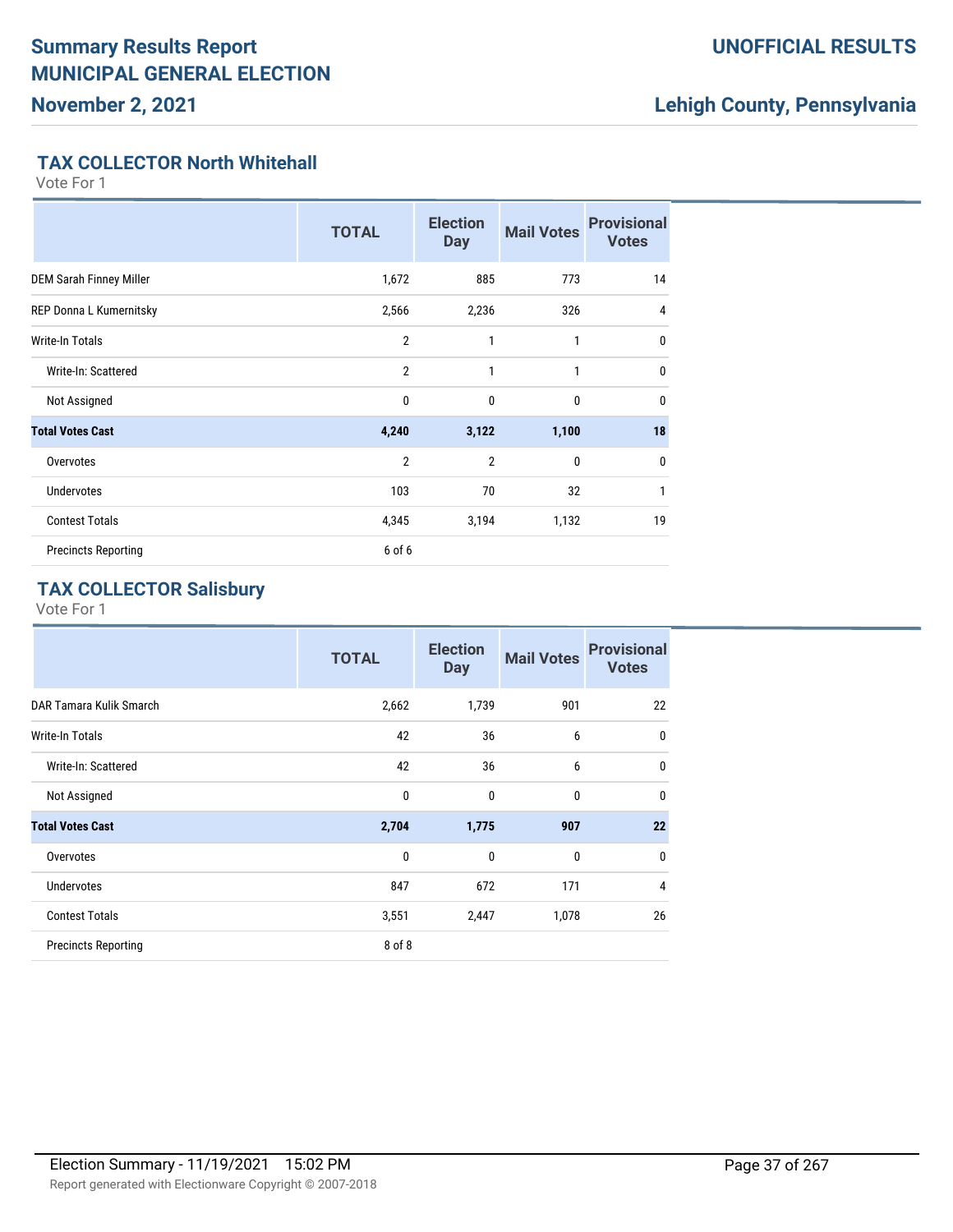### **UNOFFICIAL RESULTS**

## **Lehigh County, Pennsylvania**

#### **TAX COLLECTOR South Whitehall**

Vote For 1

|                            | <b>TOTAL</b> | <b>Election</b><br><b>Day</b> | <b>Mail Votes</b> | <b>Provisional</b><br><b>Votes</b> |
|----------------------------|--------------|-------------------------------|-------------------|------------------------------------|
| DAR Lynn Anne Kocon        | 4,670        | 2,734                         | 1,874             | 62                                 |
| Write-In Totals            | 64           | 50                            | 14                | $\mathbf{0}$                       |
| Write-In: Scattered        | 64           | 50                            | 14                | $\mathbf{0}$                       |
| Not Assigned               | 0            | 0                             | 0                 | $\mathbf{0}$                       |
| <b>Total Votes Cast</b>    | 4,734        | 2,784                         | 1,888             | 62                                 |
| Overvotes                  | $\mathbf{0}$ | $\mathbf 0$                   | 0                 | 0                                  |
| <b>Undervotes</b>          | 1,097        | 824                           | 254               | 19                                 |
| <b>Contest Totals</b>      | 5,831        | 3,608                         | 2,142             | 81                                 |
| <b>Precincts Reporting</b> | 8 of 8       |                               |                   |                                    |

## **TAX COLLECTOR Upper Macungie**

|                            | <b>TOTAL</b> | <b>Election</b><br><b>Day</b> | <b>Mail Votes</b> | <b>Provisional</b><br><b>Votes</b> |
|----------------------------|--------------|-------------------------------|-------------------|------------------------------------|
| <b>REP Tracy Hodrick</b>   | 4,147        | 3,032                         | 1,069             | 46                                 |
| <b>Write-In Totals</b>     | 96           | 48                            | 48                | $\mathbf{0}$                       |
| Write-In: Scattered        | 96           | 48                            | 48                | $\mathbf{0}$                       |
| Not Assigned               | $\mathbf 0$  | $\mathbf 0$                   | 0                 | $\mathbf{0}$                       |
| <b>Total Votes Cast</b>    | 4,243        | 3,080                         | 1,117             | 46                                 |
| Overvotes                  | 3            | $\overline{2}$                | $\mathbf{1}$      | $\mathbf{0}$                       |
| <b>Undervotes</b>          | 1,583        | 732                           | 828               | 23                                 |
| <b>Contest Totals</b>      | 5,829        | 3,814                         | 1,946             | 69                                 |
| <b>Precincts Reporting</b> | 8 of 8       |                               |                   |                                    |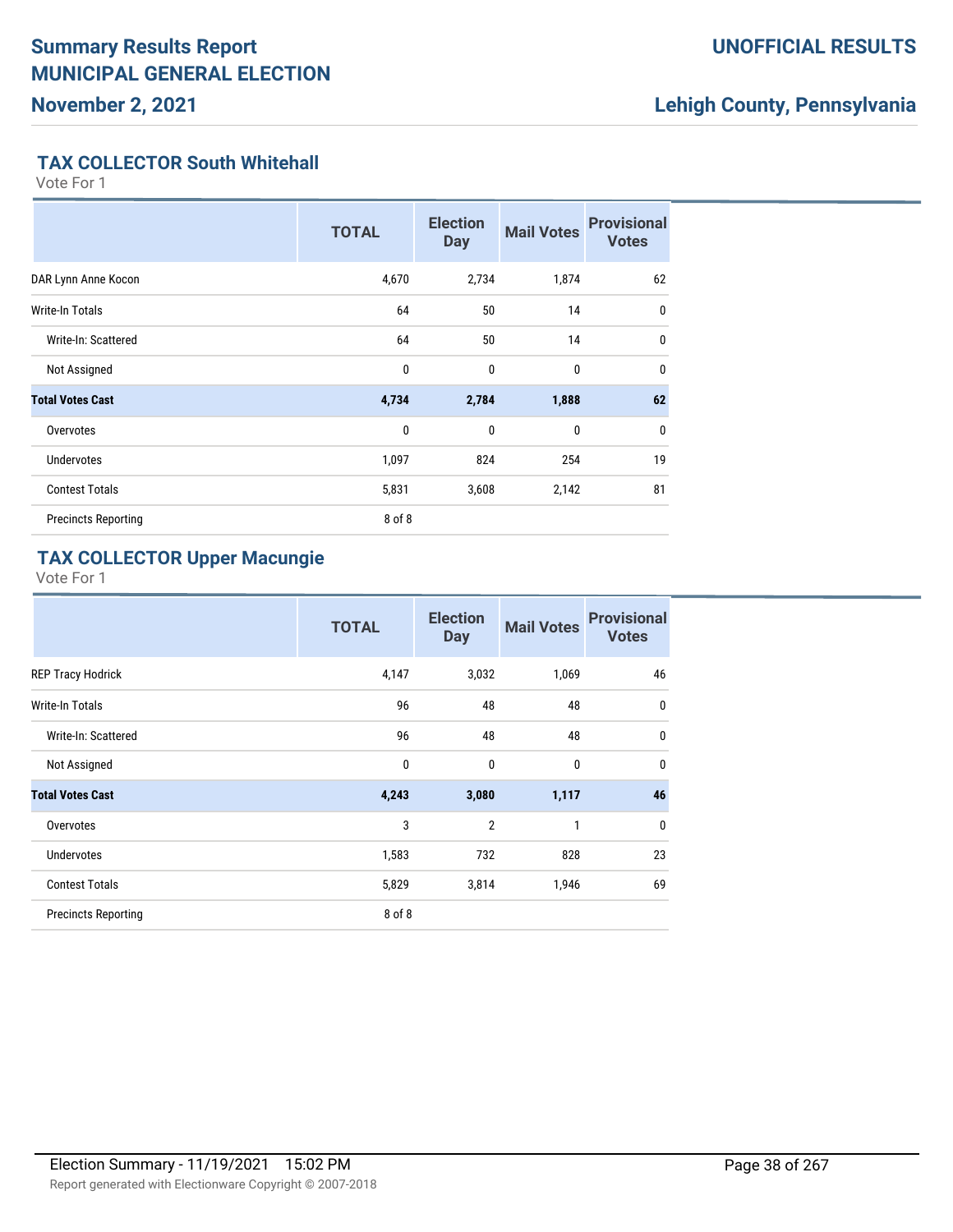## **UNOFFICIAL RESULTS**

## **Lehigh County, Pennsylvania**

### **TAX COLLECTOR Upper Milford**

Vote For 1

|                              | <b>TOTAL</b> | <b>Election</b><br><b>Day</b> | <b>Mail Votes</b> | <b>Provisional</b><br><b>Votes</b> |
|------------------------------|--------------|-------------------------------|-------------------|------------------------------------|
| DAR Deborah Seibert Schevets | 1,830        | 1,106                         | 703               | 21                                 |
| Write-In Totals              | 32           | 30                            | $\overline{2}$    | 0                                  |
| Write-In: Scattered          | 32           | 30                            | $\overline{2}$    | $\mathbf{0}$                       |
| Not Assigned                 | 0            | $\mathbf{0}$                  | 0                 | $\mathbf{0}$                       |
| <b>Total Votes Cast</b>      | 1,862        | 1,136                         | 705               | 21                                 |
| Overvotes                    | 0            | $\mathbf{0}$                  | 0                 | 0                                  |
| <b>Undervotes</b>            | 594          | 481                           | 109               | $\overline{4}$                     |
| <b>Contest Totals</b>        | 2,456        | 1,617                         | 814               | 25                                 |
| <b>Precincts Reporting</b>   | $2$ of $2$   |                               |                   |                                    |

## **TAX COLLECTOR Upper Saucon**

|                            | <b>TOTAL</b> | <b>Election</b><br><b>Day</b> | <b>Mail Votes</b> | <b>Provisional</b><br><b>Votes</b> |
|----------------------------|--------------|-------------------------------|-------------------|------------------------------------|
| DAR Deborah Herstine       | 4,186        | 2,670                         | 1,463             | 53                                 |
| <b>Write-In Totals</b>     | 60           | 53                            | 7                 | $\mathbf 0$                        |
| Write-In: Scattered        | 60           | 53                            | 7                 | $\mathbf{0}$                       |
| Not Assigned               | $\mathbf 0$  | $\mathbf 0$                   | $\mathbf{0}$      | $\mathbf{0}$                       |
| <b>Total Votes Cast</b>    | 4,246        | 2,723                         | 1,470             | 53                                 |
| Overvotes                  | 3            | 1                             | $\overline{2}$    | $\mathbf{0}$                       |
| <b>Undervotes</b>          | 894          | 721                           | 165               | 8                                  |
| <b>Contest Totals</b>      | 5,143        | 3,445                         | 1,637             | 61                                 |
| <b>Precincts Reporting</b> | 6 of 6       |                               |                   |                                    |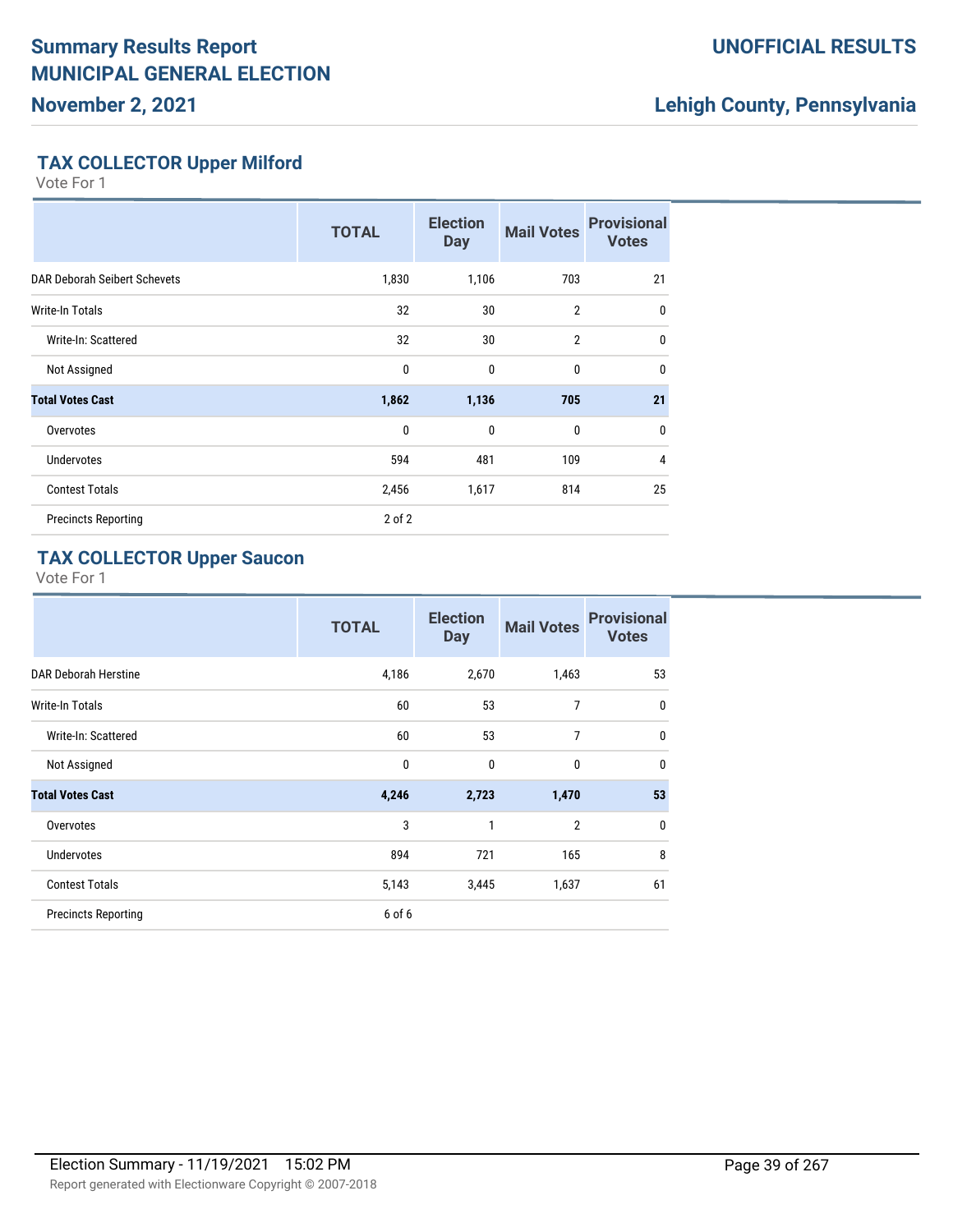**November 2, 2021**

## **UNOFFICIAL RESULTS**

## **Lehigh County, Pennsylvania**

## **TAX COLLECTOR Washington**

Vote For 1

|                            | <b>TOTAL</b> | <b>Election</b><br><b>Day</b> | <b>Mail Votes</b> | <b>Provisional</b><br><b>Votes</b> |
|----------------------------|--------------|-------------------------------|-------------------|------------------------------------|
| DAR Sally A Mantz          | 1,374        | 1,117                         | 254               | 3                                  |
| Write-In Totals            | 20           | 19                            | 1                 | 0                                  |
| Write-In: Scattered        | 20           | 19                            | 1                 | 0                                  |
| Not Assigned               | 0            | $\mathbf{0}$                  | $\bf{0}$          | 0                                  |
| <b>Total Votes Cast</b>    | 1,394        | 1,136                         | 255               | $\overline{\mathbf{3}}$            |
| Overvotes                  | $\mathbf 0$  | $\mathbf{0}$                  | $\mathbf 0$       | 0                                  |
| <b>Undervotes</b>          | 183          | 150                           | 33                | 0                                  |
| <b>Contest Totals</b>      | 1,577        | 1,286                         | 288               | 3                                  |
| <b>Precincts Reporting</b> | $3$ of $3$   |                               |                   |                                    |

## **TAX COLLECTOR Weisenberg**

|                              | <b>TOTAL</b> | <b>Election</b><br><b>Day</b> | <b>Mail Votes</b> | <b>Provisional</b><br><b>Votes</b> |
|------------------------------|--------------|-------------------------------|-------------------|------------------------------------|
| <b>REP Jeffrey M Strauss</b> | 1,335        | 1,078                         | 244               | 13                                 |
| <b>Write-In Totals</b>       | 7            | $\overline{4}$                | 3                 | 0                                  |
| Write-In: Scattered          | 7            | $\overline{4}$                | 3                 | 0                                  |
| Not Assigned                 | $\mathbf 0$  | $\mathbf{0}$                  | $\mathbf{0}$      | 0                                  |
| <b>Total Votes Cast</b>      | 1,342        | 1,082                         | 247               | 13                                 |
| Overvotes                    | 0            | $\mathbf{0}$                  | $\mathbf{0}$      | 0                                  |
| <b>Undervotes</b>            | 232          | 114                           | 113               | 5                                  |
| <b>Contest Totals</b>        | 1,574        | 1,196                         | 360               | 18                                 |
| <b>Precincts Reporting</b>   | $1$ of $1$   |                               |                   |                                    |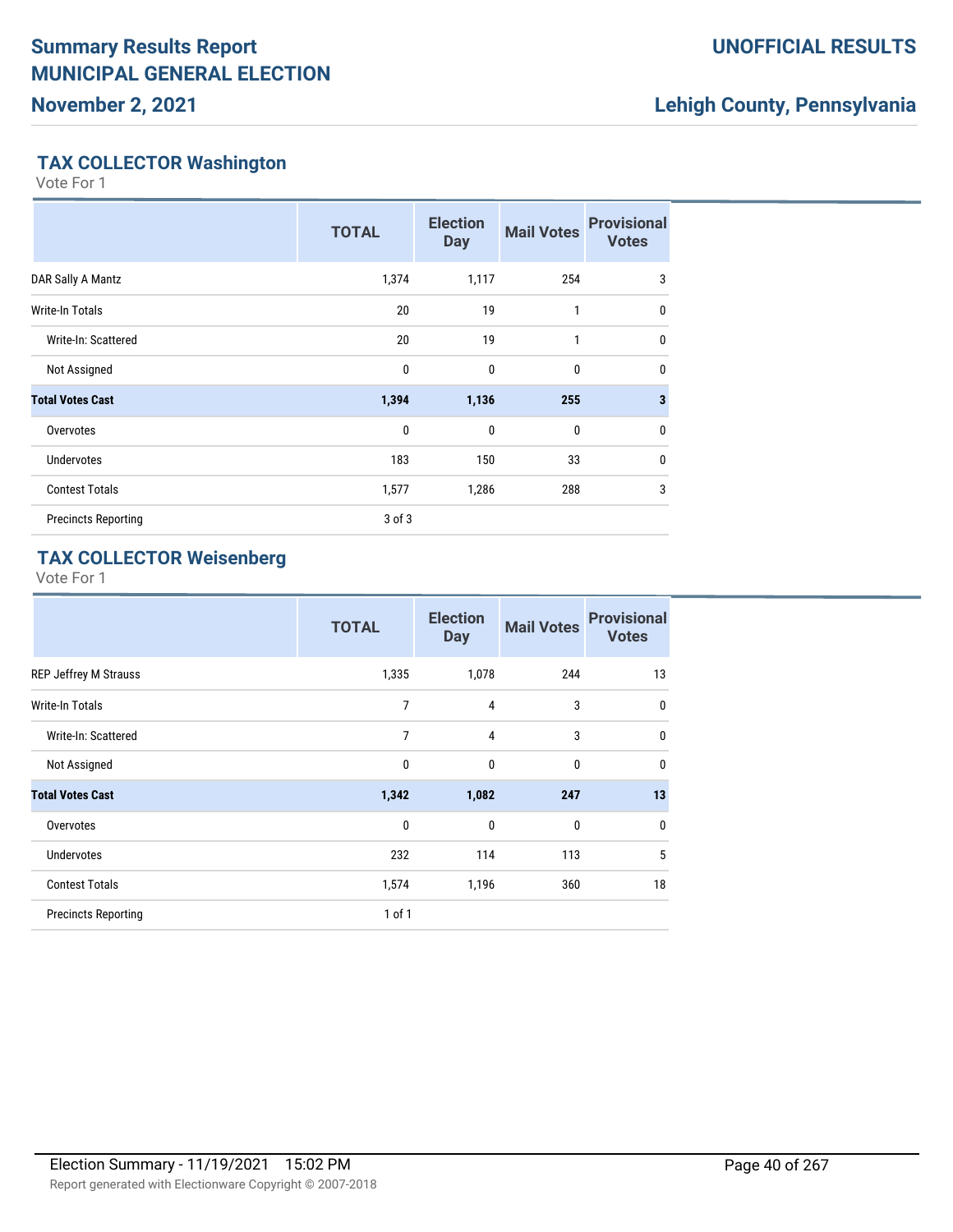### **UNOFFICIAL RESULTS**

## **Lehigh County, Pennsylvania**

### **TAX COLLECTOR Whitehall**

Vote For 1

|                            | <b>TOTAL</b>   | <b>Election</b><br><b>Day</b> | <b>Mail Votes</b> | <b>Provisional</b><br><b>Votes</b> |
|----------------------------|----------------|-------------------------------|-------------------|------------------------------------|
| DEM Tina Jo Koren          | 3,555          | 2,159                         | 1,359             | 37                                 |
| Write-In Totals            | 117            | 103                           | 14                | 0                                  |
| Write-In: Scattered        | 117            | 103                           | 14                | $\mathbf 0$                        |
| Not Assigned               | 0              | 0                             | 0                 | 0                                  |
| <b>Total Votes Cast</b>    | 3,672          | 2,262                         | 1,373             | 37                                 |
| Overvotes                  | $\overline{2}$ | 0                             | $\overline{2}$    | 0                                  |
| <b>Undervotes</b>          | 1,717          | 1,453                         | 256               | 8                                  |
| <b>Contest Totals</b>      | 5,391          | 3,715                         | 1,631             | 45                                 |
| <b>Precincts Reporting</b> | 12 of 12       |                               |                   |                                    |

## **AUDITOR Heidelberg**

|                            | <b>TOTAL</b> | <b>Election</b><br><b>Day</b> | <b>Mail Votes</b> | <b>Provisional</b><br><b>Votes</b> |
|----------------------------|--------------|-------------------------------|-------------------|------------------------------------|
| Write-In Totals            | 45           | 42                            | $\overline{2}$    | 1                                  |
| Write-In: Scattered        | 42           | 39                            | $\overline{2}$    | 1                                  |
| Write-In: Sidney German    | 3            | 3                             | 0                 | $\mathbf{0}$                       |
| Not Assigned               | $\mathbf{0}$ | $\mathbf{0}$                  | 0                 | $\mathbf{0}$                       |
| <b>Total Votes Cast</b>    | 45           | 42                            | $\overline{2}$    | 1                                  |
| Overvotes                  | 0            | 0                             | 0                 | 0                                  |
| <b>Undervotes</b>          | 800          | 652                           | 147               | 1                                  |
| <b>Contest Totals</b>      | 845          | 694                           | 149               | $\overline{2}$                     |
| <b>Precincts Reporting</b> | $1$ of $1$   |                               |                   |                                    |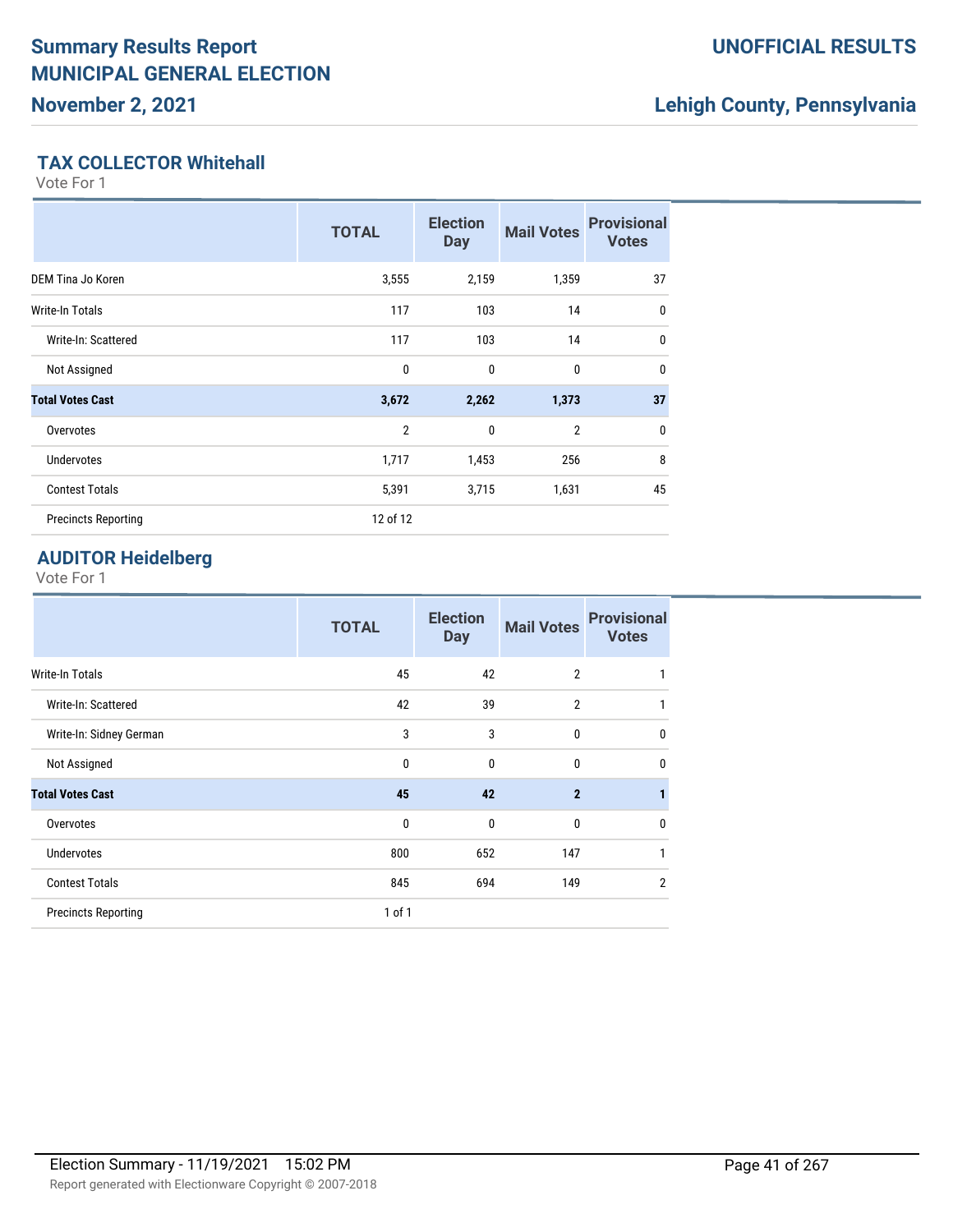## **November 2, 2021**

## **UNOFFICIAL RESULTS**

## **Lehigh County, Pennsylvania**

### **AUDITOR 6YR Lower Milford**

Vote For 1

|                            | <b>TOTAL</b> | <b>Election</b><br><b>Day</b> | <b>Mail Votes</b> | <b>Provisional</b><br><b>Votes</b> |
|----------------------------|--------------|-------------------------------|-------------------|------------------------------------|
| <b>DEM Ronald A Tomes</b>  | 449          | 213                           | 230               | 6                                  |
| REP Paul Shellaway         | 807          | 698                           | 100               | 9                                  |
| Write-In Totals            | 3            | $\overline{2}$                | 1                 | $\mathbf{0}$                       |
| Write-In: Scattered        | 3            | $\overline{2}$                | $\mathbf{1}$      | 0                                  |
| Not Assigned               | $\mathbf{0}$ | $\mathbf{0}$                  | $\mathbf{0}$      | 0                                  |
| <b>Total Votes Cast</b>    | 1,259        | 913                           | 331               | 15                                 |
| Overvotes                  | $\mathbf{0}$ | $\mathbf{0}$                  | $\mathbf{0}$      | 0                                  |
| <b>Undervotes</b>          | 34           | 27                            | $\overline{7}$    | 0                                  |
| <b>Contest Totals</b>      | 1,293        | 940                           | 338               | 15                                 |
| <b>Precincts Reporting</b> | 1 of 1       |                               |                   |                                    |

### **AUDITOR 2YR Lower Milford**

|                            | <b>TOTAL</b> | <b>Election</b><br><b>Day</b> | <b>Mail Votes</b> | <b>Provisional</b><br><b>Votes</b> |
|----------------------------|--------------|-------------------------------|-------------------|------------------------------------|
| LIB Coby J Rush            | 812          | 596                           | 206               | 10                                 |
| Write-In Totals            | 38           | 20                            | 17                | 1                                  |
| Write-In: Scattered        | 38           | 20                            | 17                | 1                                  |
| Not Assigned               | $\mathbf 0$  | $\mathbf{0}$                  | 0                 | $\mathbf 0$                        |
| <b>Total Votes Cast</b>    | 850          | 616                           | 223               | 11                                 |
| Overvotes                  | $\mathbf{0}$ | $\mathbf{0}$                  | 0                 | $\mathbf{0}$                       |
| <b>Undervotes</b>          | 443          | 324                           | 115               | $\overline{4}$                     |
| <b>Contest Totals</b>      | 1,293        | 940                           | 338               | 15                                 |
| <b>Precincts Reporting</b> | $1$ of $1$   |                               |                   |                                    |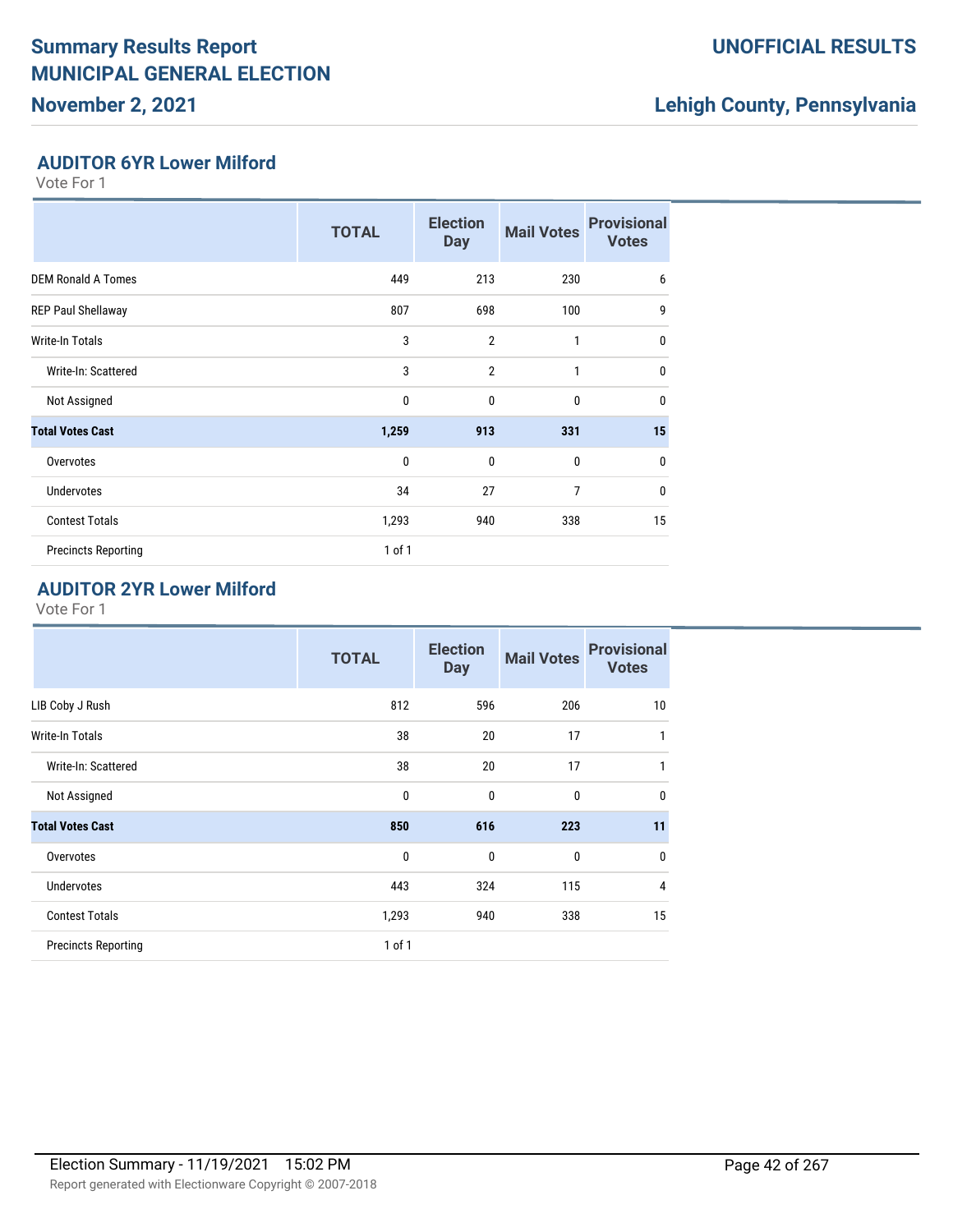## **November 2, 2021**

## **Lehigh County, Pennsylvania**

#### **AUDITOR Lowhill**

Vote For 1

|                            | <b>TOTAL</b> | <b>Election</b><br><b>Day</b> | <b>Mail Votes</b> | <b>Provisional</b><br><b>Votes</b> |
|----------------------------|--------------|-------------------------------|-------------------|------------------------------------|
| LIB Joann Cannon           | 416          | 330                           | 83                | 3                                  |
| <b>Write-In Totals</b>     | 5            | $\overline{2}$                | 3                 | 0                                  |
| Write-In: Scattered        | 5            | $\overline{2}$                | 3                 | 0                                  |
| Not Assigned               | $\mathbf 0$  | $\mathbf{0}$                  | $\mathbf{0}$      | 0                                  |
| <b>Total Votes Cast</b>    | 421          | 332                           | 86                | 3                                  |
| Overvotes                  | $\mathbf 0$  | $\mathbf{0}$                  | $\mathbf{0}$      | $\mathbf 0$                        |
| <b>Undervotes</b>          | 288          | 210                           | 74                | 4                                  |
| <b>Contest Totals</b>      | 709          | 542                           | 160               | 7                                  |
| <b>Precincts Reporting</b> | $1$ of $1$   |                               |                   |                                    |

## **AUDITOR Lynn**

|                              | <b>TOTAL</b>   | <b>Election</b><br><b>Day</b> | <b>Mail Votes</b>       | <b>Provisional</b><br><b>Votes</b> |
|------------------------------|----------------|-------------------------------|-------------------------|------------------------------------|
| <b>Write-In Totals</b>       | 47             | 43                            | $\overline{4}$          | $\mathbf 0$                        |
| Write-In: Scattered          | 37             | 34                            | 3                       | 0                                  |
| Write-In: Fritz Najarian     | $\overline{2}$ | $\overline{2}$                | 0                       | 0                                  |
| Write-In: Sheila Hall-Dierks | $\overline{2}$ | $\overline{2}$                | 0                       | 0                                  |
| Write-In: Kermit Delong Jr   | $\overline{2}$ | $\overline{2}$                | $\mathbf{0}$            | $\mathbf{0}$                       |
| Write-In: Paula Crashley     | $\overline{2}$ | $\overline{2}$                | 0                       | 0                                  |
| Write-In: Merideth Prange    | $\overline{2}$ | 1                             | 1                       | $\mathbf{0}$                       |
| Not Assigned                 | 0              | $\mathbf{0}$                  | 0                       | $\mathbf{0}$                       |
| <b>Total Votes Cast</b>      | 47             | 43                            | $\overline{\mathbf{4}}$ | $\mathbf{0}$                       |
| Overvotes                    | 0              | 0                             | 0                       | 0                                  |
| Undervotes                   | 1,187          | 975                           | 203                     | 9                                  |
| <b>Contest Totals</b>        | 1,234          | 1,018                         | 207                     | 9                                  |
| <b>Precincts Reporting</b>   | 3 of 3         |                               |                         |                                    |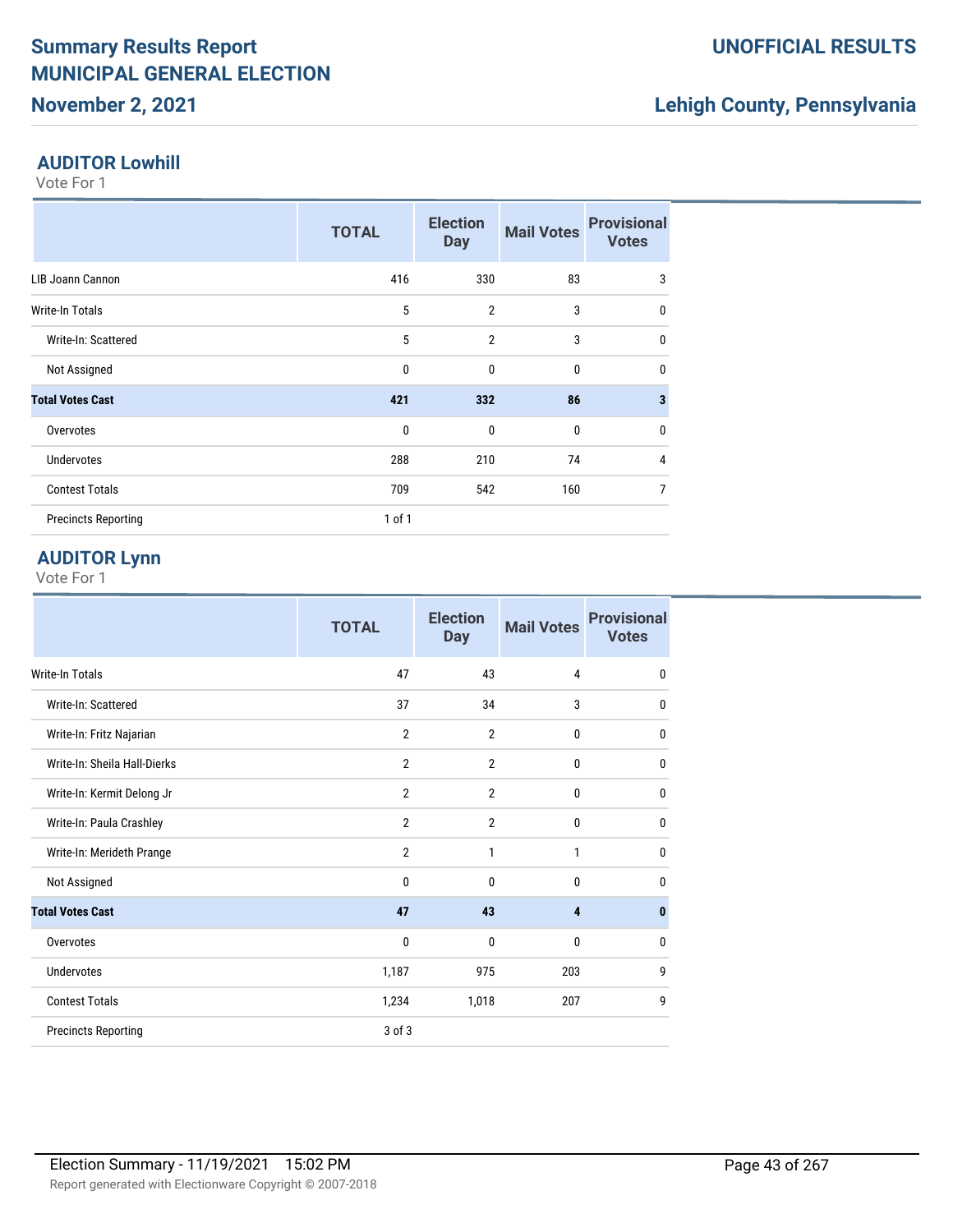## **November 2, 2021**

## **UNOFFICIAL RESULTS**

## **Lehigh County, Pennsylvania**

#### **AUDITOR North Whitehall**

Vote For 1

|                            | <b>TOTAL</b> | <b>Election</b><br><b>Day</b> | <b>Mail Votes</b> | <b>Provisional</b><br><b>Votes</b> |
|----------------------------|--------------|-------------------------------|-------------------|------------------------------------|
| LIB Lynn M Clark           | 2,964        | 2,160                         | 794               | 10                                 |
| Write-In Totals            | 49           | 41                            | 7                 | $\mathbf{1}$                       |
| Write-In: Scattered        | 49           | 41                            | $\overline{7}$    | 1                                  |
| Not Assigned               | $\mathbf{0}$ | $\mathbf{0}$                  | $\mathbf 0$       | 0                                  |
| <b>Total Votes Cast</b>    | 3,013        | 2,201                         | 801               | 11                                 |
| Overvotes                  | $\mathbf{0}$ | $\mathbf{0}$                  | $\mathbf 0$       | 0                                  |
| <b>Undervotes</b>          | 1,332        | 993                           | 331               | 8                                  |
| <b>Contest Totals</b>      | 4,345        | 3,194                         | 1,132             | 19                                 |
| <b>Precincts Reporting</b> | 6 of 6       |                               |                   |                                    |

## **AUDITOR Upper Macungie**

|                            | <b>TOTAL</b> | <b>Election</b><br><b>Day</b> | <b>Mail Votes</b> | <b>Provisional</b><br><b>Votes</b> |
|----------------------------|--------------|-------------------------------|-------------------|------------------------------------|
| REP Jeffrey W Grim         | 4,074        | 3,004                         | 1,026             | 44                                 |
| Write-In Totals            | 85           | 44                            | 41                | $\mathbf{0}$                       |
| Write-In: Scattered        | 85           | 44                            | 41                | $\mathbf{0}$                       |
| Not Assigned               | $\mathbf{0}$ | $\mathbf{0}$                  | 0                 | $\mathbf{0}$                       |
| <b>Total Votes Cast</b>    | 4,159        | 3,048                         | 1,067             | 44                                 |
| Overvotes                  | $\mathbf 0$  | $\mathbf{0}$                  | 0                 | $\mathbf{0}$                       |
| Undervotes                 | 1,670        | 766                           | 879               | 25                                 |
| <b>Contest Totals</b>      | 5,829        | 3,814                         | 1,946             | 69                                 |
| <b>Precincts Reporting</b> | 8 of 8       |                               |                   |                                    |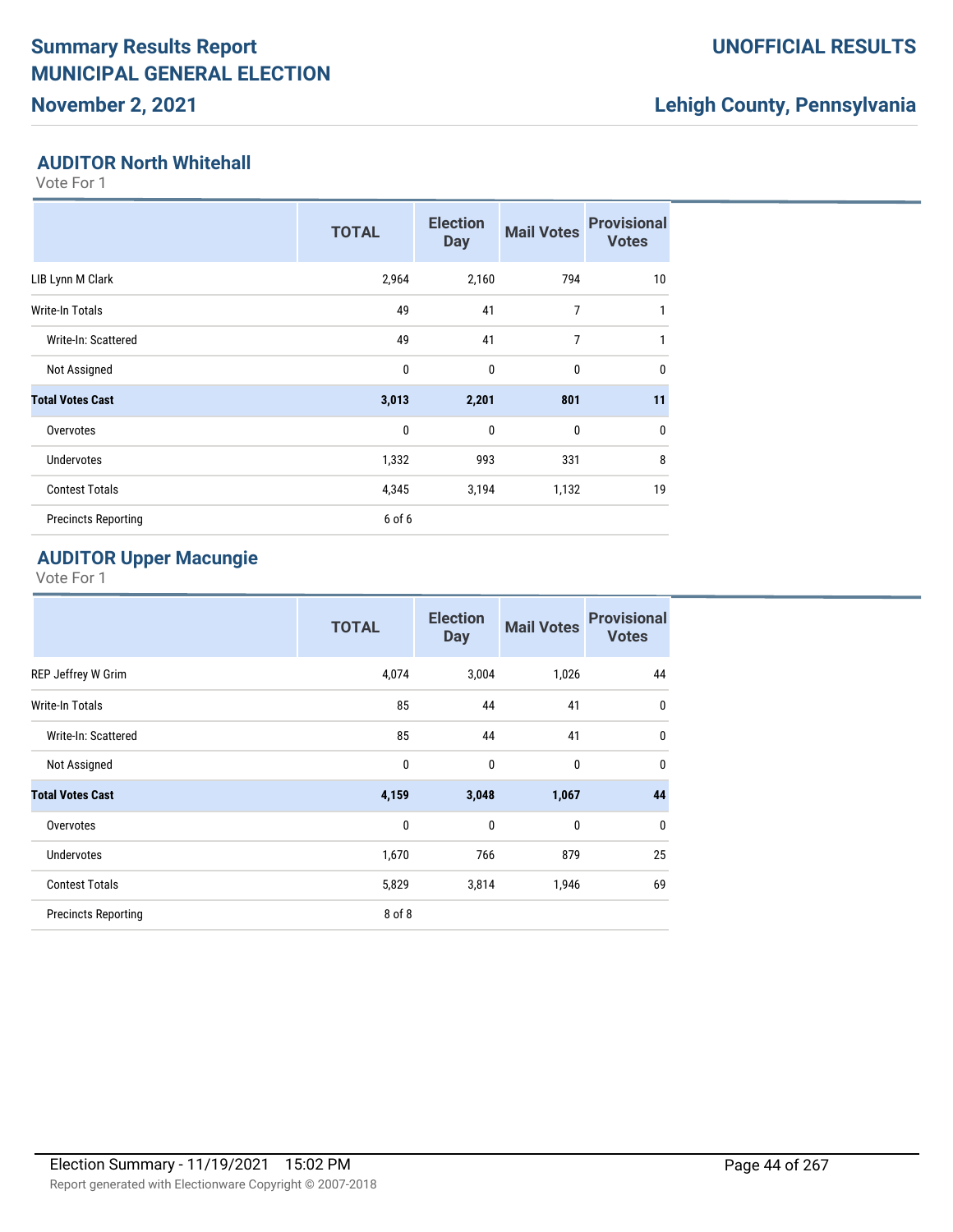## **November 2, 2021**

## **UNOFFICIAL RESULTS**

## **Lehigh County, Pennsylvania**

### **AUDITOR Upper Milford**

Vote For 1

|                            | <b>TOTAL</b>   | <b>Election</b><br><b>Day</b> | <b>Mail Votes</b> | <b>Provisional</b><br><b>Votes</b> |
|----------------------------|----------------|-------------------------------|-------------------|------------------------------------|
| Write-In Totals            | 106            | 83                            | 20                | 3                                  |
| Write-In: Dan Delong       | 16             | 16                            | $\mathbf 0$       | $\mathbf{0}$                       |
| Write-In: Scattered        | 88             | 67                            | 20                | 1                                  |
| Not Assigned               | $\overline{2}$ | $\mathbf{0}$                  | $\mathbf 0$       | $\overline{2}$                     |
| <b>Total Votes Cast</b>    | 106            | 83                            | 20                | 3                                  |
| Overvotes                  | 0              | $\mathbf{0}$                  | $\mathbf{0}$      | $\mathbf{0}$                       |
| <b>Undervotes</b>          | 2,350          | 1,534                         | 794               | 22                                 |
| <b>Contest Totals</b>      | 2,456          | 1,617                         | 814               | 25                                 |
| <b>Precincts Reporting</b> | $2$ of $2$     |                               |                   |                                    |

#### **AUDITOR Upper Saucon**

|                            | <b>TOTAL</b> | <b>Election</b><br><b>Day</b> | <b>Mail Votes</b> | <b>Provisional</b><br><b>Votes</b> |
|----------------------------|--------------|-------------------------------|-------------------|------------------------------------|
| LIB Eric J Hagan           | 3,443        | 2,305                         | 1,099             | 39                                 |
| Write-In Totals            | 66           | 43                            | 22                | 1                                  |
| Write-In: Scattered        | 66           | 43                            | 22                | 1                                  |
| Not Assigned               | $\mathbf{0}$ | $\mathbf 0$                   | $\mathbf 0$       | $\mathbf{0}$                       |
| <b>Total Votes Cast</b>    | 3,509        | 2,348                         | 1,121             | 40                                 |
| Overvotes                  | 1            | $\mathbf{0}$                  | $\mathbf{1}$      | $\mathbf{0}$                       |
| <b>Undervotes</b>          | 1,633        | 1,097                         | 515               | 21                                 |
| <b>Contest Totals</b>      | 5,143        | 3,445                         | 1,637             | 61                                 |
| <b>Precincts Reporting</b> | 6 of 6       |                               |                   |                                    |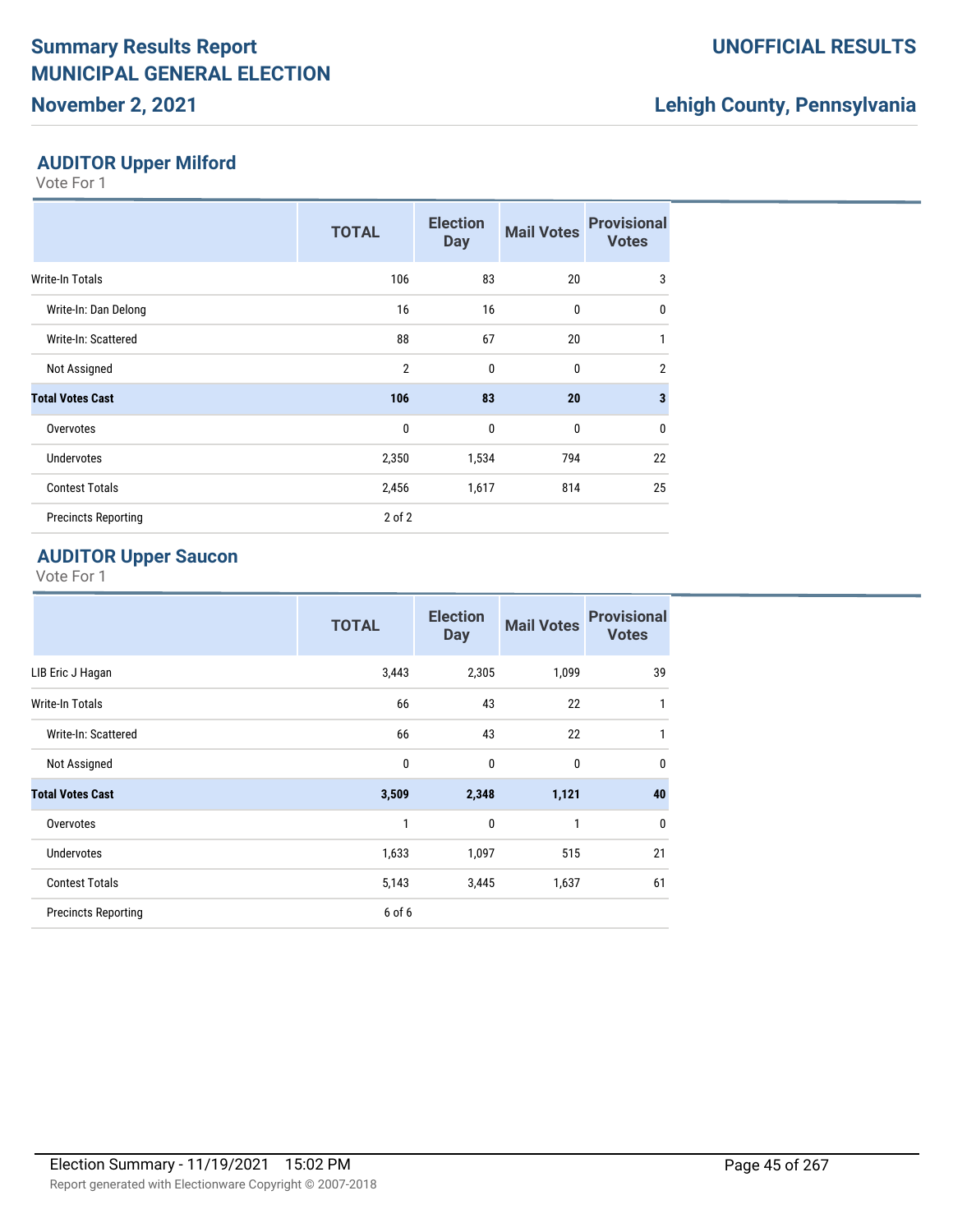## **Lehigh County, Pennsylvania**

#### **AUDITOR Washington**

Vote For 1

|                            | <b>TOTAL</b> | <b>Election</b><br><b>Day</b> | <b>Mail Votes</b> | <b>Provisional</b><br><b>Votes</b> |
|----------------------------|--------------|-------------------------------|-------------------|------------------------------------|
| Write-In Totals            | 83           | 69                            | 14                | $\mathbf{0}$                       |
| Write-In: Larry Keitz      | 18           | 13                            | 5                 | $\mathbf{0}$                       |
| Write-In: Scattered        | 65           | 56                            | 9                 | $\mathbf{0}$                       |
| Not Assigned               | $\mathbf{0}$ | 0                             | 0                 | $\mathbf{0}$                       |
| <b>Total Votes Cast</b>    | 83           | 69                            | 14                | $\mathbf{0}$                       |
| Overvotes                  | $\mathbf 0$  | 0                             | 0                 | $\mathbf{0}$                       |
| <b>Undervotes</b>          | 1,494        | 1,217                         | 274               | 3                                  |
| <b>Contest Totals</b>      | 1,577        | 1,286                         | 288               | 3                                  |
| <b>Precincts Reporting</b> | $3$ of $3$   |                               |                   |                                    |

#### **AUDITOR Weisenberg**

|                             | <b>TOTAL</b> | <b>Election</b><br><b>Day</b> | <b>Mail Votes</b> | <b>Provisional</b><br><b>Votes</b> |
|-----------------------------|--------------|-------------------------------|-------------------|------------------------------------|
| <b>REP Sundra M Sherwin</b> | 1,231        | 1,023                         | 196               | 12                                 |
| Write-In Totals             | 18           | 10                            | 8                 | 0                                  |
| Write-In: Scattered         | 18           | 10                            | 8                 | 0                                  |
| Not Assigned                | 0            | $\mathbf{0}$                  | $\mathbf{0}$      | $\mathbf{0}$                       |
| <b>Total Votes Cast</b>     | 1,249        | 1,033                         | 204               | 12                                 |
| Overvotes                   | 0            | $\mathbf{0}$                  | $\mathbf 0$       | $\mathbf{0}$                       |
| <b>Undervotes</b>           | 325          | 163                           | 156               | 6                                  |
| <b>Contest Totals</b>       | 1,574        | 1,196                         | 360               | 18                                 |
| <b>Precincts Reporting</b>  | $1$ of $1$   |                               |                   |                                    |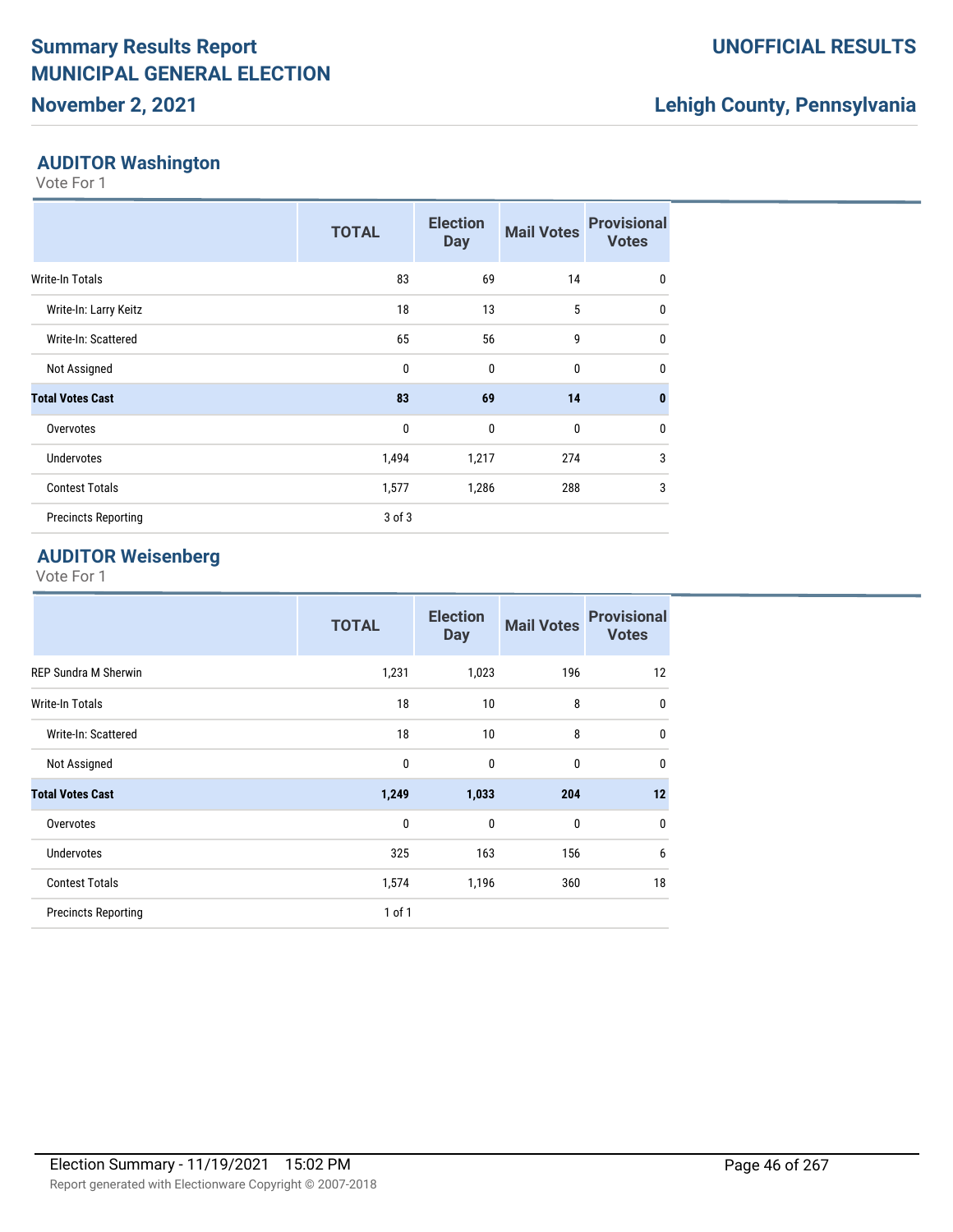**November 2, 2021**

## **UNOFFICIAL RESULTS**

## **Lehigh County, Pennsylvania**

### **CONSTABLE Allentown 1st Ward**

Vote For 1

|                            | <b>TOTAL</b>   | <b>Election</b><br><b>Day</b> | <b>Mail Votes</b> | <b>Provisional</b><br><b>Votes</b> |
|----------------------------|----------------|-------------------------------|-------------------|------------------------------------|
| <b>Write-In Totals</b>     | 7              | 6                             | 1                 | $\mathbf{0}$                       |
| Write-In: Yamilett Gomez   | 1              | 1                             | 0                 | $\mathbf{0}$                       |
| Write-In: Nyasia Gomaz     | 1              | 1                             | $\mathbf{0}$      | $\mathbf{0}$                       |
| Write-In: Scattered        | 5              | $\overline{4}$                | 1                 | $\mathbf 0$                        |
| Not Assigned               | $\Omega$       | $\mathbf{0}$                  | $\theta$          | 0                                  |
| <b>Total Votes Cast</b>    | $\overline{7}$ | 6                             | 1                 | $\mathbf{0}$                       |
| Overvotes                  | 0              | $\mathbf{0}$                  | 0                 | 0                                  |
| Undervotes                 | 108            | 98                            | 10                | $\mathbf{0}$                       |
| <b>Contest Totals</b>      | 115            | 104                           | 11                | 0                                  |
| <b>Precincts Reporting</b> | $1$ of $1$     |                               |                   |                                    |

## **CONSTABLE Allentown 2nd Ward**

|                            | <b>TOTAL</b>   | <b>Election</b><br><b>Day</b> | <b>Mail Votes</b> | <b>Provisional</b><br><b>Votes</b> |
|----------------------------|----------------|-------------------------------|-------------------|------------------------------------|
| <b>Write-In Totals</b>     | 3              | 1                             | $\overline{2}$    | 0                                  |
| Write-In: Scattered        | $\overline{2}$ | 1                             | 1                 | $\mathbf 0$                        |
| Write-In: Paxton Murphy    | 1              | 0                             | 1                 | $\mathbf{0}$                       |
| Not Assigned               | $\mathbf{0}$   | $\mathbf{0}$                  | $\mathbf{0}$      | 0                                  |
| <b>Total Votes Cast</b>    | 3              | $\mathbf{1}$                  | $\overline{2}$    | $\bf{0}$                           |
| Overvotes                  | 0              | $\mathbf{0}$                  | $\mathbf{0}$      | 0                                  |
| Undervotes                 | 126            | 90                            | 34                | $\overline{2}$                     |
| <b>Contest Totals</b>      | 129            | 91                            | 36                | $\overline{2}$                     |
| <b>Precincts Reporting</b> | $1$ of $1$     |                               |                   |                                    |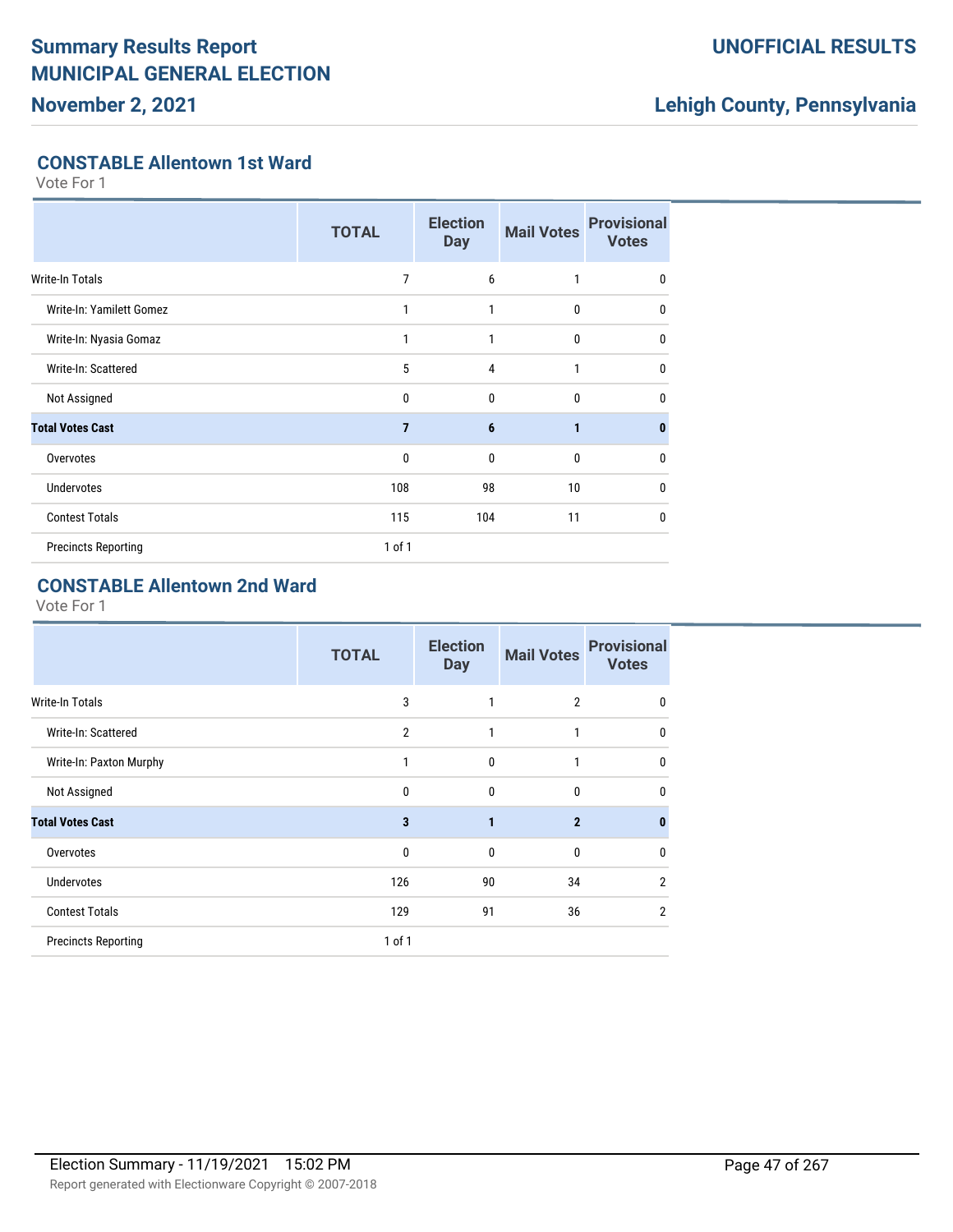**November 2, 2021**

## **UNOFFICIAL RESULTS**

## **Lehigh County, Pennsylvania**

### **CONSTABLE Allentown 3rd Ward**

Vote For 1

|                            | <b>TOTAL</b> | <b>Election</b><br><b>Day</b> | <b>Mail Votes</b> | <b>Provisional</b><br><b>Votes</b> |
|----------------------------|--------------|-------------------------------|-------------------|------------------------------------|
| DEM Eric N Perry II        | 136          | 95                            | 40                | 1                                  |
| Write-In Totals            | 5            | $\overline{4}$                | 1                 | $\mathbf{0}$                       |
| Write-In: Scattered        | 5            | 4                             | 1                 | $\mathbf 0$                        |
| Not Assigned               | 0            | $\mathbf{0}$                  | $\bf{0}$          | $\mathbf 0$                        |
| <b>Total Votes Cast</b>    | 141          | 99                            | 41                |                                    |
| Overvotes                  | $\mathbf 0$  | $\mathbf{0}$                  | 0                 | $\mathbf 0$                        |
| <b>Undervotes</b>          | 36           | 24                            | 6                 | 6                                  |
| <b>Contest Totals</b>      | 177          | 123                           | 47                | 7                                  |
| <b>Precincts Reporting</b> | $1$ of $1$   |                               |                   |                                    |

## **CONSTABLE Allentown 4th Ward**

|                            | <b>TOTAL</b>   | <b>Election</b><br><b>Day</b> | <b>Mail Votes</b> | <b>Provisional</b><br><b>Votes</b> |
|----------------------------|----------------|-------------------------------|-------------------|------------------------------------|
| Write-In Totals            | 21             | 20                            | 1                 | 0                                  |
| Write-In: Scattered        | 9              | 8                             | 1                 | $\mathbf 0$                        |
| Write-In: Jonathan Pratt   | $\overline{2}$ | $\overline{2}$                | 0                 | $\mathbf 0$                        |
| Write-In: Samuel Negron    | 10             | 10                            | 0                 | $\mathbf{0}$                       |
| Not Assigned               | $\mathbf 0$    | $\mathbf{0}$                  | $\mathbf 0$       | $\mathbf{0}$                       |
| <b>Total Votes Cast</b>    | 21             | 20                            | 1                 | $\bf{0}$                           |
| Overvotes                  | 0              | 0                             | $\mathbf 0$       | $\mathbf{0}$                       |
| <b>Undervotes</b>          | 73             | 56                            | 13                | $\overline{4}$                     |
| <b>Contest Totals</b>      | 94             | 76                            | 14                | $\overline{4}$                     |
| <b>Precincts Reporting</b> | 1 of 1         |                               |                   |                                    |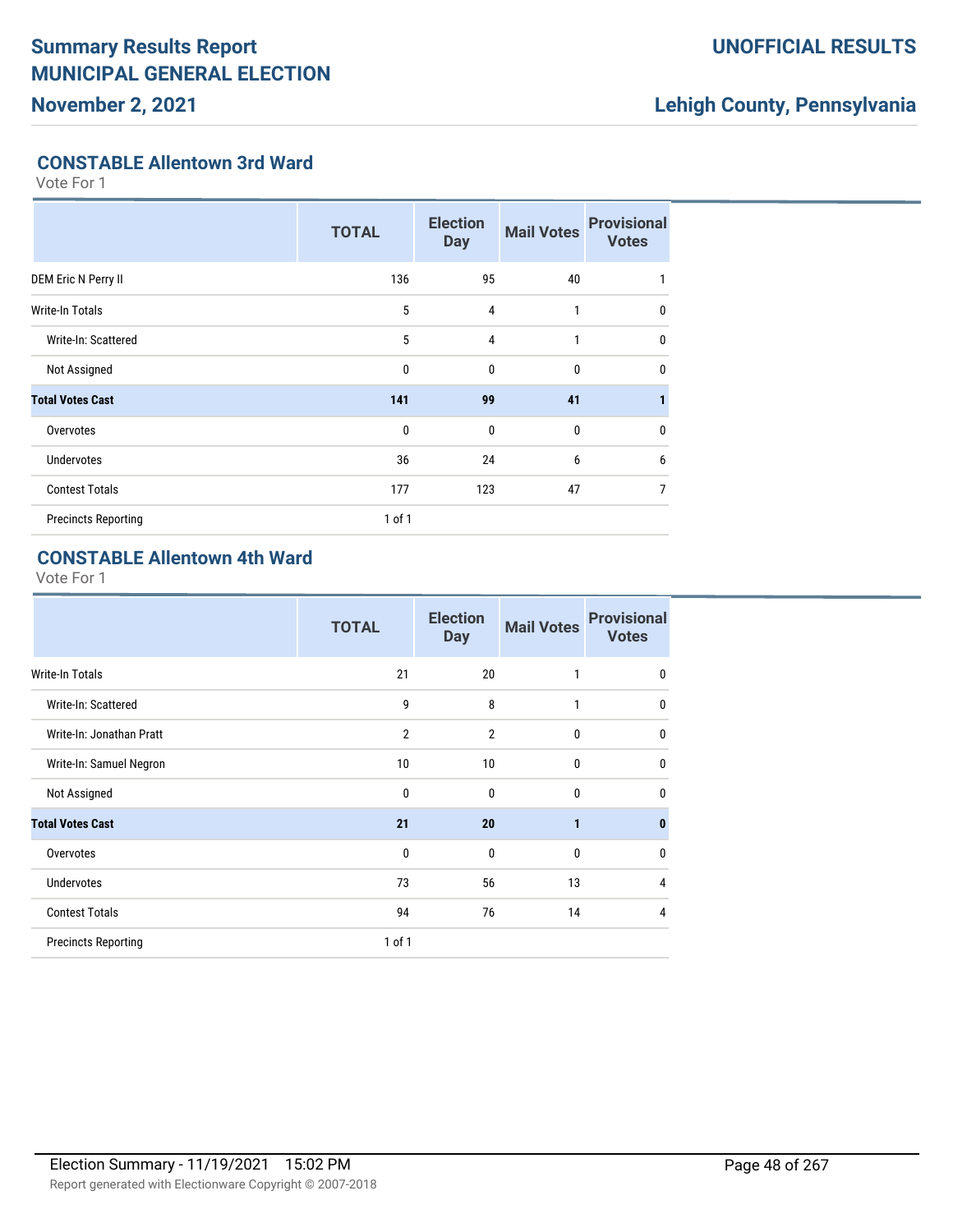**November 2, 2021**

## **UNOFFICIAL RESULTS**

## **Lehigh County, Pennsylvania**

#### **CONSTABLE Allentown 5th Ward**

Vote For 1

|                              | <b>TOTAL</b> | <b>Election</b><br><b>Day</b> | <b>Mail Votes</b> | <b>Provisional</b><br><b>Votes</b> |
|------------------------------|--------------|-------------------------------|-------------------|------------------------------------|
| Write-In Totals              | 22           | 20                            | $\overline{2}$    | $\mathbf{0}$                       |
| Write-In: Patrick Palmer     | 1            | 1                             | $\mathbf{0}$      | $\mathbf{0}$                       |
| Write-In: William K Malkames | 1            | $\mathbf{0}$                  | 1                 | $\mathbf{0}$                       |
| Write-In: Samuel Negron      | 16           | 16                            | $\bf{0}$          | $\mathbf{0}$                       |
| Write-In: Scattered          | 4            | 3                             | 1                 | $\mathbf{0}$                       |
| Not Assigned                 | $\mathbf{0}$ | $\mathbf{0}$                  | $\mathbf{0}$      | $\mathbf{0}$                       |
| <b>Total Votes Cast</b>      | 22           | 20                            | $\overline{2}$    | $\mathbf{0}$                       |
| Overvotes                    | $\mathbf{0}$ | $\mathbf{0}$                  | $\mathbf{0}$      | $\mathbf 0$                        |
| Undervotes                   | 86           | 55                            | 30                | 1                                  |
| <b>Contest Totals</b>        | 108          | 75                            | 32                | 1                                  |
| <b>Precincts Reporting</b>   | $1$ of $1$   |                               |                   |                                    |

### **CONSTABLE Allentown 6th Ward**

|                                 | <b>TOTAL</b> | <b>Election</b><br><b>Day</b> | <b>Mail Votes</b> | <b>Provisional</b><br><b>Votes</b> |
|---------------------------------|--------------|-------------------------------|-------------------|------------------------------------|
| <b>Write-In Totals</b>          | 21           | 12                            | 9                 | $\mathbf{0}$                       |
| Write-In: Stevie Jones          | 1            | $\mathbf{0}$                  | 1                 | $\mathbf{0}$                       |
| Write-In: James Spang           | 1            | $\mathbf{1}$                  | 0                 | $\mathbf{0}$                       |
| Write-In: Alex Khoury           | $\mathbf{1}$ | 1                             | 0                 | 0                                  |
| Write-In: Scattered             | 15           | 8                             | $\overline{7}$    | $\mathbf{0}$                       |
| Write-In: Mark Richman          | 1            | $\mathbf{1}$                  | 0                 | 0                                  |
| Write-In: Sandy Castro-Phillips | 1            | 1                             | 0                 | 0                                  |
| Write-In: John Mancos           | $\mathbf{1}$ | $\mathbf{0}$                  | 1                 | $\mathbf{0}$                       |
| Not Assigned                    | $\Omega$     | $\Omega$                      | $\Omega$          | $\mathbf{0}$                       |
| <b>Total Votes Cast</b>         | 21           | 12                            | 9                 | $\mathbf{0}$                       |
| Overvotes                       | $\mathbf{0}$ | 0                             | 0                 | $\mathbf{0}$                       |
| Undervotes                      | 164          | 123                           | 34                | 7                                  |
| <b>Contest Totals</b>           | 185          | 135                           | 43                | $\overline{7}$                     |
| <b>Precincts Reporting</b>      | 2 of 2       |                               |                   |                                    |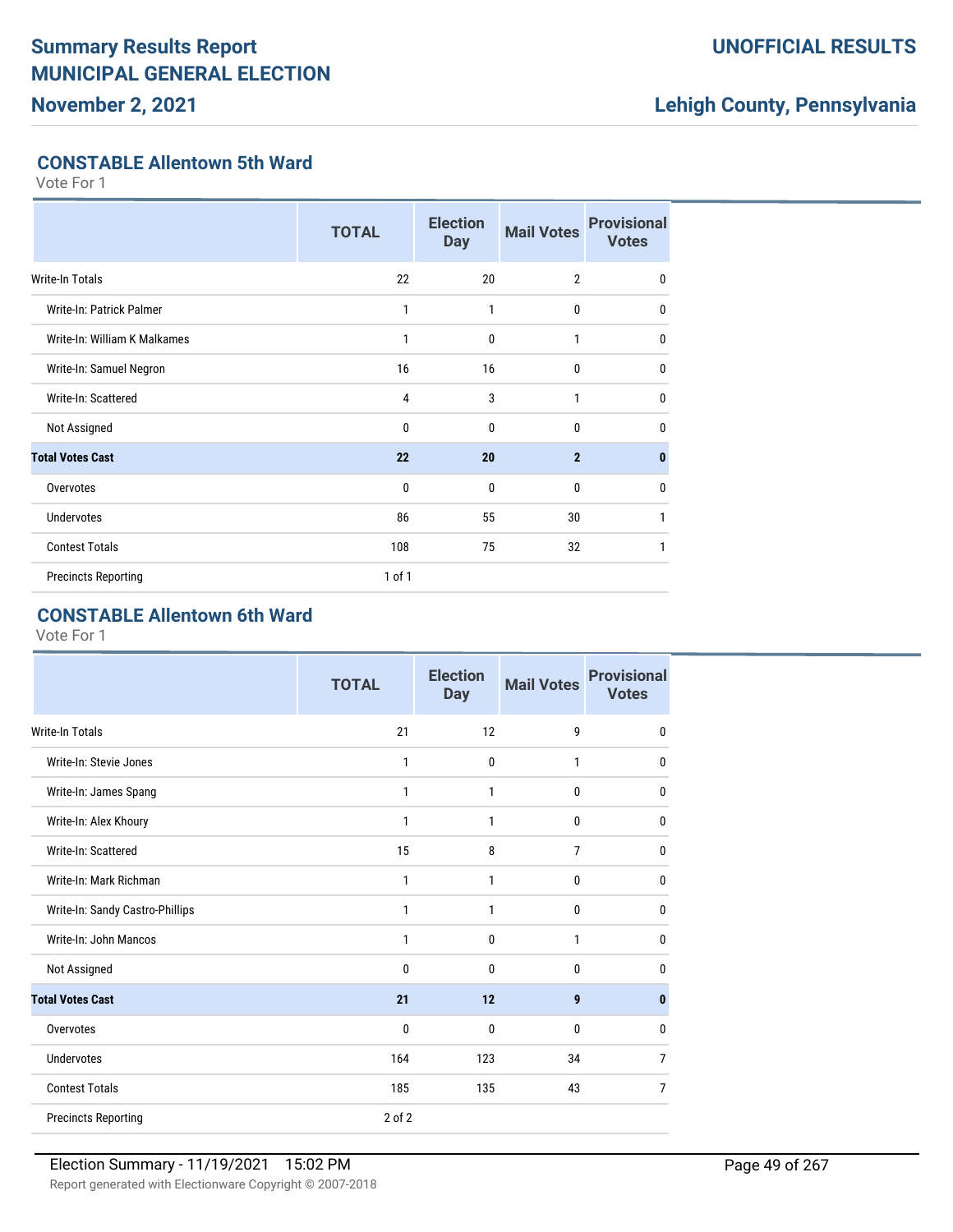**November 2, 2021**

## **UNOFFICIAL RESULTS**

## **Lehigh County, Pennsylvania**

### **CONSTABLE Allentown 7th Ward**

Vote For 1

|                            | <b>TOTAL</b>   | <b>Election</b><br><b>Day</b> | <b>Mail Votes</b> | <b>Provisional</b><br><b>Votes</b> |
|----------------------------|----------------|-------------------------------|-------------------|------------------------------------|
| <b>Write-In Totals</b>     | 20             | 13                            | 7                 | 0                                  |
| Write-In: Scattered        | 18             | 11                            | 7                 | $\mathbf{0}$                       |
| Write-In: Arthur L Benson  | $\overline{2}$ | $\overline{2}$                | $\mathbf{0}$      | $\mathbf{0}$                       |
| Not Assigned               | 0              | 0                             | $\bf{0}$          | $\mathbf{0}$                       |
| <b>Total Votes Cast</b>    | 20             | 13                            | $\overline{7}$    | $\mathbf{0}$                       |
| Overvotes                  | 0              | $\mathbf{0}$                  | $\bf{0}$          | $\mathbf{0}$                       |
| <b>Undervotes</b>          | 152            | 106                           | 46                | $\mathbf{0}$                       |
| <b>Contest Totals</b>      | 172            | 119                           | 53                | $\mathbf{0}$                       |
| <b>Precincts Reporting</b> | $1$ of $1$     |                               |                   |                                    |

#### **CONSTABLE Allentown 8th Ward**

|                              | <b>TOTAL</b> | <b>Election</b><br><b>Day</b> | <b>Mail Votes</b> | <b>Provisional</b><br><b>Votes</b> |
|------------------------------|--------------|-------------------------------|-------------------|------------------------------------|
| <b>DEM Carlos R Bernardi</b> | 779          | 518                           | 254               | 7                                  |
| Write-In Totals              | 28           | 23                            | 5                 | $\mathbf{0}$                       |
| Write-In: Scattered          | 28           | 23                            | 5                 | $\mathbf{0}$                       |
| Not Assigned                 | $\mathbf{0}$ | $\mathbf{0}$                  | $\mathbf{0}$      | $\mathbf{0}$                       |
| <b>Total Votes Cast</b>      | 807          | 541                           | 259               | $\overline{7}$                     |
| Overvotes                    | 1            | 1                             | $\mathbf{0}$      | $\mathbf{0}$                       |
| <b>Undervotes</b>            | 278          | 228                           | 43                | $\overline{7}$                     |
| <b>Contest Totals</b>        | 1,086        | 770                           | 302               | 14                                 |
| <b>Precincts Reporting</b>   | 7 of 7       |                               |                   |                                    |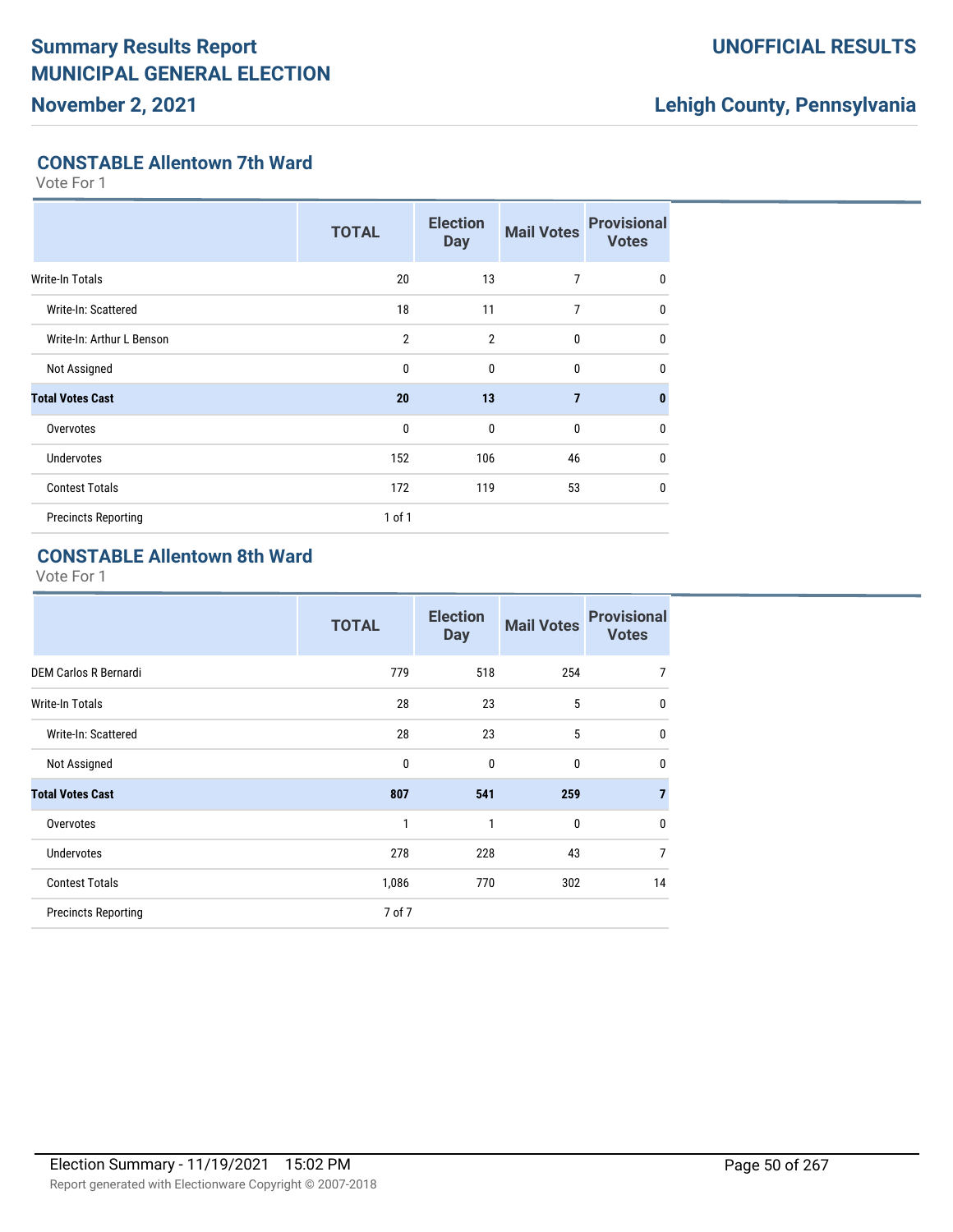**November 2, 2021**

## **UNOFFICIAL RESULTS**

## **Lehigh County, Pennsylvania**

### **CONSTABLE Allentown 9th Ward**

Vote For 1

|                            | <b>TOTAL</b> | <b>Election</b><br><b>Day</b> | <b>Mail Votes</b> | <b>Provisional</b><br><b>Votes</b> |
|----------------------------|--------------|-------------------------------|-------------------|------------------------------------|
| <b>Write-In Totals</b>     | 11           | $\overline{7}$                | 3                 | 1                                  |
| Write-In: Kevin Green      | 1            | 1                             | 0                 | 0                                  |
| Write-In: Tim Ramos        | 1            | 1                             | 0                 | 0                                  |
| Write-In: C. Watts         | 1            | 0                             | 1                 | 0                                  |
| Write-In: Patrick M Brouwe | 1            | 0                             | 1                 | $\mathbf{0}$                       |
| Write-In: Adalberto Torres | 1            | 0                             | 0                 | 1                                  |
| Write-In: Scattered        | 5            | 4                             | 1                 | $\mathbf{0}$                       |
| Write-In: James Spang      | 1            | 1                             | 0                 | 0                                  |
| Not Assigned               | 0            | 0                             | 0                 | $\mathbf{0}$                       |
| <b>Total Votes Cast</b>    | 11           | $\overline{7}$                | 3                 | 1                                  |
| Overvotes                  | 0            | 0                             | 0                 | 0                                  |
| <b>Undervotes</b>          | 101          | 81                            | 20                | 0                                  |
| <b>Contest Totals</b>      | 112          | 88                            | 23                | 1                                  |
| <b>Precincts Reporting</b> | 1 of 1       |                               |                   |                                    |

## **CONSTABLE Allentown 10th Ward**

|                             | <b>TOTAL</b> | <b>Election</b><br><b>Day</b> | <b>Mail Votes</b> | <b>Provisional</b><br><b>Votes</b> |
|-----------------------------|--------------|-------------------------------|-------------------|------------------------------------|
| <b>DEM Stevie K Draklan</b> | 290          | 234                           | 54                | $\overline{2}$                     |
| <b>Write-In Totals</b>      | 17           | 16                            | 1                 | 0                                  |
| Write-In: Scattered         | 17           | 16                            | 1                 | 0                                  |
| Not Assigned                | $\mathbf 0$  | 0                             | 0                 | 0                                  |
| <b>Total Votes Cast</b>     | 307          | 250                           | 55                | $\overline{2}$                     |
| Overvotes                   | $\mathbf{0}$ | $\mathbf{0}$                  | $\mathbf{0}$      | 0                                  |
| <b>Undervotes</b>           | 72           | 66                            | 6                 | 0                                  |
| <b>Contest Totals</b>       | 379          | 316                           | 61                | $\overline{2}$                     |
| <b>Precincts Reporting</b>  | 3 of 3       |                               |                   |                                    |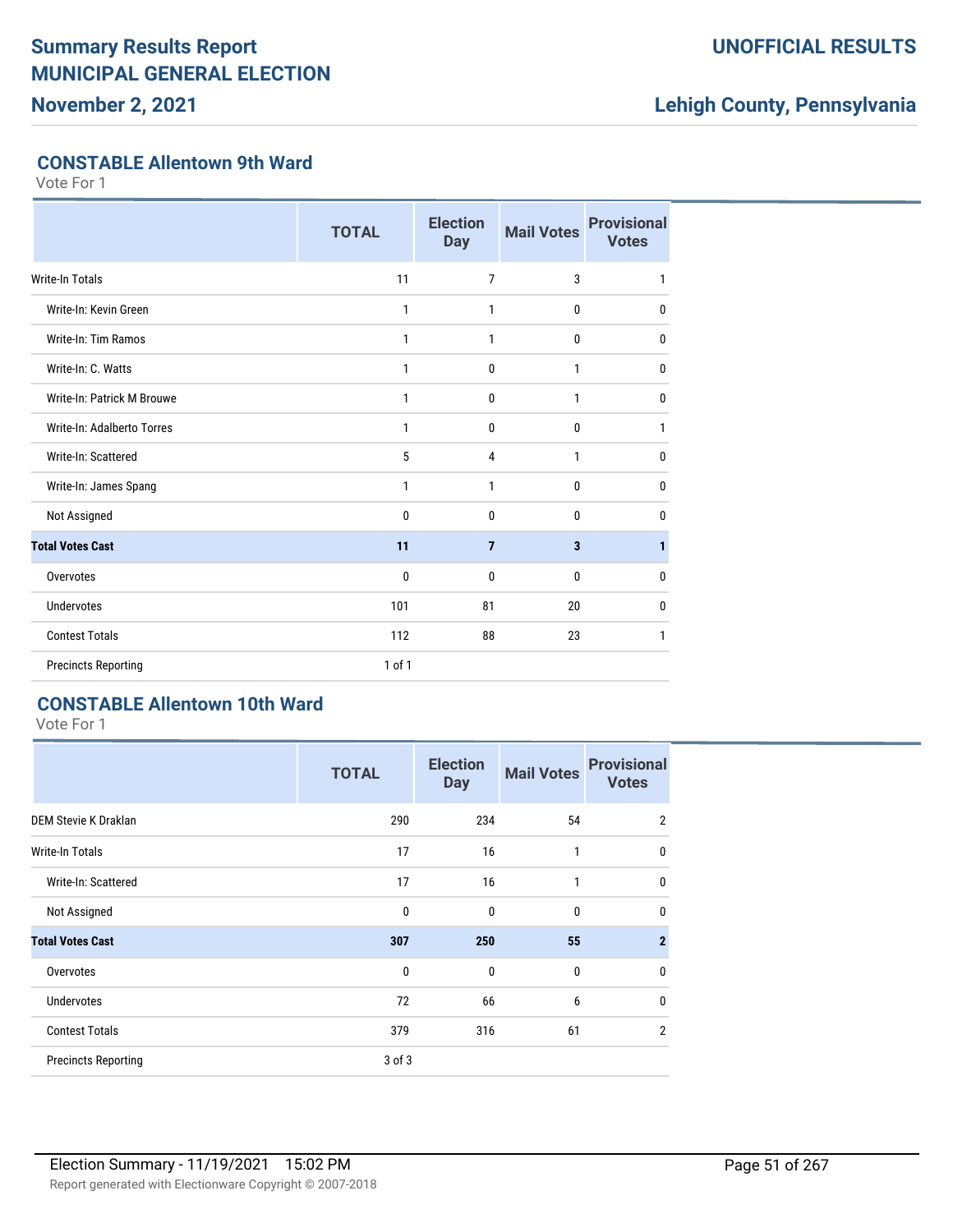### **UNOFFICIAL RESULTS**

## **Lehigh County, Pennsylvania**

#### **CONSTABLE Allentown 11th Ward**

Vote For 1

|                            | <b>TOTAL</b> | <b>Election</b><br><b>Day</b> | <b>Mail Votes</b> | <b>Provisional</b><br><b>Votes</b> |
|----------------------------|--------------|-------------------------------|-------------------|------------------------------------|
| LIB Douglas G Kunkle       | 1,021        | 726                           | 286               | 9                                  |
| Write-In Totals            | 44           | 29                            | 15                | $\mathbf{0}$                       |
| Write-In: Scattered        | 44           | 29                            | 15                | $\mathbf{0}$                       |
| Not Assigned               | $\mathbf{0}$ | 0                             | 0                 | $\mathbf{0}$                       |
| <b>Total Votes Cast</b>    | 1,065        | 755                           | 301               | $\boldsymbol{9}$                   |
| Overvotes                  | $\mathbf{0}$ | $\mathbf 0$                   | 0                 | $\mathbf{0}$                       |
| <b>Undervotes</b>          | 652          | 489                           | 159               | $\overline{4}$                     |
| <b>Contest Totals</b>      | 1,717        | 1,244                         | 460               | 13                                 |
| <b>Precincts Reporting</b> | 7 of 7       |                               |                   |                                    |

## **CONSTABLE Allentown 12th Ward**

|                            | <b>TOTAL</b> | <b>Election</b><br><b>Day</b> | <b>Mail Votes</b> | <b>Provisional</b><br><b>Votes</b> |
|----------------------------|--------------|-------------------------------|-------------------|------------------------------------|
| Write-In Totals            | 96           | 70                            | 26                | 0                                  |
| Write-In: Scattered        | 66           | 40                            | 26                | 0                                  |
| Write-In: Nick Douglas     | 30           | 30                            | $\mathbf 0$       | 0                                  |
| Not Assigned               | $\mathbf 0$  | $\mathbf{0}$                  | $\mathbf{0}$      | 0                                  |
| <b>Total Votes Cast</b>    | 96           | 70                            | 26                | $\bf{0}$                           |
| Overvotes                  | $\mathbf 0$  | 0                             | $\bf{0}$          | $\mathbf{0}$                       |
| <b>Undervotes</b>          | 1,027        | 670                           | 348               | 9                                  |
| <b>Contest Totals</b>      | 1,123        | 740                           | 374               | 9                                  |
| <b>Precincts Reporting</b> | 5 of 5       |                               |                   |                                    |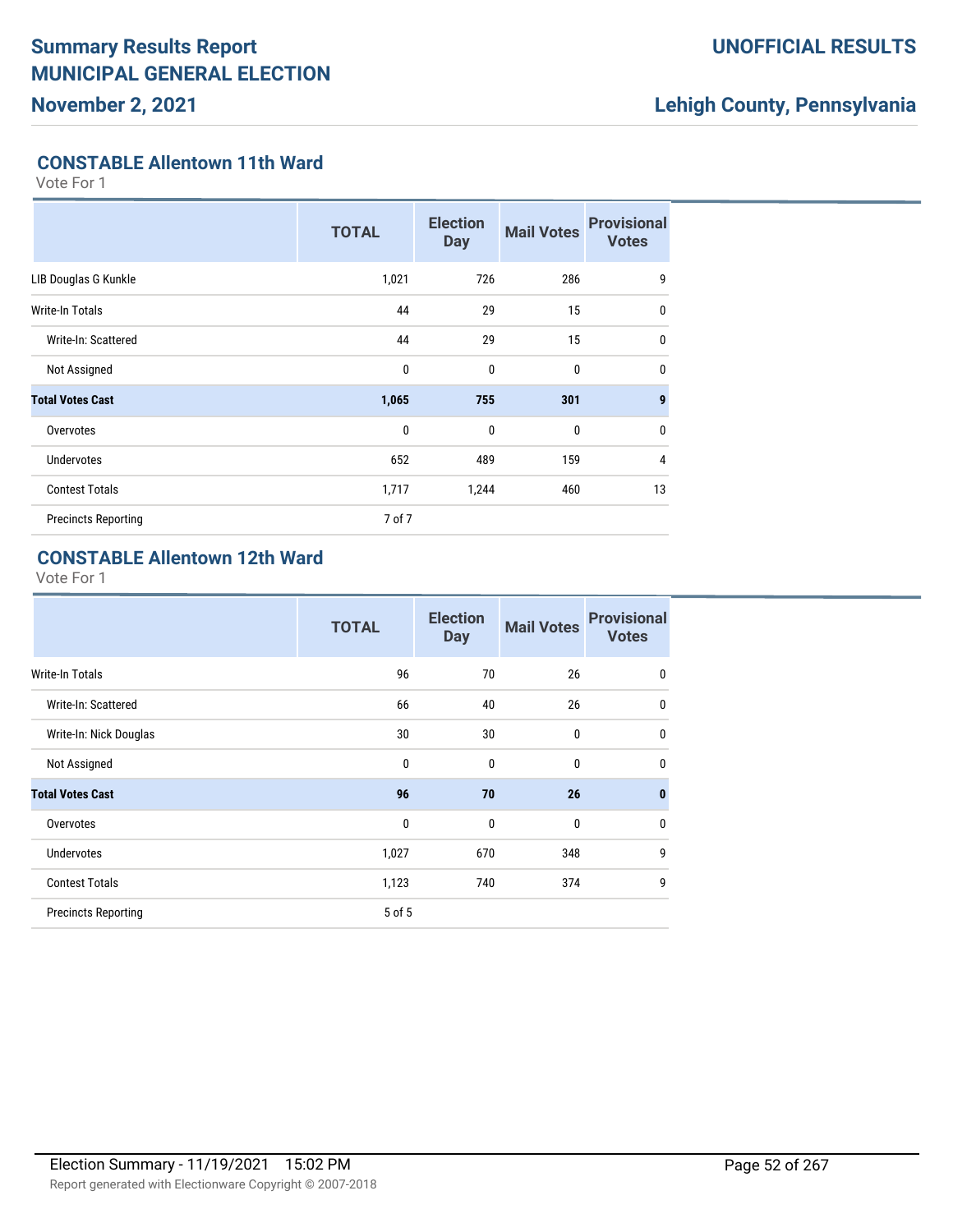## **UNOFFICIAL RESULTS**

## **Lehigh County, Pennsylvania**

#### **CONSTABLE Allentown 14th Ward**

Vote For 1

|                            | <b>TOTAL</b>   | <b>Election</b><br><b>Day</b> | <b>Mail Votes</b> | <b>Provisional</b><br><b>Votes</b> |
|----------------------------|----------------|-------------------------------|-------------------|------------------------------------|
| DEM Shawn A Hernandez      | 409            | 283                           | 125               | 1                                  |
| Write-In Totals            | 7              | 6                             | 1                 | $\mathbf{0}$                       |
| Write-In: Scattered        | 7              | 6                             | 1                 | $\mathbf 0$                        |
| Not Assigned               | 0              | 0                             | 0                 | $\mathbf{0}$                       |
| <b>Total Votes Cast</b>    | 416            | 289                           | 126               |                                    |
| Overvotes                  | $\overline{2}$ | 0                             | $\overline{2}$    | 0                                  |
| <b>Undervotes</b>          | 137            | 123                           | 13                | 1                                  |
| <b>Contest Totals</b>      | 555            | 412                           | 141               | $\overline{2}$                     |
| <b>Precincts Reporting</b> | $2$ of $2$     |                               |                   |                                    |

## **CONSTABLE Allentown 13th Ward**

|                            | <b>TOTAL</b>   | <b>Election</b><br><b>Day</b> | <b>Mail Votes</b> | <b>Provisional</b><br><b>Votes</b> |
|----------------------------|----------------|-------------------------------|-------------------|------------------------------------|
| <b>Write-In Totals</b>     | 60             | 49                            | 11                | $\mathbf 0$                        |
| Write-In: Andrew Hartman   | $\overline{2}$ | $\overline{2}$                | $\mathbf{0}$      | $\mathbf 0$                        |
| Write-In: Scattered        | 50             | 41                            | 9                 | $\mathbf 0$                        |
| Write-In: Jose Fremonde    | $\overline{2}$ | $\overline{2}$                | $\mathbf 0$       | $\mathbf{0}$                       |
| Write-In: George Crabtree  | $\overline{2}$ | 0                             | $\overline{2}$    | $\mathbf 0$                        |
| Write-In: Ronald Simmon    | $\overline{2}$ | $\overline{2}$                | 0                 | $\mathbf{0}$                       |
| Write-In: Edward Hartman   | $\overline{2}$ | $\overline{2}$                | $\mathbf 0$       | $\mathbf 0$                        |
| Not Assigned               | 0              | $\mathbf{0}$                  | $\mathbf{0}$      | $\mathbf{0}$                       |
| <b>Total Votes Cast</b>    | 60             | 49                            | 11                | $\mathbf{0}$                       |
| Overvotes                  | 0              | $\mathbf{0}$                  | $\mathbf{0}$      | $\mathbf{0}$                       |
| <b>Undervotes</b>          | 635            | 472                           | 152               | 11                                 |
| <b>Contest Totals</b>      | 695            | 521                           | 163               | 11                                 |
| <b>Precincts Reporting</b> | 4 of 4         |                               |                   |                                    |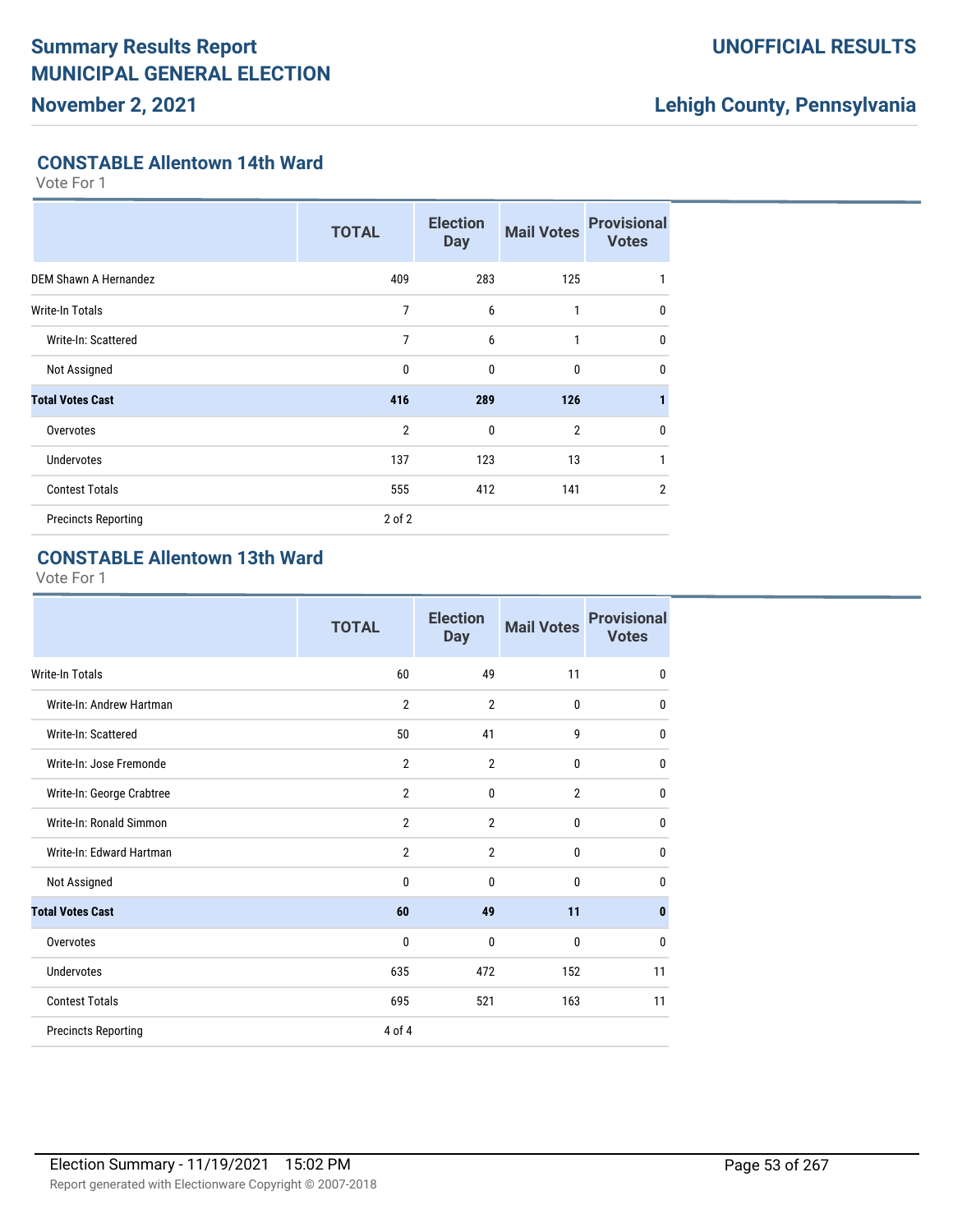### **UNOFFICIAL RESULTS**

## **Lehigh County, Pennsylvania**

#### **CONSTABLE Allentown 15th Ward**

Vote For 1

|                            | <b>TOTAL</b>   | <b>Election</b><br><b>Day</b> | <b>Mail Votes</b> | <b>Provisional</b><br><b>Votes</b> |
|----------------------------|----------------|-------------------------------|-------------------|------------------------------------|
| DEM Ali Nastah             | 755            | 474                           | 275               | 6                                  |
| Write-In Totals            | 9              | 8                             | 1                 | $\mathbf{0}$                       |
| Write-In: Scattered        | 9              | 8                             | 1                 | $\mathbf 0$                        |
| Not Assigned               | 0              | $\mathbf{0}$                  | 0                 | $\mathbf{0}$                       |
| <b>Total Votes Cast</b>    | 764            | 482                           | 276               | 6                                  |
| Overvotes                  | $\overline{2}$ | $\mathbf{0}$                  | $\overline{2}$    | $\mathbf 0$                        |
| <b>Undervotes</b>          | 364            | 300                           | 63                | 1                                  |
| <b>Contest Totals</b>      | 1,130          | 782                           | 341               | 7                                  |
| <b>Precincts Reporting</b> | 4 of 4         |                               |                   |                                    |

## **CONSTABLE Allentown 16th Ward**

|                            | <b>TOTAL</b> | <b>Election</b><br><b>Day</b> | <b>Mail Votes</b> | <b>Provisional</b><br><b>Votes</b> |
|----------------------------|--------------|-------------------------------|-------------------|------------------------------------|
| DEM Steven A Wiggs         | 440          | 248                           | 185               | 7                                  |
| <b>Write-In Totals</b>     | 5            | 4                             | 1                 | $\mathbf 0$                        |
| Write-In: Scattered        | 5            | 4                             | 1                 | 0                                  |
| Not Assigned               | $\mathbf{0}$ | $\mathbf{0}$                  | $\mathbf{0}$      | $\mathbf{0}$                       |
| <b>Total Votes Cast</b>    | 445          | 252                           | 186               | 7                                  |
| Overvotes                  | 0            | $\mathbf{0}$                  | $\mathbf{0}$      | $\mathbf{0}$                       |
| <b>Undervotes</b>          | 191          | 162                           | 27                | $\overline{2}$                     |
| <b>Contest Totals</b>      | 636          | 414                           | 213               | 9                                  |
| <b>Precincts Reporting</b> | $2$ of $2$   |                               |                   |                                    |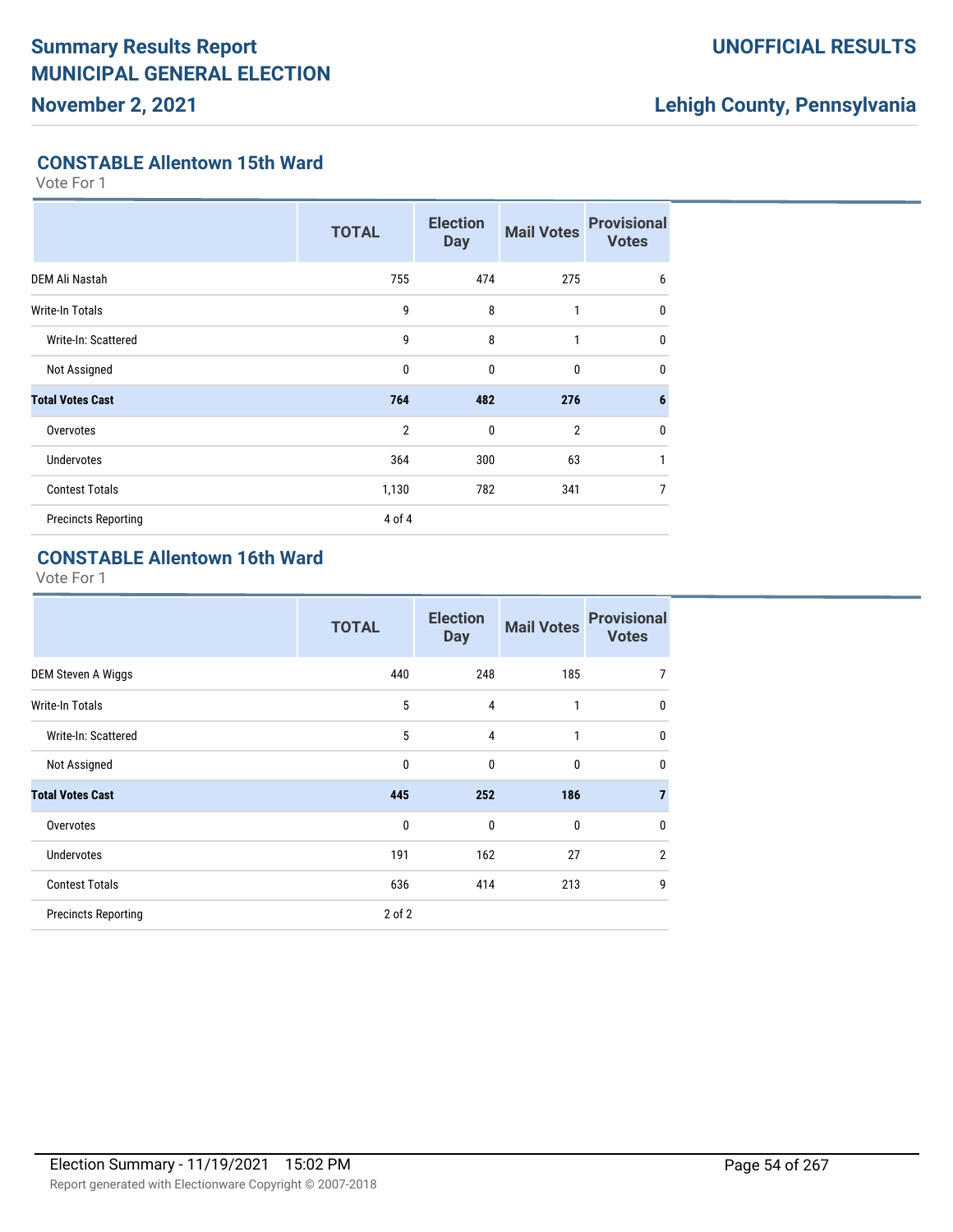### **UNOFFICIAL RESULTS**

## **Lehigh County, Pennsylvania**

#### **CONSTABLE Allentown 17th Ward**

Vote For 1

|                            | <b>TOTAL</b> | <b>Election</b><br><b>Day</b> | <b>Mail Votes</b> | <b>Provisional</b><br><b>Votes</b> |
|----------------------------|--------------|-------------------------------|-------------------|------------------------------------|
| LIB Miguel Santiago        | 1,233        | 732                           | 481               | 20                                 |
| Write-In Totals            | 20           | 11                            | 9                 | $\mathbf{0}$                       |
| Write-In: Scattered        | 20           | 11                            | 9                 | $\mathbf{0}$                       |
| Not Assigned               | $\mathbf 0$  | $\mathbf{0}$                  | 0                 | $\mathbf{0}$                       |
| <b>Total Votes Cast</b>    | 1,253        | 743                           | 490               | 20                                 |
| Overvotes                  | 1            | $\mathbf{0}$                  | 1                 | $\mathbf 0$                        |
| <b>Undervotes</b>          | 873          | 529                           | 336               | 8                                  |
| <b>Contest Totals</b>      | 2,127        | 1,272                         | 827               | 28                                 |
| <b>Precincts Reporting</b> | 5 of 5       |                               |                   |                                    |

## **CONSTABLE Allentown 18th Ward**

|                              | <b>TOTAL</b> | <b>Election</b><br><b>Day</b> | <b>Mail Votes</b> | <b>Provisional</b><br><b>Votes</b> |
|------------------------------|--------------|-------------------------------|-------------------|------------------------------------|
| <b>Write-In Totals</b>       | 22           | 16                            | 6                 | 0                                  |
| Write-In: Neal Jones         | 1            | 1                             | $\mathbf 0$       | 0                                  |
| Write-In: Scattered          | 14           | 9                             | 5                 | $\mathbf{0}$                       |
| Write-In: Ryan Koons         | 1            | 1                             | 0                 | $\mathbf{0}$                       |
| Write-In: Robert Mcnabb      | 1            | 1                             | 0                 | $\mathbf{0}$                       |
| Write-In: Serlilio Melina    | 1            | 1                             | $\mathbf{0}$      | $\mathbf{0}$                       |
| Write-In: Matthew Hopkins    | 1            | 1                             | $\mathbf{0}$      | 0                                  |
| Write-In: Kathleen Morgan    | 1            | 1                             | 0                 | 0                                  |
| Write-In: Stephanie Pedregon | 1            | 1                             | 0                 | 0                                  |
| Write-In: James Funk         | 1            | $\mathbf 0$                   | 1                 | 0                                  |
| Not Assigned                 | 0            | $\mathbf{0}$                  | $\mathbf 0$       | $\mathbf{0}$                       |
| <b>Total Votes Cast</b>      | 22           | 16                            | $6\phantom{1}$    | 0                                  |
| Overvotes                    | 0            | $\mathbf{0}$                  | 0                 | 0                                  |
| <b>Undervotes</b>            | 804          | 557                           | 240               | $\overline{7}$                     |
| <b>Contest Totals</b>        | 826          | 573                           | 246               | $\overline{7}$                     |
| <b>Precincts Reporting</b>   | 3 of 3       |                               |                   |                                    |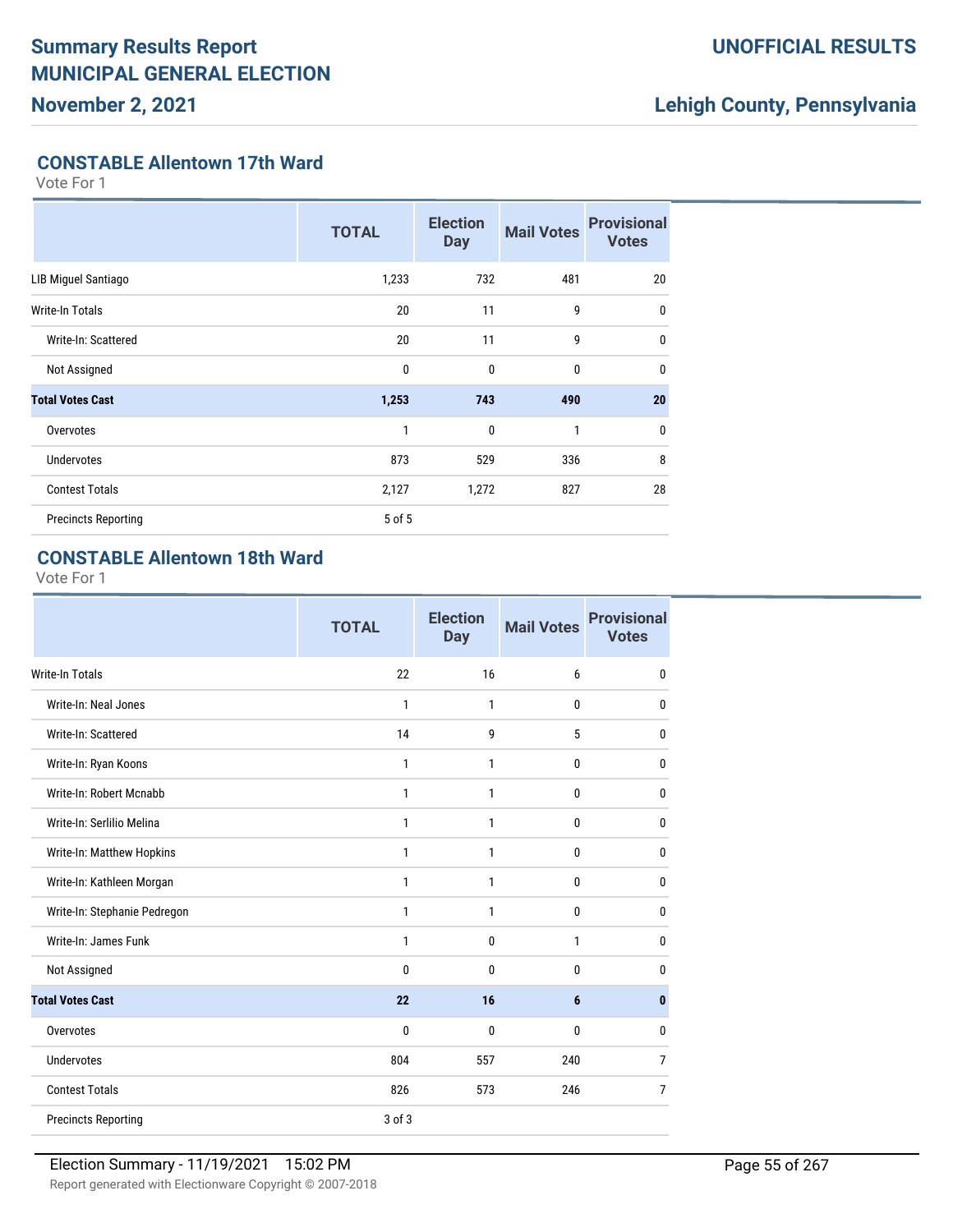### **UNOFFICIAL RESULTS**

## **Lehigh County, Pennsylvania**

#### **CONSTABLE Allentown 19th Ward**

|                            | <b>TOTAL</b> | <b>Election</b><br><b>Day</b> | <b>Mail Votes</b> | <b>Provisional</b><br><b>Votes</b> |
|----------------------------|--------------|-------------------------------|-------------------|------------------------------------|
| <b>DEM Dennis C Huber</b>  | 1,110        | 643                           | 453               | 14                                 |
| <b>Write-In Totals</b>     | 24           | 20                            | 4                 | $\mathbf 0$                        |
| Write-In: Scattered        | 24           | 20                            | 4                 | $\mathbf 0$                        |
| Not Assigned               | $\mathbf{0}$ | $\mathbf 0$                   | 0                 | $\mathbf 0$                        |
| <b>Total Votes Cast</b>    | 1,134        | 663                           | 457               | 14                                 |
| Overvotes                  | $\mathbf{0}$ | $\mathbf 0$                   | 0                 | $\mathbf 0$                        |
| <b>Undervotes</b>          | 473          | 382                           | 85                | 6                                  |
| <b>Contest Totals</b>      | 1,607        | 1,045                         | 542               | 20                                 |
| <b>Precincts Reporting</b> | 7 of 7       |                               |                   |                                    |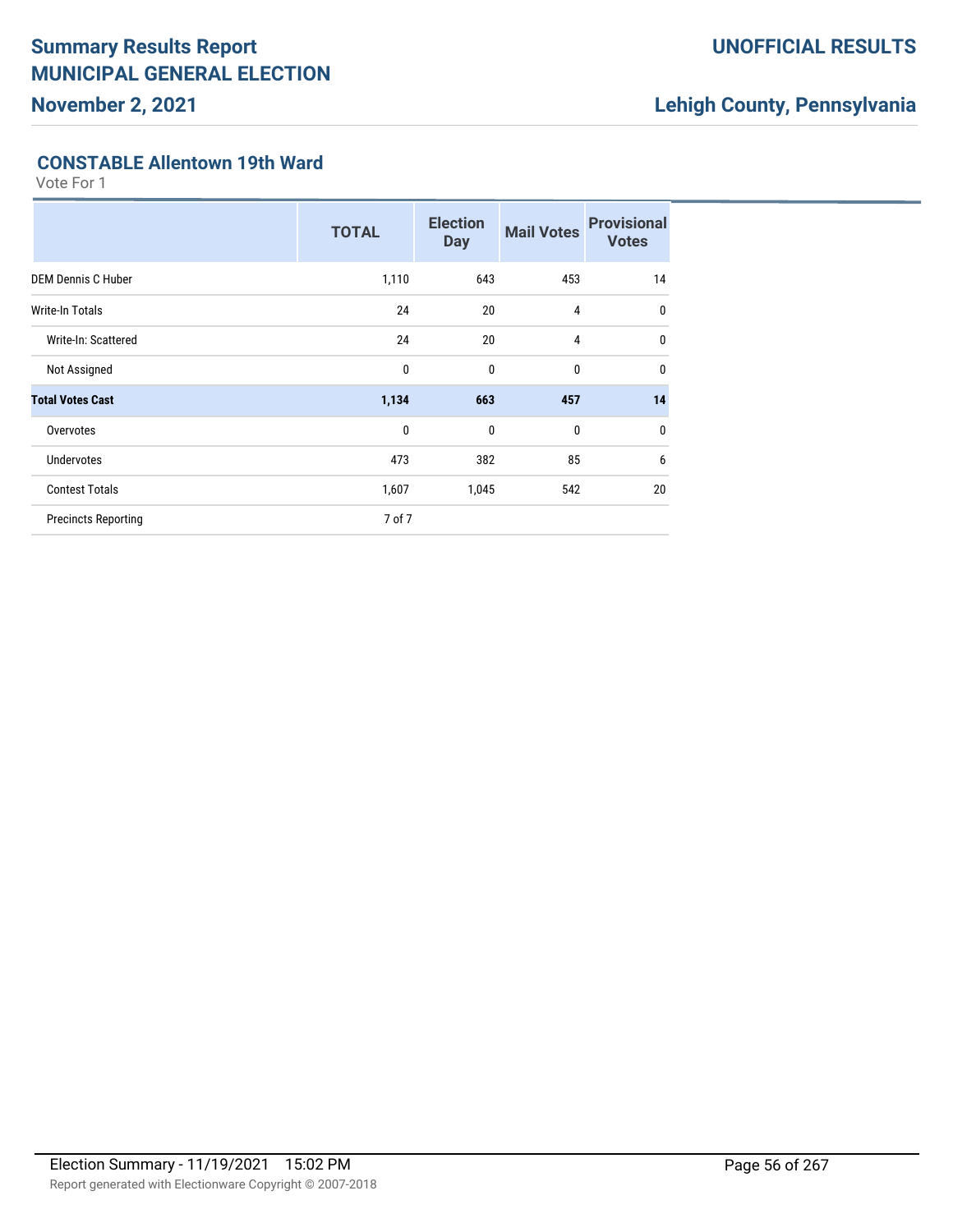**November 2, 2021**

## **UNOFFICIAL RESULTS**

## **Lehigh County, Pennsylvania**

#### **CONSTABLE Bethlehem 10th Ward**

|                             | <b>TOTAL</b> | <b>Election</b><br><b>Day</b> | <b>Mail Votes</b> | <b>Provisional</b><br><b>Votes</b> |
|-----------------------------|--------------|-------------------------------|-------------------|------------------------------------|
| <b>Write-In Totals</b>      | 28           | 17                            | 11                | $\mathbf{0}$                       |
| Write-In: Scattered         | 17           | 8                             | 9                 | 0                                  |
| Write-In: Kevin Spano       | 1            | 1                             | 0                 | 0                                  |
| Write-In: Fabian Martinez   | $\mathbf{1}$ | $\mathbf{1}$                  | $\mathbf 0$       | 0                                  |
| Write-In: Victor Arocho     | $\mathbf{1}$ | 1                             | 0                 | 0                                  |
| Write-In: Steven Bask       | $\mathbf{1}$ | 1                             | $\mathbf{0}$      | $\mathbf{0}$                       |
| Write-In: John James        | 1            | 1                             | $\mathbf 0$       | $\mathbf 0$                        |
| Write-In: Sullivan Tucker   | 1            | $\mathbf{1}$                  | $\mathbf 0$       | 0                                  |
| Write-In: Ryan Collins      | 1            | 1                             | $\mathbf{0}$      | $\mathbf 0$                        |
| Write-In: Charles Burgerman | 1            | 1                             | 0                 | $\mathbf 0$                        |
| Write-In: Richard Stine     | 1            | 1                             | $\bf{0}$          | $\mathbf 0$                        |
| Write-In: John Marquette    | 1            | $\mathbf 0$                   | 1                 | 0                                  |
| Write-In: Tony Rivera       | $\mathbf{1}$ | $\mathbf 0$                   | $\mathbf{1}$      | 0                                  |
| Not Assigned                | 0            | 0                             | 0                 | 0                                  |
| <b>Total Votes Cast</b>     | 28           | 17                            | 11                | $\mathbf{0}$                       |
| Overvotes                   | 0            | 0                             | 0                 | 0                                  |
| <b>Undervotes</b>           | 298          | 193                           | 102               | 3                                  |
| <b>Contest Totals</b>       | 326          | 210                           | 113               | 3                                  |
| <b>Precincts Reporting</b>  | 1 of 1       |                               |                   |                                    |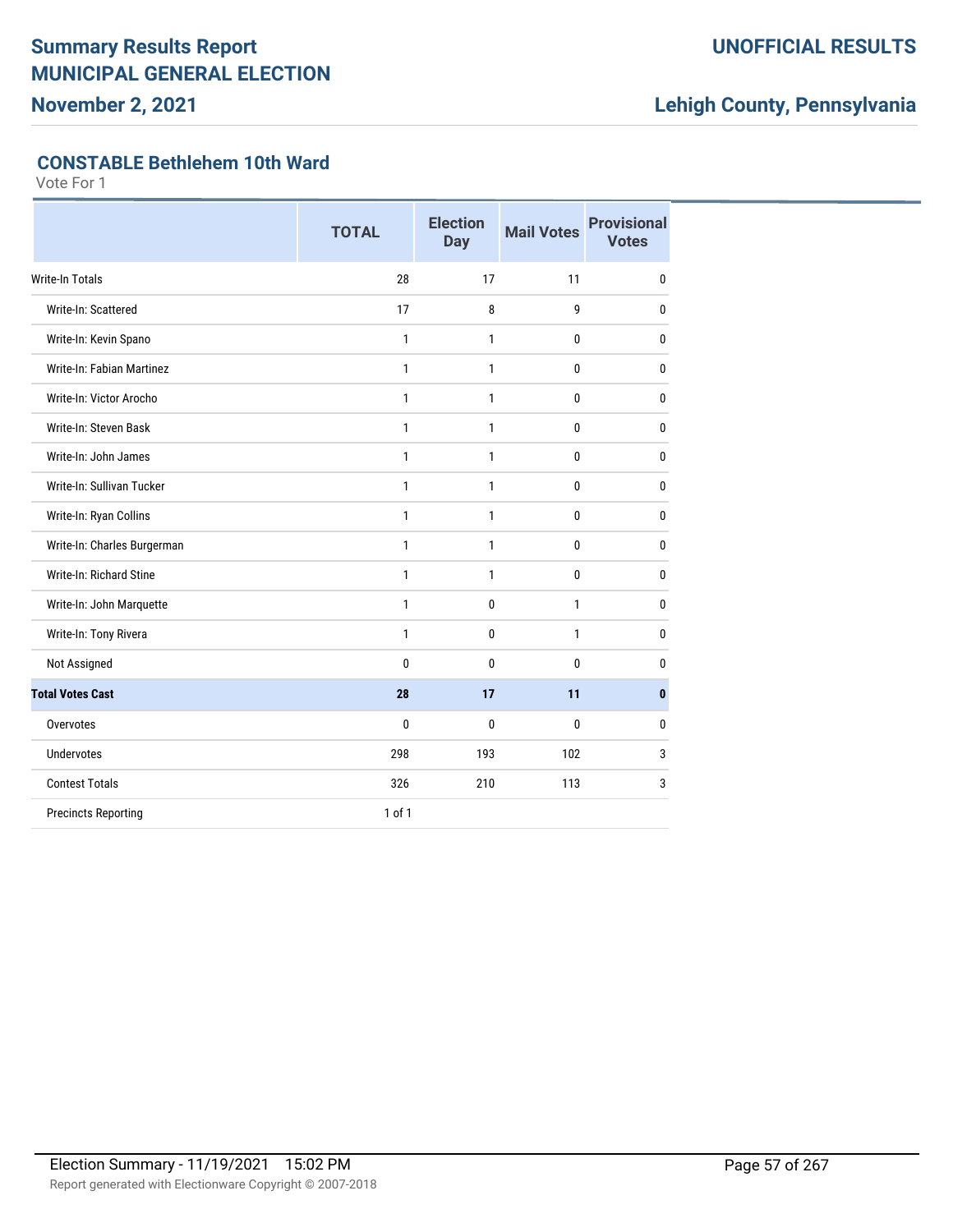## **UNOFFICIAL RESULTS**

## **Lehigh County, Pennsylvania**

#### **CONSTABLE Bethlehem 11th Ward**

Vote For 1

|                            | <b>TOTAL</b>   | <b>Election</b><br><b>Day</b> | <b>Mail Votes</b> | <b>Provisional</b><br><b>Votes</b> |
|----------------------------|----------------|-------------------------------|-------------------|------------------------------------|
| <b>Write-In Totals</b>     | 16             | 14                            | $\overline{2}$    | $\mathbf 0$                        |
| Write-In: Bryan Bokan      | $\overline{2}$ | 1                             | $\mathbf{1}$      | $\mathbf{0}$                       |
| Write-In: Scattered        | 14             | 13                            | 1                 | $\mathbf 0$                        |
| Not Assigned               | 0              | $\mathbf{0}$                  | 0                 | $\mathbf{0}$                       |
| <b>Total Votes Cast</b>    | 16             | 14                            | $\overline{2}$    | $\mathbf{0}$                       |
| Overvotes                  | 0              | $\mathbf{0}$                  | 0                 | $\mathbf 0$                        |
| <b>Undervotes</b>          | 191            | 154                           | 35                | $\overline{2}$                     |
| <b>Contest Totals</b>      | 207            | 168                           | 37                | $\overline{2}$                     |
| <b>Precincts Reporting</b> | $1$ of $1$     |                               |                   |                                    |

#### **CONSTABLE Bethlehem 12th Ward**

|                              | <b>TOTAL</b> | <b>Election</b><br><b>Day</b> | <b>Mail Votes</b> | <b>Provisional</b><br><b>Votes</b> |
|------------------------------|--------------|-------------------------------|-------------------|------------------------------------|
| <b>REP Michael A Daniels</b> | 293          | 239                           | 51                | 3                                  |
| <b>Write-In Totals</b>       | 18           | 15                            | 3                 | $\mathbf{0}$                       |
| Write-In: Scattered          | 18           | 15                            | 3                 | $\mathbf{0}$                       |
| Not Assigned                 | $\mathbf 0$  | $\mathbf{0}$                  | $\mathbf{0}$      | $\mathbf{0}$                       |
| <b>Total Votes Cast</b>      | 311          | 254                           | 54                | $\overline{\mathbf{3}}$            |
| Overvotes                    | $\mathbf{0}$ | $\mathbf{0}$                  | $\mathbf{0}$      | $\mathbf{0}$                       |
| <b>Undervotes</b>            | 281          | 176                           | 101               | 4                                  |
| <b>Contest Totals</b>        | 592          | 430                           | 155               | 7                                  |
| <b>Precincts Reporting</b>   | $2$ of $2$   |                               |                   |                                    |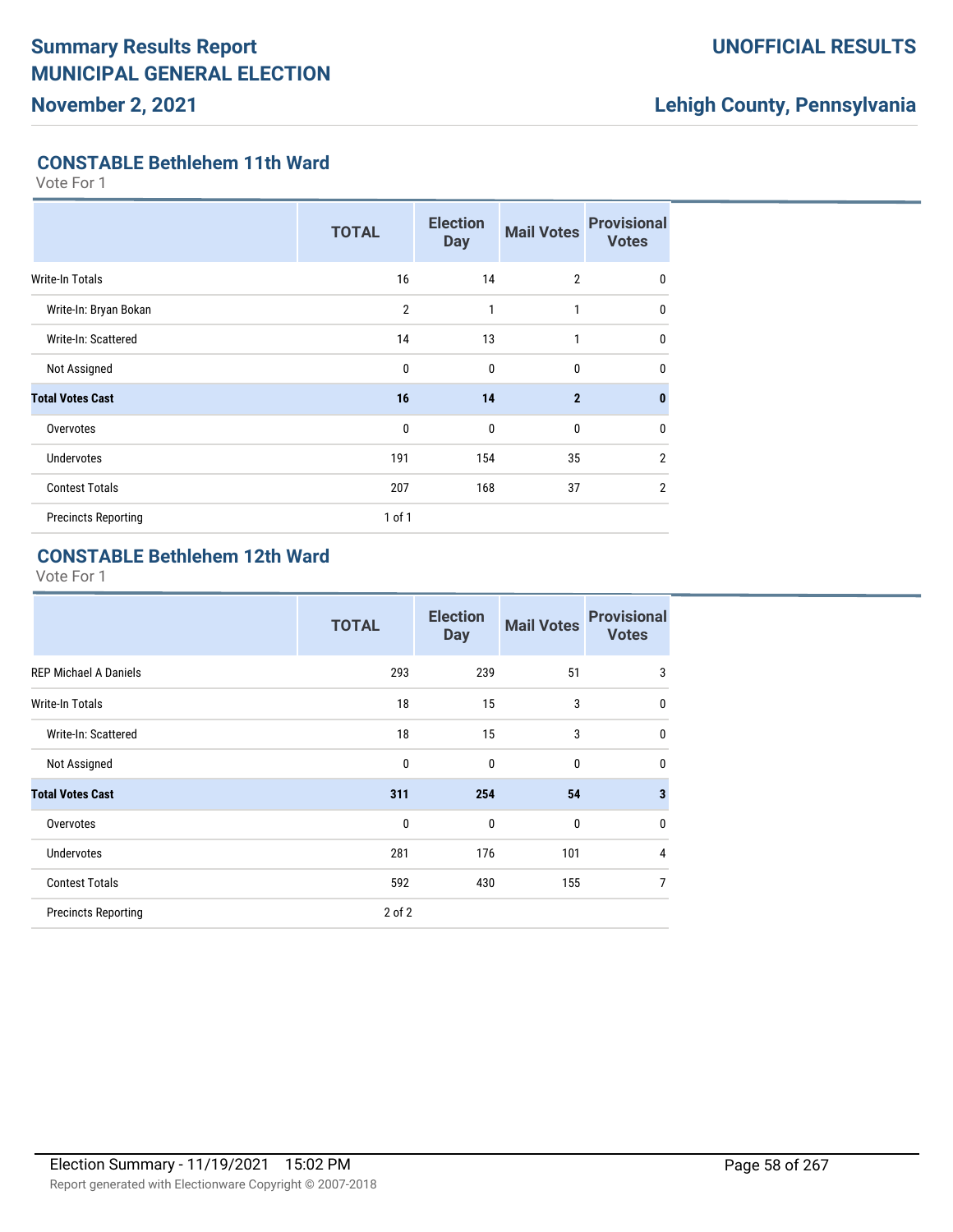### **UNOFFICIAL RESULTS**

## **Lehigh County, Pennsylvania**

#### **CONSTABLE Bethlehem 13th Ward**

Vote For 1

|                            | <b>TOTAL</b>   | <b>Election</b><br><b>Day</b> | <b>Mail Votes</b> | <b>Provisional</b><br><b>Votes</b> |
|----------------------------|----------------|-------------------------------|-------------------|------------------------------------|
| <b>DEM Shawn R Hoffert</b> | 2,066          | 1,237                         | 812               | 17                                 |
| <b>Write-In Totals</b>     | 48             | 42                            | 6                 | 0                                  |
| Write-In: Scattered        | 48             | 42                            | 6                 | 0                                  |
| Not Assigned               | 0              | $\mathbf{0}$                  | $\bf{0}$          | $\mathbf{0}$                       |
| <b>Total Votes Cast</b>    | 2,114          | 1,279                         | 818               | 17                                 |
| Overvotes                  | $\overline{2}$ | $\mathbf{0}$                  | $\overline{2}$    | $\mathbf{0}$                       |
| <b>Undervotes</b>          | 841            | 712                           | 125               | 4                                  |
| <b>Contest Totals</b>      | 2,957          | 1,991                         | 945               | 21                                 |
| <b>Precincts Reporting</b> | 8 of 8         |                               |                   |                                    |

### **CONSTABLE Alburtis**

|                            | <b>TOTAL</b> | <b>Election</b><br><b>Day</b> | <b>Mail Votes</b> | <b>Provisional</b><br><b>Votes</b> |
|----------------------------|--------------|-------------------------------|-------------------|------------------------------------|
| <b>DEM Jason Forte</b>     | 326          | 244                           | 75                | 7                                  |
| <b>Write-In Totals</b>     | 12           | 11                            | 1                 | $\mathbf 0$                        |
| Write-In: Scattered        | 12           | 11                            | 1                 | $\mathbf 0$                        |
| Not Assigned               | 0            | 0                             | $\mathbf{0}$      | $\mathbf{0}$                       |
| <b>Total Votes Cast</b>    | 338          | 255                           | 76                | 7                                  |
| Overvotes                  | $\mathbf{0}$ | $\mathbf{0}$                  | $\mathbf{0}$      | $\mathbf{0}$                       |
| Undervotes                 | 144          | 134                           | 9                 | 1                                  |
| <b>Contest Totals</b>      | 482          | 389                           | 85                | 8                                  |
| <b>Precincts Reporting</b> | $1$ of $1$   |                               |                   |                                    |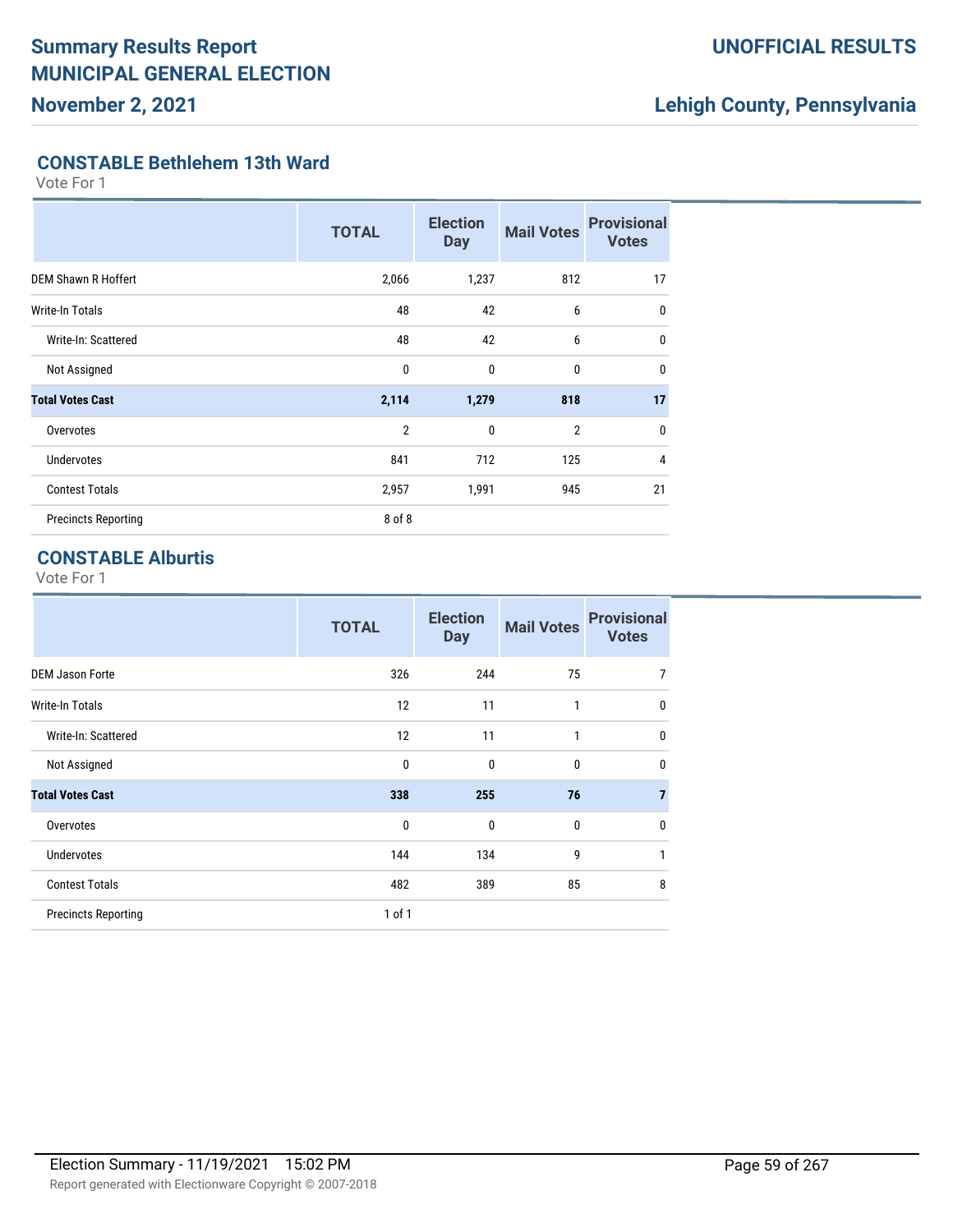## **November 2, 2021**

### **UNOFFICIAL RESULTS**

## **Lehigh County, Pennsylvania**

### **CONSTABLE Catasauqua**

Vote For 1

|                            | <b>TOTAL</b>   | <b>Election</b><br><b>Day</b> | <b>Mail Votes</b>       | <b>Provisional</b><br><b>Votes</b> |
|----------------------------|----------------|-------------------------------|-------------------------|------------------------------------|
| <b>Write-In Totals</b>     | 74             | 71                            | 3                       | $\mathbf 0$                        |
| Write-In: Edwin Gonzalez   | $\overline{2}$ | $\overline{2}$                | 0                       | $\mathbf 0$                        |
| Write-In: Joshua Lederman  | $\overline{2}$ | $\overline{2}$                | $\mathbf{0}$            | $\mathbf{0}$                       |
| Write-In: Lee Levine       | $\overline{2}$ | $\overline{2}$                | $\mathbf{0}$            | $\mathbf{0}$                       |
| Write-In: Scattered        | 62             | 59                            | 3                       | $\mathbf{0}$                       |
| Write-In: Xavier Fryslin   | $\overline{2}$ | $\overline{2}$                | 0                       | 0                                  |
| Write-In: Tim Flynn        | $\overline{2}$ | $\overline{2}$                | $\mathbf{0}$            | $\mathbf{0}$                       |
| Write-In: Katelyn Fallon   | $\overline{2}$ | $\overline{2}$                | $\mathbf{0}$            | $\mathbf{0}$                       |
| Not Assigned               | $\mathbf{0}$   | 0                             | 0                       | $\mathbf{0}$                       |
| <b>Total Votes Cast</b>    | 74             | 71                            | $\overline{\mathbf{3}}$ | $\mathbf{0}$                       |
| Overvotes                  | $\mathbf{0}$   | $\mathbf{0}$                  | $\mathbf{0}$            | $\mathbf{0}$                       |
| <b>Undervotes</b>          | 1,079          | 805                           | 271                     | 3                                  |
| <b>Contest Totals</b>      | 1,153          | 876                           | 274                     | 3                                  |
| <b>Precincts Reporting</b> | $3$ of $3$     |                               |                         |                                    |

## **CONSTABLE Coopersburg**

|                              | <b>TOTAL</b> | <b>Election</b><br><b>Day</b> | <b>Mail Votes</b> | <b>Provisional</b><br><b>Votes</b> |
|------------------------------|--------------|-------------------------------|-------------------|------------------------------------|
| <b>REP Michael J Zweifel</b> | 504          | 416                           | 87                |                                    |
| <b>Write-In Totals</b>       | 8            | $\overline{2}$                | 6                 | 0                                  |
| Write-In: Scattered          | 8            | $\overline{2}$                | 6                 | $\mathbf 0$                        |
| Not Assigned                 | $\mathbf 0$  | 0                             | 0                 | 0                                  |
| <b>Total Votes Cast</b>      | 512          | 418                           | 93                | 1                                  |
| Overvotes                    | $\mathbf{0}$ | $\mathbf{0}$                  | $\mathbf{0}$      | $\mathbf 0$                        |
| <b>Undervotes</b>            | 168          | 108                           | 60                | $\mathbf 0$                        |
| <b>Contest Totals</b>        | 680          | 526                           | 153               | 1                                  |
| <b>Precincts Reporting</b>   | $1$ of $1$   |                               |                   |                                    |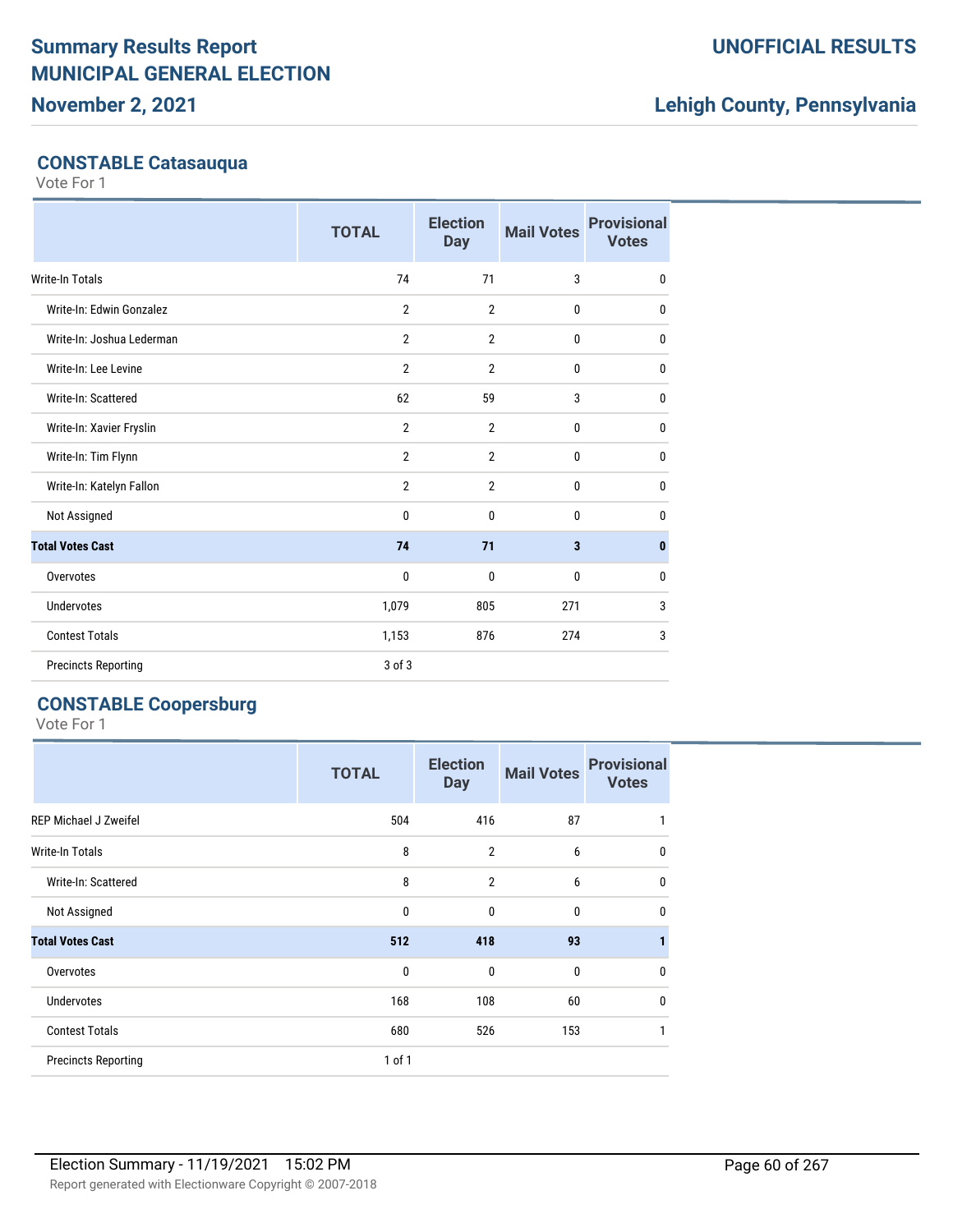## **Lehigh County, Pennsylvania**

## **CONSTABLE Coplay**

Vote For 1

|                            | <b>TOTAL</b> | <b>Election</b><br><b>Day</b> | <b>Mail Votes</b> | <b>Provisional</b><br><b>Votes</b> |
|----------------------------|--------------|-------------------------------|-------------------|------------------------------------|
| DEM Joseph D Roth          | 503          | 367                           | 134               | $\overline{2}$                     |
| Write-In Totals            | 8            | 8                             | $\mathbf 0$       | $\mathbf{0}$                       |
| Write-In: Scattered        | 8            | 8                             | $\mathbf{0}$      | $\mathbf 0$                        |
| Not Assigned               | 0            | $\mathbf{0}$                  | $\bf{0}$          | $\mathbf 0$                        |
| <b>Total Votes Cast</b>    | 511          | 375                           | 134               | $\mathbf{2}$                       |
| Overvotes                  | $\mathbf 0$  | $\mathbf{0}$                  | $\mathbf 0$       | $\mathbf 0$                        |
| <b>Undervotes</b>          | 185          | 161                           | 23                | $\mathbf{1}$                       |
| <b>Contest Totals</b>      | 696          | 536                           | 157               | 3                                  |
| <b>Precincts Reporting</b> | $2$ of $2$   |                               |                   |                                    |

## **CONSTABLE Emmaus**

|                            | <b>TOTAL</b> | <b>Election</b><br><b>Day</b> | <b>Mail Votes</b> | <b>Provisional</b><br><b>Votes</b> |
|----------------------------|--------------|-------------------------------|-------------------|------------------------------------|
| <b>REP Vickie Gruver</b>   | 1,831        | 1,465                         | 354               | 12                                 |
| Write-In Totals            | 54           | 27                            | 26                | 1                                  |
| Write-In: Scattered        | 54           | 27                            | 26                | $\mathbf{1}$                       |
| Not Assigned               | $\mathbf{0}$ | $\mathbf{0}$                  | $\mathbf{0}$      | $\mathbf{0}$                       |
| <b>Total Votes Cast</b>    | 1,885        | 1,492                         | 380               | 13                                 |
| Overvotes                  | $\mathbf{0}$ | 0                             | $\mathbf{0}$      | 0                                  |
| <b>Undervotes</b>          | 875          | 510                           | 352               | 13                                 |
| <b>Contest Totals</b>      | 2,760        | 2,002                         | 732               | 26                                 |
| <b>Precincts Reporting</b> | 6 of 6       |                               |                   |                                    |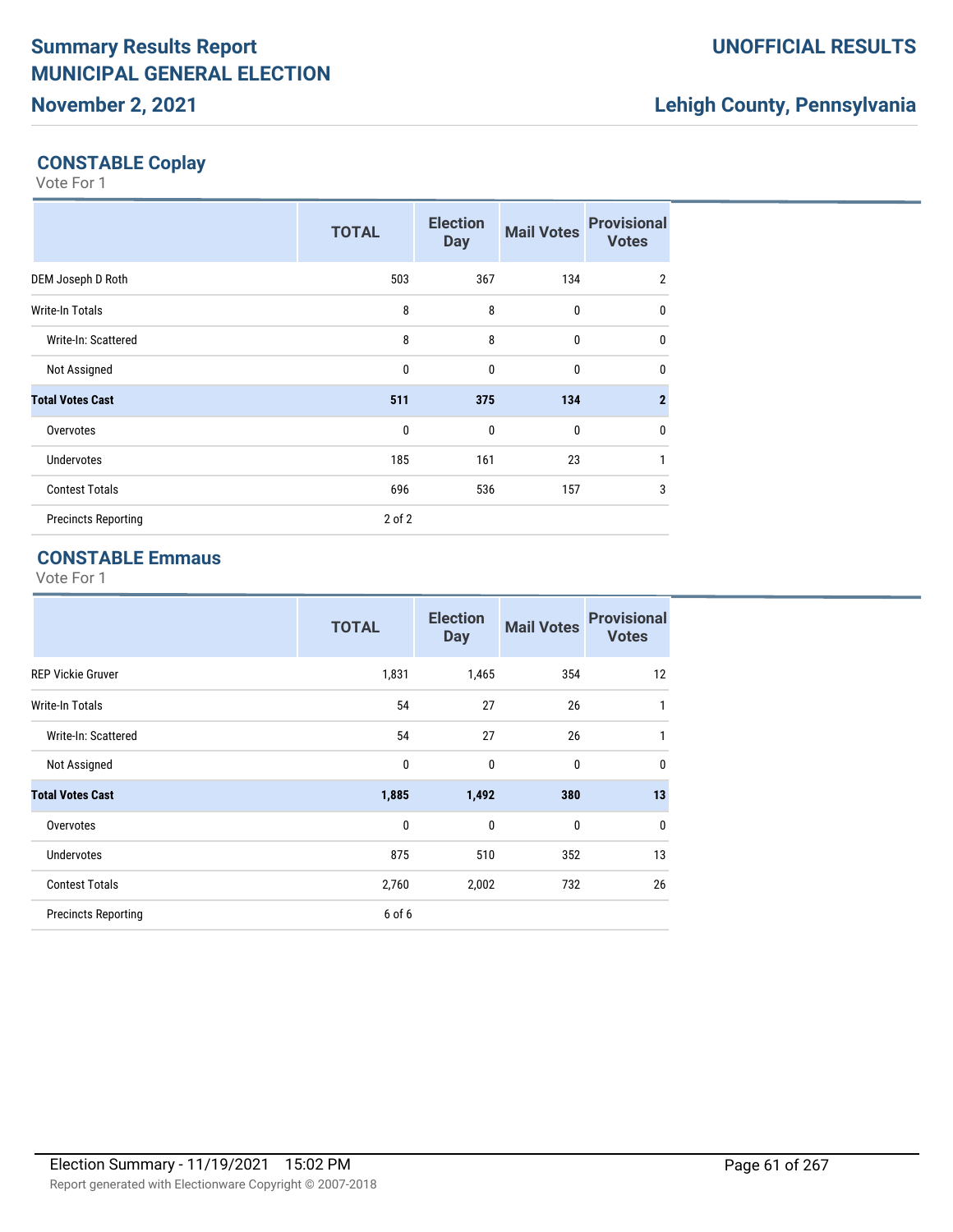## **November 2, 2021**

### **UNOFFICIAL RESULTS**

## **Lehigh County, Pennsylvania**

#### **CONSTABLE Fountain Hill**

Vote For 1

|                               | <b>TOTAL</b>   | <b>Election</b><br><b>Day</b> | <b>Mail Votes</b> | <b>Provisional</b><br><b>Votes</b> |
|-------------------------------|----------------|-------------------------------|-------------------|------------------------------------|
| <b>Write-In Totals</b>        | 66             | 48                            | 17                | 1                                  |
| Write-In: Jamie Johnson       | $\overline{2}$ | $\mathbf 0$                   | $\overline{2}$    | $\mathbf{0}$                       |
| Write-In: Derek Richmond      | $\overline{2}$ | 1                             | 1                 | 0                                  |
| Write-In: Christopher Bagnell | $\overline{2}$ | $\overline{2}$                | 0                 | $\mathbf{0}$                       |
| Write-In: Eric Smith          | $\overline{2}$ | $\overline{2}$                | 0                 | $\mathbf{0}$                       |
| Write-In: Scattered           | 58             | 43                            | 14                | 1                                  |
| Not Assigned                  | 0              | $\mathbf{0}$                  | 0                 | $\mathbf{0}$                       |
| <b>Total Votes Cast</b>       | 66             | 48                            | 17                | 1                                  |
| Overvotes                     | 0              | 0                             | 0                 | $\mathbf{0}$                       |
| <b>Undervotes</b>             | 711            | 465                           | 240               | 6                                  |
| <b>Contest Totals</b>         | 777            | 513                           | 257               | 7                                  |
| <b>Precincts Reporting</b>    | 3 of 3         |                               |                   |                                    |

### **CONSTABLE Macungie**

|                            | <b>TOTAL</b> | <b>Election</b><br><b>Day</b> | <b>Mail Votes</b> | <b>Provisional</b><br><b>Votes</b> |
|----------------------------|--------------|-------------------------------|-------------------|------------------------------------|
| DAR Carol A Huber          | 576          | 370                           | 200               | 6                                  |
| <b>Write-In Totals</b>     | 7            | 7                             | 0                 | 0                                  |
| Write-In: Scattered        | 7            | 7                             | $\mathbf{0}$      | 0                                  |
| Not Assigned               | $\mathbf{0}$ | $\mathbf{0}$                  | 0                 | 0                                  |
| <b>Total Votes Cast</b>    | 583          | 377                           | 200               | 6                                  |
| Overvotes                  | $\mathbf 0$  | $\mathbf 0$                   | 0                 | 0                                  |
| <b>Undervotes</b>          | 189          | 165                           | 23                | 1                                  |
| <b>Contest Totals</b>      | 772          | 542                           | 223               | 7                                  |
| <b>Precincts Reporting</b> | $1$ of $1$   |                               |                   |                                    |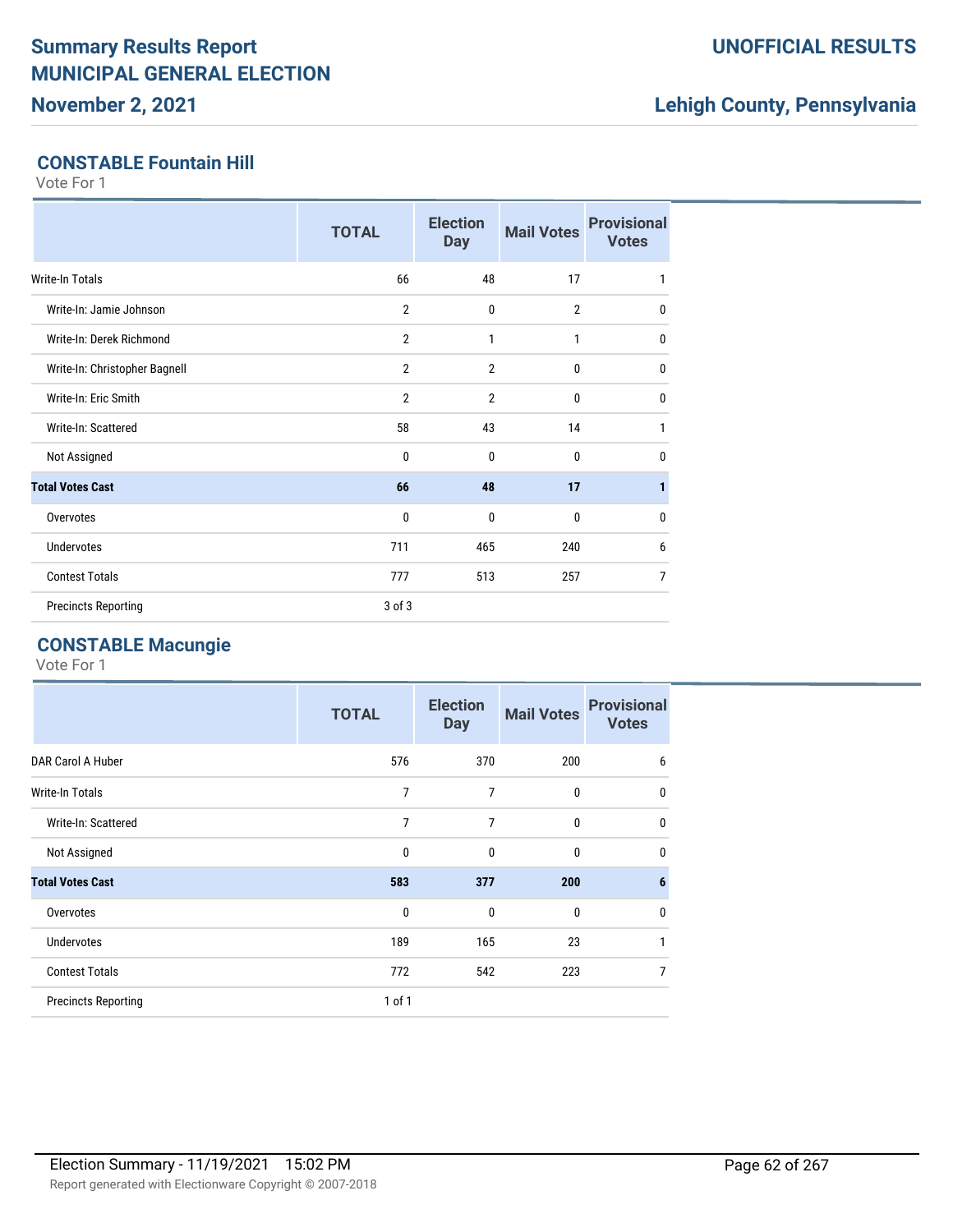**November 2, 2021**

### **UNOFFICIAL RESULTS**

## **Lehigh County, Pennsylvania**

## **CONSTABLE Slatington**

|                              | <b>TOTAL</b> | <b>Election</b><br><b>Day</b> | <b>Mail Votes</b> | <b>Provisional</b><br><b>Votes</b> |
|------------------------------|--------------|-------------------------------|-------------------|------------------------------------|
| <b>Write-In Totals</b>       | 28           | 23                            | 5                 | 0                                  |
| Write-In: Mike Conceilo      | $\mathbf{1}$ | $\mathbf{1}$                  | 0                 | 0                                  |
| Write-In: Michael Kissling   | $\mathbf{1}$ | 1                             | 0                 | 0                                  |
| Write-In: Ryan Papay         | $\mathbf{1}$ | 0                             | 1                 | 0                                  |
| Write-In: MJ Markley         | 1            | 0                             | 1                 | 0                                  |
| Write-In: Thomas L Patterson | 1            | $\pmb{0}$                     | 1                 | 0                                  |
| Write-In: Chad Christman     | 1            | 1                             | 0                 | $\mathbf{0}$                       |
| Write-In: Timothy Tona       | $\mathbf{1}$ | $\mathbf{1}$                  | 0                 | 0                                  |
| Write-In: Blaine Reitz       | $\mathbf{1}$ | 1                             | 0                 | 0                                  |
| Write-In: Robert Krebs Jr    | $\mathbf{1}$ | $\mathbf{1}$                  | 0                 | 0                                  |
| Write-In: Peter Vas Dias     | $\mathbf{1}$ | $\mathbf{1}$                  | 0                 | 0                                  |
| Write-In: Kevin Steckel      | $\mathbf{1}$ | $\mathbf{1}$                  | 0                 | 0                                  |
| Write-In: David S Zuk        | $\mathbf{1}$ | 1                             | 0                 | 0                                  |
| Write-In: Jean Koche         | $\mathbf{1}$ | 1                             | 0                 | 0                                  |
| Write-In: Robert Yeager      | $\mathbf{1}$ | 1                             | $\mathbf{0}$      | $\pmb{0}$                          |
| Write-In: Dave Rockman       | $\mathbf{1}$ | $\mathbf{1}$                  | 0                 | 0                                  |
| Write-In: Scattered          | 13           | 11                            | $\overline{2}$    | 0                                  |
| Not Assigned                 | $\bf{0}$     | $\mathbf{0}$                  | 0                 | 0                                  |
| <b>Total Votes Cast</b>      | 28           | 23                            | 5                 | $\mathbf{0}$                       |
| Overvotes                    | 0            | 0                             | 0                 | 0                                  |
| Undervotes                   | 663          | 528                           | 126               | 9                                  |
| <b>Contest Totals</b>        | 691          | 551                           | 131               | 9                                  |
| <b>Precincts Reporting</b>   | 3 of 3       |                               |                   |                                    |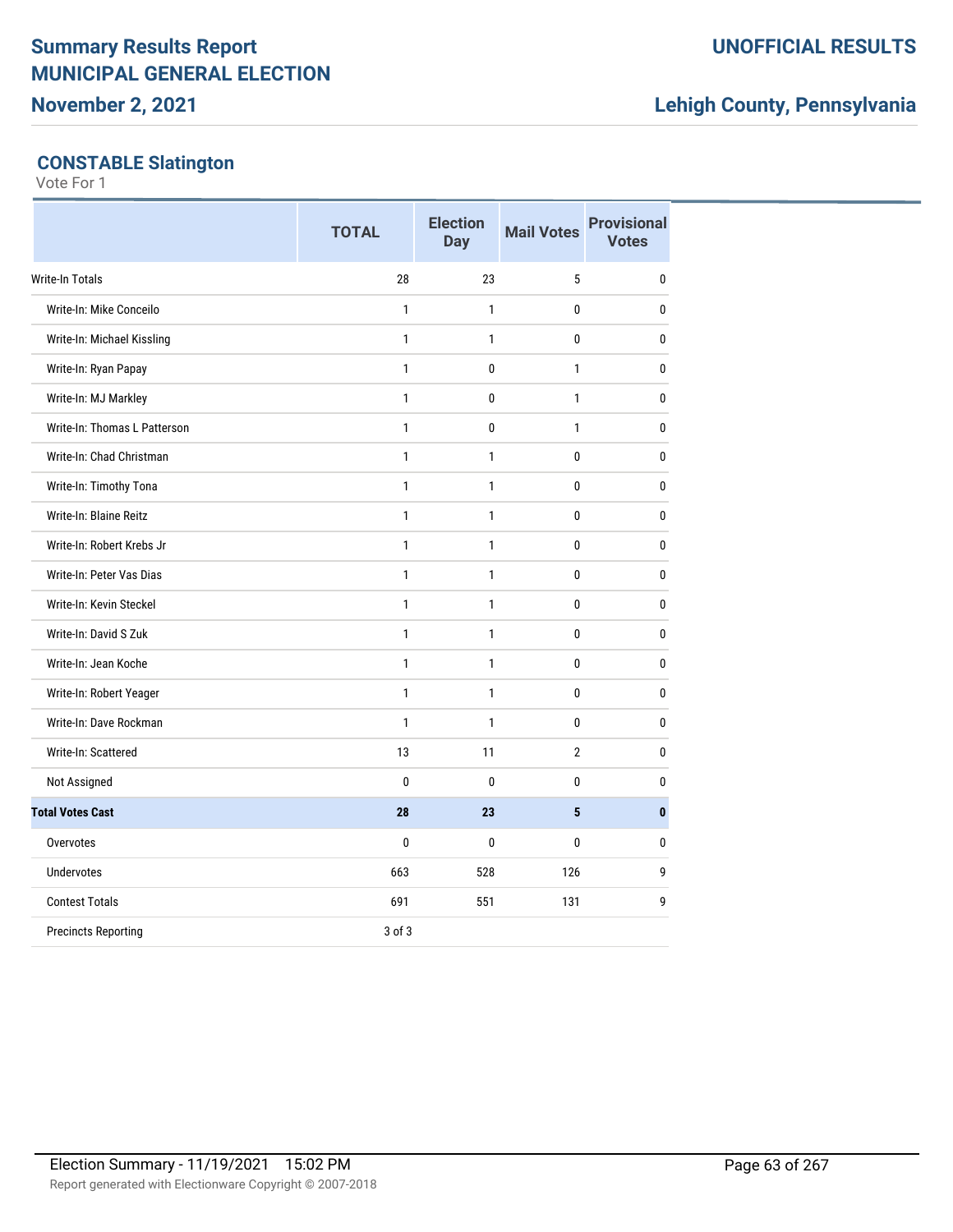**November 2, 2021**

## **UNOFFICIAL RESULTS**

## **Lehigh County, Pennsylvania**

### **CONSTABLE Hanover**

Vote For 1

|                              | <b>TOTAL</b> | <b>Election</b><br><b>Day</b> | <b>Mail Votes</b> | <b>Provisional</b><br><b>Votes</b> |
|------------------------------|--------------|-------------------------------|-------------------|------------------------------------|
| <b>Write-In Totals</b>       | 12           | 8                             | $\overline{4}$    | $\mathbf{0}$                       |
| Write-In: Dwayne Platz       | 1            | 0                             | 1                 | 0                                  |
| Write-In: Carol A Atkinson   | $\mathbf{1}$ | 0                             | $\mathbf{1}$      | $\mathbf{0}$                       |
| Write-In: Scattered          | 5            | 4                             | $\mathbf{1}$      | 0                                  |
| Write-In: Dean J Hausman     | 1            | 1                             | $\bf{0}$          | $\mathbf{0}$                       |
| Write-In: Thomas Armellino   | 1            | 1                             | $\Omega$          | $\mathbf{0}$                       |
| Write-In: Eleanor McCafferty | 1            | 1                             | $\bf{0}$          | 0                                  |
| Write-In: Eric Miller        | $\mathbf{1}$ | $\mathbf{1}$                  | $\bf{0}$          | $\mathbf{0}$                       |
| Write-In: Joseph Hanna       | 1            | 0                             | $\mathbf{1}$      | $\mathbf{0}$                       |
| Not Assigned                 | 0            | $\mathbf{0}$                  | $\mathbf{0}$      | 0                                  |
| <b>Total Votes Cast</b>      | 12           | 8                             | 4                 | $\bf{0}$                           |
| Overvotes                    | $\bf{0}$     | 0                             | $\bf{0}$          | 0                                  |
| <b>Undervotes</b>            | 202          | 137                           | 62                | 3                                  |
| <b>Contest Totals</b>        | 214          | 145                           | 66                | 3                                  |
| <b>Precincts Reporting</b>   | $1$ of $1$   |                               |                   |                                    |

## **CONSTABLE Heidelberg**

|                            | <b>TOTAL</b> | <b>Election</b><br><b>Day</b> | <b>Mail Votes</b> | <b>Provisional</b><br><b>Votes</b> |
|----------------------------|--------------|-------------------------------|-------------------|------------------------------------|
| <b>LIB Keith Heinly</b>    | 482          | 397                           | 83                | $\overline{2}$                     |
| Write-In Totals            | 13           | 12                            | 1                 | 0                                  |
| Write-In: Scattered        | 13           | 12                            | 1                 | 0                                  |
| Not Assigned               | 0            | $\mathbf{0}$                  | $\bf{0}$          | 0                                  |
| <b>Total Votes Cast</b>    | 495          | 409                           | 84                | $\mathbf{2}$                       |
| Overvotes                  | 0            | $\mathbf{0}$                  | $\bf{0}$          | 0                                  |
| <b>Undervotes</b>          | 350          | 285                           | 65                | $\mathbf{0}$                       |
| <b>Contest Totals</b>      | 845          | 694                           | 149               | $\overline{2}$                     |
| <b>Precincts Reporting</b> | 1 of 1       |                               |                   |                                    |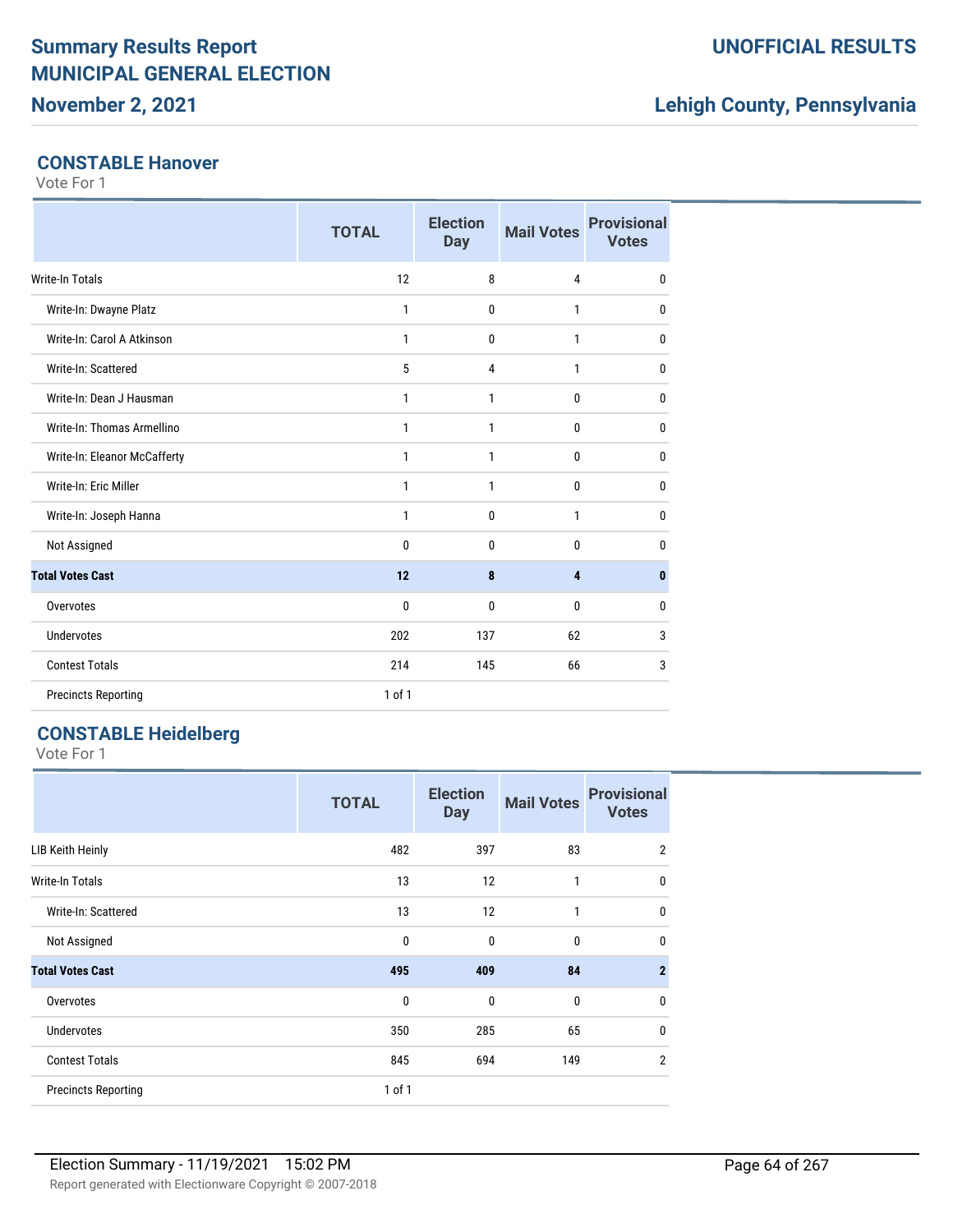**November 2, 2021**

## **UNOFFICIAL RESULTS**

## **Lehigh County, Pennsylvania**

### **CONSTABLE Lower Macungie**

Vote For 2

|                             | <b>TOTAL</b> | <b>Election</b><br><b>Day</b> | <b>Mail Votes</b> | <b>Provisional</b><br><b>Votes</b> |
|-----------------------------|--------------|-------------------------------|-------------------|------------------------------------|
| DAR Frederick Bainhauer III | 6,461        | 4,093                         | 2,315             | 53                                 |
| Write-In Totals             | 152          | 111                           | 41                | $\mathbf{0}$                       |
| Write-In: Matt Clever       | 13           | 13                            | $\bf{0}$          | $\mathbf{0}$                       |
| Write-In: Scattered         | 114          | 89                            | 25                | $\mathbf{0}$                       |
| Write-In: Carol A Huber     | 25           | 9                             | 16                | $\mathbf{0}$                       |
| Not Assigned                | 0            | 0                             | $\mathbf{0}$      | $\mathbf{0}$                       |
| <b>Total Votes Cast</b>     | 6,613        | 4,204                         | 2,356             | 53                                 |
| Overvotes                   | 4            | 0                             | 4                 | $\mathbf{0}$                       |
| <b>Undervotes</b>           | 11,078       | 7,572                         | 3,385             | 121                                |
| <b>Contest Totals</b>       | 17,695       | 11,776                        | 5,745             | 174                                |
| <b>Precincts Reporting</b>  | 10 of 10     |                               |                   |                                    |

## **CONSTABLE Lower Milford**

|                            | <b>TOTAL</b> | <b>Election</b><br><b>Day</b> | <b>Mail Votes</b> | <b>Provisional</b><br><b>Votes</b> |
|----------------------------|--------------|-------------------------------|-------------------|------------------------------------|
| REP Jeffrey J Tapler       | 1,024        | 797                           | 217               | 10                                 |
| <b>Write-In Totals</b>     | 33           | 15                            | 17                | 1                                  |
| Write-In: Scattered        | 33           | 15                            | 17                | 1                                  |
| Not Assigned               | $\mathbf{0}$ | $\mathbf{0}$                  | $\bf{0}$          | $\mathbf 0$                        |
| <b>Total Votes Cast</b>    | 1,057        | 812                           | 234               | 11                                 |
| Overvotes                  | 0            | $\mathbf{0}$                  | $\mathbf 0$       | $\mathbf{0}$                       |
| <b>Undervotes</b>          | 236          | 128                           | 104               | 4                                  |
| <b>Contest Totals</b>      | 1,293        | 940                           | 338               | 15                                 |
| <b>Precincts Reporting</b> | 1 of 1       |                               |                   |                                    |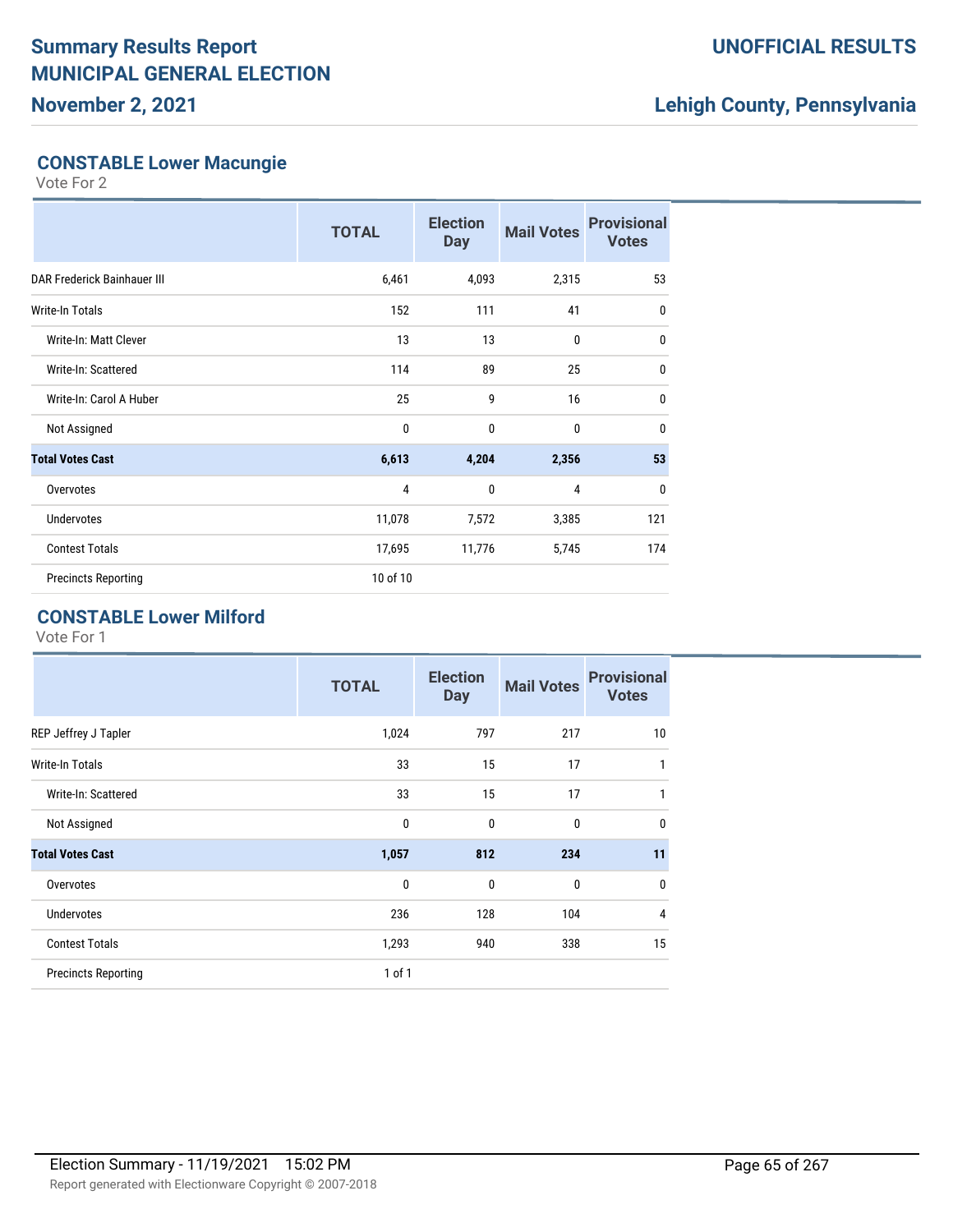## **November 2, 2021**

## **Lehigh County, Pennsylvania**

### **CONSTABLE Lowhill**

Vote For 1

|                            | <b>TOTAL</b> | <b>Election</b><br><b>Day</b> | <b>Mail Votes</b> | <b>Provisional</b><br><b>Votes</b> |
|----------------------------|--------------|-------------------------------|-------------------|------------------------------------|
| REP Barry C Betz           | 557          | 461                           | 92                | 4                                  |
| <b>Write-In Totals</b>     | 5            | $\overline{4}$                | 1                 | 0                                  |
| Write-In: Scattered        | 5            | 4                             | $\mathbf{1}$      | 0                                  |
| Not Assigned               | $\mathbf 0$  | $\mathbf{0}$                  | $\mathbf 0$       | 0                                  |
| <b>Total Votes Cast</b>    | 562          | 465                           | 93                | 4                                  |
| Overvotes                  | $\mathbf 0$  | $\mathbf{0}$                  | $\mathbf 0$       | 0                                  |
| <b>Undervotes</b>          | 147          | 77                            | 67                | 3                                  |
| <b>Contest Totals</b>      | 709          | 542                           | 160               | $\overline{7}$                     |
| <b>Precincts Reporting</b> | $1$ of $1$   |                               |                   |                                    |

## **CONSTABLE Lynn**

|                            | <b>TOTAL</b> | <b>Election</b><br><b>Day</b> | <b>Mail Votes</b> | <b>Provisional</b><br><b>Votes</b> |
|----------------------------|--------------|-------------------------------|-------------------|------------------------------------|
| <b>REP James E Tews</b>    | 916          | 813                           | 98                | 5                                  |
| <b>Write-In Totals</b>     | 11           | 7                             | 3                 | 1                                  |
| Write-In: Scattered        | 11           | 7                             | 3                 | 1                                  |
| Not Assigned               | 0            | 0                             | $\mathbf{0}$      | 0                                  |
| <b>Total Votes Cast</b>    | 927          | 820                           | 101               | 6                                  |
| Overvotes                  | $\mathbf{0}$ | 0                             | 0                 | 0                                  |
| <b>Undervotes</b>          | 307          | 198                           | 106               | 3                                  |
| <b>Contest Totals</b>      | 1,234        | 1,018                         | 207               | 9                                  |
| <b>Precincts Reporting</b> | 3 of 3       |                               |                   |                                    |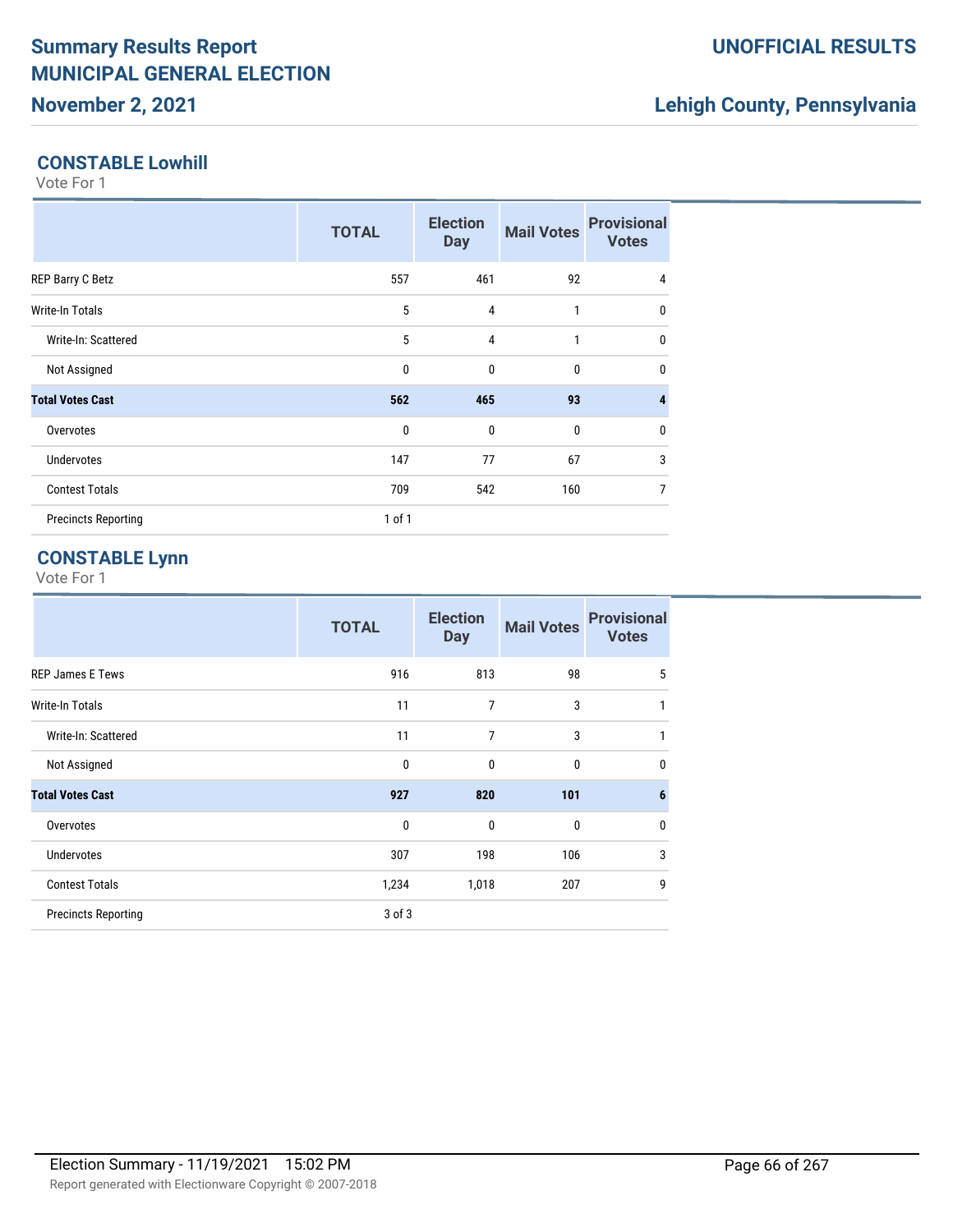**November 2, 2021**

## **UNOFFICIAL RESULTS**

## **Lehigh County, Pennsylvania**

### **CONSTABLE North Whitehall**

Vote For 1

|                            | <b>TOTAL</b> | <b>Election</b><br><b>Day</b> | <b>Mail Votes</b> | <b>Provisional</b><br><b>Votes</b> |
|----------------------------|--------------|-------------------------------|-------------------|------------------------------------|
| DAR James H Soldridge Jr   | 3,213        | 2,294                         | 905               | 14                                 |
| <b>Write-In Totals</b>     | 42           | 40                            | $\overline{2}$    | 0                                  |
| Write-In: Scattered        | 42           | 40                            | $\overline{2}$    | $\mathbf 0$                        |
| Not Assigned               | 0            | $\mathbf{0}$                  | 0                 | 0                                  |
| <b>Total Votes Cast</b>    | 3,255        | 2,334                         | 907               | 14                                 |
| Overvotes                  | 1            | $\mathbf{0}$                  | 0                 | 1                                  |
| <b>Undervotes</b>          | 1,089        | 860                           | 225               | 4                                  |
| <b>Contest Totals</b>      | 4,345        | 3,194                         | 1,132             | 19                                 |
| <b>Precincts Reporting</b> | 6 of 6       |                               |                   |                                    |

## **CONSTABLE Salisbury**

|                            | <b>TOTAL</b> | <b>Election</b><br><b>Day</b> | <b>Mail Votes</b> | <b>Provisional</b><br><b>Votes</b> |
|----------------------------|--------------|-------------------------------|-------------------|------------------------------------|
| DAR Kyle B Miller          | 1,987        | 1,148                         | 819               | 20                                 |
| <b>REP Zack Best</b>       | 1,652        | 1,322                         | 325               | 5                                  |
| Write-In Totals            | 18           | 11                            | 6                 | 1                                  |
| Write-In: Scattered        | 18           | 11                            | 6                 | 1                                  |
| Not Assigned               | $\mathbf{0}$ | $\mathbf 0$                   | $\mathbf 0$       | $\mathbf{0}$                       |
| <b>Total Votes Cast</b>    | 3,657        | 2,481                         | 1,150             | 26                                 |
| Overvotes                  | $\mathbf{0}$ | $\mathbf{0}$                  | $\mathbf{0}$      | $\mathbf{0}$                       |
| <b>Undervotes</b>          | 3,445        | 2,413                         | 1,006             | 26                                 |
| <b>Contest Totals</b>      | 7,102        | 4,894                         | 2,156             | 52                                 |
| <b>Precincts Reporting</b> | 8 of 8       |                               |                   |                                    |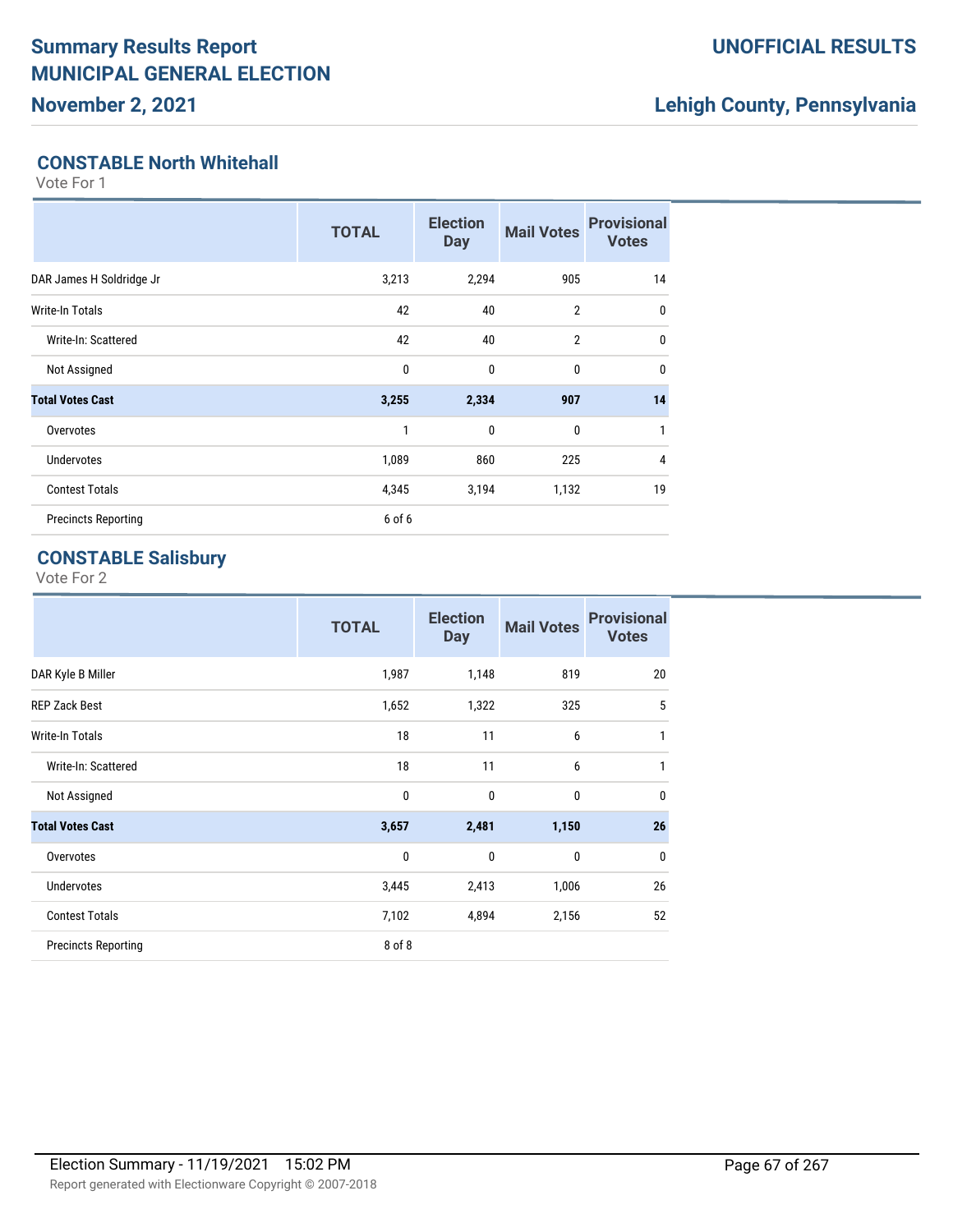**November 2, 2021**

## **UNOFFICIAL RESULTS**

## **Lehigh County, Pennsylvania**

## **CONSTABLE South Whitehall**

Vote For 2

|                            | <b>TOTAL</b> | <b>Election</b><br><b>Day</b> | <b>Mail Votes</b> | <b>Provisional</b><br><b>Votes</b> |
|----------------------------|--------------|-------------------------------|-------------------|------------------------------------|
| DAR Manuel Rodriguez       | 4,297        | 2,500                         | 1,736             | 61                                 |
| <b>Write-In Totals</b>     | 135          | 106                           | 26                | 3                                  |
| Write-In: Scattered        | 89           | 62                            | 24                | 3                                  |
| Write-In: Matthew Schutter | 14           | 13                            | 1                 | $\mathbf{0}$                       |
| Write-In: Dean Browning    | 32           | 31                            | $\mathbf{1}$      | $\mathbf{0}$                       |
| Not Assigned               | 0            | $\mathbf{0}$                  | 0                 | $\mathbf{0}$                       |
| <b>Total Votes Cast</b>    | 4,432        | 2,606                         | 1,762             | 64                                 |
| Overvotes                  | 0            | $\mathbf{0}$                  | 0                 | $\mathbf{0}$                       |
| <b>Undervotes</b>          | 7,230        | 4,610                         | 2,522             | 98                                 |
| <b>Contest Totals</b>      | 11,662       | 7,216                         | 4,284             | 162                                |
| <b>Precincts Reporting</b> | 8 of 8       |                               |                   |                                    |

### **CONSTABLE Upper Macungie**

|                            | <b>TOTAL</b> | <b>Election</b><br><b>Day</b> | <b>Mail Votes</b> | <b>Provisional</b><br><b>Votes</b> |
|----------------------------|--------------|-------------------------------|-------------------|------------------------------------|
| Write-In Totals            | 262          | 199                           | 60                | 3                                  |
| Write-In: Scattered        | 254          | 194                           | 57                | 3                                  |
| Write-In: Yash Ashar       | 4            | 1                             | 3                 | $\mathbf 0$                        |
| Write-In: Gregory Reed     | 4            | $\overline{4}$                | 0                 | $\mathbf 0$                        |
| Not Assigned               | 0            | $\mathbf 0$                   | $\mathbf 0$       | $\mathbf{0}$                       |
| <b>Total Votes Cast</b>    | 262          | 199                           | 60                | 3                                  |
| Overvotes                  | 0            | $\mathbf 0$                   | $\mathbf 0$       | $\mathbf 0$                        |
| <b>Undervotes</b>          | 5,567        | 3,615                         | 1,886             | 66                                 |
| <b>Contest Totals</b>      | 5,829        | 3,814                         | 1,946             | 69                                 |
| <b>Precincts Reporting</b> | 8 of 8       |                               |                   |                                    |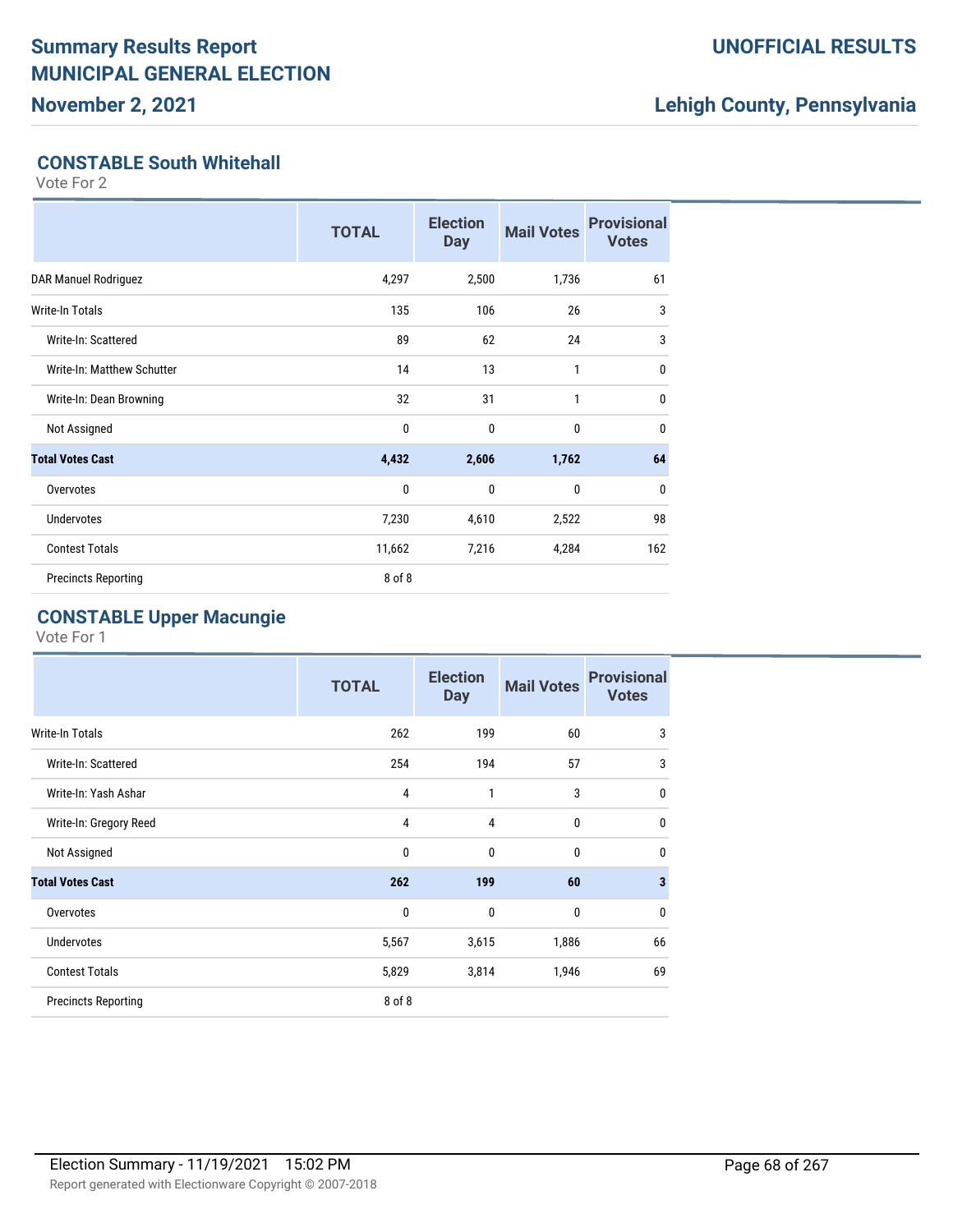**November 2, 2021**

## **UNOFFICIAL RESULTS**

## **Lehigh County, Pennsylvania**

## **CONSTABLE Upper Milford**

Vote For 1

|                            | <b>TOTAL</b> | <b>Election</b><br><b>Day</b> | <b>Mail Votes</b> | <b>Provisional</b><br><b>Votes</b> |
|----------------------------|--------------|-------------------------------|-------------------|------------------------------------|
| Write-In Totals            | 90           | 69                            | 19                | $\overline{2}$                     |
| Write-In: Bart L Ganster   | 3            | $\mathbf 0$                   | 3                 | $\mathbf{0}$                       |
| Write-In: Guy Beaumont     | 3            | 3                             | 0                 | $\mathbf{0}$                       |
| Write-In: Scattered        | 84           | 66                            | 16                | $\overline{2}$                     |
| Not Assigned               | 0            | $\mathbf 0$                   | 0                 | $\mathbf{0}$                       |
| <b>Total Votes Cast</b>    | 90           | 69                            | 19                | $\overline{2}$                     |
| Overvotes                  | $\mathbf{0}$ | $\mathbf{0}$                  | 0                 | $\mathbf{0}$                       |
| <b>Undervotes</b>          | 2,366        | 1,548                         | 795               | 23                                 |
| <b>Contest Totals</b>      | 2,456        | 1,617                         | 814               | 25                                 |
| <b>Precincts Reporting</b> | $2$ of $2$   |                               |                   |                                    |

## **CONSTABLE Upper Saucon**

|                            | <b>TOTAL</b>   | <b>Election</b><br><b>Day</b> | <b>Mail Votes</b> | <b>Provisional</b><br><b>Votes</b> |
|----------------------------|----------------|-------------------------------|-------------------|------------------------------------|
| <b>REP Timothy Horner</b>  | 3,622          | 2,699                         | 896               | 27                                 |
| <b>Write-In Totals</b>     | 95             | 45                            | 47                | 3                                  |
| Write-In: Scattered        | 95             | 45                            | 47                | 3                                  |
| Not Assigned               | $\mathbf 0$    | $\mathbf 0$                   | $\mathbf{0}$      | 0                                  |
| <b>Total Votes Cast</b>    | 3,717          | 2,744                         | 943               | 30                                 |
| Overvotes                  | $\overline{2}$ | 0                             | $\overline{2}$    | 0                                  |
| <b>Undervotes</b>          | 1,424          | 701                           | 692               | 31                                 |
| <b>Contest Totals</b>      | 5,143          | 3,445                         | 1,637             | 61                                 |
| <b>Precincts Reporting</b> | 6 of 6         |                               |                   |                                    |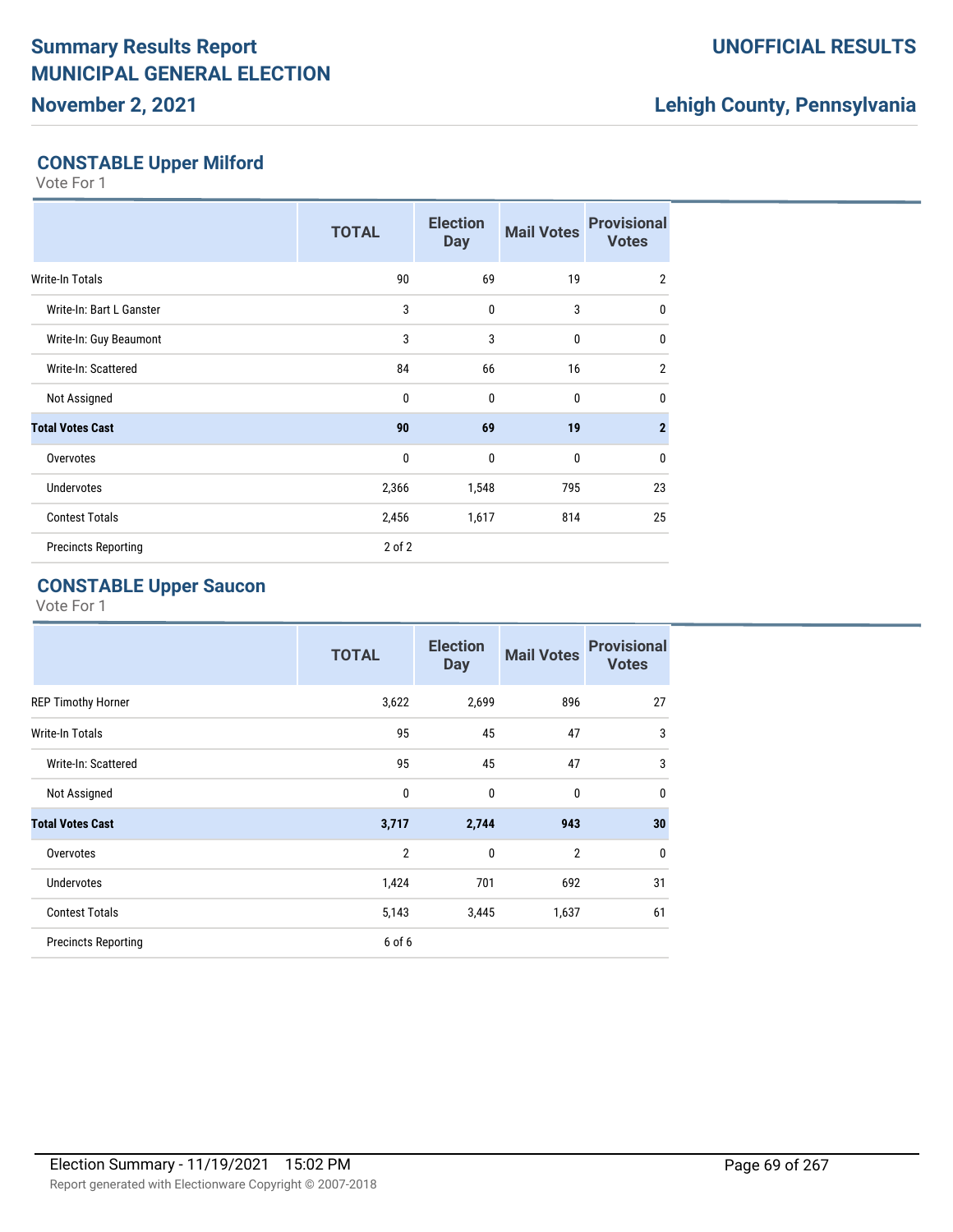## **November 2, 2021**

## **UNOFFICIAL RESULTS**

## **Lehigh County, Pennsylvania**

### **CONSTABLE Washington**

Vote For 1

|                            | <b>TOTAL</b> | <b>Election</b><br><b>Day</b> | <b>Mail Votes</b> | <b>Provisional</b><br><b>Votes</b> |
|----------------------------|--------------|-------------------------------|-------------------|------------------------------------|
| <b>REP Vincent Stahl</b>   | 1,240        | 1,088                         | 150               | 2                                  |
| <b>Write-In Totals</b>     | 8            | 5                             | 3                 | $\mathbf 0$                        |
| Write-In: Scattered        | 8            | 5                             | 3                 | $\mathbf 0$                        |
| Not Assigned               | $\mathbf 0$  | $\mathbf{0}$                  | $\mathbf{0}$      | $\mathbf{0}$                       |
| <b>Total Votes Cast</b>    | 1,248        | 1,093                         | 153               | $\overline{2}$                     |
| Overvotes                  | $\mathbf{0}$ | $\mathbf{0}$                  | $\mathbf{0}$      | $\mathbf 0$                        |
| <b>Undervotes</b>          | 329          | 193                           | 135               | 1                                  |
| <b>Contest Totals</b>      | 1,577        | 1,286                         | 288               | 3                                  |
| <b>Precincts Reporting</b> | $3$ of $3$   |                               |                   |                                    |

## **CONSTABLE Weisenberg**

|                            | <b>TOTAL</b> | <b>Election</b><br><b>Day</b> | <b>Mail Votes</b> | <b>Provisional</b><br><b>Votes</b> |
|----------------------------|--------------|-------------------------------|-------------------|------------------------------------|
| REP Robert L Yeager        | 1,257        | 1,043                         | 201               | 13                                 |
| <b>Write-In Totals</b>     | 10           | 7                             | 3                 | $\mathbf 0$                        |
| Write-In: Scattered        | 10           | 7                             | 3                 | $\mathbf{0}$                       |
| Not Assigned               | 0            | $\mathbf{0}$                  | $\mathbf{0}$      | $\mathbf{0}$                       |
| <b>Total Votes Cast</b>    | 1,267        | 1,050                         | 204               | 13                                 |
| Overvotes                  | $\mathbf{0}$ | $\mathbf{0}$                  | $\mathbf{0}$      | $\mathbf{0}$                       |
| <b>Undervotes</b>          | 307          | 146                           | 156               | 5                                  |
| <b>Contest Totals</b>      | 1,574        | 1,196                         | 360               | 18                                 |
| <b>Precincts Reporting</b> | $1$ of $1$   |                               |                   |                                    |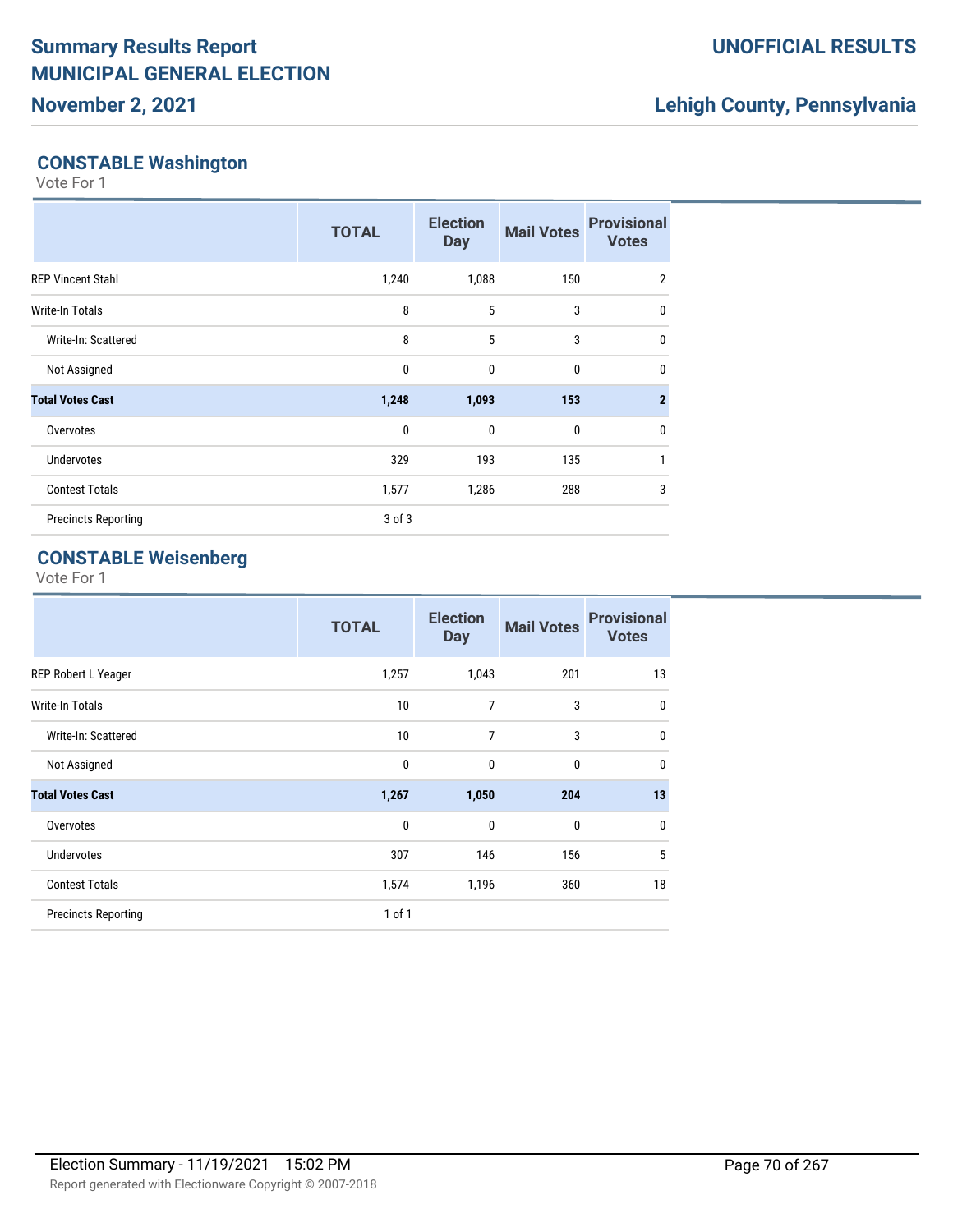## **Lehigh County, Pennsylvania**

#### **CONSTABLE Whitehall**

Vote For 2

|                            | <b>TOTAL</b> | <b>Election</b><br><b>Day</b> | <b>Mail Votes</b> | <b>Provisional</b><br><b>Votes</b> |
|----------------------------|--------------|-------------------------------|-------------------|------------------------------------|
| <b>DAR Ron Clever</b>      | 3,747        | 2,357                         | 1,355             | 35                                 |
| <b>Write-In Totals</b>     | 138          | 109                           | 28                | 1                                  |
| Write-In: Scattered        | 122          | 94                            | 27                | $\mathbf{1}$                       |
| Write-In: Sheila Clever    | 11           | 10                            | 1                 | $\mathbf{0}$                       |
| Write-In: Joseph Roth      | 5            | 5                             | $\mathbf{0}$      | $\mathbf{0}$                       |
| Not Assigned               | 0            | $\mathbf{0}$                  | $\bf{0}$          | $\mathbf{0}$                       |
| <b>Total Votes Cast</b>    | 3,885        | 2,466                         | 1,383             | 36                                 |
| Overvotes                  | 0            | $\mathbf{0}$                  | $\bf{0}$          | $\mathbf 0$                        |
| <b>Undervotes</b>          | 6,897        | 4,964                         | 1,879             | 54                                 |
| <b>Contest Totals</b>      | 10,782       | 7,430                         | 3,262             | 90                                 |
| <b>Precincts Reporting</b> | 12 of 12     |                               |                   |                                    |

#### **SCHOOL DIRECTOR Allentown School District**

|                                     | <b>TOTAL</b> | <b>Election</b><br><b>Day</b> | <b>Mail Votes</b> | <b>Provisional</b><br><b>Votes</b> |
|-------------------------------------|--------------|-------------------------------|-------------------|------------------------------------|
| <b>DEM Lisa A Conover</b>           | 6,707        | 3,935                         | 2,702             | 70                                 |
| DAR Jennifer Lynn Ortiz             | 5,944        | 3,637                         | 2,242             | 65                                 |
| DAR LaTarsha Brown                  | 5,254        | 3,077                         | 2,122             | 55                                 |
| DAR Phoebe D Harris                 | 5,192        | 2,975                         | 2,166             | 51                                 |
| <b>REP Robert E Smith Jr</b>        | 5,064        | 3,977                         | 1,051             | 36                                 |
| <b>Write-In Totals</b>              | 100          | 73                            | 27                | $\mathbf{0}$                       |
| Write-In: Yahaira Aviles Washington | 12           | 5                             | $\overline{7}$    | 0                                  |
| Write-In: Scattered                 | 88           | 68                            | 20                | $\mathbf{0}$                       |
| Not Assigned                        | 0            | 0                             | 0                 | $\mathbf{0}$                       |
| <b>Total Votes Cast</b>             | 28,261       | 17,674                        | 10,310            | 277                                |
| Overvotes                           | 44           | 8                             | 28                | 8                                  |
| <b>Undervotes</b>                   | 20,603       | 16,322                        | 4,054             | 227                                |
| <b>Contest Totals</b>               | 48,908       | 34,004                        | 14,392            | 512                                |
| <b>Precincts Reporting</b>          | 55 of 55     |                               |                   |                                    |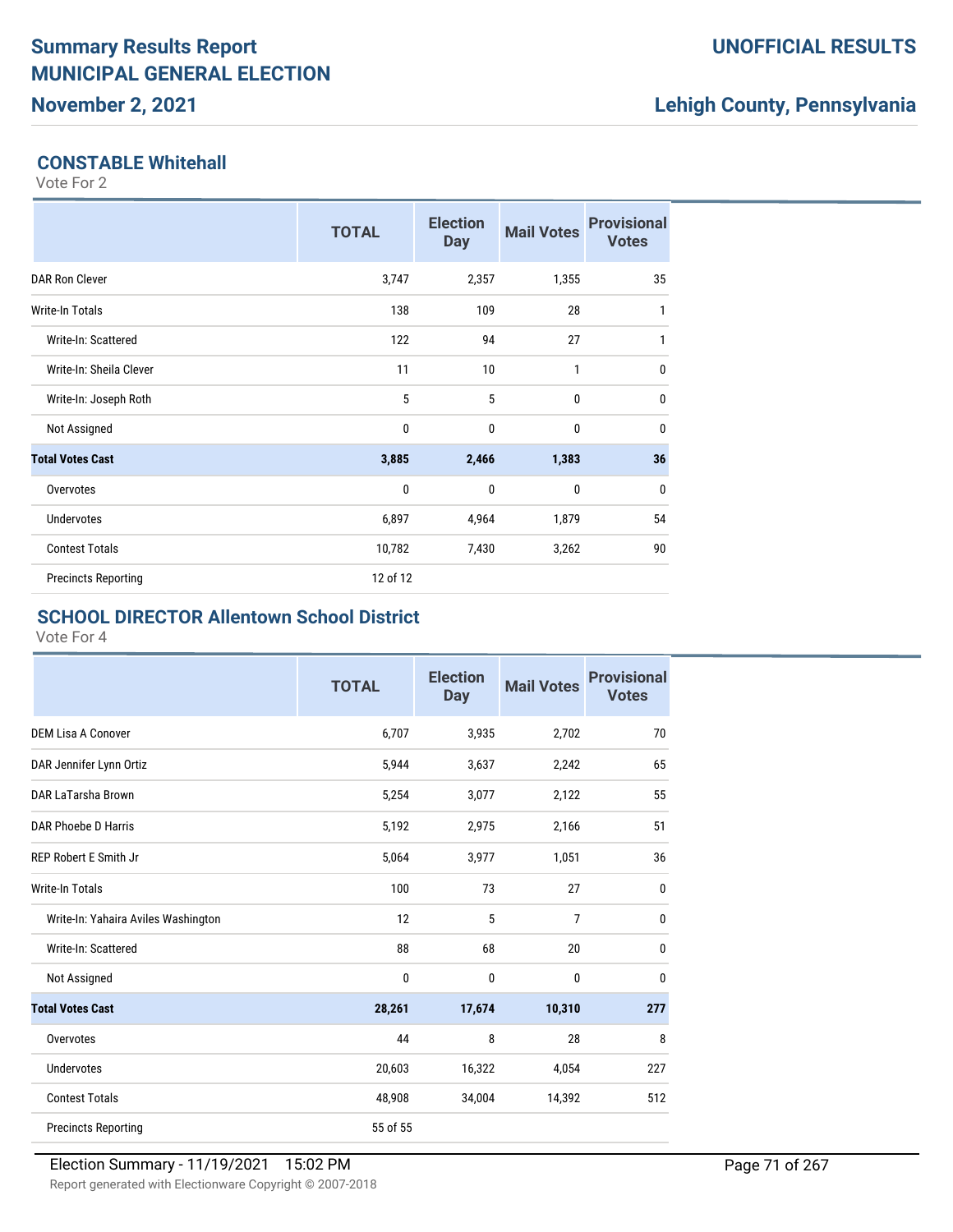## **Lehigh County, Pennsylvania**

#### **SCHOOL DIRECTOR AT LARGE Bethlehem School District**

Vote For 3

|                            | <b>TOTAL</b> | <b>Election</b><br><b>Day</b> | <b>Mail Votes</b> | <b>Provisional</b><br><b>Votes</b> |
|----------------------------|--------------|-------------------------------|-------------------|------------------------------------|
|                            |              |                               |                   |                                    |
| DAR Michael E Faccinetto   | 2,844        | 1,689                         | 1,128             | 27                                 |
| <b>DEM Silagh White</b>    | 2,648        | 1,502                         | 1,120             | 26                                 |
| DAR Shannon L Patrick      | 2,848        | 1,695                         | 1,124             | 29                                 |
| <b>REP Manuel Pangaio</b>  | 1,679        | 1,429                         | 241               | 9                                  |
| <b>Write-In Totals</b>     | 29           | 21                            | 8                 | $\mathbf 0$                        |
| Write-In: Scattered        | 29           | 21                            | 8                 | 0                                  |
| Not Assigned               | 0            | $\mathbf 0$                   | 0                 | $\mathbf 0$                        |
| <b>Total Votes Cast</b>    | 10,048       | 6,336                         | 3,621             | 91                                 |
| Overvotes                  | 87           | 27                            | 60                | $\mathbf 0$                        |
| <b>Undervotes</b>          | 4,442        | 3,573                         | 840               | 29                                 |
| <b>Contest Totals</b>      | 14,577       | 9,936                         | 4,521             | 120                                |
| <b>Precincts Reporting</b> | 15 of 15     |                               |                   |                                    |

#### **SCHOOL DIRECTOR 1ST DISTRICT Bethlehem School District 1st District** Vote For 1

|                             | <b>TOTAL</b> | <b>Election</b><br><b>Day</b> | <b>Mail Votes</b> | <b>Provisional</b><br><b>Votes</b> |
|-----------------------------|--------------|-------------------------------|-------------------|------------------------------------|
| <b>DEM Winston C Alozie</b> | 1,080        | 632                           | 437               | 11                                 |
| <b>Write-In Totals</b>      | 10           | 10                            | $\bf{0}$          | $\mathbf{0}$                       |
| Write-In: Scattered         | 10           | 10                            | $\mathbf{0}$      | $\mathbf{0}$                       |
| Not Assigned                | 0            | 0                             | $\mathbf{0}$      | 0                                  |
| <b>Total Votes Cast</b>     | 1,090        | 642                           | 437               | 11                                 |
| Overvotes                   | $\mathbf{0}$ | $\mathbf{0}$                  | $\mathbf{0}$      | $\mathbf{0}$                       |
| <b>Undervotes</b>           | 433          | 372                           | 60                | 1                                  |
| <b>Contest Totals</b>       | 1,523        | 1,014                         | 497               | 12                                 |
| <b>Precincts Reporting</b>  | 5 of 5       |                               |                   |                                    |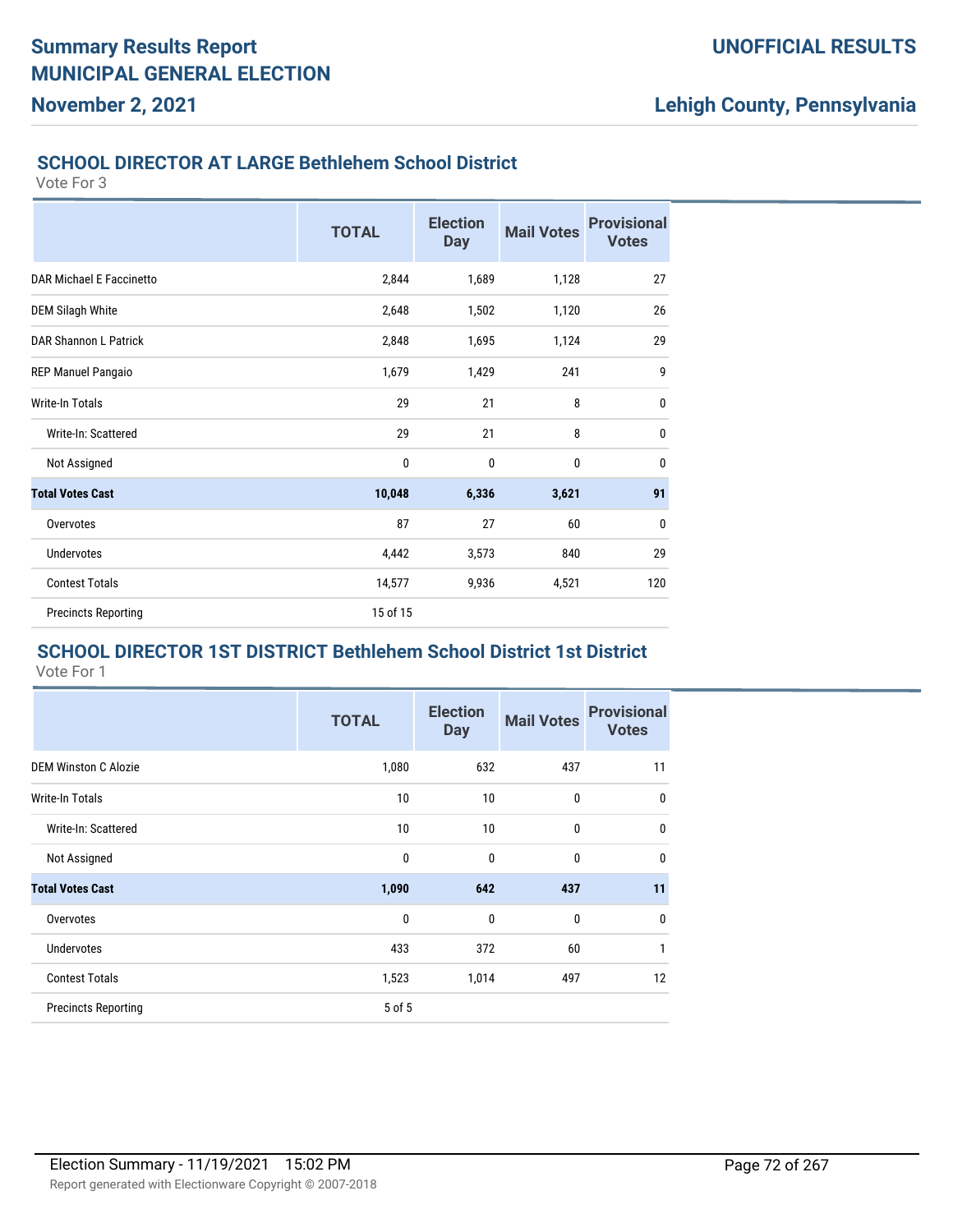#### **SCHOOL DIRECTOR Catasauqua Area School District**

|                            | <b>TOTAL</b> | <b>Election</b><br><b>Day</b> | <b>Mail Votes</b> | <b>Provisional</b><br><b>Votes</b> |
|----------------------------|--------------|-------------------------------|-------------------|------------------------------------|
| DAR Shawn P McGinley       | 874          | 623                           | 247               | 4                                  |
| <b>DAR Christy Cooper</b>  | 753          | 500                           | 249               | $\overline{4}$                     |
| DAR Dale K Hein            | 826          | 573                           | 249               | 4                                  |
| DAR Jason M Bashaw         | 672          | 441                           | 226               | 5                                  |
| Write-In Totals            | 43           | 40                            | 3                 | $\pmb{0}$                          |
| Write-In: Scattered        | 43           | 40                            | 3                 | 0                                  |
| Not Assigned               | 0            | $\mathbf 0$                   | 0                 | $\mathbf 0$                        |
| <b>Total Votes Cast</b>    | 3,168        | 2,177                         | 974               | 17                                 |
| Overvotes                  | 0            | 0                             | 0                 | 0                                  |
| <b>Undervotes</b>          | 2,300        | 1,907                         | 386               | $\overline{7}$                     |
| <b>Contest Totals</b>      | 5,468        | 4,084                         | 1,360             | 24                                 |
| <b>Precincts Reporting</b> | 4 of 4       |                               |                   |                                    |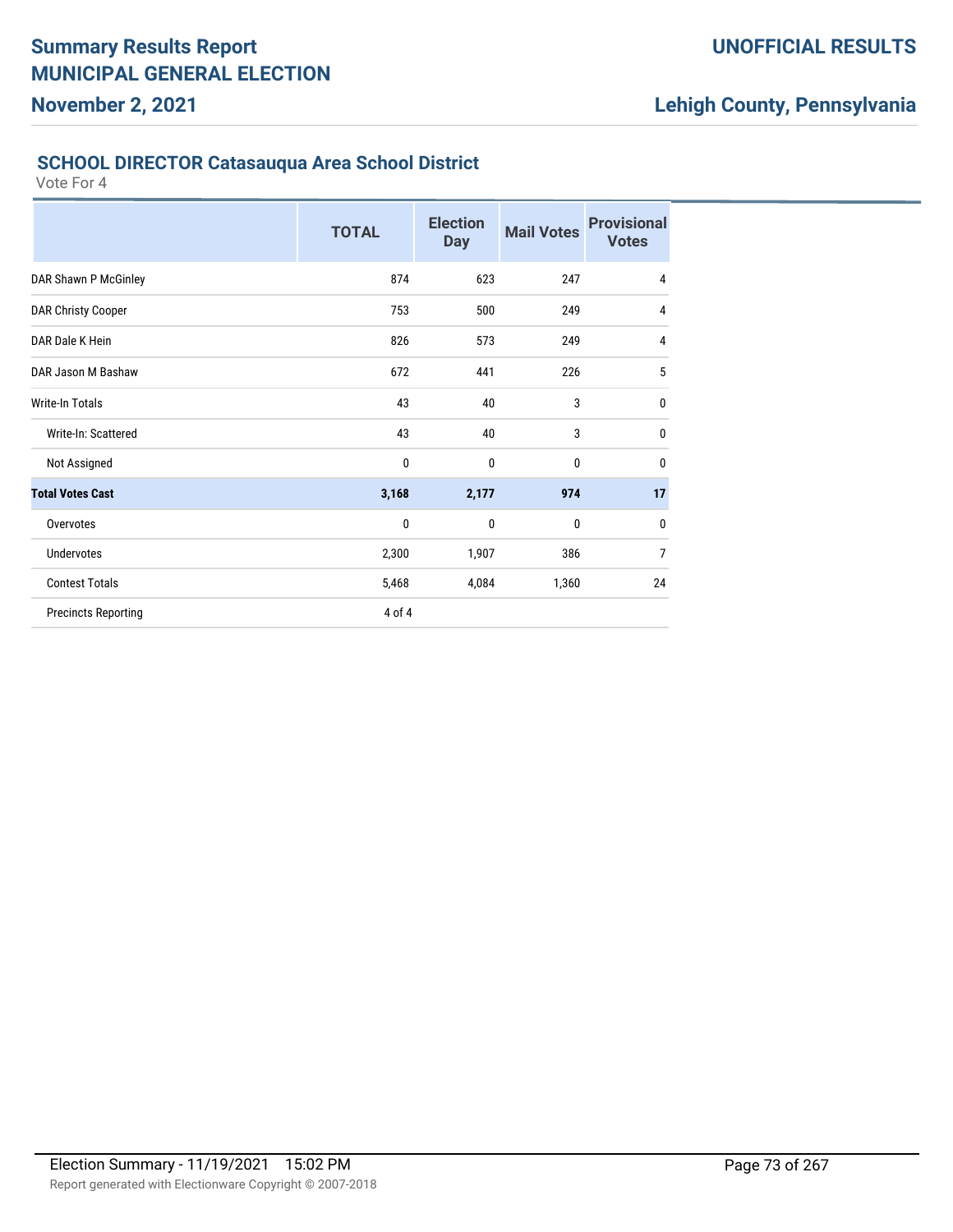## **UNOFFICIAL RESULTS**

# **Lehigh County, Pennsylvania**

#### **SCHOOL DIRECTOR East Penn School District**

|                             | <b>TOTAL</b> | <b>Election</b><br><b>Day</b> | <b>Mail Votes</b> | <b>Provisional</b><br><b>Votes</b> |
|-----------------------------|--------------|-------------------------------|-------------------|------------------------------------|
| DAR Alisa Bowman            | 8,183        | 4,437                         | 3,645             | 101                                |
| <b>DEM Naomi Winch</b>      | 7,277        | 3,677                         | 3,503             | 97                                 |
| DAR Adam Smith              | 7,989        | 4,351                         | 3,538             | 100                                |
| <b>DAR Bill Whitney</b>     | 7,467        | 4,017                         | 3,360             | 90                                 |
| <b>REP Michael Felegy</b>   | 7,621        | 6,469                         | 1,106             | 46                                 |
| <b>Write-In Totals</b>      | 3,151        | 2,898                         | 237               | 16                                 |
| Write-In: Scattered         | 145          | 120                           | 25                | $\mathbf{0}$                       |
| Write-In: Rachael Vermeulen | 3,006        | 2,778                         | 212               | 16                                 |
| Not Assigned                | 0            | 0                             | 0                 | $\bf{0}$                           |
| <b>Total Votes Cast</b>     | 41,688       | 25,849                        | 15,389            | 450                                |
| Overvotes                   | 64           | 28                            | 36                | 0                                  |
| <b>Undervotes</b>           | 19,520       | 15,875                        | 3,483             | 162                                |
| <b>Contest Totals</b>       | 61,272       | 41,752                        | 18,908            | 612                                |
| <b>Precincts Reporting</b>  | 20 of 20     |                               |                   |                                    |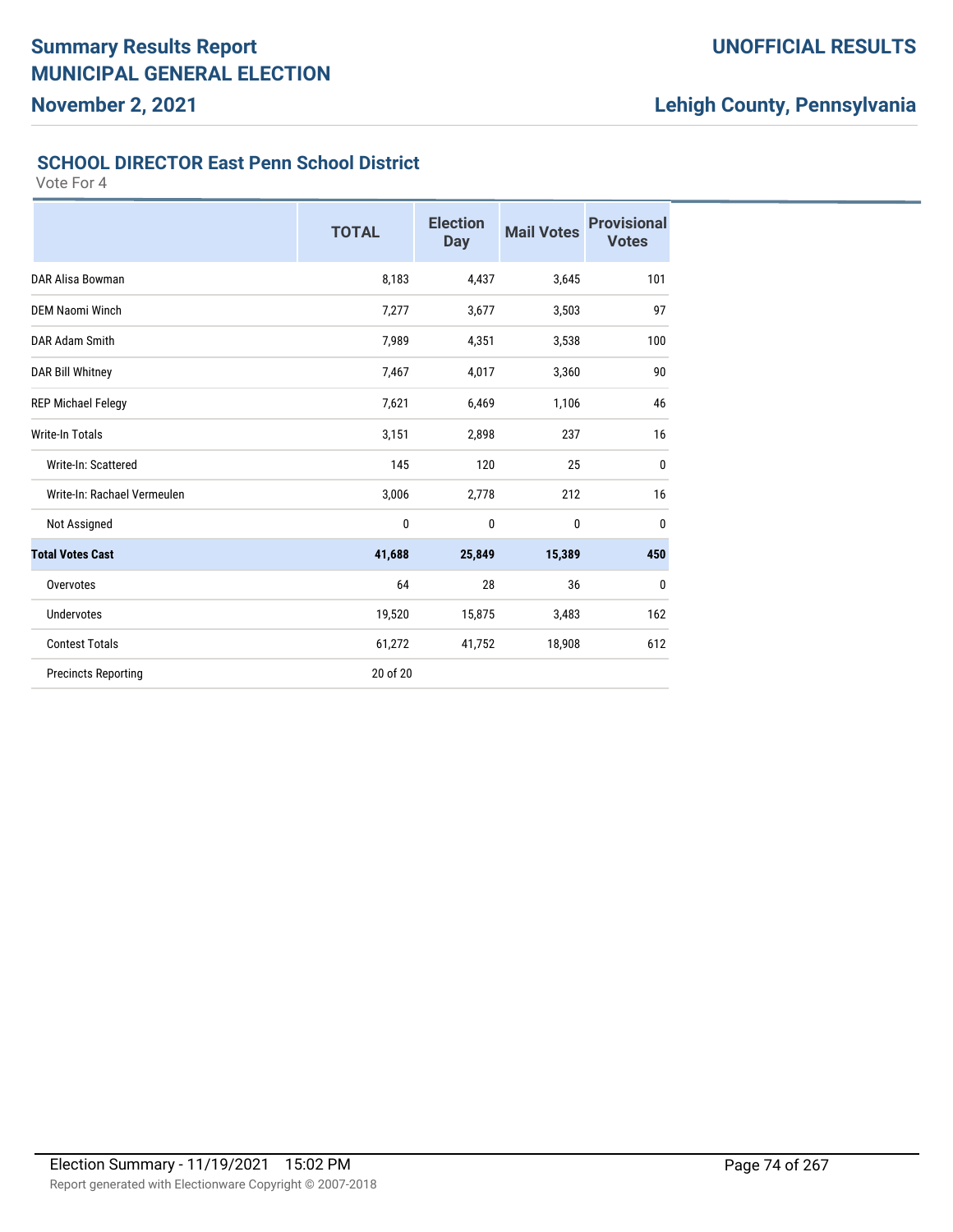### **UNOFFICIAL RESULTS**

# **Lehigh County, Pennsylvania**

# **SCHOOL DIRECTOR Northern Lehigh School District**

|                              | <b>TOTAL</b> | <b>Election</b><br><b>Day</b> | <b>Mail Votes</b> | <b>Provisional</b><br><b>Votes</b> |
|------------------------------|--------------|-------------------------------|-------------------|------------------------------------|
| DAR Michelle Heckman         | 1,138        | 809                           | 318               | 11                                 |
| DAR Gary S Fedorcha          | 1,034        | 738                           | 288               | 8                                  |
| DAR Robert J Keegan Jr       | 1,035        | 742                           | 284               | 9                                  |
| <b>Write-In Totals</b>       | 2,838        | 2,800                         | 36                | $\overline{2}$                     |
| Write-In: Michelle Martineau | 80           | 70                            | 9                 | 1                                  |
| Write-In: Barbara Halkias    | 30           | 30                            | $\mathbf{0}$      | 0                                  |
| Write-In: Scattered          | 53           | 40                            | 13                | 0                                  |
| Write-In: Chad Christman     | 708          | 703                           | 5                 | 0                                  |
| Write-In: Angela Williams    | 675          | 672                           | $\overline{2}$    | 1                                  |
| Write-In: Eric King          | 664          | 662                           | $\overline{2}$    | 0                                  |
| Write-In: Justin Jachowicz   | 628          | 623                           | 5                 | 0                                  |
| Not Assigned                 | 0            | 0                             | 0                 | 0                                  |
| <b>Total Votes Cast</b>      | 6,045        | 5,089                         | 926               | 30                                 |
| Overvotes                    | 12           | 12                            | 0                 | $\bf{0}$                           |
| <b>Undervotes</b>            | 3,015        | 2,247                         | 750               | 18                                 |
| <b>Contest Totals</b>        | 9,072        | 7,348                         | 1,676             | 48                                 |
| <b>Precincts Reporting</b>   | 6 of 6       |                               |                   |                                    |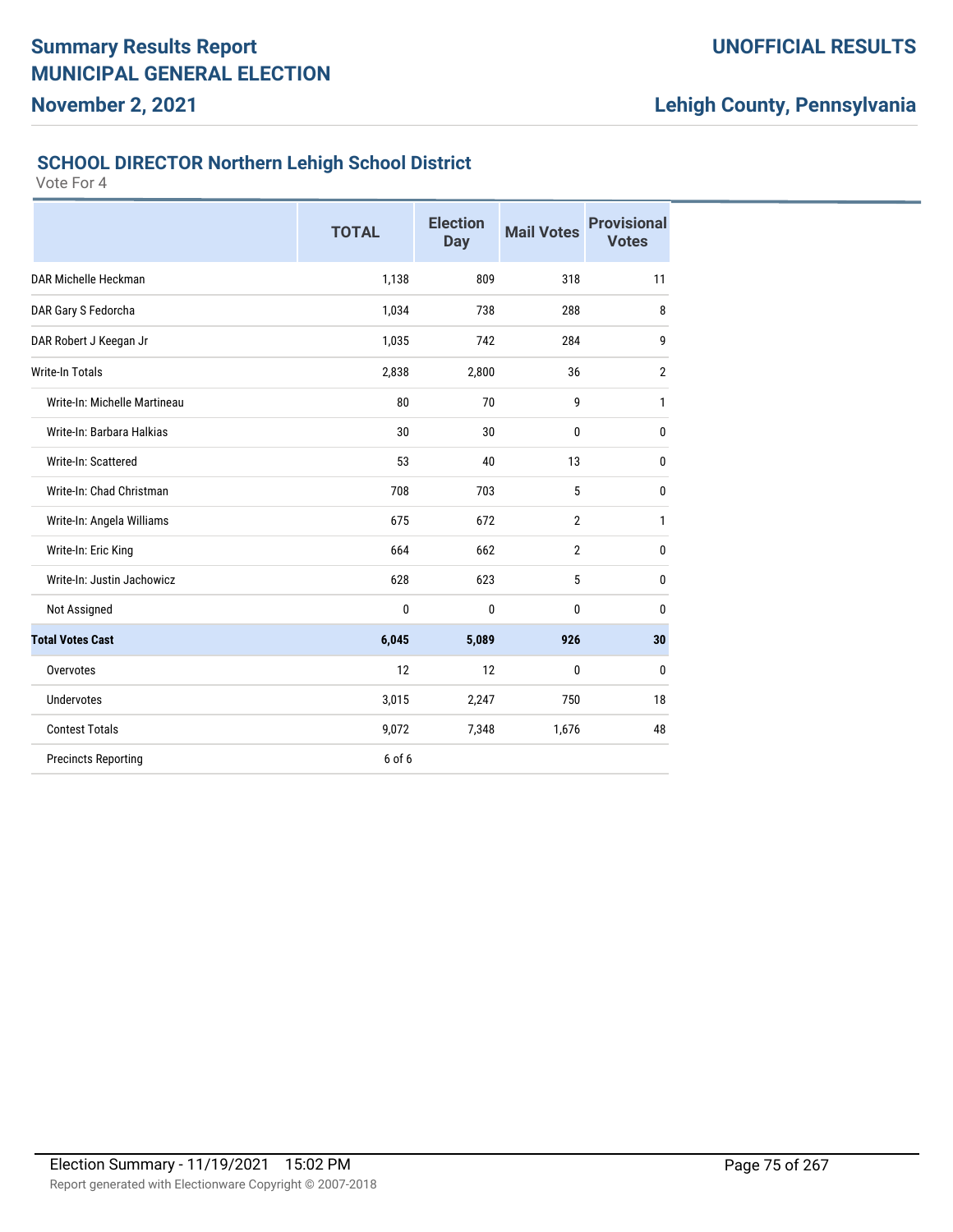#### **SCHOOL DIRECTOR Northwestern Lehigh School District**

|                                | <b>TOTAL</b> | <b>Election</b><br><b>Day</b> | <b>Mail Votes</b> | <b>Provisional</b><br><b>Votes</b> |
|--------------------------------|--------------|-------------------------------|-------------------|------------------------------------|
| DEM Alan L Rex                 | 1,499        | 814                           | 664               | 21                                 |
| DAR Lauren Hunsicker           | 2,010        | 1,419                         | 576               | 15                                 |
| DEM Melissa Arifaj             | 1,069        | 533                           | 519               | 17                                 |
| <b>REP Becky Hite</b>          | 2,217        | 1,964                         | 238               | 15                                 |
| <b>REP Todd Hernandez</b>      | 2,476        | 2,151                         | 308               | 17                                 |
| <b>REP Jennifer Senavaitis</b> | 2,135        | 1,894                         | 225               | 16                                 |
| <b>Write-In Totals</b>         | 2,550        | 2,491                         | 48                | 11                                 |
| Write-In: Auralia Lundquist    | 805          | 794                           | 8                 | 3                                  |
| Write-In: Scattered            | 129          | 97                            | 30                | $\overline{2}$                     |
| Write-In: Jesse Maurer         | 785          | 779                           | $\overline{4}$    | $\overline{2}$                     |
| Write-In: Kevin Vernarr        | 831          | 821                           | 6                 | 4                                  |
| Not Assigned                   | 0            | 0                             | 0                 | 0                                  |
| <b>Total Votes Cast</b>        | 13,956       | 11,266                        | 2,578             | 112                                |
| Overvotes                      | 8            | 4                             | 4                 | $\bf{0}$                           |
| <b>Undervotes</b>              | 3,484        | 2,530                         | 922               | 32                                 |
| <b>Contest Totals</b>          | 17,448       | 13,800                        | 3,504             | 144                                |
| <b>Precincts Reporting</b>     | 6 of 6       |                               |                   |                                    |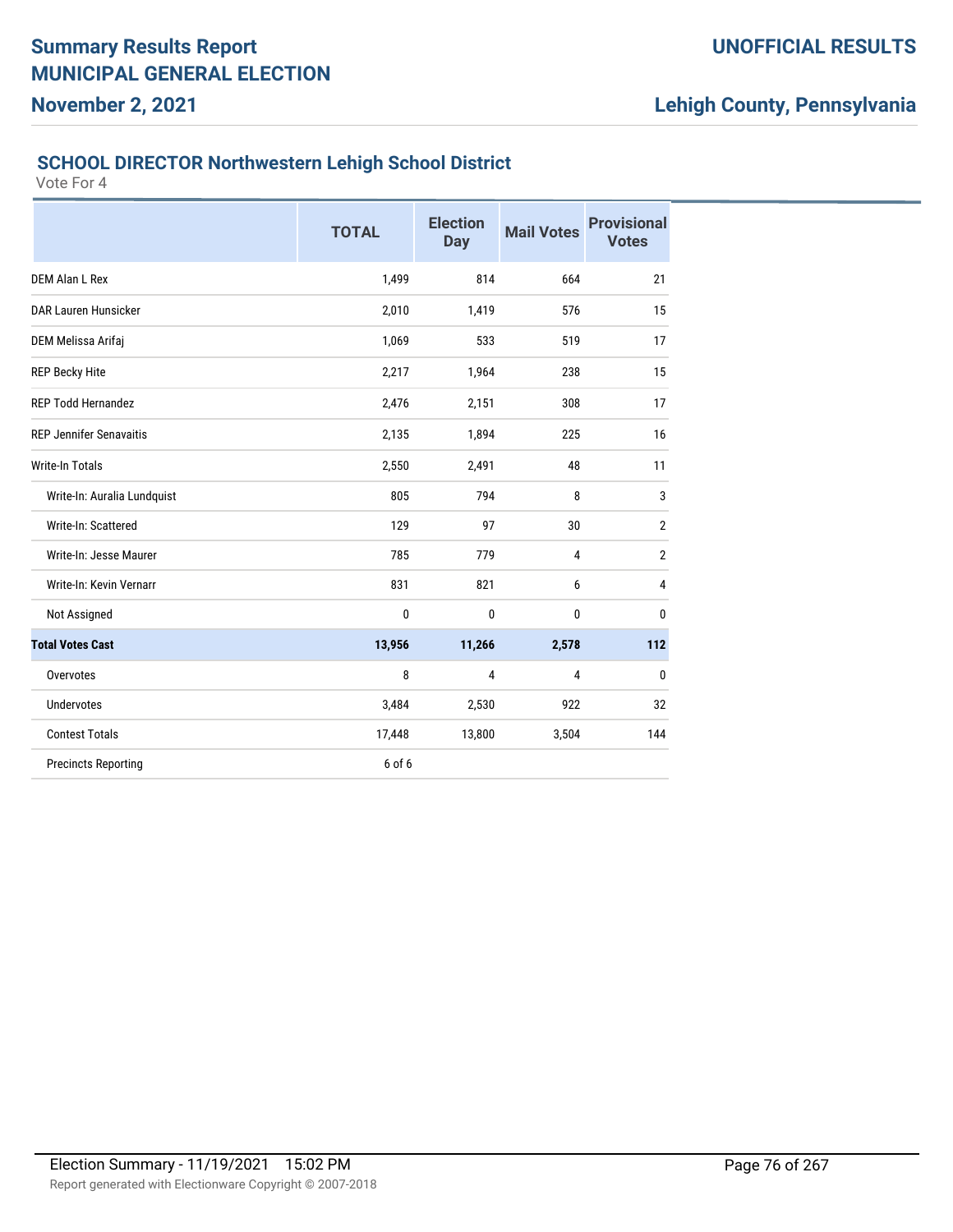## **UNOFFICIAL RESULTS**

# **Lehigh County, Pennsylvania**

#### **SCHOOL DIRECTOR Parkland School District**

|                            | <b>TOTAL</b> | <b>Election</b><br><b>Day</b> | <b>Mail Votes</b> | <b>Provisional</b><br><b>Votes</b> |
|----------------------------|--------------|-------------------------------|-------------------|------------------------------------|
| <b>DEM Annette Wilcox</b>  | 7,997        | 3,701                         | 4,188             | 108                                |
| DAR Robert M Cohen         | 8,755        | 4,550                         | 4,097             | 108                                |
| DEM Jay Rohatgi            | 7,929        | 3,890                         | 3,928             | 111                                |
| DAR David J Hein           | 9,186        | 5,536                         | 3,556             | 94                                 |
| <b>REP Jarrett Coleman</b> | 8,477        | 7,111                         | 1,312             | 54                                 |
| <b>Write-In Totals</b>     | 245          | 210                           | 29                | 6                                  |
| Write-In: Michael Millo    | 28           | 23                            | 4                 | $\mathbf{1}$                       |
| Write-In: Scattered        | 217          | 187                           | 25                | 5                                  |
| Not Assigned               | $\pmb{0}$    | 0                             | $\mathbf 0$       | $\bf{0}$                           |
| <b>Total Votes Cast</b>    | 42,589       | 24,998                        | 17,110            | 481                                |
| Overvotes                  | 28           | 12                            | 16                | 0                                  |
| <b>Undervotes</b>          | 24,363       | 19,050                        | 5,074             | 239                                |
| <b>Contest Totals</b>      | 66,980       | 44,060                        | 22,200            | 720                                |
| <b>Precincts Reporting</b> | 24 of 24     |                               |                   |                                    |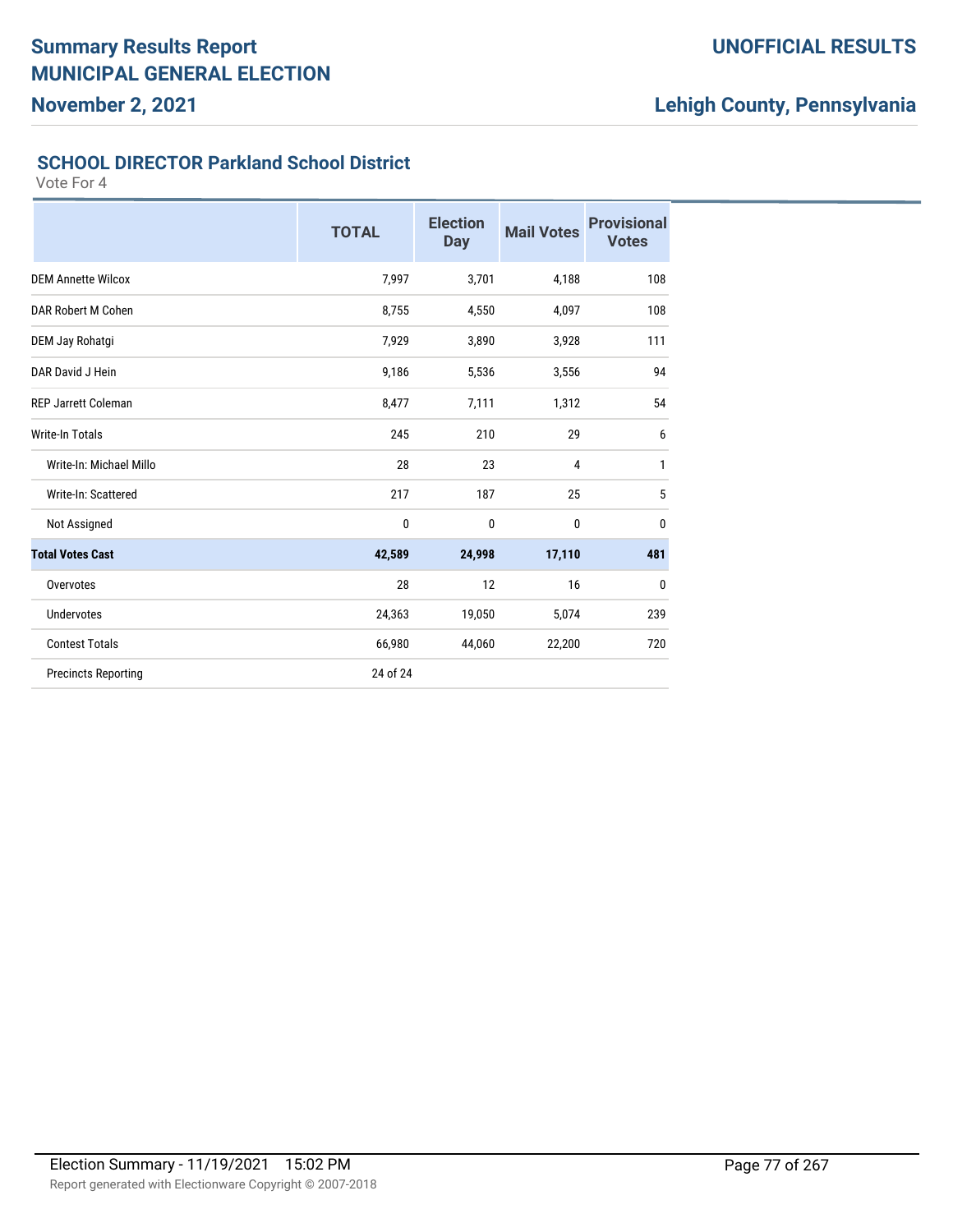## **UNOFFICIAL RESULTS**

# **Lehigh County, Pennsylvania**

#### **SCHOOL DIRECTOR 4YR Salisbury School District**

|                            | <b>TOTAL</b> | <b>Election</b><br><b>Day</b> | <b>Mail Votes</b> | <b>Provisional</b><br><b>Votes</b> |
|----------------------------|--------------|-------------------------------|-------------------|------------------------------------|
| DEM Rebecca A Glenister    | 1,640        | 850                           | 772               | 18                                 |
| DAR Laura McKelvey         | 2,139        | 1,374                         | 738               | 27                                 |
| DAR Christopher Freas      | 1,769        | 1,047                         | 699               | 23                                 |
| <b>DEM Paul Dorney</b>     | 1,479        | 749                           | 711               | 19                                 |
| REP Joseph D Gnall         | 1,899        | 1,553                         | 336               | 10                                 |
| <b>Write-In Totals</b>     | 419          | 376                           | 42                | 1                                  |
| Write-In: Thomas Spinner   | 52           | 52                            | $\mathbf{0}$      | 0                                  |
| Write-In: Scattered        | 110          | 95                            | 14                | 1                                  |
| Write-In: Audrey Frick     | 195          | 167                           | 28                | 0                                  |
| Write-In: Michael Baab     | 62           | 62                            | $\bf{0}$          | 0                                  |
| Not Assigned               | 0            | $\mathbf{0}$                  | 0                 | $\bf{0}$                           |
| <b>Total Votes Cast</b>    | 9,345        | 5,949                         | 3,298             | 98                                 |
| Overvotes                  | 12           | $\mathbf 0$                   | 12                | $\mathbf 0$                        |
| <b>Undervotes</b>          | 4,871        | 3,839                         | 1,006             | 26                                 |
| <b>Contest Totals</b>      | 14,228       | 9,788                         | 4,316             | 124                                |
| <b>Precincts Reporting</b> | 9 of 9       |                               |                   |                                    |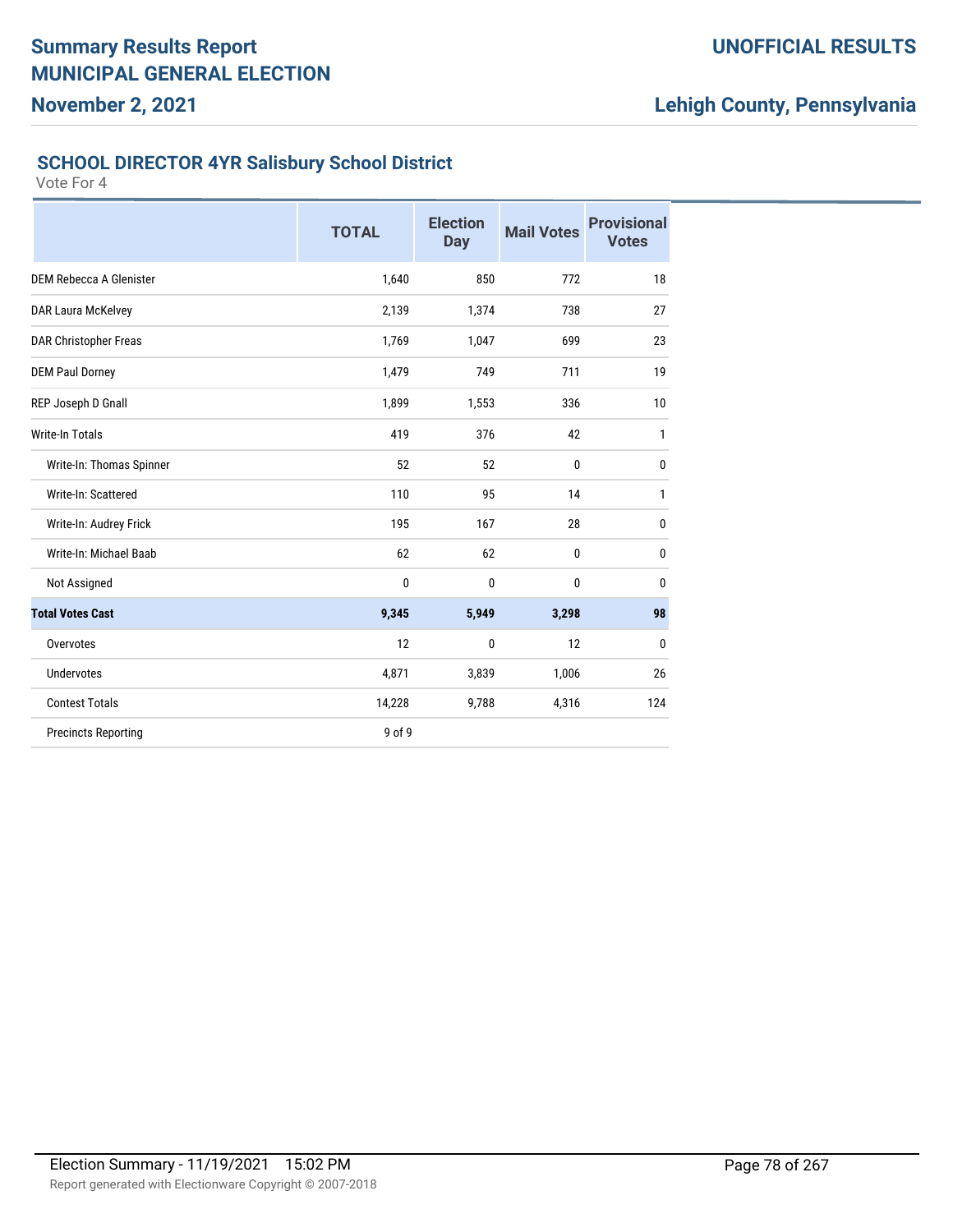## **UNOFFICIAL RESULTS**

# **Lehigh County, Pennsylvania**

#### **SCHOOL DIRECTOR 2YR Salisbury School District**

|                            | <b>TOTAL</b> | <b>Election</b><br><b>Day</b> | <b>Mail Votes</b> | <b>Provisional</b><br><b>Votes</b> |
|----------------------------|--------------|-------------------------------|-------------------|------------------------------------|
| DAR Laura McKelvey         | 2,413        | 1,617                         | 770               | 26                                 |
| DAR Christopher Freas      | 1,793        | 1,138                         | 633               | 22                                 |
| Write-In Totals            | 166          | 146                           | 19                | 1                                  |
| Write-In: Thomas Spinner   | 43           | 43                            | $\bf{0}$          | $\mathbf{0}$                       |
| Write-In: Scattered        | 85           | 65                            | 19                | 1                                  |
| Write-In: Michael Baab     | 38           | 38                            | 0                 | $\mathbf{0}$                       |
| Not Assigned               | 0            | 0                             | 0                 | $\mathbf{0}$                       |
| <b>Total Votes Cast</b>    | 4,372        | 2,901                         | 1,422             | 49                                 |
| Overvotes                  | 4            | $\overline{2}$                | $\overline{2}$    | $\mathbf{0}$                       |
| Undervotes                 | 2,738        | 1,991                         | 734               | 13                                 |
| <b>Contest Totals</b>      | 7,114        | 4,894                         | 2,158             | 62                                 |
| <b>Precincts Reporting</b> | 9 of 9       |                               |                   |                                    |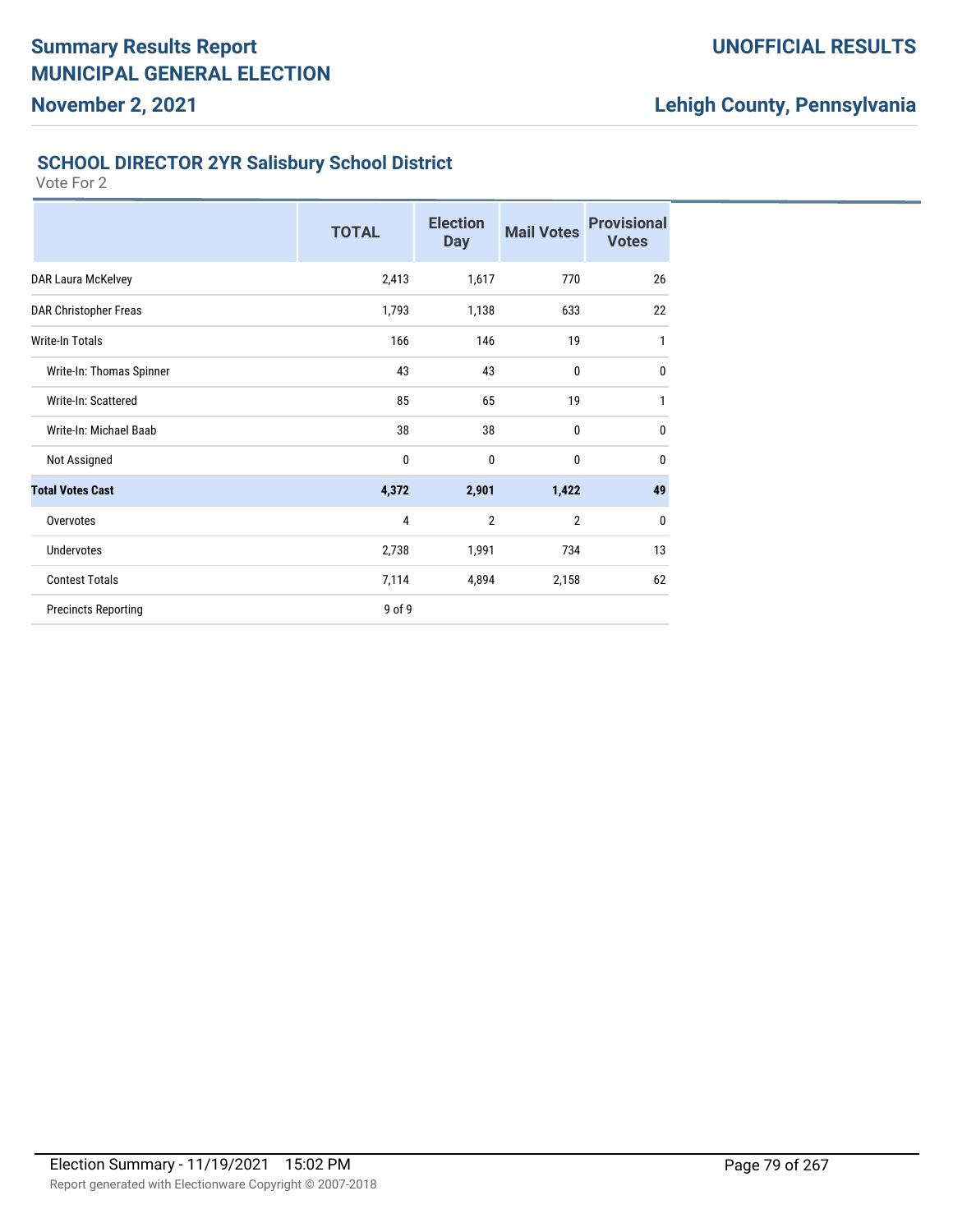## **UNOFFICIAL RESULTS**

# **Lehigh County, Pennsylvania**

#### **SCHOOL DIRECTOR Southern Lehigh School District**

|                               | <b>TOTAL</b> | <b>Election</b><br><b>Day</b> | <b>Mail Votes</b> | <b>Provisional</b><br><b>Votes</b> |
|-------------------------------|--------------|-------------------------------|-------------------|------------------------------------|
| <b>DEM Kathleen Parsons</b>   | 3,206        | 1,538                         | 1,613             | 55                                 |
| DEM Melissa Torba             | 3,135        | 1,536                         | 1,547             | 52                                 |
| <b>DEM Glenn S Laverty IV</b> | 3,089        | 1,479                         | 1,557             | 53                                 |
| <b>DEM Nicole Dolan</b>       | 3,059        | 1,475                         | 1,530             | 54                                 |
| REP Christopher Wayock        | 3,694        | 3,204                         | 469               | 21                                 |
| REP Mary Joy Reinartz         | 3,682        | 3,189                         | 471               | 22                                 |
| REP Stephen R Maund           | 3,668        | 3,187                         | 462               | 19                                 |
| <b>REP Nicole King</b>        | 3,665        | 3,187                         | 456               | 22                                 |
| <b>Write-In Totals</b>        | 13           | 9                             | $\overline{4}$    | $\mathbf{0}$                       |
| Write-In: Scattered           | 13           | 9                             | 4                 | 0                                  |
| Not Assigned                  | 0            | $\mathbf{0}$                  | 0                 | $\mathbf{0}$                       |
| <b>Total Votes Cast</b>       | 27,211       | 18,804                        | 8,109             | 298                                |
| Overvotes                     | 28           | 12                            | 16                | 0                                  |
| <b>Undervotes</b>             | 1,225        | 828                           | 387               | 10                                 |
| <b>Contest Totals</b>         | 28,464       | 19,644                        | 8,512             | 308                                |
| <b>Precincts Reporting</b>    | 8 of 8       |                               |                   |                                    |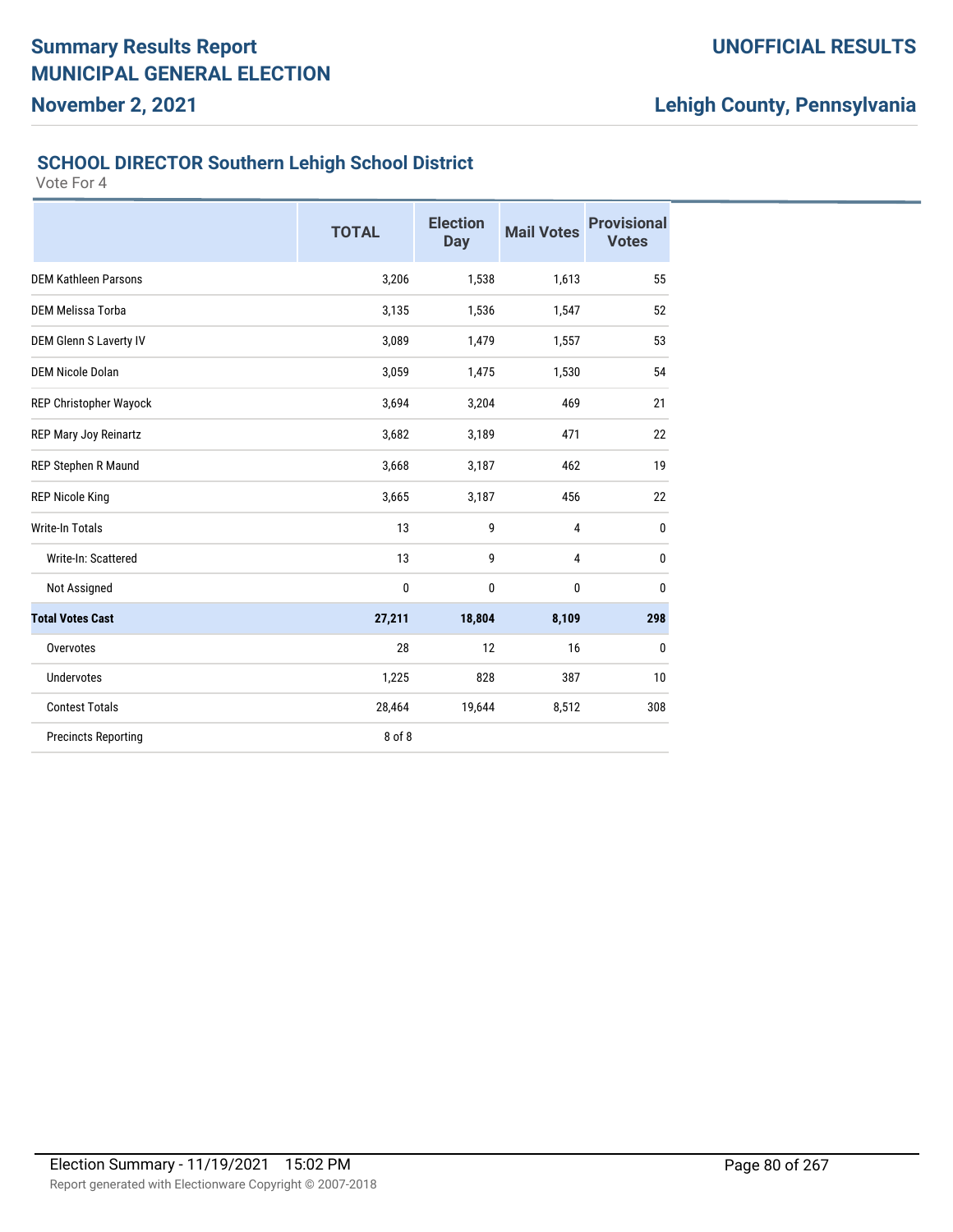#### **SCHOOL DIRECTOR 4YR Whitehall / Coplay School District**

Vote For 4

**November 2, 2021**

|                                | <b>TOTAL</b> | <b>Election</b><br><b>Day</b> | <b>Mail Votes</b> | <b>Provisional</b><br><b>Votes</b> |
|--------------------------------|--------------|-------------------------------|-------------------|------------------------------------|
| <b>DEM Keri Kromer</b>         | 2,761        | 1,458                         | 1,273             | 30                                 |
| <b>DEM Antoinette M Guedes</b> | 2,494        | 1,289                         | 1,179             | 26                                 |
| <b>DEM George E Williams</b>   | 2,736        | 1,449                         | 1,258             | 29                                 |
| <b>DEM Karen Glover</b>        | 2,340        | 1,145                         | 1,171             | 24                                 |
| <b>REP Allison Schultz</b>     | 2,718        | 2,303                         | 404               | 11                                 |
| REP William Fonzone Sr         | 2,884        | 2,438                         | 435               | 11                                 |
| <b>REP Elizabeth N Fox</b>     | 2,669        | 2,265                         | 390               | 14                                 |
| REP Fady Salloum               | 2,409        | 2,092                         | 304               | 13                                 |
| <b>Write-In Totals</b>         | 56           | 51                            | 5                 | $\mathbf{0}$                       |
| Write-In: Scattered            | 56           | 51                            | 5                 | 0                                  |
| Not Assigned                   | 0            | 0                             | 0                 | $\mathbf{0}$                       |
| <b>Total Votes Cast</b>        | 21,067       | 14,490                        | 6,419             | 158                                |
| Overvotes                      | 24           | 16                            | 8                 | 0                                  |
| Undervotes                     | 3,257        | 2,498                         | 725               | 34                                 |
| <b>Contest Totals</b>          | 24,348       | 17,004                        | 7,152             | 192                                |
| <b>Precincts Reporting</b>     | 14 of 14     |                               |                   |                                    |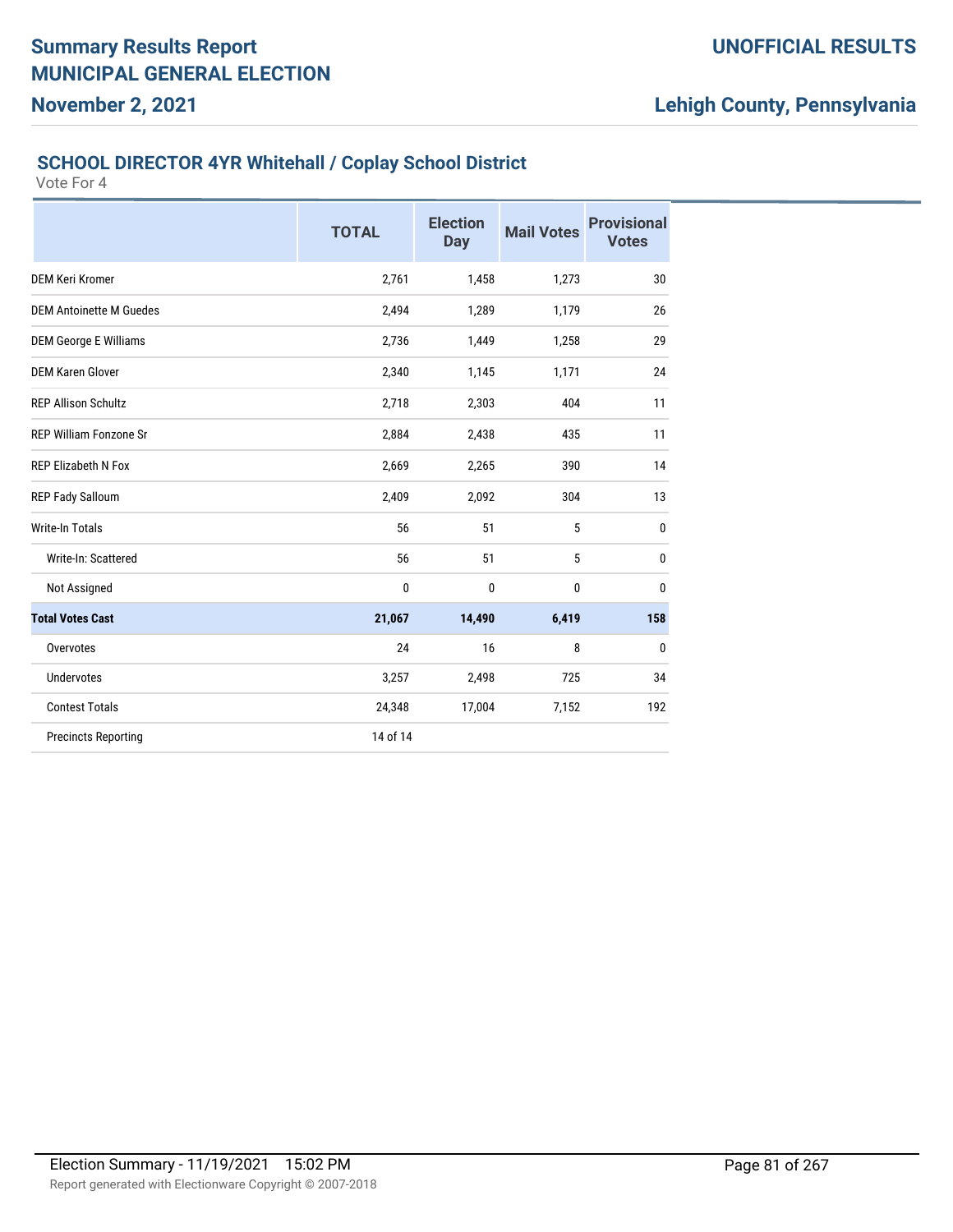#### **SCHOOL DIRECTOR 2YR Whitehall / Coplay School District**

Vote For 1

**November 2, 2021**

|                            | <b>TOTAL</b>   | <b>Election</b><br><b>Day</b> | <b>Mail Votes</b> | <b>Provisional</b><br><b>Votes</b> |
|----------------------------|----------------|-------------------------------|-------------------|------------------------------------|
| REP Fady Salloum           | 3,661          | 2,846                         | 792               | 23                                 |
| <b>Write-In Totals</b>     | 510            | 325                           | 181               | $\overline{4}$                     |
| Write-In: George Williams  | 282            | 192                           | 89                | 1                                  |
| Write-In: Scattered        | 228            | 133                           | 92                | 3                                  |
| Not Assigned               | $\mathbf 0$    | $\mathbf 0$                   | 0                 | $\mathbf{0}$                       |
| <b>Total Votes Cast</b>    | 4,171          | 3,171                         | 973               | 27                                 |
| Overvotes                  | $\overline{4}$ | 3                             | 0                 | 1                                  |
| <b>Undervotes</b>          | 1,912          | 1,077                         | 815               | 20                                 |
| <b>Contest Totals</b>      | 6,087          | 4,251                         | 1,788             | 48                                 |
| <b>Precincts Reporting</b> | 14 of 14       |                               |                   |                                    |

### **JUDGE OF ELECTION Allentown 1st Ward**

|                            | <b>TOTAL</b> | <b>Election</b><br><b>Day</b> | <b>Mail Votes</b> | <b>Provisional</b><br><b>Votes</b> |
|----------------------------|--------------|-------------------------------|-------------------|------------------------------------|
| <b>Write-In Totals</b>     | 32           | 31                            | 1                 | $\mathbf 0$                        |
| Write-In: Scattered        | 8            | $\overline{7}$                | 1                 | $\mathbf 0$                        |
| Write-In: Israel Rosa      | 24           | 24                            | $\mathbf{0}$      | $\mathbf{0}$                       |
| Not Assigned               | $\mathbf{0}$ | $\mathbf{0}$                  | $\mathbf{0}$      | $\mathbf{0}$                       |
| <b>Total Votes Cast</b>    | 32           | 31                            | $\mathbf{1}$      | $\bf{0}$                           |
| Overvotes                  | $\mathbf 0$  | $\mathbf{0}$                  | $\mathbf{0}$      | 0                                  |
| <b>Undervotes</b>          | 83           | 73                            | 10                | $\mathbf{0}$                       |
| <b>Contest Totals</b>      | 115          | 104                           | 11                | $\mathbf{0}$                       |
| <b>Precincts Reporting</b> | 1 of 1       |                               |                   |                                    |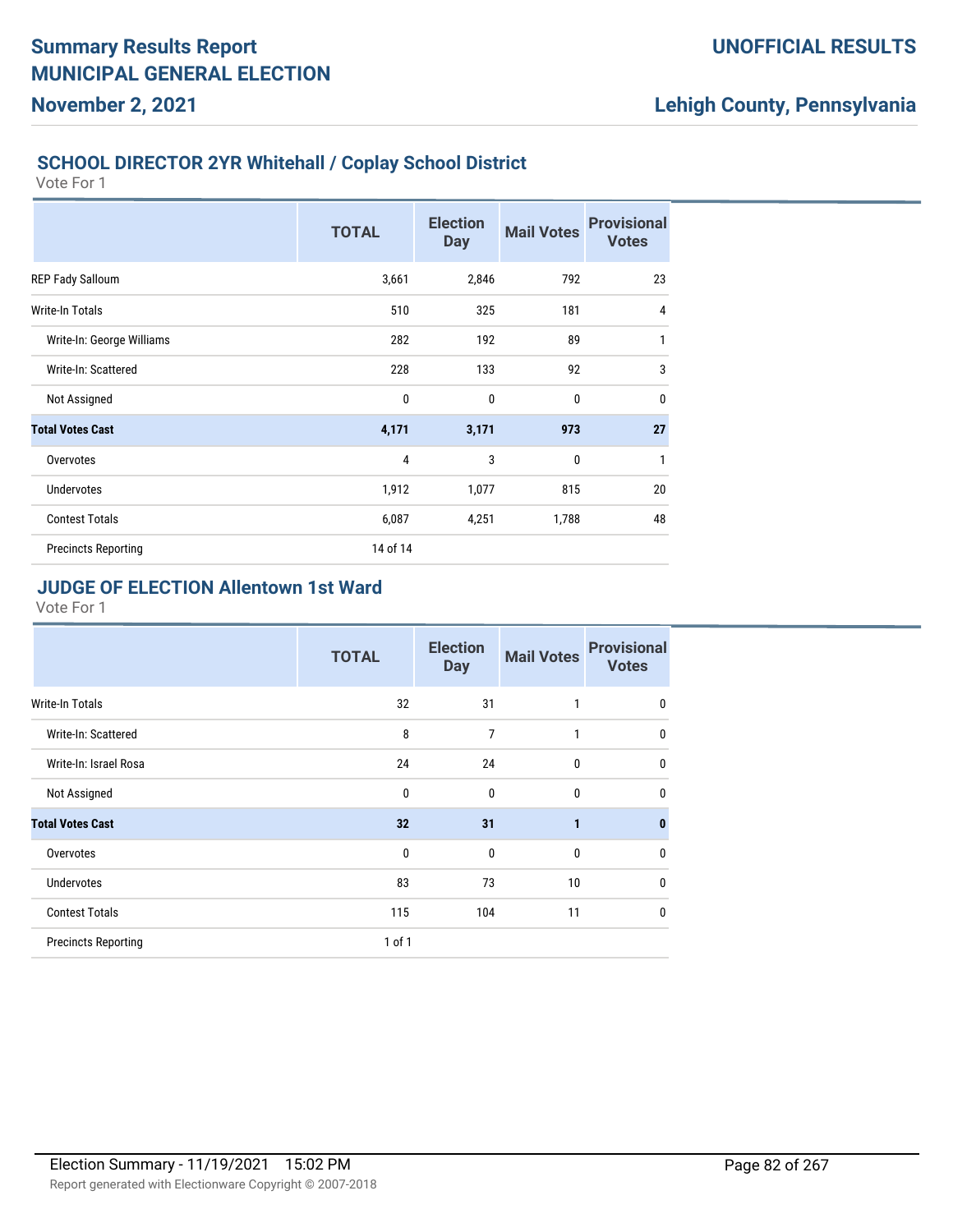### **UNOFFICIAL RESULTS**

# **Lehigh County, Pennsylvania**

#### **JUDGE OF ELECTION Allentown 2nd Ward**

Vote For 1

|                            | <b>TOTAL</b>   | <b>Election</b><br><b>Day</b> | <b>Mail Votes</b> | <b>Provisional</b><br><b>Votes</b> |
|----------------------------|----------------|-------------------------------|-------------------|------------------------------------|
| <b>Write-In Totals</b>     | $\overline{4}$ | $\overline{2}$                | $\overline{2}$    | $\mathbf 0$                        |
| Write-In: Scattered        | 3              | $\overline{2}$                | $\mathbf{1}$      | 0                                  |
| Write-In: Logan M Morris   | 1              | $\mathbf{0}$                  | 1                 | $\mathbf 0$                        |
| Not Assigned               | $\mathbf{0}$   | $\mathbf 0$                   | 0                 | $\mathbf{0}$                       |
| <b>Total Votes Cast</b>    | 4              | $\overline{2}$                | $\overline{2}$    | $\bf{0}$                           |
| Overvotes                  | $\mathbf{0}$   | $\mathbf{0}$                  | 0                 | 0                                  |
| <b>Undervotes</b>          | 125            | 89                            | 34                | $\overline{2}$                     |
| <b>Contest Totals</b>      | 129            | 91                            | 36                | $\overline{2}$                     |
| <b>Precincts Reporting</b> | $1$ of $1$     |                               |                   |                                    |

#### **JUDGE OF ELECTION Allentown 3rd Ward**

|                              | <b>TOTAL</b>   | <b>Election</b><br><b>Day</b> | <b>Mail Votes</b> | <b>Provisional</b><br><b>Votes</b> |
|------------------------------|----------------|-------------------------------|-------------------|------------------------------------|
| <b>Write-In Totals</b>       | 32             | 24                            | 8                 | $\mathbf 0$                        |
| Write-In: James Whitney      | $\overline{2}$ | $\overline{2}$                | 0                 | 0                                  |
| Write-In: Scattered          | 26             | 18                            | 8                 | $\mathbf 0$                        |
| Write-In: Christopher Murphy | $\overline{2}$ | $\overline{2}$                | $\mathbf{0}$      | 0                                  |
| Write-In: Lou Shupe          | $\overline{2}$ | $\overline{2}$                | 0                 | $\mathbf{0}$                       |
| Not Assigned                 | 0              | $\mathbf{0}$                  | $\mathbf{0}$      | 0                                  |
| <b>Total Votes Cast</b>      | 32             | 24                            | 8                 | $\bf{0}$                           |
| Overvotes                    | 0              | $\mathbf{0}$                  | $\mathbf{0}$      | $\mathbf{0}$                       |
| <b>Undervotes</b>            | 145            | 99                            | 39                | $\overline{7}$                     |
| <b>Contest Totals</b>        | 177            | 123                           | 47                | $\overline{7}$                     |
| <b>Precincts Reporting</b>   | 1 of 1         |                               |                   |                                    |
|                              |                |                               |                   |                                    |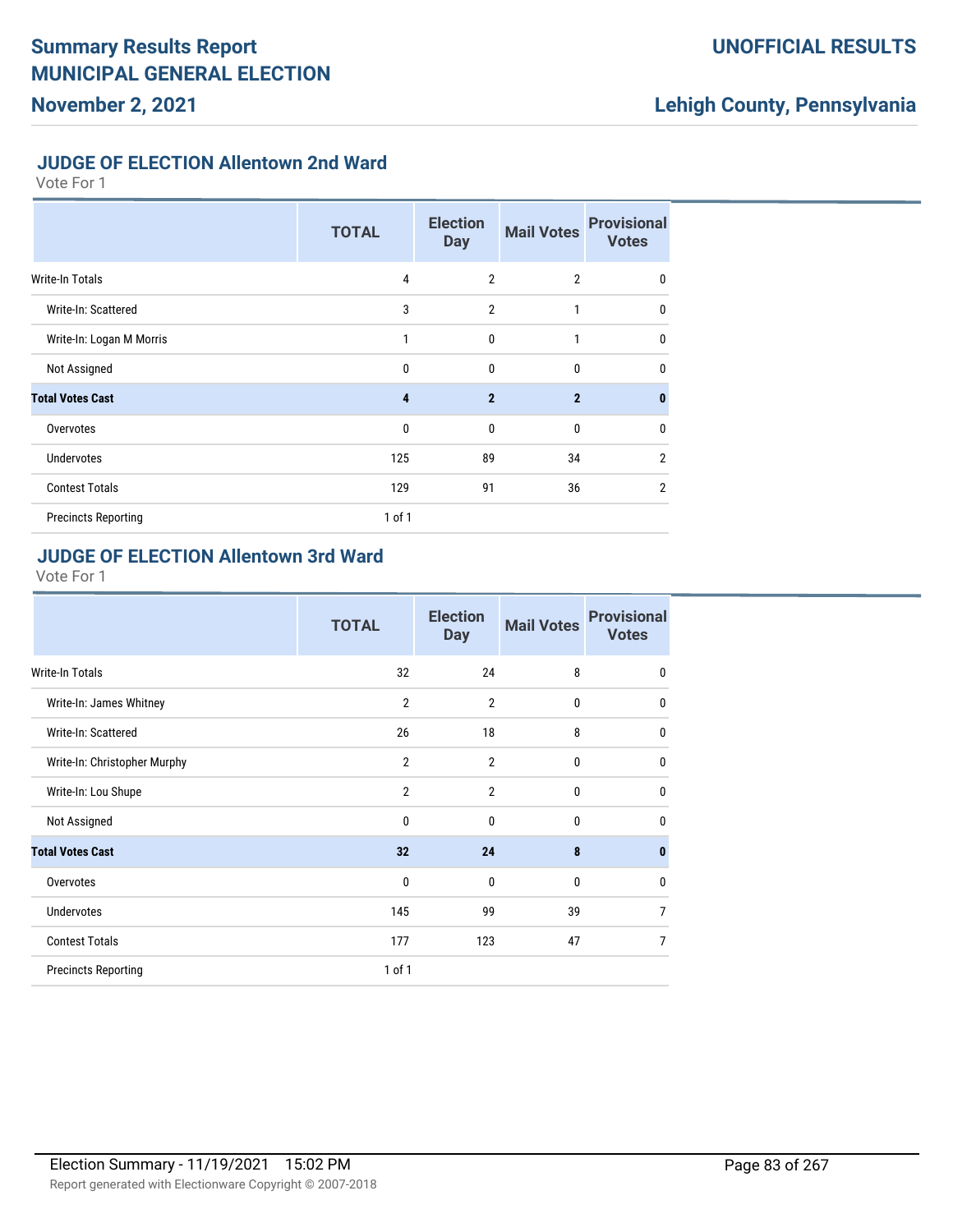### **UNOFFICIAL RESULTS**

# **Lehigh County, Pennsylvania**

#### **JUDGE OF ELECTION Allentown 4th Ward**

Vote For 1

|                            | <b>TOTAL</b> | <b>Election</b><br><b>Day</b> | <b>Mail Votes</b> | <b>Provisional</b><br><b>Votes</b> |
|----------------------------|--------------|-------------------------------|-------------------|------------------------------------|
| Write-In Totals            | 13           | 12                            | 1                 | 0                                  |
| Write-In: Martin Westman   | 5            | 5                             | $\mathbf{0}$      | $\mathbf{0}$                       |
| Write-In: Scattered        | 8            | 7                             | 1                 | 0                                  |
| Not Assigned               | $\mathbf{0}$ | $\mathbf{0}$                  | $\bf{0}$          | $\mathbf{0}$                       |
| <b>Total Votes Cast</b>    | 13           | 12                            | $\mathbf{1}$      | $\bf{0}$                           |
| Overvotes                  | $\mathbf{0}$ | $\mathbf{0}$                  | $\mathbf{0}$      | 0                                  |
| <b>Undervotes</b>          | 81           | 64                            | 13                | 4                                  |
| <b>Contest Totals</b>      | 94           | 76                            | 14                | 4                                  |
| <b>Precincts Reporting</b> | $1$ of $1$   |                               |                   |                                    |

#### **JUDGE OF ELECTION Allentown 5th Ward**

|                            | <b>TOTAL</b> | <b>Election</b><br><b>Day</b> | <b>Mail Votes</b> | <b>Provisional</b><br><b>Votes</b> |
|----------------------------|--------------|-------------------------------|-------------------|------------------------------------|
| <b>Write-In Totals</b>     | 15           | 10                            | 5                 | $\mathbf{0}$                       |
| Write-In: Scattered        | 11           | 10                            | 1                 | $\mathbf{0}$                       |
| Write-In: Gary Kruse       | 4            | $\mathbf 0$                   | $\overline{4}$    | $\mathbf{0}$                       |
| Not Assigned               | $\mathbf{0}$ | $\mathbf{0}$                  | $\mathbf{0}$      | $\mathbf{0}$                       |
| <b>Total Votes Cast</b>    | 15           | 10                            | 5                 | $\bf{0}$                           |
| Overvotes                  | 0            | $\mathbf 0$                   | $\bf{0}$          | $\mathbf{0}$                       |
| <b>Undervotes</b>          | 93           | 65                            | 27                | 1                                  |
| <b>Contest Totals</b>      | 108          | 75                            | 32                | 1                                  |
| <b>Precincts Reporting</b> | 1 of 1       |                               |                   |                                    |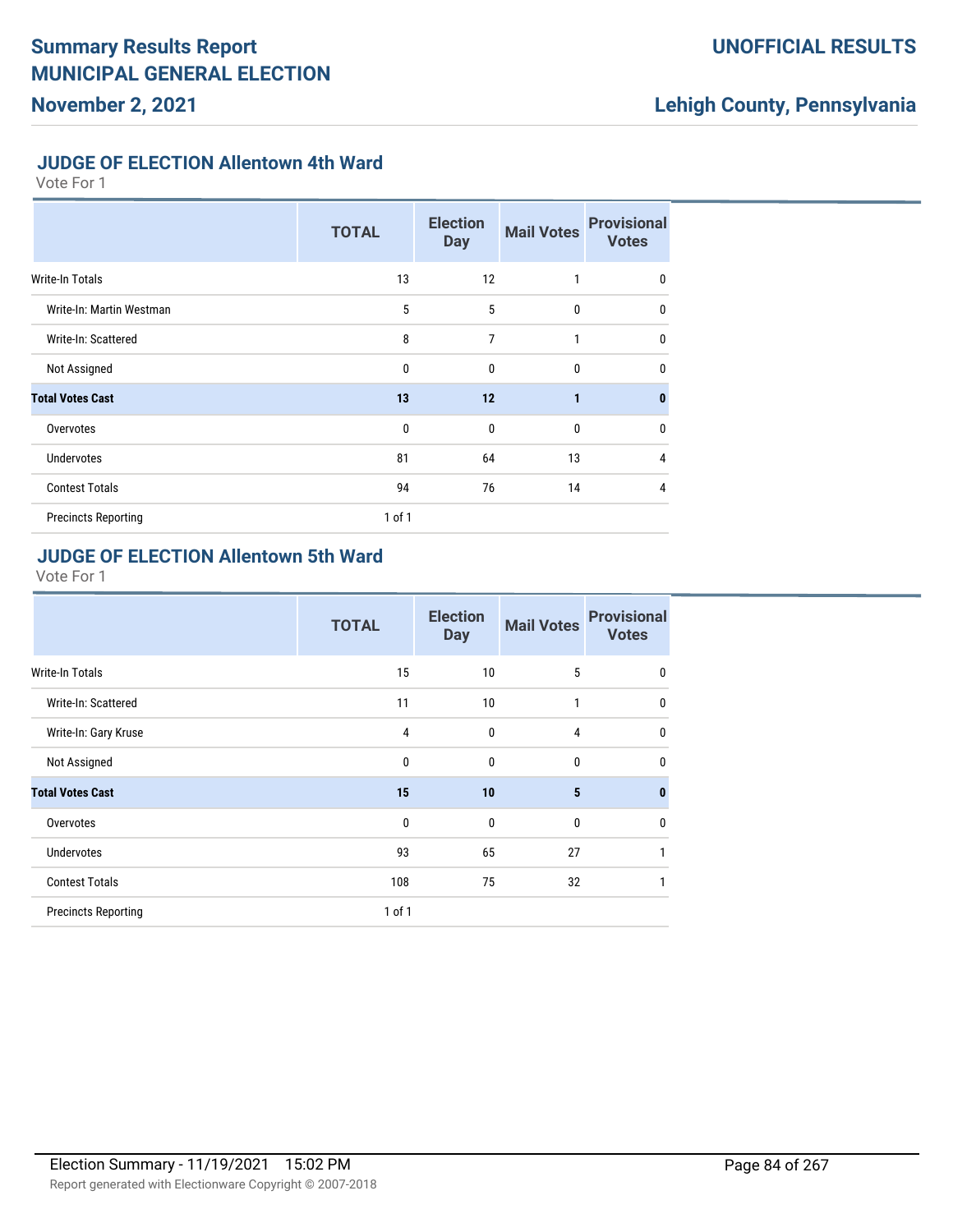#### **JUDGE OF ELECTION Allentown 6th Ward 1st District**

Vote For 1

|                            | <b>TOTAL</b>   | <b>Election</b><br><b>Day</b> | <b>Mail Votes</b>       | <b>Provisional</b><br><b>Votes</b> |
|----------------------------|----------------|-------------------------------|-------------------------|------------------------------------|
| <b>Write-In Totals</b>     | 7              | 3                             | 3                       | 1                                  |
| Write-In: Scattered        | 6              | 3                             | $\overline{2}$          | 1                                  |
| Write-In: Stevie Jones     | 1              | 0                             | 1                       | $\mathbf 0$                        |
| Not Assigned               | 0              | 0                             | 0                       | $\mathbf 0$                        |
| <b>Total Votes Cast</b>    | $\overline{7}$ | $\overline{\mathbf{3}}$       | $\overline{\mathbf{3}}$ | 1                                  |
| Overvotes                  | 0              | $\mathbf 0$                   | 0                       | $\mathbf 0$                        |
| <b>Undervotes</b>          | 60             | 46                            | 10                      | 4                                  |
| <b>Contest Totals</b>      | 67             | 49                            | 13                      | 5                                  |
| <b>Precincts Reporting</b> | 1 of 1         |                               |                         |                                    |

#### **JUDGE OF ELECTION Allentown 6th Ward 2nd District**

|                            | <b>TOTAL</b> | <b>Election</b><br><b>Day</b> | <b>Mail Votes</b> | <b>Provisional</b><br><b>Votes</b> |
|----------------------------|--------------|-------------------------------|-------------------|------------------------------------|
| Write-In Totals            | 16           | 10                            | 6                 | $\mathbf 0$                        |
| Write-In: Scattered        | 14           | 8                             | 6                 | $\mathbf{0}$                       |
| Write-In: Colleen Springer | 1            | 1                             | $\mathbf 0$       | $\mathbf{0}$                       |
| Write-In: Mark Richmond    | 1            | 1                             | $\mathbf 0$       | $\mathbf{0}$                       |
| Not Assigned               | 0            | $\mathbf 0$                   | $\mathbf 0$       | $\mathbf{0}$                       |
| <b>Total Votes Cast</b>    | 16           | 10                            | $6\phantom{1}6$   | $\mathbf{0}$                       |
| Overvotes                  | $\mathbf{0}$ | $\mathbf{0}$                  | $\mathbf{0}$      | $\mathbf{0}$                       |
| <b>Undervotes</b>          | 102          | 76                            | 24                | $\overline{2}$                     |
| <b>Contest Totals</b>      | 118          | 86                            | 30                | $\overline{2}$                     |
| <b>Precincts Reporting</b> | $1$ of $1$   |                               |                   |                                    |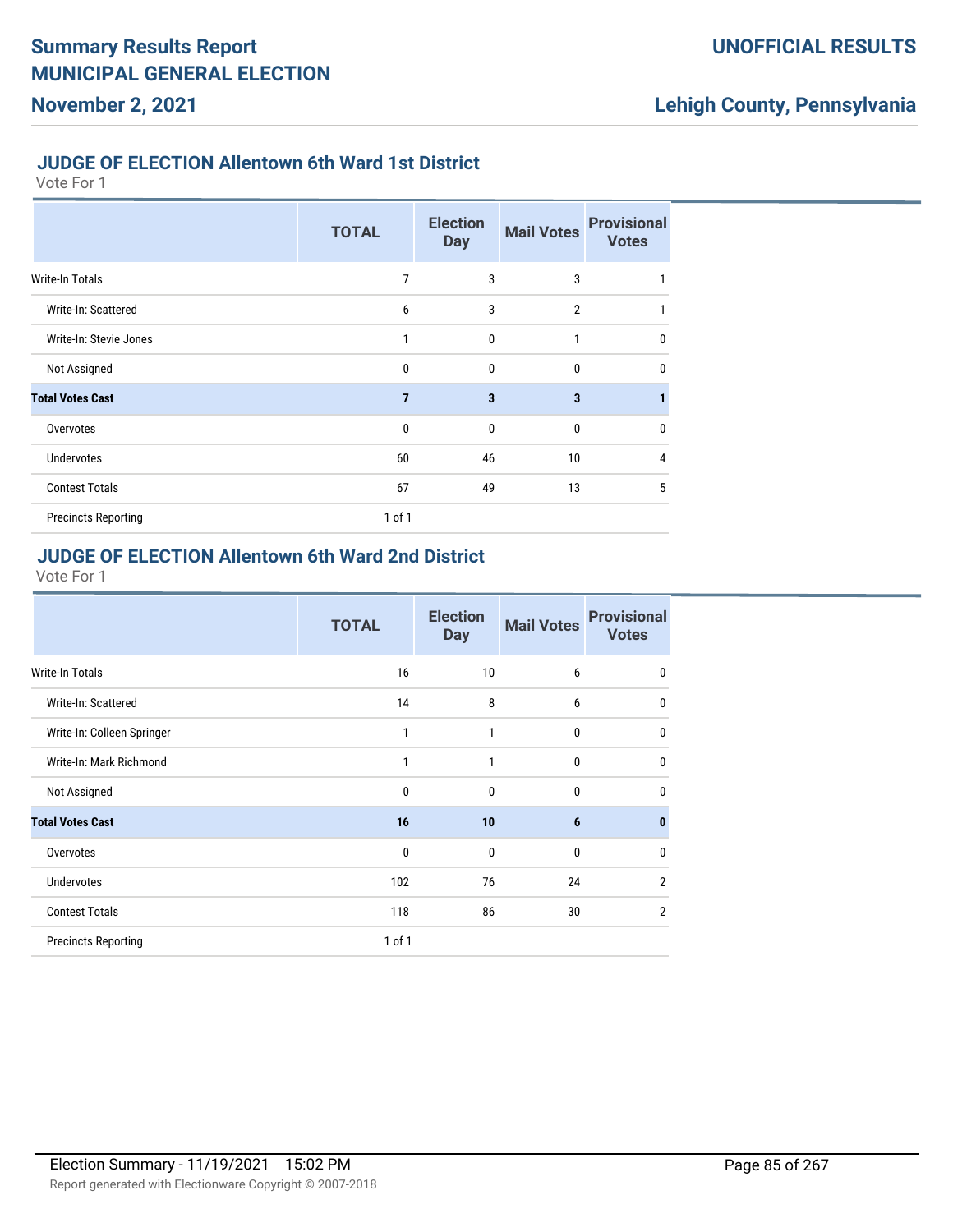## **UNOFFICIAL RESULTS**

# **Lehigh County, Pennsylvania**

#### **JUDGE OF ELECTION Allentown 7th Ward**

Vote For 1

|                            | <b>TOTAL</b> | <b>Election</b><br><b>Day</b> | <b>Mail Votes</b> | <b>Provisional</b><br><b>Votes</b> |
|----------------------------|--------------|-------------------------------|-------------------|------------------------------------|
| DEM Juan E Dipini          | 129          | 83                            | 46                | 0                                  |
| Write-In Totals            | 3            | 3                             | $\mathbf{0}$      | $\mathbf{0}$                       |
| Write-In: Scattered        | 3            | 3                             | $\mathbf 0$       | 0                                  |
| Not Assigned               | $\mathbf{0}$ | $\mathbf{0}$                  | $\mathbf 0$       | $\mathbf{0}$                       |
| <b>Total Votes Cast</b>    | 132          | 86                            | 46                | $\bf{0}$                           |
| Overvotes                  | $\mathbf{0}$ | $\mathbf{0}$                  | $\bf{0}$          | 0                                  |
| <b>Undervotes</b>          | 40           | 33                            | 7                 | 0                                  |
| <b>Contest Totals</b>      | 172          | 119                           | 53                | $\mathbf{0}$                       |
| <b>Precincts Reporting</b> | $1$ of $1$   |                               |                   |                                    |

### **JUDGE OF ELECTION Allentown 8th Ward 1st District**

|                            | <b>TOTAL</b>   | <b>Election</b><br><b>Day</b> | <b>Mail Votes</b> | <b>Provisional</b><br><b>Votes</b> |
|----------------------------|----------------|-------------------------------|-------------------|------------------------------------|
| Write-In Totals            | 7              | 7                             | 0                 | 0                                  |
| Write-In: Scattered        | 5              | 5                             | $\mathbf 0$       | 0                                  |
| Write-In: Angelo Ortega    | $\overline{2}$ | $\overline{2}$                | 0                 | 0                                  |
| Not Assigned               | $\mathbf{0}$   | $\mathbf{0}$                  | $\mathbf{0}$      | $\mathbf{0}$                       |
| <b>Total Votes Cast</b>    | $\overline{7}$ | $\overline{7}$                | $\mathbf{0}$      | $\bf{0}$                           |
| Overvotes                  | $\mathbf{0}$   | $\mathbf{0}$                  | $\mathbf{0}$      | 0                                  |
| Undervotes                 | 76             | 54                            | 21                | 1                                  |
| <b>Contest Totals</b>      | 83             | 61                            | 21                | 1                                  |
| <b>Precincts Reporting</b> | 1 of 1         |                               |                   |                                    |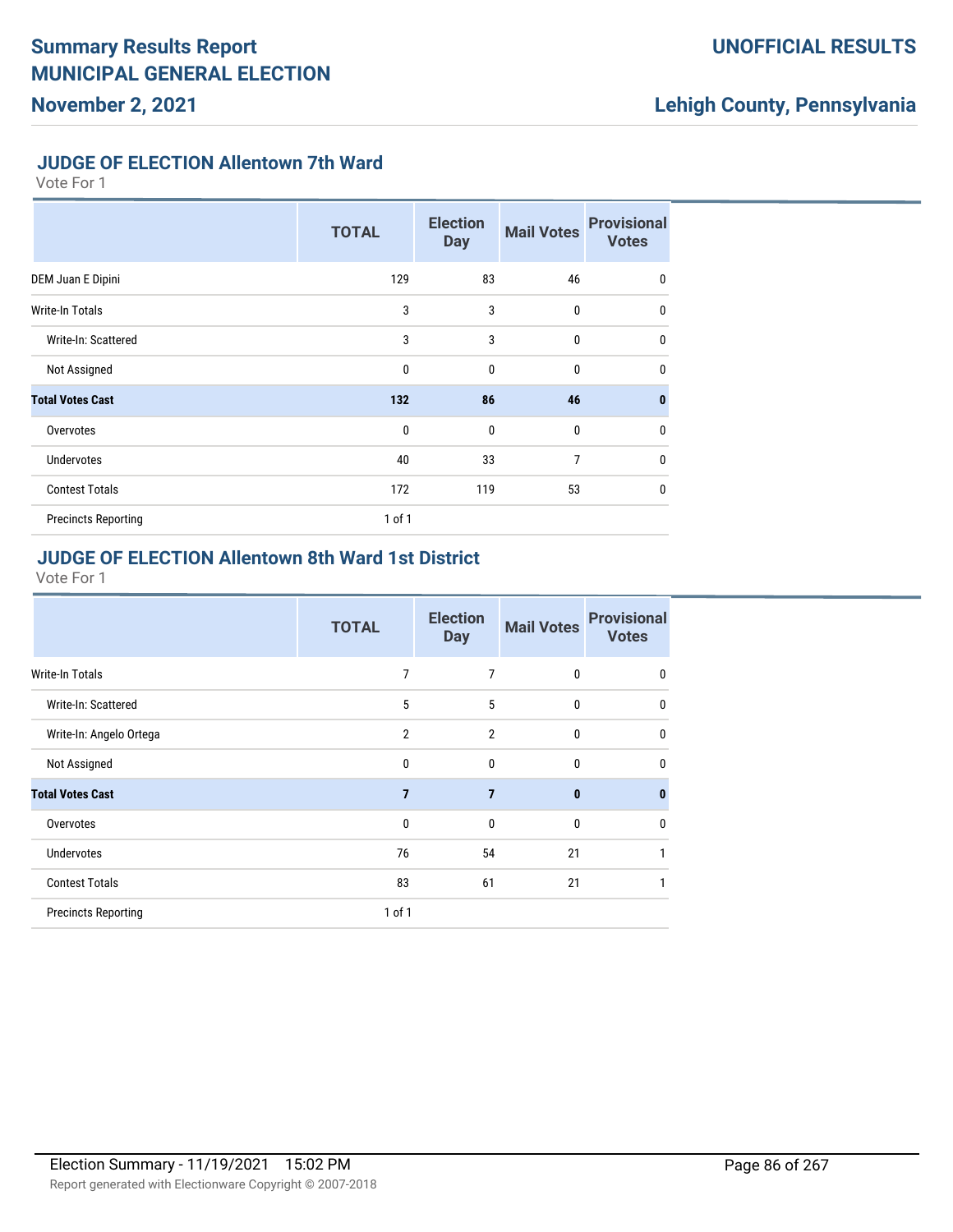#### **JUDGE OF ELECTION Allentown 8th Ward 2nd District**

Vote For 1

|                            | <b>TOTAL</b> | <b>Election</b><br><b>Day</b> | <b>Mail Votes</b> | <b>Provisional</b><br><b>Votes</b> |
|----------------------------|--------------|-------------------------------|-------------------|------------------------------------|
| <b>Write-In Totals</b>     | 5            | 1                             | 4                 | 0                                  |
| Write-In: Scattered        | 4            | 1                             | 3                 | $\mathbf 0$                        |
| Write-In: Brian Schimmel   | 1            | $\mathbf{0}$                  | 1                 | $\mathbf 0$                        |
| Not Assigned               | 0            | 0                             | 0                 | $\mathbf 0$                        |
| <b>Total Votes Cast</b>    | 5            | 1                             | 4                 | $\mathbf{0}$                       |
| Overvotes                  | 0            | $\mathbf{0}$                  | $\mathbf{0}$      | $\mathbf 0$                        |
| <b>Undervotes</b>          | 94           | 63                            | 30                | 1                                  |
| <b>Contest Totals</b>      | 99           | 64                            | 34                |                                    |
| <b>Precincts Reporting</b> | $1$ of $1$   |                               |                   |                                    |

#### **JUDGE OF ELECTION Allentown 8th Ward 3rd District**

|                              | <b>TOTAL</b>   | <b>Election</b><br><b>Day</b> | <b>Mail Votes</b> | <b>Provisional</b><br><b>Votes</b> |
|------------------------------|----------------|-------------------------------|-------------------|------------------------------------|
| <b>Write-In Totals</b>       | 19             | 17                            | $\overline{2}$    | 0                                  |
| Write-In: Scattered          | 9              | 8                             | 1                 | 0                                  |
| Write-In: Angelo Ortega      | $\overline{4}$ | 4                             | $\mathbf{0}$      | $\mathbf 0$                        |
| Write-In: Kenneth Paddy      | $\mathbf{1}$   | $\mathbf 0$                   | 1                 | 0                                  |
| Write-In: Dennis Stoner      | $\mathbf{1}$   | 1                             | 0                 | $\mathbf 0$                        |
| Write-In: Isaiah Albertstein | $\mathbf{1}$   | 1                             | 0                 | 0                                  |
| Write-In: Tom Burke          | $\mathbf{1}$   | 1                             | 0                 | 0                                  |
| Write-In: Selena Beltran     | 1              | 1                             | 0                 | 0                                  |
| Write-In: Josh Sharpiro      | 1              | 1                             | 0                 | 0                                  |
| Not Assigned                 | 0              | $\mathbf 0$                   | 0                 | 0                                  |
| <b>Total Votes Cast</b>      | 19             | 17                            | $\overline{2}$    | $\mathbf{0}$                       |
| Overvotes                    | 0              | 0                             | 0                 | 0                                  |
| <b>Undervotes</b>            | 133            | 98                            | 33                | $\overline{2}$                     |
| <b>Contest Totals</b>        | 152            | 115                           | 35                | $\overline{2}$                     |
| <b>Precincts Reporting</b>   | 1 of 1         |                               |                   |                                    |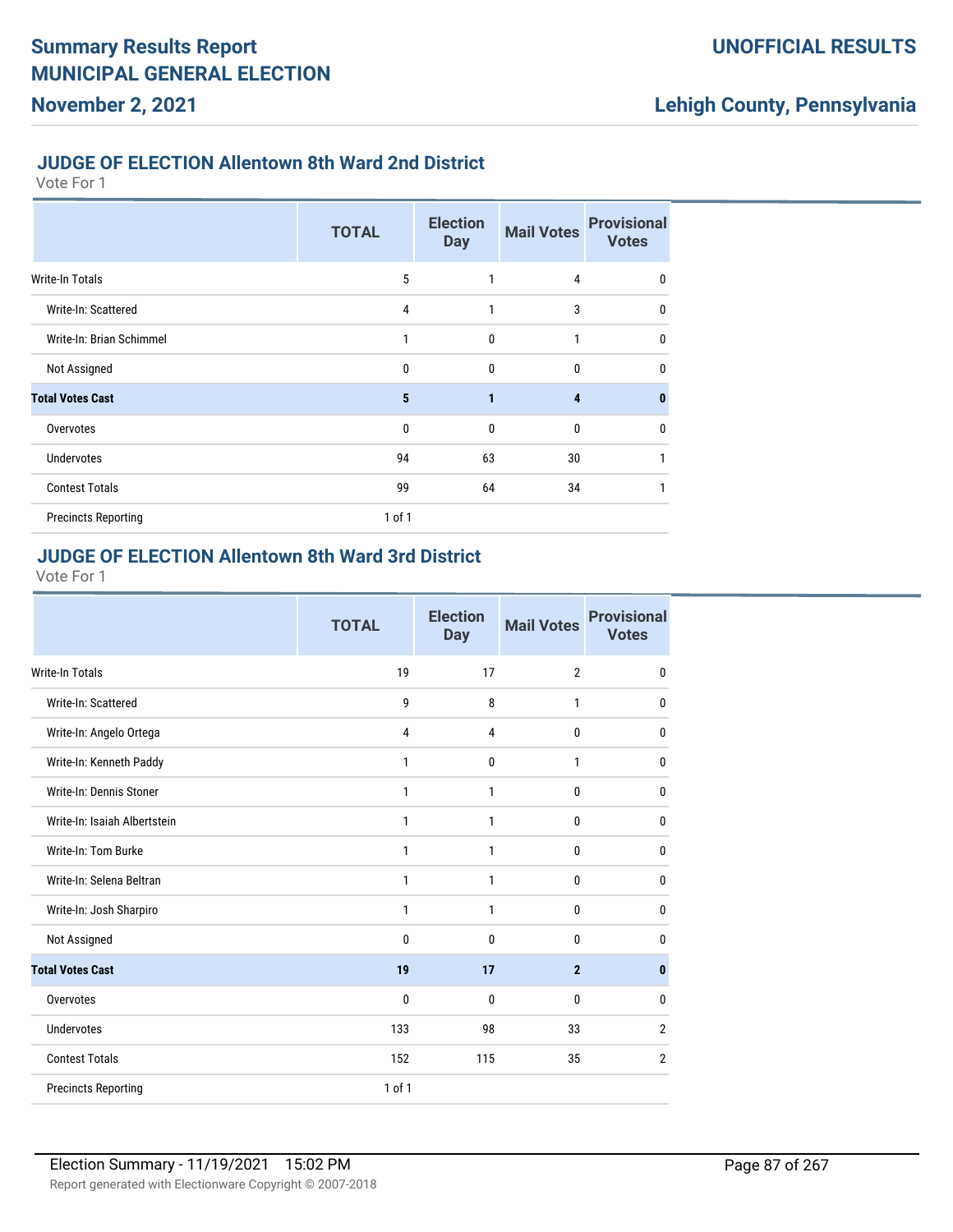#### **JUDGE OF ELECTION Allentown 8th Ward 4th District**

Vote For 1

|                            | <b>TOTAL</b>   | <b>Election</b><br><b>Day</b> | <b>Mail Votes</b> | <b>Provisional</b><br><b>Votes</b> |
|----------------------------|----------------|-------------------------------|-------------------|------------------------------------|
| <b>Write-In Totals</b>     | 34             | 25                            | 9                 | $\mathbf{0}$                       |
| Write-In: Scattered        | 30             | 22                            | 8                 | $\mathbf{0}$                       |
| Write-In: Sherrie Anabui   | $\overline{2}$ | 1                             | 1                 | $\mathbf{0}$                       |
| Write-In: Michael Kaminski | $\overline{2}$ | $\overline{2}$                | $\mathbf{0}$      | $\mathbf{0}$                       |
| Not Assigned               | $\mathbf{0}$   | $\mathbf{0}$                  | $\mathbf{0}$      | $\mathbf{0}$                       |
| <b>Total Votes Cast</b>    | 34             | 25                            | $\boldsymbol{9}$  | $\mathbf{0}$                       |
| Overvotes                  | $\mathbf 0$    | $\mathbf{0}$                  | $\mathbf{0}$      | $\mathbf{0}$                       |
| <b>Undervotes</b>          | 226            | 139                           | 84                | 3                                  |
| <b>Contest Totals</b>      | 260            | 164                           | 93                | 3                                  |
| <b>Precincts Reporting</b> | $1$ of $1$     |                               |                   |                                    |

## **JUDGE OF ELECTION Allentown 8th Ward 5th District**

|                            | <b>TOTAL</b> | <b>Election</b><br><b>Day</b> | <b>Mail Votes</b> | <b>Provisional</b><br><b>Votes</b> |
|----------------------------|--------------|-------------------------------|-------------------|------------------------------------|
| Write-In Totals            | 8            | 7                             | 1                 | $\mathbf{0}$                       |
| Write-In: Brenda Huber     | 1            | 1                             | 0                 | $\mathbf{0}$                       |
| Write-In: Bradley Reingar  | 1            | 1                             | 0                 | 0                                  |
| Write-In: Scattered        | 6            | 5                             | 1                 | 0                                  |
| Not Assigned               | 0            | $\mathbf 0$                   | 0                 | 0                                  |
| <b>Total Votes Cast</b>    | 8            | $\overline{7}$                | 1                 | $\bf{0}$                           |
| Overvotes                  | 0            | $\mathbf{0}$                  | 0                 | $\mathbf{0}$                       |
| <b>Undervotes</b>          | 98           | 71                            | 24                | 3                                  |
| <b>Contest Totals</b>      | 106          | 78                            | 25                | 3                                  |
| <b>Precincts Reporting</b> | $1$ of $1$   |                               |                   |                                    |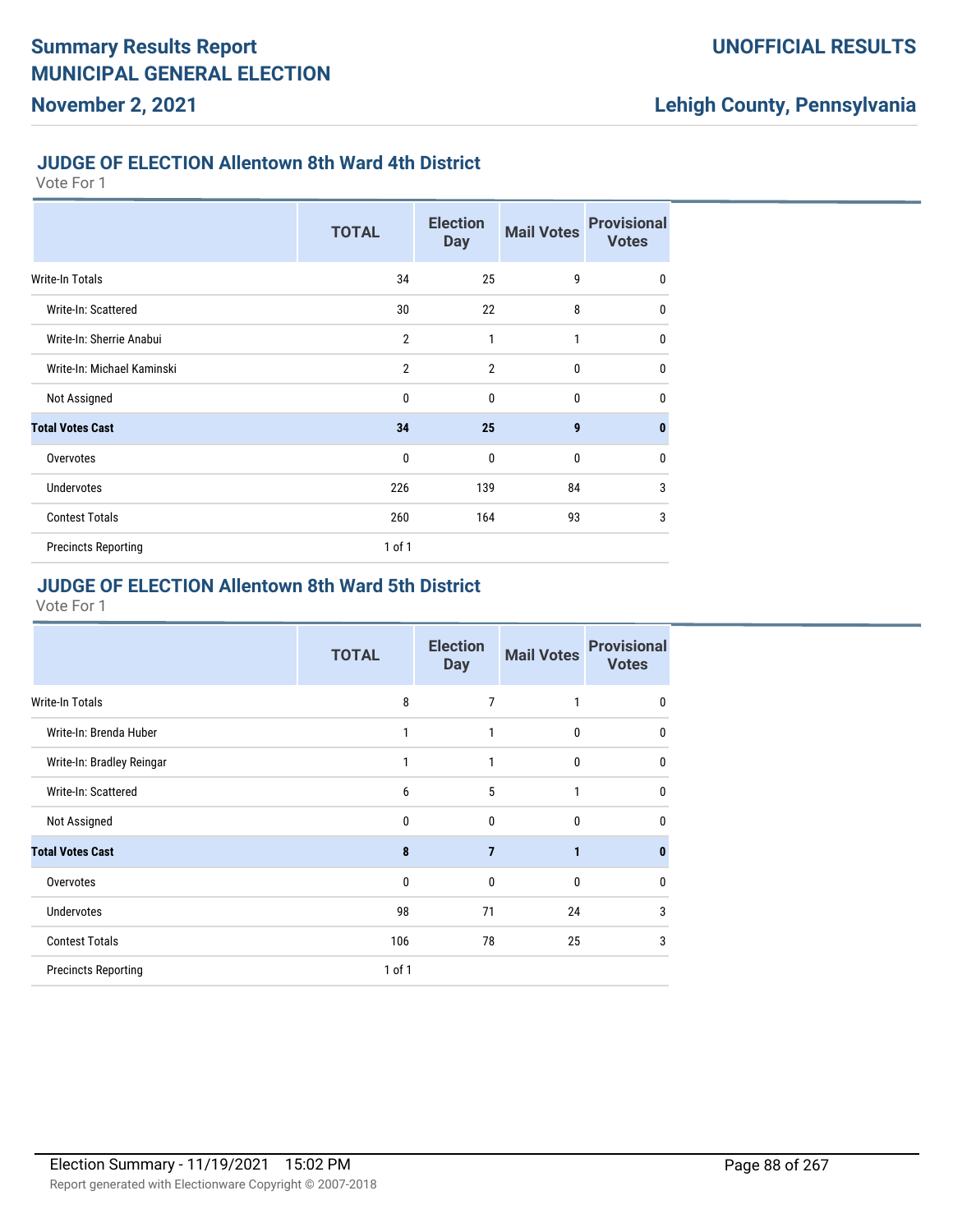#### **JUDGE OF ELECTION Allentown 8th Ward 6th District**

Vote For 1

|                            | <b>TOTAL</b> | <b>Election</b><br><b>Day</b> | <b>Mail Votes</b> | <b>Provisional</b><br><b>Votes</b> |
|----------------------------|--------------|-------------------------------|-------------------|------------------------------------|
| <b>Write-In Totals</b>     | 14           | 12                            | $\overline{2}$    | $\mathbf 0$                        |
| Write-In: Anton Byrd       | 1            | 1                             | 0                 | $\mathbf{0}$                       |
| Write-In: Scattered        | 11           | 9                             | $\overline{2}$    | $\mathbf{0}$                       |
| Write-In: Heidi Reed       | 1            | 1                             | $\mathbf 0$       | $\mathbf{0}$                       |
| Write-In: Daria Custer     | 1            | 1                             | $\mathbf 0$       | $\mathbf 0$                        |
| Not Assigned               | $\mathbf 0$  | $\mathbf 0$                   | $\bf{0}$          | $\mathbf{0}$                       |
| <b>Total Votes Cast</b>    | 14           | 12                            | $\overline{2}$    | $\mathbf{0}$                       |
| Overvotes                  | $\mathbf 0$  | $\mathbf 0$                   | $\bf{0}$          | $\mathbf 0$                        |
| <b>Undervotes</b>          | 96           | 78                            | 17                | 1                                  |
| <b>Contest Totals</b>      | 110          | 90                            | 19                | 1                                  |
| <b>Precincts Reporting</b> | 1 of 1       |                               |                   |                                    |

#### **JUDGE OF ELECTION Allentown 8th Ward 7th District**

|                            | <b>TOTAL</b> | <b>Election</b><br><b>Day</b> | <b>Mail Votes</b> | <b>Provisional</b><br><b>Votes</b> |
|----------------------------|--------------|-------------------------------|-------------------|------------------------------------|
| <b>Write-In Totals</b>     | 21           | 15                            | 6                 | 0                                  |
| Write-In: Scattered        | 18           | 12                            | 6                 | 0                                  |
| Write-In: Nathan Nauroth   | 3            | 3                             | 0                 | $\mathbf 0$                        |
| Not Assigned               | 0            | 0                             | 0                 | 0                                  |
| <b>Total Votes Cast</b>    | 21           | 15                            | 6                 | $\bf{0}$                           |
| Overvotes                  | 0            | 0                             | 0                 | 0                                  |
| <b>Undervotes</b>          | 255          | 183                           | 69                | 3                                  |
| <b>Contest Totals</b>      | 276          | 198                           | 75                | 3                                  |
| <b>Precincts Reporting</b> | 1 of 1       |                               |                   |                                    |
|                            |              |                               |                   |                                    |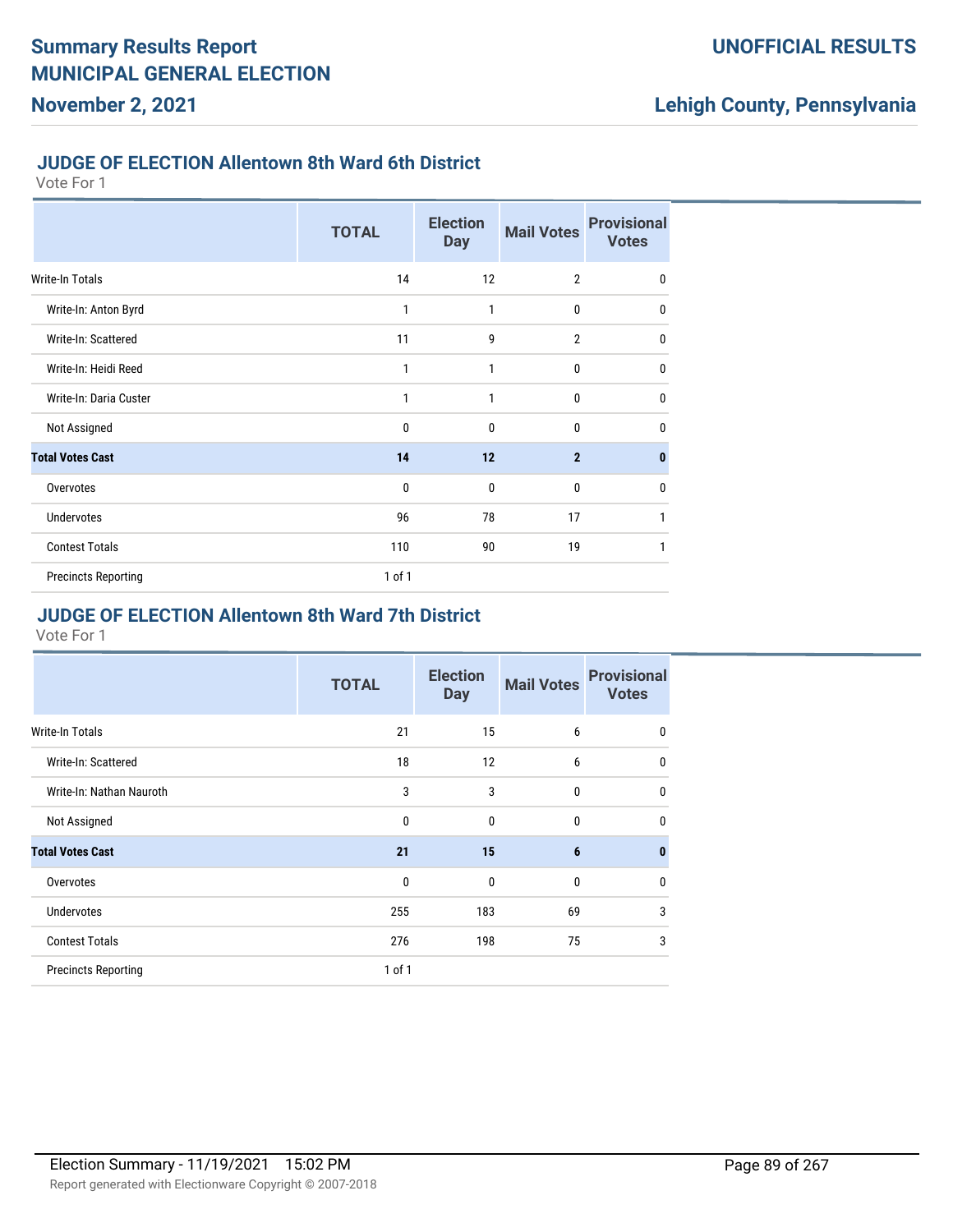## **UNOFFICIAL RESULTS**

# **Lehigh County, Pennsylvania**

#### **JUDGE OF ELECTION Allentown 9th Ward**

|                            | <b>TOTAL</b> | <b>Election</b><br><b>Day</b> | <b>Mail Votes</b> | <b>Provisional</b><br><b>Votes</b> |
|----------------------------|--------------|-------------------------------|-------------------|------------------------------------|
| Write-In Totals            | 13           | 11                            | $\overline{2}$    | $\mathbf{0}$                       |
| Write-In: Edward Fahrman   | 1            | 1                             | $\bf{0}$          | $\mathbf{0}$                       |
| Write-In: Marie Deeds      | 1            | 1                             | $\bf{0}$          | $\mathbf{0}$                       |
| Write-In: Scattered        | 11           | 9                             | $\overline{2}$    | $\mathbf{0}$                       |
| Not Assigned               | 0            | $\mathbf{0}$                  | $\mathbf{0}$      | $\mathbf{0}$                       |
| <b>Total Votes Cast</b>    | 13           | 11                            | $\overline{2}$    | $\bf{0}$                           |
| Overvotes                  | 0            | $\mathbf{0}$                  | $\Omega$          | $\mathbf{0}$                       |
| <b>Undervotes</b>          | 99           | 77                            | 21                | 1                                  |
| <b>Contest Totals</b>      | 112          | 88                            | 23                | 1                                  |
| <b>Precincts Reporting</b> | 1 of 1       |                               |                   |                                    |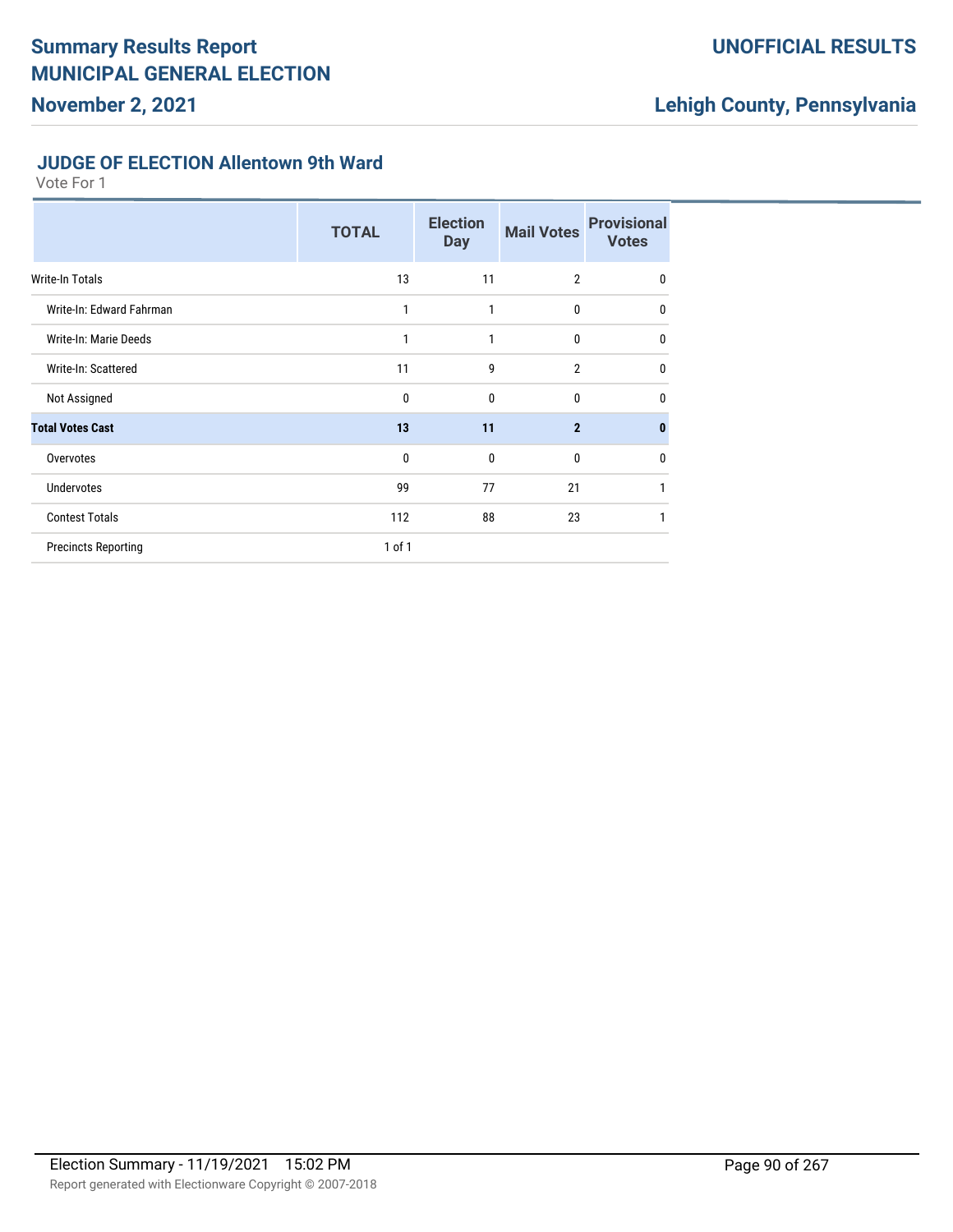#### **JUDGE OF ELECTION Allentown 10th Ward 1st District**

Vote For 1

|                              | <b>TOTAL</b> | <b>Election</b><br><b>Day</b> | <b>Mail Votes</b>       | <b>Provisional</b><br><b>Votes</b> |
|------------------------------|--------------|-------------------------------|-------------------------|------------------------------------|
| <b>Write-In Totals</b>       | 19           | 15                            | 3                       | $\mathbf{1}$                       |
| Write-In: Linda Franks       | $\mathbf{1}$ | $\mathbf{0}$                  | 1                       | 0                                  |
| Write-In: Linda Vegas        | 1            | 1                             | $\mathbf{0}$            | $\mathbf{0}$                       |
| Write-In: Colton Sherman     | 1            | 1                             | 0                       | $\mathbf 0$                        |
| Write-In: Norberto Dominguez | 1            | 1                             | 0                       | 0                                  |
| Write-In: Robert May         | $\mathbf{1}$ | $\mathbf{1}$                  | 0                       | 0                                  |
| Write-In: Paulette Hunter    | $\mathbf{1}$ | $\mathbf{1}$                  | $\mathbf{0}$            | $\bf{0}$                           |
| Write-In: Scattered          | 11           | 9                             | 1                       | 1                                  |
| Write-In: Thomas E Scott     | $\mathbf{1}$ | $\mathbf{1}$                  | 0                       | $\mathbf 0$                        |
| Write-In: Larry Heckman      | $\mathbf{1}$ | $\mathbf{0}$                  | 1                       | $\mathbf 0$                        |
| Not Assigned                 | $\mathbf{0}$ | $\Omega$                      | 0                       | $\bf{0}$                           |
| <b>Total Votes Cast</b>      | 19           | 15                            | $\overline{\mathbf{3}}$ | $\mathbf{1}$                       |
| Overvotes                    | $\mathbf{0}$ | $\mathbf{0}$                  | 0                       | 0                                  |
| <b>Undervotes</b>            | 148          | 128                           | 19                      | 1                                  |
| <b>Contest Totals</b>        | 167          | 143                           | 22                      | $\overline{2}$                     |
| <b>Precincts Reporting</b>   | 1 of 1       |                               |                         |                                    |

### **JUDGE OF ELECTION Allentown 10th Ward 3rd District**

|                            | <b>TOTAL</b> | <b>Election</b><br><b>Day</b> | <b>Mail Votes</b> | <b>Provisional</b><br><b>Votes</b> |
|----------------------------|--------------|-------------------------------|-------------------|------------------------------------|
| <b>Write-In Totals</b>     | 20           | 18                            | $\overline{2}$    | 0                                  |
| Write-In: Scattered        | 16           | 14                            | $\overline{2}$    | 0                                  |
| Write-In: Jessica Ortiz    | 4            | 4                             | $\mathbf{0}$      | $\mathbf 0$                        |
| Not Assigned               | $\mathbf 0$  | $\mathbf 0$                   | $\mathbf{0}$      | $\mathbf{0}$                       |
| <b>Total Votes Cast</b>    | 20           | 18                            | $\overline{2}$    | $\bf{0}$                           |
| Overvotes                  | $\mathbf{0}$ | $\mathbf{0}$                  | 0                 | 0                                  |
| <b>Undervotes</b>          | 94           | 76                            | 18                | 0                                  |
| <b>Contest Totals</b>      | 114          | 94                            | 20                | 0                                  |
| <b>Precincts Reporting</b> | 1 of 1       |                               |                   |                                    |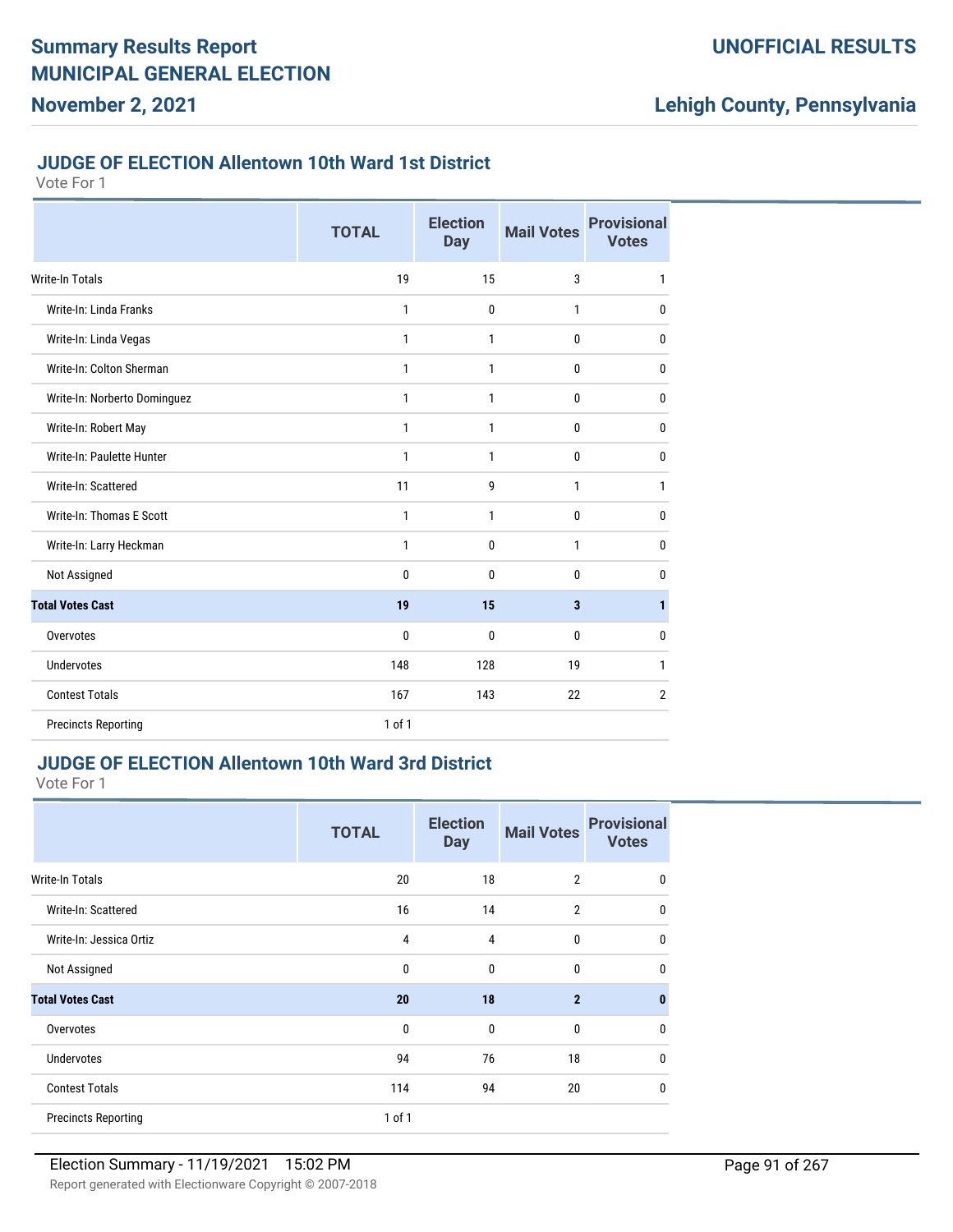#### **JUDGE OF ELECTION Allentown10th Ward 4th District**

Vote For 1

**November 2, 2021**

|                            | <b>TOTAL</b> | <b>Election</b><br><b>Day</b> | <b>Mail Votes</b> | <b>Provisional</b><br><b>Votes</b> |
|----------------------------|--------------|-------------------------------|-------------------|------------------------------------|
| <b>Write-In Totals</b>     | 14           | 12                            | $\overline{2}$    | $\mathbf{0}$                       |
| Write-In: Tanya P Hayes    | 1            | 0                             | 1                 | $\mathbf{0}$                       |
| Write-In: David Pizzaro    | 1            | 0                             | 1                 | $\mathbf{0}$                       |
| Write-In: Scattered        | 9            | 9                             | $\mathbf{0}$      | $\mathbf{0}$                       |
| Write-In: Elie Nassar      | 1            | 1                             | 0                 | $\mathbf{0}$                       |
| Write-In: Christopher Achg | 1            | 1                             | $\mathbf{0}$      | $\mathbf{0}$                       |
| Write-In: Mitchell Hanna   | 1            | 1                             | 0                 | $\mathbf{0}$                       |
| Not Assigned               | 0            | 0                             | 0                 | 0                                  |
| <b>Total Votes Cast</b>    | 14           | 12                            | $\overline{2}$    | $\bf{0}$                           |
| Overvotes                  | 0            | $\mathbf{0}$                  | $\mathbf{0}$      | 0                                  |
| <b>Undervotes</b>          | 84           | 67                            | 17                | $\mathbf{0}$                       |
| <b>Contest Totals</b>      | 98           | 79                            | 19                | $\mathbf{0}$                       |
| <b>Precincts Reporting</b> | 1 of 1       |                               |                   |                                    |

# **JUDGE OF ELECTION Allentown 11th Ward 1st District**

|                            | <b>TOTAL</b>   | <b>Election</b><br><b>Day</b> | <b>Mail Votes</b> | <b>Provisional</b><br><b>Votes</b> |
|----------------------------|----------------|-------------------------------|-------------------|------------------------------------|
| <b>Write-In Totals</b>     | 7              | 5                             | $\overline{2}$    | 0                                  |
| Write-In: Scattered        | 5              | 5                             | $\bf{0}$          | $\mathbf 0$                        |
| Write-In: Zachary Cohen    | $\overline{2}$ | 0                             | $\overline{2}$    | $\mathbf{0}$                       |
| Not Assigned               | 0              | $\mathbf{0}$                  | $\mathbf{0}$      | $\mathbf 0$                        |
| <b>Total Votes Cast</b>    | 7              | 5                             | $\overline{2}$    | $\bf{0}$                           |
| Overvotes                  | 0              | $\mathbf{0}$                  | $\mathbf{0}$      | $\mathbf{0}$                       |
| <b>Undervotes</b>          | 113            | 94                            | 19                | $\mathbf 0$                        |
| <b>Contest Totals</b>      | 120            | 99                            | 21                | $\mathbf{0}$                       |
| <b>Precincts Reporting</b> | $1$ of $1$     |                               |                   |                                    |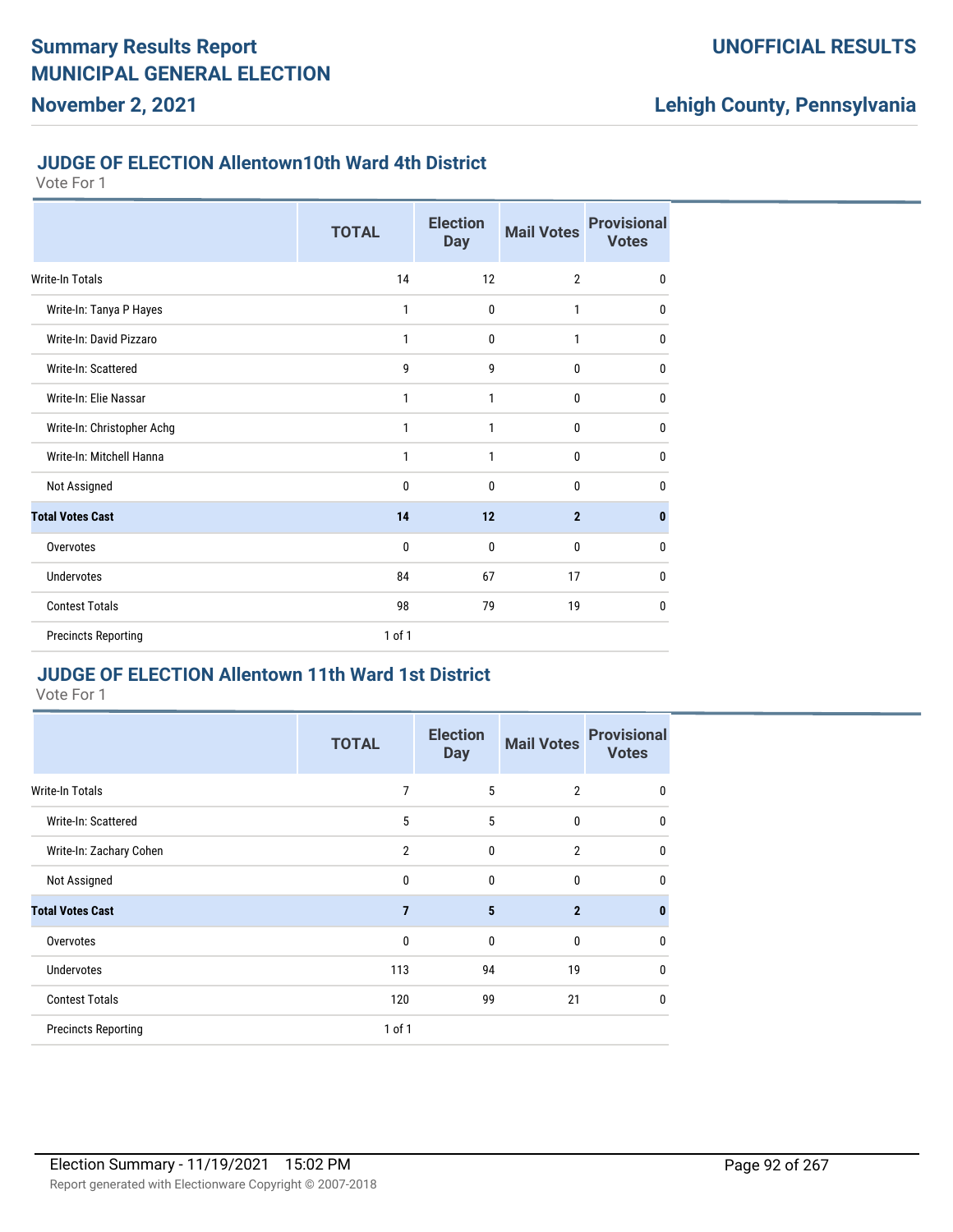#### **JUDGE OF ELECTION Allentown 11th Ward 2nd District**

Vote For 1

**November 2, 2021**

|                                | <b>TOTAL</b> | <b>Election</b><br><b>Day</b> | <b>Mail Votes</b> | <b>Provisional</b><br><b>Votes</b> |
|--------------------------------|--------------|-------------------------------|-------------------|------------------------------------|
| <b>Write-In Totals</b>         | 14           | 9                             | 5                 | $\mathbf 0$                        |
| Write-In: Zina A Bethea-Dawson | 1            | 1                             | 0                 | $\mathbf 0$                        |
| Write-In: Christopher Kavanau  | 1            | 1                             | 0                 | 0                                  |
| Write-In: Scattered            | 10           | 7                             | 3                 | $\mathbf 0$                        |
| Write-In: Ray O'Connell        | 1            | $\mathbf 0$                   | 1                 | $\mathbf 0$                        |
| Write-In: Douglas G Reichley   | 1            | 0                             | 1                 | $\mathbf{0}$                       |
| Not Assigned                   | 0            | $\mathbf{0}$                  | $\mathbf{0}$      | $\mathbf{0}$                       |
| <b>Total Votes Cast</b>        | 14           | 9                             | $5\phantom{.0}$   | $\mathbf{0}$                       |
| Overvotes                      | 0            | 0                             | 0                 | $\mathbf{0}$                       |
| <b>Undervotes</b>              | 81           | 52                            | 29                | 0                                  |
| <b>Contest Totals</b>          | 95           | 61                            | 34                | $\bf{0}$                           |
| <b>Precincts Reporting</b>     | 1 of 1       |                               |                   |                                    |

### **JUDGE OF ELECTION Allentown 11th Ward 3rd District**

|                            | <b>TOTAL</b> | <b>Election</b><br><b>Day</b> | <b>Mail Votes</b> | <b>Provisional</b><br><b>Votes</b> |
|----------------------------|--------------|-------------------------------|-------------------|------------------------------------|
| <b>DEM Jeremy Binder</b>   | 142          | 110                           | 31                | 1                                  |
| <b>Write-In Totals</b>     | 6            | 3                             | 3                 | $\mathbf{0}$                       |
| Write-In: Scattered        | 6            | 3                             | 3                 | 0                                  |
| Not Assigned               | $\mathbf{0}$ | $\mathbf{0}$                  | 0                 | $\mathbf{0}$                       |
| <b>Total Votes Cast</b>    | 148          | 113                           | 34                | 1                                  |
| Overvotes                  | $\mathbf{0}$ | $\mathbf 0$                   | 0                 | $\mathbf{0}$                       |
| <b>Undervotes</b>          | 57           | 51                            | 5                 | 1                                  |
| <b>Contest Totals</b>      | 205          | 164                           | 39                | $\overline{2}$                     |
| <b>Precincts Reporting</b> | $1$ of $1$   |                               |                   |                                    |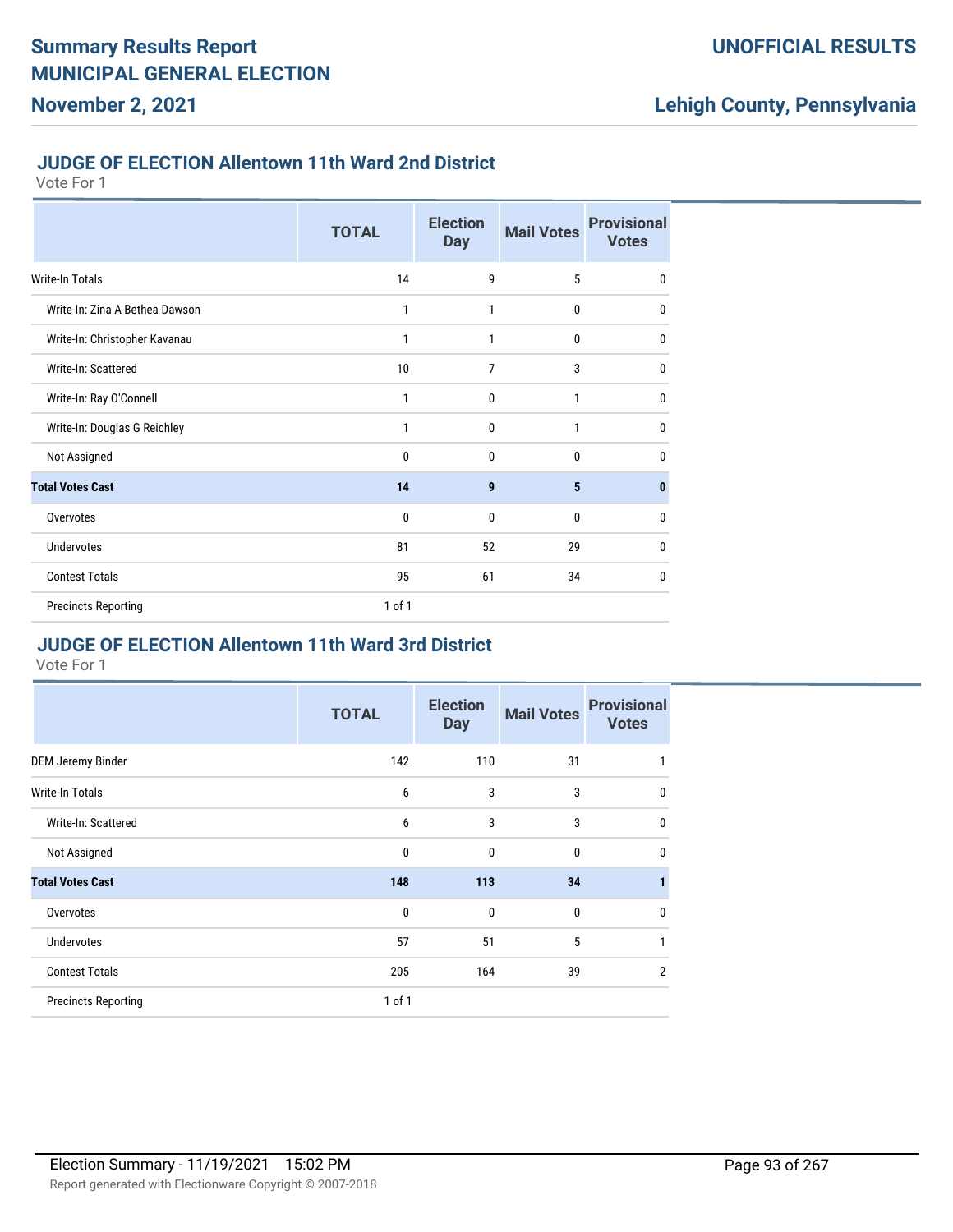#### **JUDGE OF ELECTION Allentown 11th Ward 4th District**

Vote For 1

**November 2, 2021**

|                              | <b>TOTAL</b> | <b>Election</b><br><b>Day</b> | <b>Mail Votes</b> | <b>Provisional</b><br><b>Votes</b> |
|------------------------------|--------------|-------------------------------|-------------------|------------------------------------|
| Write-In Totals              | 41           | 31                            | 10                | $\mathbf{0}$                       |
| Write-In: Abigail M Strasser | 12           | 12                            | $\mathbf{0}$      | $\mathbf{0}$                       |
| Write-In: Scattered          | 29           | 19                            | 10                | $\mathbf{0}$                       |
| Not Assigned                 | 0            | $\mathbf{0}$                  | $\mathbf{0}$      | $\mathbf{0}$                       |
| <b>Total Votes Cast</b>      | 41           | 31                            | 10                | $\mathbf{0}$                       |
| Overvotes                    | $\mathbf{0}$ | $\mathbf 0$                   | $\bf{0}$          | $\mathbf{0}$                       |
| <b>Undervotes</b>            | 285          | 200                           | 85                | $\mathbf{0}$                       |
| <b>Contest Totals</b>        | 326          | 231                           | 95                | $\mathbf{0}$                       |
| <b>Precincts Reporting</b>   | $1$ of $1$   |                               |                   |                                    |

#### **JUDGE OF ELECTION Allentown 11th Ward 5th District**

|                            | <b>TOTAL</b> | <b>Election</b><br><b>Day</b> | <b>Mail Votes</b> | <b>Provisional</b><br><b>Votes</b> |
|----------------------------|--------------|-------------------------------|-------------------|------------------------------------|
| <b>Write-In Totals</b>     | 31           | 25                            | 6                 | $\mathbf 0$                        |
| Write-In: Joe Facchiano    | 8            | 7                             | 1                 | $\mathbf{0}$                       |
| Write-In: Scattered        | 23           | 18                            | 5                 | $\mathbf{0}$                       |
| Not Assigned               | $\mathbf{0}$ | $\mathbf{0}$                  | $\mathbf{0}$      | $\mathbf{0}$                       |
| <b>Total Votes Cast</b>    | 31           | 25                            | $6\phantom{1}6$   | $\bf{0}$                           |
| Overvotes                  | $\mathbf 0$  | $\mathbf{0}$                  | $\mathbf{0}$      | $\mathbf{0}$                       |
| <b>Undervotes</b>          | 212          | 142                           | 67                | 3                                  |
| <b>Contest Totals</b>      | 243          | 167                           | 73                | 3                                  |
| <b>Precincts Reporting</b> | 1 of 1       |                               |                   |                                    |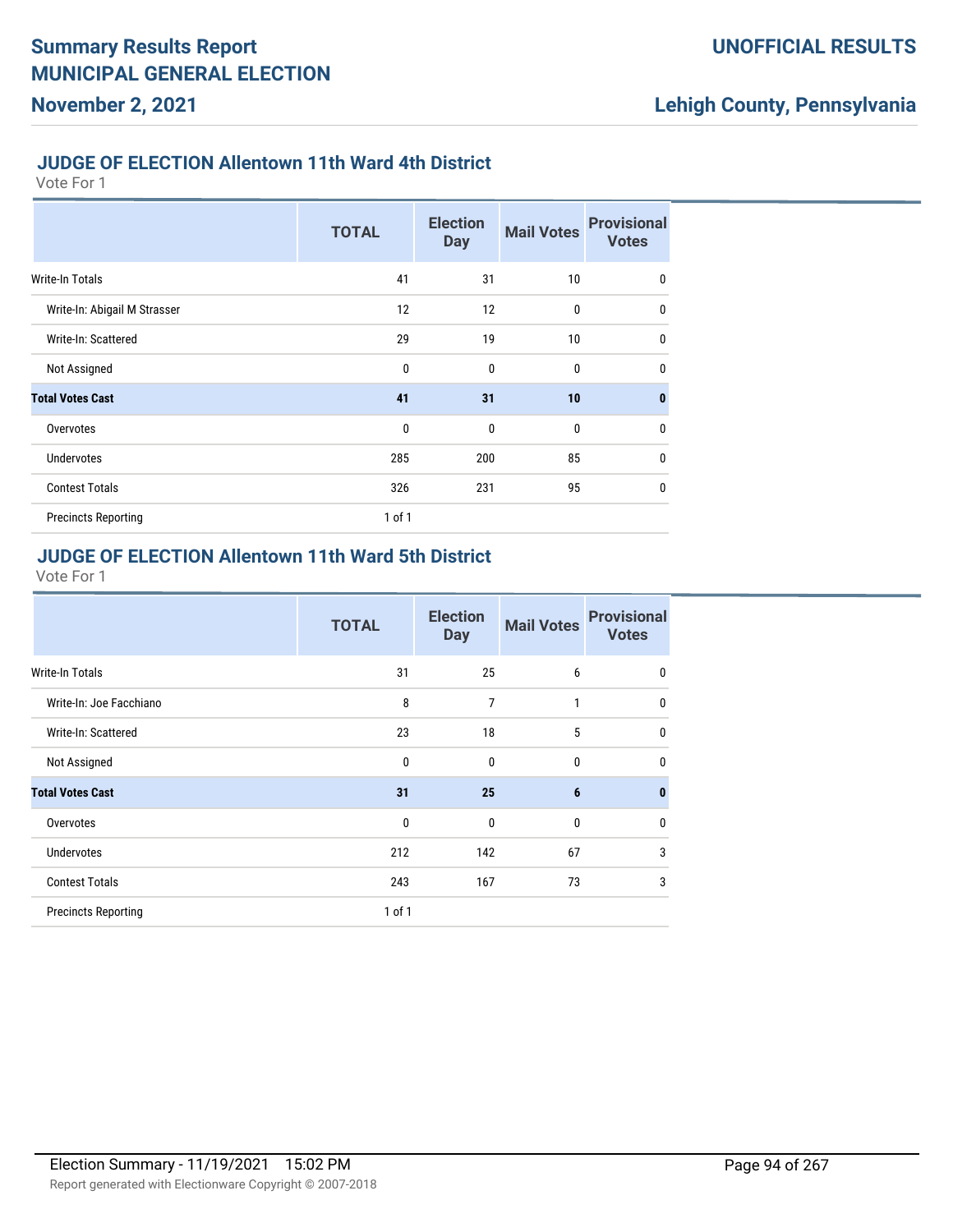#### **JUDGE OF ELECTION Allentown 11th Ward 6th District**

Vote For 1

**November 2, 2021**

|                               | <b>TOTAL</b> | <b>Election</b><br><b>Day</b> | <b>Mail Votes</b> | <b>Provisional</b><br><b>Votes</b> |
|-------------------------------|--------------|-------------------------------|-------------------|------------------------------------|
| <b>DEM Debrosha A McCants</b> | 287          | 197                           | 85                | 5                                  |
| <b>Write-In Totals</b>        | 10           | 8                             | $\overline{2}$    | $\mathbf{0}$                       |
| Write-In: Scattered           | 10           | 8                             | $\overline{2}$    | $\mathbf{0}$                       |
| Not Assigned                  | 0            | $\mathbf{0}$                  | $\mathbf 0$       | $\mathbf{0}$                       |
| <b>Total Votes Cast</b>       | 297          | 205                           | 87                | 5                                  |
| Overvotes                     | $\mathbf{0}$ | $\mathbf 0$                   | $\mathbf 0$       | $\mathbf{0}$                       |
| <b>Undervotes</b>             | 90           | 74                            | 15                | 1                                  |
| <b>Contest Totals</b>         | 387          | 279                           | 102               | 6                                  |
| <b>Precincts Reporting</b>    | $1$ of $1$   |                               |                   |                                    |

### **JUDGE OF ELECTION Allentown 11th Ward 7th District**

|                            | <b>TOTAL</b>   | <b>Election</b><br><b>Day</b> | <b>Mail Votes</b> | <b>Provisional</b><br><b>Votes</b> |
|----------------------------|----------------|-------------------------------|-------------------|------------------------------------|
| Write-In Totals            | 29             | 18                            | 11                | $\mathbf 0$                        |
| Write-In: Daniel Boske     | $\overline{2}$ | $\mathbf{0}$                  | $\overline{2}$    | 0                                  |
| Write-In: Scattered        | 25             | 17                            | 8                 | $\mathbf{0}$                       |
| Write-In: Nancy Myers      | $\overline{2}$ | 1                             | 1                 | $\mathbf{0}$                       |
| Not Assigned               | 0              | $\mathbf{0}$                  | 0                 | $\mathbf{0}$                       |
| <b>Total Votes Cast</b>    | 29             | 18                            | 11                | $\bf{0}$                           |
| Overvotes                  | 0              | $\mathbf{0}$                  | 0                 | 0                                  |
| <b>Undervotes</b>          | 312            | 225                           | 85                | $\overline{2}$                     |
| <b>Contest Totals</b>      | 341            | 243                           | 96                | $\overline{2}$                     |
| <b>Precincts Reporting</b> | 1 of 1         |                               |                   |                                    |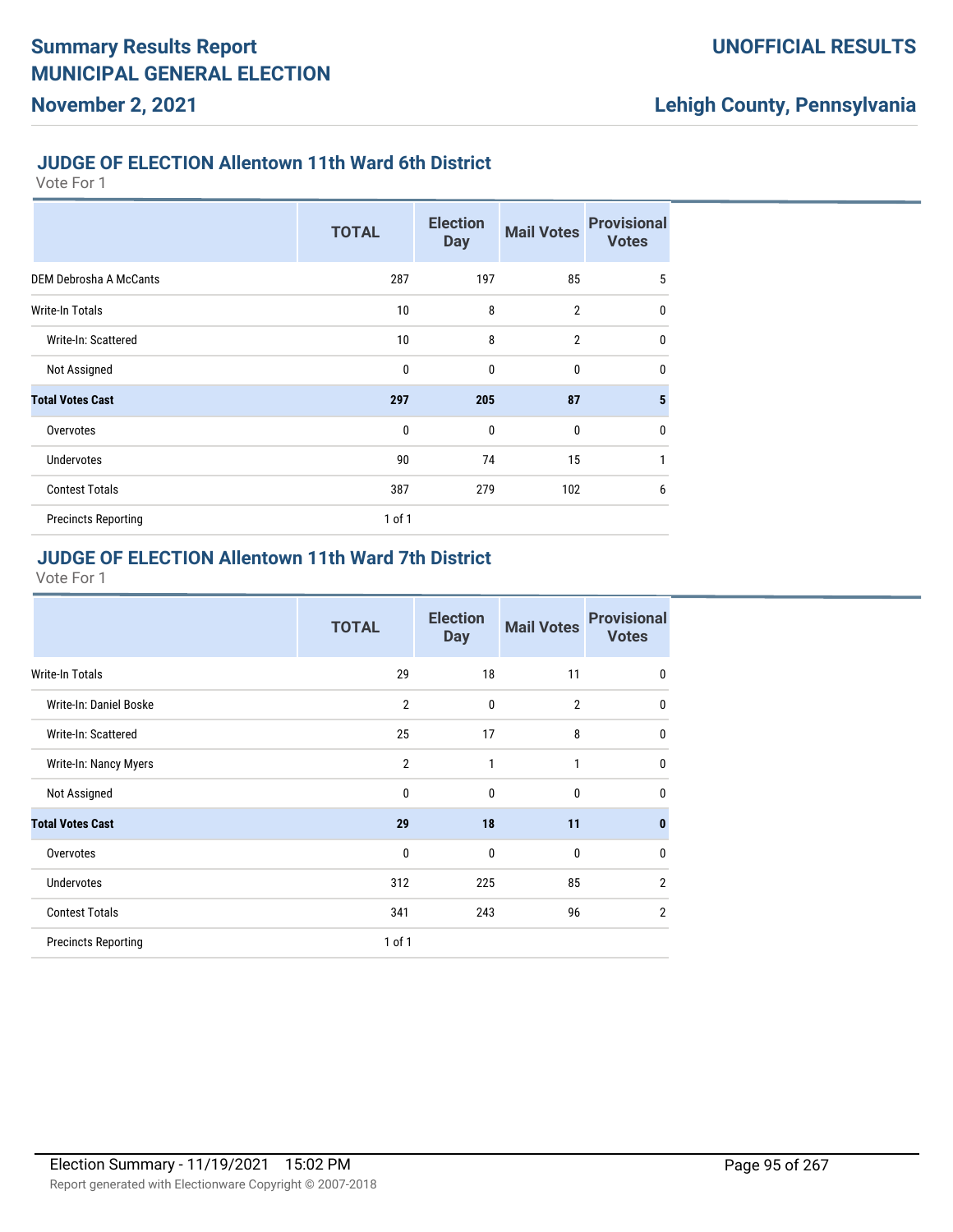#### **JUDGE OF ELECTION Allentown 12th Ward 1st District**

Vote For 1

**November 2, 2021**

|                            | <b>TOTAL</b> | <b>Election</b><br><b>Day</b> | <b>Mail Votes</b> | <b>Provisional</b><br><b>Votes</b> |
|----------------------------|--------------|-------------------------------|-------------------|------------------------------------|
| <b>Write-In Totals</b>     | 20           | 10                            | 10                | $\mathbf 0$                        |
| Write-In: Scattered        | 16           | 9                             | $\overline{7}$    | $\mathbf 0$                        |
| Write-In: Gerald Collins   | 1            | $\mathbf 0$                   | 1                 | $\mathbf 0$                        |
| Write-In: Justin Bold      | 1            | $\mathbf 0$                   | 1                 | $\mathbf 0$                        |
| Write-In: Gladys Peroldt   | 1            | 1                             | $\mathbf 0$       | $\mathbf 0$                        |
| Write-In: Daniel Myers     | 1            | 0                             | 1                 | $\mathbf 0$                        |
| Not Assigned               | $\mathbf{0}$ | $\mathbf 0$                   | $\mathbf 0$       | $\mathbf 0$                        |
| <b>Total Votes Cast</b>    | 20           | 10                            | 10                | 0                                  |
| Overvotes                  | 0            | 0                             | $\mathbf 0$       | $\mathbf{0}$                       |
| <b>Undervotes</b>          | 134          | 72                            | 59                | 3                                  |
| <b>Contest Totals</b>      | 154          | 82                            | 69                | 3                                  |
| <b>Precincts Reporting</b> | 1 of 1       |                               |                   |                                    |

## **JUDGE OF ELECTION Allentown 12th Ward 2nd District**

|                            | <b>TOTAL</b>   | <b>Election</b><br><b>Day</b> | <b>Mail Votes</b> | <b>Provisional</b><br><b>Votes</b> |
|----------------------------|----------------|-------------------------------|-------------------|------------------------------------|
| Write-In Totals            | 20             | 10                            | 10                | 0                                  |
| Write-In: Scattered        | 18             | 10                            | 8                 | $\mathbf{0}$                       |
| Write-In: Brooke McDermott | $\overline{2}$ | $\mathbf{0}$                  | $\overline{2}$    | $\mathbf{0}$                       |
| Not Assigned               | 0              | $\mathbf{0}$                  | $\mathbf{0}$      | $\mathbf{0}$                       |
| <b>Total Votes Cast</b>    | 20             | 10                            | 10                | $\mathbf{0}$                       |
| Overvotes                  | $\mathbf{0}$   | $\mathbf{0}$                  | $\mathbf{0}$      | $\mathbf{0}$                       |
| <b>Undervotes</b>          | 179            | 108                           | 71                | $\mathbf{0}$                       |
| <b>Contest Totals</b>      | 199            | 118                           | 81                | $\mathbf{0}$                       |
| <b>Precincts Reporting</b> | 1 of 1         |                               |                   |                                    |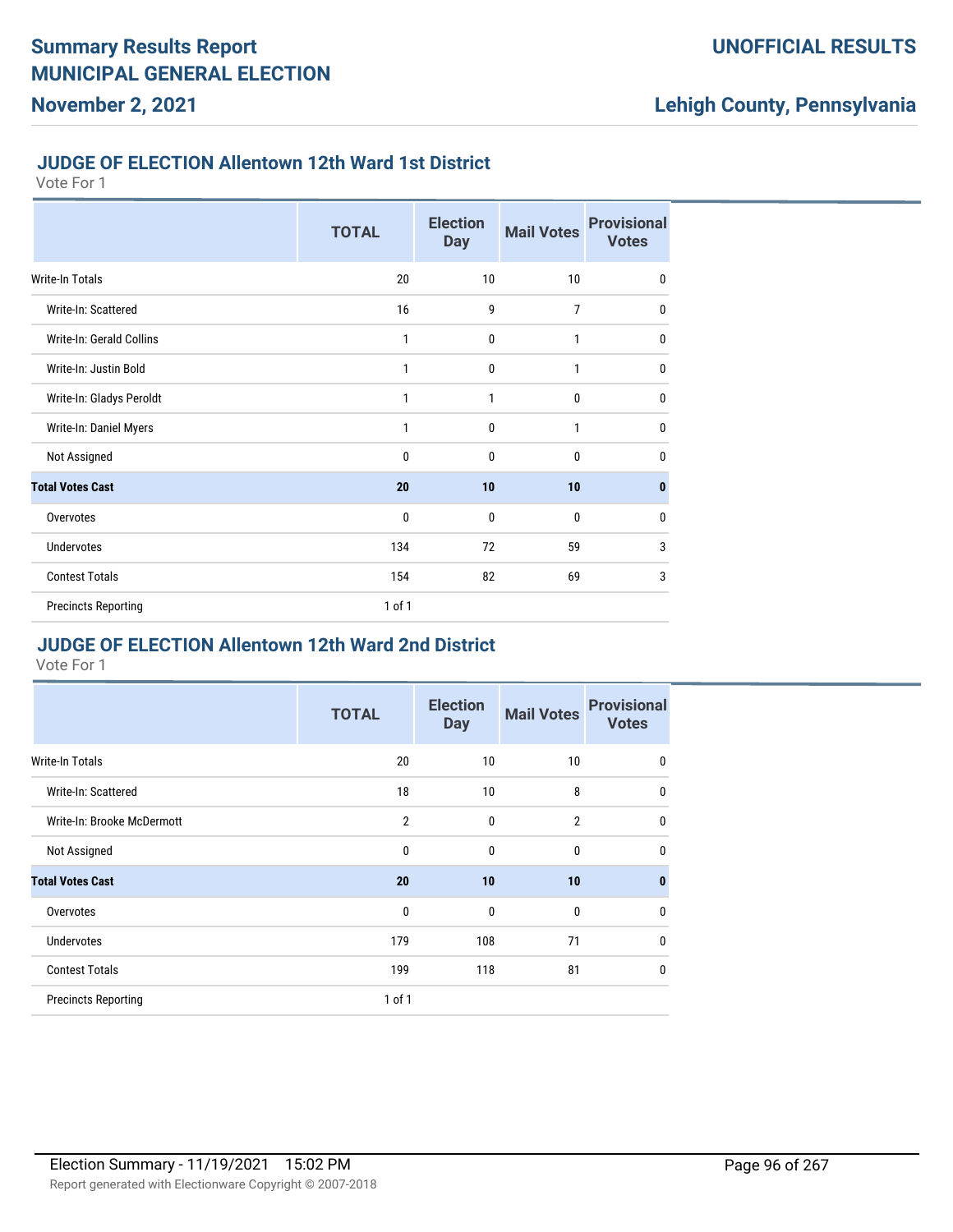#### **JUDGE OF ELECTION Allentown 12th Ward 3rd District**

Vote For 1

**November 2, 2021**

|                            | <b>TOTAL</b> | <b>Election</b><br><b>Day</b> | <b>Mail Votes</b> | <b>Provisional</b><br><b>Votes</b> |
|----------------------------|--------------|-------------------------------|-------------------|------------------------------------|
| <b>Write-In Totals</b>     | 15           | 12                            | 3                 | $\mathbf 0$                        |
| Write-In: Scattered        | 10           | 8                             | $\overline{2}$    | 0                                  |
| Write-In: Thomas Gibson    | 1            | 1                             | 0                 | 0                                  |
| Write-In: Linda Vega Sirop | 1            | 1                             | $\bf{0}$          | $\mathbf{0}$                       |
| Write-In: Ryan M Fay       | 1            | 1                             | 0                 | $\mathbf{0}$                       |
| Write-In: Suelynn Higgins  | 1            | 1                             | $\bf{0}$          | 0                                  |
| Write-In: Roimer Santana   | 1            | $\mathbf{0}$                  | 1                 | 0                                  |
| Not Assigned               | 0            | 0                             | 0                 | $\mathbf{0}$                       |
| <b>Total Votes Cast</b>    | 15           | 12                            | 3                 | $\mathbf{0}$                       |
| Overvotes                  | $\mathbf 0$  | 0                             | $\mathbf{0}$      | $\mathbf{0}$                       |
| <b>Undervotes</b>          | 246          | 173                           | 72                | 1                                  |
| <b>Contest Totals</b>      | 261          | 185                           | 75                | 1                                  |
| <b>Precincts Reporting</b> | 1 of 1       |                               |                   |                                    |

# **JUDGE OF ELECTION Allentown 12th Ward 4th District**

|                            | <b>TOTAL</b>   | <b>Election</b><br><b>Day</b> | <b>Mail Votes</b> | <b>Provisional</b><br><b>Votes</b> |
|----------------------------|----------------|-------------------------------|-------------------|------------------------------------|
| Write-In Totals            | 16             | 12                            | 4                 | $\mathbf 0$                        |
| Write-In: Scattered        | 14             | 10                            | 4                 | $\mathbf 0$                        |
| Write-In: Samuel Newton    | $\overline{2}$ | $\overline{2}$                | 0                 | $\mathbf{0}$                       |
| Not Assigned               | 0              | 0                             | 0                 | $\mathbf 0$                        |
| <b>Total Votes Cast</b>    | 16             | 12                            | 4                 | $\mathbf{0}$                       |
| Overvotes                  | 0              | 0                             | $\bf{0}$          | $\mathbf 0$                        |
| <b>Undervotes</b>          | 278            | 184                           | 92                | $\overline{2}$                     |
| <b>Contest Totals</b>      | 294            | 196                           | 96                | $\overline{2}$                     |
| <b>Precincts Reporting</b> | 1 of 1         |                               |                   |                                    |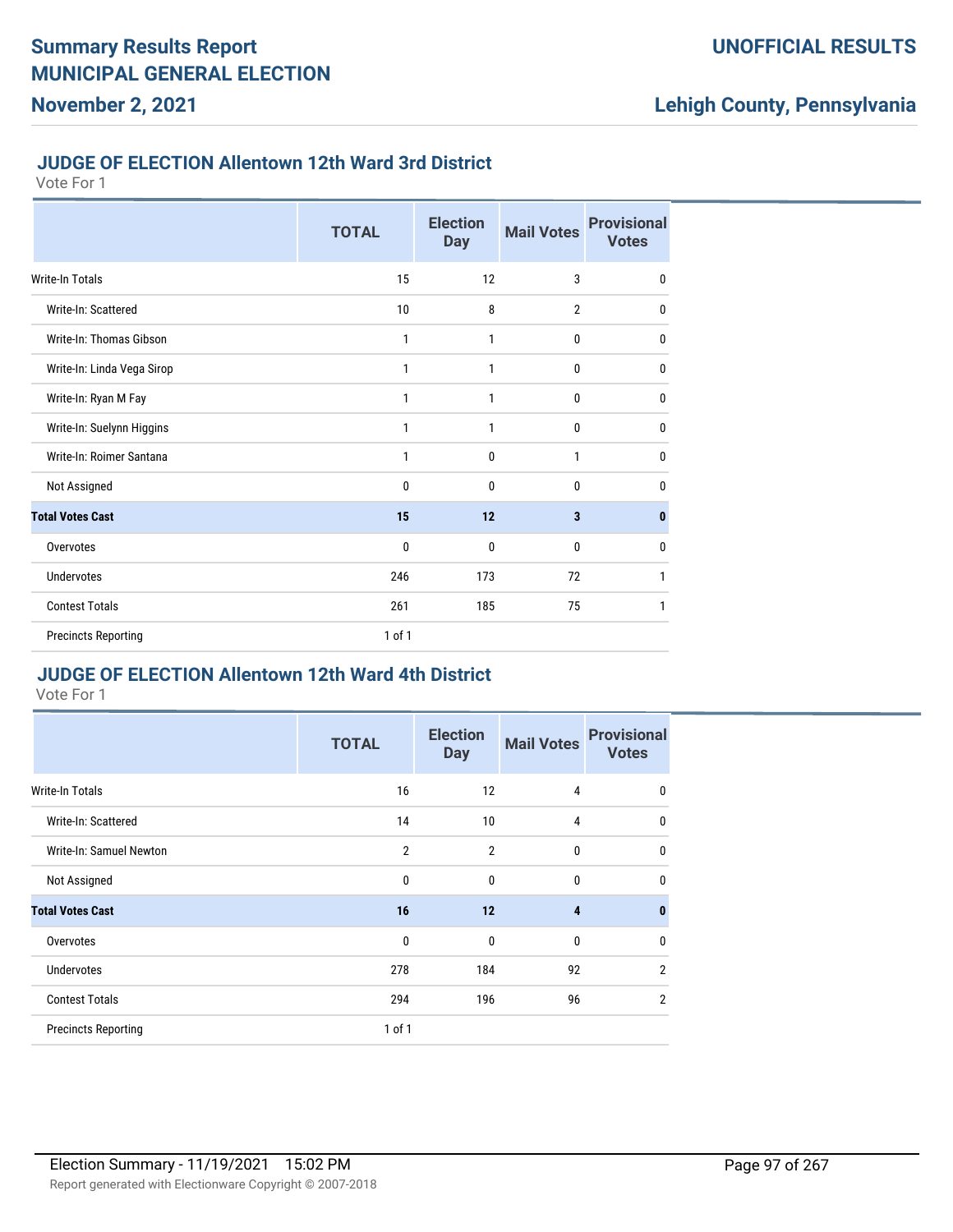#### **JUDGE OF ELECTION Allentown 12th Ward 5th District**

Vote For 1

**November 2, 2021**

|                            | <b>TOTAL</b> | <b>Election</b><br><b>Day</b> | <b>Mail Votes</b> | <b>Provisional</b><br><b>Votes</b> |
|----------------------------|--------------|-------------------------------|-------------------|------------------------------------|
| Write-In Totals            | 17           | 10                            | $\overline{7}$    | $\mathbf 0$                        |
| Write-In: Scattered        | 16           | 9                             | 7                 | $\mathbf{0}$                       |
| Write-In: Curt Bush        | 1            | 1                             | $\mathbf 0$       | $\mathbf 0$                        |
| Not Assigned               | $\mathbf{0}$ | $\mathbf{0}$                  | $\mathbf 0$       | $\mathbf{0}$                       |
| <b>Total Votes Cast</b>    | 17           | 10                            | $\overline{7}$    | $\bf{0}$                           |
| Overvotes                  | $\mathbf{0}$ | $\mathbf{0}$                  | $\mathbf 0$       | 0                                  |
| <b>Undervotes</b>          | 198          | 149                           | 46                | 3                                  |
| <b>Contest Totals</b>      | 215          | 159                           | 53                | 3                                  |
| <b>Precincts Reporting</b> | $1$ of $1$   |                               |                   |                                    |

#### **JUDGE OF ELECTION Allentown 13th Ward 1st District**

|                               | <b>TOTAL</b> | <b>Election</b><br><b>Day</b> | <b>Mail Votes</b> | <b>Provisional</b><br><b>Votes</b> |
|-------------------------------|--------------|-------------------------------|-------------------|------------------------------------|
| <b>DEM Robert A Dougherty</b> | 167          | 112                           | 53                | $\overline{2}$                     |
| <b>Write-In Totals</b>        | 0            | 0                             | 0                 | $\mathbf 0$                        |
| Write-In: Scattered           | 0            | 0                             | 0                 | $\mathbf{0}$                       |
| Not Assigned                  | $\mathbf 0$  | $\mathbf{0}$                  | $\mathbf{0}$      | $\mathbf 0$                        |
| <b>Total Votes Cast</b>       | 167          | 112                           | 53                | $\overline{2}$                     |
| Overvotes                     | 0            | $\mathbf{0}$                  | 0                 | $\mathbf 0$                        |
| <b>Undervotes</b>             | 34           | 32                            | 1                 | 1                                  |
| <b>Contest Totals</b>         | 201          | 144                           | 54                | 3                                  |
| <b>Precincts Reporting</b>    | $1$ of $1$   |                               |                   |                                    |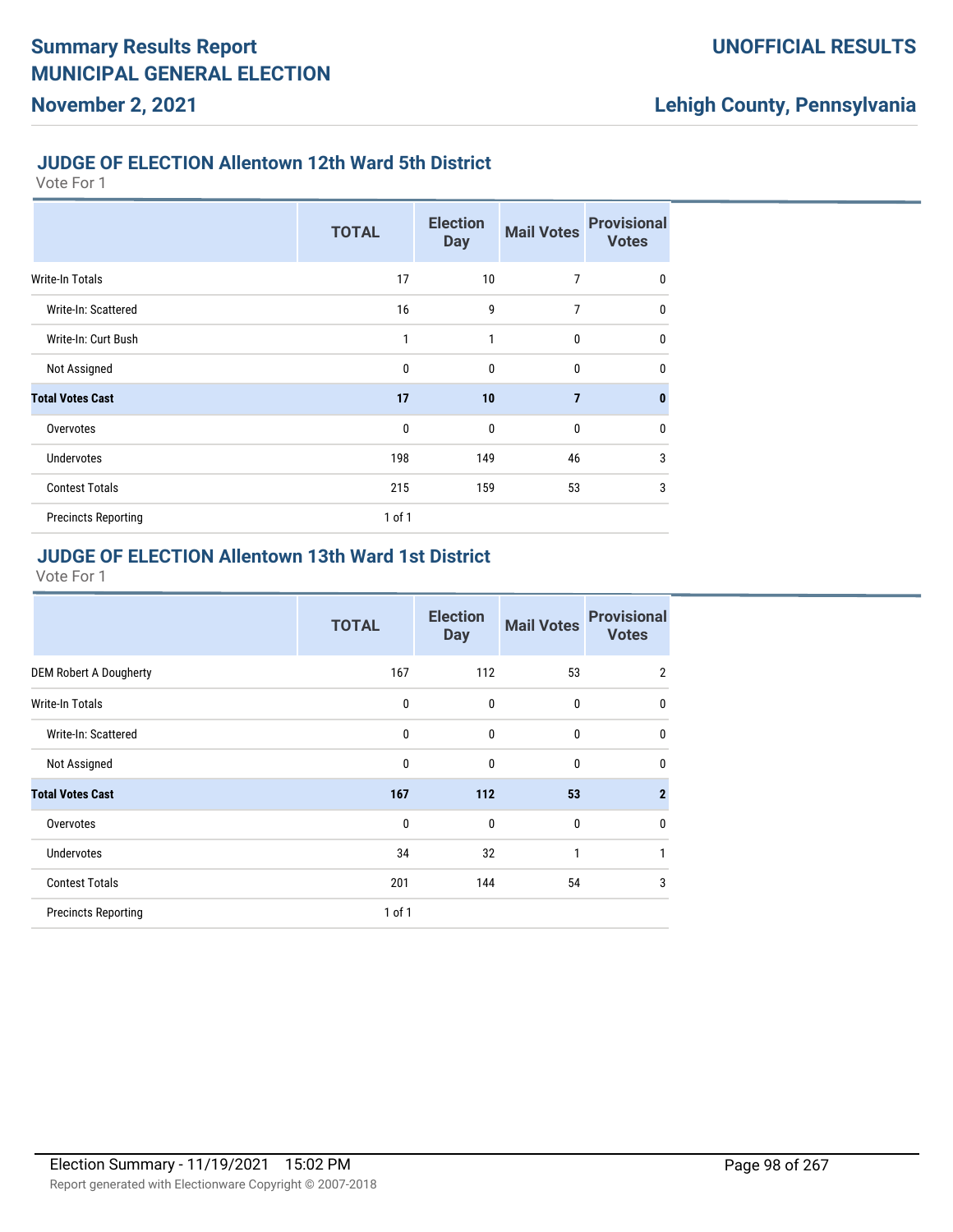#### **JUDGE OF ELECTION Allentown 13th Ward 2nd District**

Vote For 1

**November 2, 2021**

|                                 | <b>TOTAL</b> | <b>Election</b><br><b>Day</b> | <b>Mail Votes</b> | <b>Provisional</b><br><b>Votes</b> |
|---------------------------------|--------------|-------------------------------|-------------------|------------------------------------|
| <b>DEM Nicholas Butterfield</b> | 104          | 77                            | 26                | 1                                  |
| Write-In Totals                 | 6            | 6                             | $\mathbf 0$       | $\mathbf{0}$                       |
| Write-In: Scattered             | 6            | 6                             | $\mathbf 0$       | $\mathbf{0}$                       |
| Not Assigned                    | $\mathbf{0}$ | $\mathbf{0}$                  | $\mathbf 0$       | $\mathbf{0}$                       |
| <b>Total Votes Cast</b>         | 110          | 83                            | 26                | 1                                  |
| Overvotes                       | $\mathbf{0}$ | $\mathbf 0$                   | $\mathbf 0$       | $\mathbf{0}$                       |
| <b>Undervotes</b>               | 34           | 30                            | 3                 | $\mathbf{1}$                       |
| <b>Contest Totals</b>           | 144          | 113                           | 29                | $\overline{2}$                     |
| <b>Precincts Reporting</b>      | $1$ of $1$   |                               |                   |                                    |

## **JUDGE OF ELECTION Allentown 13th Ward 3rd District**

|                             | <b>TOTAL</b> | <b>Election</b><br><b>Day</b> | <b>Mail Votes</b> | <b>Provisional</b><br><b>Votes</b> |
|-----------------------------|--------------|-------------------------------|-------------------|------------------------------------|
| Write-In Totals             | 17           | 11                            | 6                 | 0                                  |
| Write-In: Janet Ervin       | 1            | $\mathbf{1}$                  | 0                 | 0                                  |
| Write-In: Fred Greene       | 1            | $\mathbf{0}$                  | 1                 | 0                                  |
| Write-In: Micheal Angetomes | 1            | 1                             | $\mathbf 0$       | 0                                  |
| Write-In: Tom Kober         | 1            | $\mathbf{1}$                  | $\mathbf 0$       | 0                                  |
| Write-In: John Smith        | 1            | $\mathbf{1}$                  | $\mathbf{0}$      | 0                                  |
| Write-In: Rebecca Carter    | 1            | 1                             | 0                 | 0                                  |
| Write-In: Scattered         | 11           | 6                             | 5                 | 0                                  |
| Not Assigned                | 0            | $\mathbf{0}$                  | 0                 | 0                                  |
| <b>Total Votes Cast</b>     | 17           | 11                            | 6                 | 0                                  |
| Overvotes                   | 0            | $\mathbf{0}$                  | 0                 | 0                                  |
| <b>Undervotes</b>           | 179          | 130                           | 44                | 5                                  |
| <b>Contest Totals</b>       | 196          | 141                           | 50                | 5                                  |
| <b>Precincts Reporting</b>  | 1 of 1       |                               |                   |                                    |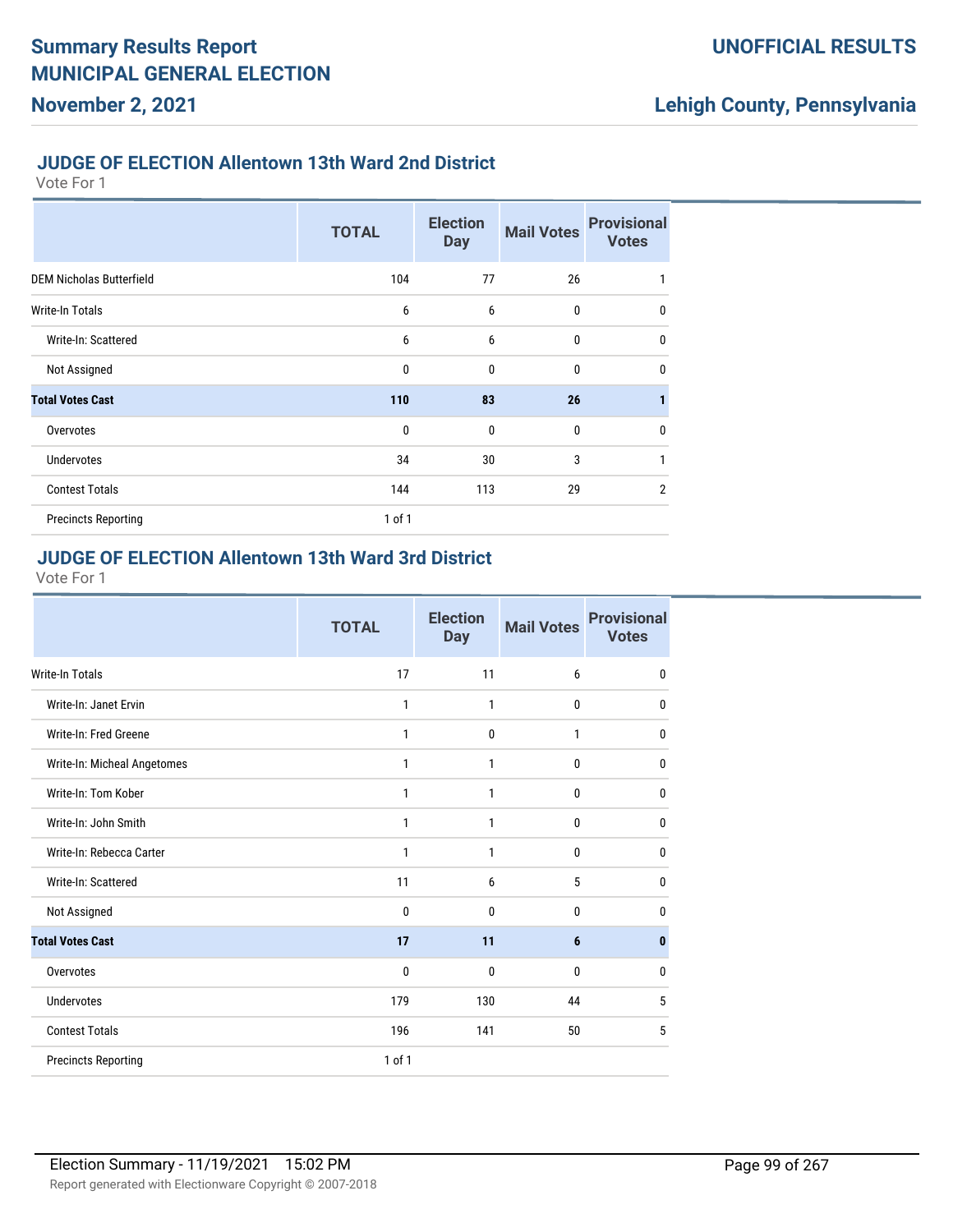#### **JUDGE OF ELECTION Allentown 13th Ward 4th District**

Vote For 1

**November 2, 2021**

|                              | <b>TOTAL</b> | <b>Election</b><br><b>Day</b> | <b>Mail Votes</b> | <b>Provisional</b><br><b>Votes</b> |
|------------------------------|--------------|-------------------------------|-------------------|------------------------------------|
| <b>Write-In Totals</b>       | 12           | 11                            | 1                 | $\mathbf 0$                        |
| Write-In: Scattered          | 10           | 9                             | 1                 | 0                                  |
| Write-In: Antonio Ortiz      | 1            | 1                             | 0                 | $\mathbf 0$                        |
| Write-In: Jose DeJesus Rijos | 1            | 1                             | 0                 | $\mathbf 0$                        |
| Not Assigned                 | 0            | 0                             | 0                 | $\mathbf{0}$                       |
| <b>Total Votes Cast</b>      | 12           | 11                            | 1                 | $\bf{0}$                           |
| Overvotes                    | $\mathbf{0}$ | 0                             | 0                 | $\mathbf 0$                        |
| <b>Undervotes</b>            | 142          | 112                           | 29                | 1                                  |
| <b>Contest Totals</b>        | 154          | 123                           | 30                | 1                                  |
| <b>Precincts Reporting</b>   | 1 of 1       |                               |                   |                                    |

#### **JUDGE OF ELECTION Allentown 14th Ward 1st District**

|                            | <b>TOTAL</b> | <b>Election</b><br><b>Day</b> | <b>Mail Votes</b> | <b>Provisional</b><br><b>Votes</b> |
|----------------------------|--------------|-------------------------------|-------------------|------------------------------------|
| Write-In Totals            | 49           | 40                            | 9                 | 0                                  |
| Write-In: Sharon Livering  | 13           | 13                            | $\bf{0}$          | $\mathbf 0$                        |
| Write-In: Scattered        | 36           | 27                            | 9                 | $\mathbf{0}$                       |
| Not Assigned               | $\mathbf{0}$ | $\mathbf{0}$                  | $\bf{0}$          | $\mathbf{0}$                       |
| <b>Total Votes Cast</b>    | 49           | 40                            | 9                 | $\mathbf{0}$                       |
| Overvotes                  | $\mathbf{0}$ | $\mathbf{0}$                  | $\mathbf{0}$      | $\mathbf{0}$                       |
| Undervotes                 | 244          | 186                           | 56                | $\overline{2}$                     |
| <b>Contest Totals</b>      | 293          | 226                           | 65                | $\overline{2}$                     |
| <b>Precincts Reporting</b> | $1$ of $1$   |                               |                   |                                    |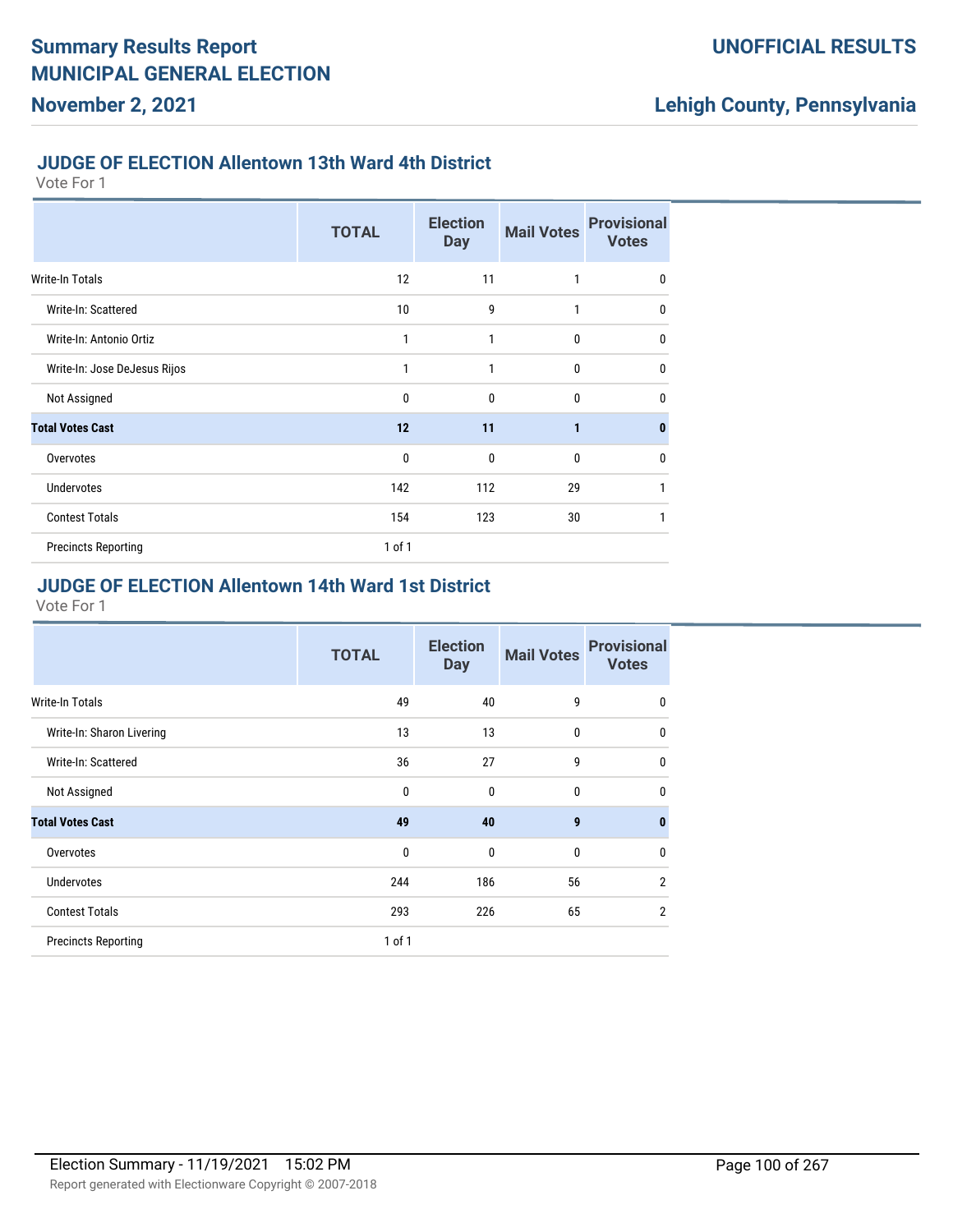#### **JUDGE OF ELECTION Allentown 14th Ward 2nd District**

Vote For 1

**November 2, 2021**

|                            | <b>TOTAL</b> | <b>Election</b><br><b>Day</b> | <b>Mail Votes</b> | <b>Provisional</b><br><b>Votes</b> |
|----------------------------|--------------|-------------------------------|-------------------|------------------------------------|
| <b>Write-In Totals</b>     | 35           | 28                            | 7                 | $\mathbf{0}$                       |
| Write-In: Scattered        | 31           | 24                            | 7                 | $\bf{0}$                           |
| Write-In: Angel Ortiz      | 4            | 4                             | 0                 | $\mathbf{0}$                       |
| Not Assigned               | $\mathbf 0$  | $\mathbf 0$                   | $\mathbf{0}$      | $\mathbf{0}$                       |
| <b>Total Votes Cast</b>    | 35           | 28                            | $\overline{7}$    | $\mathbf{0}$                       |
| Overvotes                  | $\mathbf 0$  | $\mathbf 0$                   | 0                 | $\mathbf{0}$                       |
| <b>Undervotes</b>          | 227          | 158                           | 69                | $\mathbf{0}$                       |
| <b>Contest Totals</b>      | 262          | 186                           | 76                | $\mathbf{0}$                       |
| <b>Precincts Reporting</b> | $1$ of $1$   |                               |                   |                                    |

#### **JUDGE OF ELECTION Allentown 15th Ward 1st District**

|                            | <b>TOTAL</b>   | <b>Election</b><br><b>Day</b> | <b>Mail Votes</b> | <b>Provisional</b><br><b>Votes</b> |
|----------------------------|----------------|-------------------------------|-------------------|------------------------------------|
| <b>DEM Sandra K Simon</b>  | 217            | 140                           | 76                |                                    |
| <b>Write-In Totals</b>     | $\overline{2}$ | $\overline{2}$                | 0                 | $\mathbf 0$                        |
| Write-In: Scattered        | $\overline{2}$ | $\overline{2}$                | 0                 | $\mathbf 0$                        |
| Not Assigned               | 0              | $\mathbf{0}$                  | 0                 | $\mathbf 0$                        |
| <b>Total Votes Cast</b>    | 219            | 142                           | 76                |                                    |
| Overvotes                  | 0              | $\mathbf{0}$                  | $\mathbf{0}$      | $\mathbf 0$                        |
| Undervotes                 | 73             | 64                            | 9                 | $\mathbf 0$                        |
| <b>Contest Totals</b>      | 292            | 206                           | 85                | 1                                  |
| <b>Precincts Reporting</b> | $1$ of $1$     |                               |                   |                                    |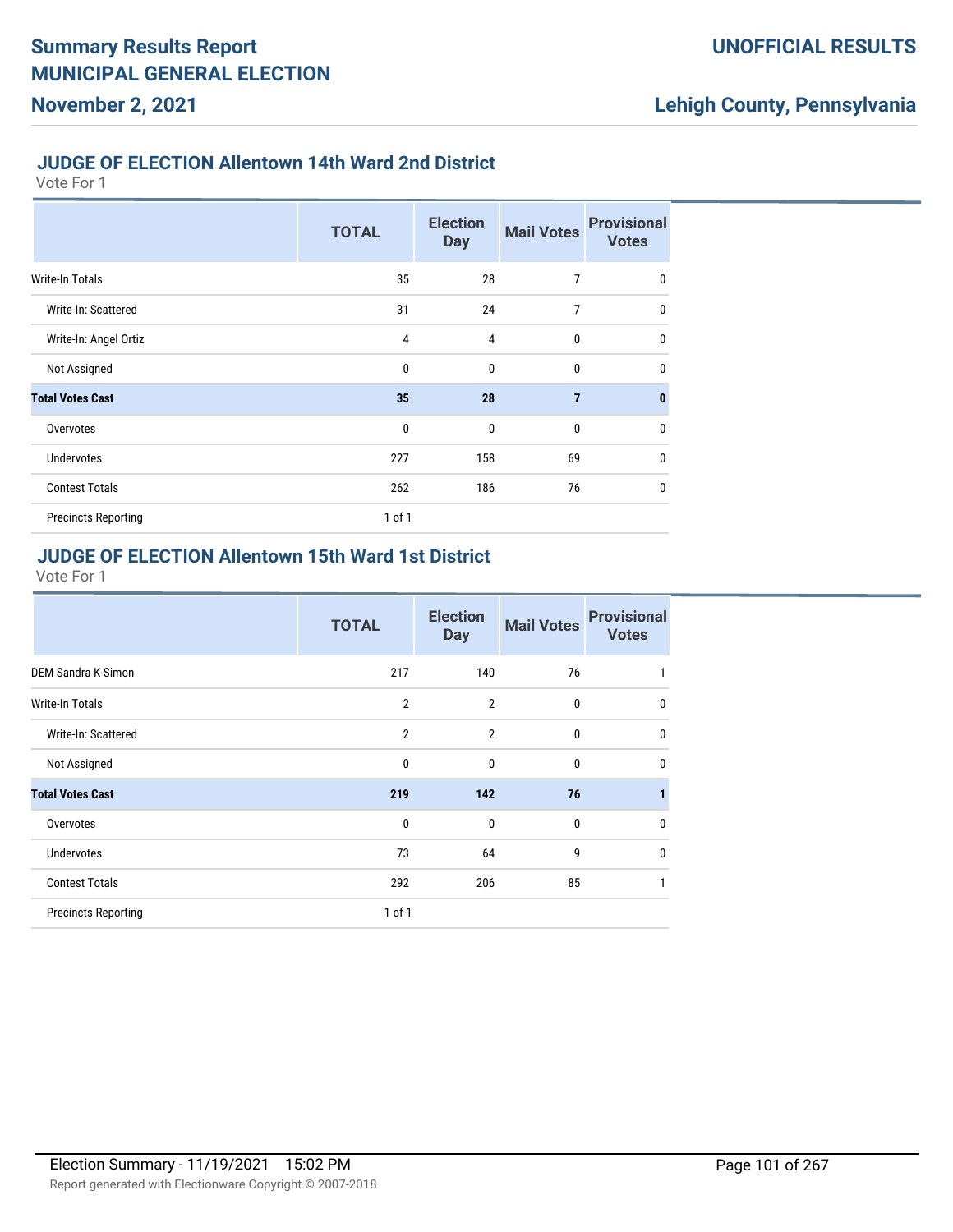#### **JUDGE OF ELECTION Allentown 15th Ward 2nd District**

Vote For 1

**November 2, 2021**

|                            | <b>TOTAL</b>   | <b>Election</b><br><b>Day</b> | <b>Mail Votes</b> | <b>Provisional</b><br><b>Votes</b> |
|----------------------------|----------------|-------------------------------|-------------------|------------------------------------|
| <b>Write-In Totals</b>     | 41             | 32                            | 9                 | $\mathbf{0}$                       |
| Write-In: Scattered        | 39             | 32                            | 7                 | $\mathbf{0}$                       |
| Write-In: Mark Bogunovich  | $\overline{2}$ | $\mathbf 0$                   | $\overline{2}$    | $\mathbf{0}$                       |
| Not Assigned               | 0              | $\mathbf 0$                   | $\mathbf{0}$      | $\mathbf{0}$                       |
| <b>Total Votes Cast</b>    | 41             | 32                            | $\boldsymbol{9}$  | $\mathbf{0}$                       |
| Overvotes                  | $\mathbf 0$    | $\mathbf 0$                   | 0                 | $\mathbf{0}$                       |
| <b>Undervotes</b>          | 280            | 204                           | 74                | $\overline{2}$                     |
| <b>Contest Totals</b>      | 321            | 236                           | 83                | $\overline{2}$                     |
| <b>Precincts Reporting</b> | $1$ of $1$     |                               |                   |                                    |

#### **JUDGE OF ELECTION Allentown 15th Ward 3rd District**

|                            | <b>TOTAL</b>   | <b>Election</b><br><b>Day</b> | <b>Mail Votes</b> | <b>Provisional</b><br><b>Votes</b> |
|----------------------------|----------------|-------------------------------|-------------------|------------------------------------|
| Write-In Totals            | 30             | 20                            | 10                | $\mathbf 0$                        |
| Write-In: Scattered        | 28             | 20                            | 8                 | $\mathbf 0$                        |
| Write-In: Ce-Ce Gerlich    | $\overline{2}$ | 0                             | $\overline{2}$    | $\mathbf 0$                        |
| Not Assigned               | 0              | $\mathbf{0}$                  | 0                 | $\mathbf 0$                        |
| <b>Total Votes Cast</b>    | 30             | 20                            | 10                | $\mathbf{0}$                       |
| Overvotes                  | 0              | $\mathbf{0}$                  | $\mathbf{0}$      | $\mathbf 0$                        |
| <b>Undervotes</b>          | 302            | 191                           | 108               | 3                                  |
| <b>Contest Totals</b>      | 332            | 211                           | 118               | 3                                  |
| <b>Precincts Reporting</b> | 1 of 1         |                               |                   |                                    |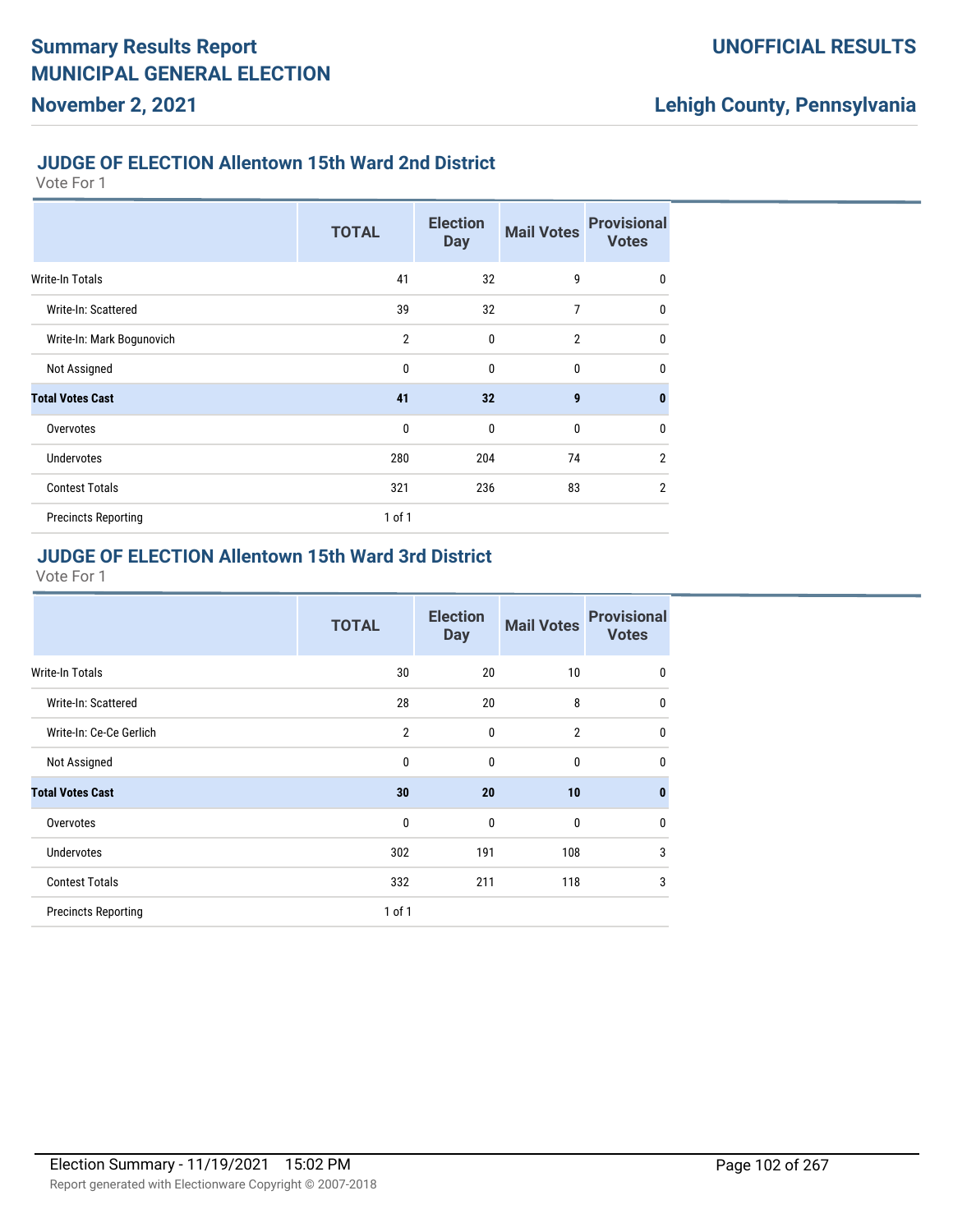#### **JUDGE OF ELECTION Allentown 15th Ward 4th District**

Vote For 1

**November 2, 2021**

|                            | <b>TOTAL</b> | <b>Election</b><br><b>Day</b> | <b>Mail Votes</b>       | <b>Provisional</b><br><b>Votes</b> |
|----------------------------|--------------|-------------------------------|-------------------------|------------------------------------|
| Write-In Totals            | 18           | 15                            | 3                       | $\mathbf 0$                        |
| Write-In: Scattered        | 17           | 14                            | 3                       | $\mathbf 0$                        |
| Write-In: Alex Torres      | 1            | 1                             | $\mathbf 0$             | $\mathbf 0$                        |
| Not Assigned               | $\mathbf 0$  | $\mathbf 0$                   | $\mathbf 0$             | $\mathbf{0}$                       |
| <b>Total Votes Cast</b>    | 18           | 15                            | $\overline{\mathbf{3}}$ | $\mathbf{0}$                       |
| Overvotes                  | $\mathbf 0$  | $\mathbf 0$                   | $\mathbf 0$             | $\mathbf 0$                        |
| <b>Undervotes</b>          | 167          | 114                           | 52                      | 1                                  |
| <b>Contest Totals</b>      | 185          | 129                           | 55                      | 1                                  |
| <b>Precincts Reporting</b> | $1$ of $1$   |                               |                         |                                    |

#### **JUDGE OF ELECTION Allentown 16th Ward 1st District**

|                              | <b>TOTAL</b> | <b>Election</b><br><b>Day</b> | <b>Mail Votes</b>       | <b>Provisional</b><br><b>Votes</b> |
|------------------------------|--------------|-------------------------------|-------------------------|------------------------------------|
| <b>Write-In Totals</b>       | 19           | 16                            | 3                       | $\mathbf 0$                        |
| Write-In: Scattered          | 14           | 12                            | $\overline{2}$          | $\mathbf{0}$                       |
| Write-In: Ray O'Connell      | 1            | $\mathbf{0}$                  | 1                       | 0                                  |
| Write-In: Emigddio Calle     | 1            | 1                             | 0                       | 0                                  |
| Write-In: Chris Hall         | 1            | 1                             | 0                       | 0                                  |
| Write-In: Mary Jo Warmkessel | 1            | 1                             | 0                       | $\mathbf{0}$                       |
| Write-In: Matt Murdock       | 1            | 1                             | 0                       | $\mathbf{0}$                       |
| Not Assigned                 | 0            | 0                             | 0                       | 0                                  |
| <b>Total Votes Cast</b>      | 19           | 16                            | $\overline{\mathbf{3}}$ | $\mathbf{0}$                       |
| Overvotes                    | 0            | 0                             | 0                       | $\mathbf{0}$                       |
| Undervotes                   | 213          | 145                           | 64                      | 4                                  |
| <b>Contest Totals</b>        | 232          | 161                           | 67                      | 4                                  |
| <b>Precincts Reporting</b>   | 1 of 1       |                               |                         |                                    |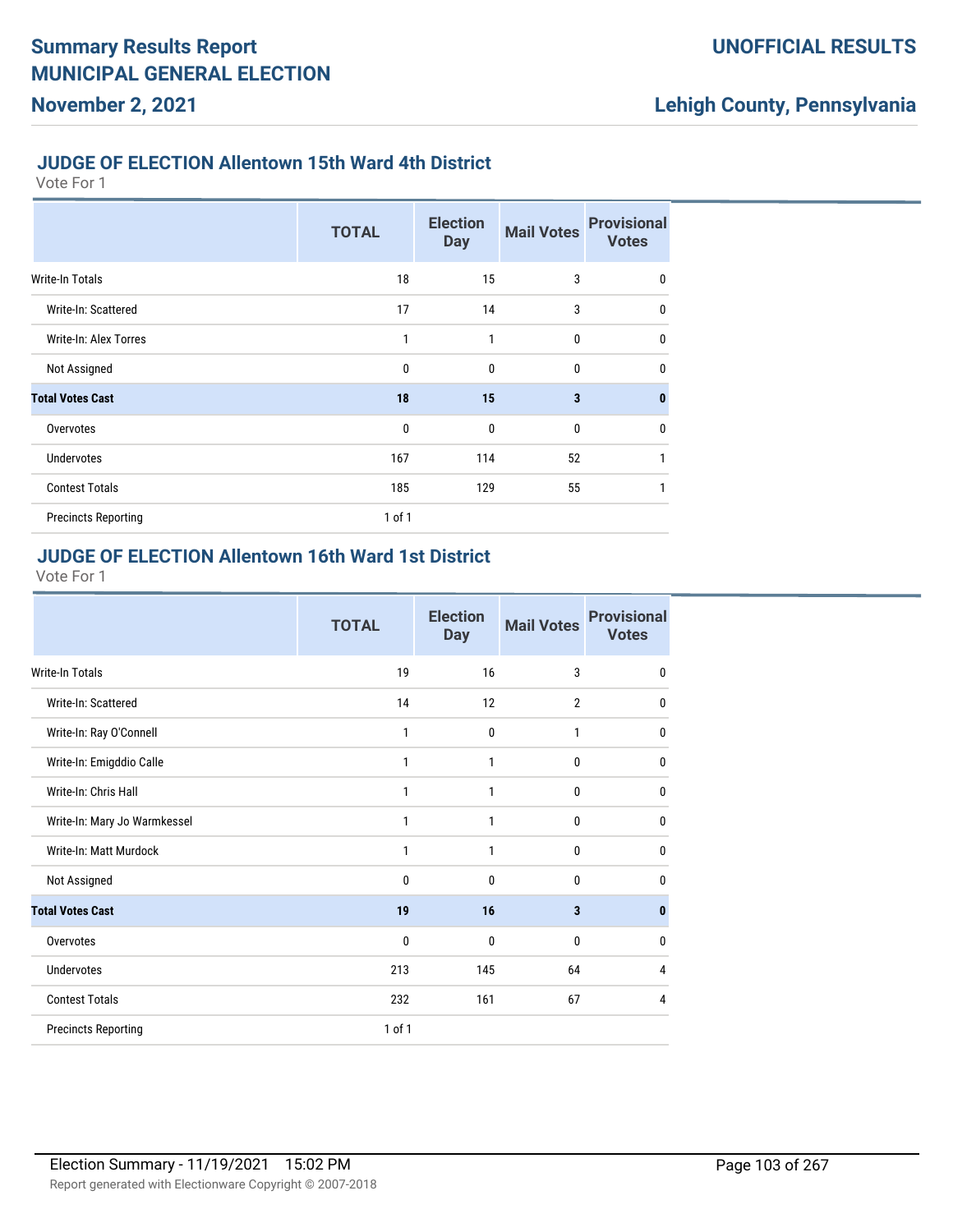#### **JUDGE OF ELECTION Allentown 16th Ward 2nd District**

Vote For 1

**November 2, 2021**

|                            | <b>TOTAL</b>   | <b>Election</b><br><b>Day</b> | <b>Mail Votes</b> | <b>Provisional</b><br><b>Votes</b> |
|----------------------------|----------------|-------------------------------|-------------------|------------------------------------|
| Write-In Totals            | 38             | 26                            | 11                | 1                                  |
| Write-In: Fred Banuelos    | $\overline{2}$ | $\overline{2}$                | $\mathbf 0$       | $\mathbf{0}$                       |
| Write-In: Ashleigh Strange | $\overline{2}$ | 1                             | 1                 | $\mathbf{0}$                       |
| Write-In: Scattered        | 34             | 23                            | 10                | 1                                  |
| Not Assigned               | $\mathbf{0}$   | $\mathbf{0}$                  | $\mathbf{0}$      | $\mathbf{0}$                       |
| <b>Total Votes Cast</b>    | 38             | 26                            | 11                | $\mathbf{1}$                       |
| Overvotes                  | $\mathbf{0}$   | $\mathbf 0$                   | $\mathbf{0}$      | $\mathbf{0}$                       |
| <b>Undervotes</b>          | 366            | 227                           | 135               | $\overline{4}$                     |
| <b>Contest Totals</b>      | 404            | 253                           | 146               | 5                                  |
| <b>Precincts Reporting</b> | $1$ of $1$     |                               |                   |                                    |

## **JUDGE OF ELECTION Allentown 17th Ward 1st District**

|                            | <b>TOTAL</b>   | <b>Election</b><br><b>Day</b> | <b>Mail Votes</b> | <b>Provisional</b><br><b>Votes</b> |
|----------------------------|----------------|-------------------------------|-------------------|------------------------------------|
| Write-In Totals            | 25             | 15                            | 10                | $\mathbf{0}$                       |
| Write-In: Scattered        | 21             | 13                            | 8                 | $\mathbf 0$                        |
| Write-In: Daniel Quinones  | $\overline{2}$ | $\overline{2}$                | 0                 | $\mathbf 0$                        |
| Write-In: Ray O'Connell    | $\overline{2}$ | $\mathbf{0}$                  | $\overline{2}$    | $\mathbf 0$                        |
| Not Assigned               | $\mathbf{0}$   | $\mathbf{0}$                  | 0                 | $\mathbf 0$                        |
| <b>Total Votes Cast</b>    | 25             | 15                            | 10                | $\bf{0}$                           |
| Overvotes                  | 0              | $\mathbf{0}$                  | 0                 | $\mathbf{0}$                       |
| <b>Undervotes</b>          | 273            | 178                           | 91                | $\overline{4}$                     |
| <b>Contest Totals</b>      | 298            | 193                           | 101               | 4                                  |
| <b>Precincts Reporting</b> | $1$ of $1$     |                               |                   |                                    |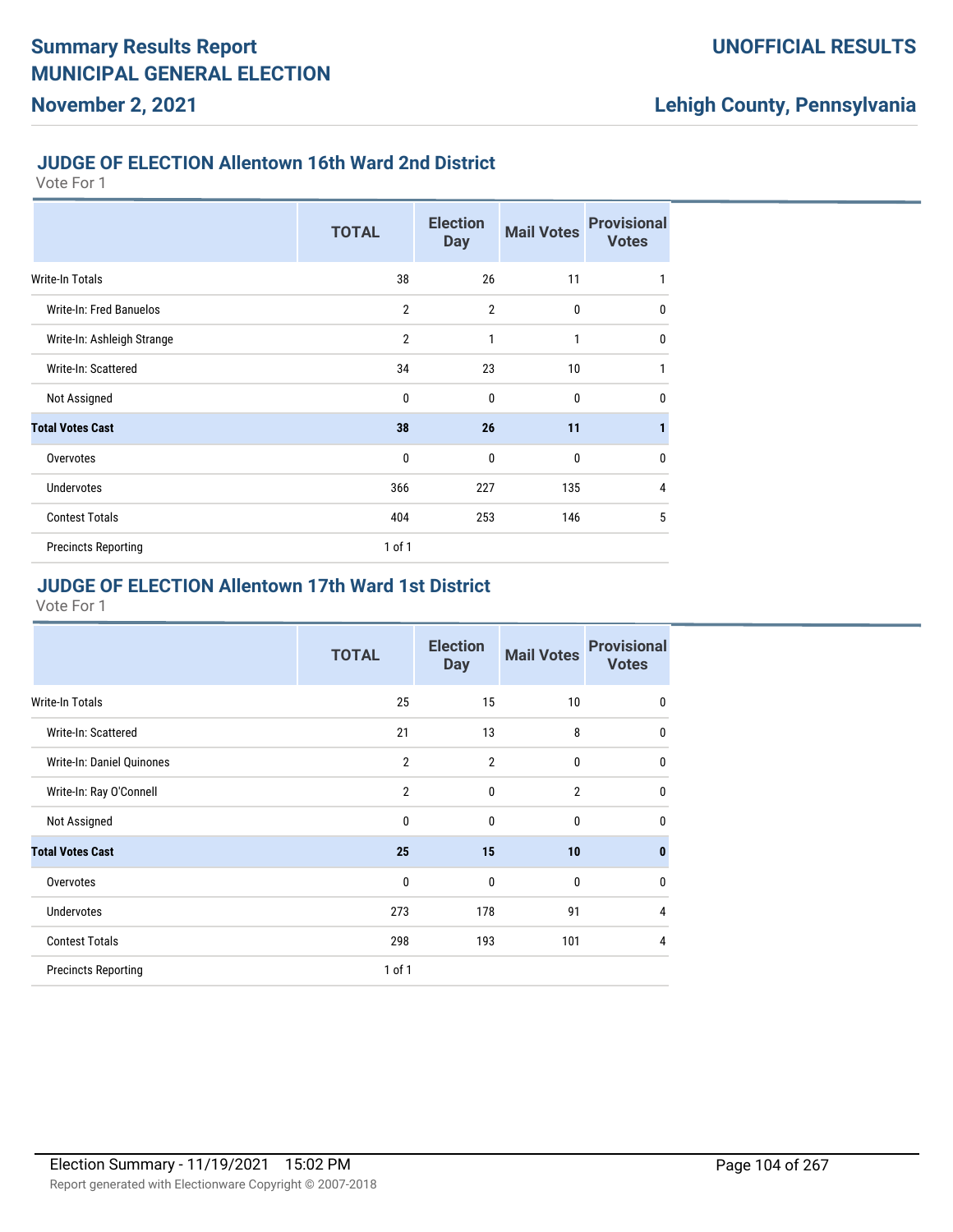#### **JUDGE OF ELECTION Allentown 17th Ward 2nd District**

|                            | <b>TOTAL</b> | <b>Election</b><br><b>Day</b> | <b>Mail Votes</b> | <b>Provisional</b><br><b>Votes</b> |
|----------------------------|--------------|-------------------------------|-------------------|------------------------------------|
| <b>Write-In Totals</b>     | 21           | 14                            | 6                 | 1                                  |
| Write-In: Samuel Rakouski  | 1            | 1                             | 0                 | 0                                  |
| Write-In: Donna Nickel     | 1            | 1                             | $\mathbf{0}$      | 0                                  |
| Write-In: Celeste Dee      | 1            | 1                             | 0                 | 0                                  |
| Write-In: Joe McMahon      | 1            | $\mathbf 0$                   | 1                 | 0                                  |
| Write-In: Ray O'Connell    | 1            | 1                             | 0                 | 0                                  |
| Write-In: Fred Koons       | 1            | 1                             | 0                 | 0                                  |
| Write-In: Aaron Todrin     | 1            | 1                             | 0                 | 0                                  |
| Write-In: Scattered        | 13           | $\overline{7}$                | 5                 | 1                                  |
| Write-In: Janine Vioalui   | $\mathbf{1}$ | 1                             | 0                 | $\mathbf{0}$                       |
| Not Assigned               | $\bf{0}$     | $\mathbf{0}$                  | 0                 | 0                                  |
| <b>Total Votes Cast</b>    | 21           | 14                            | $6\phantom{1}$    | 1                                  |
| Overvotes                  | 0            | 0                             | $\bf{0}$          | 0                                  |
| <b>Undervotes</b>          | 350          | 233                           | 114               | 3                                  |
| <b>Contest Totals</b>      | 371          | 247                           | 120               | 4                                  |
| <b>Precincts Reporting</b> | $1$ of $1$   |                               |                   |                                    |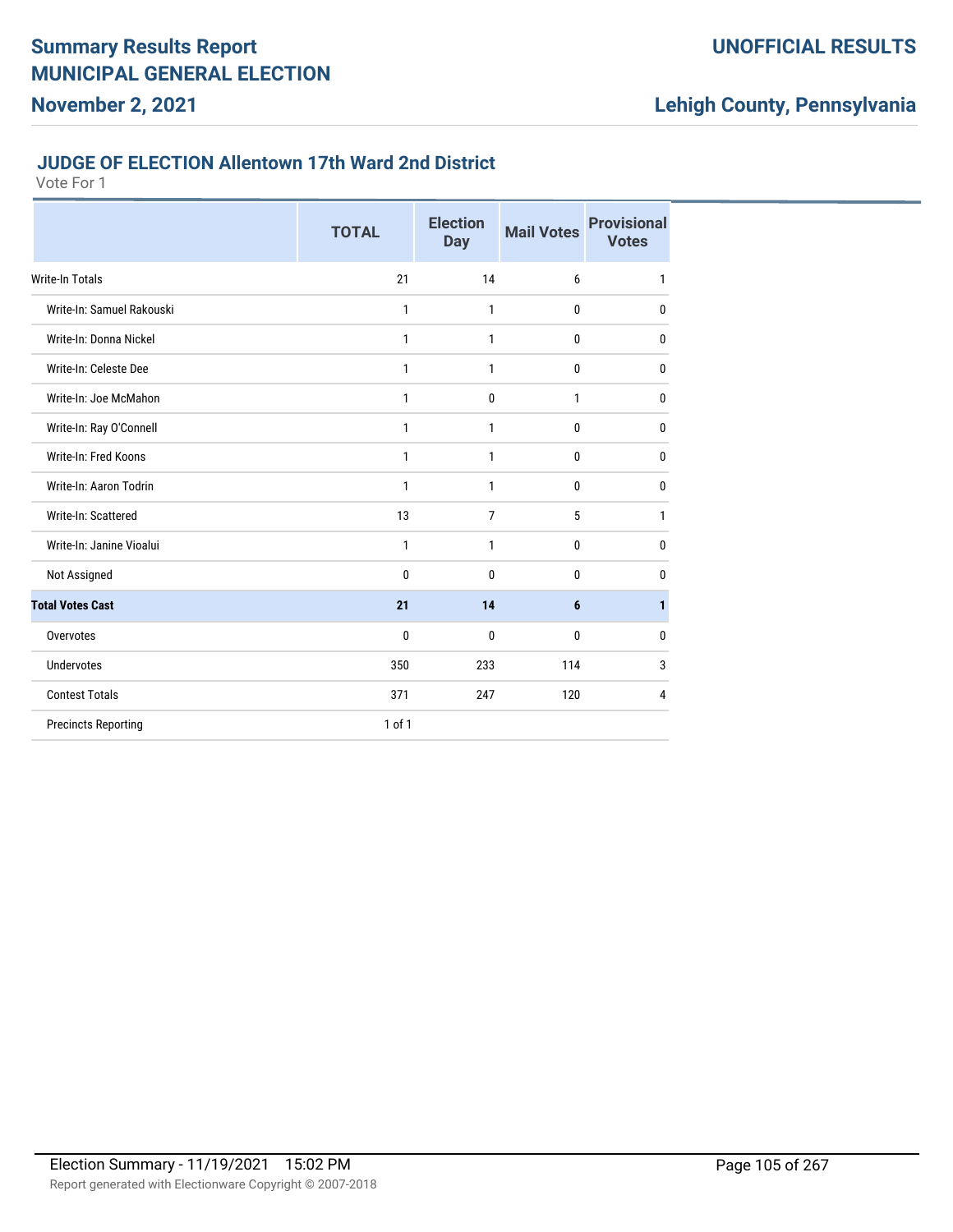#### **JUDGE OF ELECTION Allentown 17th Ward 3rd District**

Vote For 1

**November 2, 2021**

|                              | <b>TOTAL</b>   | <b>Election</b><br><b>Day</b> | <b>Mail Votes</b> | <b>Provisional</b><br><b>Votes</b> |
|------------------------------|----------------|-------------------------------|-------------------|------------------------------------|
| <b>Write-In Totals</b>       | 24             | 16                            | 8                 | 0                                  |
| Write-In: Ray O'Connell      | $\overline{2}$ | $\overline{2}$                | $\mathbf 0$       | $\mathbf{0}$                       |
| Write-In: William V McCartny | $\overline{2}$ | $\mathbf{0}$                  | $\overline{2}$    | $\mathbf{0}$                       |
| Write-In: Scattered          | 20             | 14                            | 6                 | 0                                  |
| Not Assigned                 | $\mathbf{0}$   | $\mathbf{0}$                  | $\mathbf{0}$      | $\mathbf{0}$                       |
| <b>Total Votes Cast</b>      | 24             | 16                            | 8                 | $\bf{0}$                           |
| Overvotes                    | $\mathbf 0$    | $\mathbf{0}$                  | $\mathbf 0$       | 0                                  |
| <b>Undervotes</b>            | 395            | 233                           | 157               | 5                                  |
| <b>Contest Totals</b>        | 419            | 249                           | 165               | 5                                  |
| <b>Precincts Reporting</b>   | $1$ of $1$     |                               |                   |                                    |

### **JUDGE OF ELECTION Allentown 17th Ward 4th District**

|                            | <b>TOTAL</b> | <b>Election</b><br><b>Day</b> | <b>Mail Votes</b> | <b>Provisional</b><br><b>Votes</b> |
|----------------------------|--------------|-------------------------------|-------------------|------------------------------------|
| <b>DEM Keith B Wexler</b>  | 720          | 337                           | 374               | 9                                  |
| <b>Write-In Totals</b>     | 15           | 10                            | $\overline{4}$    | 1                                  |
| Write-In: Scattered        | 15           | 10                            | 4                 | 1                                  |
| Not Assigned               | 0            | $\mathbf{0}$                  | $\mathbf{0}$      | 0                                  |
| <b>Total Votes Cast</b>    | 735          | 347                           | 378               | 10                                 |
| Overvotes                  | 1            | 0                             | $\mathbf{1}$      | 0                                  |
| <b>Undervotes</b>          | 303          | 236                           | 62                | 5                                  |
| <b>Contest Totals</b>      | 1,039        | 583                           | 441               | 15                                 |
| <b>Precincts Reporting</b> | $2$ of $2$   |                               |                   |                                    |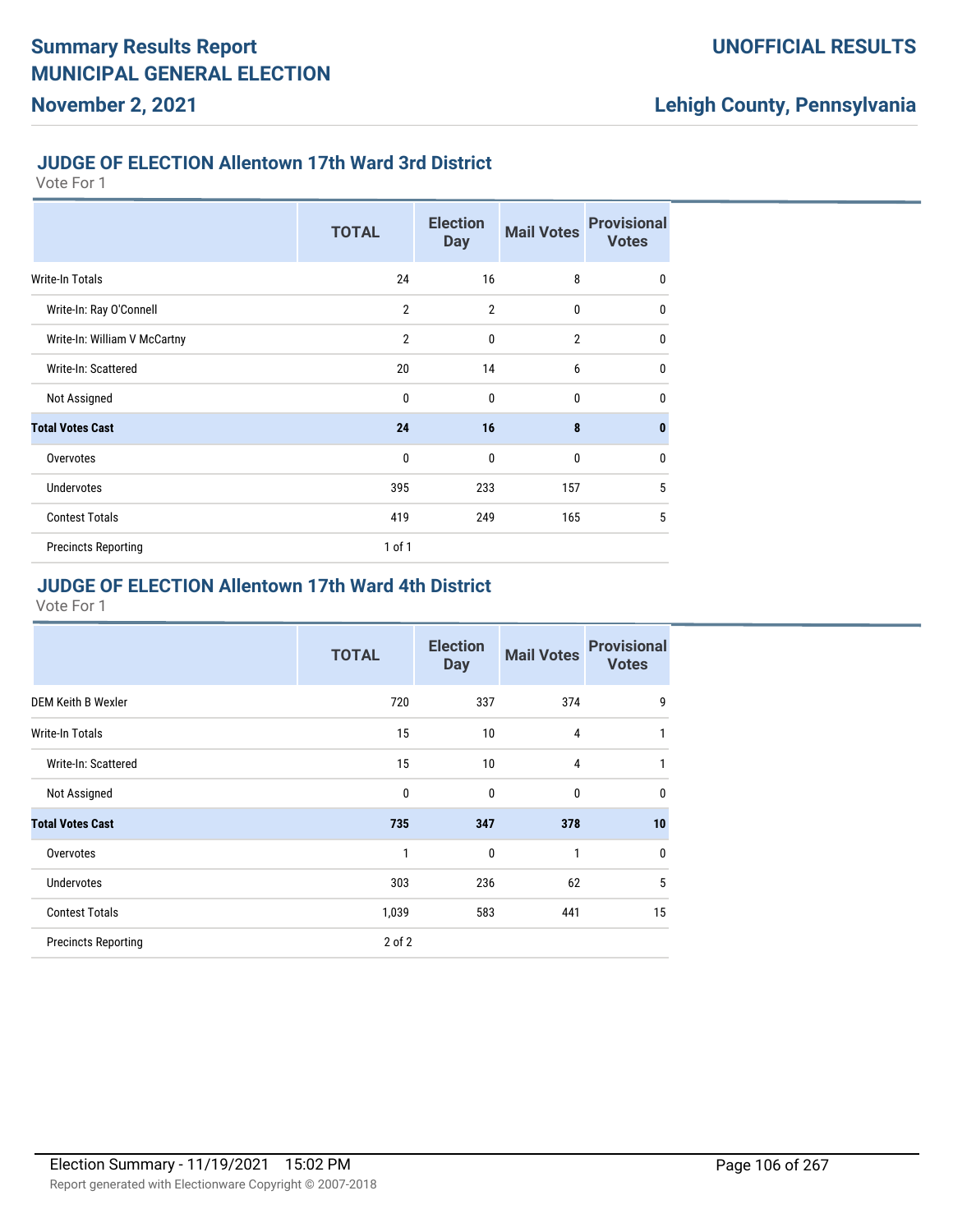#### **JUDGE OF ELECTION Allentown 18th Ward 1st District**

Vote For 1

**November 2, 2021**

|                            | <b>TOTAL</b> | <b>Election</b><br><b>Day</b> | <b>Mail Votes</b> | <b>Provisional</b><br><b>Votes</b> |
|----------------------------|--------------|-------------------------------|-------------------|------------------------------------|
| DEM Susanne Mayer Kusterer | 252          | 156                           | 93                | 3                                  |
| Write-In Totals            | 3            | 1                             | $\overline{2}$    | 0                                  |
| Write-In: Scattered        | 3            | 1                             | $\overline{2}$    | 0                                  |
| Not Assigned               | $\mathbf 0$  | $\mathbf{0}$                  | $\mathbf 0$       | 0                                  |
| <b>Total Votes Cast</b>    | 255          | 157                           | 95                | 3                                  |
| Overvotes                  | $\mathbf 0$  | $\mathbf{0}$                  | $\mathbf 0$       | 0                                  |
| <b>Undervotes</b>          | 98           | 84                            | 14                | 0                                  |
| <b>Contest Totals</b>      | 353          | 241                           | 109               | 3                                  |
| <b>Precincts Reporting</b> | $1$ of $1$   |                               |                   |                                    |

### **JUDGE OF ELECTION Allentown 18th Ward 2nd District**

|                             | <b>TOTAL</b>   | <b>Election</b><br><b>Day</b> | <b>Mail Votes</b> | <b>Provisional</b><br><b>Votes</b> |
|-----------------------------|----------------|-------------------------------|-------------------|------------------------------------|
| Write-In Totals             | 28             | 23                            | 5                 | 0                                  |
| Write-In: Scattered         | 26             | 21                            | 5                 | 0                                  |
| Write-In: Destiny Maldonado | $\overline{2}$ | $\overline{2}$                | $\mathbf 0$       | $\mathbf{0}$                       |
| Not Assigned                | $\mathbf{0}$   | $\mathbf{0}$                  | $\mathbf{0}$      | $\mathbf{0}$                       |
| <b>Total Votes Cast</b>     | 28             | 23                            | 5                 | $\bf{0}$                           |
| Overvotes                   | $\mathbf 0$    | 0                             | $\mathbf{0}$      | $\mathbf{0}$                       |
| <b>Undervotes</b>           | 445            | 309                           | 132               | 4                                  |
| <b>Contest Totals</b>       | 473            | 332                           | 137               | 4                                  |
| <b>Precincts Reporting</b>  | $2$ of $2$     |                               |                   |                                    |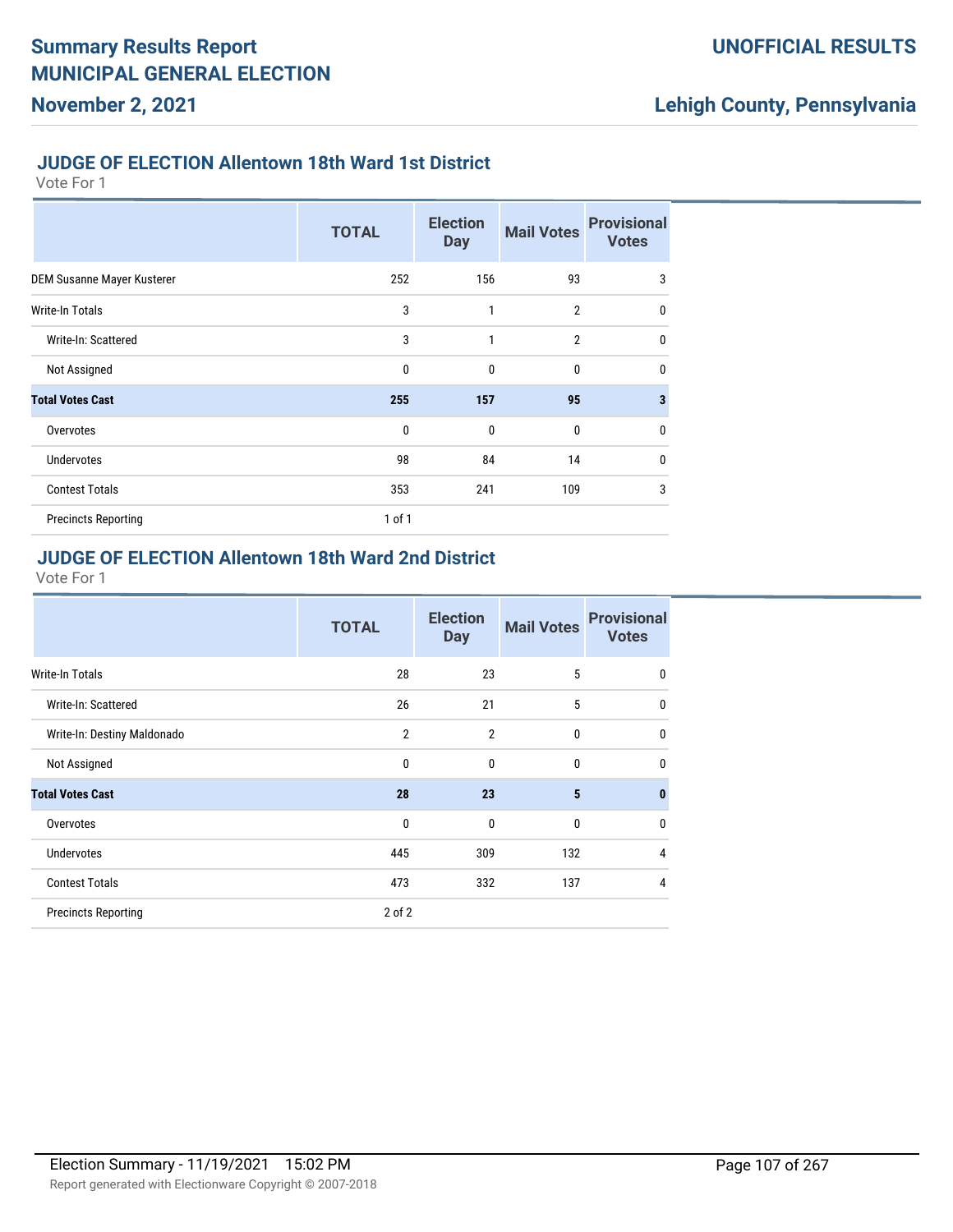#### **JUDGE OF ELECTION Allentown 19th Ward 1st District**

Vote For 1

**November 2, 2021**

|                            | <b>TOTAL</b>   | <b>Election</b><br><b>Day</b> | <b>Mail Votes</b> | <b>Provisional</b><br><b>Votes</b> |
|----------------------------|----------------|-------------------------------|-------------------|------------------------------------|
| <b>Write-In Totals</b>     | 21             | 13                            | 8                 | $\mathbf 0$                        |
| Write-In: Scattered        | 19             | 13                            | 6                 | $\mathbf 0$                        |
| Write-In: Brenda Fernandez | $\overline{2}$ | $\mathbf 0$                   | $\overline{2}$    | $\mathbf 0$                        |
| Not Assigned               | 0              | $\mathbf 0$                   | $\mathbf{0}$      | $\mathbf{0}$                       |
| <b>Total Votes Cast</b>    | 21             | 13                            | 8                 | $\mathbf{0}$                       |
| Overvotes                  | $\mathbf 0$    | $\mathbf 0$                   | 0                 | $\mathbf 0$                        |
| <b>Undervotes</b>          | 192            | 120                           | 70                | $\overline{2}$                     |
| <b>Contest Totals</b>      | 213            | 133                           | 78                | $\overline{2}$                     |
| <b>Precincts Reporting</b> | $1$ of $1$     |                               |                   |                                    |

#### **JUDGE OF ELECTION Allentown 19th Ward 2nd District**

|                            | <b>TOTAL</b> | <b>Election</b><br><b>Day</b> | <b>Mail Votes</b> | <b>Provisional</b><br><b>Votes</b> |
|----------------------------|--------------|-------------------------------|-------------------|------------------------------------|
| <b>Write-In Totals</b>     | 18           | 9                             | 9                 | $\mathbf{0}$                       |
| Write-In: Vikki Geist      | 1            | 0                             | 1                 | $\mathbf{0}$                       |
| Write-In: Frank Grate      | 1            | $\mathbf{0}$                  | 1                 | $\mathbf{0}$                       |
| Write-In: Mark Moore       | 1            | 0                             | 1                 | $\mathbf{0}$                       |
| Write-In: Abba Manawej     | 1            | $\mathbf{1}$                  | $\bf{0}$          | $\mathbf{0}$                       |
| Write-In: Scattered        | 14           | 8                             | 6                 | $\mathbf{0}$                       |
| Not Assigned               | 0            | 0                             | 0                 | 0                                  |
| <b>Total Votes Cast</b>    | 18           | 9                             | $\boldsymbol{9}$  | $\mathbf{0}$                       |
| Overvotes                  | 0            | $\mathbf{0}$                  | $\mathbf{0}$      | $\mathbf{0}$                       |
| <b>Undervotes</b>          | 247          | 165                           | 77                | 5                                  |
| <b>Contest Totals</b>      | 265          | 174                           | 86                | 5                                  |
| <b>Precincts Reporting</b> | 1 of 1       |                               |                   |                                    |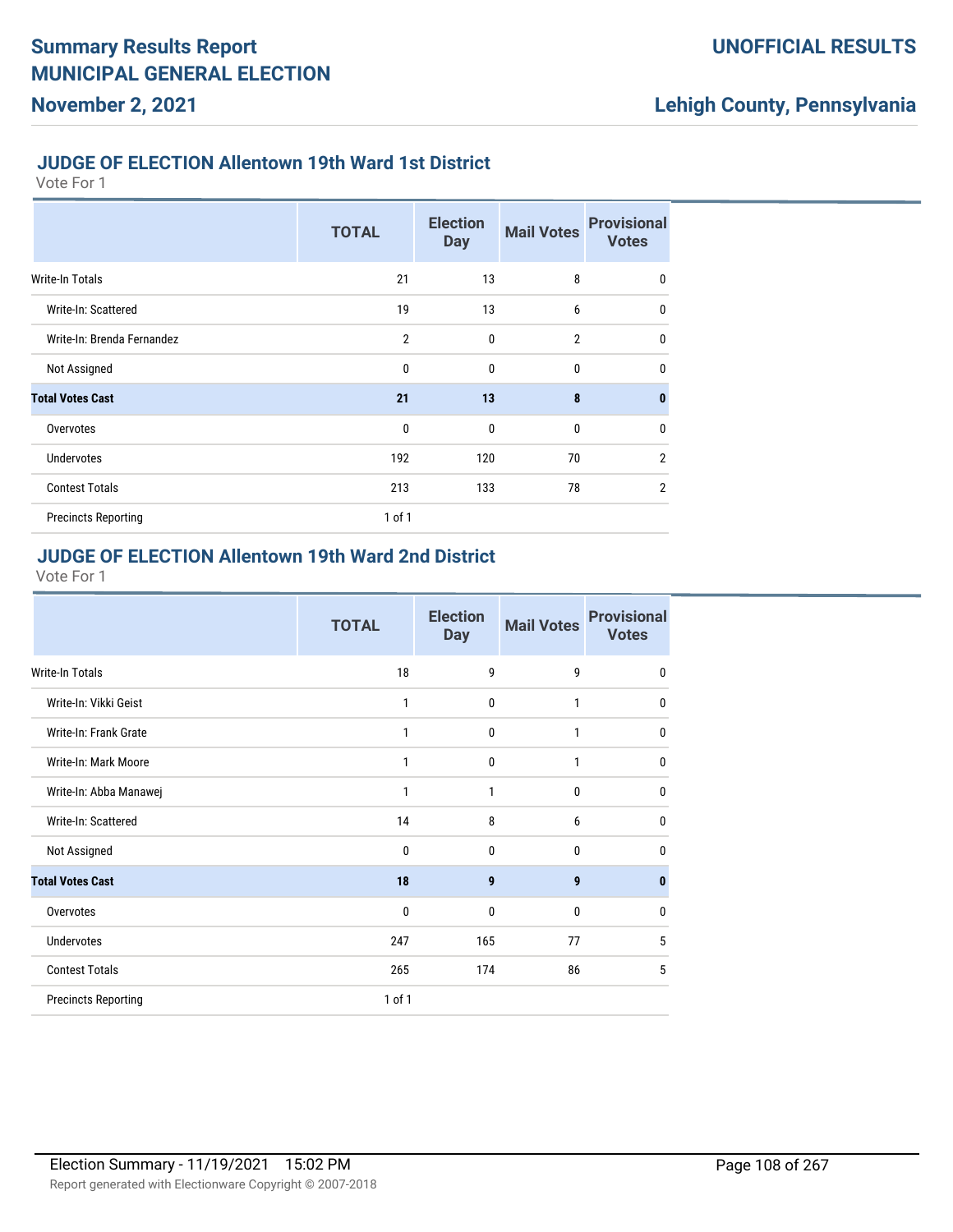#### **JUDGE OF ELECTION Allentown 19th Ward 3rd District**

Vote For 1

**November 2, 2021**

|                              | <b>TOTAL</b> | <b>Election</b><br><b>Day</b> | <b>Mail Votes</b> | <b>Provisional</b><br><b>Votes</b> |
|------------------------------|--------------|-------------------------------|-------------------|------------------------------------|
| <b>Write-In Totals</b>       | 22           | 18                            | 4                 | $\mathbf{0}$                       |
| Write-In: Elwood Bittner     | 1            | $\mathbf 0$                   | 1                 | 0                                  |
| Write-In: Joseph E Hoffman   | 1            | 1                             | 0                 | $\mathbf{0}$                       |
| Write-In: John Worknin       | 1            | $\mathbf 0$                   | 1                 | 0                                  |
| Write-In: Scattered          | 16           | 14                            | $\overline{2}$    | $\mathbf{0}$                       |
| Write-In: Timothy P Sullivan | 1            | 1                             | 0                 | $\mathbf{0}$                       |
| Write-In: Timothy Anger      | 1            | 1                             | 0                 | $\mathbf{0}$                       |
| Write-In: Victoria Salazar   | 1            | 1                             | 0                 | $\mathbf{0}$                       |
| Not Assigned                 | 0            | $\mathbf{0}$                  | 0                 | 0                                  |
| <b>Total Votes Cast</b>      | 22           | 18                            | 4                 | $\mathbf{0}$                       |
| Overvotes                    | 0            | $\mathbf 0$                   | 0                 | $\mathbf{0}$                       |
| <b>Undervotes</b>            | 219          | 160                           | 57                | $\overline{2}$                     |
| <b>Contest Totals</b>        | 241          | 178                           | 61                | $\overline{2}$                     |
| <b>Precincts Reporting</b>   | 1 of 1       |                               |                   |                                    |

### **JUDGE OF ELECTION Allentown 19th Ward 4th District**

|                            | <b>TOTAL</b> | <b>Election</b><br><b>Day</b> | <b>Mail Votes</b>       | <b>Provisional</b><br><b>Votes</b> |
|----------------------------|--------------|-------------------------------|-------------------------|------------------------------------|
| Write-In Totals            | 15           | 11                            | 4                       | $\mathbf{0}$                       |
| Write-In: Danielle Wertz   | $\mathbf{1}$ | 1                             | 0                       | $\mathbf{0}$                       |
| Write-In: Scattered        | 14           | 10                            | 4                       | $\mathbf{0}$                       |
| Not Assigned               | $\mathbf{0}$ | $\mathbf{0}$                  | $\mathbf{0}$            | 0                                  |
| <b>Total Votes Cast</b>    | 15           | 11                            | $\overline{\mathbf{4}}$ | $\bf{0}$                           |
| Overvotes                  | $\mathbf{0}$ | $\mathbf{0}$                  | $\mathbf{0}$            | $\mathbf{0}$                       |
| <b>Undervotes</b>          | 168          | 113                           | 53                      | $\overline{2}$                     |
| <b>Contest Totals</b>      | 183          | 124                           | 57                      | $\overline{2}$                     |
| <b>Precincts Reporting</b> | 1 of 1       |                               |                         |                                    |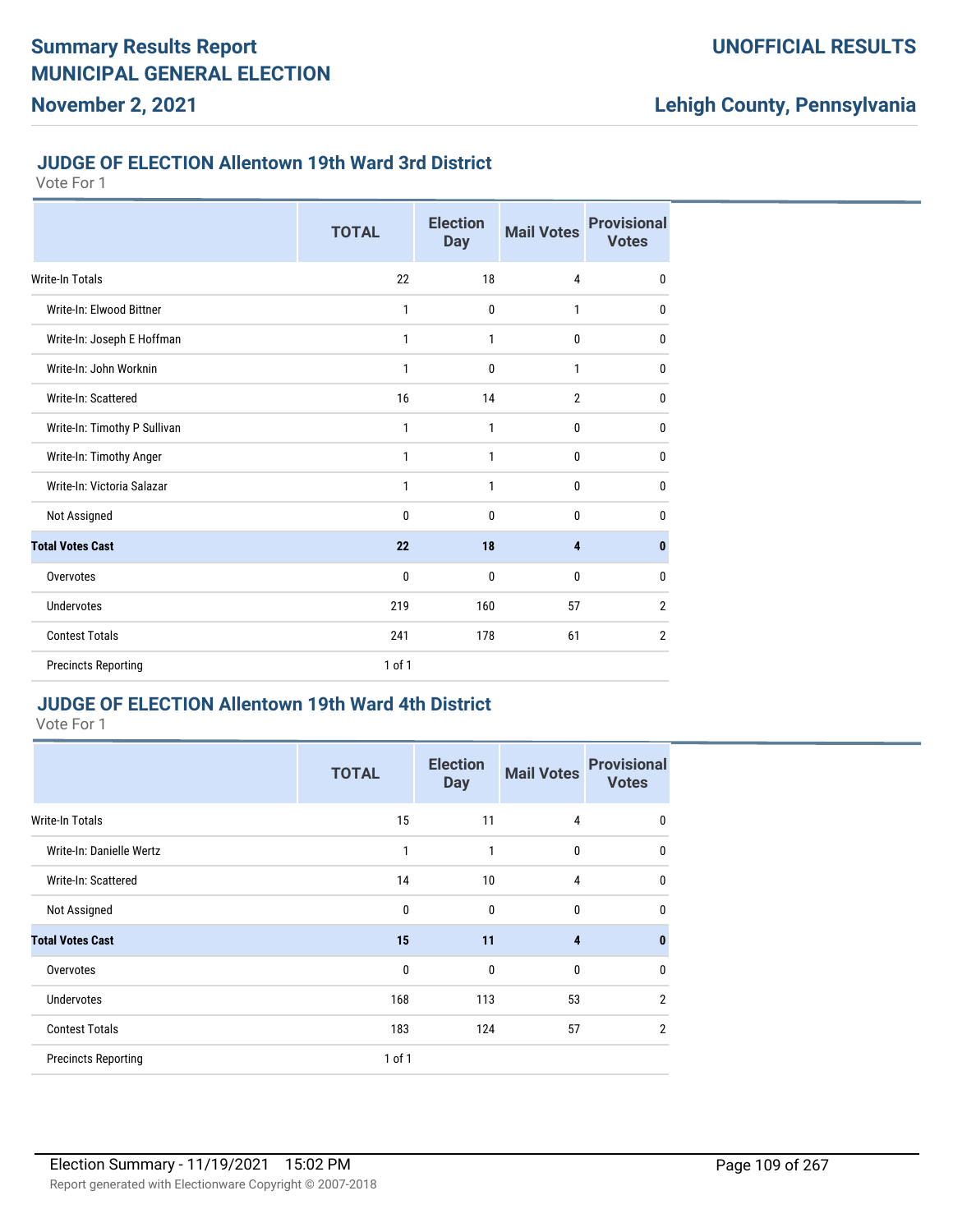#### **JUDGE OF ELECTION Allentown 19th Ward 5th District**

Vote For 1

**November 2, 2021**

|                            | <b>TOTAL</b> | <b>Election</b><br><b>Day</b> | <b>Mail Votes</b> | <b>Provisional</b><br><b>Votes</b> |
|----------------------------|--------------|-------------------------------|-------------------|------------------------------------|
| Write-In Totals            | 24           | 16                            | 8                 | $\mathbf 0$                        |
| Write-In: Jeffery McGinley | 1            | $\mathbf{0}$                  | $\mathbf{1}$      | $\mathbf{0}$                       |
| Write-In: Scattered        | 23           | 16                            | $\overline{7}$    | $\mathbf 0$                        |
| Not Assigned               | $\mathbf{0}$ | $\mathbf{0}$                  | $\bf{0}$          | 0                                  |
| <b>Total Votes Cast</b>    | 24           | 16                            | 8                 | $\bf{0}$                           |
| Overvotes                  | $\mathbf{0}$ | $\mathbf{0}$                  | $\mathbf 0$       | 0                                  |
| <b>Undervotes</b>          | 317          | 202                           | 110               | 5                                  |
| <b>Contest Totals</b>      | 341          | 218                           | 118               | 5                                  |
| <b>Precincts Reporting</b> | $2$ of $2$   |                               |                   |                                    |

#### **JUDGE OF ELECTION Allentown 19th Ward 6th District**

|                            | <b>TOTAL</b> | <b>Election</b><br><b>Day</b> | <b>Mail Votes</b> | <b>Provisional</b><br><b>Votes</b> |
|----------------------------|--------------|-------------------------------|-------------------|------------------------------------|
| <b>Write-In Totals</b>     | 41           | 29                            | 10                | $\overline{2}$                     |
| Write-In: Scattered        | 35           | 23                            | 10                | $\overline{2}$                     |
| Write-In: Karen Johnson    | 6            | 6                             | 0                 | $\mathbf{0}$                       |
| Not Assigned               | $\mathbf{0}$ | $\mathbf{0}$                  | $\mathbf{0}$      | $\mathbf{0}$                       |
| <b>Total Votes Cast</b>    | 41           | 29                            | 10                | $\overline{2}$                     |
| Overvotes                  | $\mathbf 0$  | $\mathbf{0}$                  | $\mathbf{0}$      | $\mathbf{0}$                       |
| <b>Undervotes</b>          | 323          | 189                           | 132               | $\overline{2}$                     |
| <b>Contest Totals</b>      | 364          | 218                           | 142               | $\overline{4}$                     |
| <b>Precincts Reporting</b> | 1 of 1       |                               |                   |                                    |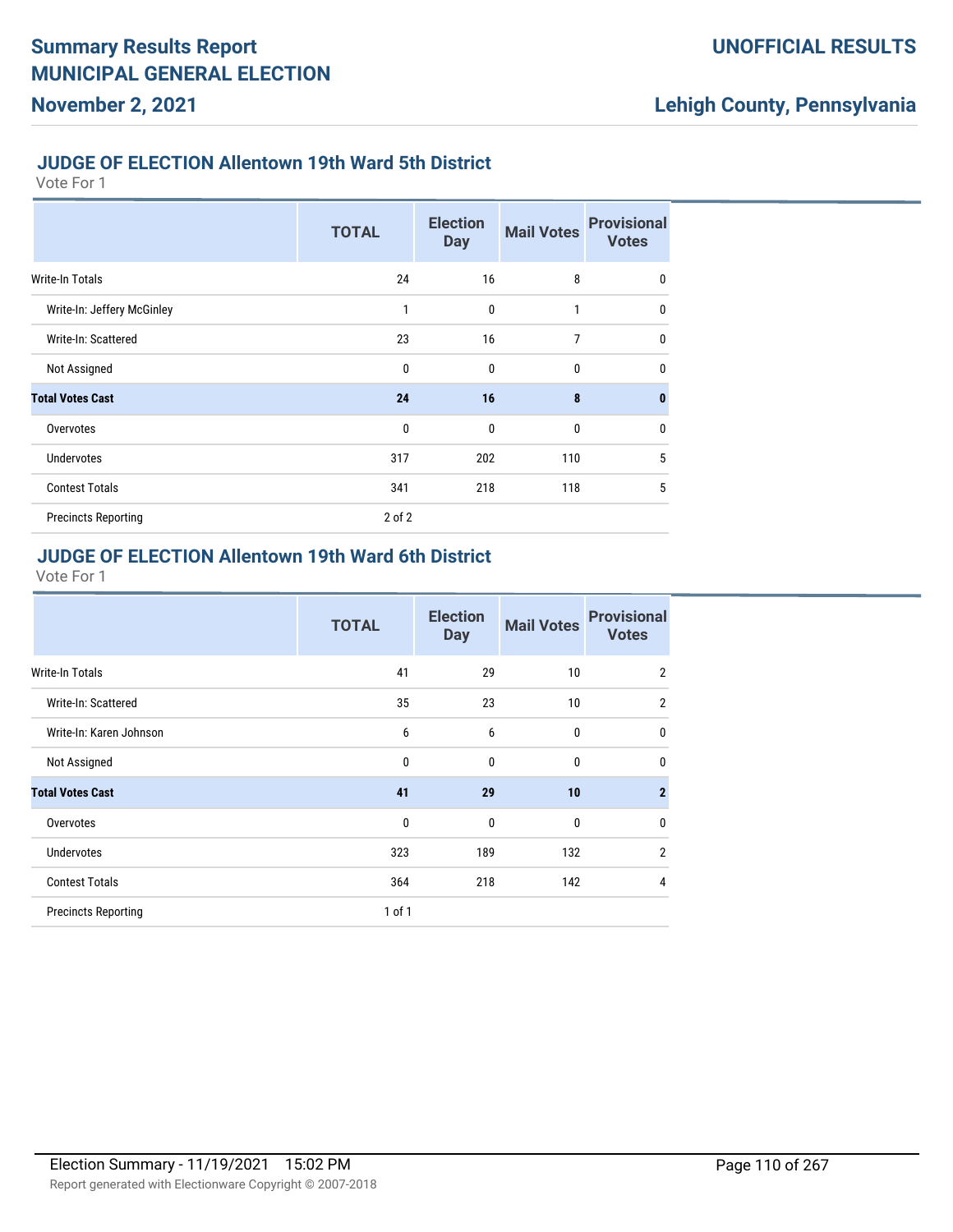### **UNOFFICIAL RESULTS**

## **Lehigh County, Pennsylvania**

#### **JUDGE OF ELECTION Bethlehem 10th Ward**

Vote For 1

|                            | <b>TOTAL</b> | <b>Election</b><br><b>Day</b> | <b>Mail Votes</b> | <b>Provisional</b><br><b>Votes</b> |
|----------------------------|--------------|-------------------------------|-------------------|------------------------------------|
| <b>Write-In Totals</b>     | 24           | 18                            | 6                 | 0                                  |
| Write-In: Scattered        | 21           | 15                            | 6                 | $\mathbf 0$                        |
| Write-In: Marci Intrepido  | 3            | 3                             | $\mathbf{0}$      | $\mathbf 0$                        |
| Not Assigned               | 0            | $\mathbf{0}$                  | 0                 | $\mathbf{0}$                       |
| <b>Total Votes Cast</b>    | 24           | 18                            | $6\phantom{1}6$   | $\mathbf{0}$                       |
| Overvotes                  | 0            | $\mathbf{0}$                  | 0                 | $\mathbf 0$                        |
| <b>Undervotes</b>          | 302          | 192                           | 107               | 3                                  |
| <b>Contest Totals</b>      | 326          | 210                           | 113               | 3                                  |
| <b>Precincts Reporting</b> | $1$ of $1$   |                               |                   |                                    |

#### **JUDGE OF ELECTION Bethlehem 11th Ward**

|                            | <b>TOTAL</b> | <b>Election</b><br><b>Day</b> | <b>Mail Votes</b>       | <b>Provisional</b><br><b>Votes</b> |
|----------------------------|--------------|-------------------------------|-------------------------|------------------------------------|
| <b>Write-In Totals</b>     | 11           | 8                             | 3                       | 0                                  |
| Write-In: John Smith       | 1            | 1                             | 0                       | $\mathbf 0$                        |
| Write-In: Ostomy Matthew   | 1            | 1                             | 0                       | 0                                  |
| Write-In: Eric Garger      | 1            | 1                             | 0                       | $\mathbf 0$                        |
| Write-In: Bryan Bokan      | 1            | $\mathbf 0$                   | 1                       | $\mathbf 0$                        |
| Write-In: Chris Maurer     | 1            | $\mathbf 0$                   | 1                       | $\mathbf 0$                        |
| Write-In: Scattered        | 6            | 5                             | 1                       | $\mathbf 0$                        |
| Not Assigned               | 0            | 0                             | 0                       | 0                                  |
| <b>Total Votes Cast</b>    | 11           | 8                             | $\overline{\mathbf{3}}$ | $\bf{0}$                           |
| Overvotes                  | 0            | 0                             | 0                       | $\mathbf{0}$                       |
| <b>Undervotes</b>          | 196          | 160                           | 34                      | $\overline{2}$                     |
| <b>Contest Totals</b>      | 207          | 168                           | 37                      | $\overline{2}$                     |
| <b>Precincts Reporting</b> | 1 of 1       |                               |                         |                                    |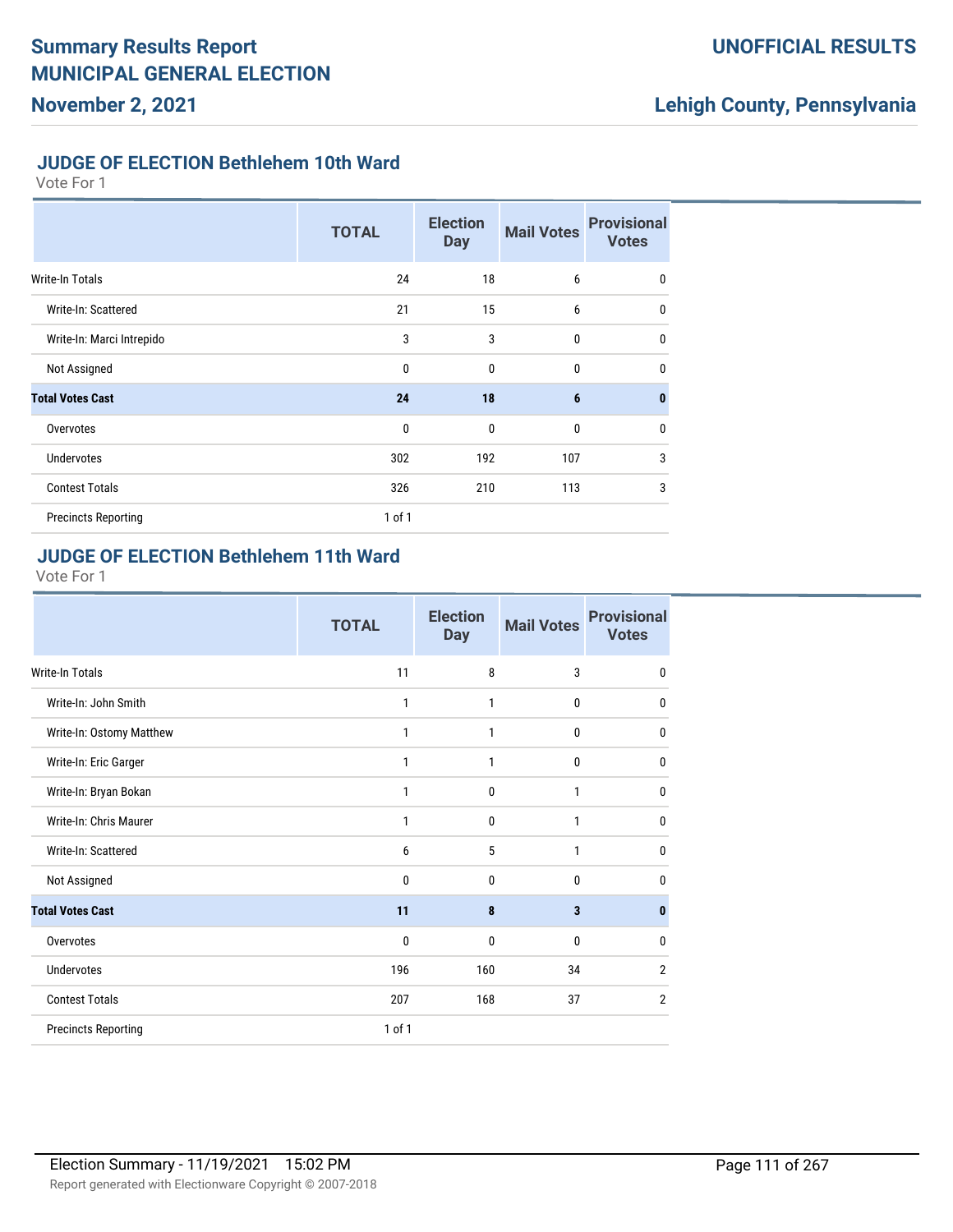#### **JUDGE OF ELECTION Bethlehem 12th Ward 1st District**

Vote For 1

**November 2, 2021**

|                            | <b>TOTAL</b> | <b>Election</b><br><b>Day</b> | <b>Mail Votes</b> | <b>Provisional</b><br><b>Votes</b> |
|----------------------------|--------------|-------------------------------|-------------------|------------------------------------|
| Write-In Totals            | 23           | 21                            | $\overline{2}$    | $\mathbf 0$                        |
| Write-In: Jillian Krill    | 4            | 4                             | $\mathbf{0}$      | $\mathbf 0$                        |
| Write-In: Scattered        | 19           | 17                            | $\overline{2}$    | $\mathbf 0$                        |
| Not Assigned               | 0            | $\mathbf 0$                   | 0                 | $\mathbf 0$                        |
| <b>Total Votes Cast</b>    | 23           | 21                            | $\overline{2}$    | $\mathbf{0}$                       |
| Overvotes                  | 0            | $\mathbf 0$                   | 0                 | $\mathbf{0}$                       |
| <b>Undervotes</b>          | 227          | 166                           | 57                | 4                                  |
| <b>Contest Totals</b>      | 250          | 187                           | 59                | 4                                  |
| <b>Precincts Reporting</b> | 1 of 1       |                               |                   |                                    |

#### **JUDGE OF ELECTION Bethlehem 12th Ward 2nd District**

|                               | <b>TOTAL</b> | <b>Election</b><br><b>Day</b> | <b>Mail Votes</b> | <b>Provisional</b><br><b>Votes</b> |
|-------------------------------|--------------|-------------------------------|-------------------|------------------------------------|
| <b>DEM Brooke S McDermott</b> | 263          | 178                           | 82                | 3                                  |
| <b>Write-In Totals</b>        | 4            | 4                             | 0                 | $\mathbf 0$                        |
| Write-In: Scattered           | 4            | 4                             | 0                 | $\mathbf{0}$                       |
| Not Assigned                  | 0            | $\mathbf{0}$                  | 0                 | $\mathbf 0$                        |
| <b>Total Votes Cast</b>       | 267          | 182                           | 82                | $\overline{\mathbf{3}}$            |
| Overvotes                     | $\mathbf{0}$ | $\mathbf{0}$                  | 0                 | $\mathbf 0$                        |
| <b>Undervotes</b>             | 75           | 61                            | 14                | $\mathbf 0$                        |
| <b>Contest Totals</b>         | 342          | 243                           | 96                | 3                                  |
| <b>Precincts Reporting</b>    | $1$ of $1$   |                               |                   |                                    |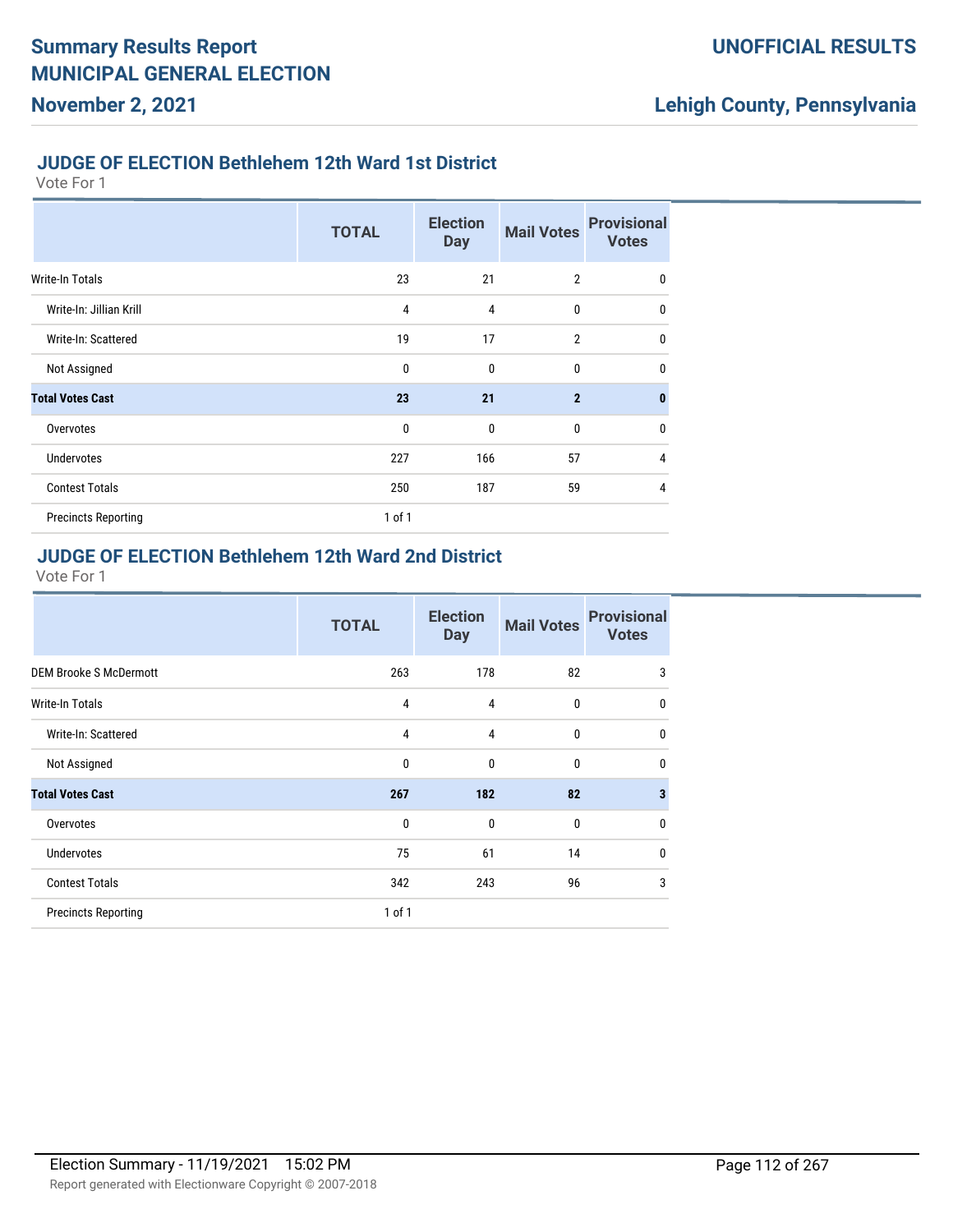#### **JUDGE OF ELECTION Bethlehem 13th Ward 1st District**

Vote For 1

**November 2, 2021**

|                              | <b>TOTAL</b>   | <b>Election</b><br><b>Day</b> | <b>Mail Votes</b> | <b>Provisional</b><br><b>Votes</b> |
|------------------------------|----------------|-------------------------------|-------------------|------------------------------------|
| Write-In Totals              | 38             | 24                            | 14                | $\mathbf 0$                        |
| Write-In: Scattered          | 32             | 22                            | 10                | $\mathbf{0}$                       |
| Write-In: Rosa Maria Donchez | $\overline{2}$ | $\overline{2}$                | $\mathbf{0}$      | $\mathbf{0}$                       |
| Write-In: Dana Grubb         | $\overline{2}$ | $\mathbf{0}$                  | $\overline{2}$    | $\mathbf 0$                        |
| Write-In: Deborah Hines      | $\overline{2}$ | $\mathbf{0}$                  | $\overline{2}$    | $\mathbf 0$                        |
| Not Assigned                 | $\mathbf{0}$   | $\mathbf{0}$                  | $\mathbf{0}$      | $\mathbf{0}$                       |
| <b>Total Votes Cast</b>      | 38             | 24                            | 14                | $\mathbf{0}$                       |
| Overvotes                    | $\mathbf{0}$   | $\mathbf{0}$                  | $\mathbf{0}$      | $\mathbf{0}$                       |
| Undervotes                   | 382            | 267                           | 113               | $\overline{2}$                     |
| <b>Contest Totals</b>        | 420            | 291                           | 127               | $\overline{2}$                     |
| <b>Precincts Reporting</b>   | 1 of 1         |                               |                   |                                    |

#### **JUDGE OF ELECTION Bethlehem 13th Ward 2nd District**

|                            | <b>TOTAL</b> | <b>Election</b><br><b>Day</b> | <b>Mail Votes</b> | <b>Provisional</b><br><b>Votes</b> |
|----------------------------|--------------|-------------------------------|-------------------|------------------------------------|
| <b>Write-In Totals</b>     | 40           | 26                            | 13                | 1                                  |
| Write-In: Scattered        | 35           | 24                            | 11                | $\mathbf{0}$                       |
| Write-In: Mark Moss        | 5            | $\overline{2}$                | $\overline{2}$    | 1                                  |
| Not Assigned               | 0            | 0                             | $\bf{0}$          | $\mathbf{0}$                       |
| <b>Total Votes Cast</b>    | 40           | 26                            | 13                | 1                                  |
| Overvotes                  | 0            | 0                             | 0                 | $\mathbf{0}$                       |
| <b>Undervotes</b>          | 320          | 236                           | 79                | 5                                  |
| <b>Contest Totals</b>      | 360          | 262                           | 92                | 6                                  |
| <b>Precincts Reporting</b> | $1$ of $1$   |                               |                   |                                    |
|                            |              |                               |                   |                                    |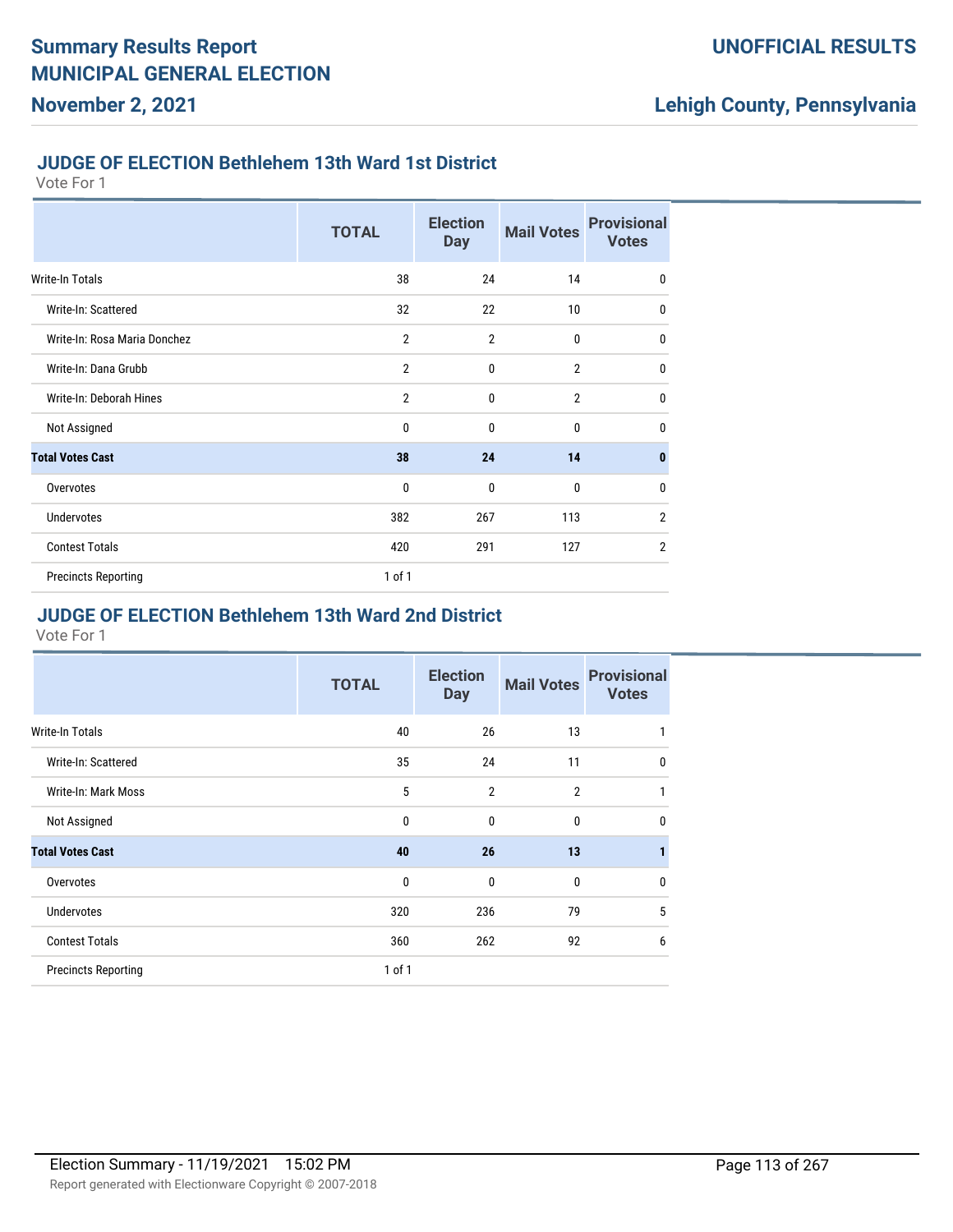#### **JUDGE OF ELECTION Bethlehem 13th Ward 3rd District**

Vote For 1

**November 2, 2021**

|                            | <b>TOTAL</b>   | <b>Election</b><br><b>Day</b> | <b>Mail Votes</b> | <b>Provisional</b><br><b>Votes</b> |
|----------------------------|----------------|-------------------------------|-------------------|------------------------------------|
| <b>DEM Denise Stangl</b>   | 262            | 142                           | 120               | $\mathbf 0$                        |
| Write-In Totals            | $\overline{2}$ | $\mathbf{1}$                  | $\mathbf{1}$      | $\mathbf{0}$                       |
| Write-In: Scattered        | $\overline{2}$ | 1                             | 1                 | 0                                  |
| Not Assigned               | $\mathbf{0}$   | $\mathbf{0}$                  | $\bf{0}$          | 0                                  |
| <b>Total Votes Cast</b>    | 264            | 143                           | 121               | $\bf{0}$                           |
| Overvotes                  | $\mathbf{0}$   | $\mathbf{0}$                  | $\mathbf 0$       | $\mathbf{0}$                       |
| <b>Undervotes</b>          | 104            | 85                            | 19                | $\mathbf{0}$                       |
| <b>Contest Totals</b>      | 368            | 228                           | 140               | 0                                  |
| <b>Precincts Reporting</b> | 1 of 1         |                               |                   |                                    |

### **JUDGE OF ELECTION Bethlehem 13th Ward 4th District**

|                            | <b>TOTAL</b> | <b>Election</b><br><b>Day</b> | <b>Mail Votes</b> | <b>Provisional</b><br><b>Votes</b> |
|----------------------------|--------------|-------------------------------|-------------------|------------------------------------|
| DEM John Fenstermacher     | 401          | 263                           | 135               | 3                                  |
| <b>Write-In Totals</b>     | 4            | 3                             | $\mathbf{1}$      | $\mathbf{0}$                       |
| Write-In: Scattered        | 4            | 3                             | 1                 | $\mathbf{0}$                       |
| Not Assigned               | $\mathbf{0}$ | $\mathbf{0}$                  | $\mathbf{0}$      | $\mathbf{0}$                       |
| <b>Total Votes Cast</b>    | 405          | 266                           | 136               | 3                                  |
| Overvotes                  | 0            | $\mathbf{0}$                  | $\mathbf{0}$      | $\mathbf{0}$                       |
| <b>Undervotes</b>          | 118          | 104                           | 14                | $\mathbf{0}$                       |
| <b>Contest Totals</b>      | 523          | 370                           | 150               | 3                                  |
| <b>Precincts Reporting</b> | $1$ of $1$   |                               |                   |                                    |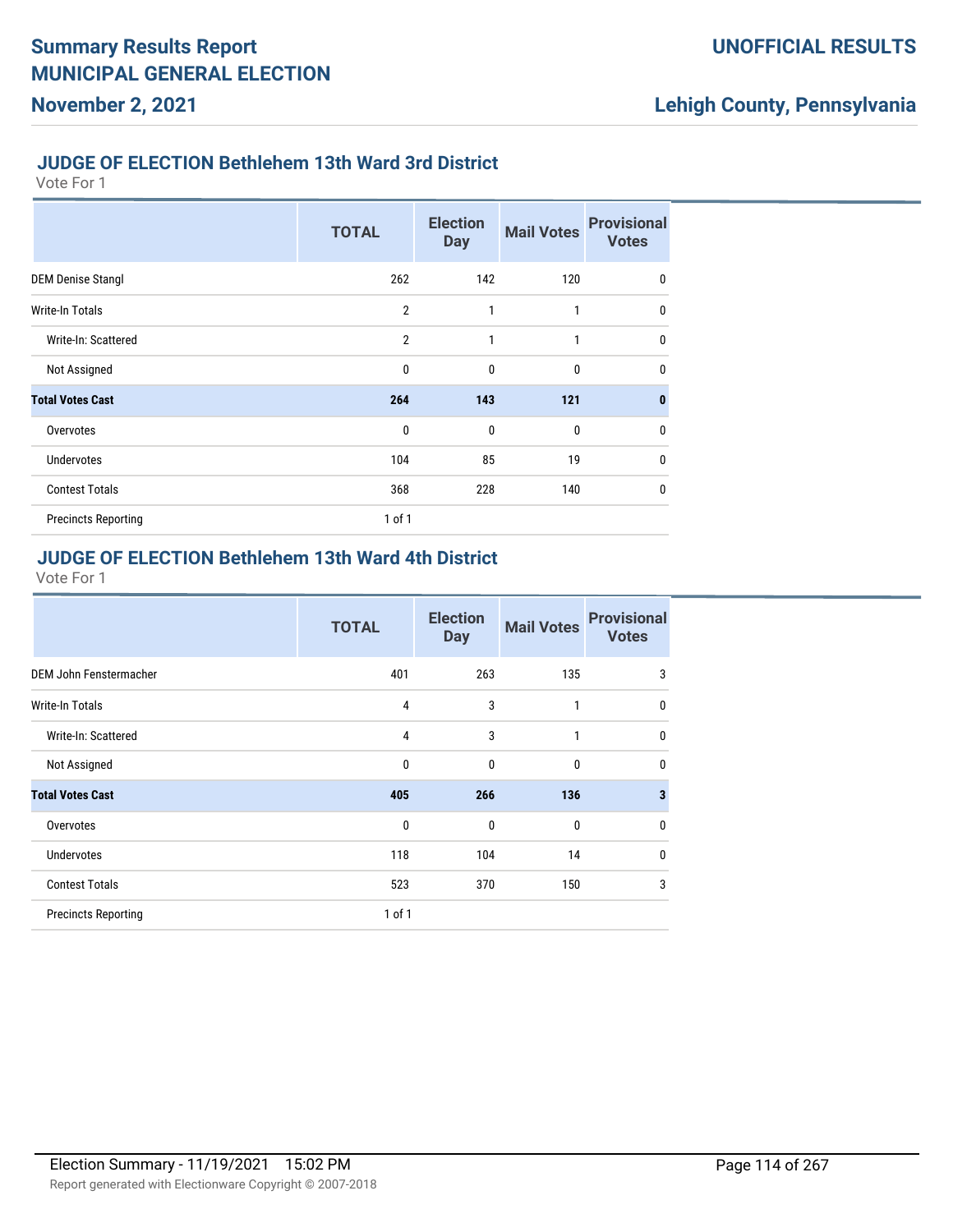### **UNOFFICIAL RESULTS**

## **Lehigh County, Pennsylvania**

#### **JUDGE OF ELECTION Bethlehem 13th Ward 5th District**

|                                | <b>TOTAL</b>   | <b>Election</b><br><b>Day</b> | <b>Mail Votes</b> | <b>Provisional</b><br><b>Votes</b> |
|--------------------------------|----------------|-------------------------------|-------------------|------------------------------------|
| <b>Write-In Totals</b>         | 28             | 19                            | 9                 | 0                                  |
| Write-In: Kerry Hirkok         | $\mathbf{1}$   | 1                             | 0                 | 0                                  |
| Write-In: Richard Head         | $\mathbf{1}$   | $\mathbf{1}$                  | 0                 | 0                                  |
| Write-In: Josh Bees            | $\mathbf{1}$   | $\mathbf{1}$                  | 0                 | 0                                  |
| Write-In: Mark Moss            | $\overline{2}$ | $\mathbf{0}$                  | $\overline{2}$    | $\mathbf{0}$                       |
| Write-In: Marilyn Kery-Couotta | $\mathbf{1}$   | $\mathbf{1}$                  | 0                 | 0                                  |
| Write-In: Gerald Korb          | $\mathbf{1}$   | $\mathbf{1}$                  | 0                 | 0                                  |
| Write-In: Drew Crompton        | $\mathbf{1}$   | $\mathbf{1}$                  | 0                 | 0                                  |
| Write-In: Sarah Hamric         | $\mathbf{1}$   | $\mathbf{1}$                  | 0                 | $\mathbf{0}$                       |
| Write-In: Anthony Zullo        | $\mathbf{1}$   | 1                             | 0                 | $\pmb{0}$                          |
| Write-In: James W Kresge       | $\mathbf{1}$   | 1                             | 0                 | 0                                  |
| Write-In: Emily Bogunovich     | $\mathbf{1}$   | 1                             | 0                 | 0                                  |
| Write-In: Rew Weaver           | $\mathbf{1}$   | $\mathbf{1}$                  | 0                 | 0                                  |
| Write-In: Patricia Fielding    | $\mathbf{1}$   | 0                             | $\mathbf{1}$      | 0                                  |
| Write-In: Ryan Stark           | $\mathbf{1}$   | 0                             | $\mathbf{1}$      | 0                                  |
| Write-In: John Fetterman       | $\mathbf{1}$   | 0                             | $\mathbf{1}$      | 0                                  |
| Write-In: Scattered            | 12             | 8                             | 4                 | 0                                  |
| Not Assigned                   | $\mathbf{0}$   | $\mathbf{0}$                  | 0                 | 0                                  |
| <b>Total Votes Cast</b>        | 28             | 19                            | 9                 | $\mathbf{0}$                       |
| Overvotes                      | $\mathbf{0}$   | $\mathbf{0}$                  | 0                 | $\mathbf{0}$                       |
| <b>Undervotes</b>              | 343            | 234                           | 105               | $\overline{4}$                     |
| <b>Contest Totals</b>          | 371            | 253                           | 114               | $\overline{4}$                     |
| <b>Precincts Reporting</b>     | 1 of 1         |                               |                   |                                    |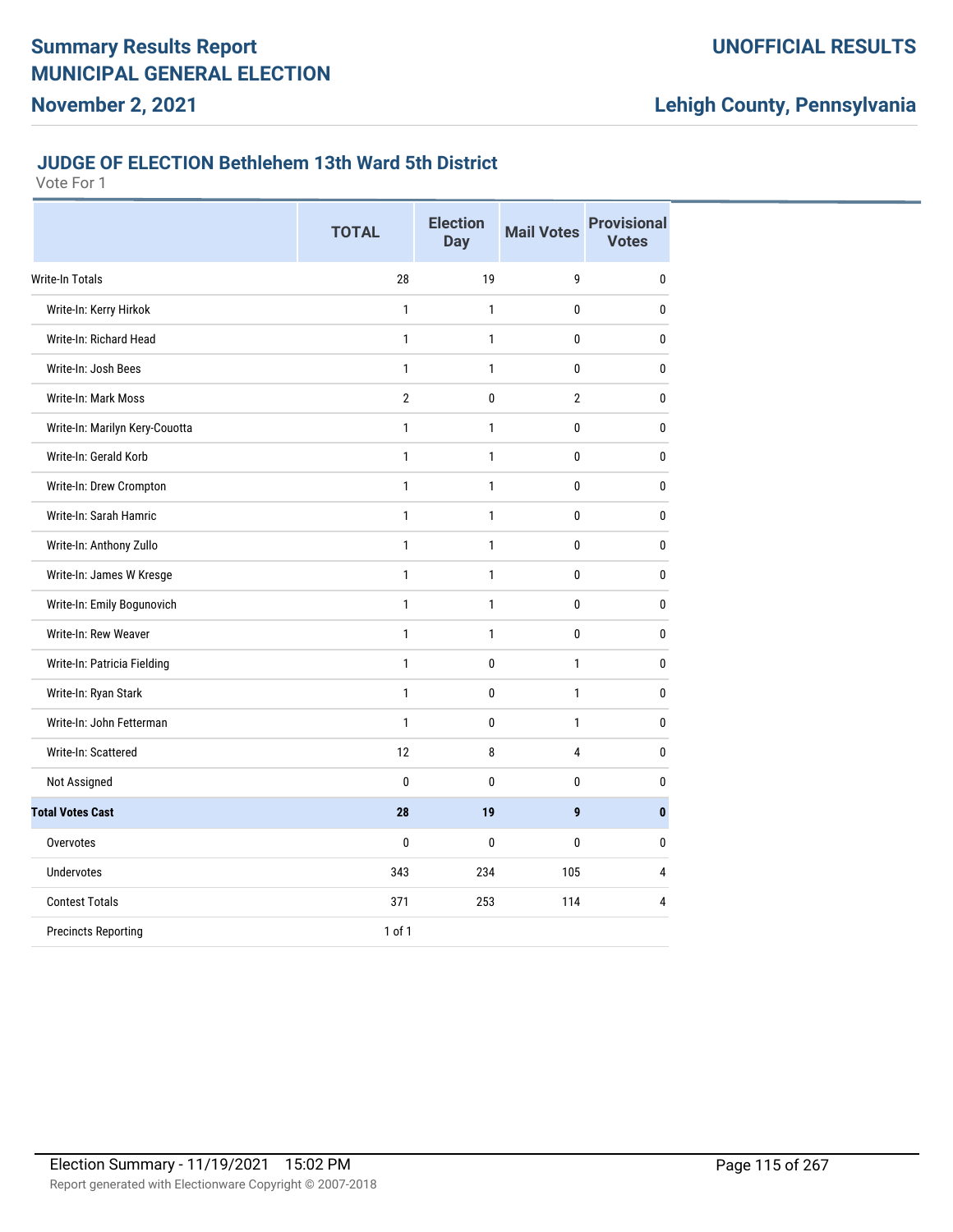#### **JUDGE OF ELECTION Bethlehem 13th Ward 6th District**

Vote For 1

**November 2, 2021**

|                              | <b>TOTAL</b>   | <b>Election</b><br><b>Day</b> | <b>Mail Votes</b> | <b>Provisional</b><br><b>Votes</b> |
|------------------------------|----------------|-------------------------------|-------------------|------------------------------------|
| Write-In Totals              | 26             | 18                            | 8                 | 0                                  |
| Write-In: Scattered          | 24             | 18                            | 6                 | $\mathbf{0}$                       |
| Write-In: J William Reynolds | $\overline{2}$ | $\mathbf 0$                   | $\overline{2}$    | $\mathbf{0}$                       |
| Not Assigned                 | 0              | $\mathbf 0$                   | $\bf{0}$          | $\mathbf{0}$                       |
| <b>Total Votes Cast</b>      | 26             | 18                            | 8                 | $\mathbf{0}$                       |
| Overvotes                    | $\mathbf{0}$   | $\mathbf 0$                   | $\bf{0}$          | $\mathbf{0}$                       |
| <b>Undervotes</b>            | 268            | 189                           | 78                | $\mathbf{1}$                       |
| <b>Contest Totals</b>        | 294            | 207                           | 86                | 1                                  |
| <b>Precincts Reporting</b>   | $1$ of $1$     |                               |                   |                                    |

#### **JUDGE OF ELECTION Bethlehem 13th Ward 7th District**

|                            | <b>TOTAL</b>   | <b>Election</b><br><b>Day</b> | <b>Mail Votes</b> | <b>Provisional</b><br><b>Votes</b> |
|----------------------------|----------------|-------------------------------|-------------------|------------------------------------|
| <b>Write-In Totals</b>     | 24             | 14                            | 8                 | $\overline{2}$                     |
| Write-In: Devin Brunges    | $\overline{2}$ | $\overline{2}$                | $\mathbf{0}$      | $\mathbf{0}$                       |
| Write-In: Scattered        | 22             | 12                            | 8                 | $\overline{2}$                     |
| Not Assigned               | $\mathbf 0$    | $\mathbf{0}$                  | $\mathbf{0}$      | $\mathbf{0}$                       |
| <b>Total Votes Cast</b>    | 24             | 14                            | 8                 | $\overline{2}$                     |
| Overvotes                  | $\mathbf 0$    | $\mathbf 0$                   | $\mathbf{0}$      | $\mathbf{0}$                       |
| <b>Undervotes</b>          | 265            | 170                           | 93                | $\overline{2}$                     |
| <b>Contest Totals</b>      | 289            | 184                           | 101               | $\overline{4}$                     |
| <b>Precincts Reporting</b> | 1 of 1         |                               |                   |                                    |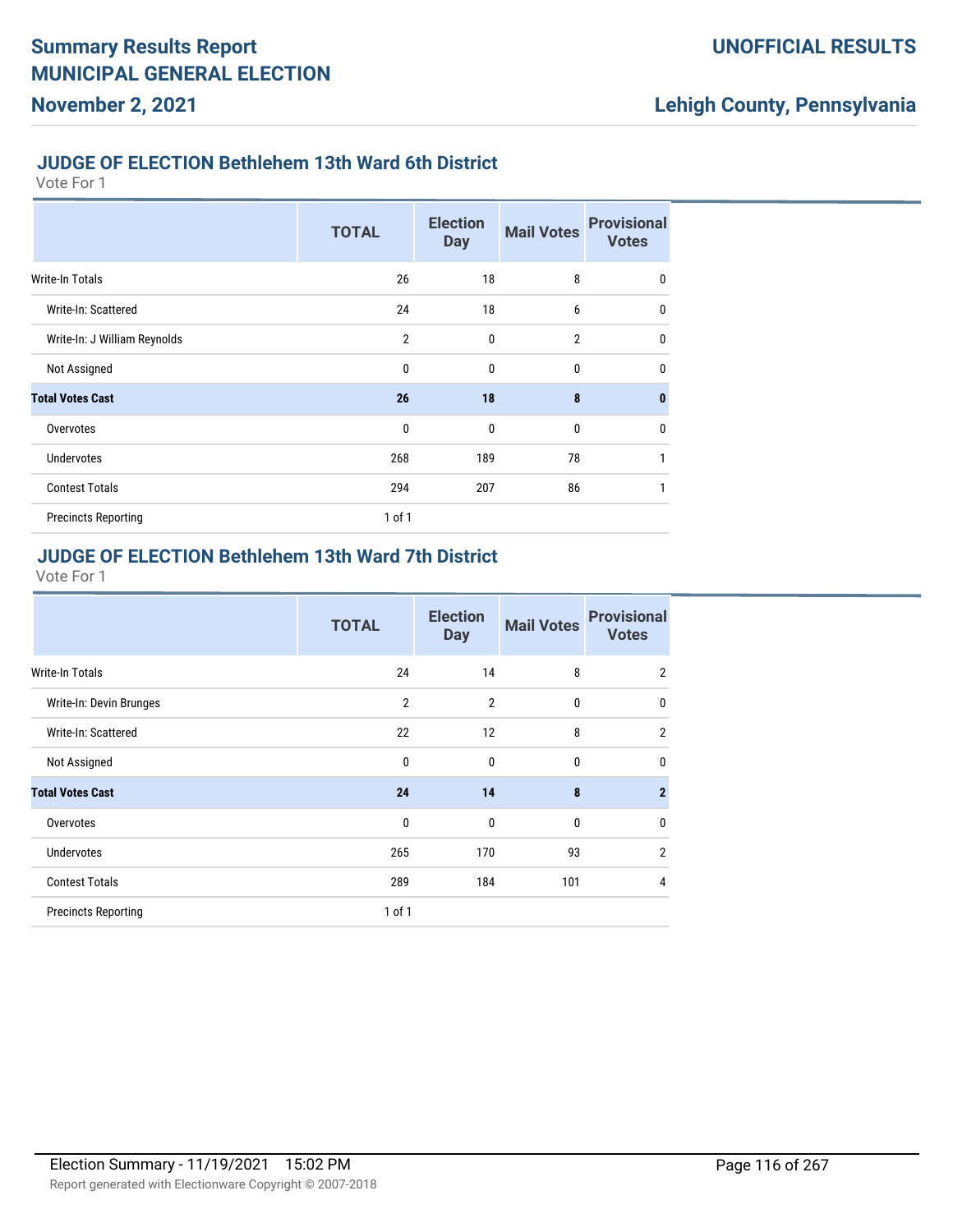#### **JUDGE OF ELECTION Bethlehem 13th Ward 8th District**

Vote For 1

**November 2, 2021**

|                            | <b>TOTAL</b> | <b>Election</b><br><b>Day</b> | <b>Mail Votes</b> | <b>Provisional</b><br><b>Votes</b> |
|----------------------------|--------------|-------------------------------|-------------------|------------------------------------|
| Write-In Totals            | 45           | 26                            | 18                | 1                                  |
| Write-In: Sean Keitsnyder  | 3            | 3                             | 0                 | $\mathbf{0}$                       |
| Write-In: Scattered        | 42           | 23                            | 18                | 1                                  |
| Not Assigned               | $\mathbf{0}$ | $\mathbf 0$                   | $\bf{0}$          | $\mathbf{0}$                       |
| <b>Total Votes Cast</b>    | 45           | 26                            | 18                | 1                                  |
| Overvotes                  | $\mathbf{0}$ | $\mathbf 0$                   | $\bf{0}$          | $\mathbf{0}$                       |
| <b>Undervotes</b>          | 287          | 170                           | 117               | $\mathbf{0}$                       |
| <b>Contest Totals</b>      | 332          | 196                           | 135               | 1                                  |
| <b>Precincts Reporting</b> | 1 of 1       |                               |                   |                                    |

### **JUDGE OF ELECTION Alburtis**

|                            | <b>TOTAL</b> | <b>Election</b><br><b>Day</b> | <b>Mail Votes</b> | <b>Provisional</b><br><b>Votes</b> |
|----------------------------|--------------|-------------------------------|-------------------|------------------------------------|
| Write-In Totals            | 47           | 42                            | 4                 |                                    |
| Write-In: Scattered        | 38           | 33                            | 4                 |                                    |
| Write-In: Margaret Buss    | 9            | 9                             | 0                 | $\mathbf{0}$                       |
| Not Assigned               | $\mathbf{0}$ | 0                             | $\Omega$          | $\Omega$                           |
| <b>Total Votes Cast</b>    | 47           | 42                            | 4                 |                                    |
| Overvotes                  | 0            | 0                             | 0                 | $\Omega$                           |
| <b>Undervotes</b>          | 435          | 347                           | 81                | 7                                  |
| <b>Contest Totals</b>      | 482          | 389                           | 85                | 8                                  |
| <b>Precincts Reporting</b> | $1$ of $1$   |                               |                   |                                    |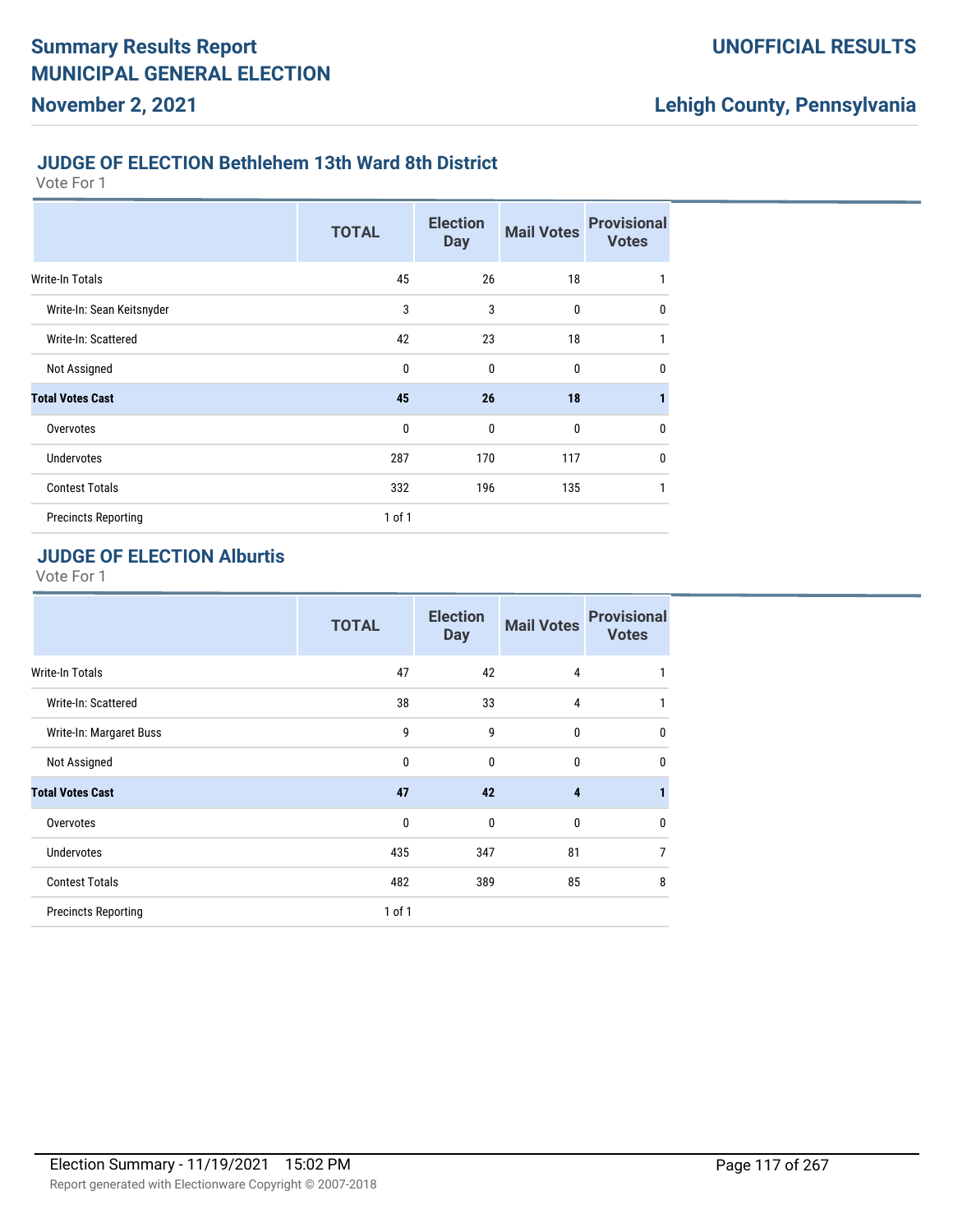### **UNOFFICIAL RESULTS**

## **Lehigh County, Pennsylvania**

#### **JUDGE OF ELECTION Catasauqua 1st District**

Vote For 1

|                            | <b>TOTAL</b> | <b>Election</b><br><b>Day</b> | <b>Mail Votes</b> | <b>Provisional</b><br><b>Votes</b> |
|----------------------------|--------------|-------------------------------|-------------------|------------------------------------|
| <b>Write-In Totals</b>     | 33           | 28                            | 5                 | $\mathbf 0$                        |
| Write-In: Richard Silvoy   | 3            | 3                             | $\mathbf 0$       | $\mathbf 0$                        |
| Write-In: Scattered        | 30           | 25                            | 5                 | $\mathbf 0$                        |
| Not Assigned               | $\mathbf 0$  | $\mathbf{0}$                  | $\mathbf 0$       | $\mathbf{0}$                       |
| <b>Total Votes Cast</b>    | 33           | 28                            | $5\phantom{.0}$   | $\mathbf{0}$                       |
| Overvotes                  | $\mathbf 0$  | $\mathbf{0}$                  | $\mathbf 0$       | $\mathbf 0$                        |
| <b>Undervotes</b>          | 338          | 257                           | 81                | $\mathbf 0$                        |
| <b>Contest Totals</b>      | 371          | 285                           | 86                | $\mathbf 0$                        |
| <b>Precincts Reporting</b> | 1 of 1       |                               |                   |                                    |

#### **JUDGE OF ELECTION Catasauqua 2nd District**

|                            | <b>TOTAL</b>   | <b>Election</b><br><b>Day</b> | <b>Mail Votes</b> | <b>Provisional</b><br><b>Votes</b> |
|----------------------------|----------------|-------------------------------|-------------------|------------------------------------|
| <b>Write-In Totals</b>     | 32             | 30                            | $\overline{2}$    | $\mathbf 0$                        |
| Write-In: Richard Silvoy   | $\overline{2}$ | $\mathbf{1}$                  | 1                 | $\mathbf{0}$                       |
| Write-In: Matt Deist       | $\overline{2}$ | $\overline{2}$                | $\mathbf 0$       | $\mathbf{0}$                       |
| Write-In: Kimberly Gable   | $\overline{2}$ | $\overline{2}$                | 0                 | $\mathbf{0}$                       |
| Write-In: Scattered        | 26             | 25                            | $\mathbf{1}$      | $\mathbf 0$                        |
| Not Assigned               | $\mathbf{0}$   | $\mathbf{0}$                  | $\mathbf{0}$      | $\mathbf{0}$                       |
| <b>Total Votes Cast</b>    | 32             | 30                            | $\overline{2}$    | $\mathbf{0}$                       |
| Overvotes                  | $\mathbf{0}$   | $\mathbf{0}$                  | 0                 | $\mathbf{0}$                       |
| <b>Undervotes</b>          | 327            | 266                           | 61                | $\mathbf 0$                        |
| <b>Contest Totals</b>      | 359            | 296                           | 63                | $\mathbf 0$                        |
| <b>Precincts Reporting</b> | 1 of 1         |                               |                   |                                    |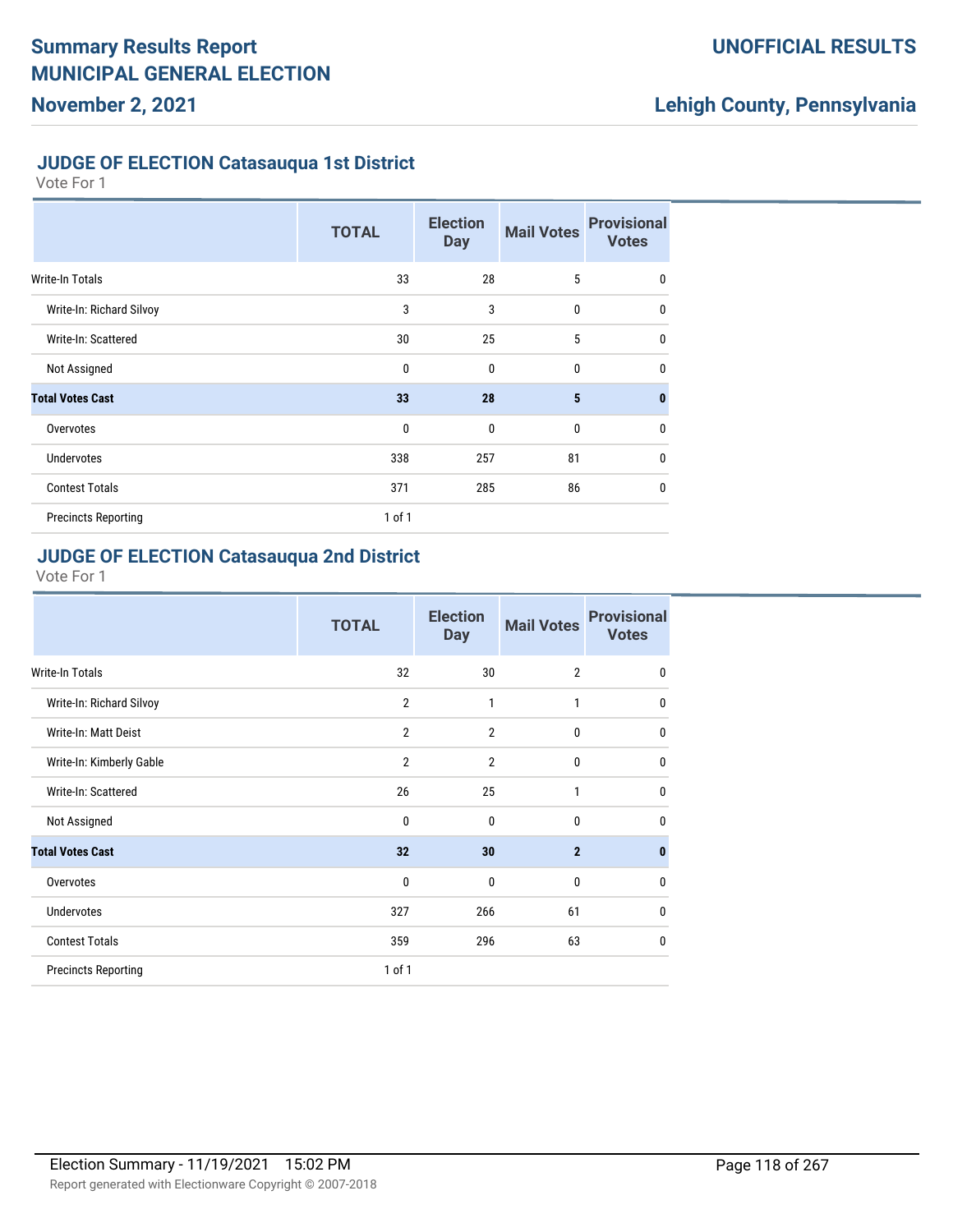### **UNOFFICIAL RESULTS**

## **Lehigh County, Pennsylvania**

#### **JUDGE OF ELECTION Catasauqua 3rd District**

Vote For 1

|                            | <b>TOTAL</b> | <b>Election</b><br><b>Day</b> | <b>Mail Votes</b> | <b>Provisional</b><br><b>Votes</b> |
|----------------------------|--------------|-------------------------------|-------------------|------------------------------------|
| <b>Write-In Totals</b>     | 30           | 28                            | $\overline{2}$    | $\mathbf 0$                        |
| Write-In: Scattered        | 25           | 23                            | $\overline{2}$    | $\mathbf 0$                        |
| Write-In: Louie Draxler    | 5            | 5                             | $\mathbf{0}$      | $\mathbf 0$                        |
| Not Assigned               | $\mathbf{0}$ | $\mathbf{0}$                  | 0                 | $\mathbf 0$                        |
| <b>Total Votes Cast</b>    | 30           | 28                            | $\overline{2}$    | $\mathbf{0}$                       |
| Overvotes                  | $\mathbf 0$  | $\mathbf{0}$                  | $\mathbf{0}$      | $\mathbf 0$                        |
| <b>Undervotes</b>          | 393          | 267                           | 123               | 3                                  |
| <b>Contest Totals</b>      | 423          | 295                           | 125               | 3                                  |
| <b>Precincts Reporting</b> | $1$ of $1$   |                               |                   |                                    |

### **JUDGE OF ELECTION Coopersburg**

|                               | <b>TOTAL</b>   | <b>Election</b><br><b>Day</b> | <b>Mail Votes</b> | <b>Provisional</b><br><b>Votes</b> |
|-------------------------------|----------------|-------------------------------|-------------------|------------------------------------|
| <b>Write-In Totals</b>        | 51             | 36                            | 15                | 0                                  |
| Write-In: Richard Nalichowski | 3              | 1                             | $\overline{2}$    | $\mathbf{0}$                       |
| Write-In: Katherine Moyer     | $\overline{7}$ | 6                             | 1                 | $\mathbf{0}$                       |
| Write-In: Scattered           | 41             | 29                            | 12                | $\mathbf{0}$                       |
| Not Assigned                  | 0              | 0                             | 0                 | $\mathbf{0}$                       |
| <b>Total Votes Cast</b>       | 51             | 36                            | 15                | $\mathbf{0}$                       |
| Overvotes                     | 0              | 0                             | $\mathbf{0}$      | $\mathbf{0}$                       |
| <b>Undervotes</b>             | 629            | 490                           | 138               | 1                                  |
| <b>Contest Totals</b>         | 680            | 526                           | 153               | 1                                  |
| <b>Precincts Reporting</b>    | $1$ of $1$     |                               |                   |                                    |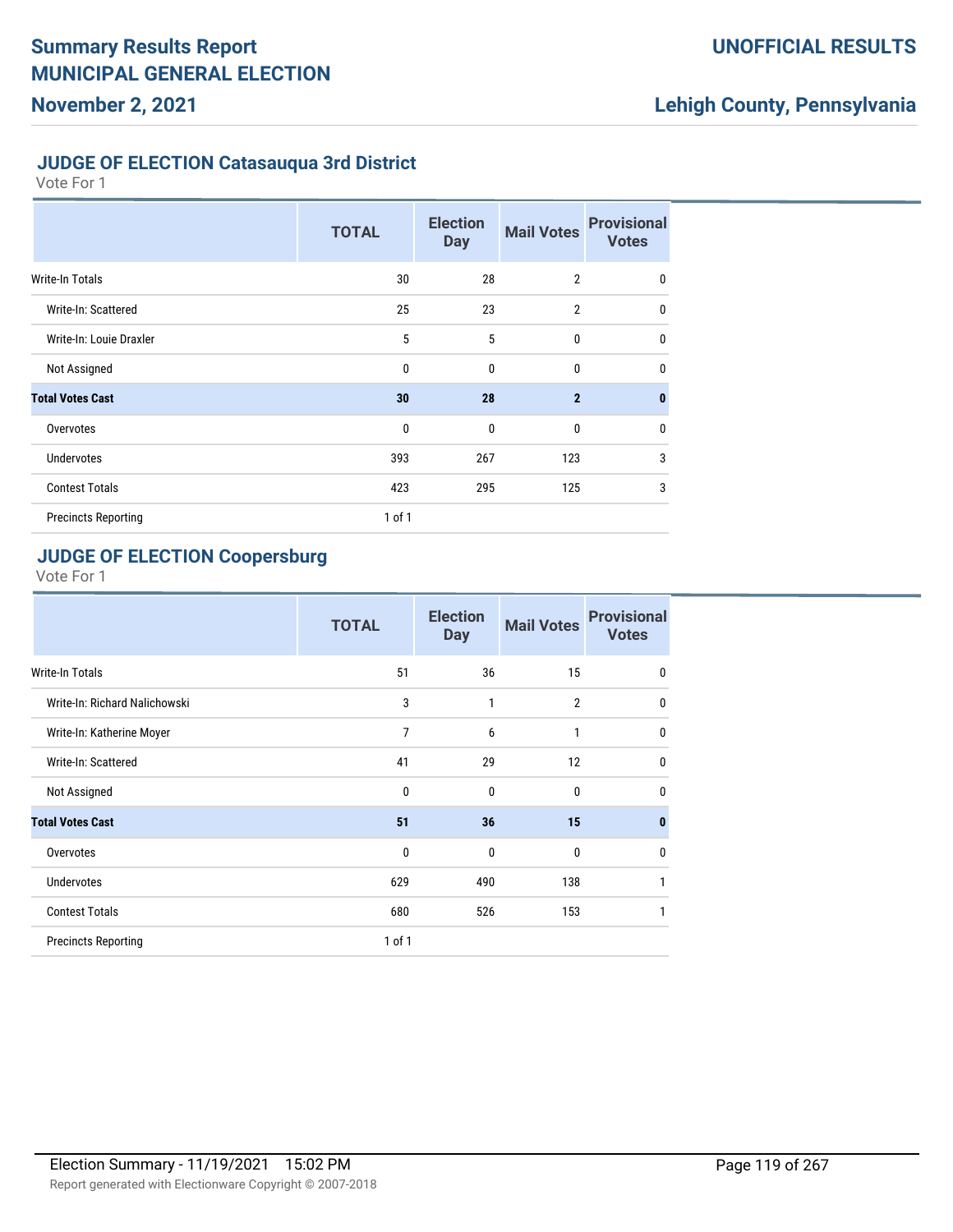### **UNOFFICIAL RESULTS**

## **Lehigh County, Pennsylvania**

### **JUDGE OF ELECTION Coplay 1st District**

Vote For 1

|                            | <b>TOTAL</b> | <b>Election</b><br><b>Day</b> | <b>Mail Votes</b> | <b>Provisional</b><br><b>Votes</b> |
|----------------------------|--------------|-------------------------------|-------------------|------------------------------------|
| <b>Write-In Totals</b>     | 26           | 20                            | 5                 | 1                                  |
| Write-In: James Semler     | 4            | $\overline{2}$                | $\overline{2}$    | $\mathbf{0}$                       |
| Write-In: Scattered        | 22           | 18                            | 3                 | 1                                  |
| Not Assigned               | $\mathbf 0$  | $\mathbf{0}$                  | $\bf{0}$          | $\mathbf 0$                        |
| <b>Total Votes Cast</b>    | 26           | 20                            | 5                 |                                    |
| Overvotes                  | $\mathbf 0$  | $\mathbf{0}$                  | $\bf{0}$          | $\mathbf 0$                        |
| <b>Undervotes</b>          | 281          | 213                           | 67                | 1                                  |
| <b>Contest Totals</b>      | 307          | 233                           | 72                | $\overline{2}$                     |
| <b>Precincts Reporting</b> | $1$ of $1$   |                               |                   |                                    |

#### **JUDGE OF ELECTION Coplay 2nd District**

|                            | <b>TOTAL</b> | <b>Election</b><br><b>Day</b> | <b>Mail Votes</b> | <b>Provisional</b><br><b>Votes</b> |
|----------------------------|--------------|-------------------------------|-------------------|------------------------------------|
| <b>DEM Beverly Miller</b>  | 264          | 192                           | 71                |                                    |
| <b>Write-In Totals</b>     | 8            | 8                             | $\mathbf{0}$      | $\mathbf 0$                        |
| Write-In: Scattered        | 8            | 8                             | $\mathbf{0}$      | $\mathbf{0}$                       |
| Not Assigned               | $\mathbf 0$  | $\mathbf{0}$                  | $\mathbf{0}$      | $\mathbf 0$                        |
| <b>Total Votes Cast</b>    | 272          | 200                           | 71                | 1                                  |
| Overvotes                  | $\mathbf{0}$ | $\mathbf{0}$                  | $\mathbf{0}$      | $\mathbf{0}$                       |
| <b>Undervotes</b>          | 117          | 103                           | 14                | $\mathbf 0$                        |
| <b>Contest Totals</b>      | 389          | 303                           | 85                | 1                                  |
| <b>Precincts Reporting</b> | 1 of 1       |                               |                   |                                    |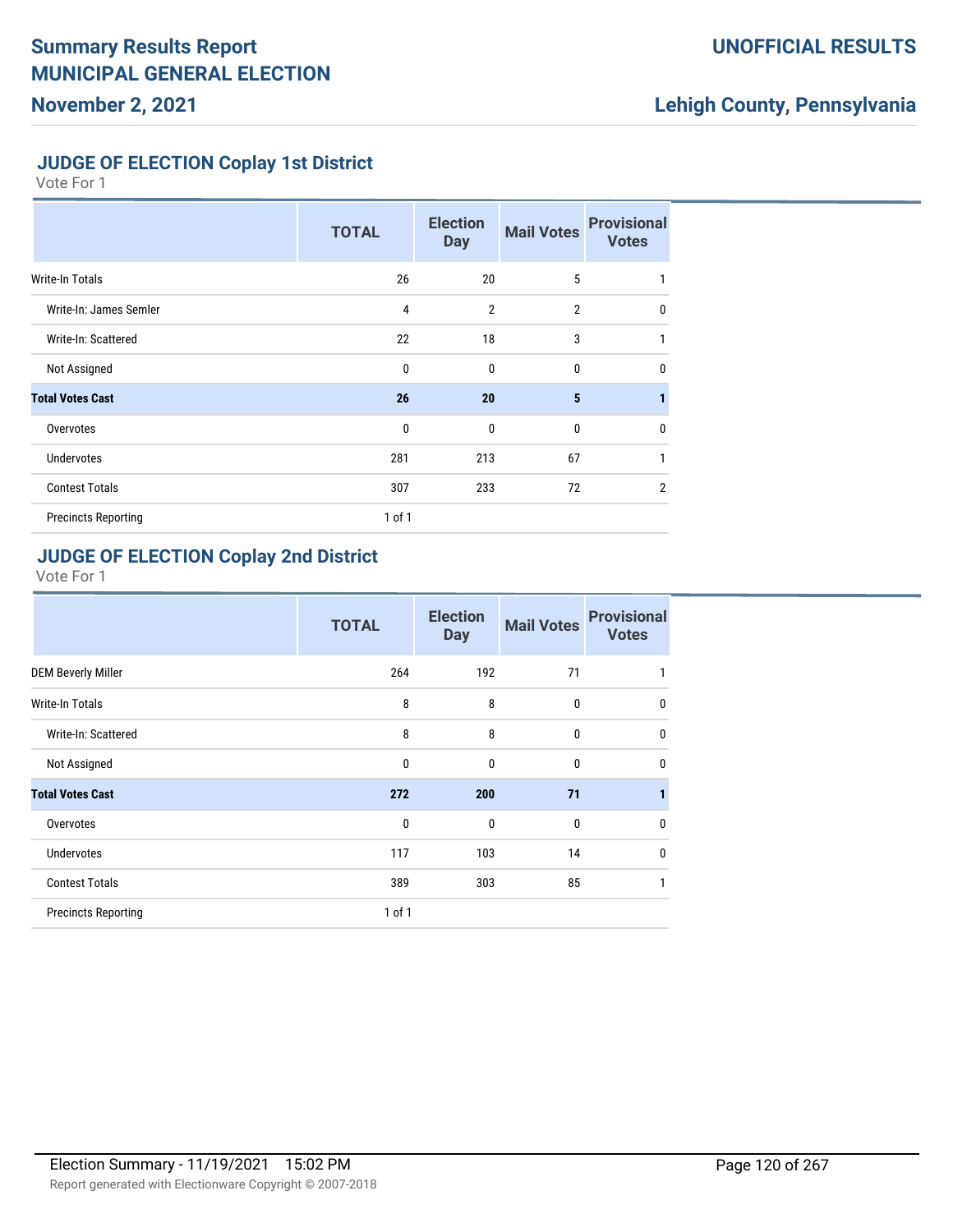### **UNOFFICIAL RESULTS**

## **Lehigh County, Pennsylvania**

#### **JUDGE OF ELECTION Emmaus 1st District**

Vote For 1

|                            | <b>TOTAL</b> | <b>Election</b><br><b>Day</b> | <b>Mail Votes</b> | <b>Provisional</b><br><b>Votes</b> |
|----------------------------|--------------|-------------------------------|-------------------|------------------------------------|
| <b>Write-In Totals</b>     | 38           | 35                            | $\overline{2}$    | 1                                  |
| Write-In: Scattered        | 33           | 30                            | $\overline{2}$    | 1                                  |
| Write-In: Connie Yarema    | 5            | 5                             | $\mathbf{0}$      | $\mathbf 0$                        |
| Not Assigned               | $\mathbf{0}$ | $\mathbf{0}$                  | 0                 | $\mathbf 0$                        |
| <b>Total Votes Cast</b>    | 38           | 35                            | $\overline{2}$    |                                    |
| Overvotes                  | $\mathbf 0$  | $\mathbf{0}$                  | $\mathbf{0}$      | $\mathbf 0$                        |
| <b>Undervotes</b>          | 369          | 275                           | 87                | 7                                  |
| <b>Contest Totals</b>      | 407          | 310                           | 89                | 8                                  |
| <b>Precincts Reporting</b> | $1$ of $1$   |                               |                   |                                    |

#### **JUDGE OF ELECTION Emmaus 2nd District**

|                                | <b>TOTAL</b> | <b>Election</b><br><b>Day</b> | <b>Mail Votes</b> | <b>Provisional</b><br><b>Votes</b> |
|--------------------------------|--------------|-------------------------------|-------------------|------------------------------------|
| <b>REP David K Schlonecker</b> | 290          | 233                           | 51                | 6                                  |
| <b>Write-In Totals</b>         | 14           | 7                             | 7                 | $\mathbf 0$                        |
| Write-In: Scattered            | 14           | 7                             | 7                 | $\mathbf 0$                        |
| Not Assigned                   | $\mathbf 0$  | $\mathbf{0}$                  | $\mathbf{0}$      | $\mathbf 0$                        |
| <b>Total Votes Cast</b>        | 304          | 240                           | 58                | $6\phantom{1}6$                    |
| Overvotes                      | $\mathbf 0$  | $\mathbf{0}$                  | $\mathbf{0}$      | $\mathbf{0}$                       |
| <b>Undervotes</b>              | 131          | 76                            | 53                | $\overline{2}$                     |
| <b>Contest Totals</b>          | 435          | 316                           | 111               | 8                                  |
| <b>Precincts Reporting</b>     | $1$ of $1$   |                               |                   |                                    |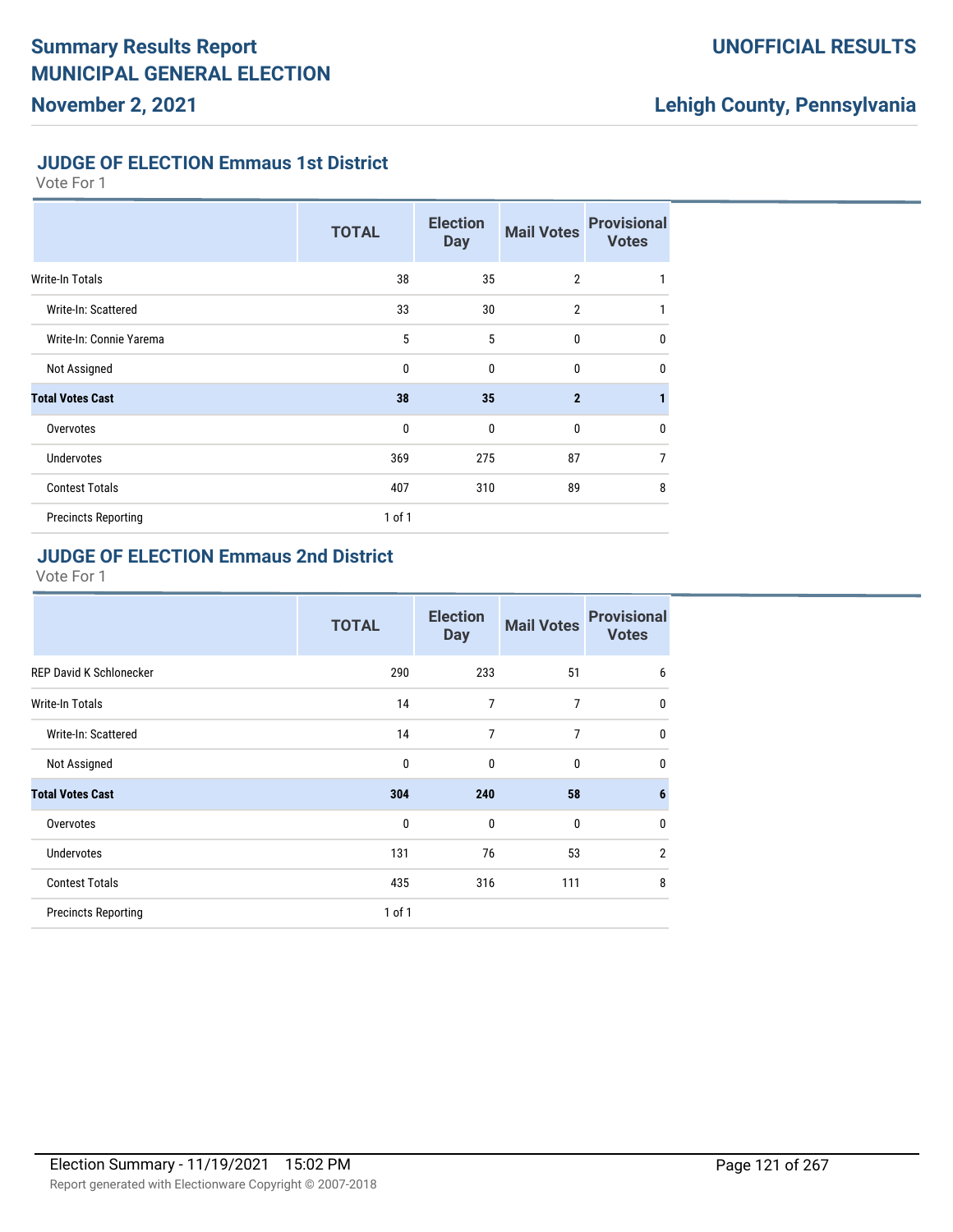### **UNOFFICIAL RESULTS**

## **Lehigh County, Pennsylvania**

### **JUDGE OF ELECTION Emmaus 3rd District**

Vote For 1

|                            | <b>TOTAL</b> | <b>Election</b><br><b>Day</b> | <b>Mail Votes</b> | <b>Provisional</b><br><b>Votes</b> |
|----------------------------|--------------|-------------------------------|-------------------|------------------------------------|
| <b>Write-In Totals</b>     | 50           | 34                            | 15                | 1                                  |
| Write-In: Scattered        | 40           | 25                            | 14                | 1                                  |
| Write-In: Jonathan Harada  | 5            | 5                             | 0                 | $\mathbf{0}$                       |
| Write-In: Pamela Schiaffo  | 5            | $\overline{4}$                | 1                 | $\mathbf 0$                        |
| Not Assigned               | $\mathbf{0}$ | $\mathbf{0}$                  | $\mathbf{0}$      | $\mathbf{0}$                       |
| <b>Total Votes Cast</b>    | 50           | 34                            | 15                | $\mathbf{1}$                       |
| Overvotes                  | $\mathbf 0$  | $\mathbf{0}$                  | $\mathbf{0}$      | $\mathbf 0$                        |
| <b>Undervotes</b>          | 447          | 317                           | 129               | $\mathbf{1}$                       |
| <b>Contest Totals</b>      | 497          | 351                           | 144               | $\overline{2}$                     |
| <b>Precincts Reporting</b> | 1 of 1       |                               |                   |                                    |

#### **JUDGE OF ELECTION Emmaus 4th District**

|                            | <b>TOTAL</b> | <b>Election</b><br><b>Day</b> | <b>Mail Votes</b> | <b>Provisional</b><br><b>Votes</b> |
|----------------------------|--------------|-------------------------------|-------------------|------------------------------------|
| <b>Write-In Totals</b>     | 28           | 22                            | 6                 | 0                                  |
| Write-In: Scattered        | 25           | 19                            | 6                 | $\mathbf 0$                        |
| Write-In: Susan Kart       | 3            | 3                             | 0                 | $\mathbf 0$                        |
| Not Assigned               | 0            | $\mathbf{0}$                  | 0                 | $\mathbf{0}$                       |
| <b>Total Votes Cast</b>    | 28           | 22                            | 6                 | $\mathbf{0}$                       |
| Overvotes                  | $\mathbf{0}$ | $\mathbf{0}$                  | $\mathbf{0}$      | 0                                  |
| Undervotes                 | 402          | 288                           | 113               | 1                                  |
| <b>Contest Totals</b>      | 430          | 310                           | 119               | 1                                  |
| <b>Precincts Reporting</b> | 1 of 1       |                               |                   |                                    |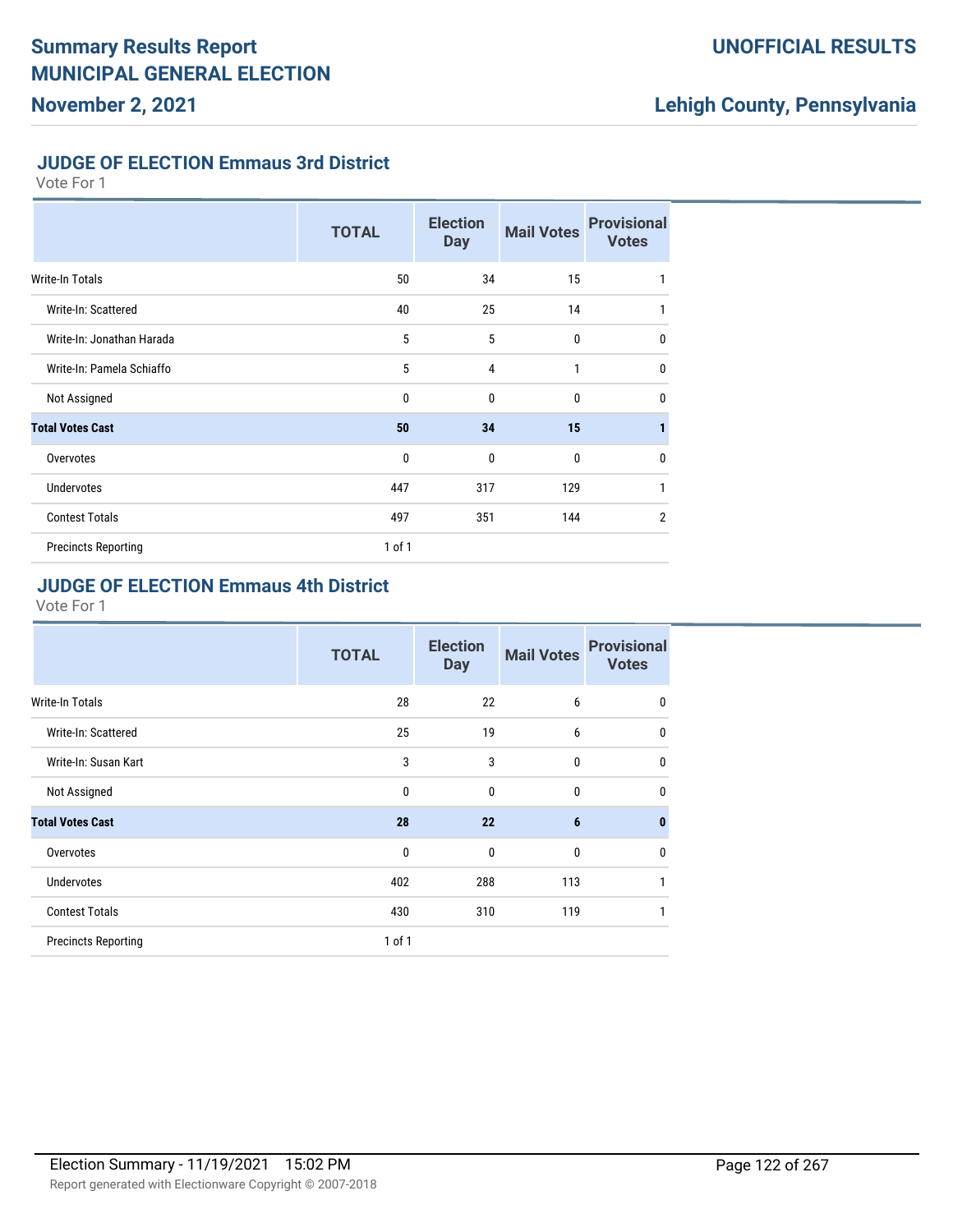### **UNOFFICIAL RESULTS**

## **Lehigh County, Pennsylvania**

#### **JUDGE OF ELECTION Emmaus 5th District**

Vote For 1

|                             | <b>TOTAL</b> | <b>Election</b><br><b>Day</b> | <b>Mail Votes</b> | <b>Provisional</b><br><b>Votes</b> |
|-----------------------------|--------------|-------------------------------|-------------------|------------------------------------|
| <b>Write-In Totals</b>      | 30           | 26                            | $\overline{4}$    | 0                                  |
| Write-In: Scattered         | 26           | 22                            | 4                 | $\mathbf{0}$                       |
| Write-In: Alexandra Racines | 4            | 4                             | 0                 | $\mathbf 0$                        |
| Not Assigned                | 0            | $\mathbf{0}$                  | 0                 | $\mathbf{0}$                       |
| <b>Total Votes Cast</b>     | 30           | 26                            | 4                 | $\mathbf{0}$                       |
| Overvotes                   | 0            | $\mathbf{0}$                  | 0                 | $\mathbf{0}$                       |
| <b>Undervotes</b>           | 313          | 244                           | 65                | 4                                  |
| <b>Contest Totals</b>       | 343          | 270                           | 69                | 4                                  |
| <b>Precincts Reporting</b>  | $1$ of $1$   |                               |                   |                                    |

#### **JUDGE OF ELECTION Emmaus 6th District**

|                            | <b>TOTAL</b>   | <b>Election</b><br><b>Day</b> | <b>Mail Votes</b> | <b>Provisional</b><br><b>Votes</b> |
|----------------------------|----------------|-------------------------------|-------------------|------------------------------------|
| <b>Write-In Totals</b>     | 29             | 27                            | 1                 |                                    |
| Write-In: Chris Gigler     | $\overline{2}$ | $\overline{2}$                | $\mathbf{0}$      | $\mathbf 0$                        |
| Write-In: Scattered        | 27             | 25                            | 1                 | 1                                  |
| Not Assigned               | $\mathbf{0}$   | $\mathbf{0}$                  | $\mathbf{0}$      | $\mathbf{0}$                       |
| <b>Total Votes Cast</b>    | 29             | 27                            | 1                 | 1                                  |
| Overvotes                  | 0              | $\mathbf{0}$                  | $\mathbf{0}$      | $\mathbf{0}$                       |
| <b>Undervotes</b>          | 619            | 418                           | 199               | $\overline{2}$                     |
| <b>Contest Totals</b>      | 648            | 445                           | 200               | 3                                  |
| <b>Precincts Reporting</b> | 1 of 1         |                               |                   |                                    |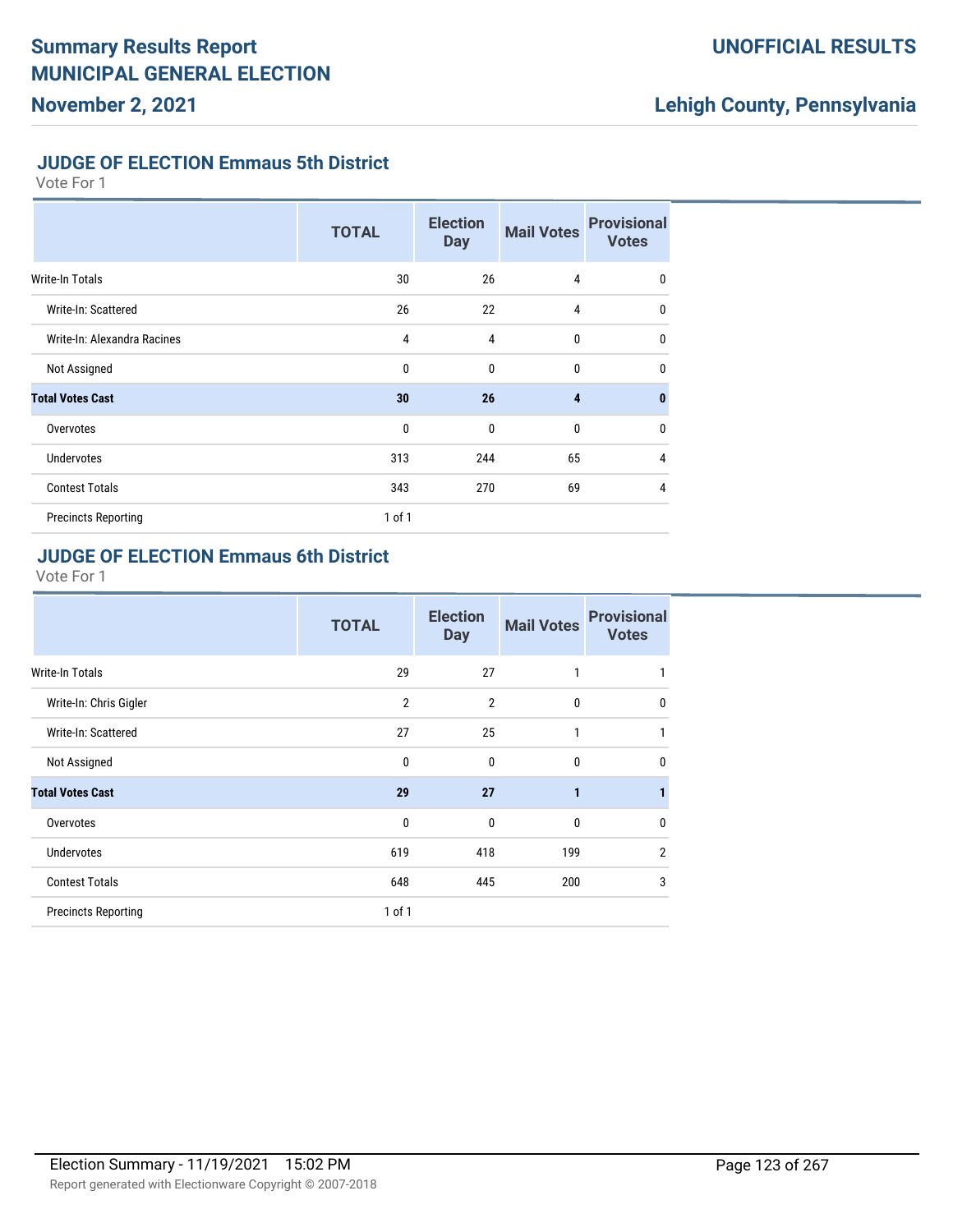### **UNOFFICIAL RESULTS**

## **Lehigh County, Pennsylvania**

#### **JUDGE OF ELECTION Fountain Hill 1st District**

Vote For 1

|                            | <b>TOTAL</b> | <b>Election</b><br><b>Day</b> | <b>Mail Votes</b> | <b>Provisional</b><br><b>Votes</b> |
|----------------------------|--------------|-------------------------------|-------------------|------------------------------------|
| <b>DEM J Tim Freeman</b>   | 212          | 119                           | 91                | $\overline{2}$                     |
| Write-In Totals            | 3            | 3                             | 0                 | $\mathbf 0$                        |
| Write-In: Scattered        | 3            | 3                             | $\mathbf{0}$      | $\mathbf 0$                        |
| Not Assigned               | 0            | $\mathbf{0}$                  | $\mathbf{0}$      | $\mathbf 0$                        |
| <b>Total Votes Cast</b>    | 215          | 122                           | 91                | $\overline{2}$                     |
| Overvotes                  | 0            | $\mathbf{0}$                  | 0                 | $\mathbf 0$                        |
| <b>Undervotes</b>          | 56           | 49                            | 7                 | $\mathbf 0$                        |
| <b>Contest Totals</b>      | 271          | 171                           | 98                | $\overline{2}$                     |
| <b>Precincts Reporting</b> | $1$ of $1$   |                               |                   |                                    |

### **JUDGE OF ELECTION Fountain Hill 2nd District**

|                            | <b>TOTAL</b>   | <b>Election</b><br><b>Day</b> | <b>Mail Votes</b> | <b>Provisional</b><br><b>Votes</b> |
|----------------------------|----------------|-------------------------------|-------------------|------------------------------------|
| DEM Giuseppe Parascandolo  | 165            | 109                           | 55                | 1                                  |
| Write-In Totals            | $\overline{2}$ | $\overline{2}$                | $\mathbf{0}$      | $\mathbf 0$                        |
| Write-In: Scattered        | $\overline{2}$ | $\overline{2}$                | 0                 | $\mathbf 0$                        |
| Not Assigned               | $\mathbf{0}$   | $\mathbf{0}$                  | $\mathbf{0}$      | $\mathbf{0}$                       |
| <b>Total Votes Cast</b>    | 167            | 111                           | 55                |                                    |
| Overvotes                  | 0              | $\mathbf{0}$                  | $\mathbf{0}$      | $\mathbf{0}$                       |
| <b>Undervotes</b>          | 73             | 65                            | 8                 | $\mathbf{0}$                       |
| <b>Contest Totals</b>      | 240            | 176                           | 63                | 1                                  |
| <b>Precincts Reporting</b> | $1$ of $1$     |                               |                   |                                    |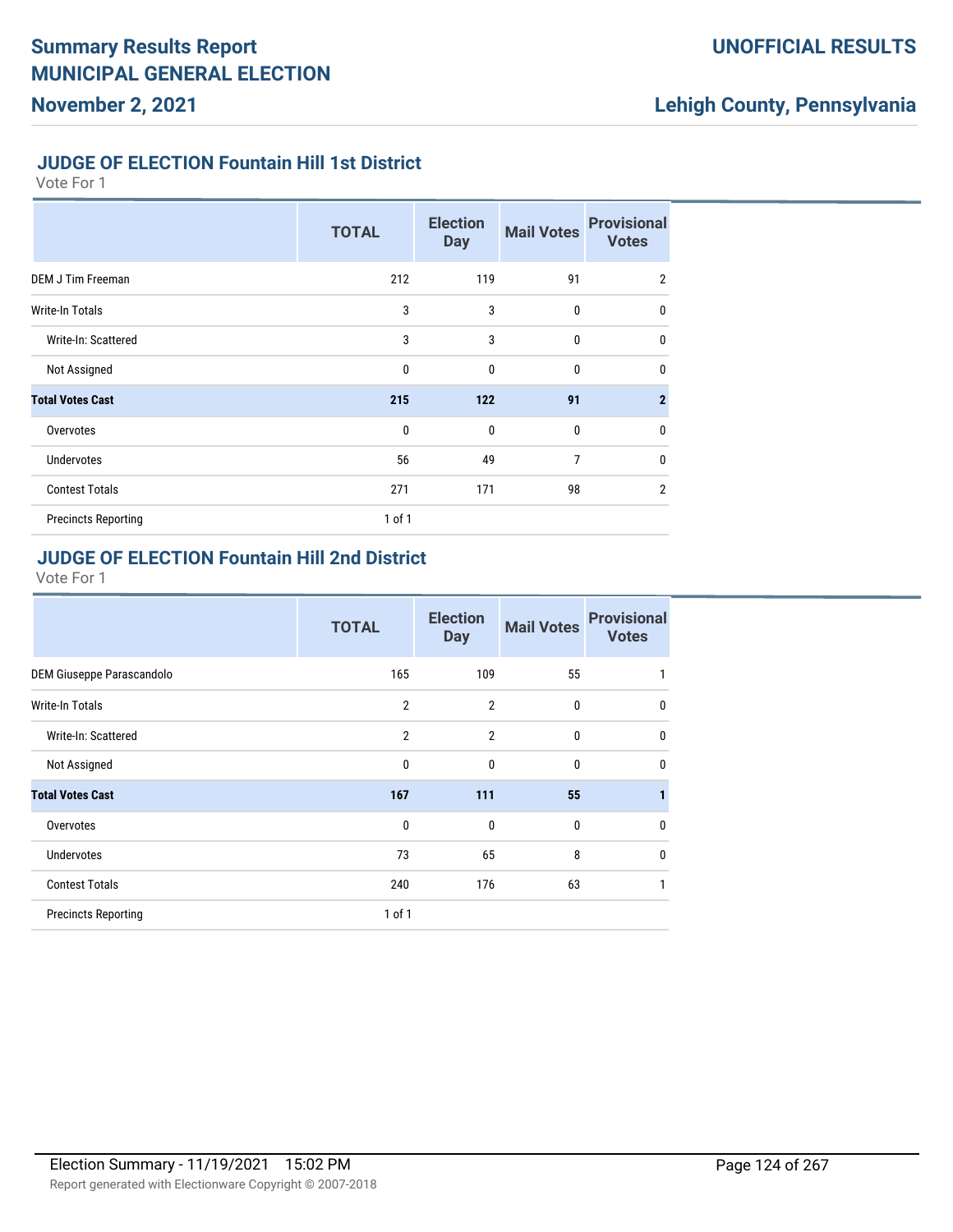### **UNOFFICIAL RESULTS**

## **Lehigh County, Pennsylvania**

#### **JUDGE OF ELECTION Fountain Hill 3rd District**

Vote For 1

|                            | <b>TOTAL</b>   | <b>Election</b><br><b>Day</b> | <b>Mail Votes</b> | <b>Provisional</b><br><b>Votes</b> |
|----------------------------|----------------|-------------------------------|-------------------|------------------------------------|
| Write-In Totals            | 21             | 8                             | 12                | 1                                  |
| Write-In: Joseph Davis     | $\overline{2}$ | $\mathbf{0}$                  | $\overline{2}$    | $\mathbf 0$                        |
| Write-In: Scattered        | 19             | 8                             | 10                | 1                                  |
| Not Assigned               | $\mathbf{0}$   | $\mathbf{0}$                  | 0                 | $\mathbf 0$                        |
| <b>Total Votes Cast</b>    | 21             | 8                             | 12                | 1                                  |
| Overvotes                  | $\mathbf{0}$   | $\mathbf{0}$                  | 0                 | $\mathbf 0$                        |
| <b>Undervotes</b>          | 245            | 158                           | 84                | 3                                  |
| <b>Contest Totals</b>      | 266            | 166                           | 96                | $\overline{4}$                     |
| <b>Precincts Reporting</b> | 1 of 1         |                               |                   |                                    |

### **JUDGE OF ELECTION Macungie**

|                             | <b>TOTAL</b> | <b>Election</b><br><b>Day</b> | <b>Mail Votes</b> | <b>Provisional</b><br><b>Votes</b> |
|-----------------------------|--------------|-------------------------------|-------------------|------------------------------------|
| <b>DEM Heather A Printz</b> | 517          | 316                           | 195               | 6                                  |
| <b>Write-In Totals</b>      | 16           | 15                            | 1                 | $\mathbf{0}$                       |
| Write-In: Scattered         | 16           | 15                            | 1                 | $\mathbf{0}$                       |
| Not Assigned                | $\mathbf 0$  | $\mathbf{0}$                  | $\mathbf{0}$      | $\mathbf{0}$                       |
| <b>Total Votes Cast</b>     | 533          | 331                           | 196               | $6\phantom{1}6$                    |
| Overvotes                   | $\mathbf{0}$ | $\mathbf{0}$                  | $\mathbf{0}$      | 0                                  |
| <b>Undervotes</b>           | 239          | 211                           | 27                | 1                                  |
| <b>Contest Totals</b>       | 772          | 542                           | 223               | $\overline{7}$                     |
| <b>Precincts Reporting</b>  | $1$ of $1$   |                               |                   |                                    |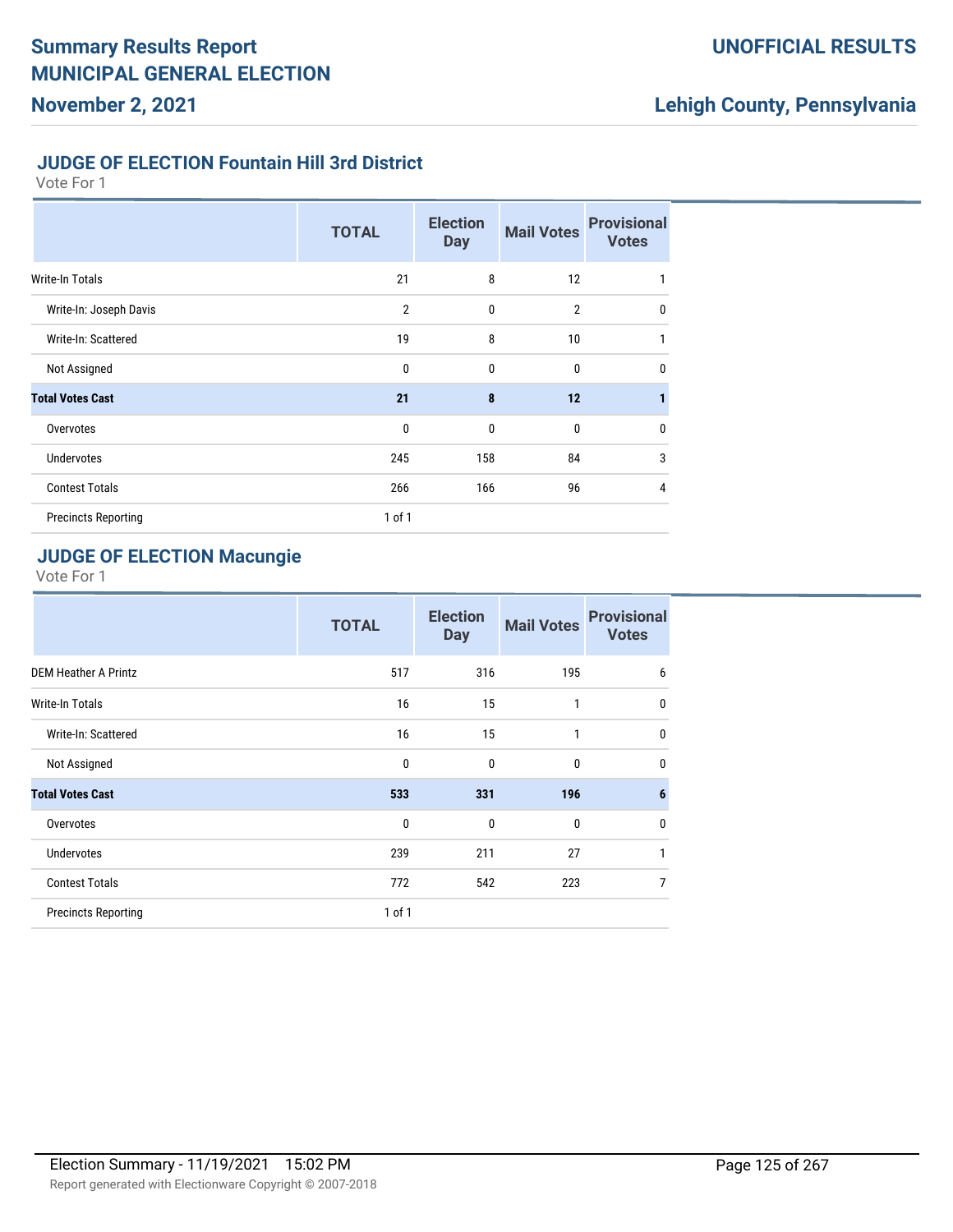### **UNOFFICIAL RESULTS**

## **Lehigh County, Pennsylvania**

### **JUDGE OF ELECTION Slatington 1st District**

|                             | <b>TOTAL</b> | <b>Election</b><br><b>Day</b> | <b>Mail Votes</b> | <b>Provisional</b><br><b>Votes</b> |
|-----------------------------|--------------|-------------------------------|-------------------|------------------------------------|
| <b>Write-In Totals</b>      | 14           | 11                            | 3                 | $\mathbf{0}$                       |
| Write-In: Tanya Simms       | 1            | 1                             | 0                 | $\mathbf{0}$                       |
| Write-In: Scattered         | 5            | 5                             | 0                 | $\mathbf{0}$                       |
| Write-In: Ryan Papay        | 1            | 0                             | 1                 | $\mathbf{0}$                       |
| Write-In: Debbie Williams   | $\mathbf{1}$ | 0                             | $\mathbf{1}$      | $\mathbf{0}$                       |
| Write-In: Thomas L Paterson | 1            | 0                             | 1                 | $\mathbf{0}$                       |
| Write-In: David Hess        | $\mathbf{1}$ | 1                             | 0                 | $\mathbf{0}$                       |
| Write-In: Jessica Costabile | 1            | 1                             | 0                 | 0                                  |
| Write-In: Chad Chartman     | 1            | 1                             | 0                 | $\mathbf{0}$                       |
| Write-In: Angela Williams   | 1            | 1                             | 0                 | 0                                  |
| Write-In: Ryan Mayberry     | 1            | 1                             | 0                 | $\mathbf{0}$                       |
| Not Assigned                | 0            | 0                             | 0                 | $\mathbf{0}$                       |
| <b>Total Votes Cast</b>     | 14           | 11                            | 3                 | $\bf{0}$                           |
| Overvotes                   | 0            | 0                             | 0                 | $\mathbf{0}$                       |
| Undervotes                  | 163          | 126                           | 35                | $\overline{2}$                     |
| <b>Contest Totals</b>       | 177          | 137                           | 38                | $\overline{2}$                     |
| <b>Precincts Reporting</b>  | $1$ of $1$   |                               |                   |                                    |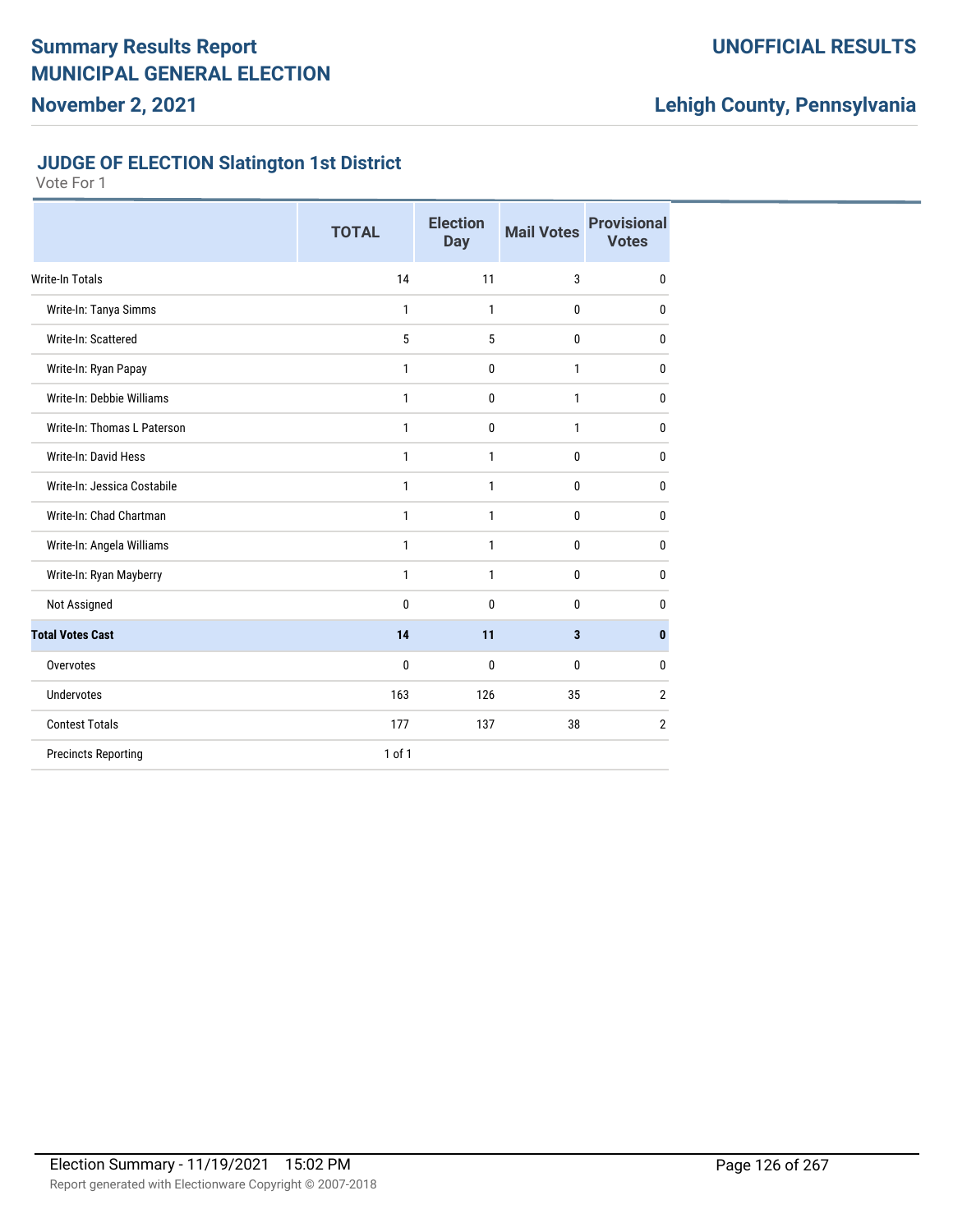### **UNOFFICIAL RESULTS**

## **Lehigh County, Pennsylvania**

### **JUDGE OF ELECTION Slatington 2nd District**

Vote For 1

|                            | <b>TOTAL</b>   | <b>Election</b><br><b>Day</b> | <b>Mail Votes</b> | <b>Provisional</b><br><b>Votes</b> |
|----------------------------|----------------|-------------------------------|-------------------|------------------------------------|
| <b>Write-In Totals</b>     | 12             | 12                            | $\mathbf{0}$      | $\mathbf 0$                        |
| Write-In: Scattered        | 10             | 10                            | $\mathbf{0}$      | $\mathbf{0}$                       |
| Write-In: Louise Bechtel   | $\overline{2}$ | $\overline{2}$                | $\mathbf{0}$      | $\mathbf 0$                        |
| Not Assigned               | $\mathbf{0}$   | $\mathbf 0$                   | 0                 | $\mathbf 0$                        |
| <b>Total Votes Cast</b>    | 12             | 12                            | $\mathbf{0}$      | $\mathbf{0}$                       |
| Overvotes                  | $\mathbf{0}$   | $\mathbf 0$                   | $\mathbf{0}$      | $\mathbf 0$                        |
| <b>Undervotes</b>          | 161            | 135                           | 26                | $\mathbf 0$                        |
| <b>Contest Totals</b>      | 173            | 147                           | 26                | $\mathbf 0$                        |
| <b>Precincts Reporting</b> | $1$ of $1$     |                               |                   |                                    |

#### **JUDGE OF ELECTION Slatington 3rd District**

|                            | <b>TOTAL</b> | <b>Election</b><br><b>Day</b> | <b>Mail Votes</b>       | <b>Provisional</b><br><b>Votes</b> |
|----------------------------|--------------|-------------------------------|-------------------------|------------------------------------|
| <b>Write-In Totals</b>     | 15           | 11                            | 4                       | $\mathbf{0}$                       |
| Write-In: Scattered        | 10           | 8                             | $\overline{2}$          | $\mathbf{0}$                       |
| Write-In: David Mulcahy    | 5            | 3                             | $\overline{2}$          | $\mathbf{0}$                       |
| Not Assigned               | $\mathbf{0}$ | $\mathbf{0}$                  | 0                       | $\mathbf{0}$                       |
| <b>Total Votes Cast</b>    | 15           | 11                            | $\overline{\mathbf{4}}$ | $\bf{0}$                           |
| Overvotes                  | 0            | $\mathbf 0$                   | $\bf{0}$                | $\mathbf{0}$                       |
| <b>Undervotes</b>          | 326          | 256                           | 63                      | 7                                  |
| <b>Contest Totals</b>      | 341          | 267                           | 67                      | 7                                  |
| <b>Precincts Reporting</b> | 1 of 1       |                               |                         |                                    |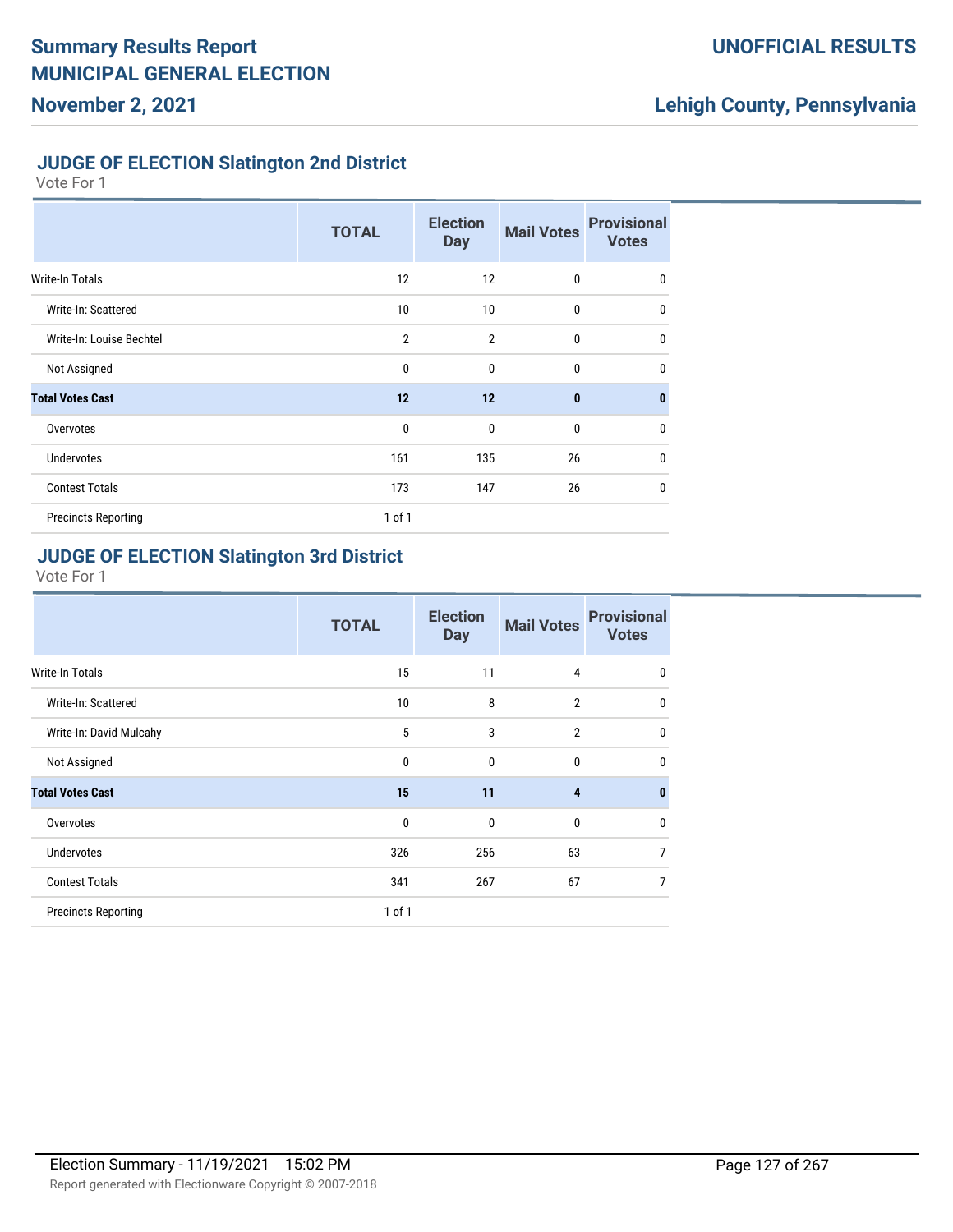# **Summary Results Report MUNICIPAL GENERAL ELECTION**

**November 2, 2021**

### **UNOFFICIAL RESULTS**

## **Lehigh County, Pennsylvania**

### **JUDGE OF ELECTION Hanover**

Vote For 1

|                             | <b>TOTAL</b> | <b>Election</b><br><b>Day</b> | <b>Mail Votes</b> | <b>Provisional</b><br><b>Votes</b> |
|-----------------------------|--------------|-------------------------------|-------------------|------------------------------------|
| <b>DEM Diane S S Backus</b> | 139          | 80                            | 57                | $\overline{2}$                     |
| <b>Write-In Totals</b>      | 8            | $\overline{7}$                | 1                 | $\mathbf{0}$                       |
| Write-In: Scattered         | 8            | $\overline{7}$                | 1                 | $\mathbf{0}$                       |
| Not Assigned                | $\mathbf{0}$ | $\mathbf 0$                   | 0                 | $\mathbf{0}$                       |
| <b>Total Votes Cast</b>     | 147          | 87                            | 58                | $\overline{2}$                     |
| Overvotes                   | 1            | $\mathbf 0$                   | 1                 | $\mathbf{0}$                       |
| <b>Undervotes</b>           | 66           | 58                            | 7                 | 1                                  |
| <b>Contest Totals</b>       | 214          | 145                           | 66                | 3                                  |
| <b>Precincts Reporting</b>  | $1$ of $1$   |                               |                   |                                    |

## **JUDGE OF ELECTION Heidelberg**

|                            | <b>TOTAL</b> | <b>Election</b><br><b>Day</b> | <b>Mail Votes</b> | <b>Provisional</b><br><b>Votes</b> |
|----------------------------|--------------|-------------------------------|-------------------|------------------------------------|
| DAR Jane H Wessner         | 560          | 444                           | 115               | 1                                  |
| <b>Write-In Totals</b>     | 19           | 19                            | $\bf{0}$          | $\mathbf{0}$                       |
| Write-In: Scattered        | 19           | 19                            | $\bf{0}$          | $\mathbf{0}$                       |
| Not Assigned               | 0            | 0                             | $\mathbf{0}$      | $\mathbf{0}$                       |
| <b>Total Votes Cast</b>    | 579          | 463                           | 115               | 1                                  |
| Overvotes                  | 0            | 0                             | $\bf{0}$          | 0                                  |
| <b>Undervotes</b>          | 266          | 231                           | 34                | 1                                  |
| <b>Contest Totals</b>      | 845          | 694                           | 149               | $\overline{2}$                     |
| <b>Precincts Reporting</b> | $1$ of $1$   |                               |                   |                                    |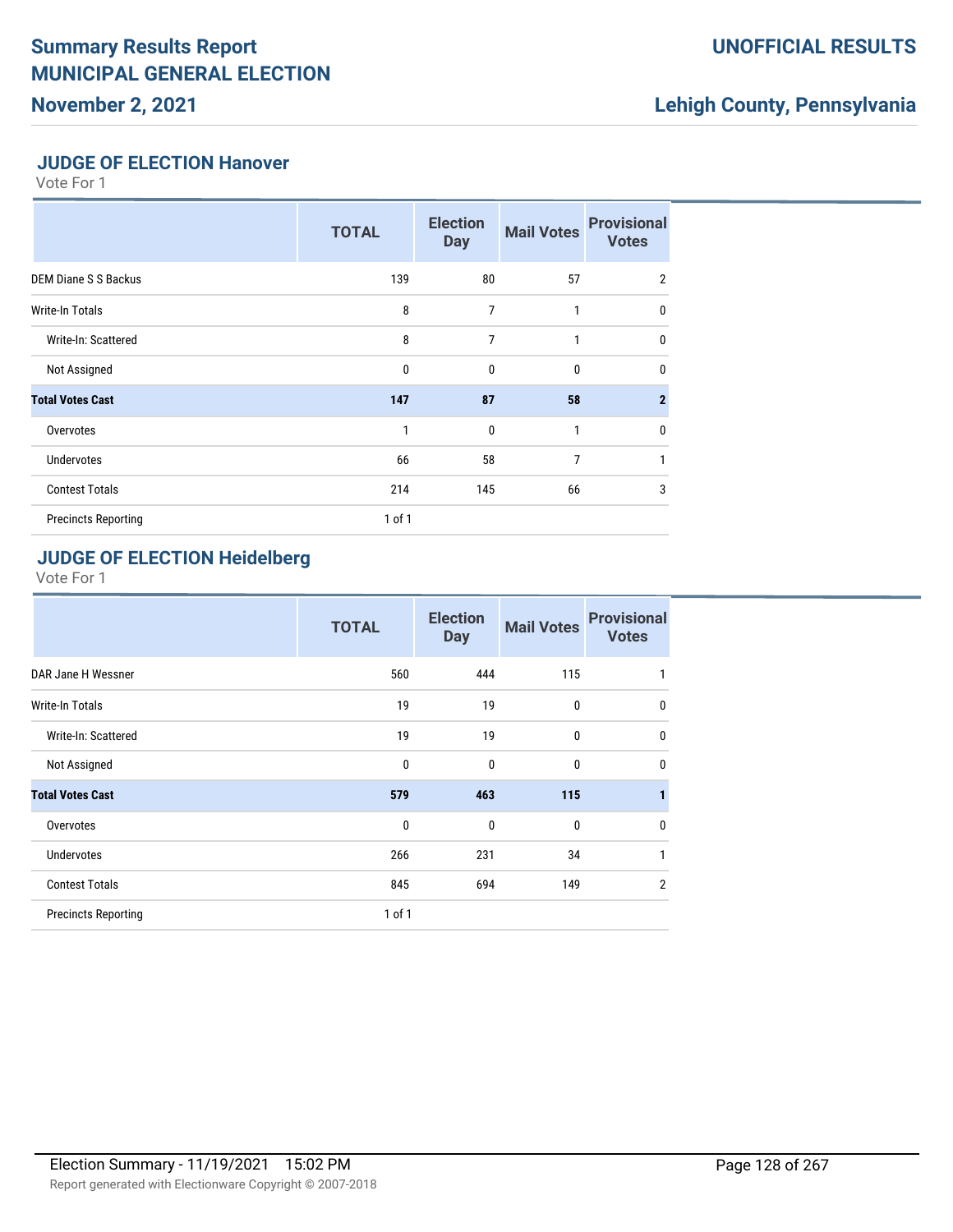#### **JUDGE OF ELECTION Lower Macungie 1st Districtrict**

Vote For 1

**November 2, 2021**

|                            | <b>TOTAL</b> | <b>Election</b><br><b>Day</b> | <b>Mail Votes</b> | <b>Provisional</b><br><b>Votes</b> |
|----------------------------|--------------|-------------------------------|-------------------|------------------------------------|
| <b>REP Rob Hurwitz</b>     | 620          | 462                           | 157               | 1                                  |
| Write-In Totals            | 12           | 8                             | 4                 | $\mathbf{0}$                       |
| Write-In: Scattered        | 12           | 8                             | 4                 | $\mathbf{0}$                       |
| Not Assigned               | $\mathbf{0}$ | $\mathbf 0$                   | $\bf{0}$          | $\mathbf{0}$                       |
| <b>Total Votes Cast</b>    | 632          | 470                           | 161               | 1                                  |
| Overvotes                  | $\mathbf{0}$ | $\mathbf 0$                   | $\bf{0}$          | $\mathbf{0}$                       |
| <b>Undervotes</b>          | 262          | 116                           | 144               | $\overline{2}$                     |
| <b>Contest Totals</b>      | 894          | 586                           | 305               | 3                                  |
| <b>Precincts Reporting</b> | $1$ of $1$   |                               |                   |                                    |

### **JUDGE OF ELECTION Lower Macungie 2nd Districtrict**

|                            | <b>TOTAL</b> | <b>Election</b><br><b>Day</b> | <b>Mail Votes</b> | <b>Provisional</b><br><b>Votes</b> |
|----------------------------|--------------|-------------------------------|-------------------|------------------------------------|
| REP Susan Terry Keller     | 1,181        | 896                           | 278               | 7                                  |
| Write-In Totals            | 34           | 15                            | 19                | $\mathbf 0$                        |
| Write-In: Scattered        | 34           | 15                            | 19                | $\mathbf 0$                        |
| Not Assigned               | $\mathbf 0$  | $\mathbf{0}$                  | $\mathbf{0}$      | $\mathbf 0$                        |
| <b>Total Votes Cast</b>    | 1,215        | 911                           | 297               | $\overline{7}$                     |
| Overvotes                  | $\mathbf 0$  | $\mathbf{0}$                  | $\mathbf{0}$      | $\mathbf{0}$                       |
| <b>Undervotes</b>          | 502          | 253                           | 242               | $\overline{7}$                     |
| <b>Contest Totals</b>      | 1,717        | 1,164                         | 539               | 14                                 |
| <b>Precincts Reporting</b> | $1$ of $1$   |                               |                   |                                    |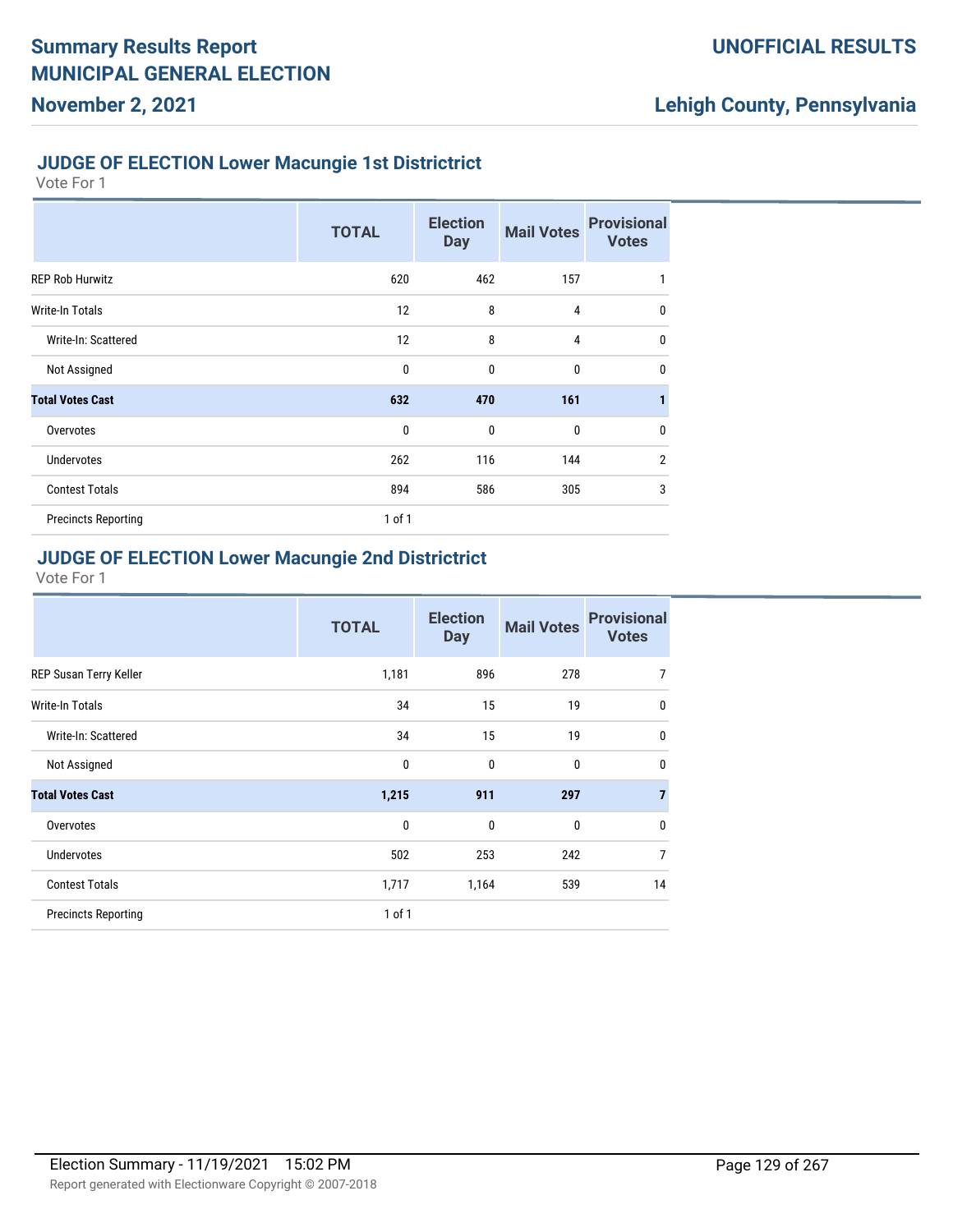## **JUDGE OF ELECTION Lower Macungie 3rd Districtrict**

|                            | <b>TOTAL</b> | <b>Election</b><br><b>Day</b> | <b>Mail Votes</b> | <b>Provisional</b><br><b>Votes</b> |
|----------------------------|--------------|-------------------------------|-------------------|------------------------------------|
| <b>Write-In Totals</b>     | 42           | 37                            | 5                 | 0                                  |
| Write-In: Eric Gopen       | $\mathbf{1}$ | $\mathbf{1}$                  | 0                 | 0                                  |
| Write-In: Patrick Sewards  | $\mathbf{1}$ | $\mathbf{1}$                  | $\mathbf{0}$      | $\pmb{0}$                          |
| Write-In: Jared Mickelson  | $\mathbf{1}$ | $\mathbf{1}$                  | 0                 | 0                                  |
| Write-In: Jerett Gibert    | $\mathbf{1}$ | $\mathbf{1}$                  | 0                 | 0                                  |
| Write-In: Robert Manns     | $\mathbf{1}$ | $\mathbf{1}$                  | 0                 | 0                                  |
| Write-In: Joseph Nanovic   | $\mathbf{1}$ | $\mathbf{1}$                  | 0                 | 0                                  |
| Write-In: Sharon Lewis     | $\mathbf{1}$ | 1                             | 0                 | $\mathbf{0}$                       |
| Write-In: Scattered        | 27           | 23                            | 4                 | 0                                  |
| Write-In: Barry Mosebach   | $\mathbf{1}$ | $\mathbf{0}$                  | 1                 | 0                                  |
| Write-In: Shirley Nyland   | $\mathbf{1}$ | $\mathbf{1}$                  | 0                 | 0                                  |
| Write-In: Ronald Rohlsen   | $\mathbf{1}$ | $\mathbf{1}$                  | 0                 | $\pmb{0}$                          |
| Write-In: Darren Prosser   | $\mathbf{1}$ | $\mathbf{1}$                  | 0                 | 0                                  |
| Write-In: Lee Ann Gilber   | $\mathbf{1}$ | $\mathbf{1}$                  | 0                 | 0                                  |
| Write-In: Kevin Brobson    | $\mathbf{1}$ | $\mathbf{1}$                  | $\mathbf 0$       | $\mathbf 0$                        |
| Write-In: David W Paissant | $\mathbf{1}$ | $\mathbf{1}$                  | 0                 | 0                                  |
| Write-In: Monica Gibbs     | $\mathbf{1}$ | $\mathbf{1}$                  | 0                 | 0                                  |
| Not Assigned               | $\mathbf{0}$ | $\mathbf{0}$                  | $\mathbf{0}$      | $\mathbf{0}$                       |
| <b>Total Votes Cast</b>    | 42           | 37                            | 5                 | $\mathbf{0}$                       |
| Overvotes                  | 0            | $\mathbf{0}$                  | $\mathbf{0}$      | $\mathbf{0}$                       |
| <b>Undervotes</b>          | 837          | 568                           | 256               | 13                                 |
| <b>Contest Totals</b>      | 879          | 605                           | 261               | 13                                 |
| <b>Precincts Reporting</b> | $1$ of $1$   |                               |                   |                                    |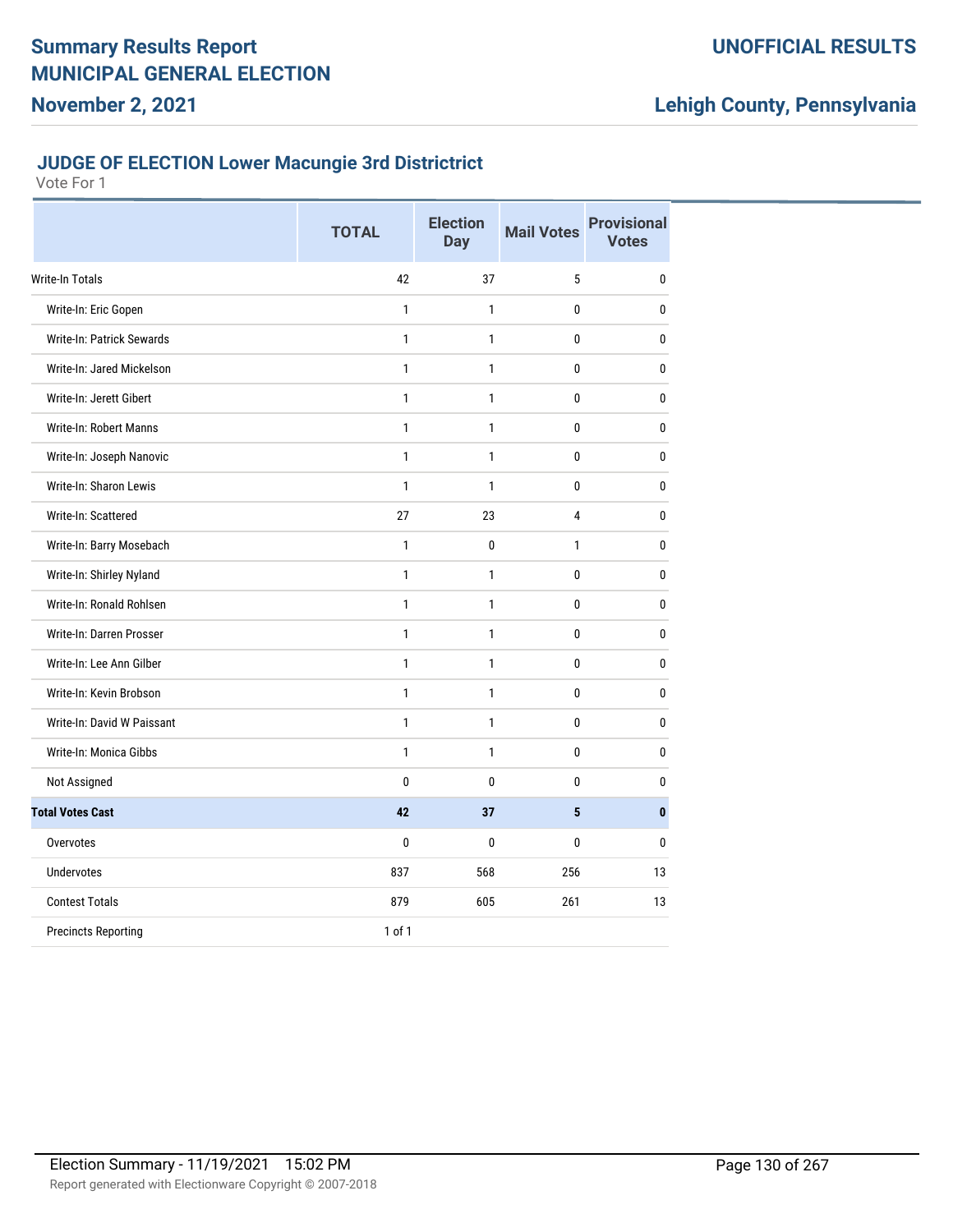#### **JUDGE OF ELECTION Lower Macungie 4th Districtrict**

Vote For 1

**November 2, 2021**

|                            | <b>TOTAL</b> | <b>Election</b><br><b>Day</b> | <b>Mail Votes</b> | <b>Provisional</b><br><b>Votes</b> |
|----------------------------|--------------|-------------------------------|-------------------|------------------------------------|
| <b>REP Kathleen McGhee</b> | 528          | 420                           | 106               | $\overline{2}$                     |
| Write-In Totals            | 12           | 9                             | 3                 | $\mathbf{0}$                       |
| Write-In: Scattered        | 12           | 9                             | 3                 | $\mathbf{0}$                       |
| Not Assigned               | $\mathbf{0}$ | $\mathbf 0$                   | $\bf{0}$          | $\mathbf{0}$                       |
| <b>Total Votes Cast</b>    | 540          | 429                           | 109               | $\overline{2}$                     |
| Overvotes                  | $\mathbf{0}$ | $\mathbf 0$                   | $\bf{0}$          | $\mathbf{0}$                       |
| <b>Undervotes</b>          | 208          | 108                           | 97                | 3                                  |
| <b>Contest Totals</b>      | 748          | 537                           | 206               | 5                                  |
| <b>Precincts Reporting</b> | $1$ of $1$   |                               |                   |                                    |

### **JUDGE OF ELECTION Lower Macungie 5th Districtrict**

|                            | <b>TOTAL</b> | <b>Election</b><br><b>Day</b> | <b>Mail Votes</b> | <b>Provisional</b><br><b>Votes</b> |
|----------------------------|--------------|-------------------------------|-------------------|------------------------------------|
| Write-In Totals            | 37           | 27                            | 10                | $\mathbf{0}$                       |
| Write-In: Janice Kavounas  | 5            | 5                             | $\bf{0}$          | $\mathbf{0}$                       |
| Write-In: Scattered        | 32           | 22                            | 10                | $\mathbf{0}$                       |
| Not Assigned               | 0            | $\mathbf{0}$                  | $\mathbf{0}$      | $\mathbf{0}$                       |
| <b>Total Votes Cast</b>    | 37           | 27                            | 10                | $\bf{0}$                           |
| Overvotes                  | $\mathbf 0$  | $\mathbf 0$                   | $\bf{0}$          | $\mathbf{0}$                       |
| Undervotes                 | 695          | 416                           | 273               | 6                                  |
| <b>Contest Totals</b>      | 732          | 443                           | 283               | 6                                  |
| <b>Precincts Reporting</b> | $1$ of $1$   |                               |                   |                                    |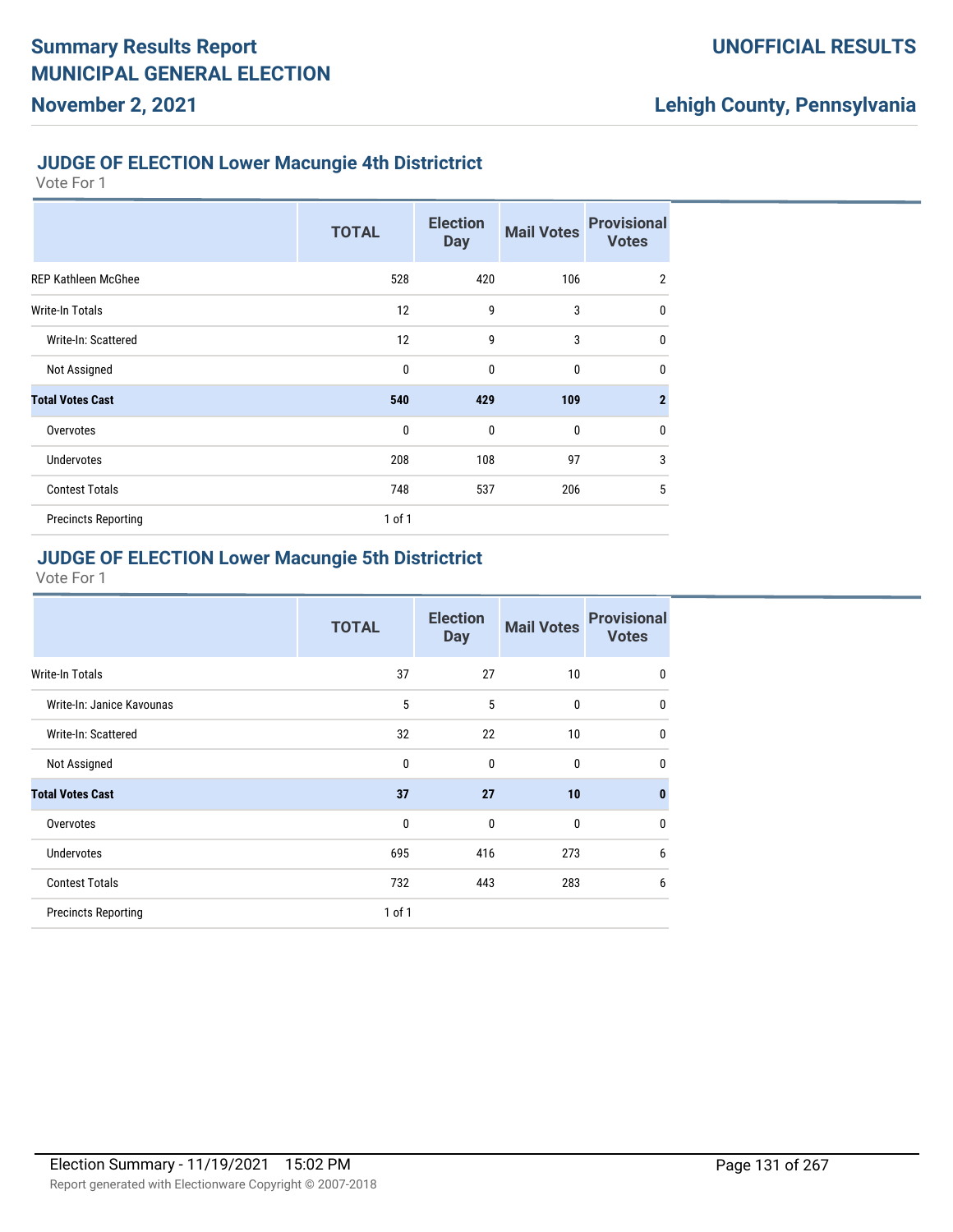#### **JUDGE OF ELECTION Lower Macungie 6th Districtrict**

Vote For 1

**November 2, 2021**

|                                | <b>TOTAL</b> | <b>Election</b><br><b>Day</b> | <b>Mail Votes</b> | <b>Provisional</b><br><b>Votes</b> |
|--------------------------------|--------------|-------------------------------|-------------------|------------------------------------|
| <b>REP Leslie Tobin Smeltz</b> | 661          | 517                           | 140               | $\overline{4}$                     |
| Write-In Totals                | 30           | 9                             | 21                | $\mathbf 0$                        |
| Write-In: Scattered            | 30           | 9                             | 21                | $\mathbf 0$                        |
| Not Assigned                   | $\mathbf{0}$ | $\mathbf 0$                   | $\bf{0}$          | $\mathbf{0}$                       |
| <b>Total Votes Cast</b>        | 691          | 526                           | 161               | $\overline{\mathbf{4}}$            |
| Overvotes                      | $\mathbf{0}$ | $\mathbf{0}$                  | $\mathbf 0$       | $\mathbf 0$                        |
| <b>Undervotes</b>              | 315          | 171                           | 137               | $\overline{7}$                     |
| <b>Contest Totals</b>          | 1,006        | 697                           | 298               | 11                                 |
| <b>Precincts Reporting</b>     | $1$ of $1$   |                               |                   |                                    |

### **JUDGE OF ELECTION Lower Macungie 7th Districtrict**

|                            | <b>TOTAL</b> | <b>Election</b><br><b>Day</b> | <b>Mail Votes</b> | <b>Provisional</b><br><b>Votes</b> |
|----------------------------|--------------|-------------------------------|-------------------|------------------------------------|
| <b>DEM Glenn Simmons</b>   | 540          | 329                           | 202               | 9                                  |
| Write-In Totals            | 9            | 9                             | 0                 | $\mathbf 0$                        |
| Write-In: Scattered        | 9            | 9                             | 0                 | $\mathbf 0$                        |
| Not Assigned               | $\mathbf 0$  | $\mathbf{0}$                  | $\mathbf{0}$      | $\mathbf 0$                        |
| <b>Total Votes Cast</b>    | 549          | 338                           | 202               | $\boldsymbol{9}$                   |
| Overvotes                  | $\mathbf 0$  | $\mathbf{0}$                  | $\mathbf{0}$      | $\mathbf{0}$                       |
| <b>Undervotes</b>          | 201          | 166                           | 33                | $\overline{2}$                     |
| <b>Contest Totals</b>      | 750          | 504                           | 235               | 11                                 |
| <b>Precincts Reporting</b> | $1$ of $1$   |                               |                   |                                    |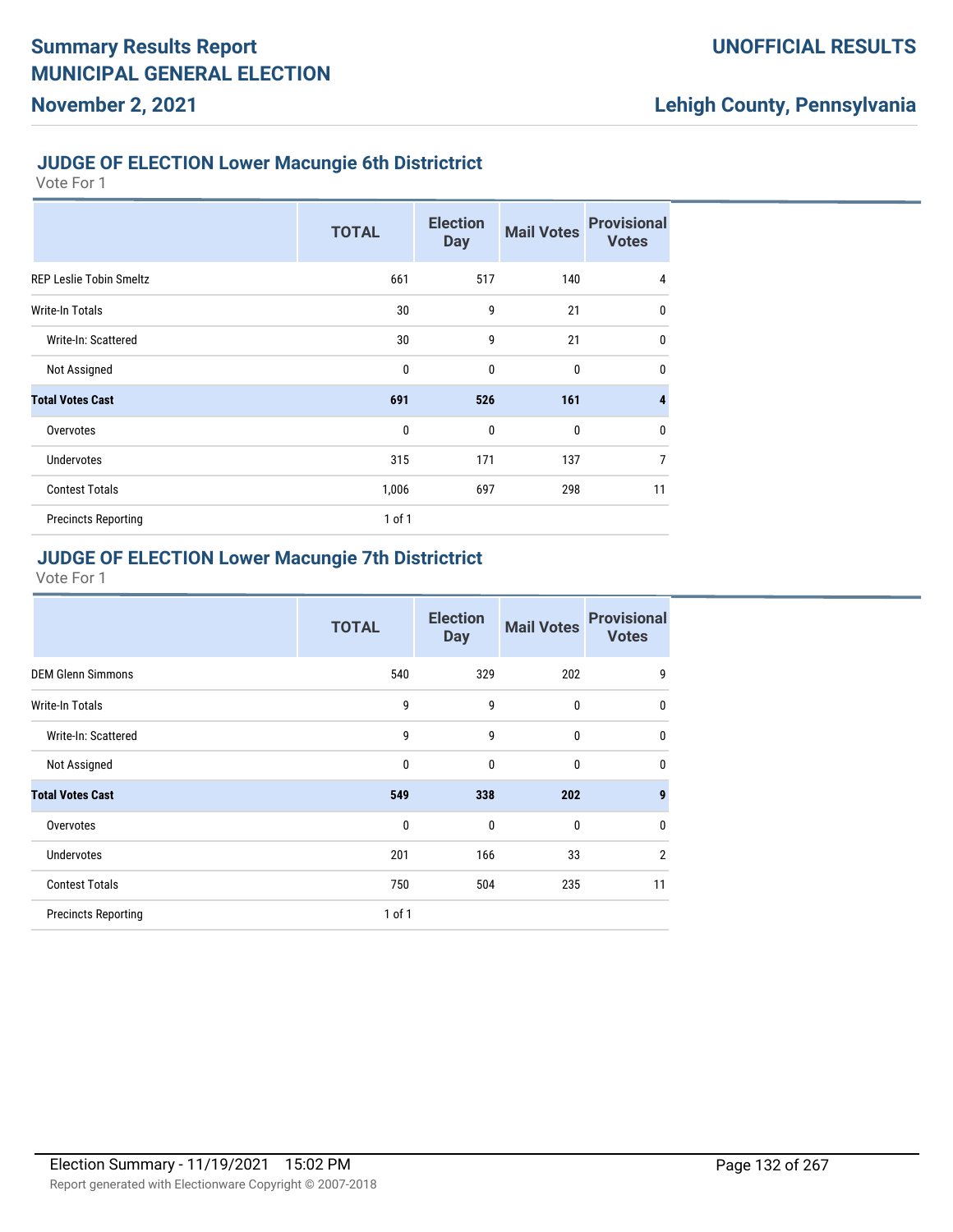### **JUDGE OF ELECTION Lower Macungie 8th Districtrict**

|                             | <b>TOTAL</b>   | <b>Election</b><br><b>Day</b> | <b>Mail Votes</b> | <b>Provisional</b><br><b>Votes</b> |
|-----------------------------|----------------|-------------------------------|-------------------|------------------------------------|
| Write-In Totals             | 45             | 28                            | 17                | $\mathbf 0$                        |
| Write-In: Scattered         | 39             | 27                            | 12                | 0                                  |
| Write-In: Mary Kellogg      | $\overline{2}$ | 1                             | $\mathbf{1}$      | $\mathbf{0}$                       |
| Write-In: Karen Clary       | $\overline{2}$ | $\mathbf{0}$                  | $\overline{2}$    | 0                                  |
| Write-In: Nicholas Kokkinos | $\overline{2}$ | $\mathbf{0}$                  | $\overline{2}$    | $\mathbf{0}$                       |
| Not Assigned                | 0              | $\mathbf{0}$                  | 0                 | $\mathbf 0$                        |
| <b>Total Votes Cast</b>     | 45             | 28                            | 17                | $\bf{0}$                           |
| Overvotes                   | 0              | 0                             | 0                 | 0                                  |
| Undervotes                  | 708            | 463                           | 240               | 5                                  |
| <b>Contest Totals</b>       | 753            | 491                           | 257               | 5                                  |
| <b>Precincts Reporting</b>  | 1 of 1         |                               |                   |                                    |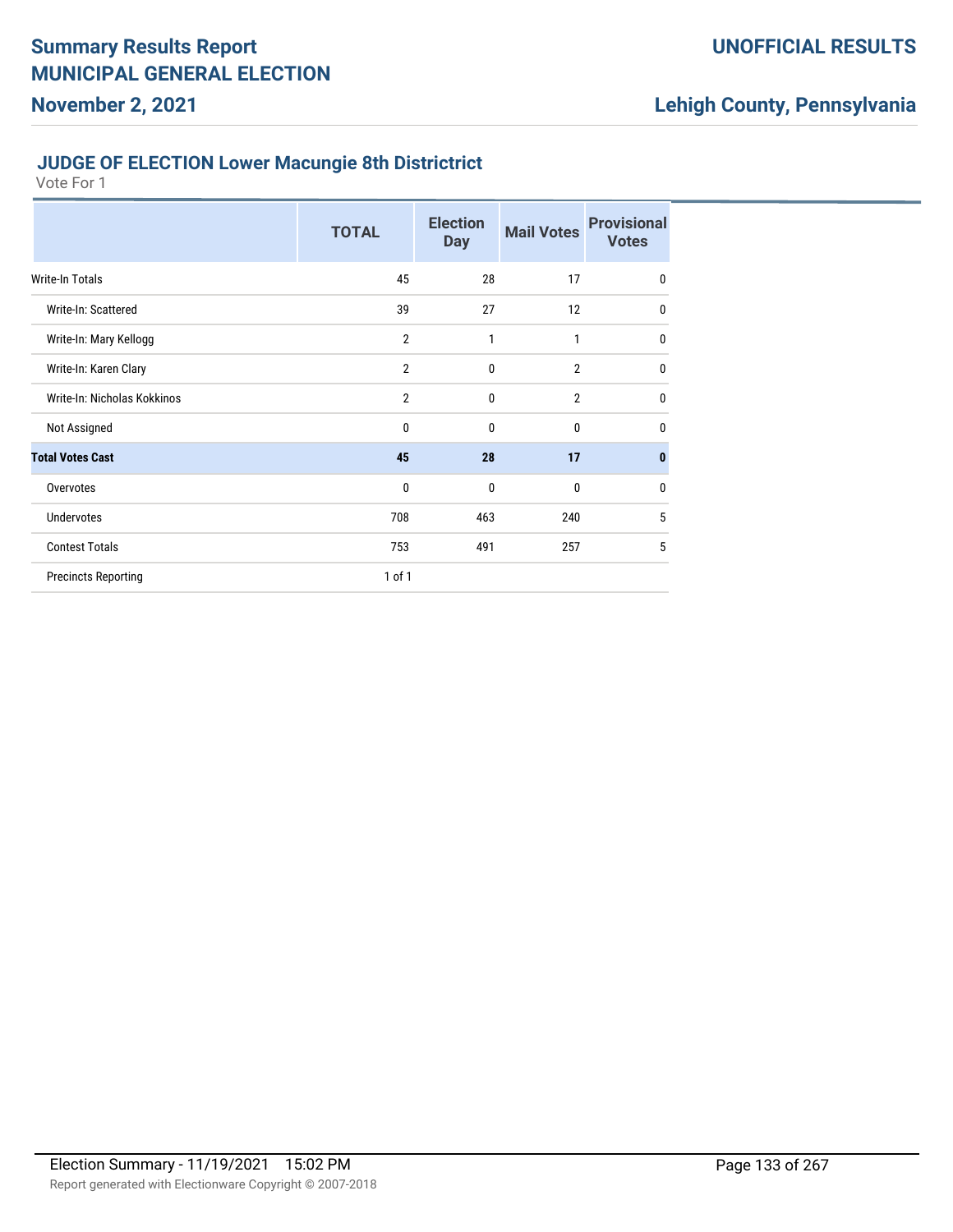#### **JUDGE OF ELECTION Lower Macungie 9th Districtrict**

|                             | <b>TOTAL</b> | <b>Election</b><br><b>Day</b> | <b>Mail Votes</b> | <b>Provisional</b><br><b>Votes</b> |
|-----------------------------|--------------|-------------------------------|-------------------|------------------------------------|
| <b>Write-In Totals</b>      | 29           | 18                            | 11                | $\mathbf{0}$                       |
| Write-In: Fred Kimock       | 1            | 1                             | 0                 | $\mathbf{0}$                       |
| Write-In: Dan Stephans      | 1            | 1                             | 0                 | $\mathbf{0}$                       |
| Write-In: Winston Casey     | 1            | 1                             | 0                 | $\mathbf{0}$                       |
| Write-In: Robert Schopf     | 1            | 1                             | 0                 | 0                                  |
| Write-In: David Castillo    | 1            | 1                             | 0                 | $\mathbf{0}$                       |
| Write-In: Scattered         | 21           | 11                            | 10                | 0                                  |
| Write-In: Joshua Ritter     | 1            | 1                             | 0                 | 0                                  |
| Write-In: Chris Stewald     | 1            | 1                             | 0                 | $\mathbf{0}$                       |
| Write-In: James S Hutchinas | 1            | 0                             | 1                 | $\mathbf{0}$                       |
| Not Assigned                | 0            | 0                             | 0                 | $\mathbf{0}$                       |
| <b>Total Votes Cast</b>     | 29           | 18                            | 11                | $\mathbf{0}$                       |
| Overvotes                   | 0            | 0                             | 0                 | 0                                  |
| <b>Undervotes</b>           | 485          | 334                           | 147               | 4                                  |
| <b>Contest Totals</b>       | 514          | 352                           | 158               | 4                                  |
| <b>Precincts Reporting</b>  | 1 of 1       |                               |                   |                                    |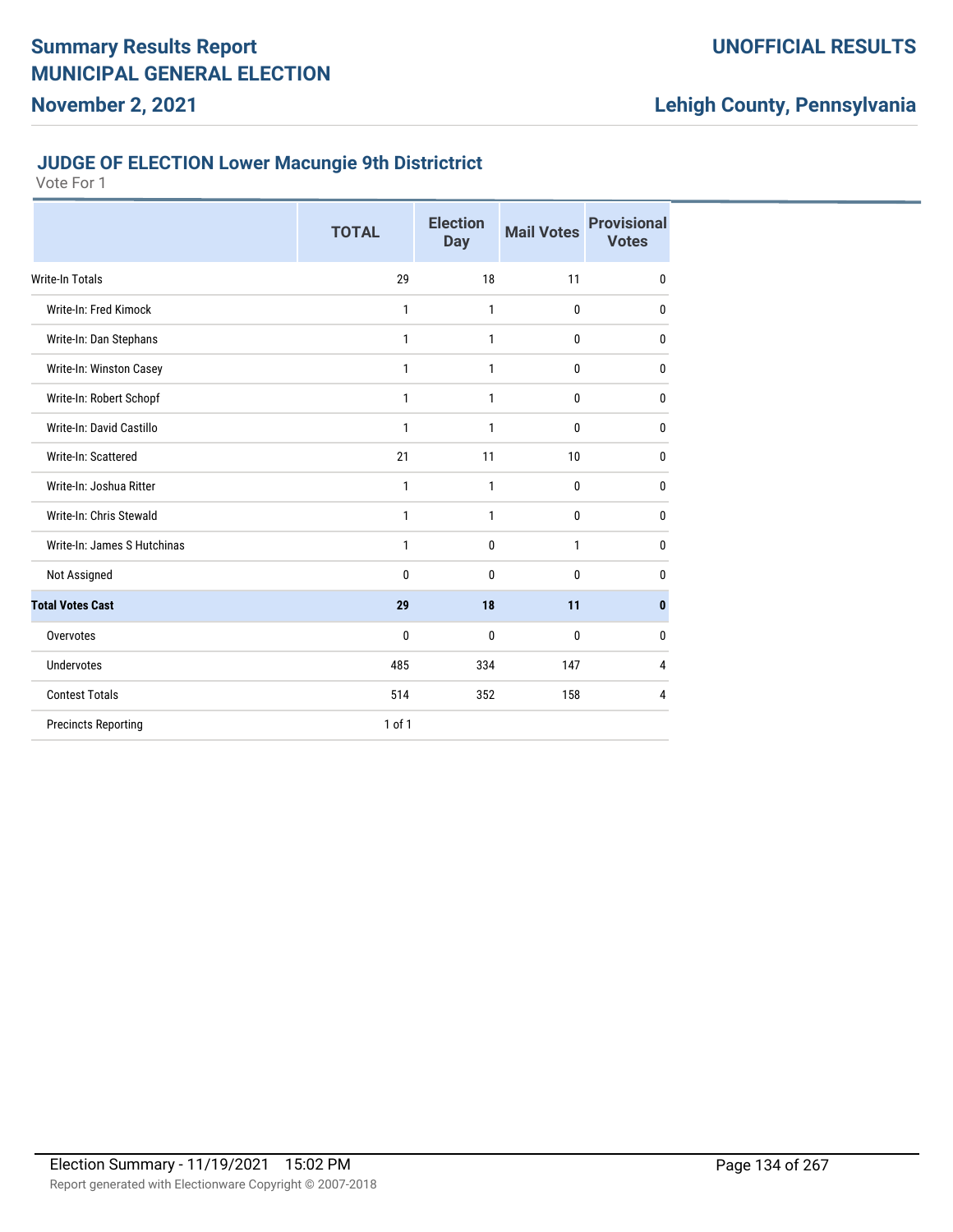#### **JUDGE OF ELECTION Lower Macungie 10th Districtrict**

Vote For 1

**November 2, 2021**

|                            | <b>TOTAL</b>   | <b>Election</b><br><b>Day</b> | <b>Mail Votes</b> | <b>Provisional</b><br><b>Votes</b> |
|----------------------------|----------------|-------------------------------|-------------------|------------------------------------|
| Write-In Totals            | 62             | 41                            | 21                | $\mathbf 0$                        |
| Write-In: Robert R Ritter  | $\overline{2}$ | $\mathbf{0}$                  | $\overline{2}$    | $\mathbf{0}$                       |
| Write-In: Scattered        | 56             | 41                            | 15                | $\mathbf 0$                        |
| Write-In: Daniel Ritchie   | $\overline{2}$ | $\mathbf{0}$                  | $\overline{2}$    | $\mathbf 0$                        |
| Write-In: Fadia Halma      | $\overline{2}$ | 0                             | $\overline{2}$    | $\mathbf 0$                        |
| Not Assigned               | $\mathbf{0}$   | 0                             | 0                 | $\mathbf{0}$                       |
| <b>Total Votes Cast</b>    | 62             | 41                            | 21                | $\mathbf{0}$                       |
| Overvotes                  | $\mathbf 0$    | 0                             | 0                 | $\mathbf 0$                        |
| Undervotes                 | 793            | 468                           | 310               | 15                                 |
| <b>Contest Totals</b>      | 855            | 509                           | 331               | 15                                 |
| <b>Precincts Reporting</b> | 1 of 1         |                               |                   |                                    |

#### **JUDGE OF ELECTION Lower Milford**

|                             | <b>TOTAL</b>   | <b>Election</b><br><b>Day</b> | <b>Mail Votes</b> | <b>Provisional</b><br><b>Votes</b> |
|-----------------------------|----------------|-------------------------------|-------------------|------------------------------------|
| <b>REP Susan LaBrie</b>     | 1,001          | 788                           | 203               | 10                                 |
| Write-In Totals             | 32             | 14                            | 17                | $\mathbf{1}$                       |
| Write-In: Scattered         | 25             | 11                            | 13                | $\mathbf{1}$                       |
| Write-In: M Jason Evans     | $\overline{2}$ | 0                             | $\overline{2}$    | $\mathbf{0}$                       |
| Write-In: Lori A Dumas      | $\overline{2}$ | 0                             | $\overline{2}$    | $\mathbf{0}$                       |
| Write-In: Donald Harrington | 3              | 3                             | $\mathbf 0$       | $\bf{0}$                           |
| Not Assigned                | 0              | 0                             | $\mathbf{0}$      | $\mathbf{0}$                       |
| <b>Total Votes Cast</b>     | 1,033          | 802                           | 220               | 11                                 |
| Overvotes                   | $\mathbf{0}$   | $\mathbf{0}$                  | $\mathbf{0}$      | $\mathbf{0}$                       |
| Undervotes                  | 260            | 138                           | 118               | 4                                  |
| <b>Contest Totals</b>       | 1,293          | 940                           | 338               | 15                                 |
| <b>Precincts Reporting</b>  | 1 of 1         |                               |                   |                                    |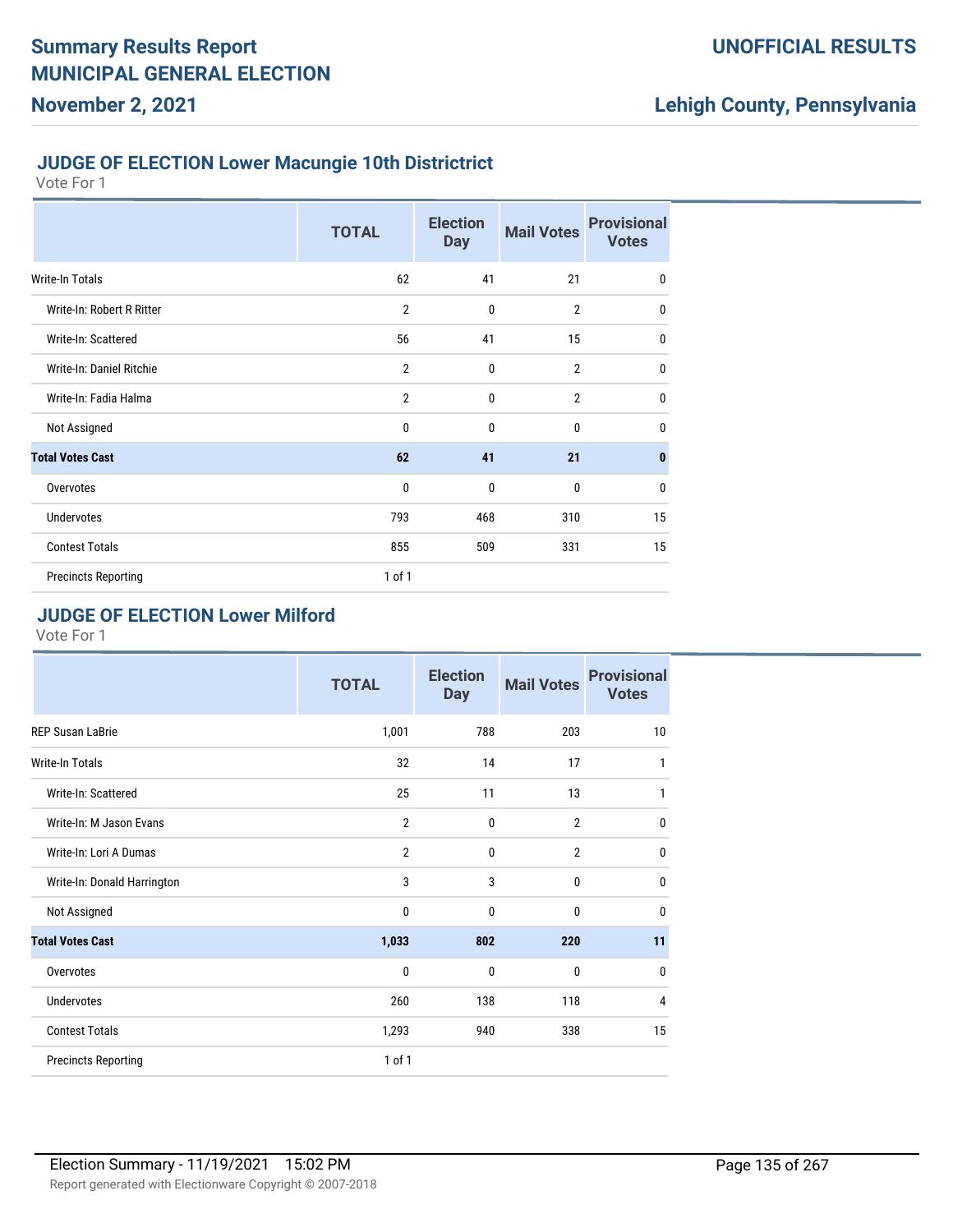# **Summary Results Report MUNICIPAL GENERAL ELECTION**

**November 2, 2021**

### **UNOFFICIAL RESULTS**

## **Lehigh County, Pennsylvania**

#### **JUDGE OF ELECTION Lowhill**

Vote For 1

|                            | <b>TOTAL</b> | <b>Election</b><br><b>Day</b> | <b>Mail Votes</b> | <b>Provisional</b><br><b>Votes</b> |
|----------------------------|--------------|-------------------------------|-------------------|------------------------------------|
| Write-In Totals            | 100          | 91                            | 9                 | 0                                  |
| Write-In: Michele Herman   | 58           | 58                            | 0                 | $\mathbf{0}$                       |
| Write-In: Scattered        | 42           | 33                            | 9                 | $\mathbf{0}$                       |
| Not Assigned               | $\mathbf{0}$ | $\mathbf 0$                   | $\mathbf 0$       | $\mathbf{0}$                       |
| <b>Total Votes Cast</b>    | 100          | 91                            | $\mathbf{9}$      | $\bf{0}$                           |
| Overvotes                  | $\mathbf{0}$ | $\mathbf{0}$                  | 0                 | $\mathbf{0}$                       |
| <b>Undervotes</b>          | 609          | 451                           | 151               | $\overline{7}$                     |
| <b>Contest Totals</b>      | 709          | 542                           | 160               | $\overline{7}$                     |
| <b>Precincts Reporting</b> | $1$ of $1$   |                               |                   |                                    |

#### **JUDGE OF ELECTION Lynn New Tripoli**

|                            | <b>TOTAL</b> | <b>Election</b><br><b>Day</b> | <b>Mail Votes</b> | <b>Provisional</b><br><b>Votes</b> |
|----------------------------|--------------|-------------------------------|-------------------|------------------------------------|
| <b>Write-In Totals</b>     | 185          | 177                           | 6                 | $\overline{2}$                     |
| Write-In: Scattered        | 31           | 27                            | 3                 | 1                                  |
| Write-In: Michael Ondra    | 128          | 124                           | 3                 | 1                                  |
| Write-In: Beth Albouq      | 26           | 26                            | 0                 | $\mathbf 0$                        |
| Not Assigned               | 0            | 0                             | 0                 | $\mathbf 0$                        |
| <b>Total Votes Cast</b>    | 185          | 177                           | 6                 | $\overline{2}$                     |
| Overvotes                  | 0            | $\mathbf{0}$                  | $\mathbf{0}$      | $\mathbf 0$                        |
| <b>Undervotes</b>          | 516          | 389                           | 124               | 3                                  |
| <b>Contest Totals</b>      | 701          | 566                           | 130               | 5                                  |
| <b>Precincts Reporting</b> | 1 of 1       |                               |                   |                                    |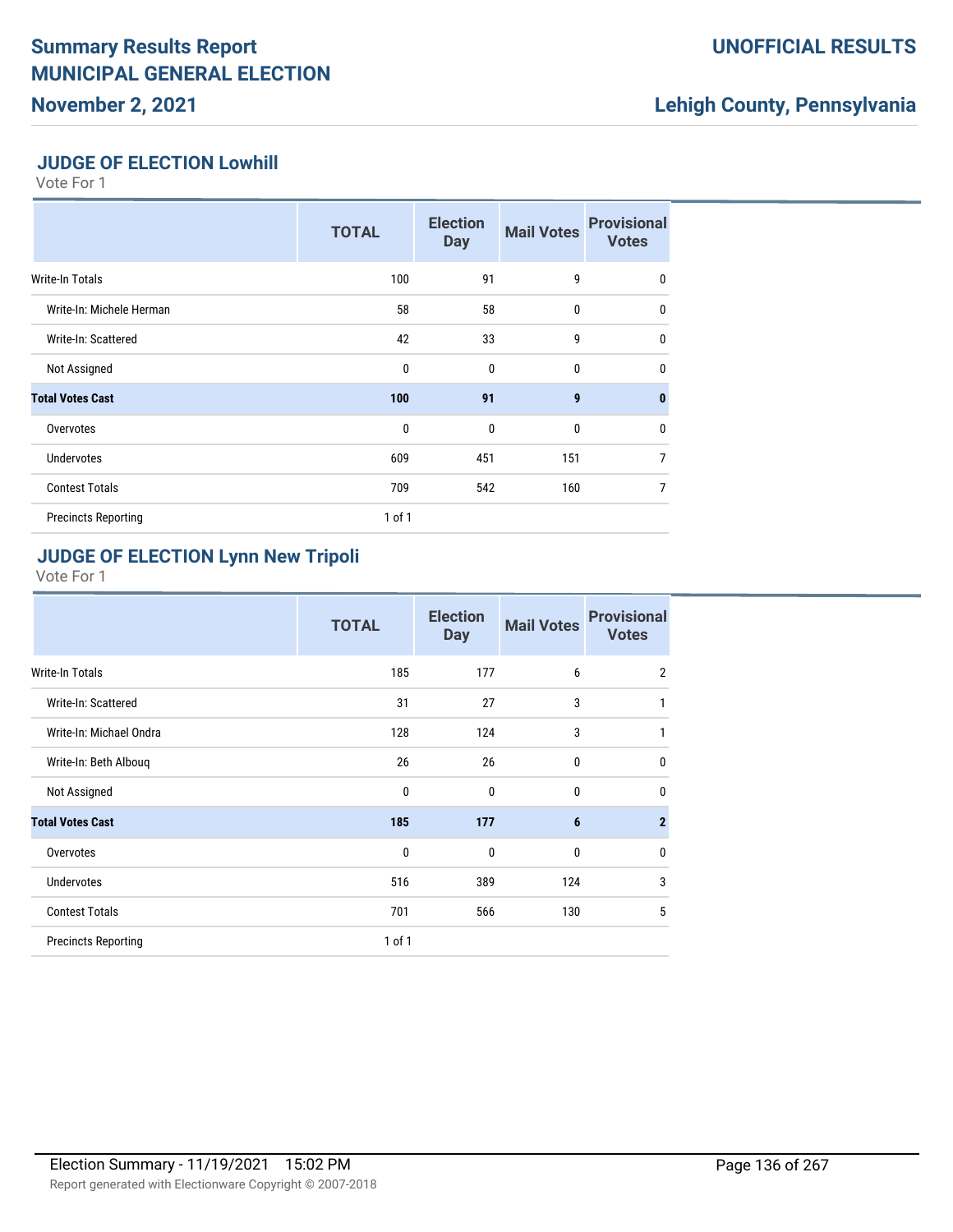### **UNOFFICIAL RESULTS**

## **Lehigh County, Pennsylvania**

#### **JUDGE OF ELECTION Lynn Lynnville**

Vote For 1

|                            | <b>TOTAL</b>   | <b>Election</b><br><b>Day</b> | <b>Mail Votes</b> | <b>Provisional</b><br><b>Votes</b> |
|----------------------------|----------------|-------------------------------|-------------------|------------------------------------|
| <b>REP Judith A Ritter</b> | 179            | 155                           | 24                | $\mathbf{0}$                       |
| Write-In Totals            | 7              | 7                             | 0                 | $\mathbf{0}$                       |
| Write-In: Scattered        | $\overline{7}$ | 7                             | $\bf{0}$          | $\mathbf{0}$                       |
| Not Assigned               | 0              | 0                             | 0                 | $\mathbf{0}$                       |
| <b>Total Votes Cast</b>    | 186            | 162                           | 24                | $\mathbf{0}$                       |
| Overvotes                  | $\mathbf{0}$   | $\mathbf 0$                   | $\bf{0}$          | $\mathbf{0}$                       |
| <b>Undervotes</b>          | 40             | 30                            | 10                | $\mathbf{0}$                       |
| <b>Contest Totals</b>      | 226            | 192                           | 34                | $\mathbf{0}$                       |
| <b>Precincts Reporting</b> | $1$ of $1$     |                               |                   |                                    |

### **JUDGE OF ELECTION Lynn Jacksonville**

|                              | <b>TOTAL</b> | <b>Election</b><br><b>Day</b> | <b>Mail Votes</b> | <b>Provisional</b><br><b>Votes</b> |
|------------------------------|--------------|-------------------------------|-------------------|------------------------------------|
| <b>REP Bernadette Sukley</b> | 251          | 223                           | 24                | 4                                  |
| <b>Write-In Totals</b>       | 5            | 4                             | 1                 | $\mathbf 0$                        |
| Write-In: Scattered          | 5            | 4                             | 1                 | $\mathbf 0$                        |
| Not Assigned                 | 0            | $\mathbf{0}$                  | 0                 | $\mathbf 0$                        |
| <b>Total Votes Cast</b>      | 256          | 227                           | 25                | $\overline{4}$                     |
| Overvotes                    | $\mathbf{0}$ | $\mathbf{0}$                  | $\mathbf{0}$      | $\mathbf 0$                        |
| <b>Undervotes</b>            | 51           | 33                            | 18                | $\mathbf 0$                        |
| <b>Contest Totals</b>        | 307          | 260                           | 43                | $\overline{4}$                     |
| <b>Precincts Reporting</b>   | 1 of 1       |                               |                   |                                    |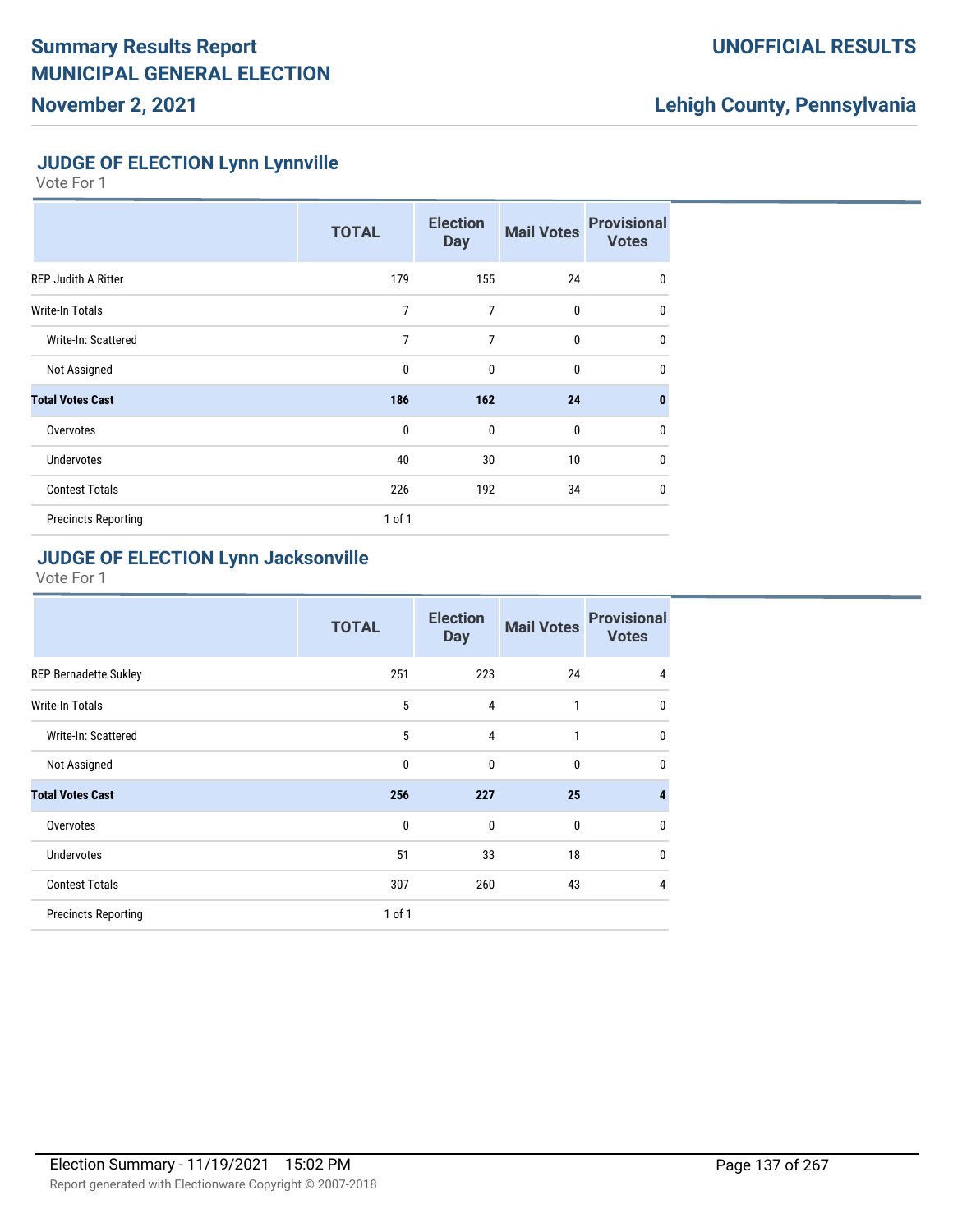#### **JUDGE OF ELECTION North Whitehall 1st Districtrict**

Vote For 1

|                            | <b>TOTAL</b> | <b>Election</b><br><b>Day</b> | <b>Mail Votes</b> | <b>Provisional</b><br><b>Votes</b> |
|----------------------------|--------------|-------------------------------|-------------------|------------------------------------|
| REP Susan Steigerwalt      | 863          | 676                           | 185               | $\overline{2}$                     |
| Write-In Totals            | 14           | 7                             | 7                 | $\mathbf{0}$                       |
| Write-In: Scattered        | 14           | 7                             | 7                 | $\mathbf{0}$                       |
| Not Assigned               | $\mathbf{0}$ | $\mathbf 0$                   | $\bf{0}$          | $\mathbf{0}$                       |
| <b>Total Votes Cast</b>    | 877          | 683                           | 192               | $\overline{2}$                     |
| Overvotes                  | $\mathbf{0}$ | $\mathbf 0$                   | $\bf{0}$          | $\mathbf{0}$                       |
| <b>Undervotes</b>          | 251          | 114                           | 137               | $\mathbf{0}$                       |
| <b>Contest Totals</b>      | 1,128        | 797                           | 329               | $\overline{2}$                     |
| <b>Precincts Reporting</b> | $1$ of $1$   |                               |                   |                                    |

### **JUDGE OF ELECTION North Whitehall 2nd Districtrict**

|                            | <b>TOTAL</b> | <b>Election</b><br><b>Day</b> | <b>Mail Votes</b> | <b>Provisional</b><br><b>Votes</b> |
|----------------------------|--------------|-------------------------------|-------------------|------------------------------------|
| <b>REP Joanne M Duke</b>   | 630          | 531                           | 99                | 0                                  |
| Write-In Totals            | 21           | 15                            | 5                 | 1                                  |
| Write-In: Scattered        | 21           | 15                            | 5                 | 1                                  |
| Not Assigned               | $\mathbf{0}$ | $\mathbf{0}$                  | $\mathbf{0}$      | $\mathbf{0}$                       |
| <b>Total Votes Cast</b>    | 651          | 546                           | 104               | 1                                  |
| Overvotes                  | 0            | $\mathbf 0$                   | $\bf{0}$          | 0                                  |
| <b>Undervotes</b>          | 207          | 95                            | 110               | $\overline{2}$                     |
| <b>Contest Totals</b>      | 858          | 641                           | 214               | 3                                  |
| <b>Precincts Reporting</b> | $1$ of $1$   |                               |                   |                                    |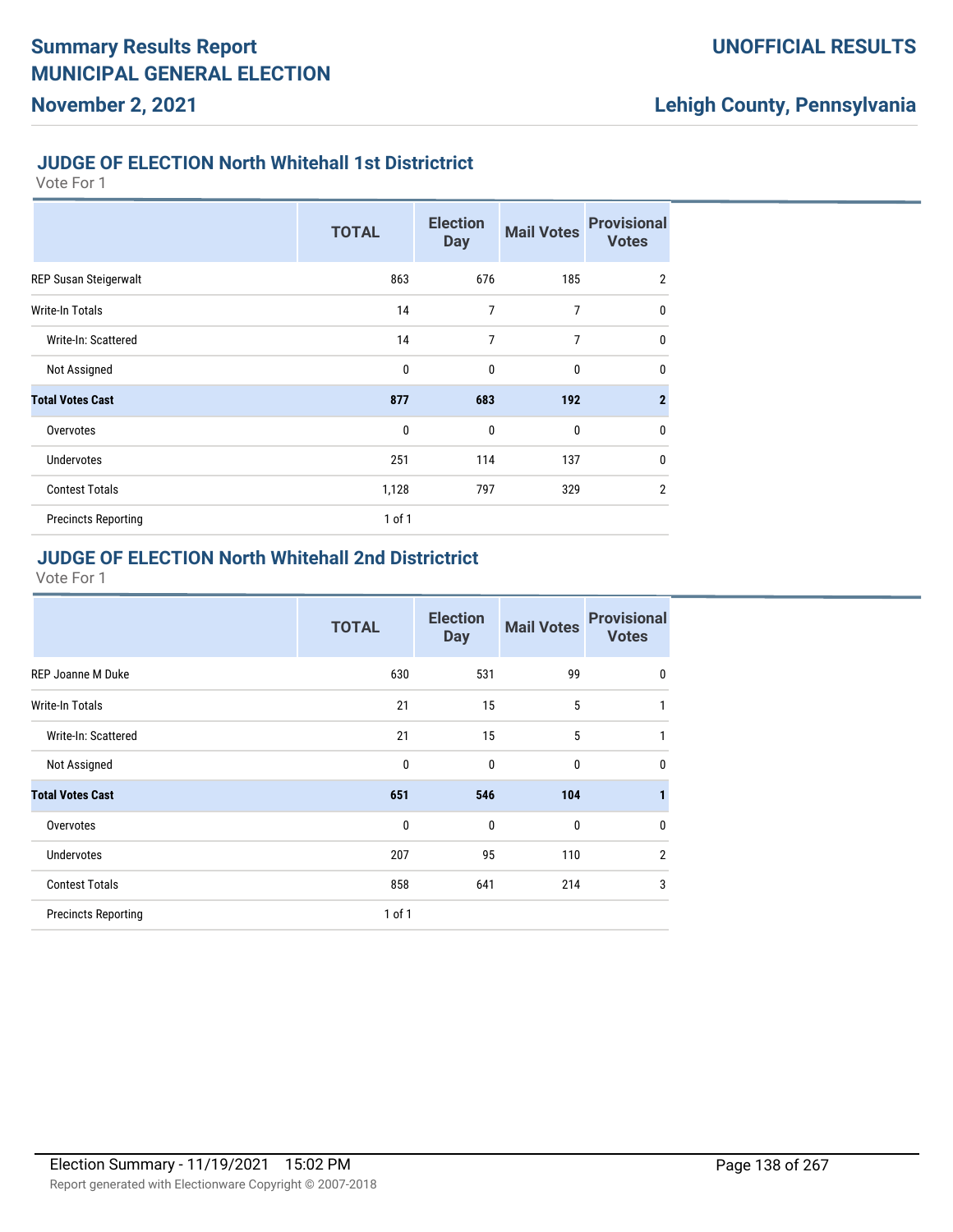#### **JUDGE OF ELECTION North Whitehall 3rd Districtrict**

Vote For 1

|                            | <b>TOTAL</b>   | <b>Election</b><br><b>Day</b> | <b>Mail Votes</b> | <b>Provisional</b><br><b>Votes</b> |
|----------------------------|----------------|-------------------------------|-------------------|------------------------------------|
| Write-In Totals            | 33             | 25                            | 8                 | 0                                  |
| Write-In: Derek Kirsopp    | $\overline{2}$ | $\overline{2}$                | $\mathbf{0}$      | $\mathbf{0}$                       |
| Write-In: Raymond Stoudt   | $\overline{2}$ | $\mathbf{0}$                  | $\overline{2}$    | $\mathbf{0}$                       |
| Write-In: Scattered        | 29             | 23                            | 6                 | $\mathbf{0}$                       |
| Not Assigned               | 0              | $\mathbf{0}$                  | $\mathbf{0}$      | $\mathbf{0}$                       |
| <b>Total Votes Cast</b>    | 33             | 25                            | 8                 | $\mathbf{0}$                       |
| Overvotes                  | $\mathbf{0}$   | $\mathbf 0$                   | $\bf{0}$          | $\mathbf{0}$                       |
| <b>Undervotes</b>          | 498            | 365                           | 131               | $\overline{2}$                     |
| <b>Contest Totals</b>      | 531            | 390                           | 139               | $\overline{2}$                     |
| <b>Precincts Reporting</b> | $1$ of $1$     |                               |                   |                                    |

#### **JUDGE OF ELECTION North Whitehall 4th Districtrict**

|                            | <b>TOTAL</b> | <b>Election</b><br><b>Day</b> | <b>Mail Votes</b> | <b>Provisional</b><br><b>Votes</b> |
|----------------------------|--------------|-------------------------------|-------------------|------------------------------------|
| <b>Write-In Totals</b>     | 56           | 40                            | 15                | 1                                  |
| Write-In: Eric Minford     | 12           | 7                             | 5                 | $\mathbf{0}$                       |
| Write-In: Scattered        | 44           | 33                            | 10                | 1                                  |
| Not Assigned               | 0            | $\mathbf{0}$                  | $\bf{0}$          | $\mathbf{0}$                       |
| <b>Total Votes Cast</b>    | 56           | 40                            | 15                | 1                                  |
| Overvotes                  | $\mathbf{0}$ | $\mathbf{0}$                  | $\mathbf{0}$      | 0                                  |
| Undervotes                 | 615          | 479                           | 131               | 5                                  |
| <b>Contest Totals</b>      | 671          | 519                           | 146               | 6                                  |
| <b>Precincts Reporting</b> | $1$ of $1$   |                               |                   |                                    |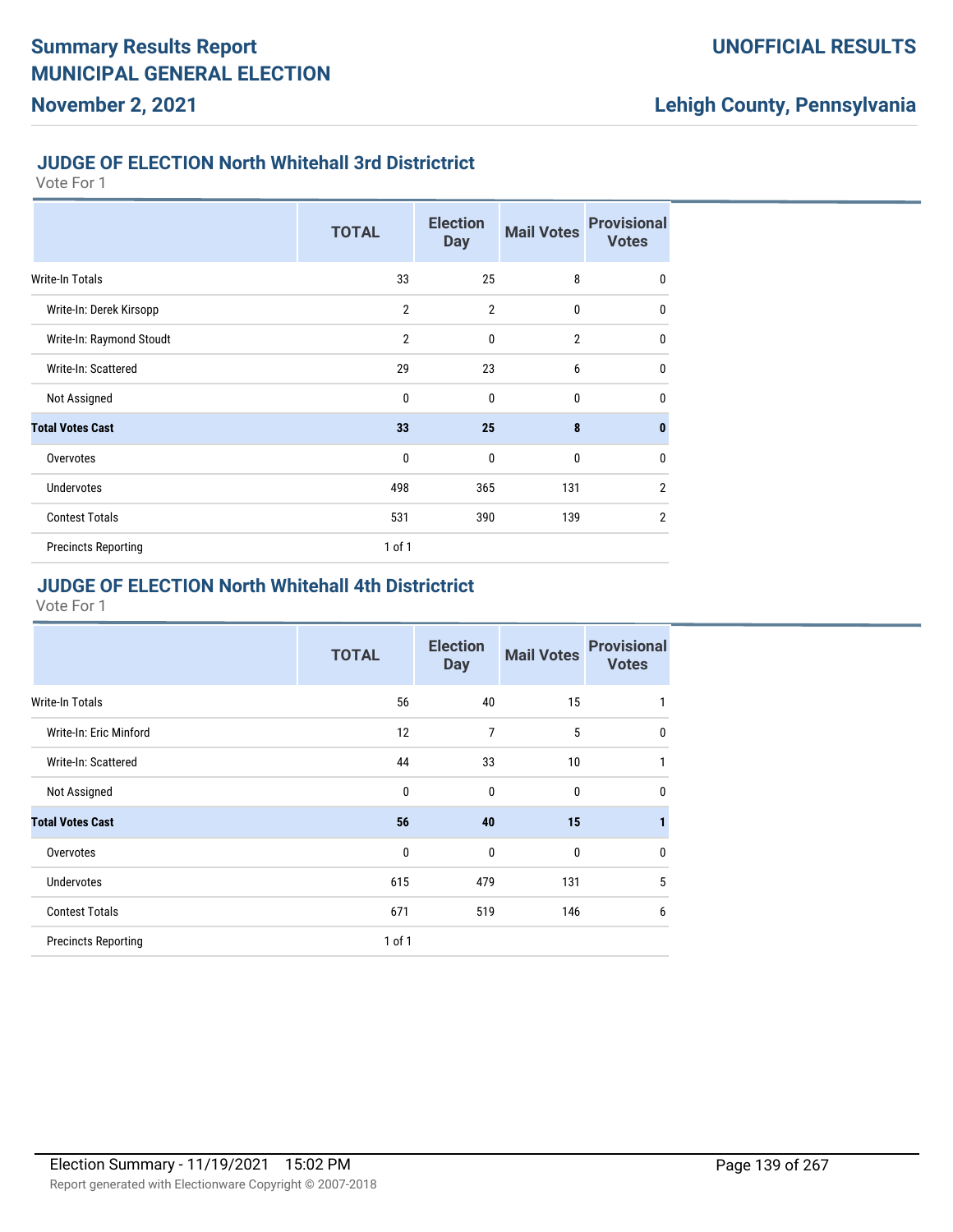#### **JUDGE OF ELECTION North Whitehall 5th Districtrict**

Vote For 1

|                            | <b>TOTAL</b> | <b>Election</b><br><b>Day</b> | <b>Mail Votes</b> | <b>Provisional</b><br><b>Votes</b> |
|----------------------------|--------------|-------------------------------|-------------------|------------------------------------|
| <b>Write-In Totals</b>     | 65           | 50                            | 14                | 1                                  |
| Write-In: Scattered        | 56           | 42                            | 13                | 1                                  |
| Write-In: Joanne Coppola   | 9            | 8                             | 1                 | $\mathbf 0$                        |
| Not Assigned               | $\mathbf{0}$ | $\mathbf 0$                   | 0                 | $\mathbf 0$                        |
| <b>Total Votes Cast</b>    | 65           | 50                            | 14                | 1                                  |
| Overvotes                  | $\mathbf{0}$ | $\mathbf 0$                   | 0                 | $\mathbf 0$                        |
| <b>Undervotes</b>          | 671          | 461                           | 209               | 1                                  |
| <b>Contest Totals</b>      | 736          | 511                           | 223               | $\overline{2}$                     |
| <b>Precincts Reporting</b> | 1 of 1       |                               |                   |                                    |

#### **JUDGE OF ELECTION North Whitehall 6th Districtrict**

|                            | <b>TOTAL</b> | <b>Election</b><br><b>Day</b> | <b>Mail Votes</b> | <b>Provisional</b><br><b>Votes</b> |
|----------------------------|--------------|-------------------------------|-------------------|------------------------------------|
| <b>Write-In Totals</b>     | 28           | 24                            | 4                 | $\mathbf 0$                        |
| Write-In: Scattered        | 25           | 21                            | 4                 | $\mathbf 0$                        |
| Write-In: Chris Moakley    | 3            | 3                             | $\mathbf{0}$      | $\mathbf 0$                        |
| Not Assigned               | $\mathbf{0}$ | $\mathbf{0}$                  | $\mathbf{0}$      | $\mathbf 0$                        |
| <b>Total Votes Cast</b>    | 28           | 24                            | $\overline{4}$    | $\mathbf{0}$                       |
| Overvotes                  | $\mathbf{0}$ | $\mathbf{0}$                  | $\mathbf 0$       | $\mathbf{0}$                       |
| <b>Undervotes</b>          | 393          | 312                           | 77                | $\overline{4}$                     |
| <b>Contest Totals</b>      | 421          | 336                           | 81                | 4                                  |
| <b>Precincts Reporting</b> | 1 of 1       |                               |                   |                                    |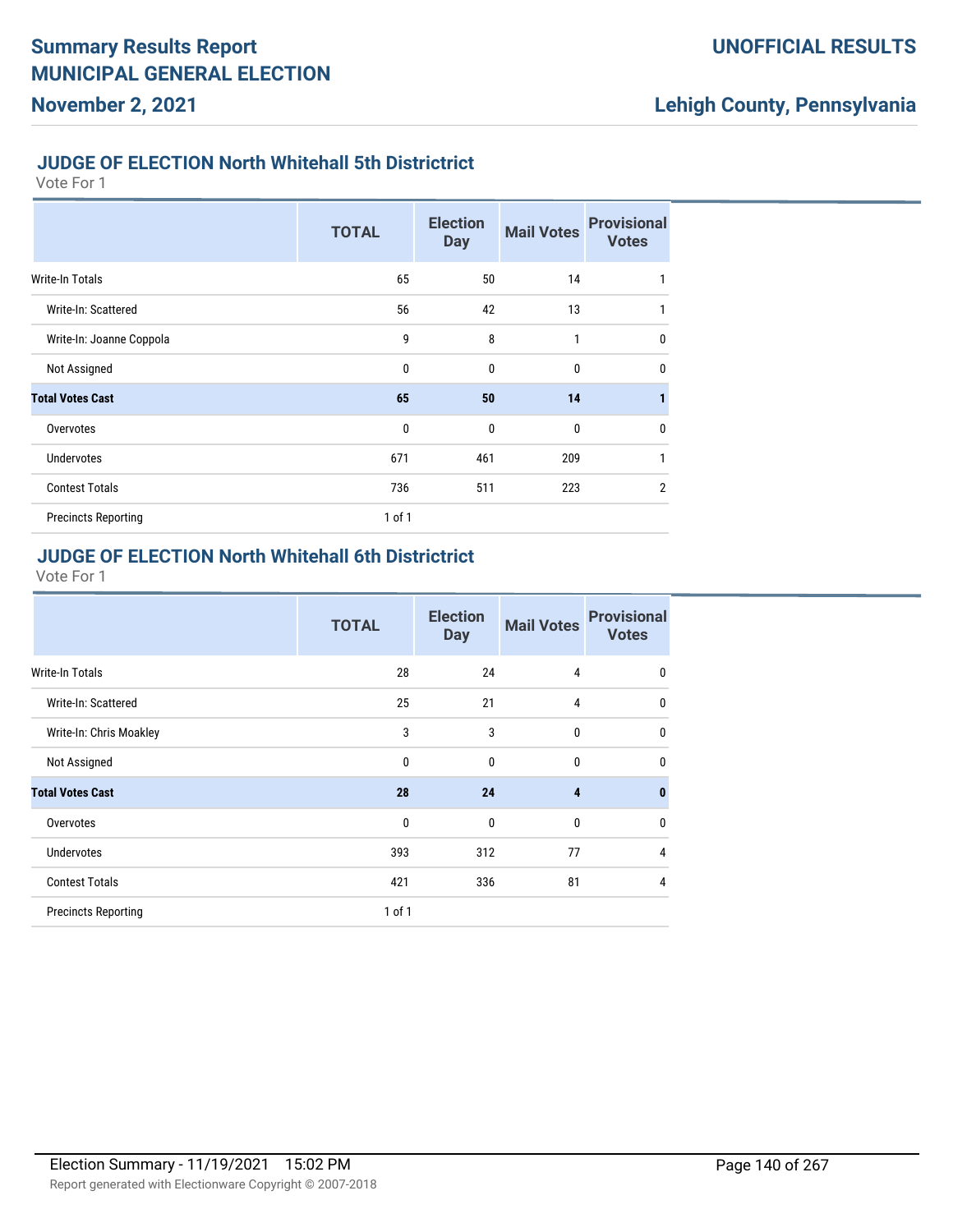### **UNOFFICIAL RESULTS**

## **Lehigh County, Pennsylvania**

### **JUDGE OF ELECTION Salisbury 1st Ward**

Vote For 1

|                            | <b>TOTAL</b> | <b>Election</b><br><b>Day</b> | <b>Mail Votes</b> | <b>Provisional</b><br><b>Votes</b> |
|----------------------------|--------------|-------------------------------|-------------------|------------------------------------|
| <b>Write-In Totals</b>     | 48           | 39                            | 8                 | 1                                  |
| Write-In: Scattered        | 45           | 36                            | 8                 | 1                                  |
| Write-In: Dorothy Keeler   | 3            | 3                             | 0                 | $\mathbf 0$                        |
| Not Assigned               | $\mathbf 0$  | $\mathbf{0}$                  | 0                 | $\mathbf{0}$                       |
| <b>Total Votes Cast</b>    | 48           | 39                            | 8                 | 1                                  |
| Overvotes                  | $\mathbf{0}$ | $\mathbf{0}$                  | $\bf{0}$          | $\mathbf{0}$                       |
| <b>Undervotes</b>          | 490          | 370                           | 116               | 4                                  |
| <b>Contest Totals</b>      | 538          | 409                           | 124               | 5                                  |
| <b>Precincts Reporting</b> | $1$ of $1$   |                               |                   |                                    |

#### **JUDGE OF ELECTION Salisbury 2nd Ward**

|                            | <b>TOTAL</b>   | <b>Election</b><br><b>Day</b> | <b>Mail Votes</b> | <b>Provisional</b><br><b>Votes</b> |
|----------------------------|----------------|-------------------------------|-------------------|------------------------------------|
| <b>Write-In Totals</b>     | 54             | 43                            | 10                | 1                                  |
| Write-In: Scattered        | 50             | 41                            | 8                 | 1                                  |
| Write-In: Nell Sokalski    | $\overline{2}$ | $\overline{2}$                | 0                 | $\mathbf 0$                        |
| Write-In: Ian Riccaboni    | $\overline{2}$ | 0                             | $\overline{2}$    | $\mathbf{0}$                       |
| Not Assigned               | 0              | 0                             | 0                 | $\mathbf 0$                        |
| <b>Total Votes Cast</b>    | 54             | 43                            | 10                | $\mathbf{1}$                       |
| Overvotes                  | 0              | $\mathbf{0}$                  | 0                 | $\mathbf{0}$                       |
| Undervotes                 | 551            | 387                           | 161               | 3                                  |
| <b>Contest Totals</b>      | 605            | 430                           | 171               | 4                                  |
| <b>Precincts Reporting</b> | 1 of 1         |                               |                   |                                    |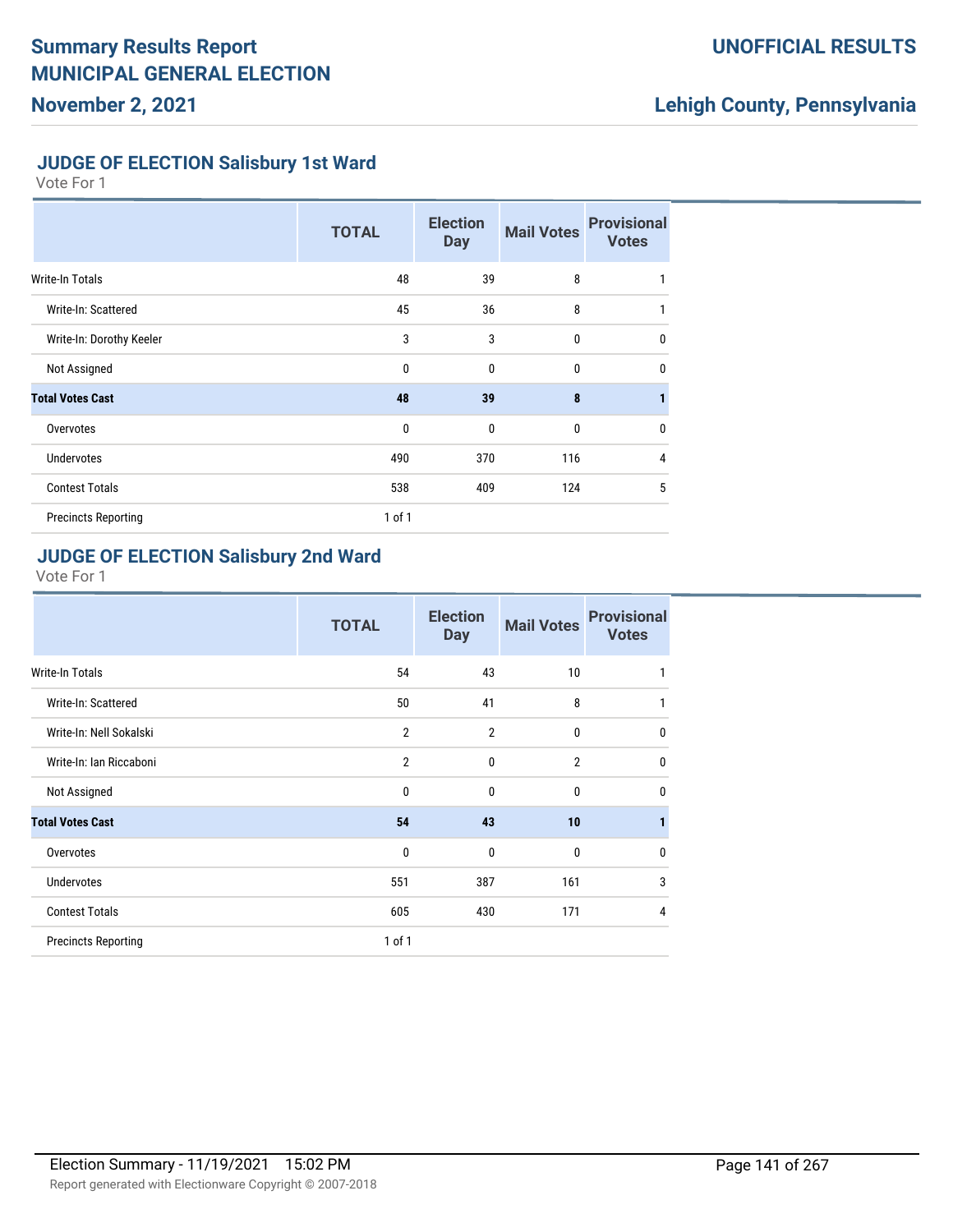#### **JUDGE OF ELECTION Salisbury 3rd Ward 1st District**

| Vote For |  |  |
|----------|--|--|
|----------|--|--|

|                             | <b>TOTAL</b> | <b>Election</b><br><b>Day</b> | <b>Mail Votes</b> | <b>Provisional</b><br><b>Votes</b> |
|-----------------------------|--------------|-------------------------------|-------------------|------------------------------------|
| Write-In Totals             | 22           | 15                            | 7                 | $\mathbf 0$                        |
| Write-In: Alan Baumutz      | 1            | 1                             | 0                 | $\mathbf 0$                        |
| Write-In: Bob Hellfritch    | 1            | 1                             | 0                 | $\mathbf 0$                        |
| Write-In: M Patrick DuBois  | 1            | 1                             | 0                 | $\mathbf 0$                        |
| Write-In: Scattered         | 14           | 8                             | 6                 | $\mathbf{0}$                       |
| Write-In: Karen Ludwig      | $\mathbf{1}$ | 1                             | 0                 | $\mathbf{0}$                       |
| Write-In: Joseph F Gigither | $\mathbf{1}$ | $\mathbf{1}$                  | 0                 | $\mathbf{0}$                       |
| Write-In: Jeff Miller       | $\mathbf{1}$ | $\mathbf{1}$                  | 0                 | $\mathbf{0}$                       |
| Write-In: Arya Nahrgang     | $\mathbf{1}$ | $\mathbf{1}$                  | 0                 | 0                                  |
| Write-In: Rick Shoemaker    | $\mathbf{1}$ | $\mathbf{0}$                  | 1                 | $\mathbf{0}$                       |
| Not Assigned                | $\mathbf{0}$ | $\mathbf{0}$                  | 0                 | $\mathbf{0}$                       |
| <b>Total Votes Cast</b>     | 22           | 15                            | $\overline{7}$    | $\mathbf{0}$                       |
| Overvotes                   | $\mathbf{0}$ | $\mathbf{0}$                  | 0                 | $\mathbf 0$                        |
| Undervotes                  | 321          | 216                           | 102               | 3                                  |
| <b>Contest Totals</b>       | 343          | 231                           | 109               | 3                                  |
| <b>Precincts Reporting</b>  | $1$ of $1$   |                               |                   |                                    |

### **JUDGE OF ELECTION Salisbury 3rd Ward 2nd District**

|                            | <b>TOTAL</b> | <b>Election</b><br><b>Day</b> | <b>Mail Votes</b> | <b>Provisional</b><br><b>Votes</b> |
|----------------------------|--------------|-------------------------------|-------------------|------------------------------------|
| <b>Write-In Totals</b>     | 33           | 24                            | 9                 | $\mathbf 0$                        |
| Write-In: Scattered        | 21           | 13                            | 8                 | $\mathbf 0$                        |
| Write-In: Debra Brinton    | 12           | 11                            | $\mathbf{1}$      | $\mathbf 0$                        |
| Not Assigned               | $\mathbf 0$  | $\mathbf{0}$                  | 0                 | $\mathbf 0$                        |
| <b>Total Votes Cast</b>    | 33           | 24                            | 9                 | $\mathbf{0}$                       |
| Overvotes                  | $\mathbf{0}$ | $\mathbf{0}$                  | $\mathbf{0}$      | $\mathbf 0$                        |
| <b>Undervotes</b>          | 293          | 201                           | 91                | 1                                  |
| <b>Contest Totals</b>      | 326          | 225                           | 100               | 1                                  |
| <b>Precincts Reporting</b> | 1 of 1       |                               |                   |                                    |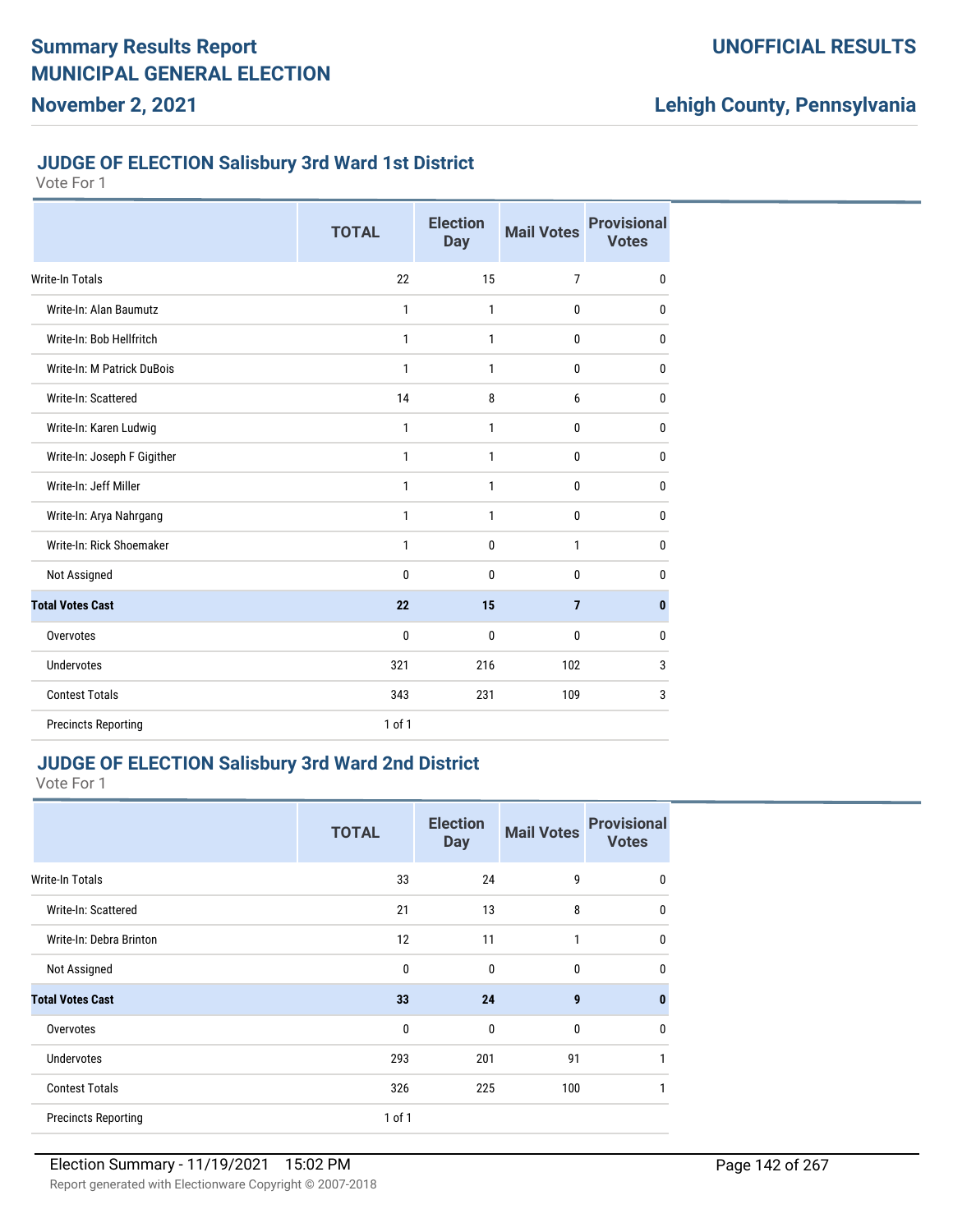#### **JUDGE OF ELECTION Salisbury 4th Ward 1st District**

Vote For 1

|                                | <b>TOTAL</b>   | <b>Election</b><br><b>Day</b> | <b>Mail Votes</b> | <b>Provisional</b><br><b>Votes</b> |
|--------------------------------|----------------|-------------------------------|-------------------|------------------------------------|
| <b>Write-In Totals</b>         | 30             | 21                            | $\overline{7}$    | $\overline{2}$                     |
| Write-In: Scattered            | 24             | 17                            | 5                 | $\overline{2}$                     |
| Write-In: George Wasilexyk     | $\overline{2}$ | 0                             | $\overline{2}$    | $\mathbf 0$                        |
| Write-In: Suzanne Mayer-Kuster | $\overline{2}$ | $\overline{2}$                | 0                 | 0                                  |
| Write-In: Glen Donaldson       | $\overline{2}$ | $\overline{2}$                | 0                 | $\mathbf{0}$                       |
| Not Assigned                   | 0              | $\mathbf{0}$                  | 0                 | $\mathbf{0}$                       |
| <b>Total Votes Cast</b>        | 30             | 21                            | $\overline{7}$    | $\overline{2}$                     |
| Overvotes                      | 0              | $\mathbf{0}$                  | 0                 | $\mathbf 0$                        |
| <b>Undervotes</b>              | 483            | 334                           | 145               | 4                                  |
| <b>Contest Totals</b>          | 513            | 355                           | 152               | 6                                  |
| <b>Precincts Reporting</b>     | 1 of 1         |                               |                   |                                    |

#### **JUDGE OF ELECTION Salisbury 4th Ward 2nd District**

|                            | <b>TOTAL</b>   | <b>Election</b><br><b>Day</b> | <b>Mail Votes</b> | <b>Provisional</b><br><b>Votes</b> |
|----------------------------|----------------|-------------------------------|-------------------|------------------------------------|
| Write-In Totals            | 18             | 14                            | 4                 | 0                                  |
| Write-In: Joshua Hauck     | $\overline{2}$ | $\overline{2}$                | 0                 | 0                                  |
| Write-In: Edward G Shea    | $\overline{2}$ | $\mathbf 0$                   | $\overline{2}$    | 0                                  |
| Write-In: Scattered        | 12             | 10                            | $\overline{2}$    | 0                                  |
| Write-In: Keith Morris     | $\overline{2}$ | $\overline{2}$                | 0                 | 0                                  |
| Not Assigned               | 0              | $\mathbf{0}$                  | 0                 | 0                                  |
| <b>Total Votes Cast</b>    | 18             | 14                            | 4                 | 0                                  |
| Overvotes                  | 0              | $\mathbf 0$                   | 0                 | 0                                  |
| <b>Undervotes</b>          | 317            | 216                           | 98                | 3                                  |
| <b>Contest Totals</b>      | 335            | 230                           | 102               | 3                                  |
| <b>Precincts Reporting</b> | 1 of 1         |                               |                   |                                    |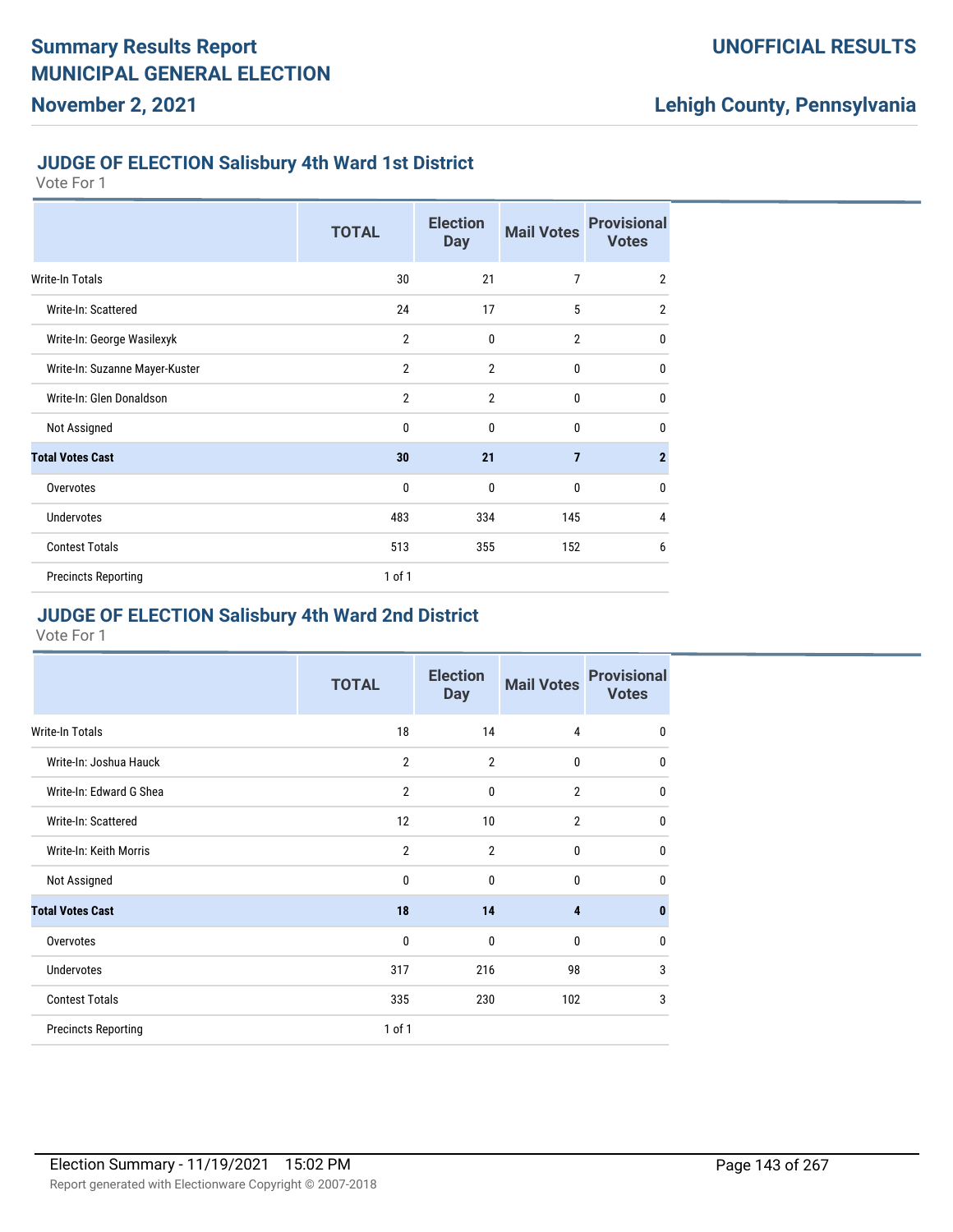### **UNOFFICIAL RESULTS**

## **Lehigh County, Pennsylvania**

#### **JUDGE OF ELECTION Salisbury 5th Ward 1st District**

|                            | <b>TOTAL</b> | <b>Election</b><br><b>Day</b> | <b>Mail Votes</b> | <b>Provisional</b><br><b>Votes</b> |
|----------------------------|--------------|-------------------------------|-------------------|------------------------------------|
| <b>REP Jennifer Marx</b>   | 236          | 172                           | 63                | 1                                  |
| <b>Write-In Totals</b>     | 7            | 5                             | $\overline{2}$    | 0                                  |
| Write-In: Scattered        | 7            | 5                             | $\overline{2}$    | 0                                  |
| Not Assigned               | 0            | 0                             | 0                 | $\mathbf 0$                        |
| <b>Total Votes Cast</b>    | 243          | 177                           | 65                | 1                                  |
| Overvotes                  | 0            | 0                             | 0                 | 0                                  |
| <b>Undervotes</b>          | 110          | 54                            | 56                | $\mathbf 0$                        |
| <b>Contest Totals</b>      | 353          | 231                           | 121               | 1                                  |
| <b>Precincts Reporting</b> | 1 of 1       |                               |                   |                                    |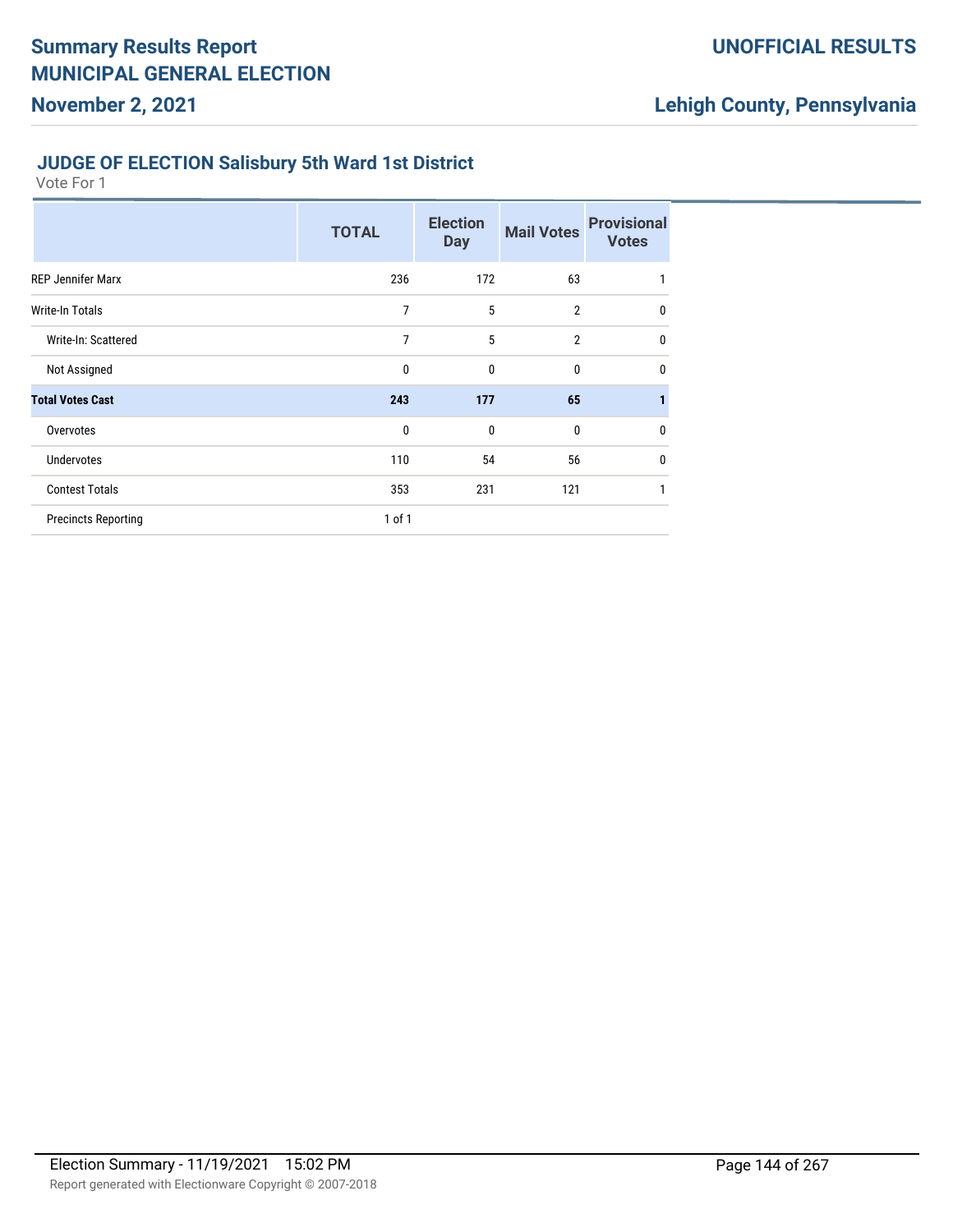## **UNOFFICIAL RESULTS**

# **Lehigh County, Pennsylvania**

#### **JUDGE OF ELECTION Salisbury 5th Ward 2nd District**

|                            | <b>TOTAL</b> | <b>Election</b><br>Day | <b>Mail Votes</b> | <b>Provisional</b><br><b>Votes</b> |
|----------------------------|--------------|------------------------|-------------------|------------------------------------|
| Write-In Totals            | 23           | 16                     | $\overline{7}$    | $\mathbf{0}$                       |
| Write-In: Paul Dorney      | $\mathbf{1}$ | $\mathbf{1}$           | $\bf{0}$          | 0                                  |
| Write-In: Joseph Fachiano  | 1            | 1                      | $\bf{0}$          | 0                                  |
| Write-In: Evahaed Yust     | $\mathbf{1}$ | $\mathbf{1}$           | $\mathbf 0$       | $\mathbf 0$                        |
| Write-In: Andrew Katz      | $\mathbf{1}$ | $\mathbf{0}$           | 1                 | 0                                  |
| Write-In: Michael Melly    | 1            | $\mathbf 0$            | 1                 | 0                                  |
| Write-In: Orazio Soriano   | 1            | 0                      | $\mathbf{1}$      | $\mathbf{0}$                       |
| Write-In: Scattered        | 12           | 8                      | $\overline{4}$    | $\mathbf{0}$                       |
| Write-In: Bill Jones       | 1            | $\mathbf{1}$           | $\bf{0}$          | 0                                  |
| Write-In: Kevin M McNamara | 1            | 1                      | $\mathbf{0}$      | 0                                  |
| Write-In: Dev Kannen       | 1            | $\mathbf{1}$           | $\mathbf{0}$      | $\mathbf{0}$                       |
| Write-In: Emmett Henny     | 1            | $\mathbf{1}$           | $\bf{0}$          | 0                                  |
| Write-In: Colleen Daigle   | $\mathbf{1}$ | 1                      | $\bf{0}$          | 0                                  |
| Not Assigned               | 0            | 0                      | 0                 | 0                                  |
| <b>Total Votes Cast</b>    | 23           | 16                     | $\overline{7}$    | $\mathbf{0}$                       |
| Overvotes                  | 0            | 0                      | 0                 | 0                                  |
| <b>Undervotes</b>          | 515          | 320                    | 192               | 3                                  |
| <b>Contest Totals</b>      | 538          | 336                    | 199               | 3                                  |
| <b>Precincts Reporting</b> | 1 of 1       |                        |                   |                                    |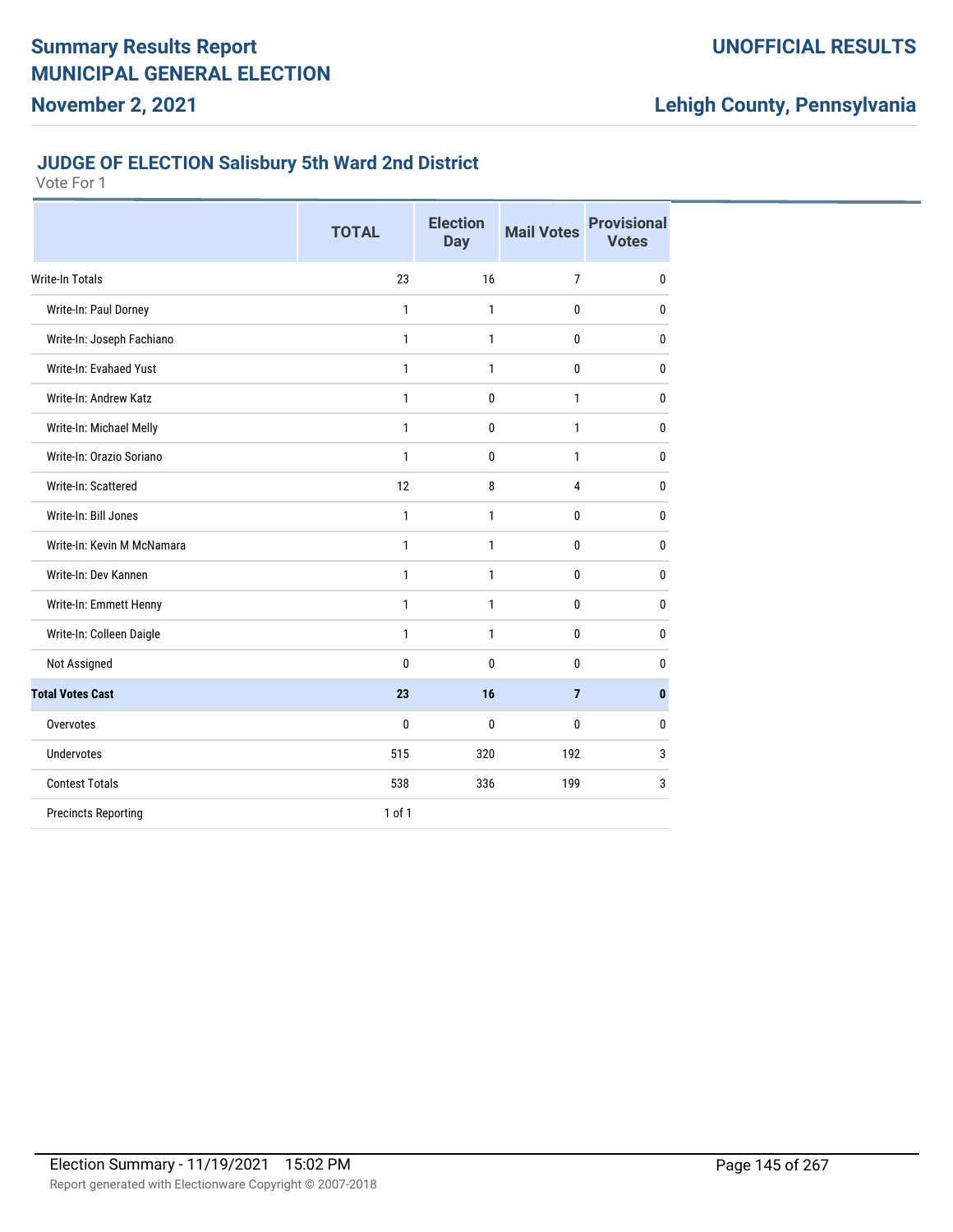#### **JUDGE OF ELECTION South Whitehall 1st Districtrict**

Vote For 1

|                                | <b>TOTAL</b> | <b>Election</b><br><b>Day</b> | <b>Mail Votes</b> | <b>Provisional</b><br><b>Votes</b> |
|--------------------------------|--------------|-------------------------------|-------------------|------------------------------------|
| <b>Write-In Totals</b>         | 66           | 45                            | 21                | $\mathbf 0$                        |
| Write-In: Scattered            | 59           | 38                            | 21                | $\mathbf 0$                        |
| Write-In: Donnamarie Lahouchuc | 7            | 7                             | $\mathbf{0}$      | $\mathbf 0$                        |
| Not Assigned                   | 0            | 0                             | 0                 | $\mathbf 0$                        |
| <b>Total Votes Cast</b>        | 66           | 45                            | 21                | $\mathbf{0}$                       |
| Overvotes                      | $\mathbf{0}$ | $\mathbf{0}$                  | $\mathbf{0}$      | $\mathbf 0$                        |
| <b>Undervotes</b>              | 752          | 521                           | 230               | 1                                  |
| <b>Contest Totals</b>          | 818          | 566                           | 251               | 1                                  |
| <b>Precincts Reporting</b>     | $1$ of $1$   |                               |                   |                                    |

#### **JUDGE OF ELECTION South Whitehall 2nd Districtrict**

|                            | <b>TOTAL</b>   | <b>Election</b><br><b>Day</b> | <b>Mail Votes</b> | <b>Provisional</b><br><b>Votes</b> |
|----------------------------|----------------|-------------------------------|-------------------|------------------------------------|
| Write-In Totals            | 32             | 17                            | 15                | $\mathbf 0$                        |
| Write-In: Scattered        | 28             | 13                            | 15                | $\mathbf{0}$                       |
| Write-In: Adam C Kistler   | $\overline{2}$ | $\overline{2}$                | $\mathbf 0$       | $\mathbf{0}$                       |
| Write-In: Israel Rosa      | $\overline{2}$ | $\overline{2}$                | $\mathbf 0$       | $\mathbf{0}$                       |
| Not Assigned               | $\mathbf{0}$   | $\mathbf 0$                   | $\mathbf 0$       | $\mathbf{0}$                       |
| <b>Total Votes Cast</b>    | 32             | 17                            | 15                | $\mathbf{0}$                       |
| Overvotes                  | $\mathbf{0}$   | $\mathbf{0}$                  | $\mathbf{0}$      | $\mathbf{0}$                       |
| <b>Undervotes</b>          | 293            | 199                           | 90                | 4                                  |
| <b>Contest Totals</b>      | 325            | 216                           | 105               | $\overline{4}$                     |
| <b>Precincts Reporting</b> | $1$ of $1$     |                               |                   |                                    |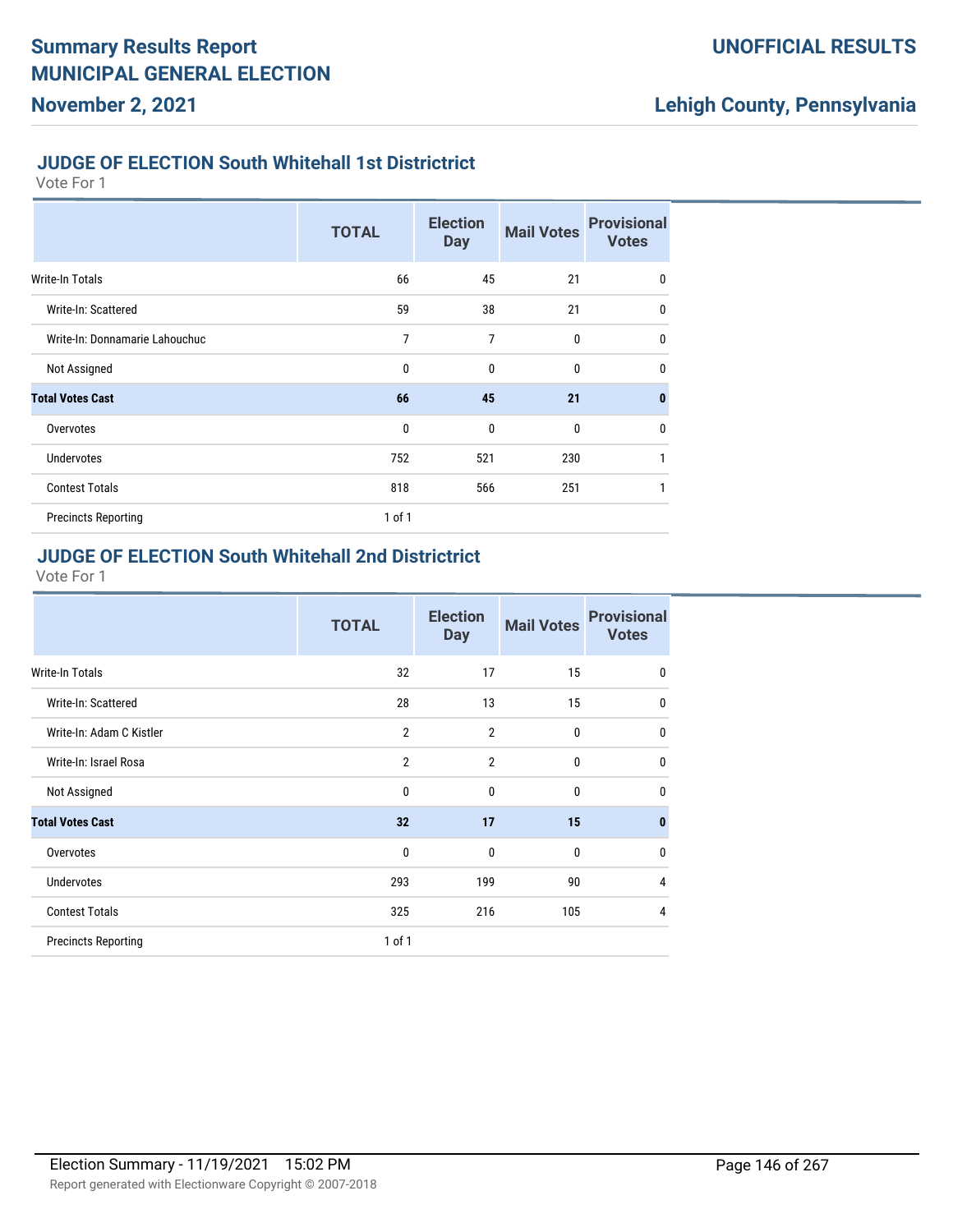#### **JUDGE OF ELECTION South Whitehall 3rd Districtrict**

Vote For 1

|                            | <b>TOTAL</b> | <b>Election</b><br><b>Day</b> | <b>Mail Votes</b> | <b>Provisional</b><br><b>Votes</b> |
|----------------------------|--------------|-------------------------------|-------------------|------------------------------------|
| <b>DEM Raymond Stoudt</b>  | 618          | 317                           | 285               | 16                                 |
| Write-In Totals            | 19           | 16                            | 3                 | $\mathbf{0}$                       |
| Write-In: Scattered        | 19           | 16                            | 3                 | $\mathbf{0}$                       |
| Not Assigned               | $\mathbf{0}$ | $\mathbf{0}$                  | $\mathbf 0$       | $\mathbf{0}$                       |
| <b>Total Votes Cast</b>    | 637          | 333                           | 288               | 16                                 |
| Overvotes                  | $\mathbf{0}$ | $\mathbf 0$                   | $\mathbf 0$       | $\mathbf{0}$                       |
| <b>Undervotes</b>          | 242          | 198                           | 35                | 9                                  |
| <b>Contest Totals</b>      | 879          | 531                           | 323               | 25                                 |
| <b>Precincts Reporting</b> | $1$ of $1$   |                               |                   |                                    |

## **JUDGE OF ELECTION South Whitehall 4th Districtrict**

|                            | <b>TOTAL</b> | <b>Election</b><br><b>Day</b> | <b>Mail Votes</b> | <b>Provisional</b><br><b>Votes</b> |
|----------------------------|--------------|-------------------------------|-------------------|------------------------------------|
| Write-In Totals            | 62           | 35                            | 24                | 3                                  |
| Write-In: Scattered        | 52           | 29                            | 22                | 1                                  |
| Write-In: Patrick Foose    | 10           | 6                             | $\overline{2}$    | $\overline{2}$                     |
| Not Assigned               | 0            | $\mathbf{0}$                  | $\mathbf{0}$      | $\mathbf{0}$                       |
| <b>Total Votes Cast</b>    | 62           | 35                            | 24                | $\mathbf{3}$                       |
| Overvotes                  | $\mathbf 0$  | $\mathbf{0}$                  | $\mathbf 0$       | $\mathbf{0}$                       |
| Undervotes                 | 441          | 280                           | 159               | $\overline{2}$                     |
| <b>Contest Totals</b>      | 503          | 315                           | 183               | 5                                  |
| <b>Precincts Reporting</b> | $1$ of $1$   |                               |                   |                                    |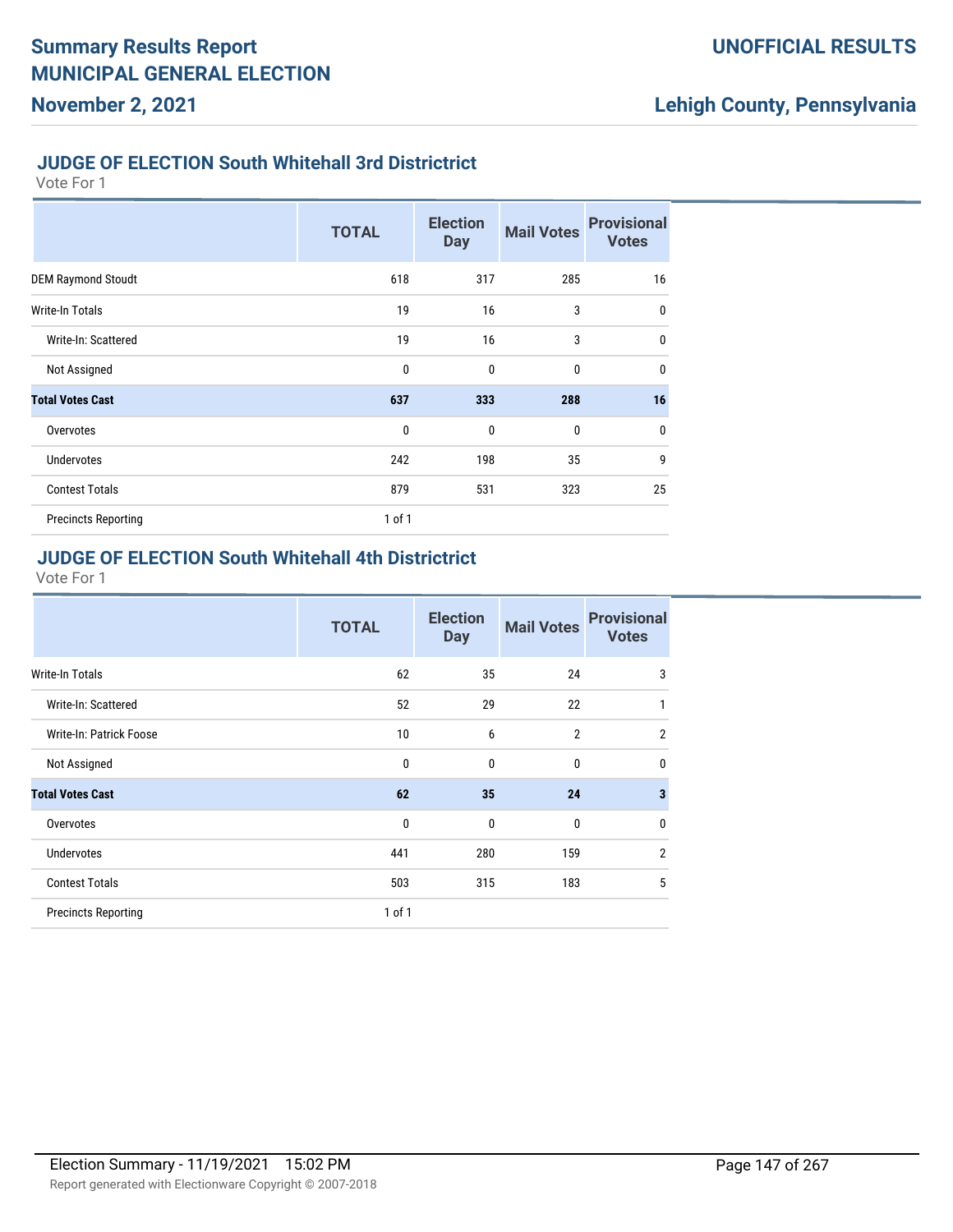#### **JUDGE OF ELECTION South Whitehall 5th Districtrict**

Vote For 1

**November 2, 2021**

|                                     | <b>TOTAL</b> | <b>Election</b><br><b>Day</b> | <b>Mail Votes</b> | <b>Provisional</b><br><b>Votes</b> |
|-------------------------------------|--------------|-------------------------------|-------------------|------------------------------------|
| <b>DEM Lanethea Mathews Schultz</b> | 607          | 271                           | 332               | 4                                  |
| Write-In Totals                     | 8            | 4                             | 4                 | $\mathbf{0}$                       |
| Write-In: Scattered                 | 8            | 4                             | 4                 | $\mathbf{0}$                       |
| Not Assigned                        | 0            | $\mathbf 0$                   | $\bf{0}$          | $\mathbf{0}$                       |
| <b>Total Votes Cast</b>             | 615          | 275                           | 336               | 4                                  |
| Overvotes                           | 0            | $\mathbf 0$                   | $\bf{0}$          | $\mathbf{0}$                       |
| <b>Undervotes</b>                   | 239          | 170                           | 65                | 4                                  |
| <b>Contest Totals</b>               | 854          | 445                           | 401               | 8                                  |
| <b>Precincts Reporting</b>          | $1$ of $1$   |                               |                   |                                    |

### **JUDGE OF ELECTION South Whitehall 6th Districtrict**

|                            | <b>TOTAL</b> | <b>Election</b><br><b>Day</b> | <b>Mail Votes</b> | <b>Provisional</b><br><b>Votes</b> |
|----------------------------|--------------|-------------------------------|-------------------|------------------------------------|
| REP Donald J Spano         | 559          | 391                           | 161               | 7                                  |
| Write-In Totals            | 28           | 9                             | 19                | $\mathbf 0$                        |
| Write-In: Scattered        | 28           | 9                             | 19                | $\mathbf 0$                        |
| Not Assigned               | 0            | 0                             | $\mathbf{0}$      | $\mathbf 0$                        |
| <b>Total Votes Cast</b>    | 587          | 400                           | 180               | $\overline{7}$                     |
| Overvotes                  | 0            | $\mathbf{0}$                  | $\mathbf{0}$      | $\mathbf{0}$                       |
| <b>Undervotes</b>          | 306          | 152                           | 152               | $\overline{2}$                     |
| <b>Contest Totals</b>      | 893          | 552                           | 332               | 9                                  |
| <b>Precincts Reporting</b> | $1$ of $1$   |                               |                   |                                    |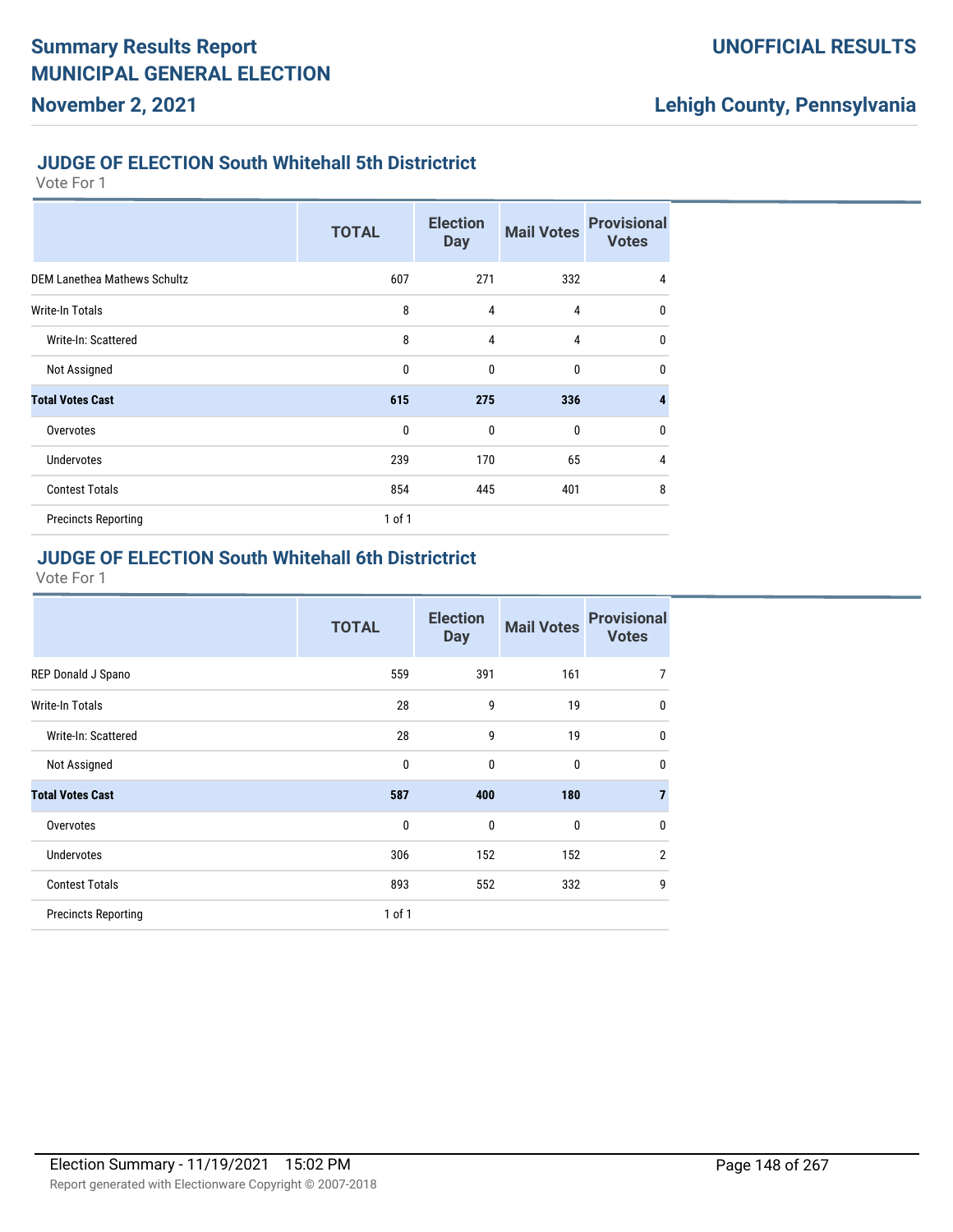#### **JUDGE OF ELECTION South Whitehall 7th Districtrict**

Vote For 1

|                            | <b>TOTAL</b>   | <b>Election</b><br><b>Day</b> | <b>Mail Votes</b> | <b>Provisional</b><br><b>Votes</b> |
|----------------------------|----------------|-------------------------------|-------------------|------------------------------------|
| Write-In Totals            | 34             | 17                            | 17                | $\mathbf{0}$                       |
| Write-In: Richard Abuzzese | $\overline{2}$ | $\mathbf 0$                   | $\overline{2}$    | $\mathbf{0}$                       |
| Write-In: Dale Bachman     | $\overline{2}$ | $\mathbf{0}$                  | $\overline{2}$    | $\mathbf{0}$                       |
| Write-In: Scattered        | 30             | 17                            | 13                | 0                                  |
| Not Assigned               | $\mathbf{0}$   | $\mathbf{0}$                  | $\mathbf{0}$      | $\mathbf{0}$                       |
| <b>Total Votes Cast</b>    | 34             | 17                            | 17                | $\mathbf{0}$                       |
| Overvotes                  | $\mathbf{0}$   | $\mathbf 0$                   | $\mathbf{0}$      | $\bf{0}$                           |
| <b>Undervotes</b>          | 402            | 261                           | 133               | 8                                  |
| <b>Contest Totals</b>      | 436            | 278                           | 150               | 8                                  |
| <b>Precincts Reporting</b> | $1$ of $1$     |                               |                   |                                    |

#### **JUDGE OF ELECTION South Whitehall 8th Districtrict**

|                            | <b>TOTAL</b> | <b>Election</b><br><b>Day</b> | <b>Mail Votes</b> | <b>Provisional</b><br><b>Votes</b> |
|----------------------------|--------------|-------------------------------|-------------------|------------------------------------|
| DEM Jerry Knafo            | 780          | 421                           | 340               | 19                                 |
| <b>Write-In Totals</b>     | 13           | 11                            | $\overline{2}$    | $\mathbf 0$                        |
| Write-In: Scattered        | 13           | 11                            | $\overline{2}$    | $\mathbf{0}$                       |
| Not Assigned               | 0            | 0                             | $\mathbf{0}$      | $\mathbf{0}$                       |
| <b>Total Votes Cast</b>    | 793          | 432                           | 342               | 19                                 |
| Overvotes                  | 0            | 0                             | $\bf{0}$          | $\mathbf{0}$                       |
| Undervotes                 | 330          | 273                           | 55                | $\overline{2}$                     |
| <b>Contest Totals</b>      | 1,123        | 705                           | 397               | 21                                 |
| <b>Precincts Reporting</b> | $1$ of $1$   |                               |                   |                                    |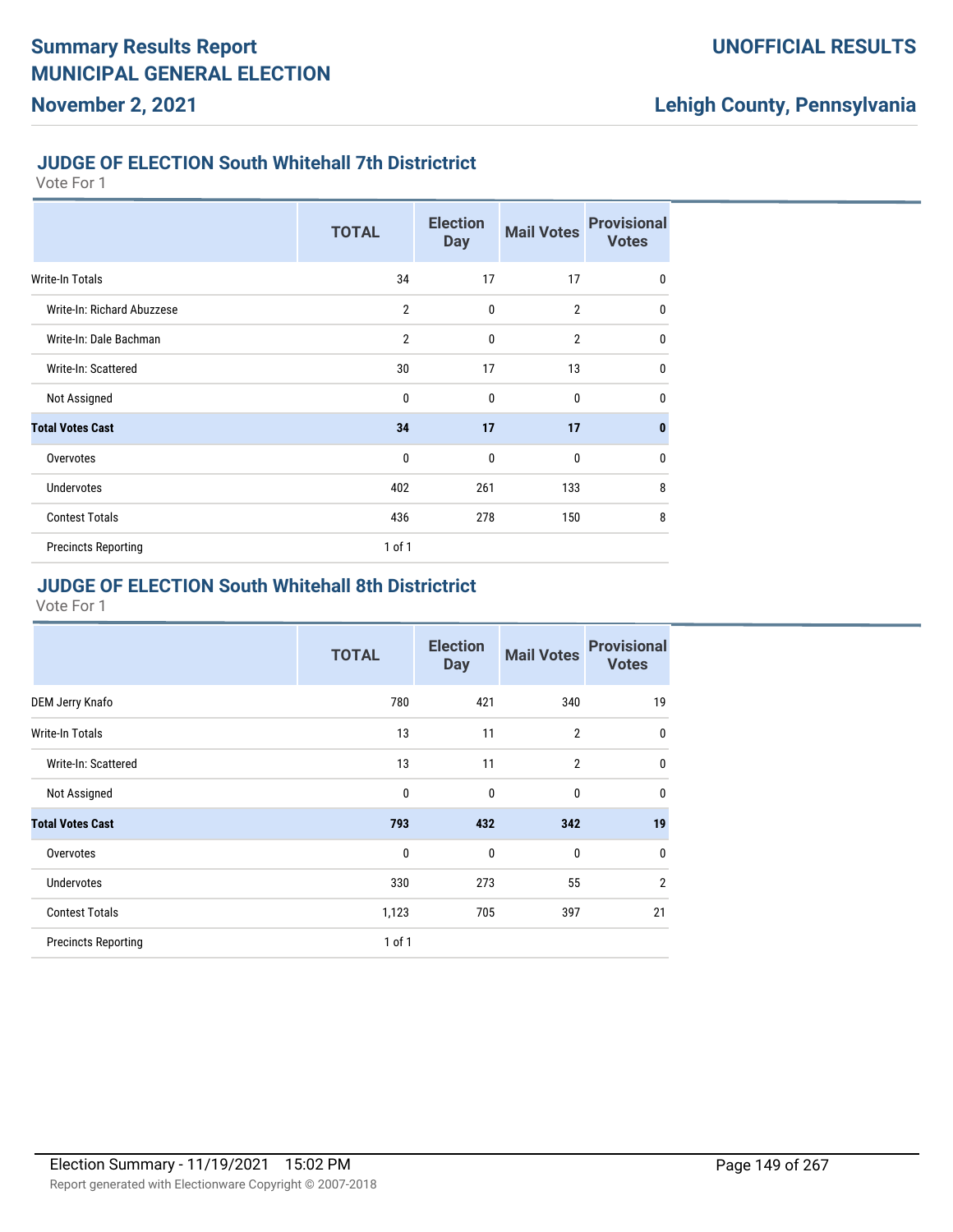#### **JUDGE OF ELECTION Upper Macungie 1st Districtrict**

Vote For 1

**November 2, 2021**

|                            | <b>TOTAL</b> | <b>Election</b><br><b>Day</b> | <b>Mail Votes</b> | <b>Provisional</b><br><b>Votes</b> |
|----------------------------|--------------|-------------------------------|-------------------|------------------------------------|
| <b>REP Althea Hahn</b>     | 584          | 430                           | 148               | 6                                  |
| Write-In Totals            | 22           | 11                            | 11                | $\mathbf{0}$                       |
| Write-In: Scattered        | 22           | 11                            | 11                | 0                                  |
| Not Assigned               | $\mathbf{0}$ | $\mathbf{0}$                  | $\bf{0}$          | 0                                  |
| <b>Total Votes Cast</b>    | 606          | 441                           | 159               | 6                                  |
| Overvotes                  | $\mathbf{0}$ | $\mathbf{0}$                  | $\mathbf 0$       | $\mathbf{0}$                       |
| <b>Undervotes</b>          | 226          | 99                            | 125               | $\overline{2}$                     |
| <b>Contest Totals</b>      | 832          | 540                           | 284               | 8                                  |
| <b>Precincts Reporting</b> | 1 of 1       |                               |                   |                                    |

## **JUDGE OF ELECTION Upper Macungie 2nd Districtrict**

|                            | <b>TOTAL</b> | <b>Election</b><br><b>Day</b> | <b>Mail Votes</b> | <b>Provisional</b><br><b>Votes</b> |
|----------------------------|--------------|-------------------------------|-------------------|------------------------------------|
| <b>REP Janet K Grim</b>    | 846          | 638                           | 205               | 3                                  |
| Write-In Totals            | 40           | 16                            | 24                | $\mathbf 0$                        |
| Write-In: Scattered        | 40           | 16                            | 24                | $\mathbf 0$                        |
| Not Assigned               | 0            | $\mathbf{0}$                  | $\mathbf{0}$      | $\mathbf 0$                        |
| <b>Total Votes Cast</b>    | 886          | 654                           | 229               | $\overline{\mathbf{3}}$            |
| Overvotes                  | 0            | $\mathbf{0}$                  | $\mathbf{0}$      | $\mathbf 0$                        |
| <b>Undervotes</b>          | 349          | 165                           | 177               | $\overline{7}$                     |
| <b>Contest Totals</b>      | 1,235        | 819                           | 406               | 10                                 |
| <b>Precincts Reporting</b> | $1$ of $1$   |                               |                   |                                    |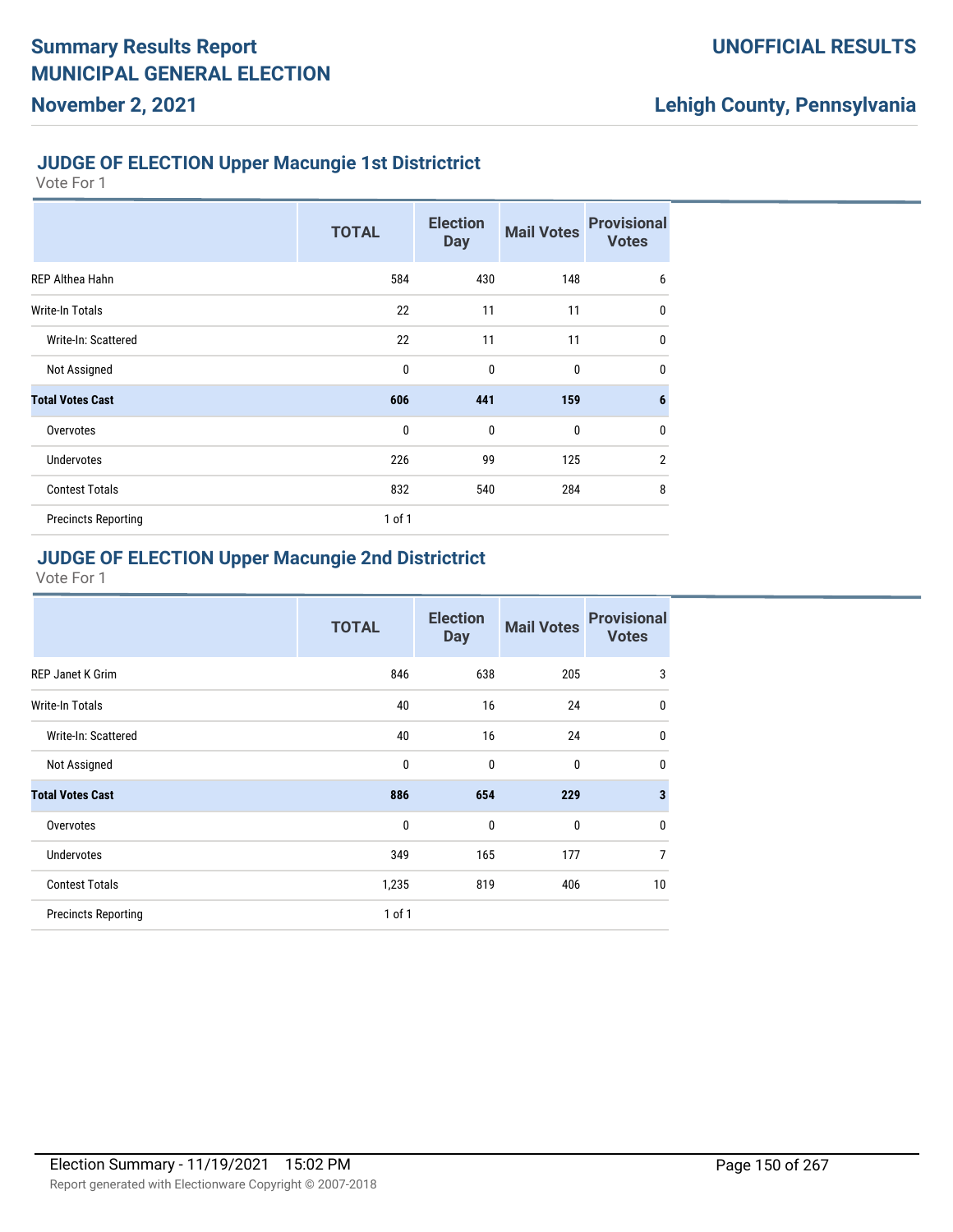#### **JUDGE OF ELECTION Upper Macungie 3rd Districtrict**

Vote For 1

**November 2, 2021**

|                            | <b>TOTAL</b> | <b>Election</b><br><b>Day</b> | <b>Mail Votes</b> | <b>Provisional</b><br><b>Votes</b> |
|----------------------------|--------------|-------------------------------|-------------------|------------------------------------|
| DEM Michael G Vassallo     | 453          | 241                           | 205               | $\overline{7}$                     |
| Write-In Totals            | 16           | 15                            | 0                 | 1                                  |
| Write-In: Scattered        | 16           | 15                            | 0                 | 1                                  |
| Not Assigned               | 0            | $\mathbf{0}$                  | 0                 | $\mathbf 0$                        |
| <b>Total Votes Cast</b>    | 469          | 256                           | 205               | 8                                  |
| Overvotes                  | 0            | $\mathbf{0}$                  | 0                 | $\mathbf 0$                        |
| <b>Undervotes</b>          | 330          | 291                           | 35                | $\overline{4}$                     |
| <b>Contest Totals</b>      | 799          | 547                           | 240               | 12                                 |
| <b>Precincts Reporting</b> | $1$ of $1$   |                               |                   |                                    |

## **JUDGE OF ELECTION Upper Macungie 4th Districtrict**

|                            | <b>TOTAL</b> | <b>Election</b><br><b>Day</b> | <b>Mail Votes</b> | <b>Provisional</b><br><b>Votes</b> |
|----------------------------|--------------|-------------------------------|-------------------|------------------------------------|
| Write-In Totals            | 24           | 20                            | 4                 | $\mathbf{0}$                       |
| Write-In: Michael Vassallo | 5            | $\overline{4}$                | 1                 | $\mathbf 0$                        |
| Write-In: Scattered        | 19           | 16                            | 3                 | $\mathbf{0}$                       |
| Not Assigned               | $\mathbf{0}$ | $\mathbf{0}$                  | $\mathbf{0}$      | $\mathbf{0}$                       |
| <b>Total Votes Cast</b>    | 24           | 20                            | $\overline{4}$    | $\mathbf{0}$                       |
| Overvotes                  | $\mathbf 0$  | $\mathbf{0}$                  | $\mathbf{0}$      | $\mathbf{0}$                       |
| <b>Undervotes</b>          | 331          | 266                           | 57                | 8                                  |
| <b>Contest Totals</b>      | 355          | 286                           | 61                | 8                                  |
| <b>Precincts Reporting</b> | $1$ of $1$   |                               |                   |                                    |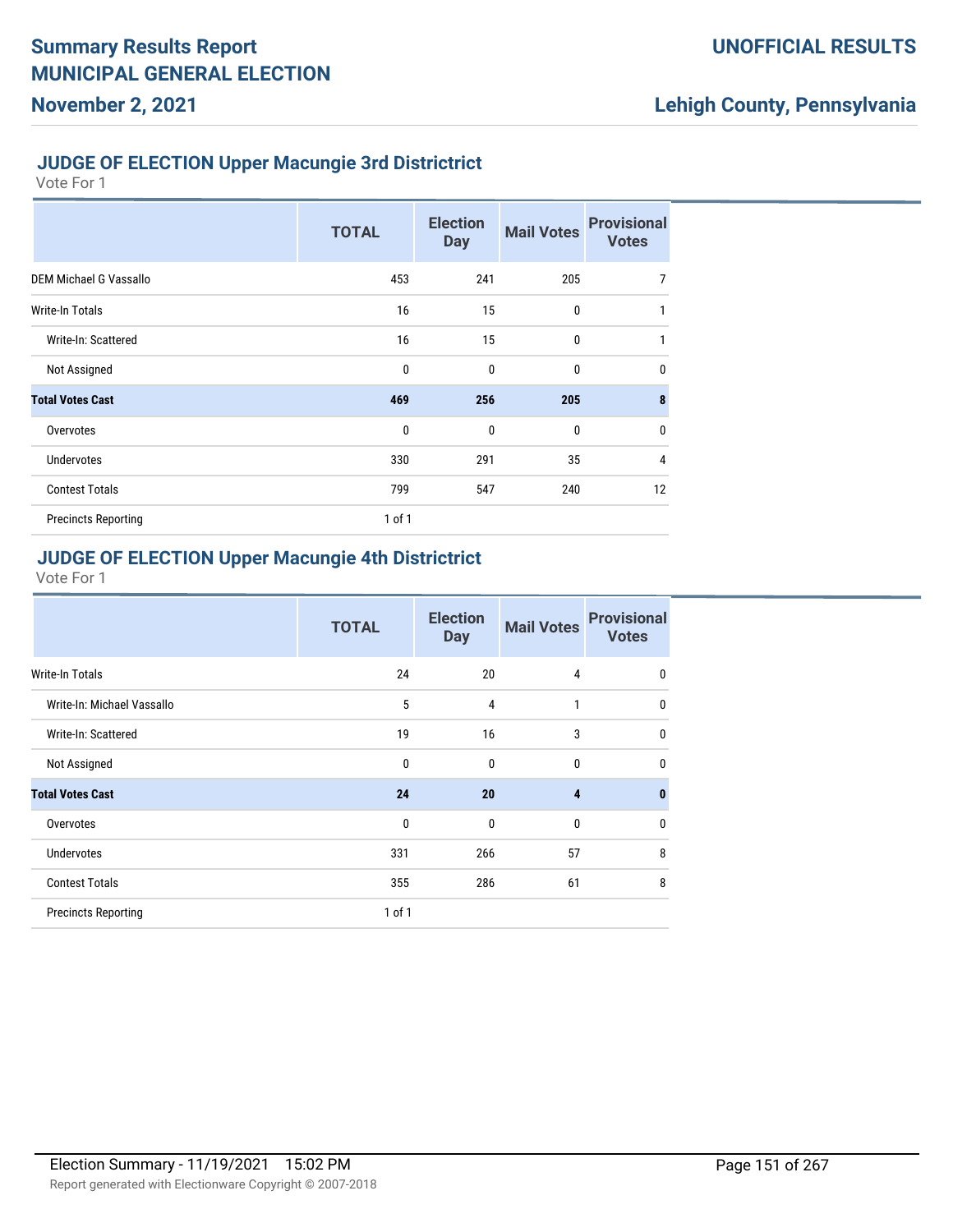#### **JUDGE OF ELECTION Upper Macungie 5th Districtrict**

Vote For 1

**November 2, 2021**

|                            | <b>TOTAL</b> | <b>Election</b><br><b>Day</b> | <b>Mail Votes</b> | <b>Provisional</b><br><b>Votes</b> |
|----------------------------|--------------|-------------------------------|-------------------|------------------------------------|
| Write-In Totals            | 89           | 49                            | 40                | $\mathbf 0$                        |
| Write-In: Michael Vassallo | 19           | 5                             | 14                | $\mathbf 0$                        |
| Write-In: Vincent P Lynott | 9            | 1                             | 8                 | $\mathbf{0}$                       |
| Write-In: Scattered        | 61           | 43                            | 18                | $\mathbf 0$                        |
| Not Assigned               | $\mathbf{0}$ | $\mathbf{0}$                  | $\mathbf{0}$      | $\mathbf{0}$                       |
| <b>Total Votes Cast</b>    | 89           | 49                            | 40                | $\mathbf{0}$                       |
| Overvotes                  | $\mathbf{0}$ | $\mathbf 0$                   | $\mathbf 0$       | $\mathbf{0}$                       |
| <b>Undervotes</b>          | 1,244        | 746                           | 485               | 13                                 |
| <b>Contest Totals</b>      | 1,333        | 795                           | 525               | 13                                 |
| <b>Precincts Reporting</b> | 1 of 1       |                               |                   |                                    |

### **JUDGE OF ELECTION Upper Macungie 6th Districtrict**

|                            | <b>TOTAL</b>   | <b>Election</b><br><b>Day</b> | <b>Mail Votes</b> | <b>Provisional</b><br><b>Votes</b> |
|----------------------------|----------------|-------------------------------|-------------------|------------------------------------|
| Write-In Totals            | 30             | 12                            | 17                |                                    |
| Write-In: Michael Vassallo | 6              | 1                             | 5                 | 0                                  |
| Write-In: Scattered        | 22             | 11                            | 10                |                                    |
| Write-In: Brian Bodnar     | $\overline{2}$ | 0                             | $\overline{2}$    | 0                                  |
| Not Assigned               | $\mathbf{0}$   | $\mathbf{0}$                  | $\mathbf{0}$      | 0                                  |
| <b>Total Votes Cast</b>    | 30             | 12                            | 17                |                                    |
| Overvotes                  | $\mathbf 0$    | 0                             | $\mathbf{0}$      | 0                                  |
| <b>Undervotes</b>          | 377            | 250                           | 120               | 7                                  |
| <b>Contest Totals</b>      | 407            | 262                           | 137               | 8                                  |
| <b>Precincts Reporting</b> | $1$ of $1$     |                               |                   |                                    |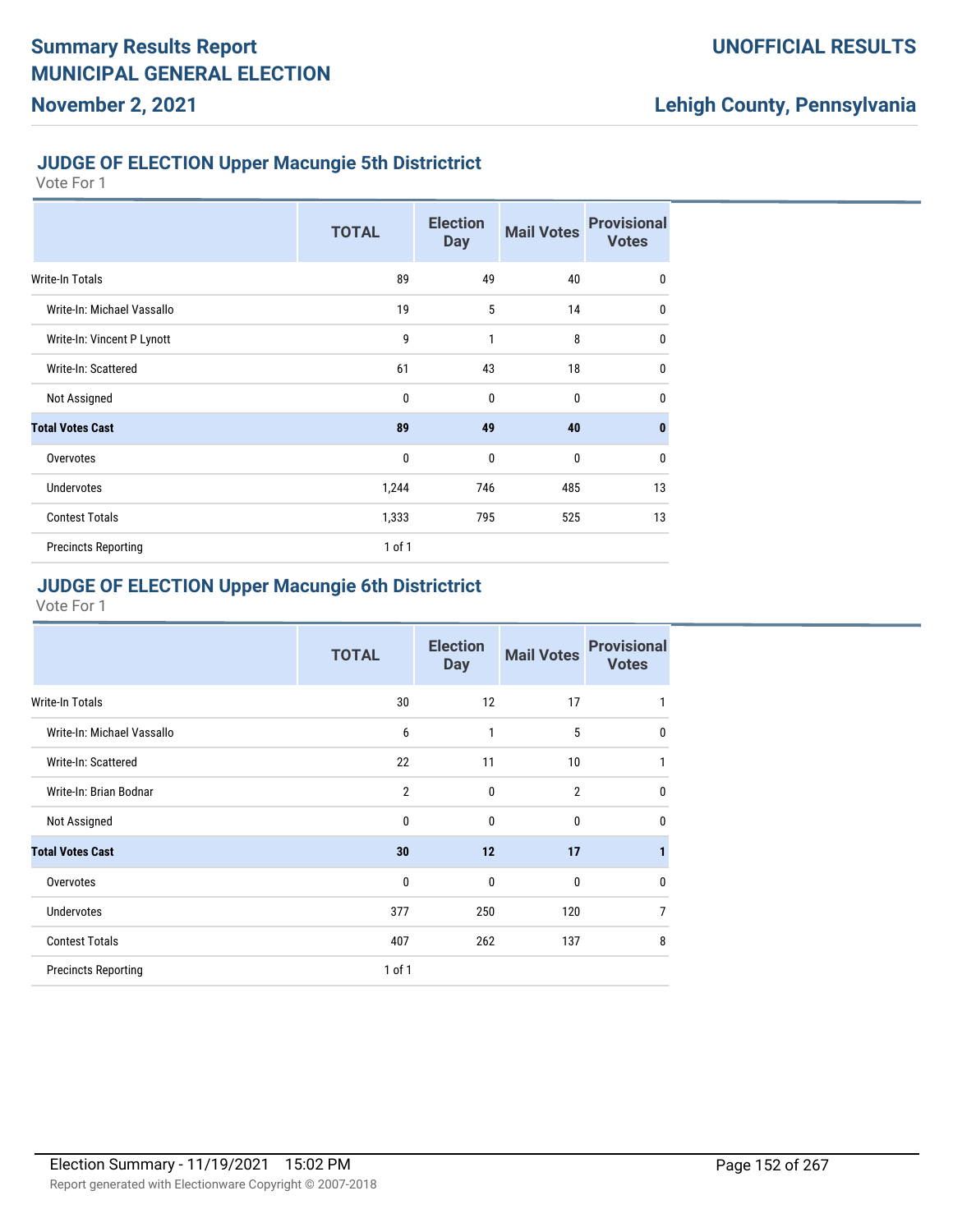#### **JUDGE OF ELECTION Upper Macungie 7th Districtrict**

Vote For 1

|                            | <b>TOTAL</b>   | <b>Election</b><br><b>Day</b> | <b>Mail Votes</b> | <b>Provisional</b><br><b>Votes</b> |
|----------------------------|----------------|-------------------------------|-------------------|------------------------------------|
| Write-In Totals            | 23             | 12                            | 11                | 0                                  |
| Write-In: Michael Vassallo | 3              | $\mathbf 0$                   | 3                 | $\mathbf{0}$                       |
| Write-In: John V Layton    | $\overline{2}$ | $\mathbf{0}$                  | $\overline{2}$    | $\mathbf{0}$                       |
| Write-In: Scattered        | 18             | 12                            | 6                 | $\mathbf{0}$                       |
| Not Assigned               | $\mathbf{0}$   | $\mathbf{0}$                  | $\mathbf{0}$      | $\mathbf{0}$                       |
| <b>Total Votes Cast</b>    | 23             | 12                            | 11                | $\bf{0}$                           |
| Overvotes                  | $\mathbf{0}$   | $\mathbf 0$                   | $\mathbf 0$       | $\mathbf{0}$                       |
| <b>Undervotes</b>          | 361            | 235                           | 122               | 4                                  |
| <b>Contest Totals</b>      | 384            | 247                           | 133               | 4                                  |
| <b>Precincts Reporting</b> | 1 of 1         |                               |                   |                                    |

## **JUDGE OF ELECTION Upper Macungie 8th Districtrict**

|                            | <b>TOTAL</b> | <b>Election</b><br><b>Day</b> | <b>Mail Votes</b> | <b>Provisional</b><br><b>Votes</b> |
|----------------------------|--------------|-------------------------------|-------------------|------------------------------------|
| Write-In Totals            | 41           | 30                            | 11                | 0                                  |
| Write-In: David Hendel     | 18           | 18                            | $\mathbf 0$       | $\mathbf 0$                        |
| Write-In: Scattered        | 23           | 12                            | 11                | $\mathbf 0$                        |
| Not Assigned               | $\mathbf{0}$ | $\mathbf{0}$                  | $\mathbf 0$       | $\mathbf{0}$                       |
| <b>Total Votes Cast</b>    | 41           | 30                            | 11                | $\bf{0}$                           |
| Overvotes                  | $\mathbf{0}$ | $\mathbf{0}$                  | $\mathbf{0}$      | 0                                  |
| <b>Undervotes</b>          | 443          | 288                           | 149               | 6                                  |
| <b>Contest Totals</b>      | 484          | 318                           | 160               | 6                                  |
| <b>Precincts Reporting</b> | $1$ of $1$   |                               |                   |                                    |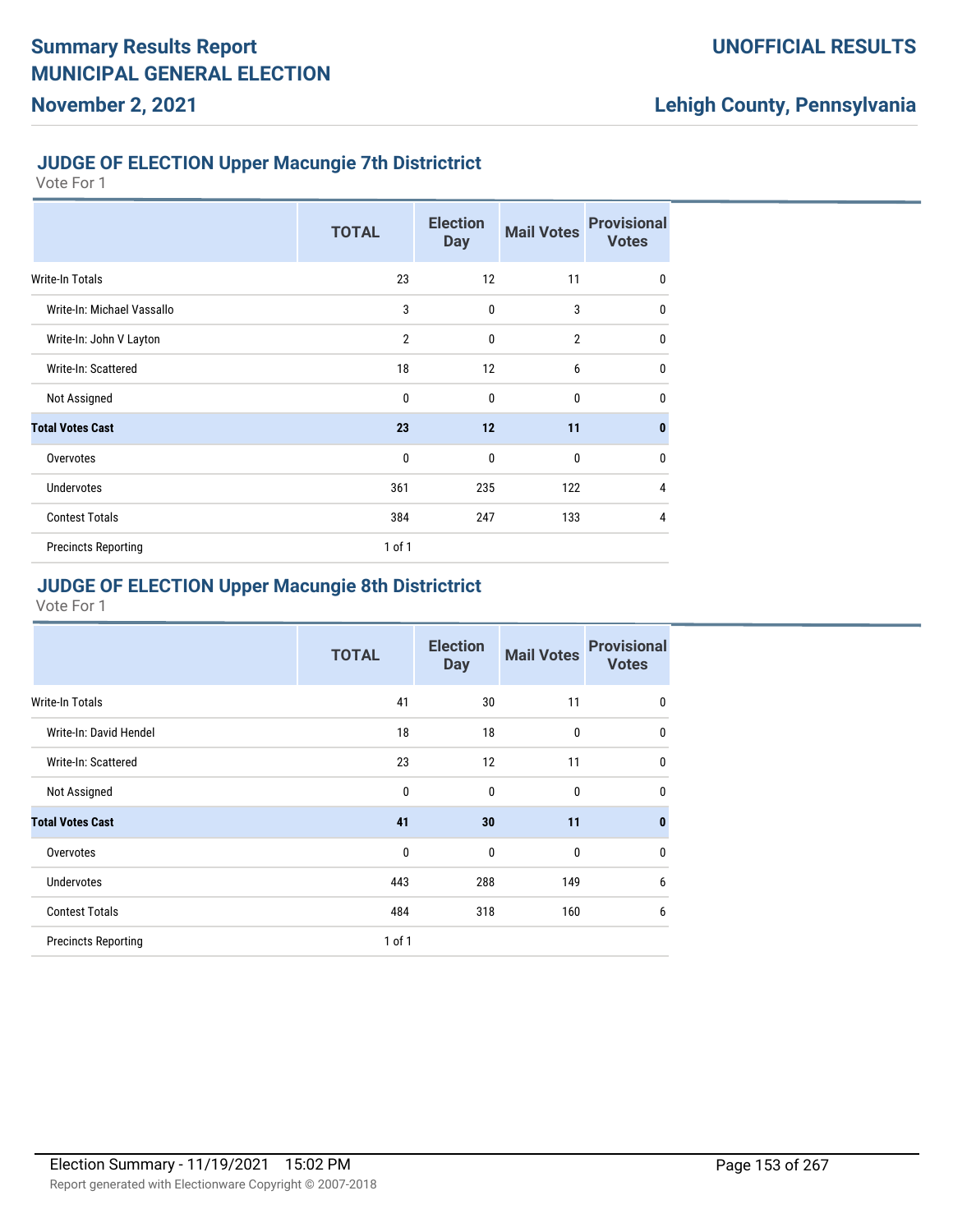## **UNOFFICIAL RESULTS**

# **Lehigh County, Pennsylvania**

#### **JUDGE OF ELECTION Upper Milford East**

Vote For 1

|                            | <b>TOTAL</b> | <b>Election</b><br><b>Day</b> | <b>Mail Votes</b> | <b>Provisional</b><br><b>Votes</b> |
|----------------------------|--------------|-------------------------------|-------------------|------------------------------------|
| <b>REP Timothy Anger</b>   | 827          | 605                           | 214               | 8                                  |
| Write-In Totals            | 24           | 11                            | 12                | 1                                  |
| Write-In: Scattered        | 24           | 11                            | 12                | 1                                  |
| Not Assigned               | $\mathbf{0}$ | $\mathbf{0}$                  | $\mathbf 0$       | $\mathbf{0}$                       |
| <b>Total Votes Cast</b>    | 851          | 616                           | 226               | $\boldsymbol{9}$                   |
| Overvotes                  | $\mathbf 0$  | $\mathbf{0}$                  | $\mathbf 0$       | $\mathbf{0}$                       |
| <b>Undervotes</b>          | 496          | 207                           | 281               | 8                                  |
| <b>Contest Totals</b>      | 1,347        | 823                           | 507               | 17                                 |
| <b>Precincts Reporting</b> | $1$ of $1$   |                               |                   |                                    |

### **JUDGE OF ELECTION Upper Milford West**

|                                 | <b>TOTAL</b> | <b>Election</b><br><b>Day</b> | <b>Mail Votes</b> | <b>Provisional</b><br><b>Votes</b> |
|---------------------------------|--------------|-------------------------------|-------------------|------------------------------------|
| <b>REP Kathleen L Hallowell</b> | 785          | 641                           | 141               | 3                                  |
| Write-In Totals                 | 15           | 7                             | 8                 | $\mathbf 0$                        |
| Write-In: Scattered             | 15           | 7                             | 8                 | $\mathbf{0}$                       |
| Not Assigned                    | $\mathbf{0}$ | $\mathbf{0}$                  | $\mathbf{0}$      | $\mathbf 0$                        |
| <b>Total Votes Cast</b>         | 800          | 648                           | 149               | $\overline{\mathbf{3}}$            |
| Overvotes                       | 0            | $\mathbf{0}$                  | $\mathbf 0$       | $\mathbf{0}$                       |
| <b>Undervotes</b>               | 309          | 146                           | 158               | 5                                  |
| <b>Contest Totals</b>           | 1,109        | 794                           | 307               | 8                                  |
| <b>Precincts Reporting</b>      | 1 of 1       |                               |                   |                                    |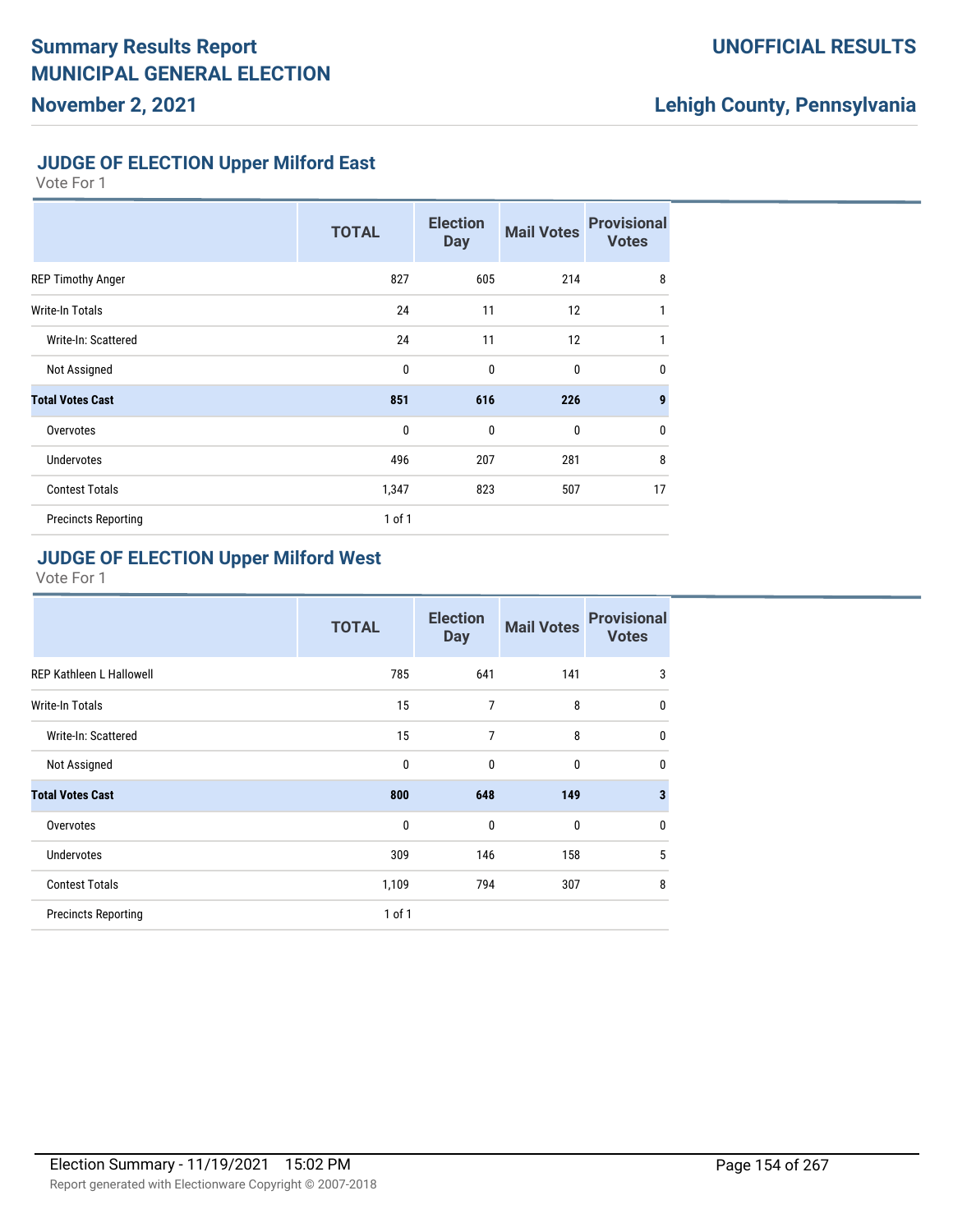#### **JUDGE OF ELECTION Upper Saucon 1st Districtrict**

Vote For 1

|                            | <b>TOTAL</b> | <b>Election</b><br><b>Day</b> | <b>Mail Votes</b> | <b>Provisional</b><br><b>Votes</b> |
|----------------------------|--------------|-------------------------------|-------------------|------------------------------------|
| DEM Sarah Fevig            | 745          | 378                           | 359               | 8                                  |
| Write-In Totals            | 32           | 32                            | 0                 | $\mathbf 0$                        |
| Write-In: Scattered        | 32           | 32                            | 0                 | $\mathbf 0$                        |
| Not Assigned               | $\mathbf 0$  | $\mathbf{0}$                  | $\mathbf{0}$      | $\mathbf 0$                        |
| <b>Total Votes Cast</b>    | 777          | 410                           | 359               | 8                                  |
| Overvotes                  | $\mathbf 0$  | $\mathbf{0}$                  | $\mathbf{0}$      | $\mathbf 0$                        |
| <b>Undervotes</b>          | 333          | 304                           | 29                | $\mathbf 0$                        |
| <b>Contest Totals</b>      | 1,110        | 714                           | 388               | 8                                  |
| <b>Precincts Reporting</b> | $1$ of $1$   |                               |                   |                                    |

## **JUDGE OF ELECTION Upper Saucon 2nd Districtrict**

|                            | <b>TOTAL</b> | <b>Election</b><br><b>Day</b> | <b>Mail Votes</b> | <b>Provisional</b><br><b>Votes</b> |
|----------------------------|--------------|-------------------------------|-------------------|------------------------------------|
| Write-In Totals            | 49           | 35                            | 13                | 1                                  |
| Write-In: Scattered        | 46           | 32                            | 13                | 1                                  |
| Write-In: Connor O'neil    | 3            | 3                             | $\mathbf 0$       | 0                                  |
| Not Assigned               | $\mathbf{0}$ | $\mathbf{0}$                  | $\mathbf{0}$      | $\mathbf 0$                        |
| <b>Total Votes Cast</b>    | 49           | 35                            | 13                | $\mathbf{1}$                       |
| Overvotes                  | $\mathbf 0$  | 0                             | $\mathbf{0}$      | $\mathbf{0}$                       |
| <b>Undervotes</b>          | 547          | 381                           | 163               | 3                                  |
| <b>Contest Totals</b>      | 596          | 416                           | 176               | 4                                  |
| <b>Precincts Reporting</b> | 1 of 1       |                               |                   |                                    |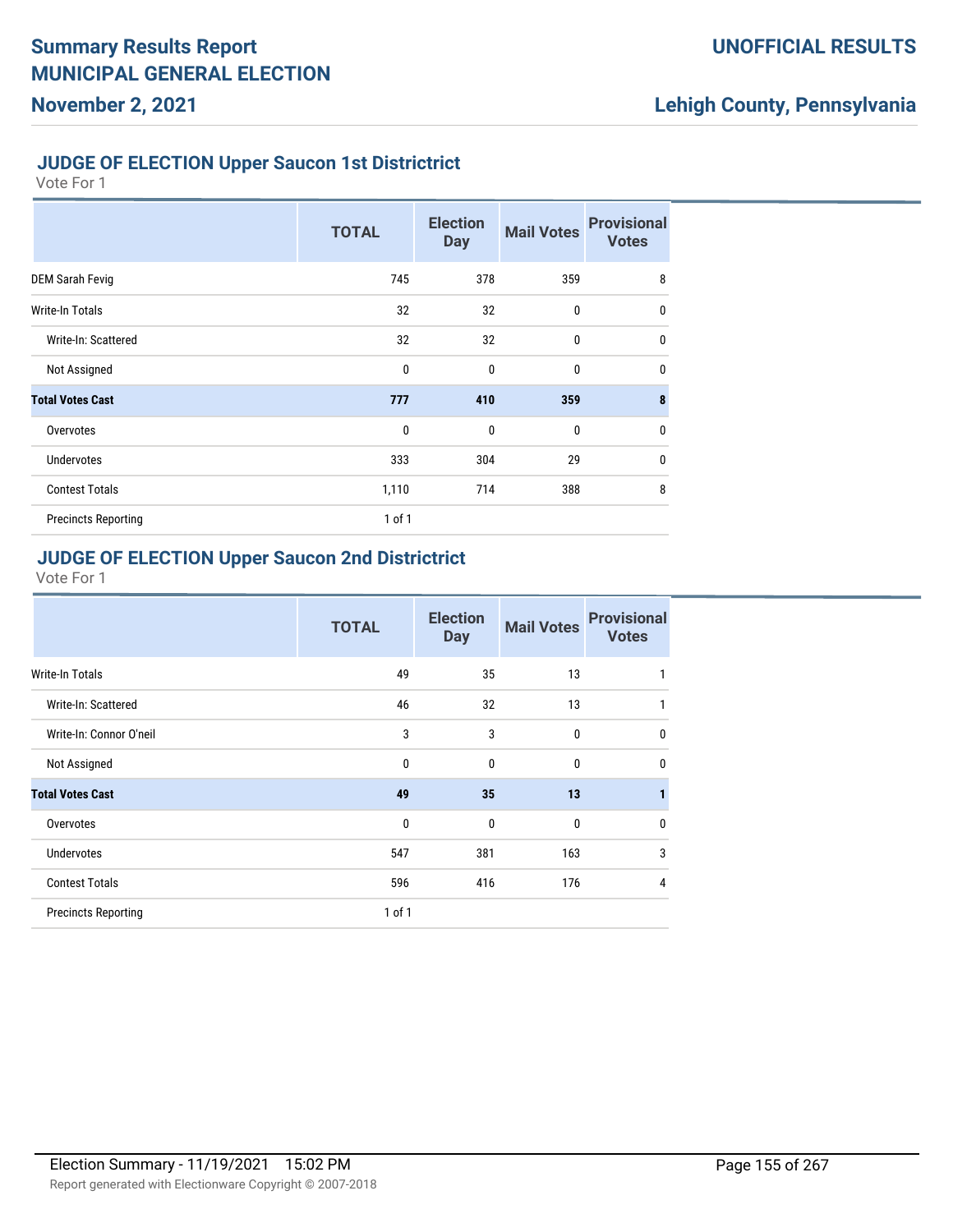#### **JUDGE OF ELECTION Upper Saucon 3rd Districtrict**

Vote For 1

|                            | <b>TOTAL</b>   | <b>Election</b><br><b>Day</b> | <b>Mail Votes</b> | <b>Provisional</b><br><b>Votes</b> |
|----------------------------|----------------|-------------------------------|-------------------|------------------------------------|
| Write-In Totals            | 50             | 42                            | 7                 | 1                                  |
| Write-In: Timothy Demeter  | $\overline{2}$ | $\mathbf{0}$                  | $\overline{2}$    | $\mathbf{0}$                       |
| Write-In: Scattered        | 48             | 42                            | 5                 | 1                                  |
| Not Assigned               | 0              | $\mathbf{0}$                  | $\mathbf{0}$      | $\mathbf 0$                        |
| <b>Total Votes Cast</b>    | 50             | 42                            | $\overline{7}$    |                                    |
| Overvotes                  | 0              | $\mathbf{0}$                  | $\mathbf{0}$      | $\mathbf 0$                        |
| <b>Undervotes</b>          | 548            | 373                           | 166               | 9                                  |
| <b>Contest Totals</b>      | 598            | 415                           | 173               | 10                                 |
| <b>Precincts Reporting</b> | $1$ of $1$     |                               |                   |                                    |

#### **JUDGE OF ELECTION Upper Saucon 4th Districtrict**

|                            | <b>TOTAL</b>   | <b>Election</b><br><b>Day</b> | <b>Mail Votes</b> | <b>Provisional</b><br><b>Votes</b> |
|----------------------------|----------------|-------------------------------|-------------------|------------------------------------|
| DEM Peggy Kong             | 983            | 557                           | 410               | 16                                 |
| <b>Write-In Totals</b>     | 33             | 29                            | 4                 | $\mathbf 0$                        |
| Write-In: Scattered        | 33             | 29                            | 4                 | $\mathbf 0$                        |
| Not Assigned               | 0              | $\mathbf{0}$                  | 0                 | $\mathbf 0$                        |
| <b>Total Votes Cast</b>    | 1,016          | 586                           | 414               | 16                                 |
| Overvotes                  | $\overline{2}$ | $\mathbf{0}$                  | $\overline{2}$    | $\mathbf 0$                        |
| <b>Undervotes</b>          | 540            | 437                           | 92                | 11                                 |
| <b>Contest Totals</b>      | 1,558          | 1,023                         | 508               | 27                                 |
| <b>Precincts Reporting</b> | $1$ of $1$     |                               |                   |                                    |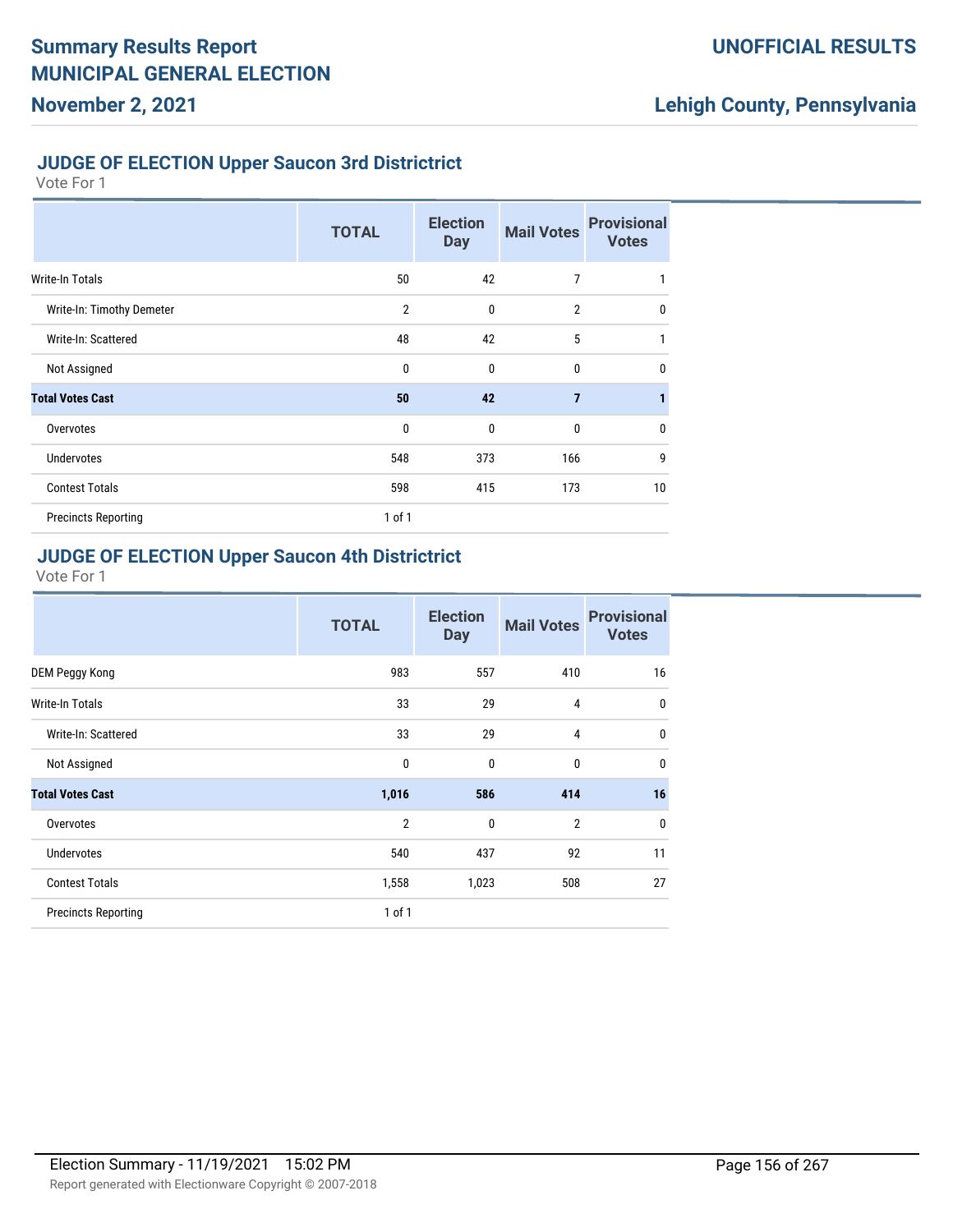#### **JUDGE OF ELECTION Upper Saucon 5th Districtrict**

Vote For 1

|                            | <b>TOTAL</b> | <b>Election</b><br><b>Day</b> | <b>Mail Votes</b> | <b>Provisional</b><br><b>Votes</b> |
|----------------------------|--------------|-------------------------------|-------------------|------------------------------------|
| DEM Virginia M Tadrzynski  | 422          | 260                           | 156               | 6                                  |
| Write-In Totals            | 29           | 26                            | 3                 | $\mathbf 0$                        |
| Write-In: Scattered        | 29           | 26                            | 3                 | $\mathbf 0$                        |
| Not Assigned               | 0            | $\mathbf{0}$                  | $\mathbf 0$       | $\mathbf{0}$                       |
| <b>Total Votes Cast</b>    | 451          | 286                           | 159               | $6\phantom{1}6$                    |
| Overvotes                  | $\mathbf{0}$ | $\mathbf{0}$                  | $\mathbf 0$       | $\mathbf 0$                        |
| <b>Undervotes</b>          | 217          | 182                           | 35                | $\mathbf 0$                        |
| <b>Contest Totals</b>      | 668          | 468                           | 194               | 6                                  |
| <b>Precincts Reporting</b> | 1 of 1       |                               |                   |                                    |

## **JUDGE OF ELECTION Upper Saucon 6th Districtrict**

|                             | <b>TOTAL</b> | <b>Election</b><br><b>Day</b> | <b>Mail Votes</b> | <b>Provisional</b><br><b>Votes</b> |
|-----------------------------|--------------|-------------------------------|-------------------|------------------------------------|
| <b>REP Robert C Guigley</b> | 410          | 306                           | 100               | 4                                  |
| <b>Write-In Totals</b>      | 14           | 5                             | 9                 | $\mathbf 0$                        |
| Write-In: Scattered         | 14           | 5                             | 9                 | $\mathbf 0$                        |
| Not Assigned                | $\mathbf 0$  | $\mathbf{0}$                  | 0                 | $\mathbf 0$                        |
| <b>Total Votes Cast</b>     | 424          | 311                           | 109               | $\overline{4}$                     |
| Overvotes                   | $\mathbf{0}$ | $\mathbf{0}$                  | 0                 | $\mathbf{0}$                       |
| <b>Undervotes</b>           | 189          | 98                            | 89                | $\overline{2}$                     |
| <b>Contest Totals</b>       | 613          | 409                           | 198               | 6                                  |
| <b>Precincts Reporting</b>  | $1$ of $1$   |                               |                   |                                    |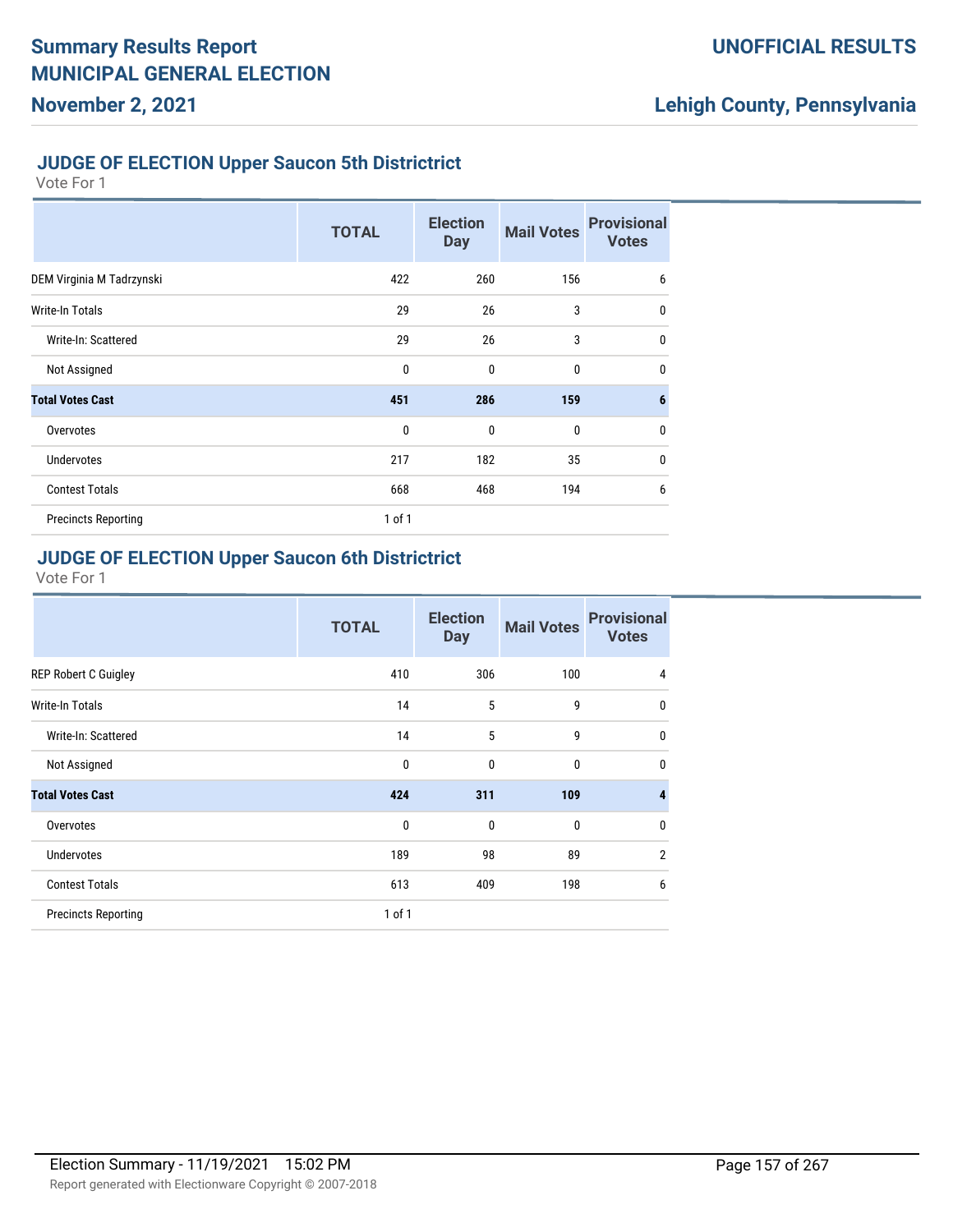## **UNOFFICIAL RESULTS**

# **Lehigh County, Pennsylvania**

#### **JUDGE OF ELECTION Washington East**

Vote For 1

|                            | <b>TOTAL</b>   | <b>Election</b><br><b>Day</b> | <b>Mail Votes</b> | <b>Provisional</b><br><b>Votes</b> |
|----------------------------|----------------|-------------------------------|-------------------|------------------------------------|
| <b>REP Dawn Remaley</b>    | 280            | 254                           | 26                | 0                                  |
| Write-In Totals            | 4              | 4                             | 0                 | $\mathbf{0}$                       |
| Write-In: Scattered        | $\overline{4}$ | 4                             | 0                 | $\mathbf 0$                        |
| Not Assigned               | 0              | 0                             | 0                 | $\mathbf{0}$                       |
| <b>Total Votes Cast</b>    | 284            | 258                           | 26                | $\mathbf{0}$                       |
| Overvotes                  | $\mathbf{0}$   | $\mathbf 0$                   | 0                 | $\mathbf 0$                        |
| <b>Undervotes</b>          | 45             | 25                            | 20                | $\mathbf{0}$                       |
| <b>Contest Totals</b>      | 329            | 283                           | 46                | $\mathbf 0$                        |
| <b>Precincts Reporting</b> | $1$ of $1$     |                               |                   |                                    |

### **JUDGE OF ELECTION Washington South**

|                            | <b>TOTAL</b>   | <b>Election</b><br><b>Day</b> | <b>Mail Votes</b> | <b>Provisional</b><br><b>Votes</b> |
|----------------------------|----------------|-------------------------------|-------------------|------------------------------------|
| <b>DEM David Mulcahy</b>   | 320            | 176                           | 142               | $\overline{2}$                     |
| <b>REP Lauren Ganser</b>   | 662            | 602                           | 60                | $\mathbf{0}$                       |
| <b>Write-In Totals</b>     | 1              | 1                             | $\bf{0}$          | $\mathbf 0$                        |
| Write-In: Scattered        | 1              | 1                             | $\mathbf{0}$      | $\mathbf{0}$                       |
| Not Assigned               | 0              | $\mathbf{0}$                  | $\mathbf{0}$      | $\mathbf{0}$                       |
| <b>Total Votes Cast</b>    | 983            | 779                           | 202               | $\overline{2}$                     |
| Overvotes                  | $\overline{2}$ | $\overline{2}$                | $\mathbf{0}$      | $\mathbf{0}$                       |
| <b>Undervotes</b>          | 14             | 13                            | $\mathbf{1}$      | $\mathbf{0}$                       |
| <b>Contest Totals</b>      | 999            | 794                           | 203               | $\overline{2}$                     |
| <b>Precincts Reporting</b> | $1$ of $1$     |                               |                   |                                    |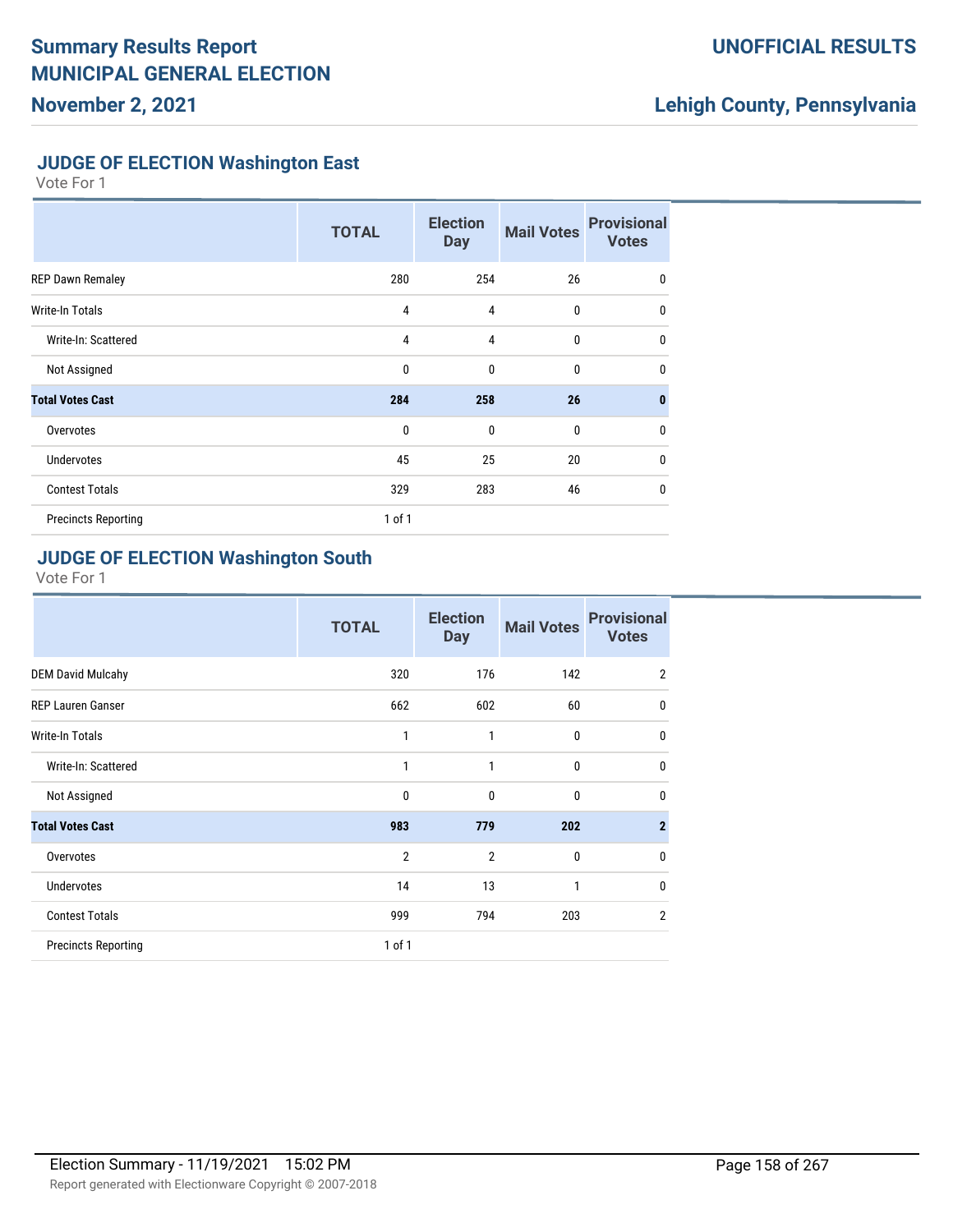## **UNOFFICIAL RESULTS**

# **Lehigh County, Pennsylvania**

#### **JUDGE OF ELECTION Washington West**

Vote For 1

|                              | <b>TOTAL</b> | <b>Election</b><br><b>Day</b> | <b>Mail Votes</b> | <b>Provisional</b><br><b>Votes</b> |
|------------------------------|--------------|-------------------------------|-------------------|------------------------------------|
| <b>Write-In Totals</b>       | 12           | 8                             | 4                 | 0                                  |
| Write-In: Scattered          | 6            | 5                             | 1                 | $\mathbf{0}$                       |
| Write-In: David Mulcahy      | 5            | $\overline{2}$                | 3                 | $\mathbf{0}$                       |
| <b>Write-In: David Mantz</b> | 1            | 1                             | $\mathbf{0}$      | $\mathbf{0}$                       |
| Not Assigned                 | $\mathbf{0}$ | $\mathbf{0}$                  | 0                 | 0                                  |
| <b>Total Votes Cast</b>      | 12           | 8                             | 4                 | $\bf{0}$                           |
| Overvotes                    | $\mathbf{0}$ | $\mathbf{0}$                  | 0                 | 0                                  |
| <b>Undervotes</b>            | 237          | 201                           | 35                | 1                                  |
| <b>Contest Totals</b>        | 249          | 209                           | 39                | 1                                  |
| <b>Precincts Reporting</b>   | 1 of 1       |                               |                   |                                    |

## **JUDGE OF ELECTION Weisenberg**

|                            | <b>TOTAL</b> | <b>Election</b><br><b>Day</b> | <b>Mail Votes</b> | <b>Provisional</b><br><b>Votes</b> |
|----------------------------|--------------|-------------------------------|-------------------|------------------------------------|
| DEM Emmanuelle Van Vleet   | 736          | 424                           | 304               | 8                                  |
| <b>Write-In Totals</b>     | 72           | 72                            | $\mathbf{0}$      | $\mathbf{0}$                       |
| Write-In: Scattered        | 72           | 72                            | $\bf{0}$          | $\mathbf{0}$                       |
| Not Assigned               | 0            | 0                             | $\bf{0}$          | $\mathbf{0}$                       |
| <b>Total Votes Cast</b>    | 808          | 496                           | 304               | 8                                  |
| Overvotes                  | 0            | 0                             | $\mathbf{0}$      | $\mathbf{0}$                       |
| <b>Undervotes</b>          | 766          | 700                           | 56                | 10                                 |
| <b>Contest Totals</b>      | 1,574        | 1,196                         | 360               | 18                                 |
| <b>Precincts Reporting</b> | $1$ of $1$   |                               |                   |                                    |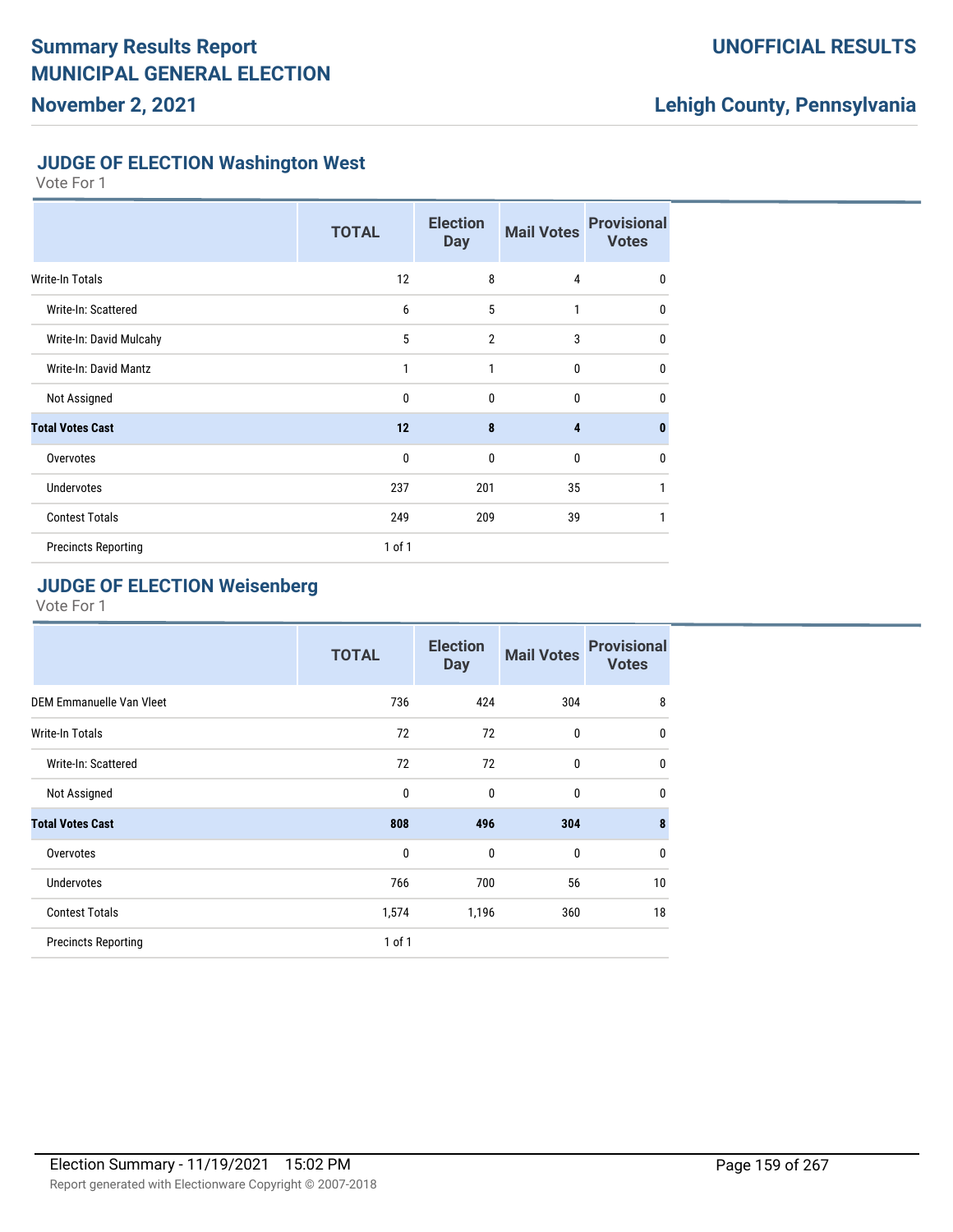## **UNOFFICIAL RESULTS**

# **Lehigh County, Pennsylvania**

### **JUDGE OF ELECTION Whitehall 1st Districtrict**

Vote For 1

|                            | <b>TOTAL</b> | <b>Election</b><br><b>Day</b> | <b>Mail Votes</b> | <b>Provisional</b><br><b>Votes</b> |
|----------------------------|--------------|-------------------------------|-------------------|------------------------------------|
| <b>Write-In Totals</b>     | 48           | 38                            | 10                | $\mathbf 0$                        |
| Write-In: Penny Blake      | 18           | 18                            | $\bf{0}$          | $\mathbf 0$                        |
| Write-In: Scattered        | 30           | 20                            | 10                | $\mathbf 0$                        |
| Not Assigned               | $\mathbf 0$  | $\mathbf{0}$                  | $\mathbf{0}$      | $\mathbf 0$                        |
| <b>Total Votes Cast</b>    | 48           | 38                            | 10                | $\mathbf{0}$                       |
| Overvotes                  | $\mathbf 0$  | $\mathbf{0}$                  | $\mathbf{0}$      | $\mathbf 0$                        |
| <b>Undervotes</b>          | 402          | 248                           | 148               | 6                                  |
| <b>Contest Totals</b>      | 450          | 286                           | 158               | 6                                  |
| <b>Precincts Reporting</b> | $1$ of $1$   |                               |                   |                                    |

#### **JUDGE OF ELECTION Whitehall 2nd Districtrict**

| <b>TOTAL</b>   | <b>Election</b><br><b>Day</b> | <b>Mail Votes</b> | <b>Provisional</b><br><b>Votes</b> |
|----------------|-------------------------------|-------------------|------------------------------------|
| 21             | 15                            | 6                 | $\mathbf 0$                        |
| $\overline{2}$ | 0                             | $\overline{2}$    | $\mathbf{0}$                       |
| 15             | 11                            | $\overline{4}$    | $\mathbf 0$                        |
| $\overline{2}$ | $\overline{2}$                | $\mathbf{0}$      | 0                                  |
| $\overline{2}$ | $\overline{2}$                | $\mathbf 0$       | $\mathbf{0}$                       |
| $\mathbf{0}$   | 0                             | $\mathbf 0$       | $\mathbf{0}$                       |
| 21             | 15                            | $6\phantom{1}6$   | $\bf{0}$                           |
| $\mathbf{0}$   | $\mathbf{0}$                  | $\mathbf{0}$      | $\mathbf{0}$                       |
| 186            | 132                           | 53                | 1                                  |
| 207            | 147                           | 59                | 1                                  |
| $1$ of $1$     |                               |                   |                                    |
|                |                               |                   |                                    |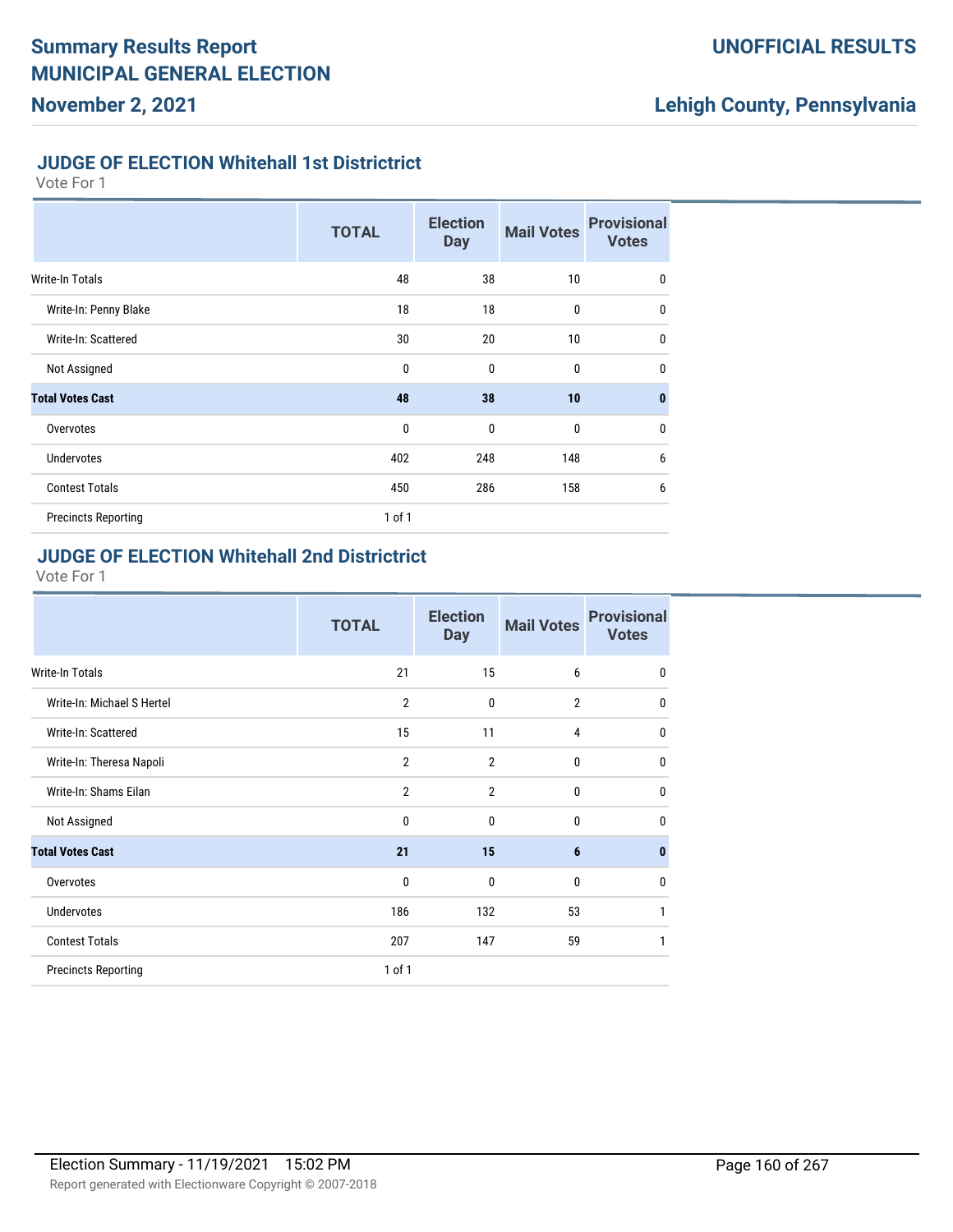## **UNOFFICIAL RESULTS**

# **Lehigh County, Pennsylvania**

## **JUDGE OF ELECTION Whitehall 3rd Districtrict**

Vote For 1

|                            | <b>TOTAL</b>   | <b>Election</b><br><b>Day</b> | <b>Mail Votes</b> | <b>Provisional</b><br><b>Votes</b> |
|----------------------------|----------------|-------------------------------|-------------------|------------------------------------|
| Write-In Totals            | 21             | 13                            | 8                 | $\mathbf 0$                        |
| Write-In: Lana Snyder      | $\overline{2}$ | $\mathbf{1}$                  | $\mathbf{1}$      | $\mathbf{0}$                       |
| Write-In: Scattered        | 19             | 12                            | 7                 | $\mathbf{0}$                       |
| Not Assigned               | $\mathbf{0}$   | $\mathbf 0$                   | $\bf{0}$          | $\mathbf{0}$                       |
| <b>Total Votes Cast</b>    | 21             | 13                            | 8                 | $\mathbf{0}$                       |
| Overvotes                  | $\mathbf{0}$   | $\mathbf 0$                   | $\bf{0}$          | $\mathbf{0}$                       |
| <b>Undervotes</b>          | 199            | 118                           | 77                | 4                                  |
| <b>Contest Totals</b>      | 220            | 131                           | 85                | $\overline{4}$                     |
| <b>Precincts Reporting</b> | 1 of 1         |                               |                   |                                    |

#### **JUDGE OF ELECTION Whitehall 4th Districtrict**

|                            | <b>TOTAL</b>   | <b>Election</b><br><b>Day</b> | <b>Mail Votes</b> | <b>Provisional</b><br><b>Votes</b> |
|----------------------------|----------------|-------------------------------|-------------------|------------------------------------|
| Write-In Totals            | 19             | 13                            | 6                 | $\mathbf 0$                        |
| Write-In: Debra Todd       | $\overline{2}$ | $\mathbf{0}$                  | $\overline{2}$    | $\mathbf 0$                        |
| Write-In: John Tauber      | $\overline{2}$ | 1                             | 1                 | $\mathbf 0$                        |
| Write-In: Scattered        | 15             | 12                            | 3                 | $\mathbf 0$                        |
| Not Assigned               | 0              | $\mathbf{0}$                  | 0                 | $\mathbf 0$                        |
| <b>Total Votes Cast</b>    | 19             | 13                            | $6\phantom{1}6$   | $\mathbf{0}$                       |
| Overvotes                  | 0              | 0                             | 0                 | $\mathbf 0$                        |
| <b>Undervotes</b>          | 289            | 202                           | 86                | 1                                  |
| <b>Contest Totals</b>      | 308            | 215                           | 92                | 1                                  |
| <b>Precincts Reporting</b> | $1$ of $1$     |                               |                   |                                    |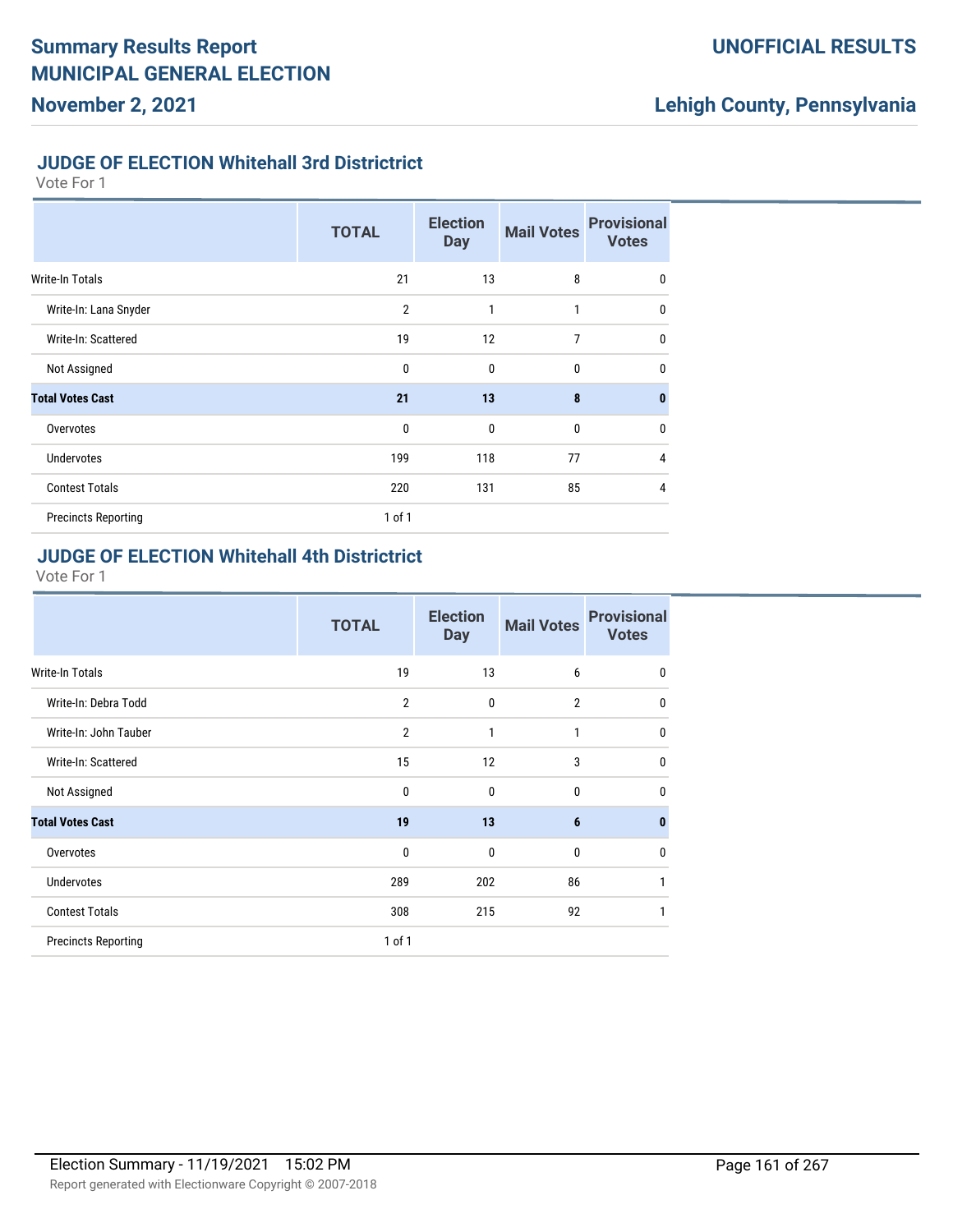## **UNOFFICIAL RESULTS**

# **Lehigh County, Pennsylvania**

#### **JUDGE OF ELECTION Whitehall 5th Districtrict**

Vote For 1

|                            | <b>TOTAL</b>   | <b>Election</b><br><b>Day</b> | <b>Mail Votes</b> | <b>Provisional</b><br><b>Votes</b> |
|----------------------------|----------------|-------------------------------|-------------------|------------------------------------|
| DEM Lana L Snyder          | 150            | 89                            | 58                | 3                                  |
| <b>Write-In Totals</b>     | $\overline{4}$ | $\overline{2}$                | $\overline{2}$    | $\mathbf 0$                        |
| Write-In: Scattered        | $\overline{4}$ | $\overline{2}$                | $\overline{2}$    | $\mathbf 0$                        |
| Not Assigned               | $\mathbf 0$    | $\mathbf{0}$                  | $\mathbf{0}$      | $\mathbf 0$                        |
| <b>Total Votes Cast</b>    | 154            | 91                            | 60                | $\overline{\mathbf{3}}$            |
| Overvotes                  | 1              | $\mathbf{0}$                  | 1                 | $\mathbf 0$                        |
| <b>Undervotes</b>          | 80             | 63                            | 16                | 1                                  |
| <b>Contest Totals</b>      | 235            | 154                           | 77                | $\overline{4}$                     |
| <b>Precincts Reporting</b> | 1 of 1         |                               |                   |                                    |

### **JUDGE OF ELECTION Whitehall 6th Districtrict**

|                            | <b>TOTAL</b> | <b>Election</b><br><b>Day</b> | <b>Mail Votes</b> | <b>Provisional</b><br><b>Votes</b> |
|----------------------------|--------------|-------------------------------|-------------------|------------------------------------|
| <b>Write-In Totals</b>     | 35           | 24                            | 10                | 1                                  |
| Write-In: Scattered        | 32           | 21                            | 10                | 1                                  |
| Write-In: Jennifer Flavin  | 3            | 3                             | 0                 | $\mathbf 0$                        |
| Not Assigned               | 0            | $\mathbf{0}$                  | 0                 | $\mathbf 0$                        |
| <b>Total Votes Cast</b>    | 35           | 24                            | 10                | 1                                  |
| Overvotes                  | 0            | 0                             | 0                 | $\mathbf 0$                        |
| <b>Undervotes</b>          | 306          | 211                           | 95                | $\mathbf{0}$                       |
| <b>Contest Totals</b>      | 341          | 235                           | 105               | 1                                  |
| <b>Precincts Reporting</b> | 1 of 1       |                               |                   |                                    |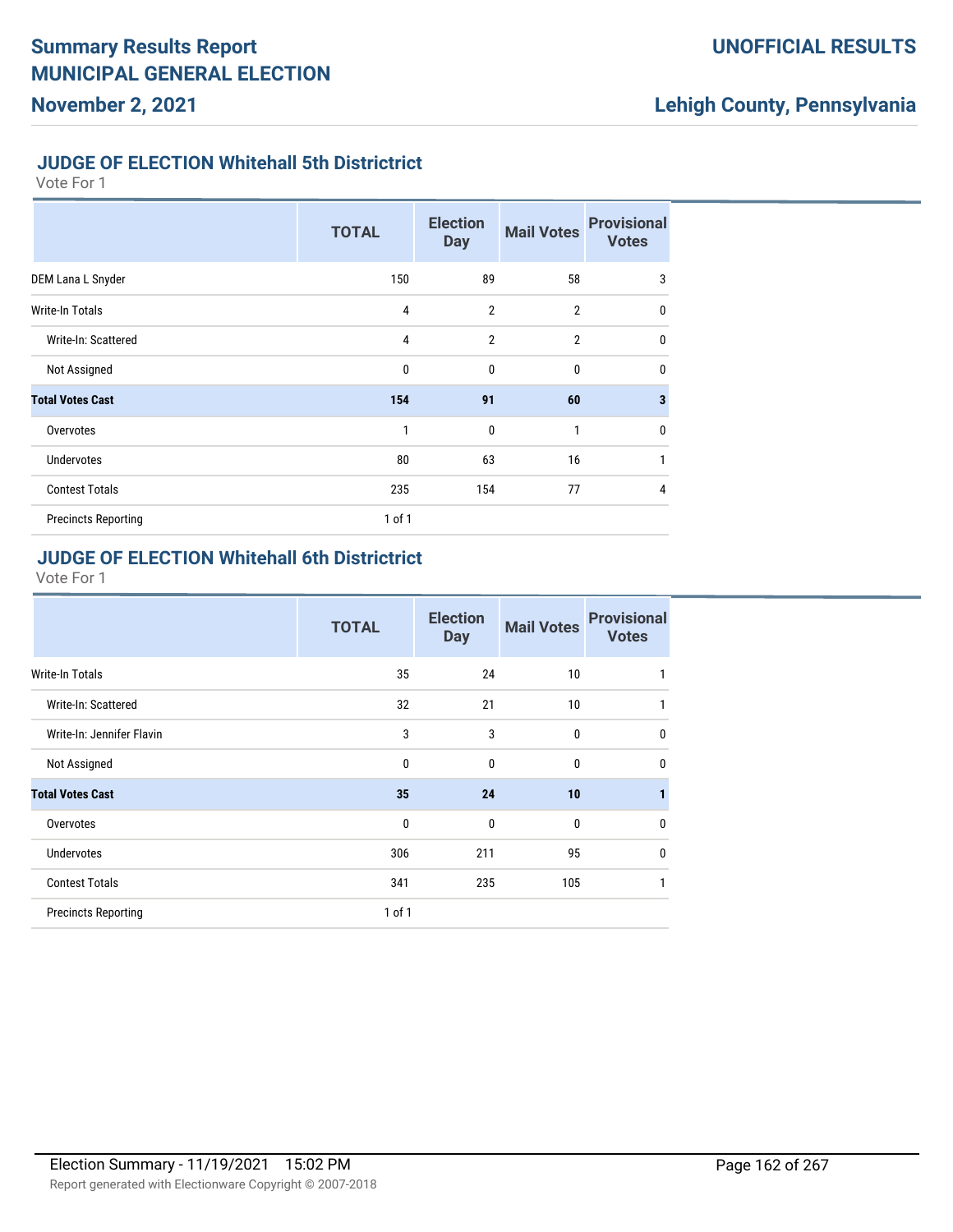## **UNOFFICIAL RESULTS**

# **Lehigh County, Pennsylvania**

## **JUDGE OF ELECTION Whitehall 7th Districtrict**

Vote For 1

|                            | <b>TOTAL</b> | <b>Election</b><br><b>Day</b> | <b>Mail Votes</b> | <b>Provisional</b><br><b>Votes</b> |
|----------------------------|--------------|-------------------------------|-------------------|------------------------------------|
| <b>Write-In Totals</b>     | 53           | 34                            | 19                | 0                                  |
| Write-In: Kristie Tertel   | 3            | $\mathbf{0}$                  | 3                 | $\mathbf 0$                        |
| Write-In: Scattered        | 50           | 34                            | 16                | 0                                  |
| Not Assigned               | 0            | $\mathbf{0}$                  | 0                 | $\mathbf 0$                        |
| <b>Total Votes Cast</b>    | 53           | 34                            | 19                | $\mathbf{0}$                       |
| Overvotes                  | 0            | 0                             | 0                 | $\mathbf 0$                        |
| <b>Undervotes</b>          | 792          | 508                           | 280               | 4                                  |
| <b>Contest Totals</b>      | 845          | 542                           | 299               | 4                                  |
| <b>Precincts Reporting</b> | 1 of 1       |                               |                   |                                    |

#### **JUDGE OF ELECTION Whitehall 8th Districtrict**

|                            | <b>TOTAL</b> | <b>Election</b><br><b>Day</b> | <b>Mail Votes</b> | <b>Provisional</b><br><b>Votes</b> |
|----------------------------|--------------|-------------------------------|-------------------|------------------------------------|
| <b>DEM Raymond Bieak</b>   | 450          | 289                           | 157               | 4                                  |
| <b>Write-In Totals</b>     | 15           | 14                            | $\mathbf{1}$      | $\mathbf 0$                        |
| Write-In: Scattered        | 15           | 14                            | 1                 | $\mathbf 0$                        |
| Not Assigned               | 0            | $\mathbf{0}$                  | 0                 | $\mathbf 0$                        |
| <b>Total Votes Cast</b>    | 465          | 303                           | 158               | $\overline{4}$                     |
| Overvotes                  | $\mathbf{0}$ | $\mathbf{0}$                  | $\mathbf{0}$      | $\mathbf 0$                        |
| <b>Undervotes</b>          | 199          | 179                           | 19                | 1                                  |
| <b>Contest Totals</b>      | 664          | 482                           | 177               | 5                                  |
| <b>Precincts Reporting</b> | 1 of 1       |                               |                   |                                    |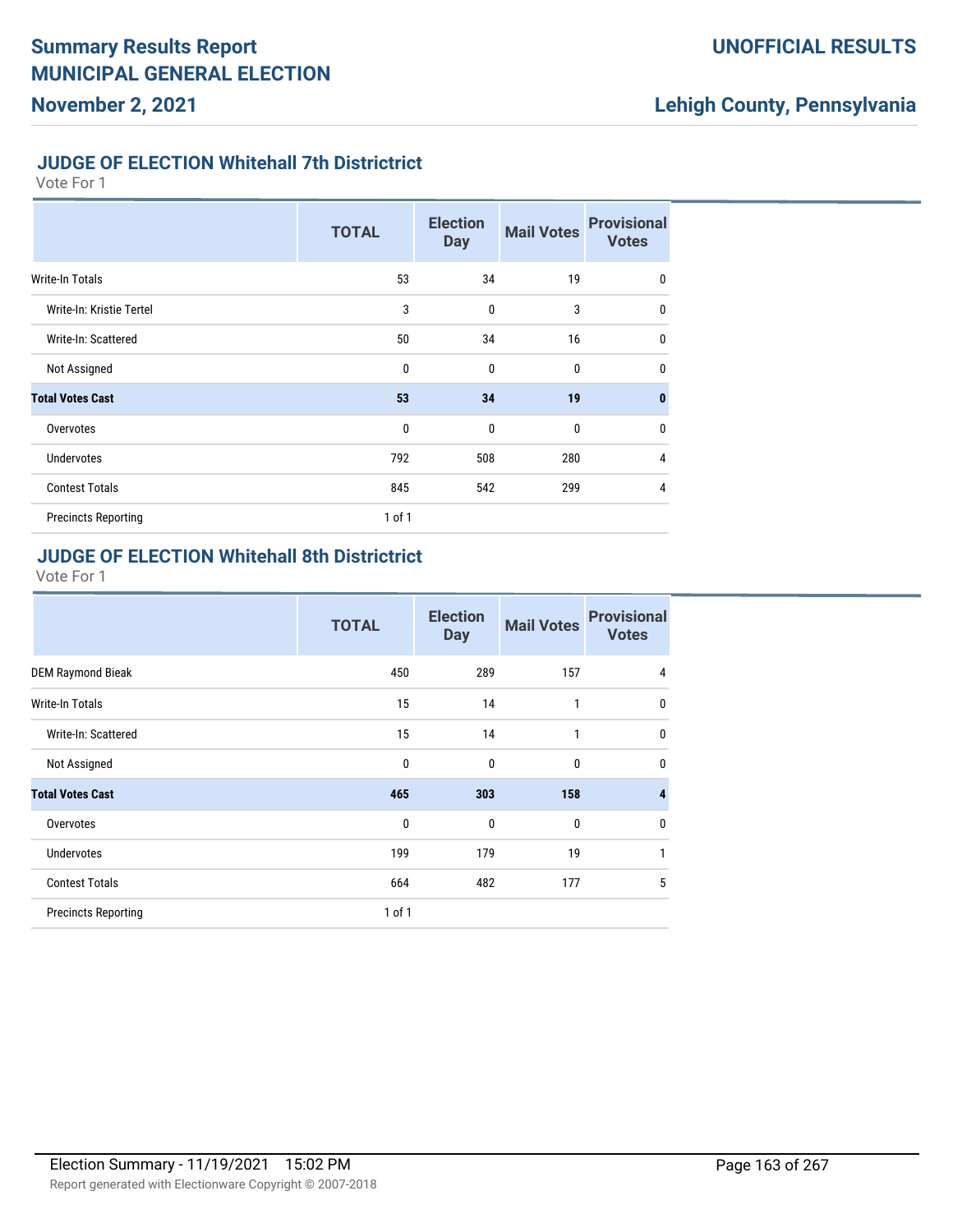## **UNOFFICIAL RESULTS**

# **Lehigh County, Pennsylvania**

#### **JUDGE OF ELECTION Whitehall 9th Districtrict**

Vote For 1

|                            | <b>TOTAL</b>   | <b>Election</b><br><b>Day</b> | <b>Mail Votes</b> | <b>Provisional</b><br><b>Votes</b> |
|----------------------------|----------------|-------------------------------|-------------------|------------------------------------|
| Write-In Totals            | 36             | 28                            | 6                 | $\overline{2}$                     |
| Write-In: Edward F Koren   | $\overline{2}$ | 1                             | 1                 | $\mathbf{0}$                       |
| Write-In: Lana Snyder      | $\overline{2}$ | $\mathbf{0}$                  | $\overline{2}$    | $\mathbf{0}$                       |
| Write-In: Scattered        | 31             | 26                            | 3                 | $\overline{2}$                     |
| Not Assigned               | 1              | 1                             | $\Omega$          | $\mathbf 0$                        |
| <b>Total Votes Cast</b>    | 36             | 28                            | 6                 | $\overline{2}$                     |
| Overvotes                  | $\mathbf{0}$   | $\mathbf{0}$                  | $\mathbf 0$       | $\mathbf 0$                        |
| <b>Undervotes</b>          | 433            | 306                           | 123               | $\overline{4}$                     |
| <b>Contest Totals</b>      | 469            | 334                           | 129               | 6                                  |
| <b>Precincts Reporting</b> | $1$ of $1$     |                               |                   |                                    |

#### **JUDGE OF ELECTION Whitehall 10th Districtrict**

|                            | <b>TOTAL</b>   | <b>Election</b><br><b>Day</b> | <b>Mail Votes</b> | <b>Provisional</b><br><b>Votes</b> |
|----------------------------|----------------|-------------------------------|-------------------|------------------------------------|
| <b>Write-In Totals</b>     | 64             | 47                            | 17                | 0                                  |
| Write-In: Ed Hozza         | $\overline{2}$ | $\mathbf{0}$                  | $\overline{2}$    | 0                                  |
| Write-In: Scattered        | 62             | 47                            | 15                | 0                                  |
| Not Assigned               | $\mathbf 0$    | $\mathbf 0$                   | 0                 | $\mathbf 0$                        |
| <b>Total Votes Cast</b>    | 64             | 47                            | 17                | $\bf{0}$                           |
| Overvotes                  | $\mathbf{0}$   | $\mathbf{0}$                  | 0                 | $\mathbf 0$                        |
| Undervotes                 | 689            | 508                           | 177               | 4                                  |
| <b>Contest Totals</b>      | 753            | 555                           | 194               | 4                                  |
| <b>Precincts Reporting</b> | $1$ of $1$     |                               |                   |                                    |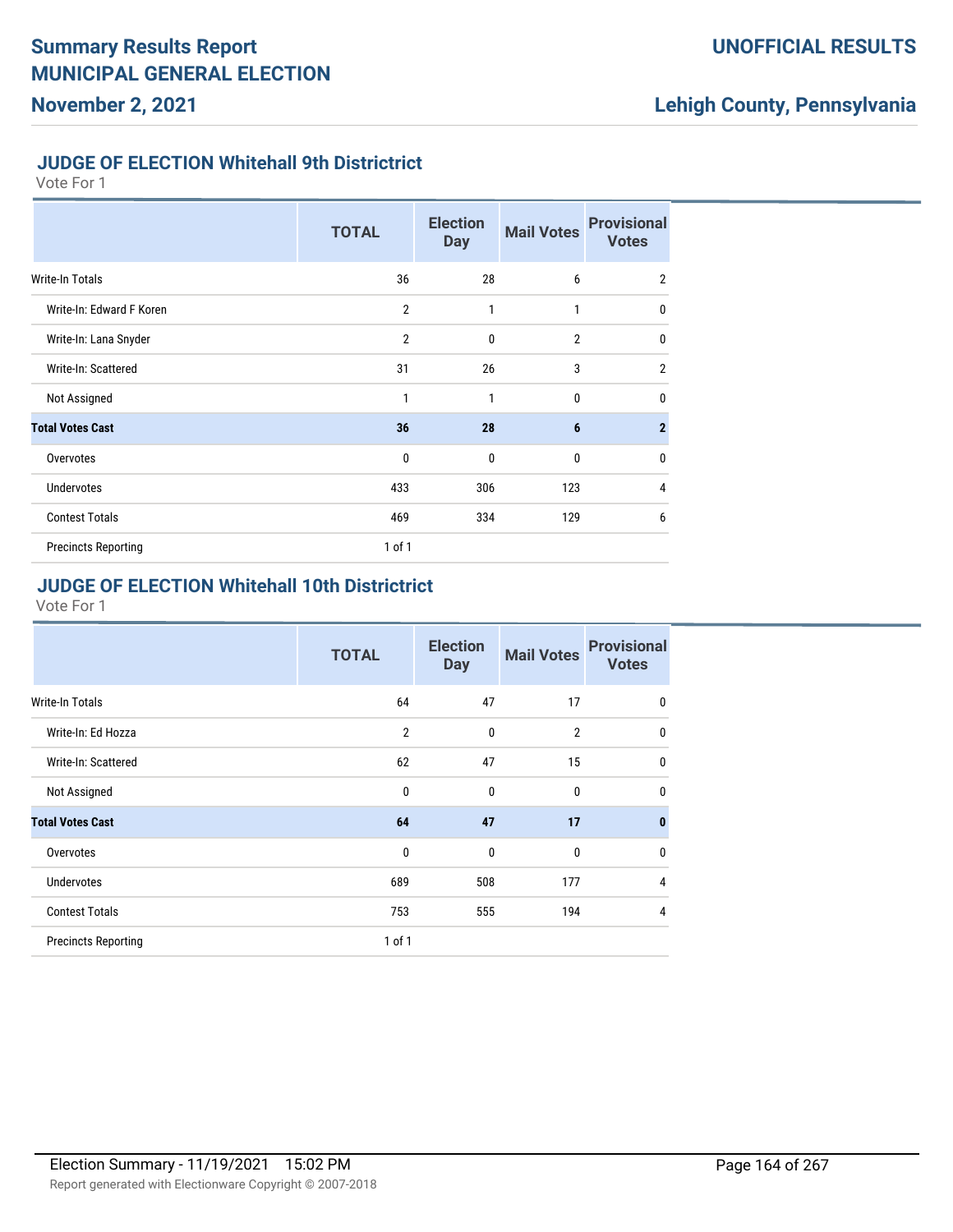## **UNOFFICIAL RESULTS**

# **Lehigh County, Pennsylvania**

#### **JUDGE OF ELECTION Whitehall 11th Districtrict**

Vote For 1

|                              | <b>TOTAL</b> | <b>Election</b><br><b>Day</b> | <b>Mail Votes</b> | <b>Provisional</b><br><b>Votes</b> |
|------------------------------|--------------|-------------------------------|-------------------|------------------------------------|
| REP PhyllisAnn Roman Beitler | 343          | 271                           | 68                | $\overline{4}$                     |
| Write-In Totals              | 5            | 5                             | 0                 | 0                                  |
| Write-In: Scattered          | 5            | 5                             | 0                 | $\mathbf 0$                        |
| Not Assigned                 | 0            | $\mathbf{0}$                  | 0                 | $\mathbf 0$                        |
| <b>Total Votes Cast</b>      | 348          | 276                           | 68                | $\overline{4}$                     |
| Overvotes                    | $\mathbf 0$  | $\mathbf{0}$                  | $\mathbf{0}$      | $\mathbf 0$                        |
| <b>Undervotes</b>            | 154          | 73                            | 79                | $\overline{2}$                     |
| <b>Contest Totals</b>        | 502          | 349                           | 147               | 6                                  |
| <b>Precincts Reporting</b>   | $1$ of $1$   |                               |                   |                                    |

### **JUDGE OF ELECTION Whitehall 12th Districtrict**

| <b>TOTAL</b>   | <b>Election</b><br><b>Day</b> | <b>Mail Votes</b> | <b>Provisional</b><br><b>Votes</b> |
|----------------|-------------------------------|-------------------|------------------------------------|
| 39             | 27                            | 12                | $\mathbf 0$                        |
| $\overline{2}$ | $\overline{2}$                | $\mathbf{0}$      | $\mathbf 0$                        |
| $\overline{2}$ | $\mathbf{0}$                  | $\overline{2}$    | $\mathbf{0}$                       |
| 35             | 25                            | 10                | $\mathbf{0}$                       |
| $\mathbf{0}$   | 0                             | $\mathbf 0$       | $\mathbf{0}$                       |
| 39             | 27                            | 12                | $\mathbf{0}$                       |
| 0              | $\mathbf{0}$                  | $\mathbf{0}$      | $\mathbf{0}$                       |
| 358            | 258                           | 97                | 3                                  |
| 397            | 285                           | 109               | 3                                  |
| 1 of 1         |                               |                   |                                    |
|                |                               |                   |                                    |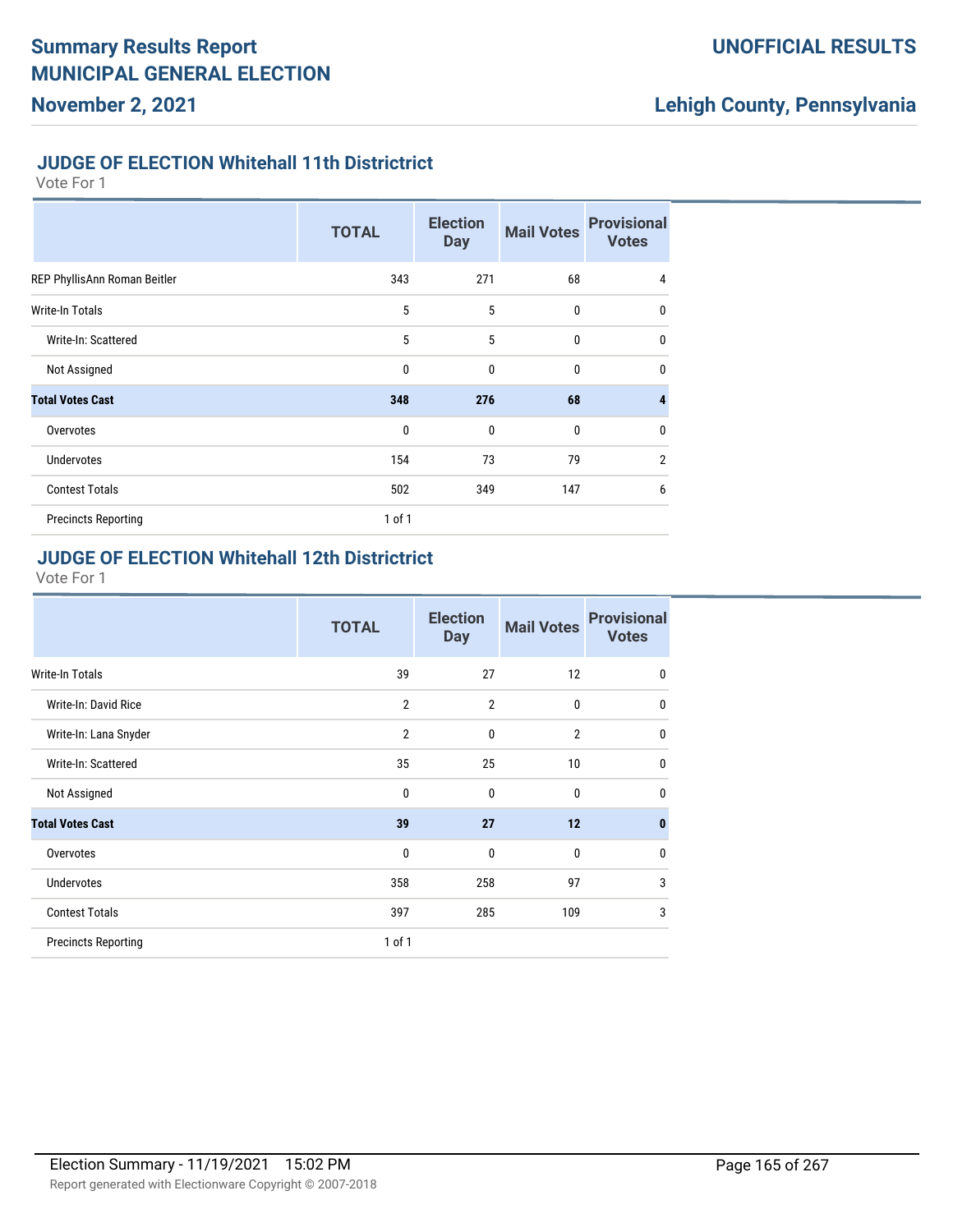## **UNOFFICIAL RESULTS**

## **Lehigh County, Pennsylvania**

#### **INSPECTOR OF ELECTION Allentown 1st Ward**

Vote For 1

|                            | <b>TOTAL</b> | <b>Election</b><br><b>Day</b> | <b>Mail Votes</b> | <b>Provisional</b><br><b>Votes</b> |
|----------------------------|--------------|-------------------------------|-------------------|------------------------------------|
| <b>Write-In Totals</b>     | 10           | 8                             | $\overline{2}$    | $\mathbf{0}$                       |
| Write-In: William Nilley   | 1            | 1                             | 0                 | $\mathbf 0$                        |
| Write-In: Israel Rosa      | 1            | 1                             | 0                 | $\mathbf 0$                        |
| Write-In: Nyasia Gomez     | 1            | 1                             | $\bf{0}$          | $\mathbf 0$                        |
| Write-In: Enid Santiago    | 1            | 0                             | 1                 | 0                                  |
| Write-In: Scattered        | 5            | 5                             | $\bf{0}$          | 0                                  |
| Write-In: Solomon Tembo    | 1            | 0                             | 1                 | 0                                  |
| Not Assigned               | 0            | 0                             | 0                 | 0                                  |
| <b>Total Votes Cast</b>    | 10           | 8                             | $\overline{2}$    | $\bf{0}$                           |
| Overvotes                  | 0            | 0                             | 0                 | $\mathbf{0}$                       |
| <b>Undervotes</b>          | 105          | 96                            | 9                 | 0                                  |
| <b>Contest Totals</b>      | 115          | 104                           | 11                | 0                                  |
| <b>Precincts Reporting</b> | 1 of 1       |                               |                   |                                    |

## **INSPECTOR OF ELECTION Allentown 2nd Ward**

| <b>TOTAL</b> | <b>Election</b><br><b>Day</b> | <b>Mail Votes</b> | <b>Provisional</b><br><b>Votes</b> |
|--------------|-------------------------------|-------------------|------------------------------------|
| 5            | 3                             | $\overline{2}$    | $\mathbf 0$                        |
| 1            | 0                             | 1                 | 0                                  |
| 1            | 1                             | 0                 | 0                                  |
| 3            | $\overline{2}$                | 1                 | $\mathbf{0}$                       |
| 0            | $\mathbf 0$                   | $\mathbf 0$       | $\mathbf{0}$                       |
| 5            | 3                             | $\overline{2}$    | $\bf{0}$                           |
| 0            | 0                             | 0                 | $\mathbf{0}$                       |
| 124          | 88                            | 34                | $\overline{2}$                     |
| 129          | 91                            | 36                | $\overline{2}$                     |
| 1 of 1       |                               |                   |                                    |
|              |                               |                   |                                    |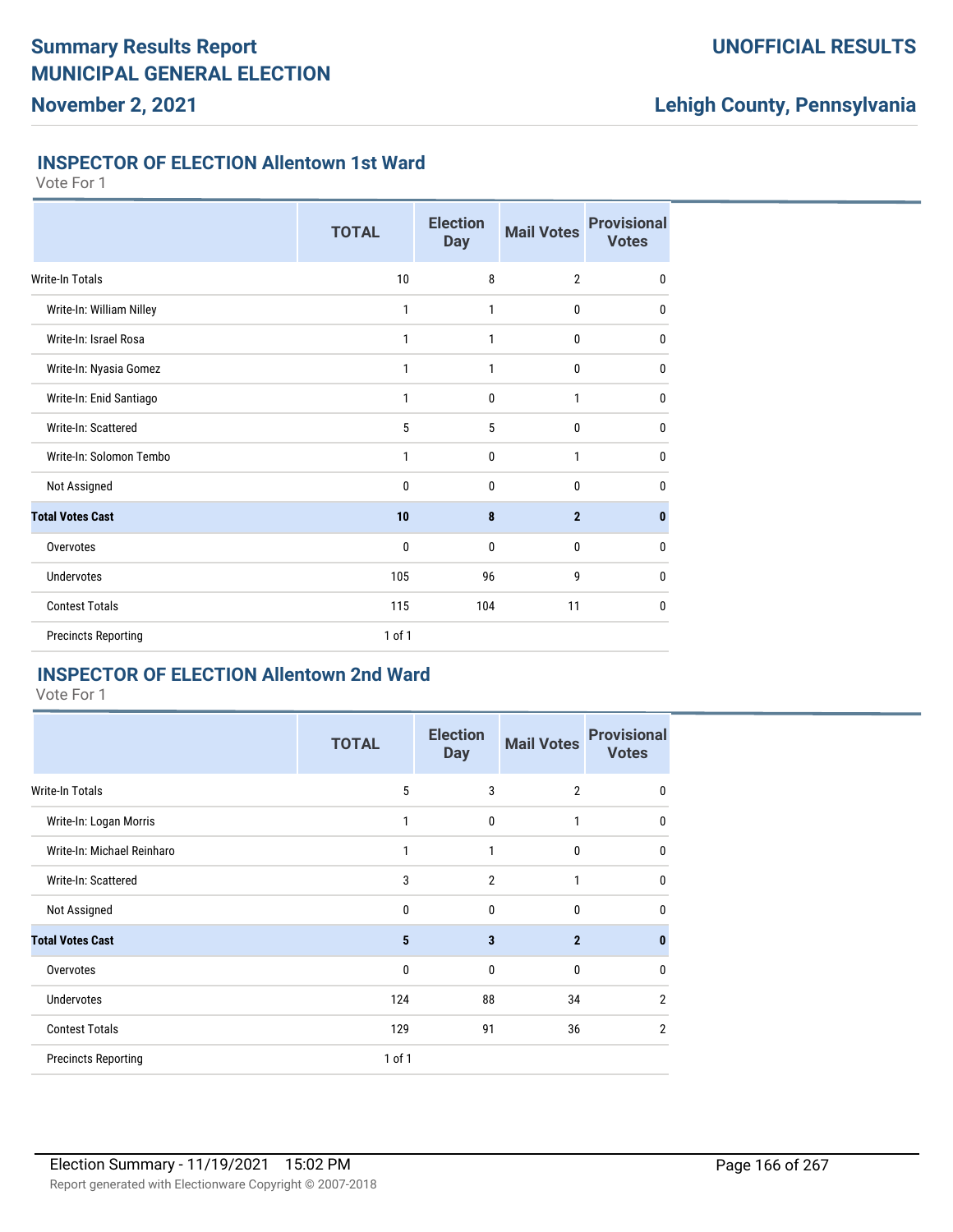## **UNOFFICIAL RESULTS**

# **Lehigh County, Pennsylvania**

#### **INSPECTOR OF ELECTION Allentown 3rd Ward**

Vote For 1

|                            | <b>TOTAL</b>   | <b>Election</b><br><b>Day</b> | <b>Mail Votes</b> | <b>Provisional</b><br><b>Votes</b> |
|----------------------------|----------------|-------------------------------|-------------------|------------------------------------|
| <b>Write-In Totals</b>     | 28             | 23                            | 5                 | $\mathbf 0$                        |
| Write-In: Lou Shupe        | $\overline{2}$ | $\overline{2}$                | $\mathbf 0$       | $\mathbf{0}$                       |
| Write-In: James Whitney    | $\overline{2}$ | $\overline{2}$                | $\mathbf{0}$      | $\mathbf{0}$                       |
| Write-In: Scattered        | 24             | 19                            | 5                 | $\mathbf{0}$                       |
| Not Assigned               | $\mathbf{0}$   | $\mathbf{0}$                  | $\mathbf{0}$      | $\mathbf{0}$                       |
| <b>Total Votes Cast</b>    | 28             | 23                            | 5                 | $\mathbf{0}$                       |
| Overvotes                  | $\mathbf 0$    | $\mathbf{0}$                  | $\mathbf{0}$      | $\mathbf 0$                        |
| <b>Undervotes</b>          | 149            | 100                           | 42                | $\overline{7}$                     |
| <b>Contest Totals</b>      | 177            | 123                           | 47                | $\overline{7}$                     |
| <b>Precincts Reporting</b> | $1$ of $1$     |                               |                   |                                    |

#### **INSPECTOR OF ELECTION Allentown 4th Ward**

|                            | <b>TOTAL</b> | <b>Election</b><br><b>Day</b> | <b>Mail Votes</b> | <b>Provisional</b><br><b>Votes</b> |
|----------------------------|--------------|-------------------------------|-------------------|------------------------------------|
| <b>Write-In Totals</b>     | 14           | 13                            | 1                 | 0                                  |
| Write-In: Michael Malone   | $\mathbf{1}$ | $\mathbf{1}$                  | 0                 | $\mathbf 0$                        |
| Write-In: Michael Baker    | 1            | $\mathbf{0}$                  | 1                 | 0                                  |
| Write-In: Scattered        | 8            | 8                             | $\mathbf{0}$      | 0                                  |
| Write-In: Cuar Quiera      | 1            | $\mathbf{1}$                  | 0                 | $\mathbf 0$                        |
| Write-In: Shawn Bingaman   | $\mathbf{1}$ | $\mathbf{1}$                  | $\mathbf{0}$      | 0                                  |
| Write-In: Fredrick Stevens | 1            | 1                             | $\mathbf{0}$      | 0                                  |
| Write-In: Sheria Wells     | $\mathbf{1}$ | $\mathbf{1}$                  | $\bf{0}$          | 0                                  |
| Not Assigned               | 0            | $\mathbf{0}$                  | $\mathbf{0}$      | 0                                  |
| <b>Total Votes Cast</b>    | 14           | 13                            | 1                 | $\bf{0}$                           |
| Overvotes                  | $\mathbf{0}$ | $\mathbf{0}$                  | $\mathbf{0}$      | 0                                  |
| Undervotes                 | 80           | 63                            | 13                | 4                                  |
| <b>Contest Totals</b>      | 94           | 76                            | 14                | 4                                  |
| <b>Precincts Reporting</b> | 1 of 1       |                               |                   |                                    |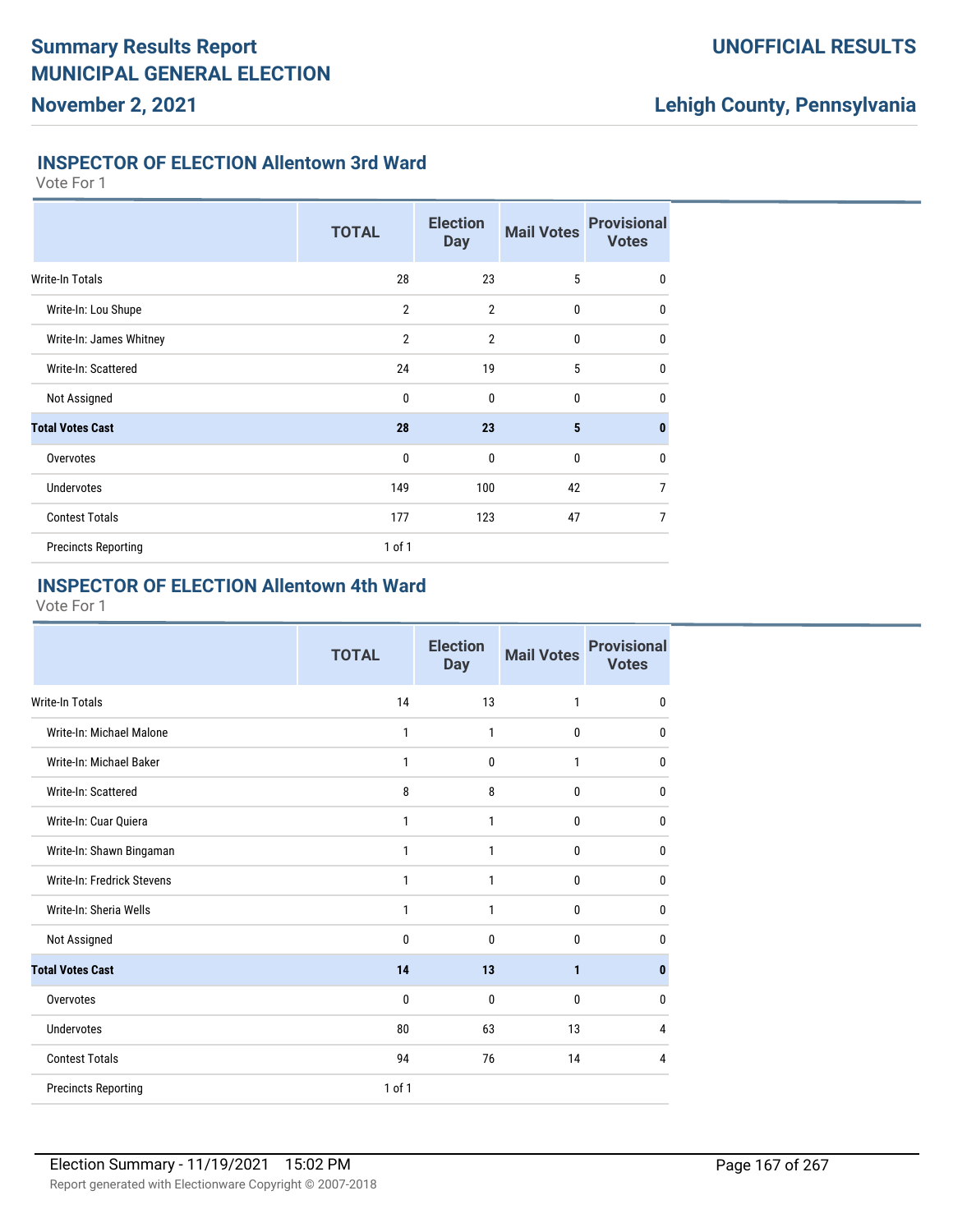## **UNOFFICIAL RESULTS**

# **Lehigh County, Pennsylvania**

#### **INSPECTOR OF ELECTION Allentown 5th Ward**

Vote For 1

|                            | <b>TOTAL</b> | <b>Election</b><br><b>Day</b> | <b>Mail Votes</b> | <b>Provisional</b><br><b>Votes</b> |
|----------------------------|--------------|-------------------------------|-------------------|------------------------------------|
| <b>Write-In Totals</b>     | 6            | 5                             |                   | 0                                  |
| Write-In: Scattered        | 6            | 5                             | 1                 | $\mathbf{0}$                       |
| Not Assigned               | $\mathbf{0}$ | 0                             | $\mathbf{0}$      | $\mathbf{0}$                       |
| <b>Total Votes Cast</b>    | 6            | 5                             | 1                 | $\mathbf{0}$                       |
| Overvotes                  | $\mathbf{0}$ | $\mathbf{0}$                  | $\mathbf 0$       | $\mathbf 0$                        |
| <b>Undervotes</b>          | 102          | 70                            | 31                |                                    |
| <b>Contest Totals</b>      | 108          | 75                            | 32                |                                    |
| <b>Precincts Reporting</b> | $1$ of $1$   |                               |                   |                                    |

## **INSPECTOR OF ELECTION Allentown 6th Ward 1st District**

|                            | <b>TOTAL</b> | <b>Election</b><br><b>Day</b> | <b>Mail Votes</b> | <b>Provisional</b><br><b>Votes</b> |
|----------------------------|--------------|-------------------------------|-------------------|------------------------------------|
| <b>Write-In Totals</b>     | 6            | $\overline{2}$                | 3                 |                                    |
| Write-In: Stevie Jones     | 1            | $\mathbf 0$                   | 1                 | $\mathbf{0}$                       |
| Write-In: Rachel Osborn    | 1            | $\mathbf 0$                   | 1                 | $\Omega$                           |
| Write-In: Nancy Hinkle     | 1            | $\mathbf 0$                   | 1                 | $\mathbf{0}$                       |
| Write-In: Scattered        | 3            | $\overline{2}$                | $\Omega$          |                                    |
| Not Assigned               | 0            | $\mathbf{0}$                  | 0                 | n                                  |
| <b>Total Votes Cast</b>    | 6            | $\overline{2}$                | 3                 |                                    |
| Overvotes                  | 0            | $\mathbf 0$                   | $\mathbf{0}$      | n                                  |
| <b>Undervotes</b>          | 61           | 47                            | 10                | 4                                  |
| <b>Contest Totals</b>      | 67           | 49                            | 13                | 5                                  |
| <b>Precincts Reporting</b> | $1$ of $1$   |                               |                   |                                    |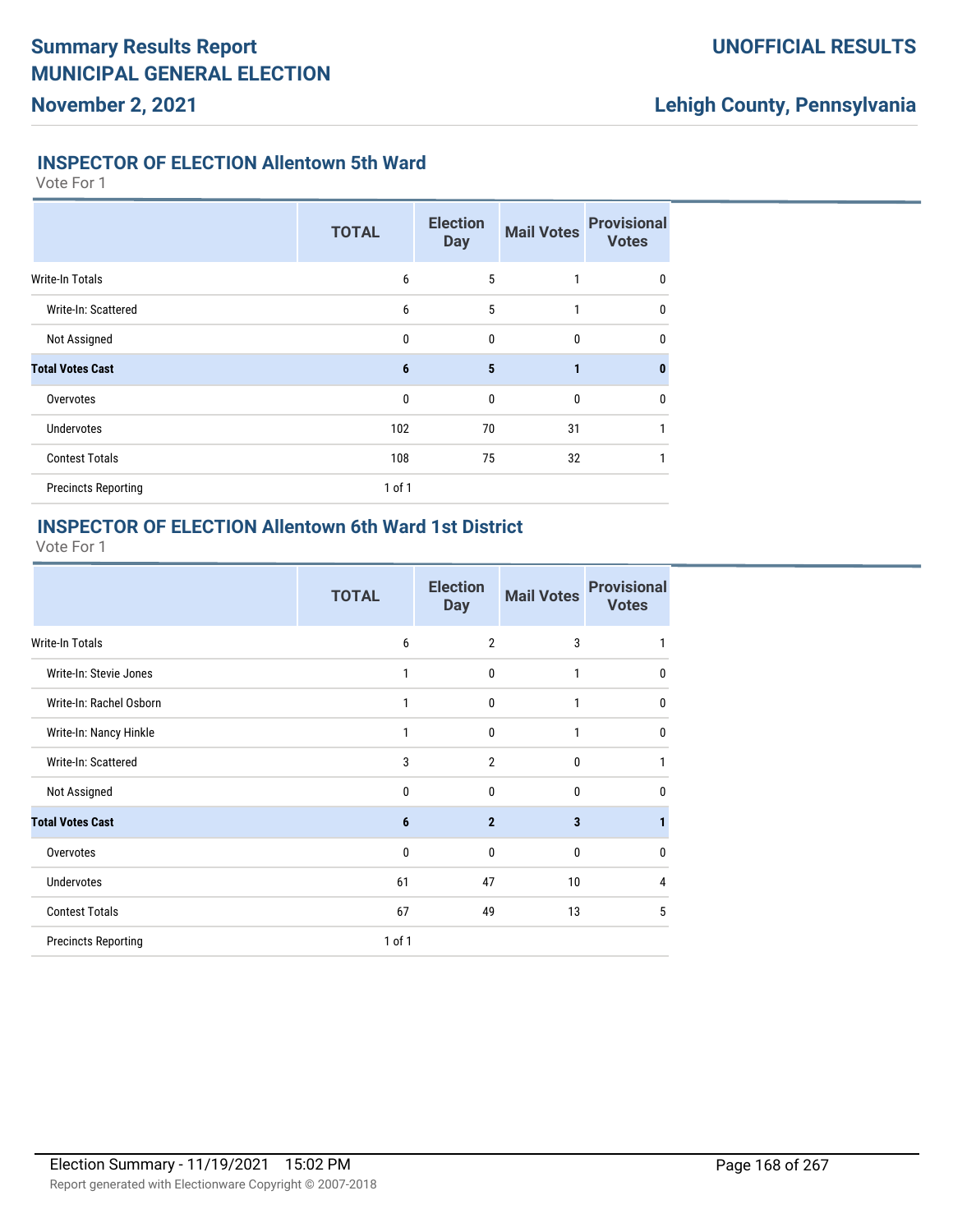#### **INSPECTOR OF ELECTION Allentown 6th Ward 2nd District**

Vote For 1

**November 2, 2021**

|                            | <b>TOTAL</b> | <b>Election</b><br><b>Day</b> | <b>Mail Votes</b> | <b>Provisional</b><br><b>Votes</b> |
|----------------------------|--------------|-------------------------------|-------------------|------------------------------------|
| <b>Write-In Totals</b>     | 13           | 8                             | 5                 | 0                                  |
| Write-In: John Stanes      | 1            | 1                             | 0                 | 0                                  |
| Write-In: Mark Richmond    | 1            | 1                             | 0                 | 0                                  |
| Write-In: Scattered        | 11           | 6                             | 5                 | 0                                  |
| Not Assigned               | 0            | 0                             | 0                 | 0                                  |
| <b>Total Votes Cast</b>    | 13           | 8                             | 5                 | n                                  |
| Overvotes                  | 0            | 0                             | 0                 | 0                                  |
| <b>Undervotes</b>          | 105          | 78                            | 25                | 2                                  |
| <b>Contest Totals</b>      | 118          | 86                            | 30                | $\overline{2}$                     |
| <b>Precincts Reporting</b> | 1 of 1       |                               |                   |                                    |
|                            |              |                               |                   |                                    |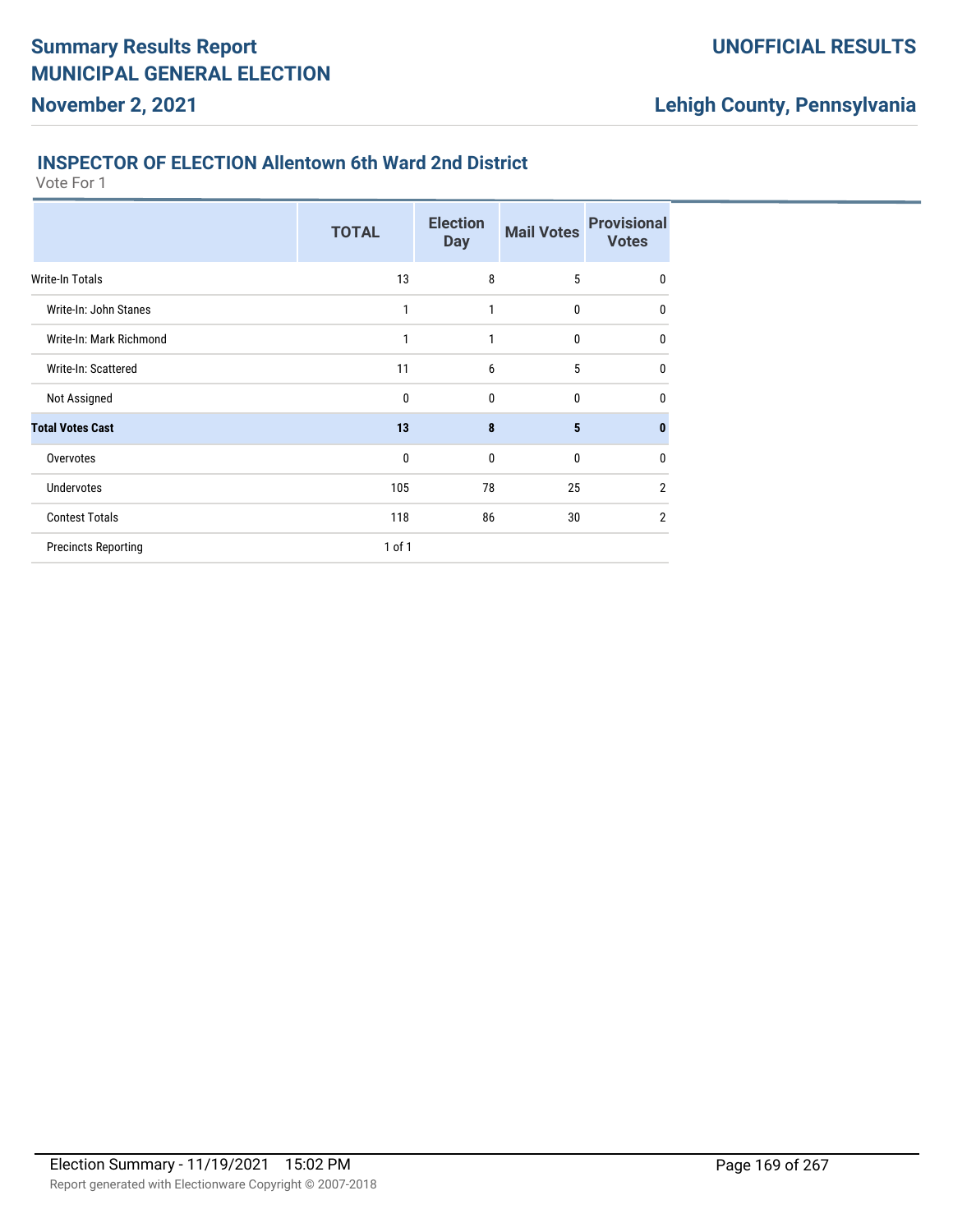## **UNOFFICIAL RESULTS**

# **Lehigh County, Pennsylvania**

#### **INSPECTOR OF ELECTION Allentown 7th Ward**

|                            | <b>TOTAL</b>   | <b>Election</b><br><b>Day</b> | <b>Mail Votes</b> | <b>Provisional</b><br><b>Votes</b> |
|----------------------------|----------------|-------------------------------|-------------------|------------------------------------|
| <b>Write-In Totals</b>     | 20             | 12                            | 8                 | $\mathbf{0}$                       |
| Write-In: Scattered        | 11             | 5                             | 6                 | $\bf{0}$                           |
| Write-In: Gilberto Kesto   | $\overline{2}$ | $\overline{2}$                | 0                 | $\mathbf{0}$                       |
| Write-In: Daniel Bowser    | 1              | 1                             | 0                 | $\mathbf{0}$                       |
| Write-In: Tomas Jimenez    | 1              | 1                             | 0                 | $\bf{0}$                           |
| Write-In: Michael Luigule  | 1              | 1                             | 0                 | 0                                  |
| Write-In: Ty Cobb          | 1              | 1                             | 0                 | 0                                  |
| Write-In: Douglas Ullery   | 1              | 1                             | 0                 | 0                                  |
| Write-In: Deborah Miller   | 1              | $\mathbf 0$                   | $\mathbf{1}$      | $\bf{0}$                           |
| Write-In: Harold Barber    | 1              | $\mathbf 0$                   | $\mathbf{1}$      | $\bf{0}$                           |
| Not Assigned               | $\bf{0}$       | $\mathbf{0}$                  | 0                 | $\bf{0}$                           |
| <b>Total Votes Cast</b>    | 20             | 12                            | 8                 | $\mathbf{0}$                       |
| Overvotes                  | $\bf{0}$       | $\mathbf{0}$                  | 0                 | 0                                  |
| <b>Undervotes</b>          | 152            | 107                           | 45                | 0                                  |
| <b>Contest Totals</b>      | 172            | 119                           | 53                | $\mathbf 0$                        |
| <b>Precincts Reporting</b> | $1$ of $1$     |                               |                   |                                    |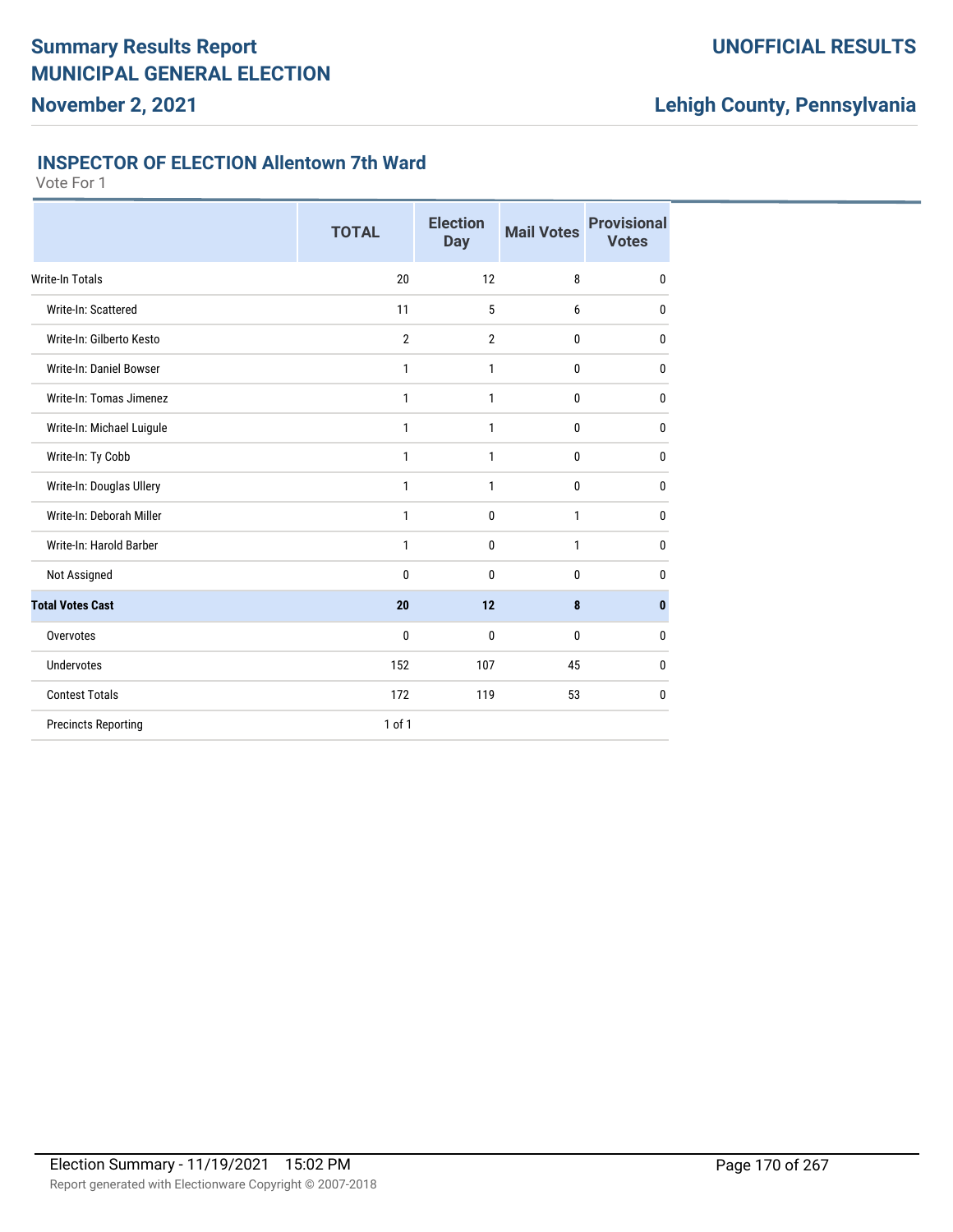#### **INSPECTOR OF ELECTION Allentown 8th Ward 1st District**

Vote For 1

**November 2, 2021**

|                            | <b>TOTAL</b>   | <b>Election</b><br><b>Day</b> | <b>Mail Votes</b> | <b>Provisional</b><br><b>Votes</b> |
|----------------------------|----------------|-------------------------------|-------------------|------------------------------------|
| Write-In Totals            | 5              | 5                             | 0                 | $\mathbf 0$                        |
| Write-In: Scattered        | 1              | 1                             | $\mathbf{0}$      | 0                                  |
| Write-In: Maria Pellot     | $\overline{2}$ | $\overline{2}$                | 0                 | 0                                  |
| Write-In: Deborah Colon    | 1              | 1                             | 0                 | 0                                  |
| Write-In: Darnell Scott    | 1              | 1                             | 0                 | 0                                  |
| Not Assigned               | 0              | $\mathbf{0}$                  | 0                 | $\mathbf{0}$                       |
| <b>Total Votes Cast</b>    | 5              | 5                             | $\bf{0}$          | $\bf{0}$                           |
| Overvotes                  | 0              | $\mathbf{0}$                  | 0                 | $\mathbf 0$                        |
| <b>Undervotes</b>          | 78             | 56                            | 21                | 1                                  |
| <b>Contest Totals</b>      | 83             | 61                            | 21                | 1                                  |
| <b>Precincts Reporting</b> | 1 of 1         |                               |                   |                                    |

#### **INSPECTOR OF ELECTION Allentown 8th Ward 2nd District**

|                            | <b>TOTAL</b>   | <b>Election</b><br><b>Day</b> | <b>Mail Votes</b> | <b>Provisional</b><br><b>Votes</b> |
|----------------------------|----------------|-------------------------------|-------------------|------------------------------------|
| Write-In Totals            | 4              | 0                             | $\overline{4}$    | $\mathbf{0}$                       |
| Write-In: Scattered        | $\overline{2}$ | 0                             | $\overline{2}$    | 0                                  |
| Write-In: Cheryl Haughney  | 1              | 0                             | 1                 | 0                                  |
| Write-In: Patrick Palmer   | 1              | 0                             | 1                 | $\mathbf{0}$                       |
| Not Assigned               | 0              | 0                             | $\mathbf{0}$      | $\mathbf{0}$                       |
| <b>Total Votes Cast</b>    | 4              | $\bf{0}$                      | 4                 | 0                                  |
| Overvotes                  | 0              | 0                             | $\bf{0}$          | $\mathbf{0}$                       |
| <b>Undervotes</b>          | 95             | 64                            | 30                |                                    |
| <b>Contest Totals</b>      | 99             | 64                            | 34                | 1                                  |
| <b>Precincts Reporting</b> | 1 of 1         |                               |                   |                                    |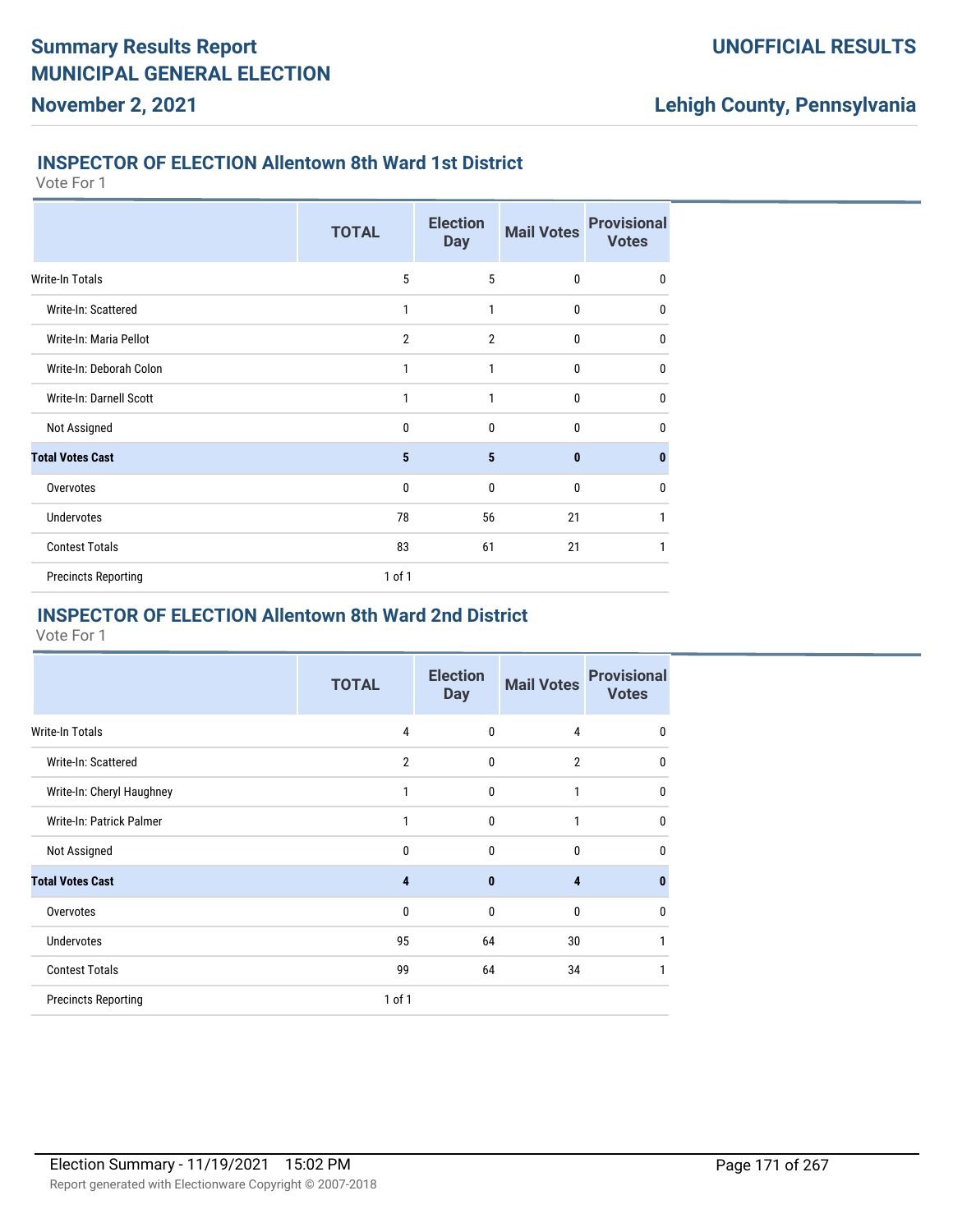#### **INSPECTOR OF ELECTION Allentown 8th Ward 3rd District**

Vote For 1

**November 2, 2021**

|                            | <b>TOTAL</b> | <b>Election</b><br><b>Day</b> | <b>Mail Votes</b> | <b>Provisional</b><br><b>Votes</b> |
|----------------------------|--------------|-------------------------------|-------------------|------------------------------------|
| <b>Write-In Totals</b>     | 15           | 13                            | $\overline{2}$    | $\mathbf 0$                        |
| Write-In: Scattered        | 6            | 5                             | 1                 | 0                                  |
| Write-In: Maria Pellot     | 4            | 4                             | 0                 | $\mathbf{0}$                       |
| Write-In: Kenneth Peddy    | 1            | $\mathbf 0$                   | 1                 | 0                                  |
| Write-In: Dennis Stoner    | 1            | 1                             | 0                 | 0                                  |
| Write-In: Geaffrey Hall    | 1            | 1                             | 0                 | $\mathbf{0}$                       |
| Write-In: Tom Burke        | 1            | 1                             | 0                 | 0                                  |
| Write-In: Josh Sharpiro    | 1            | 1                             | 0                 | 0                                  |
| Not Assigned               | 0            | $\mathbf{0}$                  | 0                 | $\mathbf{0}$                       |
| <b>Total Votes Cast</b>    | 15           | 13                            | $\overline{2}$    | $\mathbf{0}$                       |
| Overvotes                  | 0            | $\mathbf 0$                   | 0                 | $\mathbf{0}$                       |
| <b>Undervotes</b>          | 137          | 102                           | 33                | $\overline{2}$                     |
| <b>Contest Totals</b>      | 152          | 115                           | 35                | $\overline{2}$                     |
| <b>Precincts Reporting</b> | 1 of 1       |                               |                   |                                    |

## **INSPECTOR OF ELECTION Allentown 8th Ward 4th District**

Vote For 1

|                            | <b>TOTAL</b>   | <b>Election</b><br><b>Day</b> | <b>Mail Votes</b> | <b>Provisional</b><br><b>Votes</b> |
|----------------------------|----------------|-------------------------------|-------------------|------------------------------------|
| Write-In Totals            | 30             | 22                            | 8                 | $\mathbf{0}$                       |
| Write-In: Deborah Conrad   | $\overline{2}$ | $\overline{2}$                | $\mathbf{0}$      | 0                                  |
| Write-In: Scattered        | 26             | 18                            | 8                 | 0                                  |
| Write-In: Michael Kaminski | $\overline{2}$ | $\overline{2}$                | $\mathbf{0}$      | 0                                  |
| Not Assigned               | $\mathbf 0$    | 0                             | $\mathbf{0}$      | 0                                  |
| <b>Total Votes Cast</b>    | 30             | 22                            | 8                 | 0                                  |
| Overvotes                  | $\mathbf{0}$   | $\mathbf{0}$                  | $\mathbf{0}$      | 0                                  |
| <b>Undervotes</b>          | 230            | 142                           | 85                | 3                                  |
| <b>Contest Totals</b>      | 260            | 164                           | 93                | 3                                  |
| <b>Precincts Reporting</b> | 1 of 1         |                               |                   |                                    |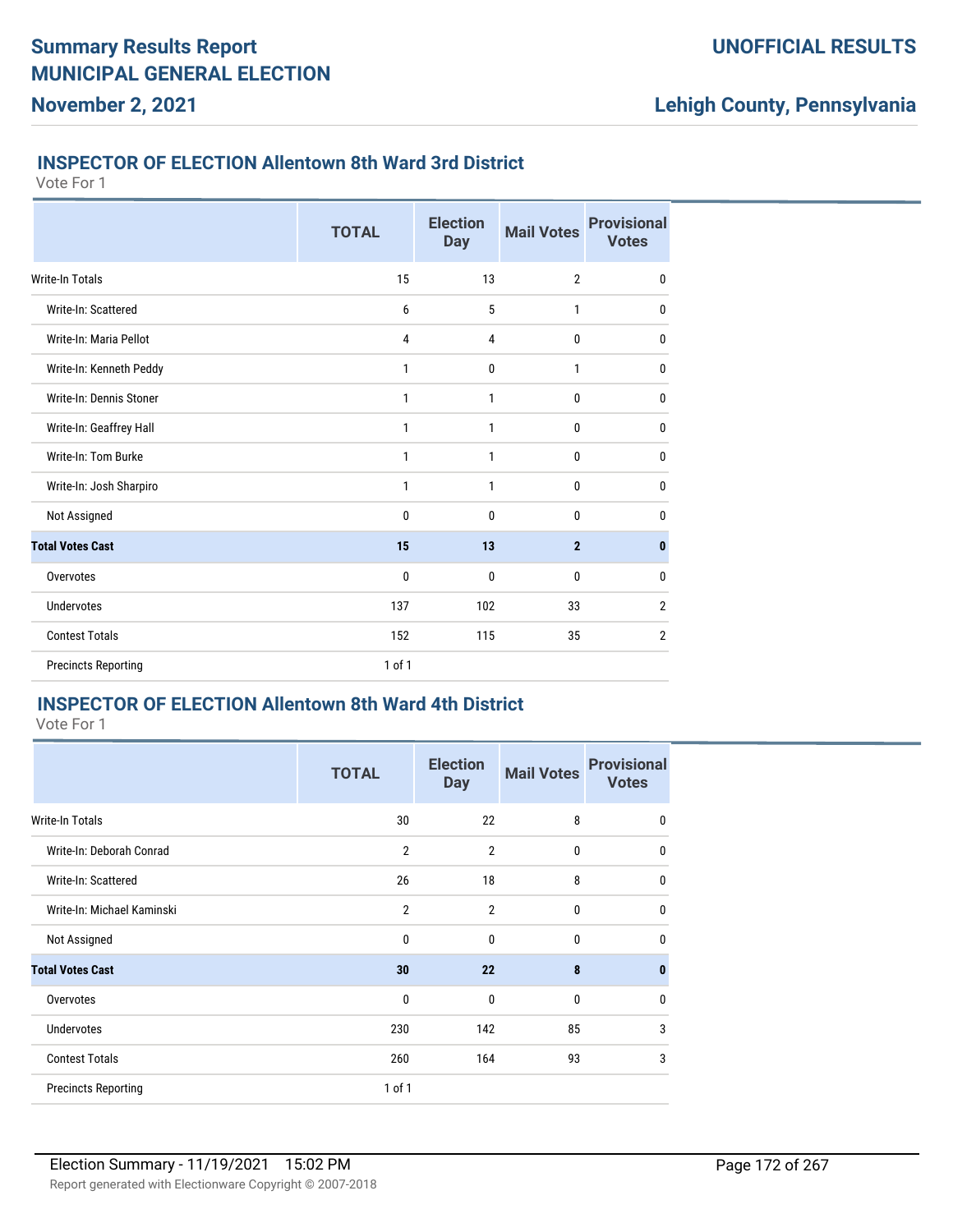#### **INSPECTOR OF ELECTION Allentown 8th Ward 5th District**

Vote For 1

**November 2, 2021**

|                            | <b>TOTAL</b> | <b>Election</b><br><b>Day</b> | <b>Mail Votes</b> | <b>Provisional</b><br><b>Votes</b> |
|----------------------------|--------------|-------------------------------|-------------------|------------------------------------|
| <b>Write-In Totals</b>     | 6            | 6                             | 0                 | 0                                  |
| Write-In: Scattered        | 4            | 4                             | $\mathbf{0}$      | $\mathbf{0}$                       |
| Write-In: Brenda Fernandez | 1            | 1                             | $\mathbf{0}$      | $\mathbf{0}$                       |
| Write-In: James Flowers    | 1            | $\mathbf{1}$                  | $\mathbf{0}$      | $\mathbf{0}$                       |
| Not Assigned               | $\mathbf{0}$ | $\mathbf{0}$                  | $\mathbf{0}$      | $\mathbf{0}$                       |
| <b>Total Votes Cast</b>    | 6            | 6                             | $\mathbf{0}$      | $\bf{0}$                           |
| Overvotes                  | $\mathbf 0$  | $\mathbf{0}$                  | 0                 | $\mathbf{0}$                       |
| <b>Undervotes</b>          | 100          | 72                            | 25                | 3                                  |
| <b>Contest Totals</b>      | 106          | 78                            | 25                | 3                                  |
| <b>Precincts Reporting</b> | 1 of 1       |                               |                   |                                    |

#### **INSPECTOR OF ELECTION Allentown 8th Ward 6th District**

|                            | <b>TOTAL</b> | <b>Election</b><br><b>Day</b> | <b>Mail Votes</b> | <b>Provisional</b><br><b>Votes</b> |
|----------------------------|--------------|-------------------------------|-------------------|------------------------------------|
| <b>Write-In Totals</b>     | 8            | 6                             | $\overline{2}$    | $\Omega$                           |
| Write-In: John Berthal     | 1            | 1                             | 0                 | 0                                  |
| Write-In: Karl D Reed      | 1            | 1                             | 0                 | 0                                  |
| Write-In: Scattered        | 6            | $\overline{4}$                | $\overline{2}$    | 0                                  |
| Not Assigned               | 0            | $\mathbf{0}$                  | 0                 | 0                                  |
| <b>Total Votes Cast</b>    | 8            | $6\phantom{1}6$               | $\overline{2}$    | n                                  |
| Overvotes                  | $\mathbf 0$  | $\mathbf{0}$                  | 0                 | 0                                  |
| <b>Undervotes</b>          | 102          | 84                            | 17                |                                    |
| <b>Contest Totals</b>      | 110          | 90                            | 19                | 1                                  |
| <b>Precincts Reporting</b> | $1$ of $1$   |                               |                   |                                    |
|                            |              |                               |                   |                                    |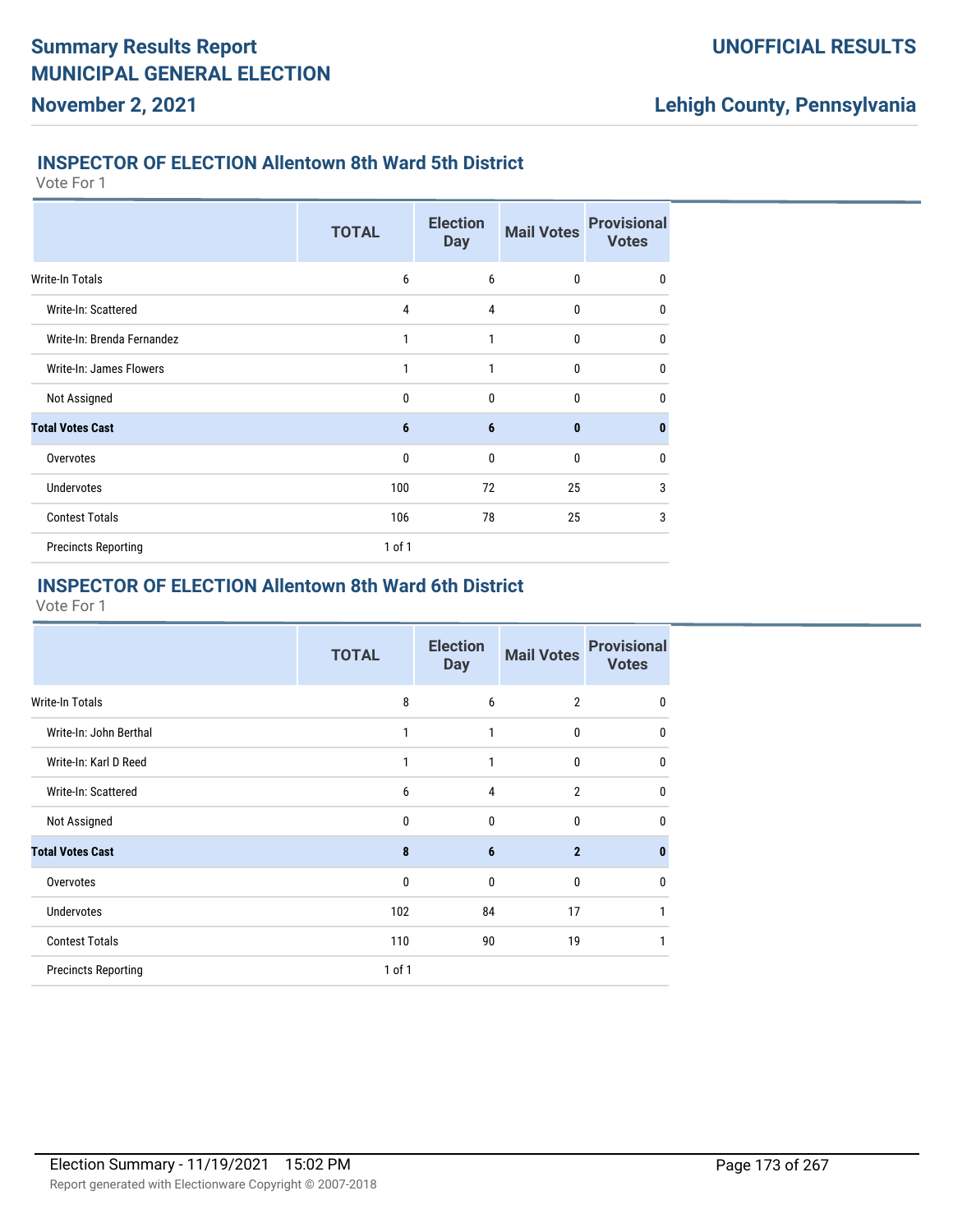#### **INSPECTOR OF ELECTION Allentown 8th Ward 7th District**

Vote For 1

**November 2, 2021**

|                               | <b>TOTAL</b>   | <b>Election</b><br><b>Day</b> | <b>Mail Votes</b> | <b>Provisional</b><br><b>Votes</b> |
|-------------------------------|----------------|-------------------------------|-------------------|------------------------------------|
| <b>Write-In Totals</b>        | 18             | 13                            | 5                 | $\mathbf 0$                        |
| Write-In: Renee Cohn Jubelier | $\overline{2}$ | $\overline{2}$                | 0                 | 0                                  |
| Write-In: Brenda Ortiz        | 1              | 1                             | 0                 | $\mathbf{0}$                       |
| Write-In: Paul Marth          | 1              | 1                             | 0                 | $\mathbf 0$                        |
| Write-In: Joe Montaria        | 1              | 1                             | 0                 | 0                                  |
| Write-In: Scattered           | 11             | 8                             | 3                 | $\mathbf{0}$                       |
| Write-In: Ada Cearden         | 1              | $\mathbf 0$                   | 1                 | $\mathbf 0$                        |
| Write-In: John Reppert        | 1              | $\mathbf 0$                   | 1                 | 0                                  |
| Not Assigned                  | $\bf{0}$       | $\mathbf 0$                   | 0                 | $\mathbf{0}$                       |
| <b>Total Votes Cast</b>       | 18             | 13                            | 5                 | $\mathbf{0}$                       |
| Overvotes                     | 0              | $\mathbf 0$                   | 0                 | 0                                  |
| <b>Undervotes</b>             | 258            | 185                           | 70                | 3                                  |
| <b>Contest Totals</b>         | 276            | 198                           | 75                | 3                                  |
| <b>Precincts Reporting</b>    | $1$ of $1$     |                               |                   |                                    |

## **INSPECTOR OF ELECTION Allentown 9th Ward**

Vote For 1

|                            | <b>TOTAL</b> | <b>Election</b><br><b>Day</b> | <b>Mail Votes</b> | <b>Provisional</b><br><b>Votes</b> |
|----------------------------|--------------|-------------------------------|-------------------|------------------------------------|
| <b>Write-In Totals</b>     | 12           | 10                            | $\overline{2}$    | $\mathbf{0}$                       |
| Write-In: Scattered        | 9            | 7                             | $\overline{2}$    | $\mathbf 0$                        |
| Write-In: Edward Fahrman   | $\mathbf{1}$ | 1                             | $\bf{0}$          | $\mathbf{0}$                       |
| Write-In: Cynthia Mote     | $\mathbf{1}$ | 1                             | $\bf{0}$          | $\mathbf 0$                        |
| Write-In: Derek Strather   | $\mathbf{1}$ | 1                             | 0                 | $\mathbf{0}$                       |
| Not Assigned               | 0            | $\mathbf{0}$                  | 0                 | $\mathbf{0}$                       |
| <b>Total Votes Cast</b>    | 12           | 10                            | $\overline{2}$    | $\mathbf{0}$                       |
| Overvotes                  | $\mathbf 0$  | $\mathbf{0}$                  | $\mathbf{0}$      | $\mathbf{0}$                       |
| <b>Undervotes</b>          | 100          | 78                            | 21                | 1                                  |
| <b>Contest Totals</b>      | 112          | 88                            | 23                | 1                                  |
| <b>Precincts Reporting</b> | $1$ of $1$   |                               |                   |                                    |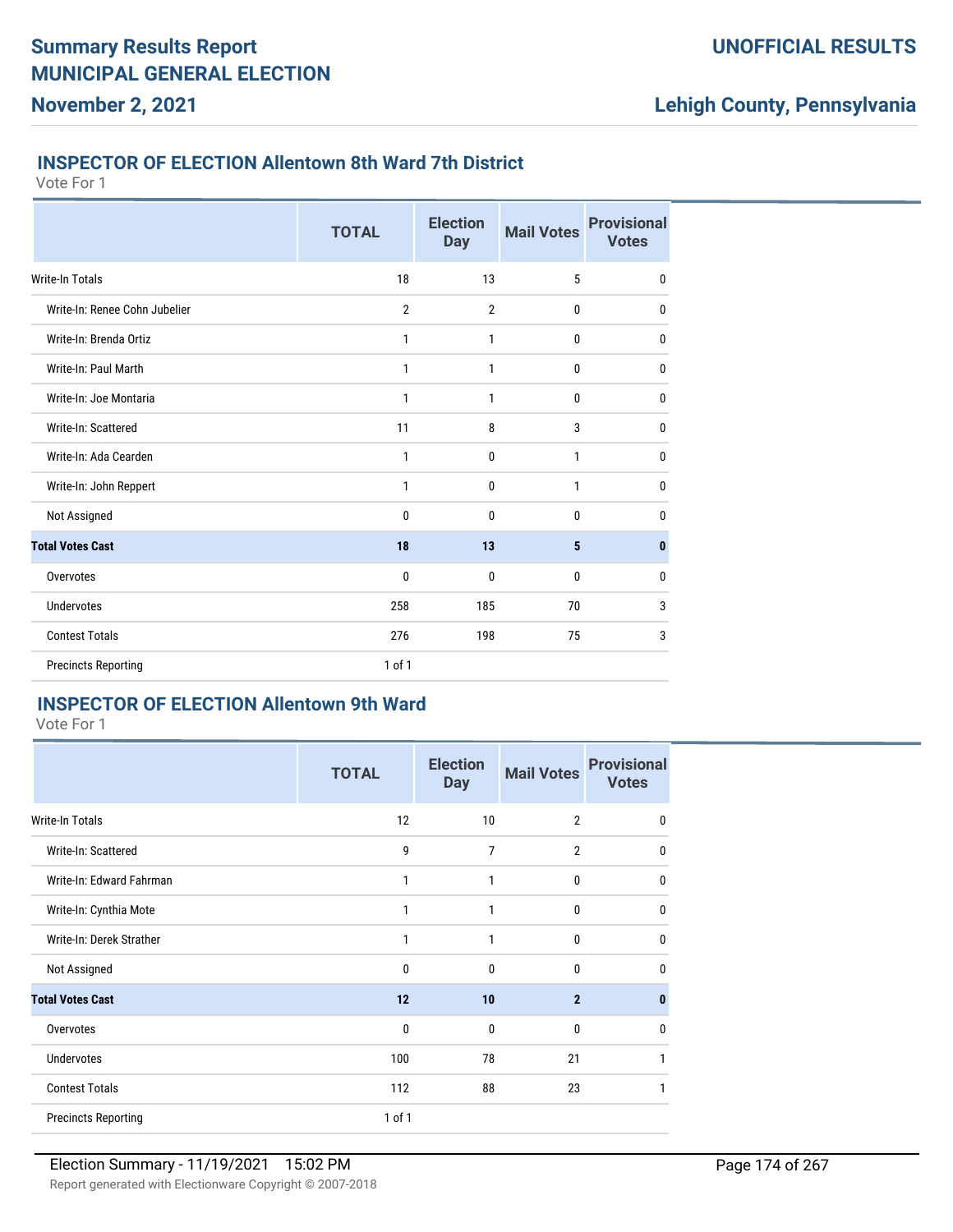#### **INSPECTOR OF ELECTION Allentown 10th Ward 1st District**

Vote For 1

**November 2, 2021**

|                               | <b>TOTAL</b>   | <b>Election</b><br><b>Day</b> | <b>Mail Votes</b> | <b>Provisional</b><br><b>Votes</b> |
|-------------------------------|----------------|-------------------------------|-------------------|------------------------------------|
| Write-In Totals               | 17             | 13                            | 3                 | 1                                  |
| Write-In: Elizabeth Dominquez | 1              | $\mathbf{1}$                  | 0                 | $\bf{0}$                           |
| Write-In: Yocco M Scott       | $\overline{2}$ | $\overline{2}$                | $\bf{0}$          | $\mathbf 0$                        |
| Write-In: Scattered           | 9              | $\overline{7}$                | 1                 | 1                                  |
| Write-In: Jeffery A Johnson   | 1              | $\mathbf{0}$                  | 1                 | 0                                  |
| Write-In: Paulette Hunter     | 1              | 1                             | 0                 | $\mathbf 0$                        |
| Write-In: Robert Ritter       | 1              | 1                             | 0                 | $\mathbf 0$                        |
| Write-In: Walter Lewis III    | 1              | 1                             | 0                 | 0                                  |
| Write-In: Larry Heckman       | 1              | $\mathbf 0$                   | 1                 | $\mathbf 0$                        |
| Not Assigned                  | 0              | 0                             | 0                 | $\mathbf{0}$                       |
| <b>Total Votes Cast</b>       | 17             | 13                            | 3                 | 1                                  |
| Overvotes                     | 0              | $\mathbf 0$                   | 0                 | $\mathbf 0$                        |
| <b>Undervotes</b>             | 150            | 130                           | 19                | 1                                  |
| <b>Contest Totals</b>         | 167            | 143                           | 22                | $\overline{2}$                     |
| <b>Precincts Reporting</b>    | $1$ of $1$     |                               |                   |                                    |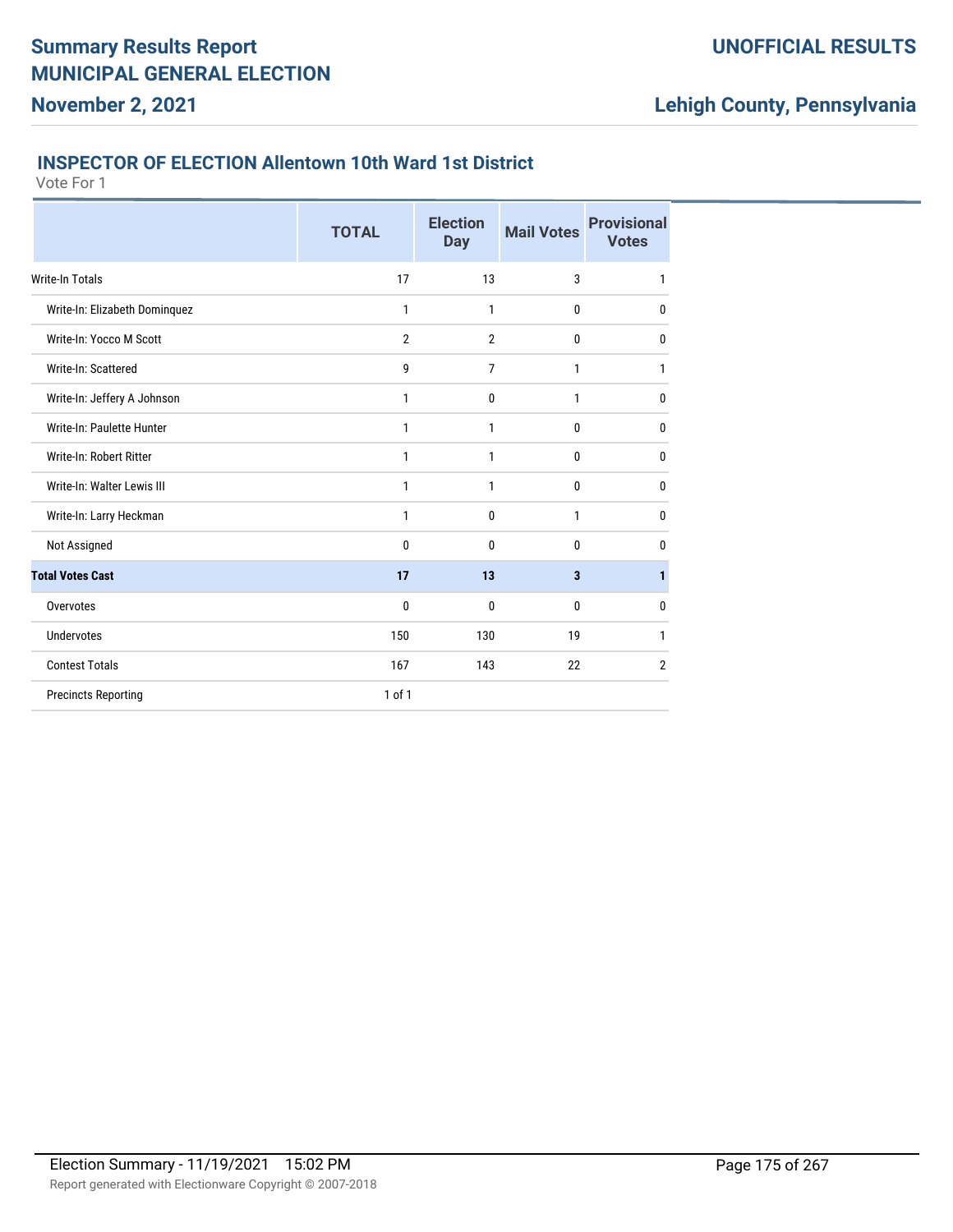#### **INSPECTOR OF ELECTION Allentown 10th Ward 3rd District**

Vote For 1

**November 2, 2021**

|                            | <b>TOTAL</b> | <b>Election</b><br><b>Day</b> | <b>Mail Votes</b> | <b>Provisional</b><br><b>Votes</b> |
|----------------------------|--------------|-------------------------------|-------------------|------------------------------------|
| Write-In Totals            | 20           | 18                            | $\overline{2}$    | $\mathbf 0$                        |
| Write-In: Jessica Ortiz    | 5            | 5                             | 0                 | $\mathbf{0}$                       |
| Write-In: Greg Kolariu     | 1            | 1                             | 0                 | $\mathbf{0}$                       |
| Write-In: Richard Ruhf     | 1            | 1                             | 0                 | $\mathbf 0$                        |
| Write-In: Scattered        | 13           | 11                            | $\overline{2}$    | $\mathbf 0$                        |
| Not Assigned               | 0            | $\mathbf{0}$                  | 0                 | $\mathbf{0}$                       |
| <b>Total Votes Cast</b>    | 20           | 18                            | $\overline{2}$    | $\mathbf{0}$                       |
| Overvotes                  | $\mathbf 0$  | $\mathbf{0}$                  | 0                 | $\mathbf 0$                        |
| <b>Undervotes</b>          | 94           | 76                            | 18                | 0                                  |
| <b>Contest Totals</b>      | 114          | 94                            | 20                | $\mathbf{0}$                       |
| <b>Precincts Reporting</b> | 1 of 1       |                               |                   |                                    |

#### **INSPECTOR OF ELECTION Allentown10th Ward 4th District**

|                             | <b>TOTAL</b> | <b>Election</b><br><b>Day</b> | <b>Mail Votes</b> | <b>Provisional</b><br><b>Votes</b> |
|-----------------------------|--------------|-------------------------------|-------------------|------------------------------------|
| <b>Write-In Totals</b>      | 11           | 9                             | $\overline{2}$    | $\mathbf 0$                        |
| Write-In: Dkembe Mutumbo    | 1            | 1                             | $\mathbf 0$       | 0                                  |
| Write-In: Christopher Achey | 1            | 1                             | $\mathbf 0$       | $\mathbf{0}$                       |
| Write-In: Miguel Torres     | 1            | 1                             | $\mathbf 0$       | $\mathbf 0$                        |
| Write-In: Martha Walker     | 1            | 1                             | $\mathbf{0}$      | $\mathbf{0}$                       |
| Write-In: Tanya Haynes      | 1            | 0                             | 1                 | 0                                  |
| Write-In: Alene Rock        | 1            | 0                             | $\mathbf{1}$      | $\mathbf{0}$                       |
| Write-In: Scattered         | 5            | 5                             | $\mathbf{0}$      | $\mathbf 0$                        |
| Not Assigned                | 0            | 0                             | $\mathbf{0}$      | $\mathbf{0}$                       |
| <b>Total Votes Cast</b>     | 11           | 9                             | $\overline{2}$    | $\mathbf{0}$                       |
| Overvotes                   | 0            | 0                             | $\mathbf 0$       | $\mathbf 0$                        |
| <b>Undervotes</b>           | 87           | 70                            | 17                | 0                                  |
| <b>Contest Totals</b>       | 98           | 79                            | 19                | $\mathbf{0}$                       |
| <b>Precincts Reporting</b>  | $1$ of $1$   |                               |                   |                                    |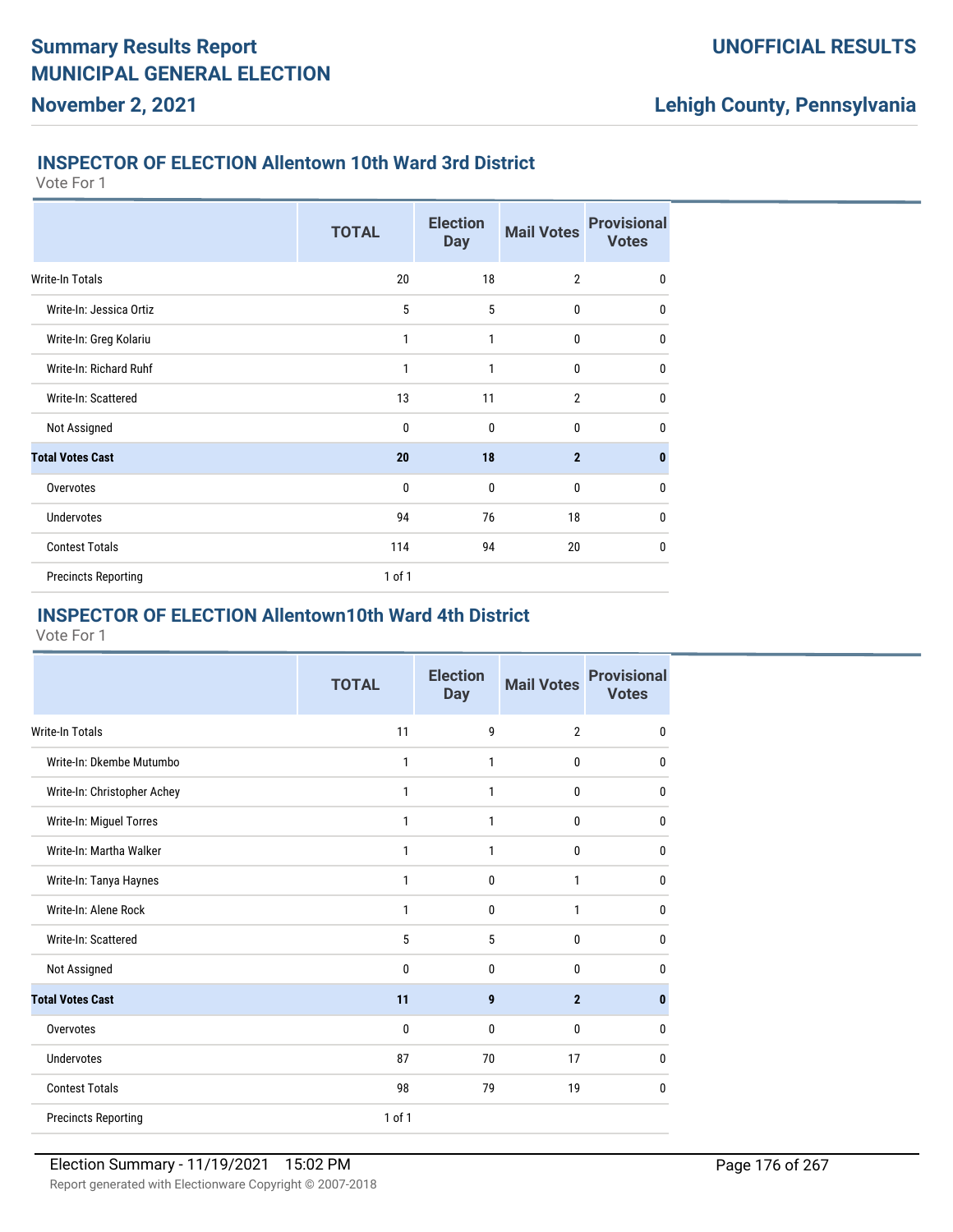#### **INSPECTOR OF ELECTION Allentown 11th Ward 1st District**

Vote For 1

**November 2, 2021**

|                            | <b>TOTAL</b>   | <b>Election</b><br><b>Day</b> | <b>Mail Votes</b> | <b>Provisional</b><br><b>Votes</b> |
|----------------------------|----------------|-------------------------------|-------------------|------------------------------------|
| <b>Write-In Totals</b>     | 7              | 7                             | $\mathbf 0$       | $\mathbf 0$                        |
| Write-In: Stanley Rauenell | 1              | $\mathbf{1}$                  | $\mathbf{0}$      | $\mathbf 0$                        |
| Write-In: Scattered        | 6              | 6                             | $\mathbf 0$       | $\mathbf 0$                        |
| Not Assigned               | 0              | $\mathbf{0}$                  | $\mathbf 0$       | $\mathbf{0}$                       |
| <b>Total Votes Cast</b>    | $\overline{7}$ | $\overline{7}$                | $\mathbf{0}$      | $\bf{0}$                           |
| Overvotes                  | $\mathbf{0}$   | $\mathbf{0}$                  | $\mathbf 0$       | $\mathbf 0$                        |
| <b>Undervotes</b>          | 113            | 92                            | 21                | $\mathbf{0}$                       |
| <b>Contest Totals</b>      | 120            | 99                            | 21                | $\mathbf{0}$                       |
| <b>Precincts Reporting</b> | 1 of 1         |                               |                   |                                    |

#### **INSPECTOR OF ELECTION Allentown 11th Ward 2nd District**

|                                | <b>TOTAL</b> | <b>Election</b><br><b>Day</b> | <b>Mail Votes</b> | <b>Provisional</b><br><b>Votes</b> |
|--------------------------------|--------------|-------------------------------|-------------------|------------------------------------|
| <b>Write-In Totals</b>         | 15           | 10                            | 5                 | $\bf{0}$                           |
| Write-In: Ray O'Connell        | 1            | $\mathbf{0}$                  | 1                 | $\mathbf 0$                        |
| Write-In: Douglas G Reichley   | 1            | $\mathbf{0}$                  | 1                 | $\bf{0}$                           |
| Write-In: Caul Ouiera          | 1            | $\mathbf{0}$                  | 1                 | $\mathbf 0$                        |
| Write-In: Douglas Kunkle       | 1            | 1                             | $\mathbf 0$       | $\mathbf 0$                        |
| Write-In: Zina A Bethea-Dawson | 1            | 1                             | 0                 | 0                                  |
| Write-In: Christopher Kavanau  | 1            | 1                             | 0                 | $\mathbf 0$                        |
| Write-In: Scattered            | 9            | 7                             | $\overline{2}$    | $\mathbf 0$                        |
| Not Assigned                   | 0            | $\mathbf{0}$                  | 0                 | $\mathbf 0$                        |
| <b>Total Votes Cast</b>        | 15           | 10                            | 5                 | $\mathbf{0}$                       |
| Overvotes                      | 0            | $\mathbf{0}$                  | $\mathbf{0}$      | $\mathbf 0$                        |
| <b>Undervotes</b>              | 80           | 51                            | 29                | $\mathbf{0}$                       |
| <b>Contest Totals</b>          | 95           | 61                            | 34                | $\mathbf 0$                        |
| <b>Precincts Reporting</b>     | 1 of 1       |                               |                   |                                    |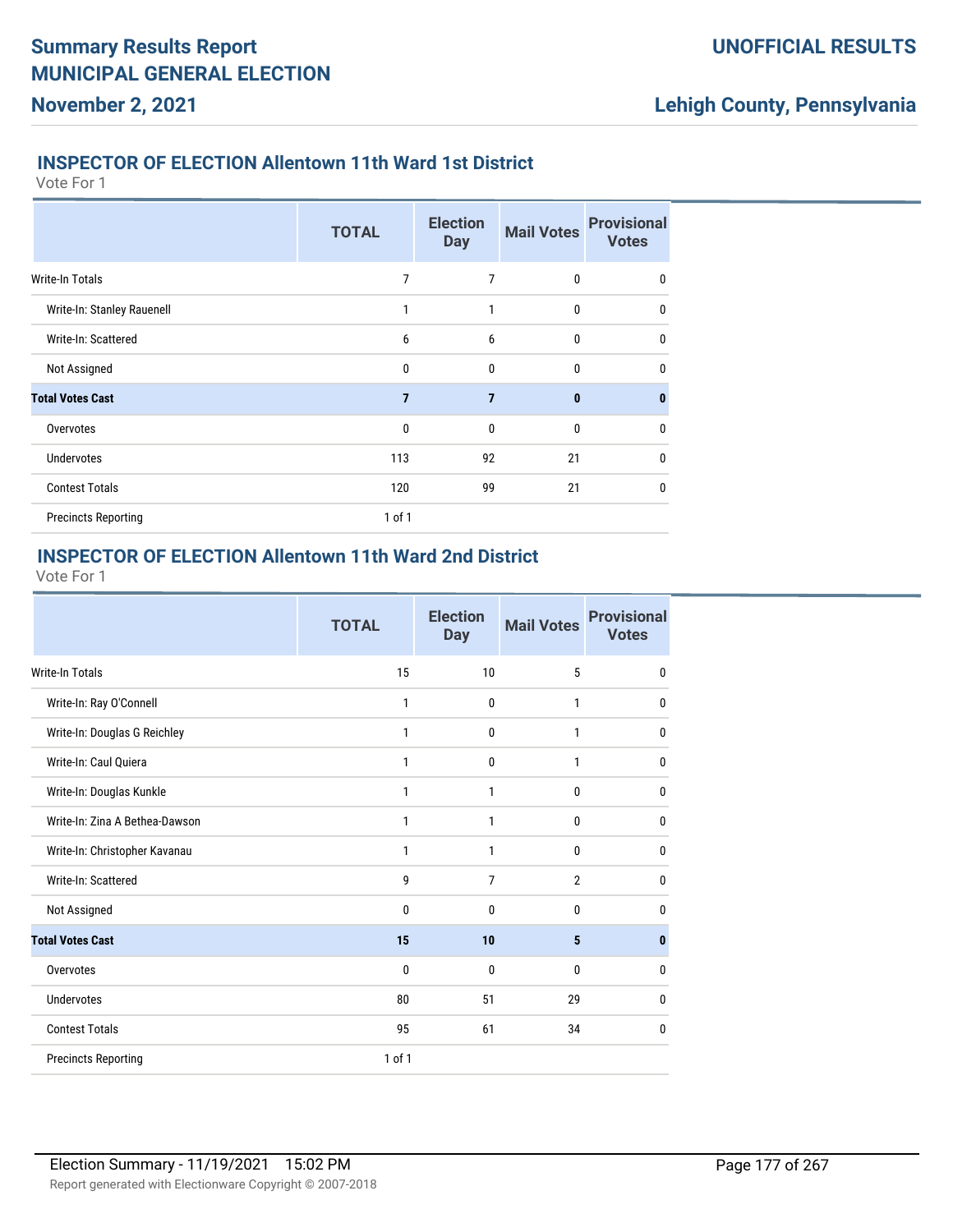#### **INSPECTOR OF ELECTION Allentown 11th Ward 3rd District**

Vote For 1

**November 2, 2021**

|                            | <b>TOTAL</b>   | <b>Election</b><br><b>Day</b> | <b>Mail Votes</b> | <b>Provisional</b><br><b>Votes</b> |
|----------------------------|----------------|-------------------------------|-------------------|------------------------------------|
| <b>Write-In Totals</b>     | 24             | 17                            | 7                 | 0                                  |
| Write-In: Glenn Granitz    | $\overline{2}$ | $\mathbf{0}$                  | $\overline{2}$    | $\mathbf{0}$                       |
| Write-In: Scattered        | 19             | 14                            | 5                 | $\mathbf{0}$                       |
| Write-In: Barbara Robinson | 3              | 3                             | $\mathbf{0}$      | $\mathbf{0}$                       |
| Not Assigned               | $\mathbf 0$    | $\mathbf{0}$                  | $\Omega$          | $\mathbf{0}$                       |
| <b>Total Votes Cast</b>    | 24             | 17                            | $\overline{7}$    | $\mathbf{0}$                       |
| Overvotes                  | $\mathbf 0$    | $\mathbf 0$                   | 0                 | $\mathbf{0}$                       |
| <b>Undervotes</b>          | 181            | 147                           | 32                | $\overline{2}$                     |
| <b>Contest Totals</b>      | 205            | 164                           | 39                | $\overline{2}$                     |
| <b>Precincts Reporting</b> | $1$ of $1$     |                               |                   |                                    |

#### **INSPECTOR OF ELECTION Allentown 11th Ward 4th District**

|                            | <b>TOTAL</b>   | <b>Election</b><br><b>Day</b> | <b>Mail Votes</b> | <b>Provisional</b><br><b>Votes</b> |
|----------------------------|----------------|-------------------------------|-------------------|------------------------------------|
| Write-In Totals            | 29             | 22                            | 7                 | $\mathbf 0$                        |
| Write-In: Joseph Stauffer  | $\overline{2}$ | $\mathbf 0$                   | $\overline{2}$    | 0                                  |
| Write-In: Cynthia DeJesus  | $\overline{2}$ | $\overline{2}$                | 0                 | 0                                  |
| Write-In: Scattered        | 23             | 18                            | 5                 | 0                                  |
| Write-In: Abigail Strasser | $\overline{2}$ | $\overline{2}$                | $\mathbf{0}$      | 0                                  |
| Not Assigned               | 0              | $\mathbf{0}$                  | $\mathbf{0}$      | $\Omega$                           |
| <b>Total Votes Cast</b>    | 29             | 22                            | $\overline{7}$    | $\bf{0}$                           |
| Overvotes                  | 0              | $\mathbf 0$                   | $\mathbf{0}$      | $\Omega$                           |
| <b>Undervotes</b>          | 297            | 209                           | 88                | $\Omega$                           |
| <b>Contest Totals</b>      | 326            | 231                           | 95                | 0                                  |
| <b>Precincts Reporting</b> | 1 of 1         |                               |                   |                                    |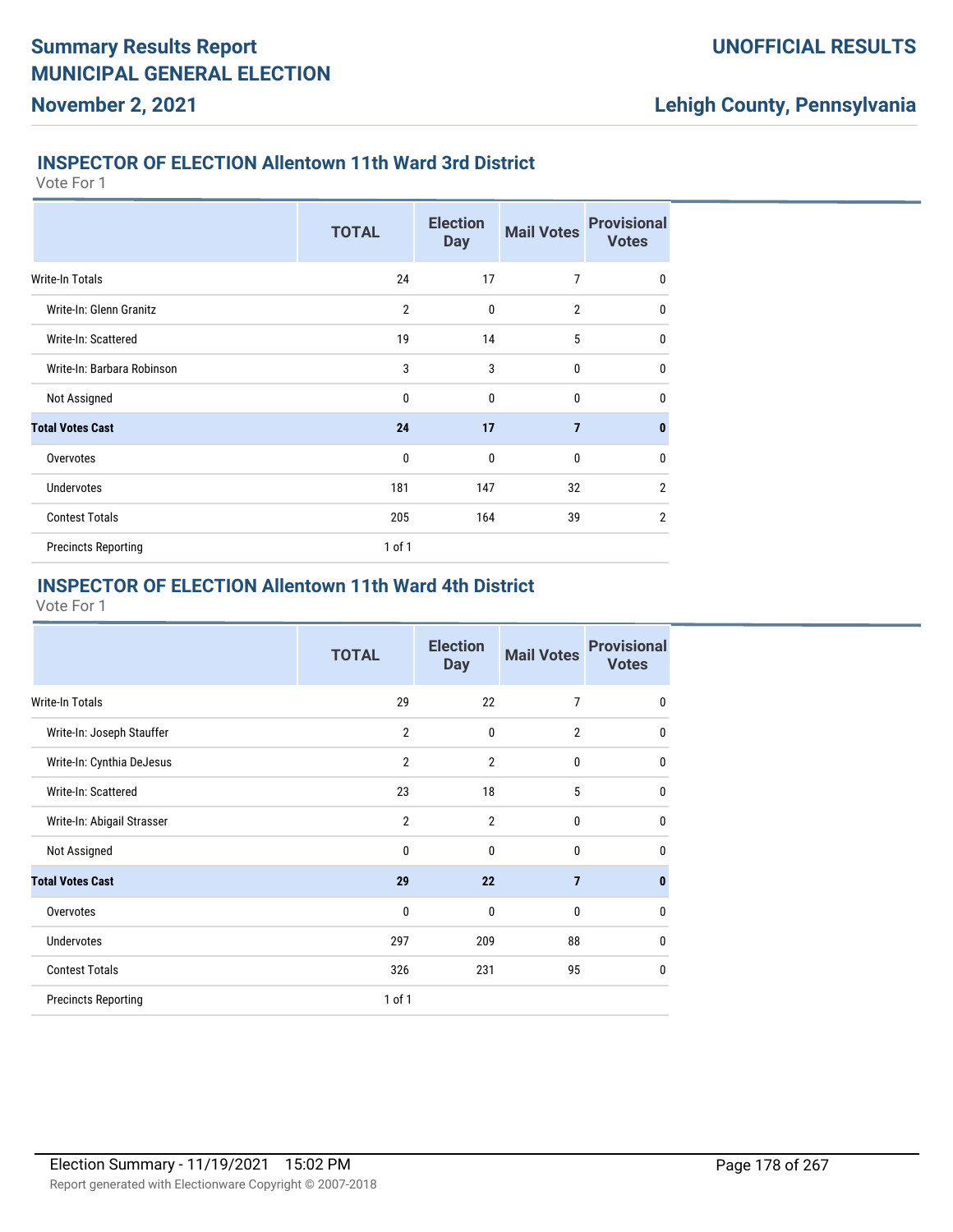#### **INSPECTOR OF ELECTION Allentown 11th Ward 5th District**

Vote For 1

**November 2, 2021**

|                             | <b>TOTAL</b> | <b>Election</b><br><b>Day</b> | <b>Mail Votes</b> | <b>Provisional</b><br><b>Votes</b> |
|-----------------------------|--------------|-------------------------------|-------------------|------------------------------------|
| Write-In Totals             | 14           | 12                            | $\overline{2}$    | $\mathbf{0}$                       |
| Write-In: Scattered         | 3            | 3                             | $\mathbf{0}$      | 0                                  |
| Write-In: Kathlea Middleton | 1            | $\mathbf{1}$                  | $\bf{0}$          | $\mathbf 0$                        |
| Write-In: Diana Barna       | $\mathbf{1}$ | $\mathbf{1}$                  | $\bf{0}$          | 0                                  |
| Write-In: Dan Pelagio       | 1            | $\mathbf 0$                   | 1                 | $\mathbf 0$                        |
| Write-In: Robert E Smith Jr | 1            | $\mathbf{0}$                  | $\mathbf{1}$      | 0                                  |
| Write-In: Leyla Spearro     | 1            | $\mathbf{1}$                  | $\bf{0}$          | $\mathbf 0$                        |
| Write-In: Les Yupuaden      | $\mathbf{1}$ | $\mathbf{1}$                  | $\bf{0}$          | 0                                  |
| Write-In: Tim Ramos         | $\mathbf{1}$ | $\mathbf{1}$                  | $\bf{0}$          | 0                                  |
| Write-In: Chenla Long       | 1            | 1                             | 0                 | 0                                  |
| Write-In: Paul Davis        | $\mathbf{1}$ | $\mathbf{1}$                  | $\bf{0}$          | 0                                  |
| Write-In: Cece Gerlach      | 1            | 1                             | $\bf{0}$          | 0                                  |
| Write-In: Mark Dennis       | $\mathbf{1}$ | $\mathbf{1}$                  | $\mathbf{0}$      | 0                                  |
| Not Assigned                | 0            | 0                             | 0                 | 0                                  |
| <b>Total Votes Cast</b>     | 14           | 12                            | $\overline{2}$    | $\mathbf{0}$                       |
| Overvotes                   | 0            | $\mathbf{0}$                  | 0                 | 0                                  |
| <b>Undervotes</b>           | 229          | 155                           | 71                | 3                                  |
| <b>Contest Totals</b>       | 243          | 167                           | 73                | 3                                  |
| <b>Precincts Reporting</b>  | 1 of 1       |                               |                   |                                    |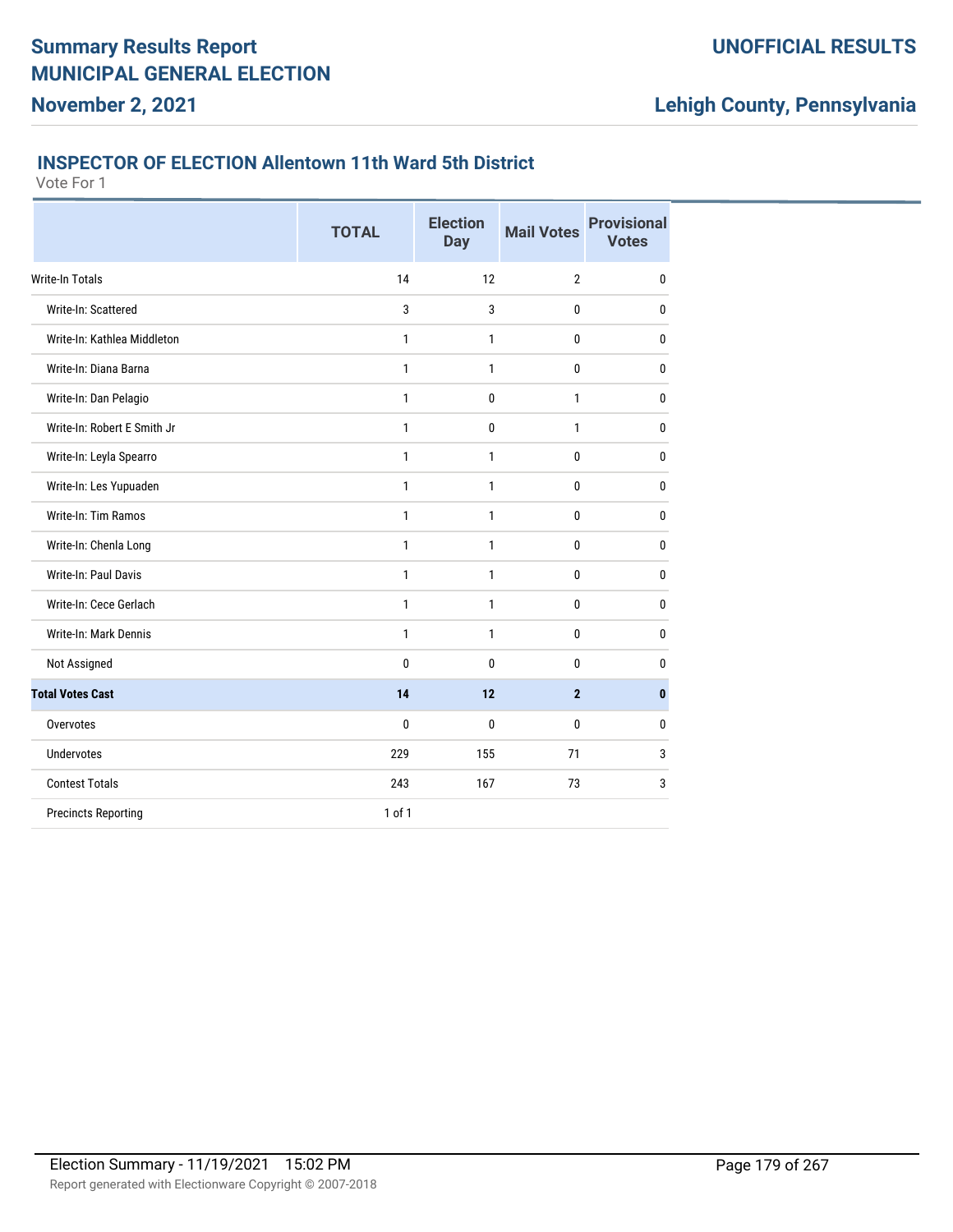#### **INSPECTOR OF ELECTION Allentown 11th Ward 6th District**

Vote For 1

**November 2, 2021**

|                                | <b>TOTAL</b> | <b>Election</b><br><b>Day</b> | <b>Mail Votes</b> | <b>Provisional</b><br><b>Votes</b> |
|--------------------------------|--------------|-------------------------------|-------------------|------------------------------------|
| REP Mary S Wagner              | 264          | 202                           | 58                | 4                                  |
| <b>Write-In Totals</b>         | 8            | 5                             | 3                 | 0                                  |
| Write-In: Scattered            | 5            | 4                             | 1                 | 0                                  |
| Write-In: Matthew Heffelfinger | 1            | 1                             | 0                 | 0                                  |
| Write-In: Tom Houck            | 1            | 0                             | 1                 | 0                                  |
| Write-In: Allison Slate        | 1            | 0                             | 1                 | 0                                  |
| Not Assigned                   | 0            | 0                             | 0                 | 0                                  |
| <b>Total Votes Cast</b>        | 272          | 207                           | 61                | 4                                  |
| Overvotes                      | 0            | 0                             | 0                 | 0                                  |
| <b>Undervotes</b>              | 115          | 72                            | 41                | $\overline{2}$                     |
| <b>Contest Totals</b>          | 387          | 279                           | 102               | 6                                  |
| <b>Precincts Reporting</b>     | 1 of 1       |                               |                   |                                    |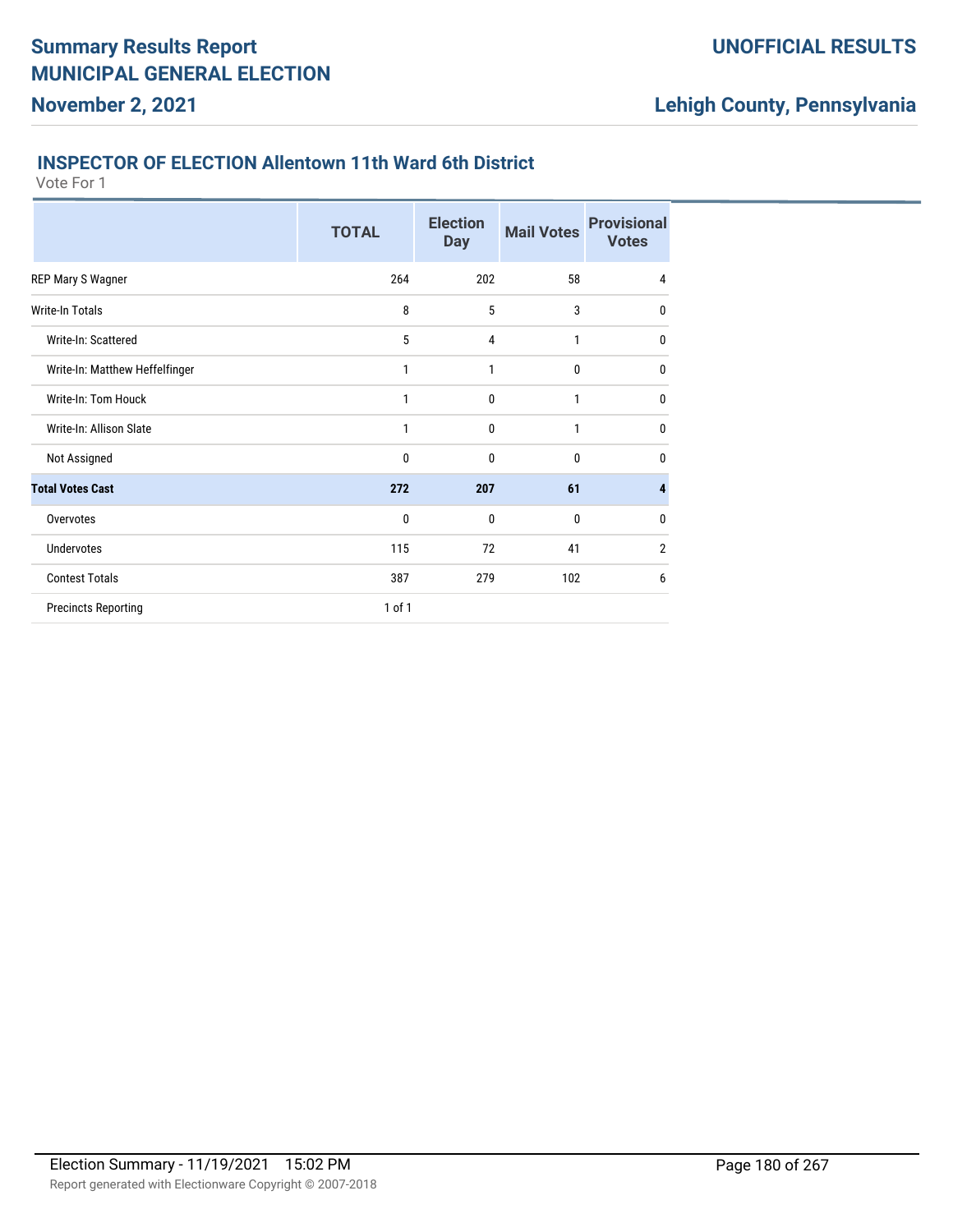### **INSPECTOR OF ELECTION Allentown 11th Ward 7th District**

Vote For 1

**November 2, 2021**

|                              | <b>TOTAL</b> | <b>Election</b><br><b>Day</b> | <b>Mail Votes</b> | <b>Provisional</b><br><b>Votes</b> |
|------------------------------|--------------|-------------------------------|-------------------|------------------------------------|
| <b>Write-In Totals</b>       | 18           | 12                            | 6                 | $\mathbf{0}$                       |
| Write-In: Scattered          | 10           | 6                             | 4                 | 0                                  |
| Write-In: Mary Smith         | 1            | $\mathbf 0$                   | 1                 | 0                                  |
| Write-In: Laurie Jenkins     | 1            | 1                             | 0                 | 0                                  |
| Write-In: Lucas Heckenberger | 1            | 1                             | 0                 | 0                                  |
| Write-In: Michael Honeywell  | 1            | 1                             | 0                 | 0                                  |
| Write-In: Ray OConnell       | 1            | $\mathbf{1}$                  | 0                 | 0                                  |
| Write-In: Benjamin Stemrich  | 1            | 1                             | 0                 | 0                                  |
| Write-In: Derick Dupree      | 1            | 1                             | 0                 | 0                                  |
| Write-In: Nancy Myers        | $\mathbf{1}$ | $\mathbf 0$                   | 1                 | 0                                  |
| Not Assigned                 | 0            | $\mathbf 0$                   | 0                 | 0                                  |
| <b>Total Votes Cast</b>      | 18           | 12                            | $6\phantom{1}$    | $\mathbf{0}$                       |
| Overvotes                    | 0            | $\mathbf{0}$                  | 0                 | $\mathbf{0}$                       |
| <b>Undervotes</b>            | 323          | 231                           | 90                | $\overline{2}$                     |
| <b>Contest Totals</b>        | 341          | 243                           | 96                | 2                                  |
| <b>Precincts Reporting</b>   | 1 of 1       |                               |                   |                                    |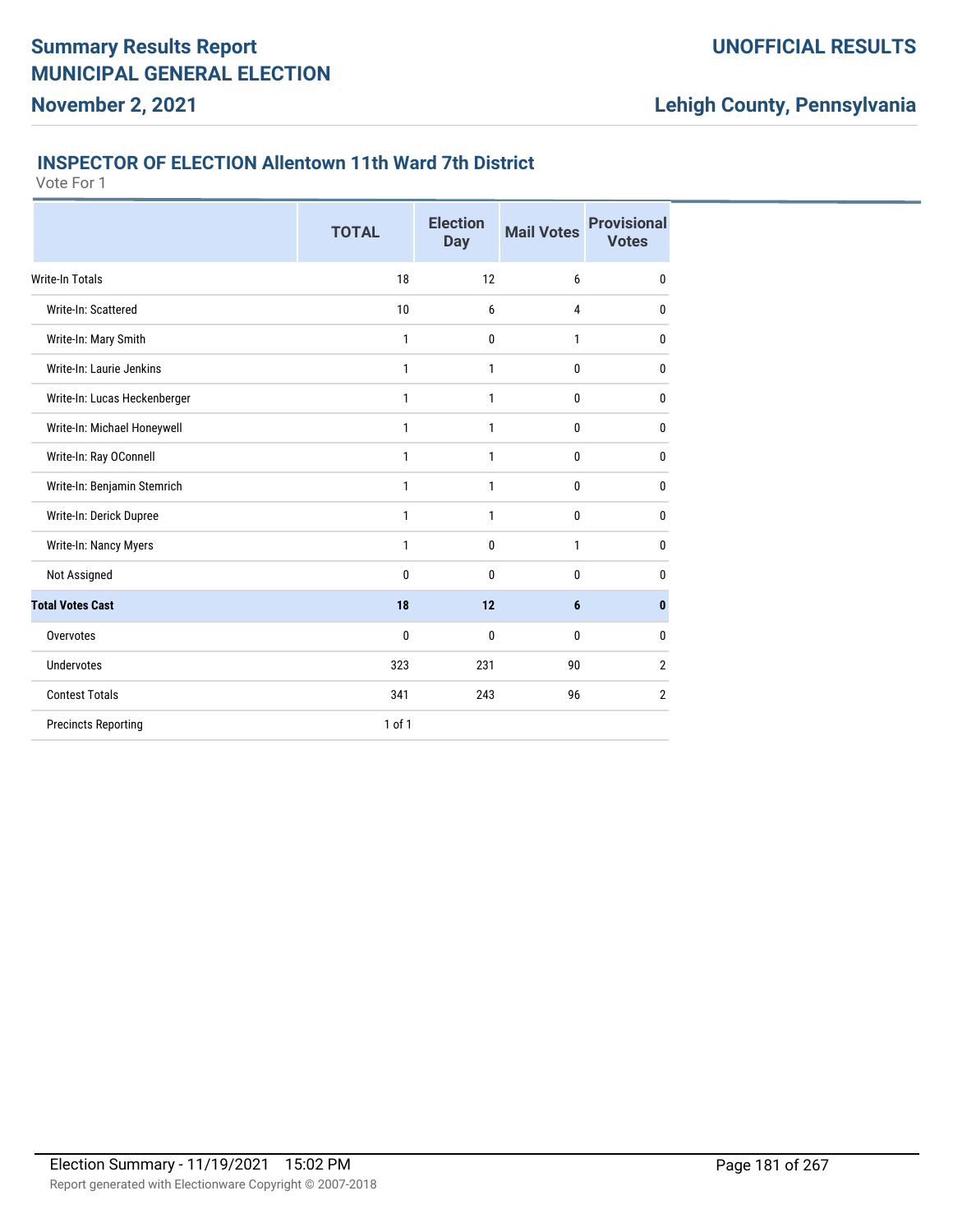### **INSPECTOR OF ELECTION Allentown 12th Ward 1st District**

Vote For 1

**November 2, 2021**

|                            | <b>TOTAL</b> | <b>Election</b><br><b>Day</b> | <b>Mail Votes</b> | <b>Provisional</b><br><b>Votes</b> |
|----------------------------|--------------|-------------------------------|-------------------|------------------------------------|
| Write-In Totals            | 19           | 10                            | 9                 | $\mathbf 0$                        |
| Write-In: Brenda Fernandez | 3            | 0                             | 3                 | 0                                  |
| Write-In: Daniel Myers     | 1            | 0                             | 1                 | $\mathbf 0$                        |
| Write-In: Gerald Collins   | 1            | $\mathbf{0}$                  | 1                 | $\mathbf 0$                        |
| Write-In: Justin Bold      | 1            | 0                             | 1                 | $\mathbf 0$                        |
| Write-In: Scattered        | 12           | 9                             | 3                 | $\mathbf 0$                        |
| Write-In: Tom Houck        | 1            | 1                             | 0                 | 0                                  |
| Not Assigned               | 0            | 0                             | 0                 | $\mathbf 0$                        |
| <b>Total Votes Cast</b>    | 19           | 10                            | 9                 | $\bf{0}$                           |
| Overvotes                  | 0            | $\mathbf{0}$                  | 0                 | $\mathbf 0$                        |
| <b>Undervotes</b>          | 135          | 72                            | 60                | 3                                  |
| <b>Contest Totals</b>      | 154          | 82                            | 69                | 3                                  |
| <b>Precincts Reporting</b> | $1$ of $1$   |                               |                   |                                    |

## **INSPECTOR OF ELECTION Allentown 12th Ward 2nd District**

|                            | <b>TOTAL</b> | <b>Election</b><br><b>Day</b> | <b>Mail Votes</b> | <b>Provisional</b><br><b>Votes</b> |
|----------------------------|--------------|-------------------------------|-------------------|------------------------------------|
| <b>Write-In Totals</b>     | 13           | 10                            | 3                 | $\mathbf 0$                        |
| Write-In: Scattered        | 11           | 9                             | $\overline{2}$    | $\mathbf 0$                        |
| Write-In: Brenda Fernandez | 1            | 1                             | 0                 | 0                                  |
| Write-In: Allison Branche  | 1            | $\mathbf 0$                   | 1                 | $\mathbf{0}$                       |
| Not Assigned               | 0            | $\mathbf 0$                   | $\bf{0}$          | $\mathbf 0$                        |
| <b>Total Votes Cast</b>    | 13           | 10                            | 3                 | $\mathbf{0}$                       |
| Overvotes                  | 0            | 0                             | $\bf{0}$          | $\mathbf 0$                        |
| <b>Undervotes</b>          | 186          | 108                           | 78                | $\mathbf{0}$                       |
| <b>Contest Totals</b>      | 199          | 118                           | 81                | $\mathbf{0}$                       |
| <b>Precincts Reporting</b> | 1 of 1       |                               |                   |                                    |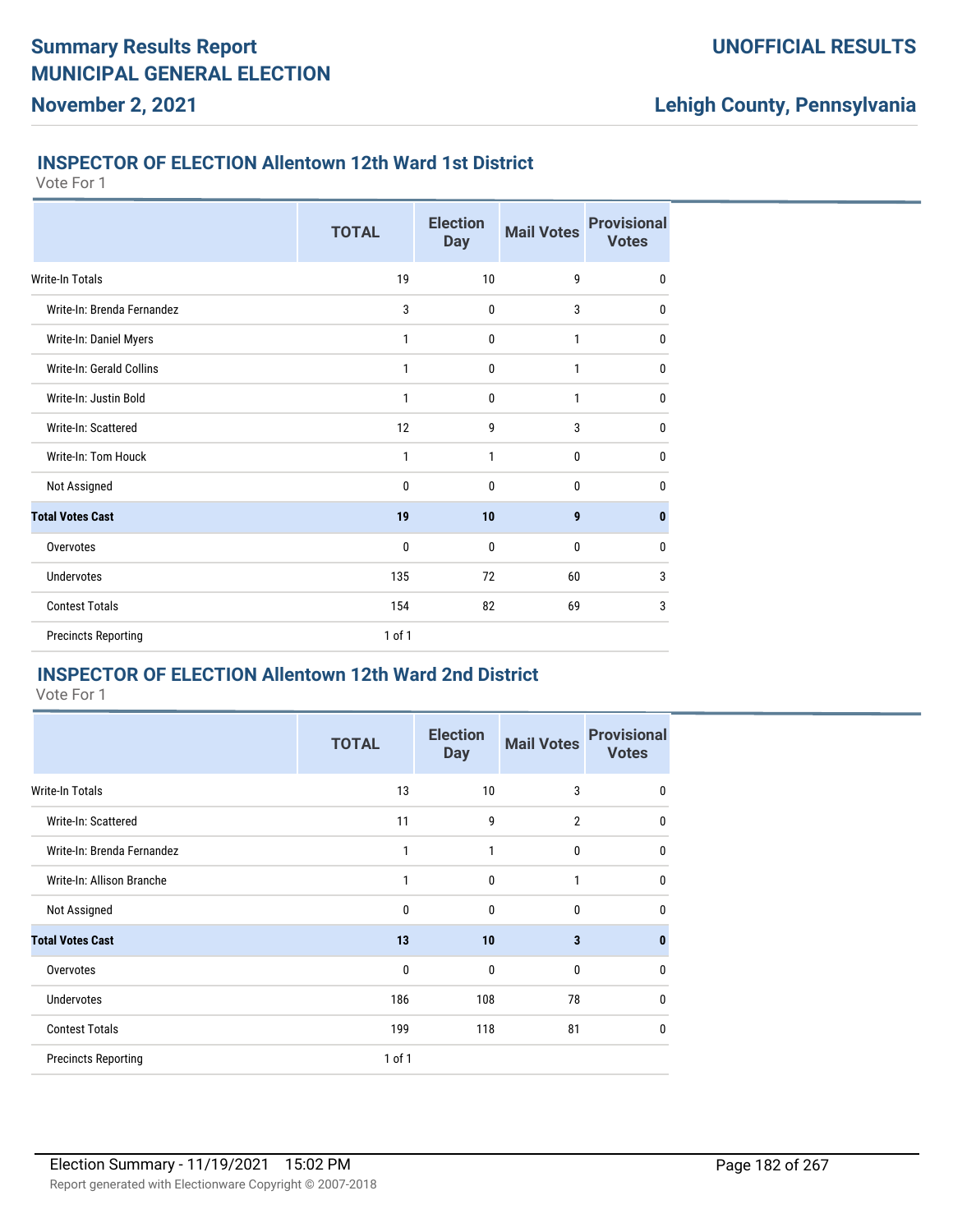### **INSPECTOR OF ELECTION Allentown 12th Ward 3rd District**

Vote For 1

**November 2, 2021**

|                            | <b>TOTAL</b> | <b>Election</b><br><b>Day</b> | <b>Mail Votes</b> | <b>Provisional</b><br><b>Votes</b> |
|----------------------------|--------------|-------------------------------|-------------------|------------------------------------|
| <b>Write-In Totals</b>     | 13           | 10                            | 3                 | $\mathbf 0$                        |
| Write-In: Mary S Wagner    | 1            | 1                             | 0                 | $\mathbf 0$                        |
| Write-In: Ryan M Fay       | 1            | 1                             | $\mathbf 0$       | 0                                  |
| Write-In: Drew Compton     | 1            | 1                             | 0                 | $\mathbf 0$                        |
| Write-In: Scattered        | 7            | 5                             | $\mathbf{2}$      | $\mathbf 0$                        |
| Write-In: Rowland Sciffert | 1            | 1                             | $\mathbf 0$       | 0                                  |
| Write-In: Suelynn Higgins  | 1            | 1                             | 0                 | $\mathbf 0$                        |
| Write-In: Roimer Santana   | 1            | 0                             | 1                 | $\mathbf 0$                        |
| Not Assigned               | 0            | $\mathbf{0}$                  | 0                 | 0                                  |
| <b>Total Votes Cast</b>    | 13           | 10                            | $\mathbf{3}$      | $\mathbf{0}$                       |
| Overvotes                  | 0            | 0                             | 0                 | 0                                  |
| <b>Undervotes</b>          | 248          | 175                           | 72                | 1                                  |
| <b>Contest Totals</b>      | 261          | 185                           | 75                | 1                                  |
| <b>Precincts Reporting</b> | 1 of 1       |                               |                   |                                    |

### **INSPECTOR OF ELECTION Allentown 12th Ward 4th District**

|                            | <b>TOTAL</b>   | <b>Election</b><br><b>Day</b> | <b>Mail Votes</b>       | <b>Provisional</b><br><b>Votes</b> |
|----------------------------|----------------|-------------------------------|-------------------------|------------------------------------|
| <b>Write-In Totals</b>     | 11             | 7                             | 4                       | 0                                  |
| Write-In: Samuel Newton    | $\overline{2}$ | $\overline{2}$                | 0                       | $\mathbf{0}$                       |
| Write-In: Scattered        | 8              | 4                             | 4                       | $\mathbf 0$                        |
| Write-In: Robert Kahler    | 1              | 1                             | $\mathbf 0$             | $\mathbf{0}$                       |
| Not Assigned               | $\mathbf{0}$   | $\mathbf{0}$                  | $\mathbf{0}$            | $\mathbf{0}$                       |
| <b>Total Votes Cast</b>    | 11             | $\overline{7}$                | $\overline{\mathbf{4}}$ | $\mathbf{0}$                       |
| Overvotes                  | $\mathbf{0}$   | $\mathbf{0}$                  | $\mathbf{0}$            | $\mathbf{0}$                       |
| <b>Undervotes</b>          | 283            | 189                           | 92                      | $\overline{2}$                     |
| <b>Contest Totals</b>      | 294            | 196                           | 96                      | $\overline{2}$                     |
| <b>Precincts Reporting</b> | $1$ of $1$     |                               |                         |                                    |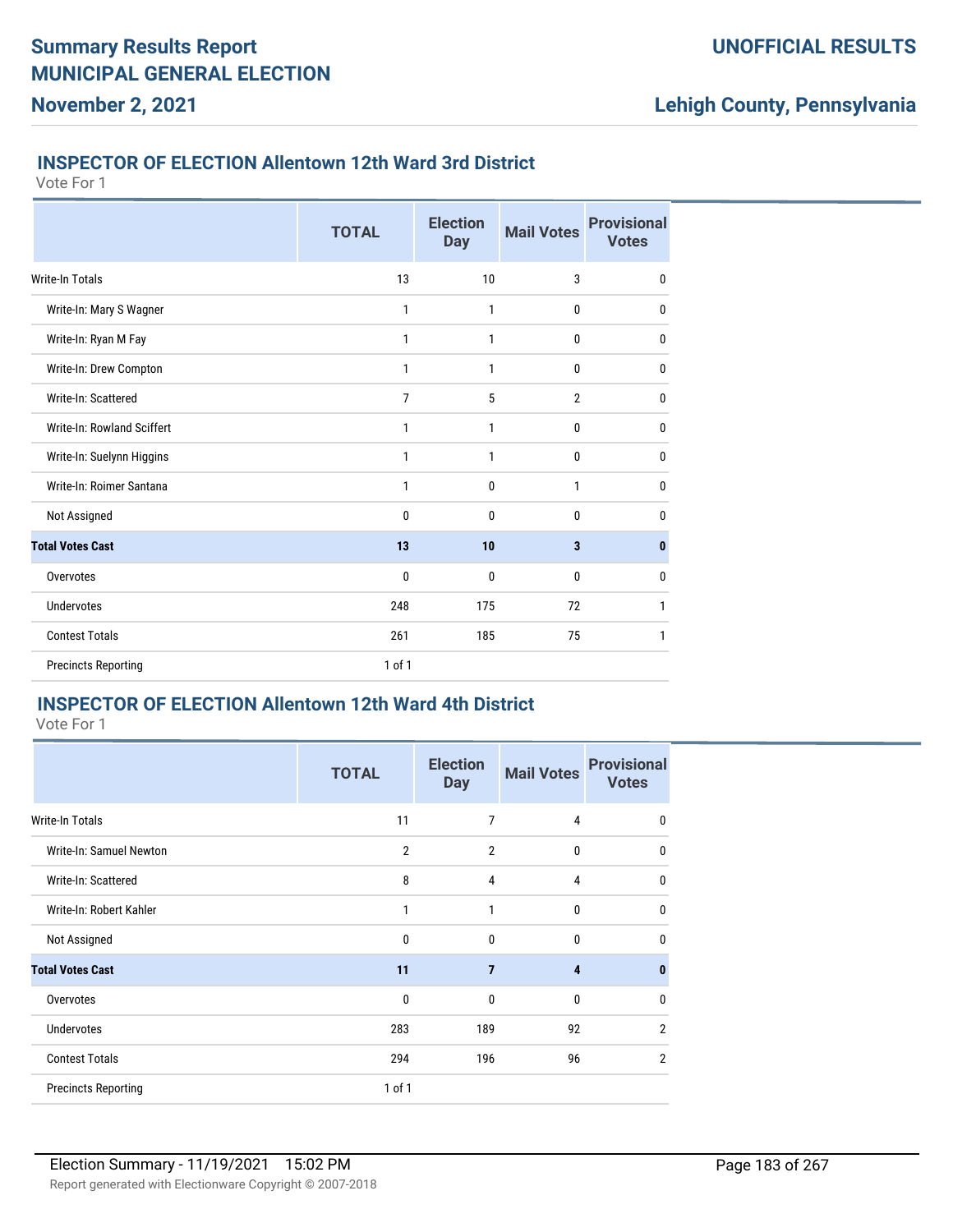### **INSPECTOR OF ELECTION Allentown 12th Ward 5th District**

Vote For 1

**November 2, 2021**

|                             | <b>TOTAL</b> | <b>Election</b><br><b>Day</b> | <b>Mail Votes</b> | <b>Provisional</b><br><b>Votes</b> |
|-----------------------------|--------------|-------------------------------|-------------------|------------------------------------|
| <b>DEM Brenda Fernandez</b> | 129          | 82                            | 45                | $\overline{2}$                     |
| Write-In Totals             | 4            | 4                             | 0                 | 0                                  |
| Write-In: Scattered         | 1            | 1                             | 0                 | 0                                  |
| Write-In: Bonnie Cavote     | 1            | 1                             | 0                 | 0                                  |
| Write-In: Kathleen M Stokko | 1            | 1                             | 0                 | 0                                  |
| Write-In: Curt Bush         | 1            | 1                             | 0                 | 0                                  |
| Not Assigned                | 0            | 0                             | 0                 | 0                                  |
| <b>Total Votes Cast</b>     | 133          | 86                            | 45                | $\overline{2}$                     |
| Overvotes                   | 0            | 0                             | 0                 | 0                                  |
| <b>Undervotes</b>           | 82           | 73                            | 8                 | 1                                  |
| <b>Contest Totals</b>       | 215          | 159                           | 53                | 3                                  |
| <b>Precincts Reporting</b>  | 1 of 1       |                               |                   |                                    |

#### **INSPECTOR OF ELECTION Allentown 13th Ward 1st District**

|                            | <b>TOTAL</b> | <b>Election</b><br><b>Day</b> | <b>Mail Votes</b> | <b>Provisional</b><br><b>Votes</b> |
|----------------------------|--------------|-------------------------------|-------------------|------------------------------------|
| DEM Cheryl A Haughney      | 164          | 110                           | 52                | $\overline{2}$                     |
| <b>Write-In Totals</b>     | 0            | 0                             | $\bf{0}$          | $\mathbf 0$                        |
| Write-In: Scattered        | 0            | 0                             | $\bf{0}$          | $\mathbf{0}$                       |
| Not Assigned               | 0            | $\mathbf 0$                   | $\bf{0}$          | $\mathbf 0$                        |
| <b>Total Votes Cast</b>    | 164          | 110                           | 52                | $\overline{2}$                     |
| Overvotes                  | $\mathbf 0$  | $\mathbf 0$                   | $\bf{0}$          | $\mathbf 0$                        |
| <b>Undervotes</b>          | 37           | 34                            | $\overline{2}$    | 1                                  |
| <b>Contest Totals</b>      | 201          | 144                           | 54                | 3                                  |
| <b>Precincts Reporting</b> | 1 of 1       |                               |                   |                                    |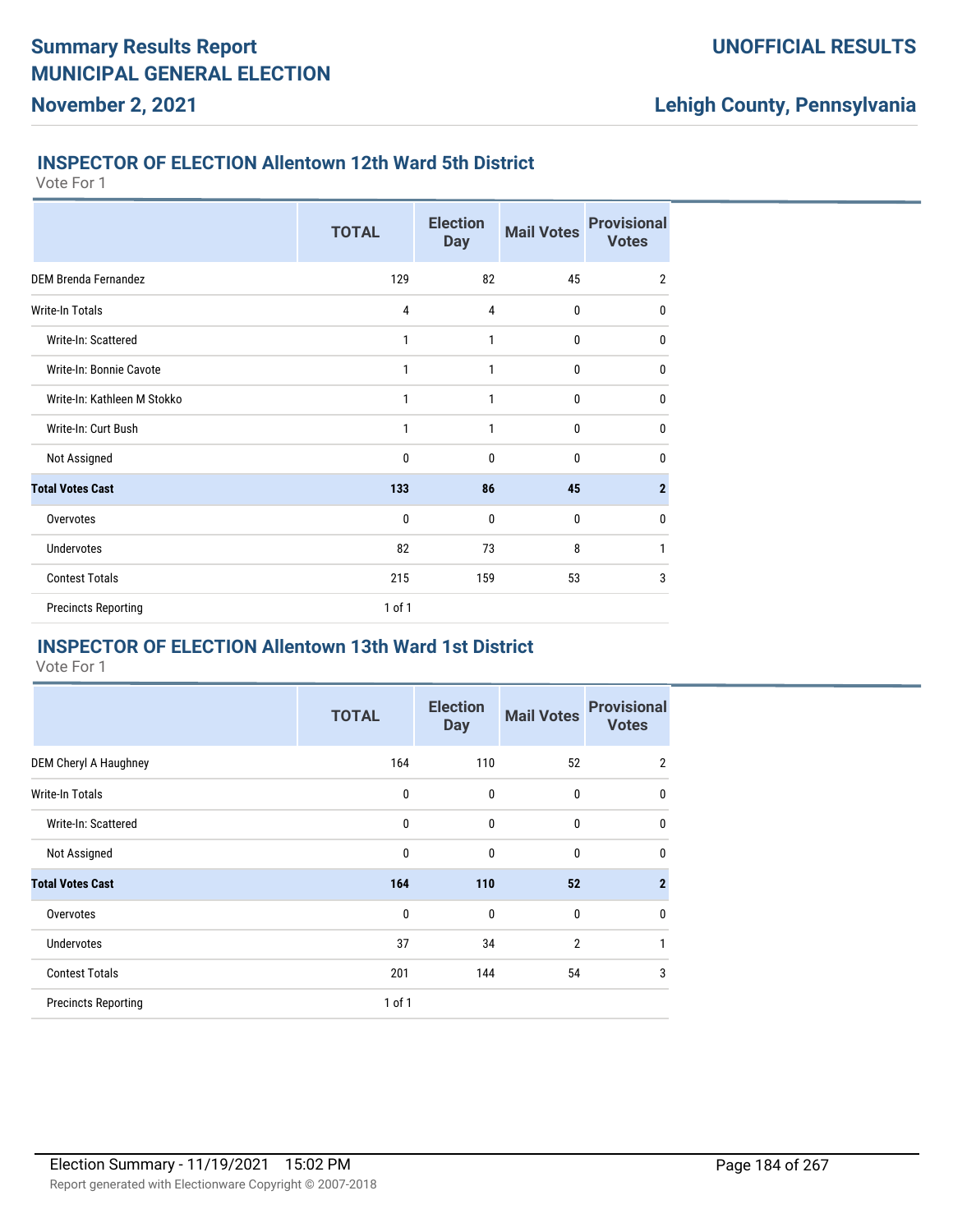### **INSPECTOR OF ELECTION Allentown 13th Ward 2nd District**

Vote For 1

**November 2, 2021**

|                            | <b>TOTAL</b> | <b>Election</b><br><b>Day</b> | <b>Mail Votes</b> | <b>Provisional</b><br><b>Votes</b> |
|----------------------------|--------------|-------------------------------|-------------------|------------------------------------|
| <b>DEM Rachel B Osborn</b> | 98           | 72                            | 25                | 1                                  |
| <b>Write-In Totals</b>     | 4            | 4                             | 0                 | $\mathbf 0$                        |
| Write-In: Chris Murphy     | 1            | 1                             | 0                 | $\mathbf 0$                        |
| Write-In: Scattered        | 3            | 3                             | 0                 | $\mathbf 0$                        |
| Not Assigned               | 0            | 0                             | 0                 | $\mathbf 0$                        |
| <b>Total Votes Cast</b>    | 102          | 76                            | 25                | 1                                  |
| Overvotes                  | 0            | 0                             | 0                 | $\mathbf 0$                        |
| <b>Undervotes</b>          | 42           | 37                            | 4                 | 1                                  |
| <b>Contest Totals</b>      | 144          | 113                           | 29                | $\overline{2}$                     |
| <b>Precincts Reporting</b> | $1$ of $1$   |                               |                   |                                    |

### **INSPECTOR OF ELECTION Allentown 13th Ward 3rd District**

|                                | <b>TOTAL</b> | <b>Election</b><br><b>Day</b> | <b>Mail Votes</b> | <b>Provisional</b><br><b>Votes</b> |
|--------------------------------|--------------|-------------------------------|-------------------|------------------------------------|
| <b>Write-In Totals</b>         | 15           | 10                            | 5                 | $\mathbf{0}$                       |
| Write-In: Fred Greene          | 1            | $\mathbf 0$                   | $\mathbf{1}$      | 0                                  |
| Write-In: Janet Ervin          | 1            | 1                             | 0                 | 0                                  |
| Write-In: Mike Scozzees        | $\mathbf{1}$ | $\mathbf{1}$                  | 0                 | 0                                  |
| Write-In: Tom Kober            | 1            | 1                             | 0                 | 0                                  |
| Write-In: Sheree Morris-Horton | 1            | 1                             | 0                 | 0                                  |
| Write-In: Sherry Faux          | 1            | 1                             | 0                 | 0                                  |
| Write-In: Scattered            | 9            | 5                             | 4                 | $\mathbf{0}$                       |
| Not Assigned                   | $\mathbf 0$  | $\mathbf{0}$                  | 0                 | 0                                  |
| <b>Total Votes Cast</b>        | 15           | 10                            | 5                 | $\bf{0}$                           |
| Overvotes                      | 0            | $\mathbf{0}$                  | 0                 | 0                                  |
| Undervotes                     | 181          | 131                           | 45                | 5                                  |
| <b>Contest Totals</b>          | 196          | 141                           | 50                | 5                                  |
| <b>Precincts Reporting</b>     | 1 of 1       |                               |                   |                                    |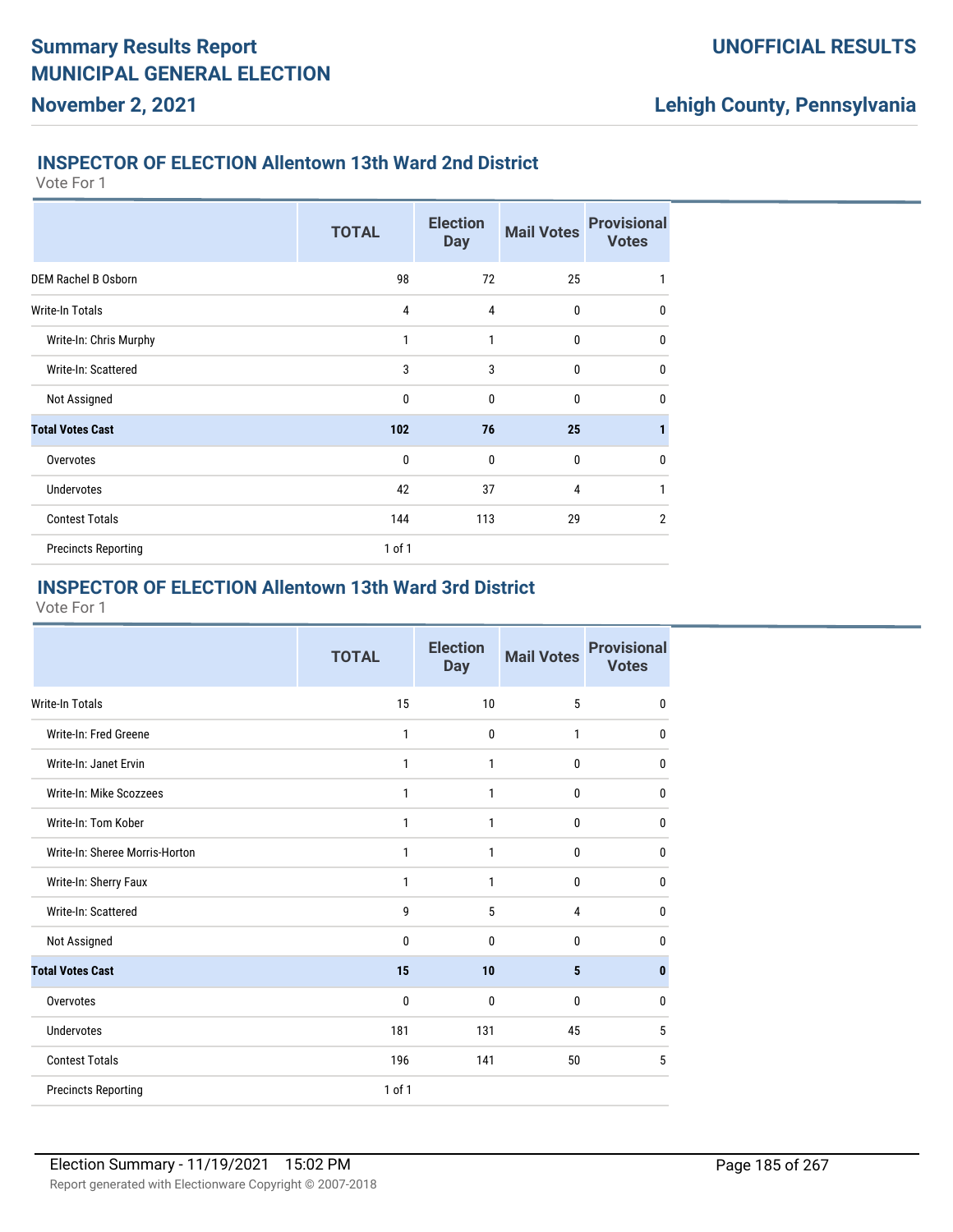### **INSPECTOR OF ELECTION Allentown 13th Ward 4th District**

Vote For 1

**November 2, 2021**

|                            |              | <b>Election</b> |                   | <b>Provisional</b> |
|----------------------------|--------------|-----------------|-------------------|--------------------|
|                            | <b>TOTAL</b> | <b>Day</b>      | <b>Mail Votes</b> | <b>Votes</b>       |
| REP Gwendolyn J Unger      | 80           | 68              | 12                | $\mathbf 0$        |
| <b>Write-In Totals</b>     | 3            | $\overline{2}$  | 1                 | 0                  |
| Write-In: Scattered        | 1            | 1               | $\mathbf{0}$      | $\mathbf{0}$       |
| Write-In: Solomon Tembo    | 1            | 1               | $\mathbf{0}$      | $\mathbf{0}$       |
| Write-In: Timothy Smith    | 1            | $\mathbf 0$     | 1                 | $\mathbf 0$        |
| Not Assigned               | $\mathbf 0$  | $\mathbf{0}$    | $\mathbf{0}$      | $\mathbf{0}$       |
| <b>Total Votes Cast</b>    | 83           | 70              | 13                | $\bf{0}$           |
| Overvotes                  | $\mathbf 0$  | $\mathbf 0$     | $\bf{0}$          | $\mathbf 0$        |
| <b>Undervotes</b>          | 71           | 53              | 17                | 1                  |
| <b>Contest Totals</b>      | 154          | 123             | 30                | 1                  |
| <b>Precincts Reporting</b> | $1$ of $1$   |                 |                   |                    |

### **INSPECTOR OF ELECTION Allentown 14th Ward 1st District**

|                                | <b>TOTAL</b> | <b>Election</b><br><b>Day</b> | <b>Mail Votes</b> | <b>Provisional</b><br><b>Votes</b> |
|--------------------------------|--------------|-------------------------------|-------------------|------------------------------------|
| <b>Write-In Totals</b>         | 38           | 32                            | 6                 | 0                                  |
| Write-In: Jeanette Ortiz-Ofray | 1            | $\mathbf{1}$                  | $\mathbf{0}$      | $\mathbf{0}$                       |
| Write-In: David Anthony        | 14           | 14                            | 0                 | 0                                  |
| Write-In: Ann K Snyder         | 1            | $\mathbf{1}$                  | $\mathbf{0}$      | $\mathbf{0}$                       |
| Write-In: Gerry Gross          | 1            | 1                             | $\bf{0}$          | 0                                  |
| Write-In: Michael McKenna      | 1            | 0                             | $\mathbf{1}$      | $\mathbf{0}$                       |
| Write-In: Phoebe D Harris      | 1            | $\mathbf{0}$                  | $\mathbf{1}$      | 0                                  |
| Write-In: Scattered            | 19           | 15                            | 4                 | 0                                  |
| Not Assigned                   | 0            | $\mathbf{0}$                  | $\mathbf{0}$      | $\mathbf{0}$                       |
| <b>Total Votes Cast</b>        | 38           | 32                            | 6                 | 0                                  |
| Overvotes                      | 0            | $\mathbf{0}$                  | $\mathbf 0$       | 0                                  |
| <b>Undervotes</b>              | 255          | 194                           | 59                | $\overline{2}$                     |
| <b>Contest Totals</b>          | 293          | 226                           | 65                | $\overline{2}$                     |
| <b>Precincts Reporting</b>     | 1 of 1       |                               |                   |                                    |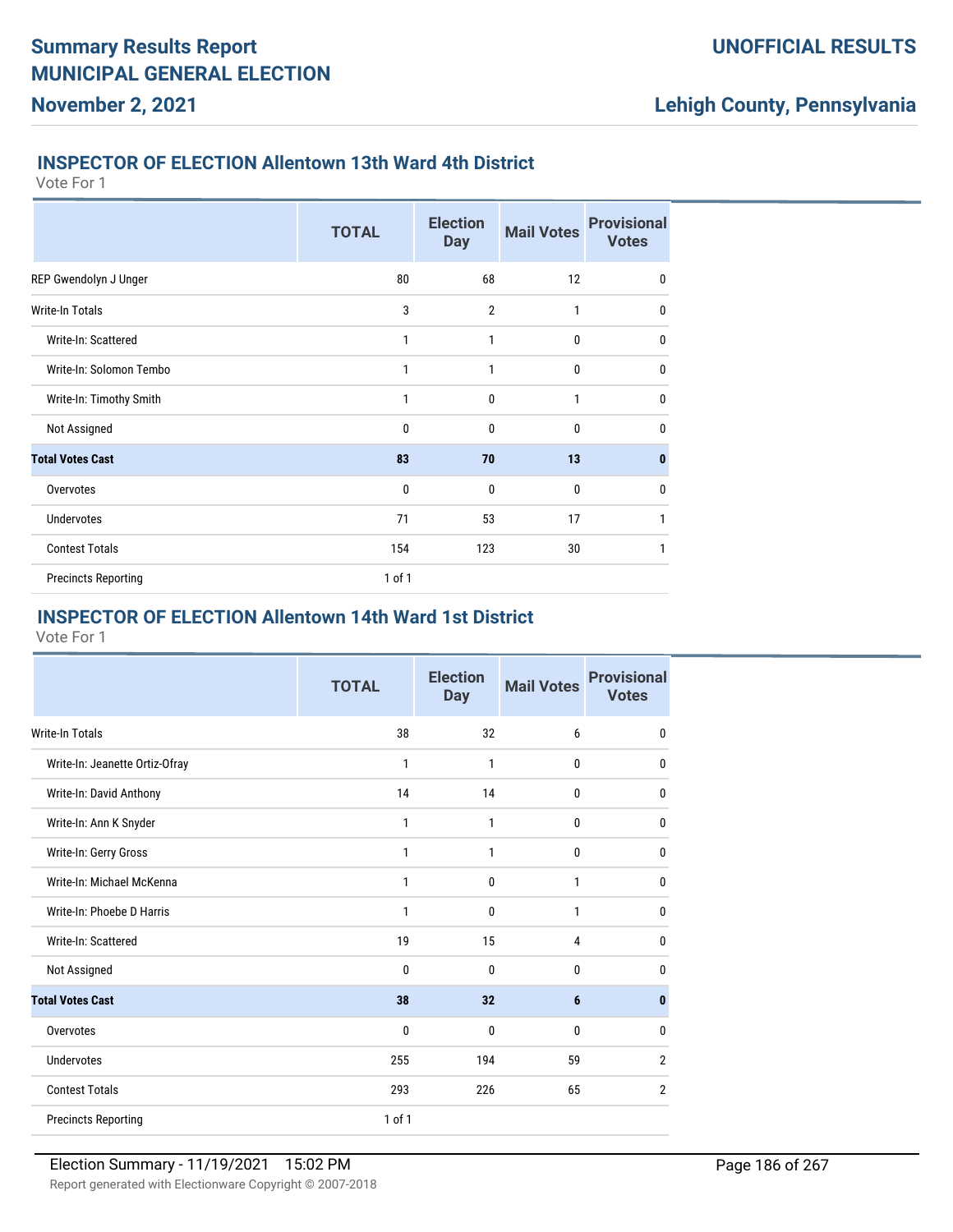### **INSPECTOR OF ELECTION Allentown 14th Ward 2nd District**

Vote For 1

**November 2, 2021**

|                            | <b>TOTAL</b>   | <b>Election</b><br><b>Day</b> | <b>Mail Votes</b> | <b>Provisional</b><br><b>Votes</b> |
|----------------------------|----------------|-------------------------------|-------------------|------------------------------------|
| <b>Write-In Totals</b>     | 25             | 20                            | 5                 | $\mathbf{0}$                       |
| Write-In: Shelley Ortiz    | $\overline{2}$ | $\overline{2}$                | $\mathbf{0}$      | $\mathbf{0}$                       |
| Write-In: Andrew C Snyder  | $\overline{2}$ | $\overline{2}$                | $\mathbf{0}$      | $\mathbf{0}$                       |
| Write-In: Scattered        | 21             | 16                            | 5                 | $\mathbf{0}$                       |
| Not Assigned               | $\mathbf{0}$   | $\mathbf{0}$                  | $\mathbf{0}$      | $\mathbf{0}$                       |
| <b>Total Votes Cast</b>    | 25             | 20                            | 5                 | $\mathbf{0}$                       |
| Overvotes                  | $\mathbf{0}$   | $\mathbf{0}$                  | 0                 | $\mathbf{0}$                       |
| <b>Undervotes</b>          | 237            | 166                           | 71                | $\mathbf{0}$                       |
| <b>Contest Totals</b>      | 262            | 186                           | 76                | $\mathbf{0}$                       |
| <b>Precincts Reporting</b> | $1$ of $1$     |                               |                   |                                    |

### **INSPECTOR OF ELECTION Allentown 15th Ward 1st District**

|                            | <b>TOTAL</b>   | <b>Election</b><br><b>Day</b> | <b>Mail Votes</b> | <b>Provisional</b><br><b>Votes</b> |
|----------------------------|----------------|-------------------------------|-------------------|------------------------------------|
| <b>DEM Nancy Hinkle</b>    | 220            | 143                           | 76                |                                    |
| <b>Write-In Totals</b>     | $\overline{2}$ | $\overline{2}$                | $\bf{0}$          | 0                                  |
| Write-In: John Remer       | 1              | 1                             | 0                 | 0                                  |
| Write-In: Scattered        | 1              | 1                             | 0                 | 0                                  |
| Not Assigned               | $\mathbf 0$    | $\mathbf{0}$                  | 0                 | 0                                  |
| <b>Total Votes Cast</b>    | 222            | 145                           | 76                |                                    |
| Overvotes                  | $\mathbf 0$    | $\mathbf{0}$                  | $\mathbf{0}$      | U                                  |
| <b>Undervotes</b>          | 70             | 61                            | 9                 | 0                                  |
| <b>Contest Totals</b>      | 292            | 206                           | 85                |                                    |
| <b>Precincts Reporting</b> | $1$ of $1$     |                               |                   |                                    |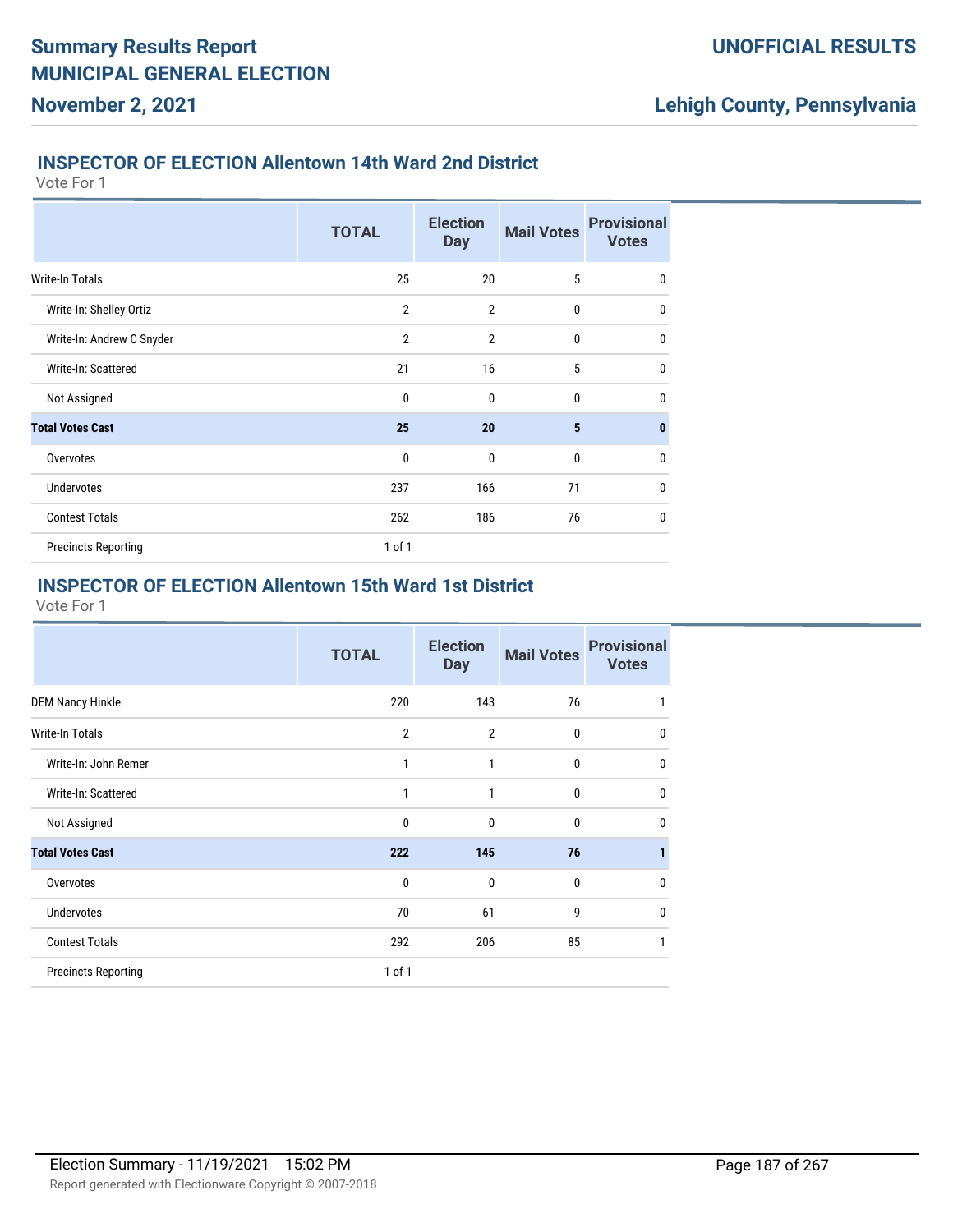### **INSPECTOR OF ELECTION Allentown 15th Ward 2nd District**

Vote For 1

**November 2, 2021**

|                             | <b>TOTAL</b>   | <b>Election</b><br><b>Day</b> | <b>Mail Votes</b> | <b>Provisional</b><br><b>Votes</b> |
|-----------------------------|----------------|-------------------------------|-------------------|------------------------------------|
| Write-In Totals             | 35             | 26                            | 9                 | 0                                  |
| Write-In: Mark P Bogonovich | $\overline{2}$ | 0                             | $\overline{2}$    | $\mathbf{0}$                       |
| Write-In: Matthew Hengeveld | $\overline{2}$ | $\overline{2}$                | 0                 | $\mathbf{0}$                       |
| Write-In: Scattered         | 31             | 24                            | 7                 | $\mathbf{0}$                       |
| Not Assigned                | $\mathbf{0}$   | $\mathbf{0}$                  | $\mathbf{0}$      | $\mathbf{0}$                       |
| <b>Total Votes Cast</b>     | 35             | 26                            | 9                 | $\bf{0}$                           |
| Overvotes                   | $\mathbf 0$    | 0                             | 0                 | $\mathbf{0}$                       |
| <b>Undervotes</b>           | 286            | 210                           | 74                | $\overline{2}$                     |
| <b>Contest Totals</b>       | 321            | 236                           | 83                | $\overline{2}$                     |
| <b>Precincts Reporting</b>  | 1 of 1         |                               |                   |                                    |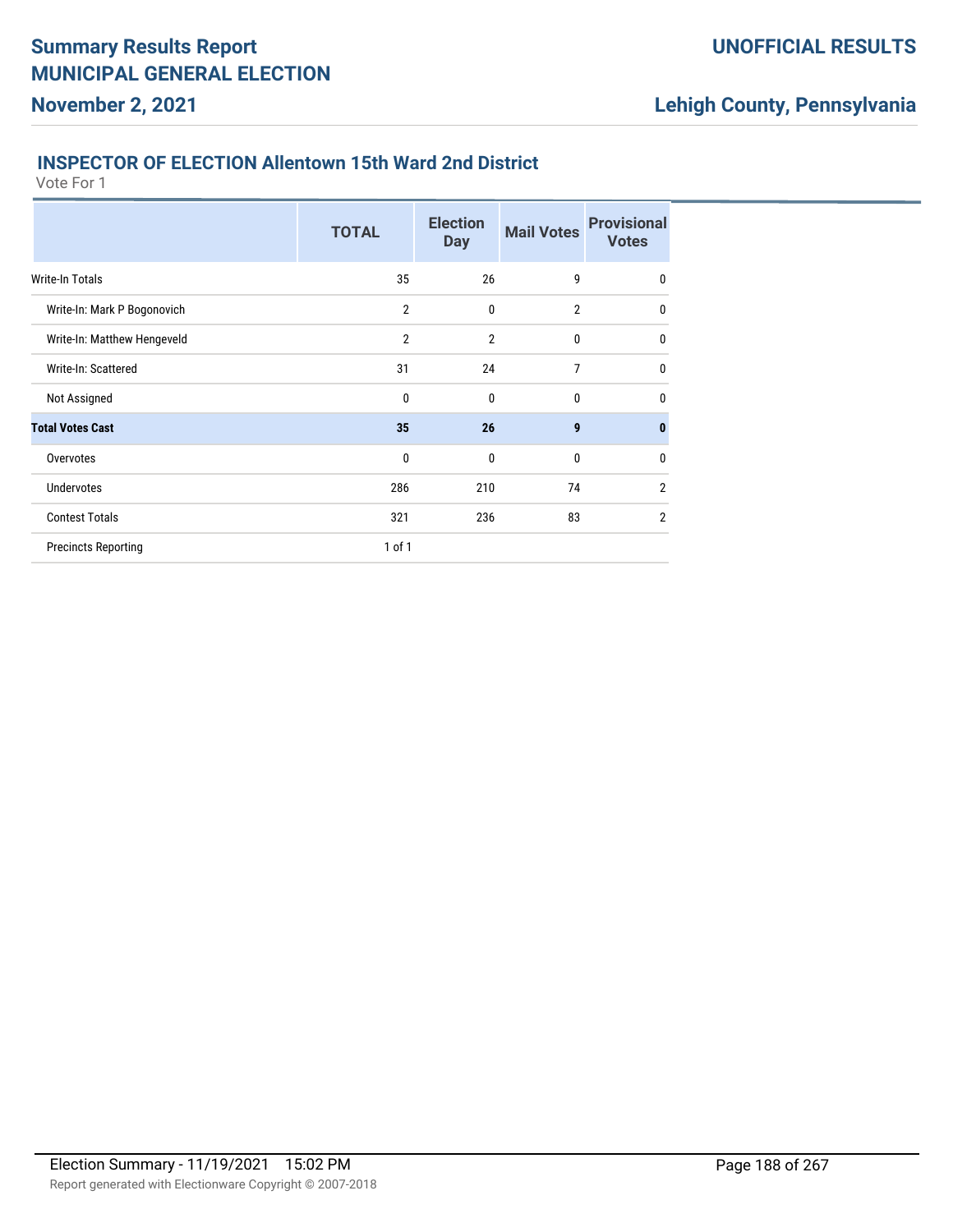### **INSPECTOR OF ELECTION Allentown 15th Ward 3rd District**

Vote For 1

**November 2, 2021**

|                            | <b>TOTAL</b>   | <b>Election</b><br><b>Day</b> | <b>Mail Votes</b> | <b>Provisional</b><br><b>Votes</b> |
|----------------------------|----------------|-------------------------------|-------------------|------------------------------------|
| <b>Write-In Totals</b>     | 27             | 17                            | 10                | $\mathbf{0}$                       |
| Write-In: Scattered        | 17             | 12                            | 5                 | 0                                  |
| Write-In: Cece Gerlach     | $\overline{2}$ | $\mathbf 0$                   | $\overline{2}$    | $\mathbf{0}$                       |
| Write-In: Matt Snyder      | 1              | $\mathbf 0$                   | 1                 | $\mathbf{0}$                       |
| Write-In: Ray O'Connell    | $\mathbf{1}$   | $\mathbf 0$                   | 1                 | $\mathbf{0}$                       |
| Write-In: Donald Paulus    | $\mathbf{1}$   | 0                             | 1                 | $\mathbf{0}$                       |
| Write-In: David Bonner     | $\mathbf{1}$   | 1                             | 0                 | $\mathbf{0}$                       |
| Write-In: Spencer Hamm     | $\mathbf{1}$   | $\mathbf{1}$                  | 0                 | $\bf{0}$                           |
| Write-In: Brian Fallon     | 1              | 1                             | 0                 | $\bf{0}$                           |
| Write-In: James Lisicky    | 1              | 1                             | 0                 | $\bf{0}$                           |
| Write-In: Steve Couch      | 1              | 1                             | 0                 | $\bf{0}$                           |
| Not Assigned               | 0              | 0                             | 0                 | $\mathbf{0}$                       |
| <b>Total Votes Cast</b>    | 27             | 17                            | 10                | $\mathbf{0}$                       |
| Overvotes                  | 0              | 0                             | 0                 | $\mathbf{0}$                       |
| <b>Undervotes</b>          | 305            | 194                           | 108               | 3                                  |
| <b>Contest Totals</b>      | 332            | 211                           | 118               | 3                                  |
| <b>Precincts Reporting</b> | $1$ of $1$     |                               |                   |                                    |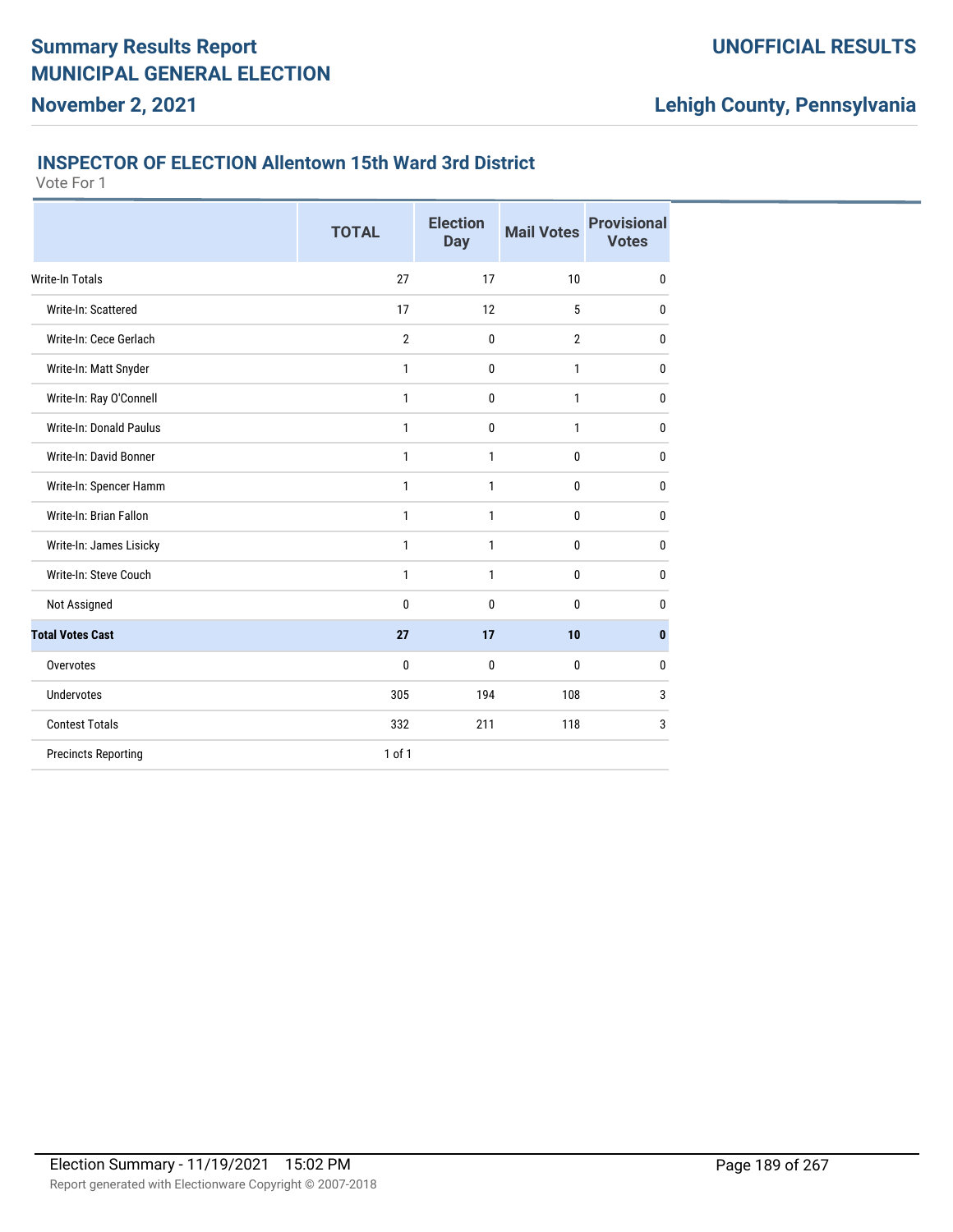### **INSPECTOR OF ELECTION Allentown 15th Ward 4th District**

Vote For 1

**November 2, 2021**

|                            | <b>TOTAL</b> | <b>Election</b><br><b>Day</b> | <b>Mail Votes</b>       | <b>Provisional</b><br><b>Votes</b> |
|----------------------------|--------------|-------------------------------|-------------------------|------------------------------------|
| <b>Write-In Totals</b>     | 15           | 12                            | 3                       | 0                                  |
| Write-In: Scattered        | 13           | 11                            | $\overline{2}$          | $\mathbf 0$                        |
| Write-In: Brenda Fernandez | 1            | 0                             | 1                       | $\mathbf 0$                        |
| Write-In: Alex Torres      | 1            | 1                             | $\mathbf{0}$            | $\mathbf 0$                        |
| Not Assigned               | $\mathbf 0$  | $\mathbf{0}$                  | $\mathbf{0}$            | $\mathbf{0}$                       |
| <b>Total Votes Cast</b>    | 15           | 12                            | $\overline{\mathbf{3}}$ | $\bf{0}$                           |
| Overvotes                  | $\mathbf 0$  | $\mathbf{0}$                  | $\mathbf 0$             | $\mathbf 0$                        |
| Undervotes                 | 170          | 117                           | 52                      | 1                                  |
| <b>Contest Totals</b>      | 185          | 129                           | 55                      | 1                                  |
| <b>Precincts Reporting</b> | $1$ of $1$   |                               |                         |                                    |

### **INSPECTOR OF ELECTION Allentown 16th Ward 1st District**

|                              | <b>TOTAL</b> | <b>Election</b><br><b>Day</b> | <b>Mail Votes</b> | <b>Provisional</b><br><b>Votes</b> |
|------------------------------|--------------|-------------------------------|-------------------|------------------------------------|
| <b>Write-In Totals</b>       | 13           | 11                            | $\overline{2}$    | $\mathbf{0}$                       |
| Write-In: Ray O'Connell      | 1            | $\mathbf 0$                   | $\mathbf{1}$      | $\Omega$                           |
| Write-In: Carmen Calle       | 1            | 1                             | 0                 | $\Omega$                           |
| Write-In: Scattered          | 9            | 9                             | 0                 | $\Omega$                           |
| Write-In: MAry Jo Warmkessel | 1            | 1                             | 0                 | $\Omega$                           |
| Write-In: Cheryl A Haughney  | 1            | $\mathbf{0}$                  | 1                 | 0                                  |
| Not Assigned                 | 0            | $\mathbf{0}$                  | $\mathbf{0}$      | <sup>0</sup>                       |
| <b>Total Votes Cast</b>      | 13           | 11                            | $\overline{2}$    | n                                  |
| Overvotes                    | $\mathbf{0}$ | $\mathbf{0}$                  | 0                 | 0                                  |
| <b>Undervotes</b>            | 219          | 150                           | 65                | 4                                  |
| <b>Contest Totals</b>        | 232          | 161                           | 67                | 4                                  |
| <b>Precincts Reporting</b>   | 1 of 1       |                               |                   |                                    |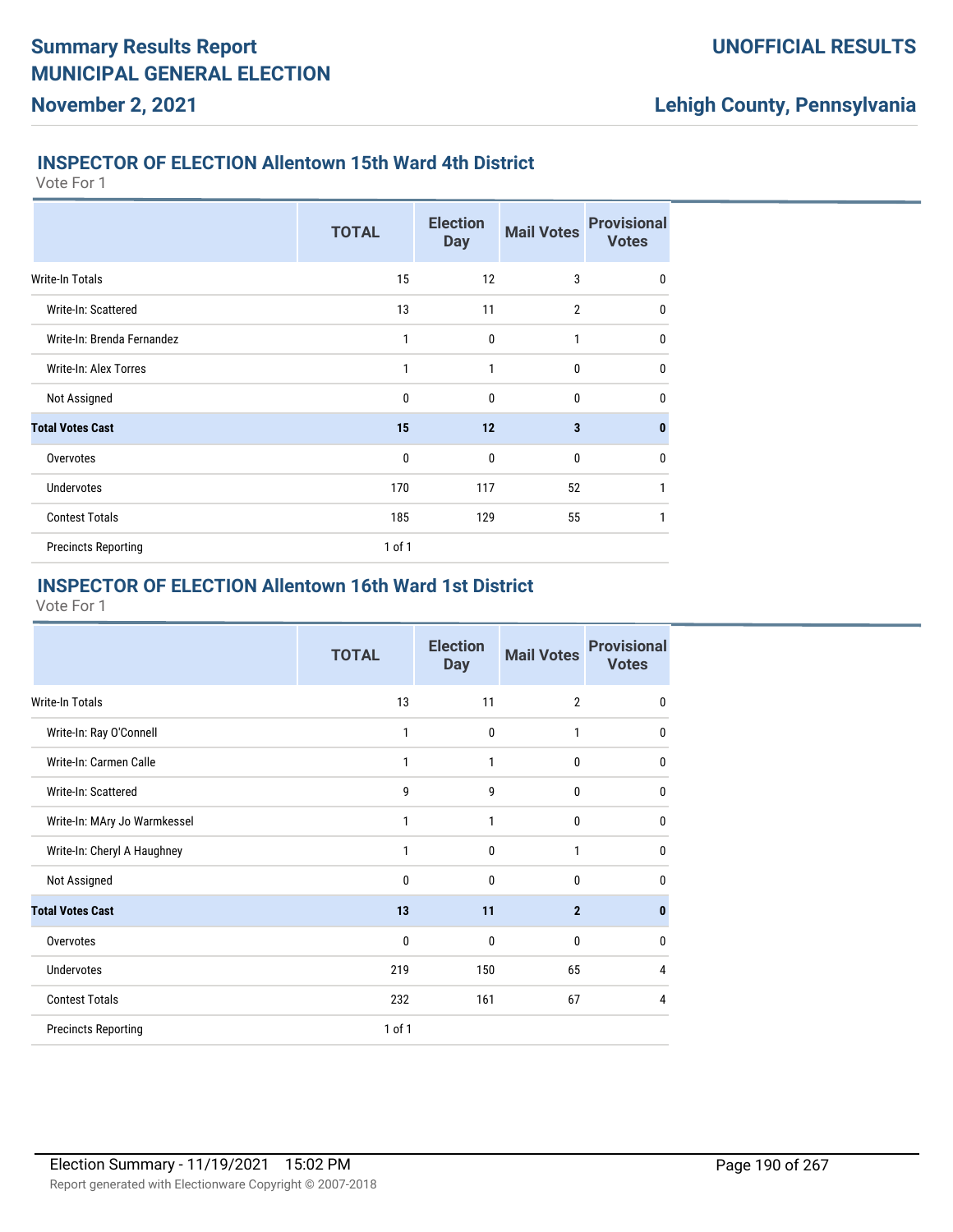### **INSPECTOR OF ELECTION Allentown 16th Ward 2nd District**

Vote For 1

**November 2, 2021**

|                                | <b>TOTAL</b>   | <b>Election</b><br><b>Day</b> | <b>Mail Votes</b> | <b>Provisional</b><br><b>Votes</b> |
|--------------------------------|----------------|-------------------------------|-------------------|------------------------------------|
| Write-In Totals                | 30             | 24                            | 5                 | 1                                  |
| Write-In: Scattered            | 25             | 19                            | 5                 | 1                                  |
| <b>Write-In: Fred Banuelos</b> | $\overline{2}$ | $\overline{2}$                | 0                 | $\mathbf{0}$                       |
| Write-In: Mary Jo Warmkessel   | 3              | 3                             | $\mathbf{0}$      | $\mathbf{0}$                       |
| Not Assigned                   | $\mathbf{0}$   | $\mathbf{0}$                  | $\mathbf{0}$      | $\mathbf{0}$                       |
| <b>Total Votes Cast</b>        | 30             | 24                            | 5                 | 1                                  |
| Overvotes                      | $\mathbf{0}$   | $\mathbf{0}$                  | 0                 | $\mathbf 0$                        |
| <b>Undervotes</b>              | 374            | 229                           | 141               | 4                                  |
| <b>Contest Totals</b>          | 404            | 253                           | 146               | 5                                  |
| <b>Precincts Reporting</b>     | $1$ of $1$     |                               |                   |                                    |

### **INSPECTOR OF ELECTION Allentown 17th Ward 1st District**

| <b>TOTAL</b>   | <b>Election</b><br><b>Day</b> | <b>Mail Votes</b> | <b>Provisional</b><br><b>Votes</b> |
|----------------|-------------------------------|-------------------|------------------------------------|
| 18             | 12                            | 6                 | $\mathbf{0}$                       |
| 14             | 8                             | 6                 | $\Omega$                           |
| $\overline{2}$ | $\overline{2}$                | 0                 | 0                                  |
| $\overline{2}$ | $\overline{2}$                | 0                 | 0                                  |
| $\mathbf 0$    | 0                             | 0                 | $\mathbf{0}$                       |
| 18             | 12                            | 6                 | $\bf{0}$                           |
| 0              | 0                             | 0                 | $\mathbf{0}$                       |
| 280            | 181                           | 95                | 4                                  |
| 298            | 193                           | 101               | 4                                  |
| $1$ of $1$     |                               |                   |                                    |
|                |                               |                   |                                    |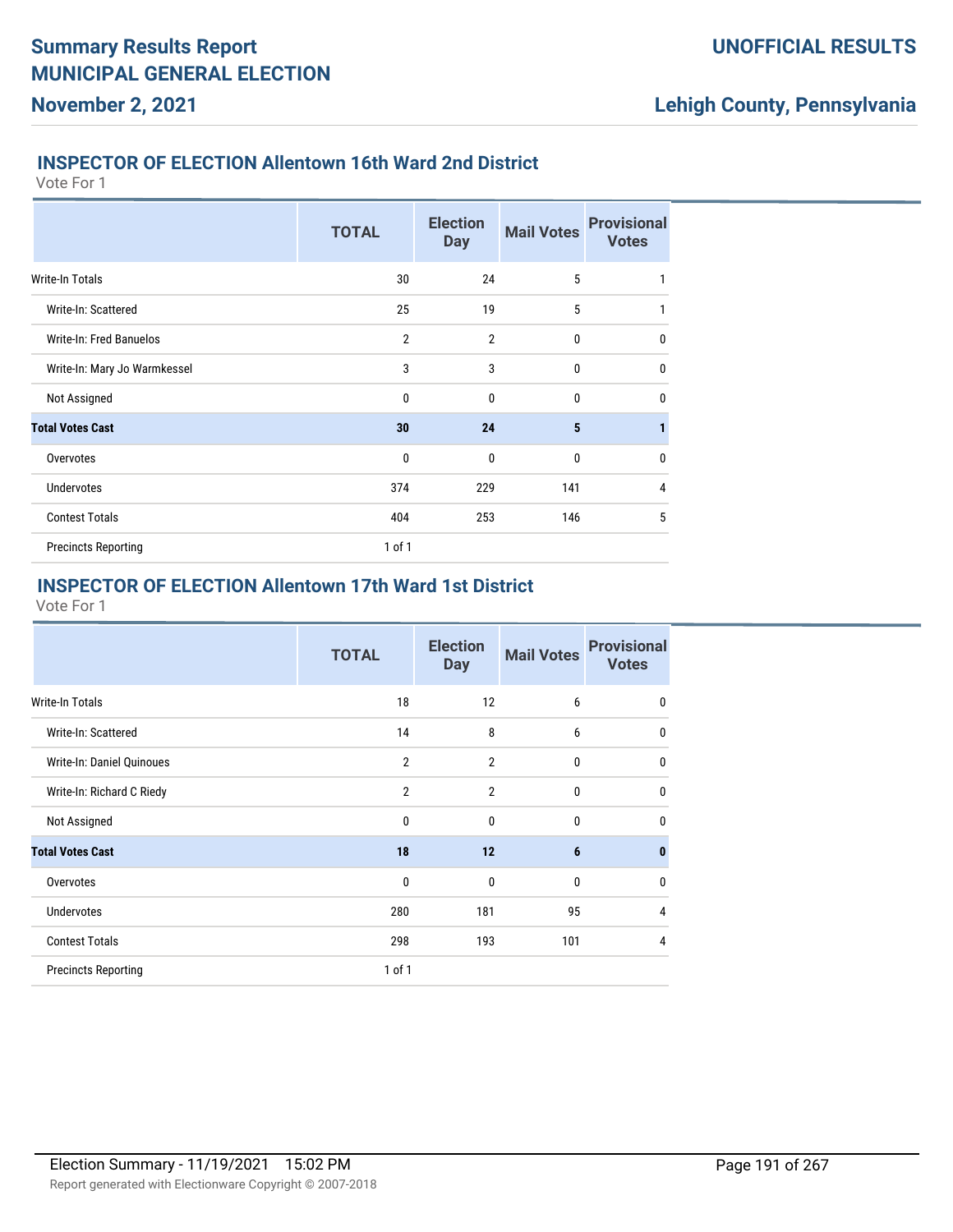### **INSPECTOR OF ELECTION Allentown 17th Ward 2nd District**

Vote For 1

**November 2, 2021**

|                             | <b>TOTAL</b> | <b>Election</b><br><b>Day</b> | <b>Mail Votes</b> | <b>Provisional</b><br><b>Votes</b> |
|-----------------------------|--------------|-------------------------------|-------------------|------------------------------------|
| <b>Write-In Totals</b>      | 11           | 8                             | $\overline{2}$    | 1                                  |
| Write-In: Frederick Koons   | 2            | $\overline{2}$                | $\bf{0}$          | 0                                  |
| Write-In: Diane Sewards     | 1            | 1                             | 0                 | 0                                  |
| Write-In: Aloysigs P Canner | 1            | 1                             | $\bf{0}$          | $\mathbf 0$                        |
| Write-In: Scattered         | 5            | 3                             | 1                 | 1                                  |
| Write-In: Thomas Santara    | 1            | 1                             | $\mathbf 0$       | $\mathbf 0$                        |
| Write-In: Joe McMahon       | 1            | 0                             | 1                 | 0                                  |
| Not Assigned                | 0            | $\mathbf 0$                   | 0                 | 0                                  |
| <b>Total Votes Cast</b>     | 11           | 8                             | $\mathbf{2}$      | 1                                  |
| Overvotes                   | 0            | $\mathbf 0$                   | $\bf{0}$          | $\mathbf 0$                        |
| <b>Undervotes</b>           | 360          | 239                           | 118               | 3                                  |
| <b>Contest Totals</b>       | 371          | 247                           | 120               | 4                                  |
| <b>Precincts Reporting</b>  | 1 of 1       |                               |                   |                                    |

# **INSPECTOR OF ELECTION Allentown 17th Ward 3rd District**

|                              | <b>TOTAL</b>   | <b>Election</b><br><b>Day</b> | <b>Mail Votes</b> | <b>Provisional</b><br><b>Votes</b> |
|------------------------------|----------------|-------------------------------|-------------------|------------------------------------|
| <b>Write-In Totals</b>       | 18             | 10                            | 8                 | $\mathbf{0}$                       |
| Write-In: William V McCarthy | $\overline{2}$ | 0                             | $\overline{2}$    | $\mathbf{0}$                       |
| Write-In: Richard Rogers     | $\overline{2}$ | $\overline{2}$                | 0                 | $\mathbf{0}$                       |
| Write-In: Scattered          | 12             | 8                             | 4                 | $\mathbf{0}$                       |
| Write-In: Jane Ervin         | $\overline{2}$ | $\mathbf{0}$                  | $\overline{2}$    | $\mathbf{0}$                       |
| Not Assigned                 | 0              | $\mathbf{0}$                  | 0                 | $\mathbf{0}$                       |
| <b>Total Votes Cast</b>      | 18             | 10                            | 8                 | $\bf{0}$                           |
| Overvotes                    | 0              | 0                             | 0                 | $\mathbf{0}$                       |
| <b>Undervotes</b>            | 401            | 239                           | 157               | 5                                  |
| <b>Contest Totals</b>        | 419            | 249                           | 165               | 5                                  |
| <b>Precincts Reporting</b>   | 1 of 1         |                               |                   |                                    |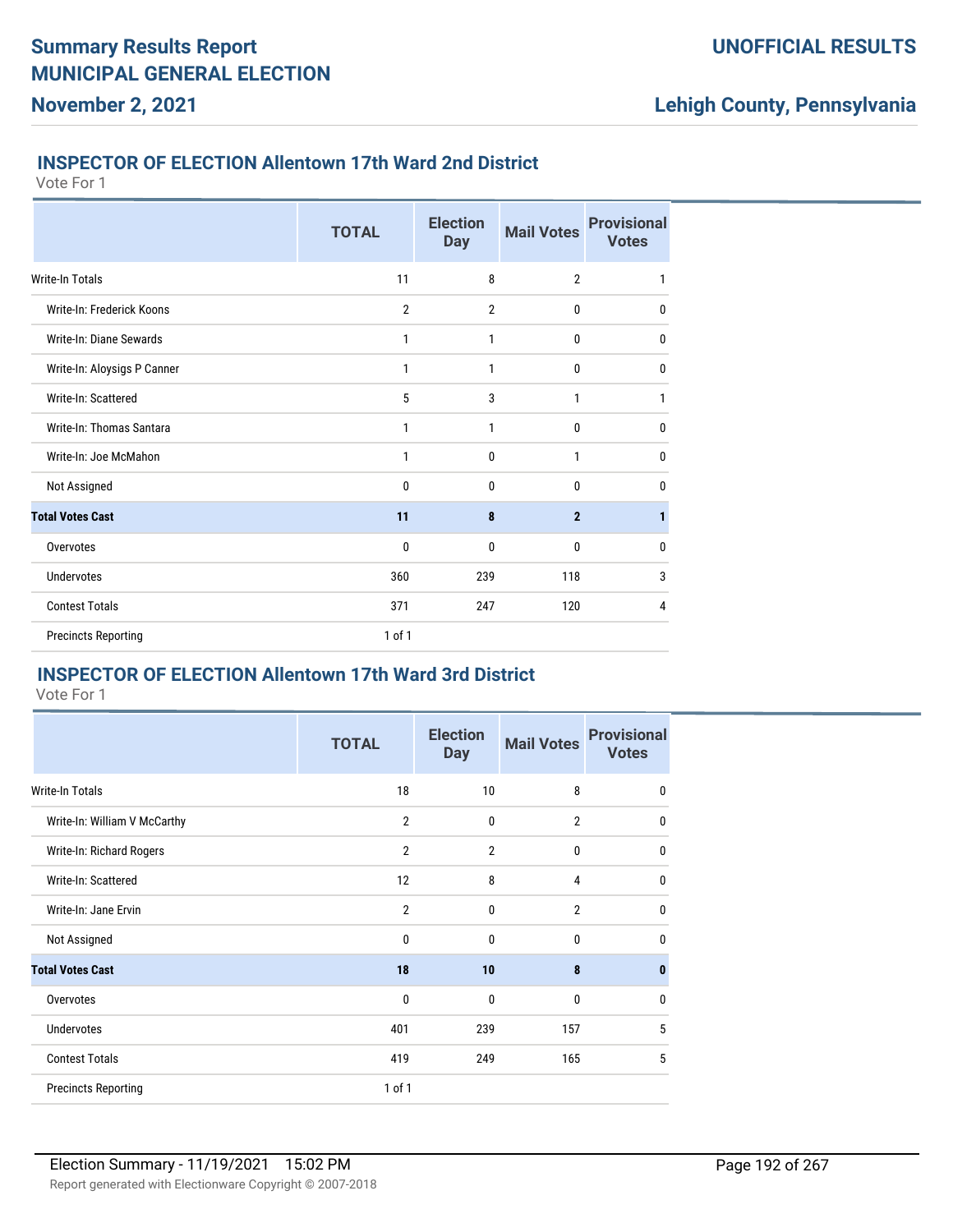### **INSPECTOR OF ELECTION Allentown 17th Ward 4th District**

Vote For 1

**November 2, 2021**

|                            | <b>TOTAL</b>   | <b>Election</b><br><b>Day</b> | <b>Mail Votes</b> | <b>Provisional</b><br><b>Votes</b> |
|----------------------------|----------------|-------------------------------|-------------------|------------------------------------|
| <b>Write-In Totals</b>     | 70             | 40                            | 27                | 3                                  |
| Write-In: Ray O'Connell    | $\overline{2}$ | $\mathbf{0}$                  | $\overline{2}$    | $\mathbf{0}$                       |
| Write-In: Dale Fritchman   | $\overline{2}$ | $\overline{2}$                | 0                 | 0                                  |
| Write-In: Thomas V Whalen  | $\overline{2}$ | 0                             | $\overline{2}$    | $\mathbf{0}$                       |
| Write-In: Marc S Fisher    | $\overline{2}$ | 0                             | $\overline{2}$    | $\mathbf{0}$                       |
| Write-In: Gene Hahn        | $\overline{2}$ | 0                             | $\overline{2}$    | $\mathbf{0}$                       |
| Write-In: Scattered        | 53             | 33                            | 17                | 3                                  |
| Write-In: David Bodnar     | 3              | 3                             | 0                 | $\mathbf{0}$                       |
| Write-In: Steven H Wilson  | $\overline{2}$ | $\overline{2}$                | 0                 | $\mathbf{0}$                       |
| Write-In: Enid Santiago    | $\overline{2}$ | 0                             | $\overline{2}$    | $\mathbf{0}$                       |
| Not Assigned               | $\mathbf{0}$   | 0                             | 0                 | $\mathbf{0}$                       |
| <b>Total Votes Cast</b>    | 70             | 40                            | 27                | $\mathbf{3}$                       |
| Overvotes                  | $\mathbf{0}$   | $\mathbf{0}$                  | 0                 | $\mathbf{0}$                       |
| <b>Undervotes</b>          | 969            | 543                           | 414               | 12                                 |
| <b>Contest Totals</b>      | 1,039          | 583                           | 441               | 15                                 |
| <b>Precincts Reporting</b> | 2 of 2         |                               |                   |                                    |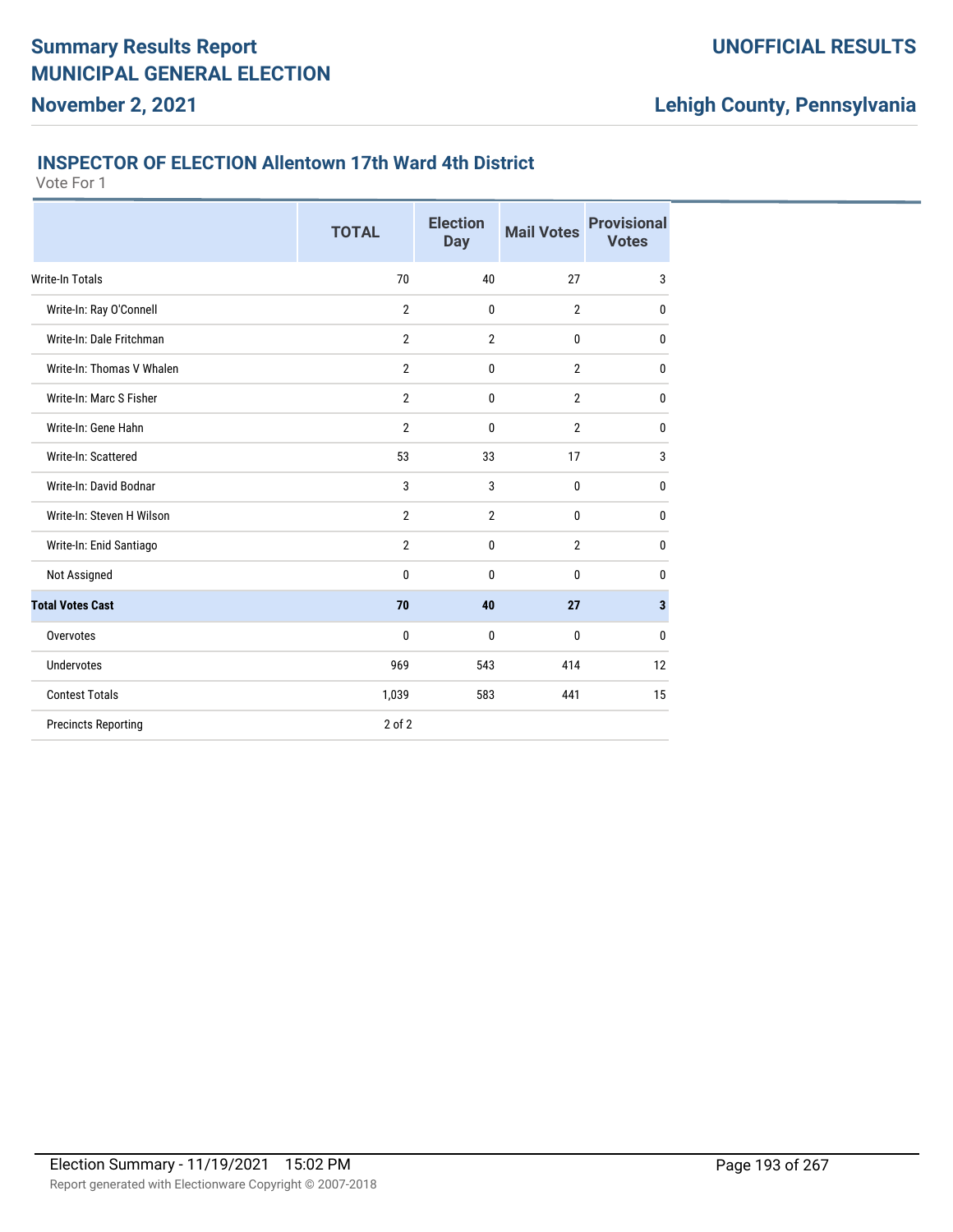#### **INSPECTOR OF ELECTION Allentown 18th Ward 1st District**

Vote For 1

**November 2, 2021**

|                            | <b>TOTAL</b> | <b>Election</b><br><b>Day</b> | <b>Mail Votes</b> | <b>Provisional</b><br><b>Votes</b> |
|----------------------------|--------------|-------------------------------|-------------------|------------------------------------|
| Write-In Totals            | 10           | $\overline{7}$                | 3                 | $\mathbf 0$                        |
| Write-In: Oliver Keilly    | 1            | 0                             | 1                 | $\mathbf{0}$                       |
| Write-In: Jeff Glazier     | 1            | $\mathbf{0}$                  | 1                 | $\mathbf{0}$                       |
| Write-In: Kenneth Trunfo   | 1            | 1                             | 0                 | $\mathbf{0}$                       |
| Write-In: Scattered        | 7            | 6                             | 1                 | $\mathbf{0}$                       |
| Not Assigned               | $\mathbf{0}$ | $\mathbf{0}$                  | $\mathbf{0}$      | $\mathbf{0}$                       |
| <b>Total Votes Cast</b>    | 10           | $\overline{7}$                | 3                 | $\bf{0}$                           |
| Overvotes                  | 0            | 0                             | 0                 | 0                                  |
| <b>Undervotes</b>          | 343          | 234                           | 106               | 3                                  |
| <b>Contest Totals</b>      | 353          | 241                           | 109               | 3                                  |
| <b>Precincts Reporting</b> | $1$ of $1$   |                               |                   |                                    |

### **INSPECTOR OF ELECTION Allentown 18th Ward 2nd District**

|                            | <b>TOTAL</b>   | <b>Election</b><br><b>Day</b> | <b>Mail Votes</b> | <b>Provisional</b><br><b>Votes</b> |
|----------------------------|----------------|-------------------------------|-------------------|------------------------------------|
| <b>DEM Oliver V Reilly</b> | 294            | 186                           | 105               | 3                                  |
| Write-In Totals            | 5              | 5                             | $\mathbf 0$       | $\mathbf{0}$                       |
| Write-In: Scattered        | $\overline{2}$ | $\overline{2}$                | $\mathbf 0$       | 0                                  |
| Write-In: Jay Stealo       | 1              | 1                             | $\mathbf 0$       | $\mathbf 0$                        |
| Write-In: Steve Davids     | 1              | 1                             | $\mathbf{0}$      | $\mathbf{0}$                       |
| Write-In: Ethan Martin     | 1              | 1                             | $\mathbf 0$       | $\mathbf{0}$                       |
| Not Assigned               | 0              | 0                             | 0                 | $\mathbf{0}$                       |
| <b>Total Votes Cast</b>    | 299            | 191                           | 105               | $\mathbf{3}$                       |
| Overvotes                  | $\mathbf{0}$   | 0                             | $\mathbf{0}$      | $\mathbf{0}$                       |
| <b>Undervotes</b>          | 174            | 141                           | 32                | 1                                  |
| <b>Contest Totals</b>      | 473            | 332                           | 137               | 4                                  |
| <b>Precincts Reporting</b> | 2 of 2         |                               |                   |                                    |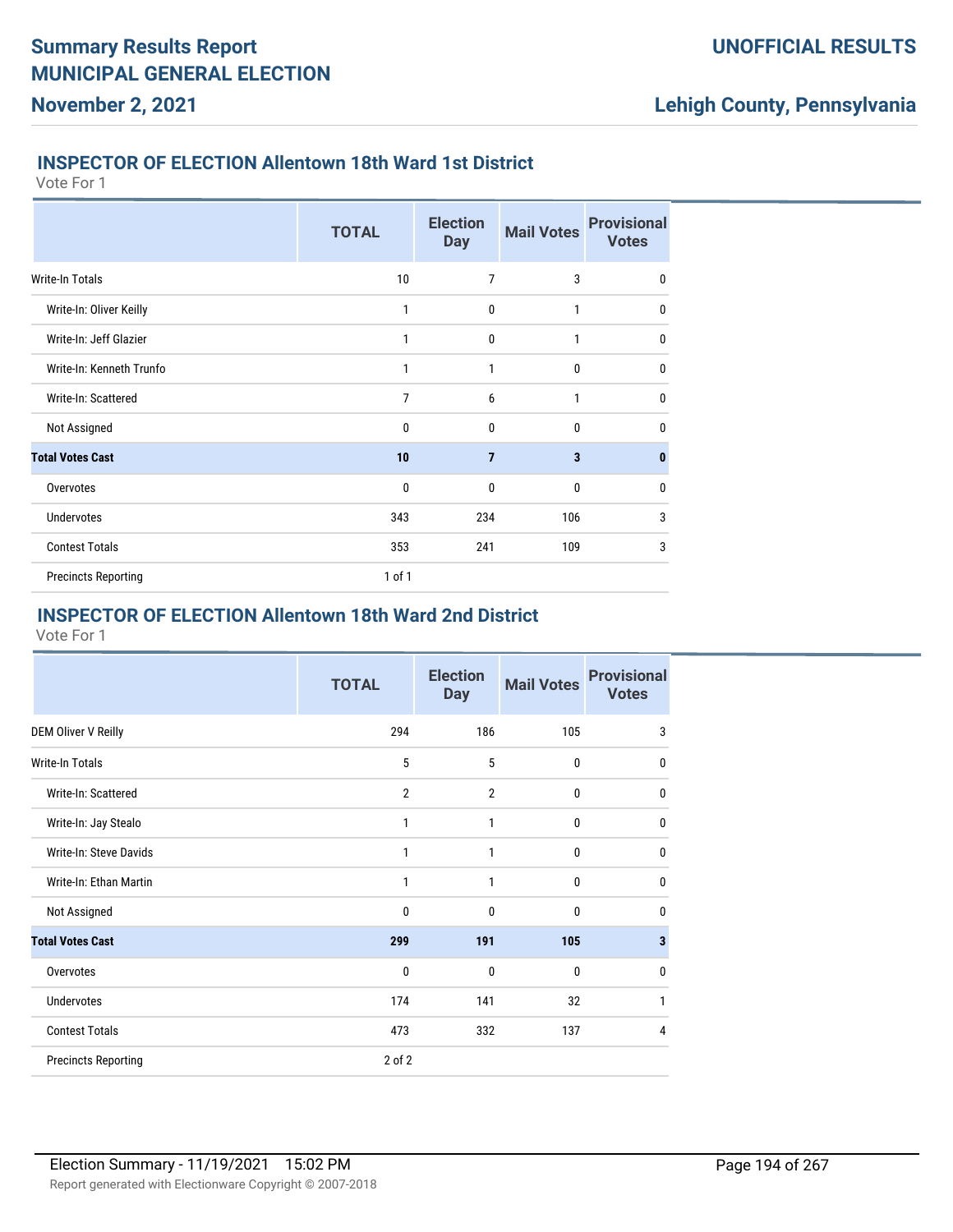#### **INSPECTOR OF ELECTION Allentown 19th Ward 1st District**

Vote For 1

**November 2, 2021**

|                            | <b>TOTAL</b>   | <b>Election</b><br><b>Day</b> | <b>Mail Votes</b> | <b>Provisional</b><br><b>Votes</b> |
|----------------------------|----------------|-------------------------------|-------------------|------------------------------------|
| <b>Write-In Totals</b>     | 18             | 11                            | 7                 | 0                                  |
| Write-In: Marie Ployt      | 1              | $\mathbf{0}$                  | $\mathbf{1}$      | $\mathbf{0}$                       |
| Write-In: Brenda Fernandez | $\overline{2}$ | $\mathbf{0}$                  | $\overline{2}$    | $\mathbf 0$                        |
| Write-In: Scattered        | 15             | 11                            | 4                 | $\mathbf 0$                        |
| Not Assigned               | $\mathbf 0$    | $\mathbf{0}$                  | $\mathbf{0}$      | $\mathbf 0$                        |
| <b>Total Votes Cast</b>    | 18             | 11                            | $\overline{7}$    | $\mathbf{0}$                       |
| Overvotes                  | $\mathbf 0$    | $\mathbf 0$                   | $\bf{0}$          | $\mathbf 0$                        |
| <b>Undervotes</b>          | 195            | 122                           | 71                | $\overline{2}$                     |
| <b>Contest Totals</b>      | 213            | 133                           | 78                | $\overline{2}$                     |
| <b>Precincts Reporting</b> | $1$ of $1$     |                               |                   |                                    |

#### **INSPECTOR OF ELECTION Allentown 19th Ward 2nd District**

|                             | <b>TOTAL</b> | <b>Election</b><br><b>Day</b> | <b>Mail Votes</b> | <b>Provisional</b><br><b>Votes</b> |
|-----------------------------|--------------|-------------------------------|-------------------|------------------------------------|
| <b>Write-In Totals</b>      | 16           | 9                             | 7                 | $\Omega$                           |
| Write-In: Shari Nonnemacher | 1            | 0                             | 1                 | 0                                  |
| Write-In: Tom Lehr          | 1            | 0                             | 1                 | 0                                  |
| Write-In: Abbas Monavage    | 1            | 1                             | 0                 | 0                                  |
| Write-In: Scattered         | 13           | 8                             | 5                 | 0                                  |
| Not Assigned                | 0            | $\mathbf{0}$                  | $\mathbf{0}$      | $\Omega$                           |
| <b>Total Votes Cast</b>     | 16           | 9                             | $\overline{7}$    | 0                                  |
| Overvotes                   | 0            | $\mathbf{0}$                  | $\mathbf{0}$      | $\Omega$                           |
| <b>Undervotes</b>           | 249          | 165                           | 79                | 5                                  |
| <b>Contest Totals</b>       | 265          | 174                           | 86                | 5                                  |
| <b>Precincts Reporting</b>  | 1 of 1       |                               |                   |                                    |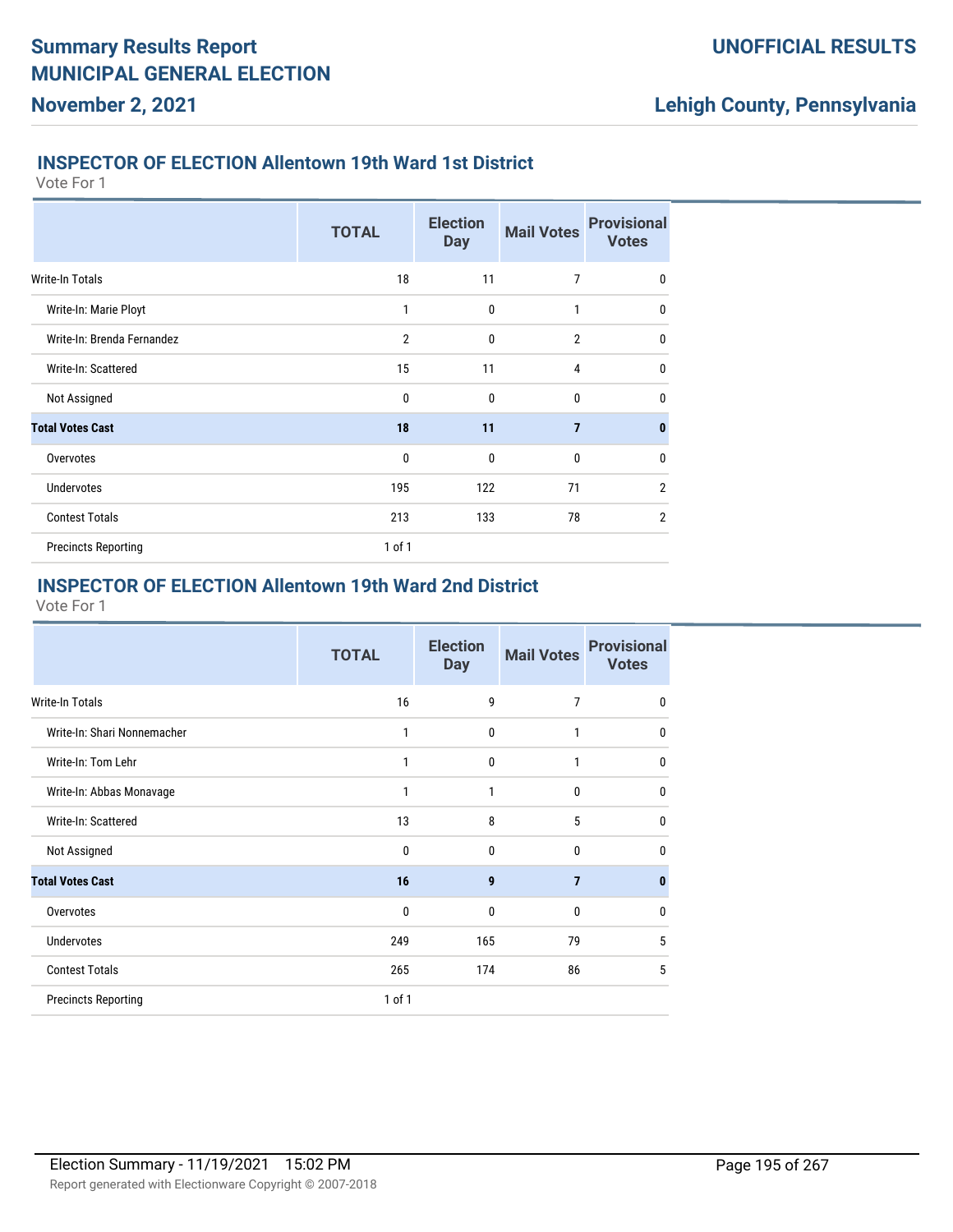### **INSPECTOR OF ELECTION Allentown 19th Ward 3rd District**

Vote For 1

**November 2, 2021**

|                              | <b>TOTAL</b> | <b>Election</b><br><b>Day</b> | <b>Mail Votes</b>       | <b>Provisional</b><br><b>Votes</b> |
|------------------------------|--------------|-------------------------------|-------------------------|------------------------------------|
| Write-In Totals              | 17           | 14                            | 3                       | $\mathbf{0}$                       |
| Write-In: Timothy P Sullivan | $\mathbf{1}$ | $\mathbf{1}$                  | $\bf{0}$                | $\mathbf{0}$                       |
| Write-In: Timothy Anger      | 1            | 1                             | $\bf{0}$                | 0                                  |
| Write-In: Victoria L Salazar | $\mathbf{1}$ | $\mathbf{1}$                  | $\mathbf{0}$            | $\mathbf{0}$                       |
| Write-In: Marget Zeppenfelt  | 1            | 1                             | $\mathbf{0}$            | $\mathbf{0}$                       |
| Write-In: Joseph E Hoffman   | 1            | 1                             | $\bf{0}$                | 0                                  |
| Write-In: Karin Franco       | 1            | $\mathbf 0$                   | $\mathbf{1}$            | $\mathbf{0}$                       |
| Write-In: John Wolkmin       | $\mathbf{1}$ | $\mathbf{0}$                  | $\mathbf{1}$            | $\mathbf{0}$                       |
| Write-In: Scattered          | 10           | 9                             | $\mathbf{1}$            | $\mathbf{0}$                       |
| Not Assigned                 | $\mathbf{0}$ | $\mathbf{0}$                  | $\mathbf{0}$            | $\mathbf{0}$                       |
| <b>Total Votes Cast</b>      | 17           | 14                            | $\overline{\mathbf{3}}$ | $\bf{0}$                           |
| Overvotes                    | 0            | 0                             | $\bf{0}$                | 0                                  |
| <b>Undervotes</b>            | 224          | 164                           | 58                      | $\overline{2}$                     |
| <b>Contest Totals</b>        | 241          | 178                           | 61                      | $\overline{2}$                     |
| <b>Precincts Reporting</b>   | $1$ of $1$   |                               |                         |                                    |

#### **INSPECTOR OF ELECTION Allentown 19th Ward 4th District**

|                              | <b>TOTAL</b>   | <b>Election</b><br><b>Day</b> | <b>Mail Votes</b> | <b>Provisional</b><br><b>Votes</b> |
|------------------------------|----------------|-------------------------------|-------------------|------------------------------------|
| Write-In Totals              | 15             | 10                            | 5                 | 0                                  |
| Write-In: Brenda Fernandez   | $\overline{2}$ | 1                             | 1                 | $\Omega$                           |
| Write-In: Scattered          | 12             | 9                             | 3                 | $\Omega$                           |
| Write-In: Deborah Giltz-Self | 1              | 0                             | 1                 | $\Omega$                           |
| Not Assigned                 | 0              | $\mathbf{0}$                  | 0                 | $\Omega$                           |
| <b>Total Votes Cast</b>      | 15             | 10                            | 5                 | n                                  |
| Overvotes                    | 0              | 0                             | $\mathbf{0}$      | $\Omega$                           |
| <b>Undervotes</b>            | 168            | 114                           | 52                | $\overline{2}$                     |
| <b>Contest Totals</b>        | 183            | 124                           | 57                | $\mathfrak{p}$                     |
| <b>Precincts Reporting</b>   | $1$ of $1$     |                               |                   |                                    |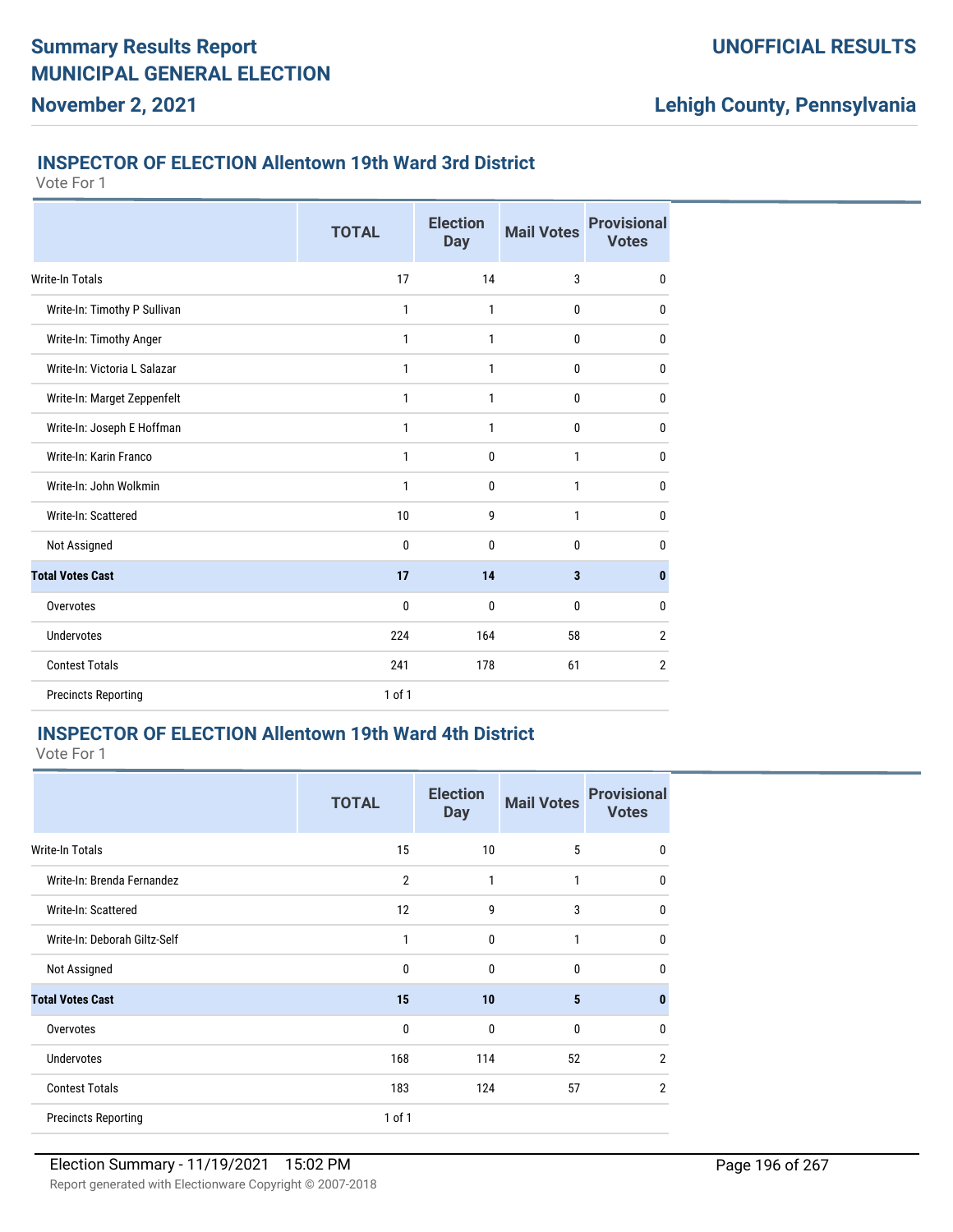### **INSPECTOR OF ELECTION Allentown 19th Ward 5th District**

Vote For 1

**November 2, 2021**

|                             | <b>TOTAL</b> | <b>Election</b><br><b>Day</b> | <b>Mail Votes</b> | <b>Provisional</b><br><b>Votes</b> |
|-----------------------------|--------------|-------------------------------|-------------------|------------------------------------|
| <b>Write-In Totals</b>      | 18           | 12                            | 6                 | $\mathbf 0$                        |
| Write-In: Jeffery McGinky   | 1            | $\mathbf{0}$                  | 1                 | $\mathbf 0$                        |
| Write-In: Jeff Duff         | 1            | 1                             | 0                 | 0                                  |
| Write-In: Oliver V Reilly   | 1            | 1                             | 0                 | $\mathbf 0$                        |
| Write-In: Michael Morrissey | 1            | 1                             | 0                 | $\mathbf 0$                        |
| Write-In: Scattered         | 14           | 9                             | 5                 | 0                                  |
| Not Assigned                | $\mathbf 0$  | $\mathbf{0}$                  | 0                 | $\mathbf 0$                        |
| <b>Total Votes Cast</b>     | 18           | 12                            | $6\phantom{1}$    | $\bf{0}$                           |
| Overvotes                   | 0            | 0                             | 0                 | 0                                  |
| <b>Undervotes</b>           | 323          | 206                           | 112               | 5                                  |
| <b>Contest Totals</b>       | 341          | 218                           | 118               | 5                                  |
| <b>Precincts Reporting</b>  | 2 of 2       |                               |                   |                                    |

### **INSPECTOR OF ELECTION Allentown 19th Ward 6th District**

|                            | <b>TOTAL</b> | <b>Election</b><br><b>Day</b> | <b>Mail Votes</b> | <b>Provisional</b><br><b>Votes</b> |
|----------------------------|--------------|-------------------------------|-------------------|------------------------------------|
| Write-In Totals            | 27           | 16                            | 9                 | $\overline{2}$                     |
| Write-In: William Neal     | 1            | 0                             | 1                 | $\mathbf{0}$                       |
| Write-In: Christian Ferro  | 1            | 1                             | $\mathbf{0}$      | $\mathbf 0$                        |
| Write-In: Sheila Alvarado  | 1            | 1                             | 0                 | $\mathbf 0$                        |
| Write-In: Scattered        | 24           | 14                            | 8                 | $\overline{2}$                     |
| Not Assigned               | $\mathbf{0}$ | $\mathbf{0}$                  | $\mathbf{0}$      | 0                                  |
| <b>Total Votes Cast</b>    | 27           | 16                            | 9                 | $\overline{2}$                     |
| Overvotes                  | $\mathbf{0}$ | $\mathbf{0}$                  | $\mathbf{0}$      | 0                                  |
| <b>Undervotes</b>          | 337          | 202                           | 133               | $\overline{2}$                     |
| <b>Contest Totals</b>      | 364          | 218                           | 142               | 4                                  |
| <b>Precincts Reporting</b> | $1$ of $1$   |                               |                   |                                    |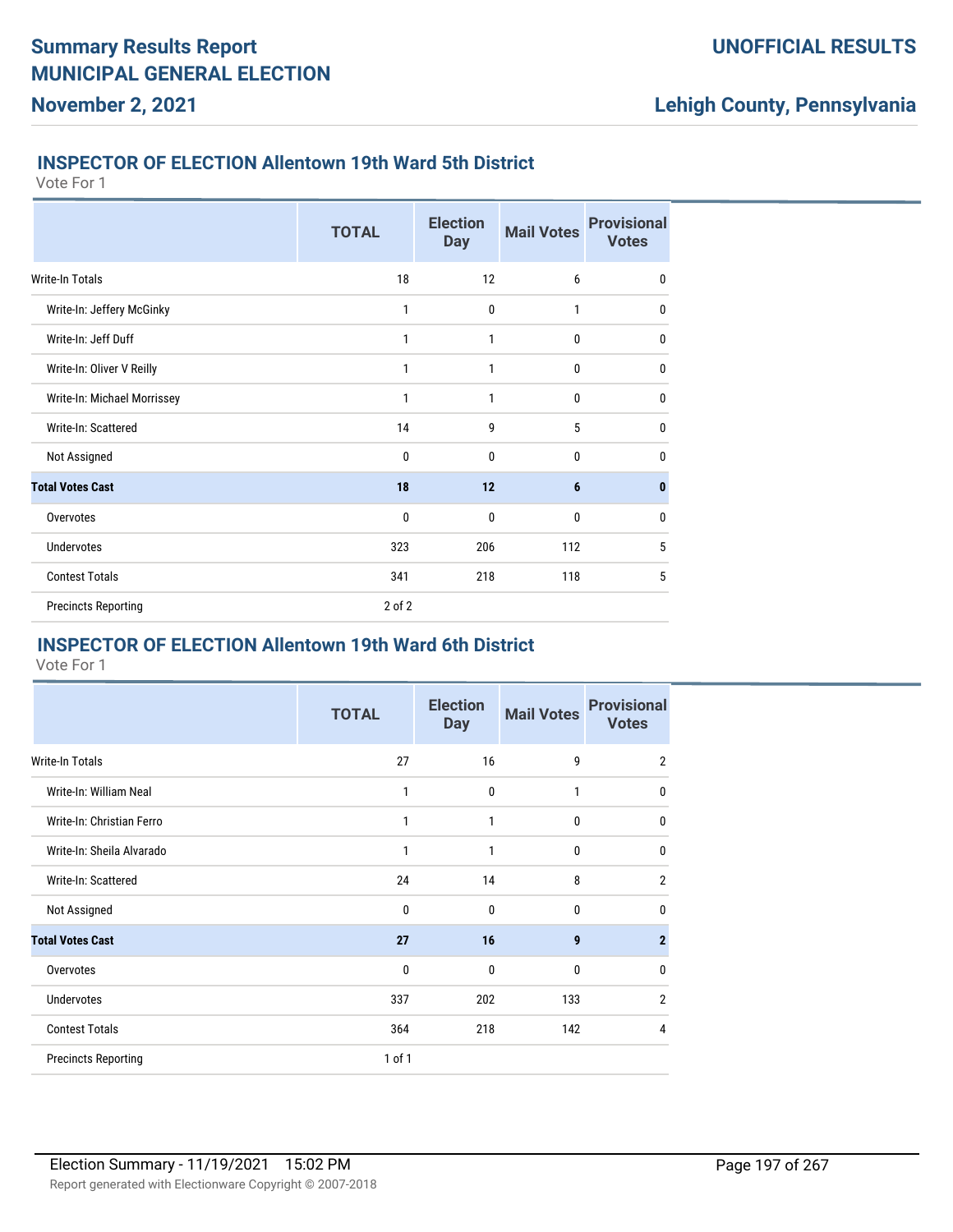### **UNOFFICIAL RESULTS**

# **Lehigh County, Pennsylvania**

### **INSPECTOR OF ELECTION Bethlehem 10th Ward**

|                            | <b>TOTAL</b>   | <b>Election</b><br><b>Day</b> | <b>Mail Votes</b> | <b>Provisional</b><br><b>Votes</b> |
|----------------------------|----------------|-------------------------------|-------------------|------------------------------------|
| Write-In Totals            | 22             | 15                            | $\overline{7}$    | $\bf{0}$                           |
| Write-In: George Wacker    | $\mathbf{1}$   | 1                             | 0                 | 0                                  |
| Write-In: Stephen Terrac   | $\mathbf{1}$   | 1                             | $\mathbf{0}$      | 0                                  |
| Write-In: Carl Gable       | $\mathbf{1}$   | 1                             | $\mathbf{0}$      | 0                                  |
| Write-In: John Paul        | $\mathbf{1}$   | 1                             | 0                 | 0                                  |
| Write-In: Sherman Urban    | $\mathbf{1}$   | 1                             | $\mathbf{0}$      | 0                                  |
| Write-In: Heather Yeder    | 1              | 1                             | $\mathbf{0}$      | 0                                  |
| Write-In: Laura L Ruthkopf | $\mathbf{1}$   | 1                             | $\mathbf 0$       | $\bf{0}$                           |
| Write-In: Josh Labanba     | $\mathbf{1}$   | 1                             | $\mathbf{0}$      | 0                                  |
| Write-In: Scattered        | 9              | 7                             | $\overline{2}$    | 0                                  |
| Write-In: Milagros Canares | 1              | $\mathbf 0$                   | $\mathbf{1}$      | 0                                  |
| Write-In: Marian E DeLong  | $\mathbf{1}$   | $\mathbf 0$                   | $\mathbf{1}$      | 0                                  |
| Write-In: Tony Rivera      | $\mathbf{1}$   | $\mathbf 0$                   | $\mathbf{1}$      | 0                                  |
| Write-In: Jaymee Griffin   | $\overline{2}$ | 0                             | $\overline{2}$    | 0                                  |
| Not Assigned               | 0              | $\mathbf{0}$                  | 0                 | 0                                  |
| <b>Total Votes Cast</b>    | 22             | 15                            | $\overline{7}$    | $\bf{0}$                           |
| Overvotes                  | $\bf{0}$       | $\mathbf{0}$                  | $\mathbf{0}$      | 0                                  |
| <b>Undervotes</b>          | 304            | 195                           | 106               | 3                                  |
| <b>Contest Totals</b>      | 326            | 210                           | 113               | 3                                  |
| <b>Precincts Reporting</b> | 1 of 1         |                               |                   |                                    |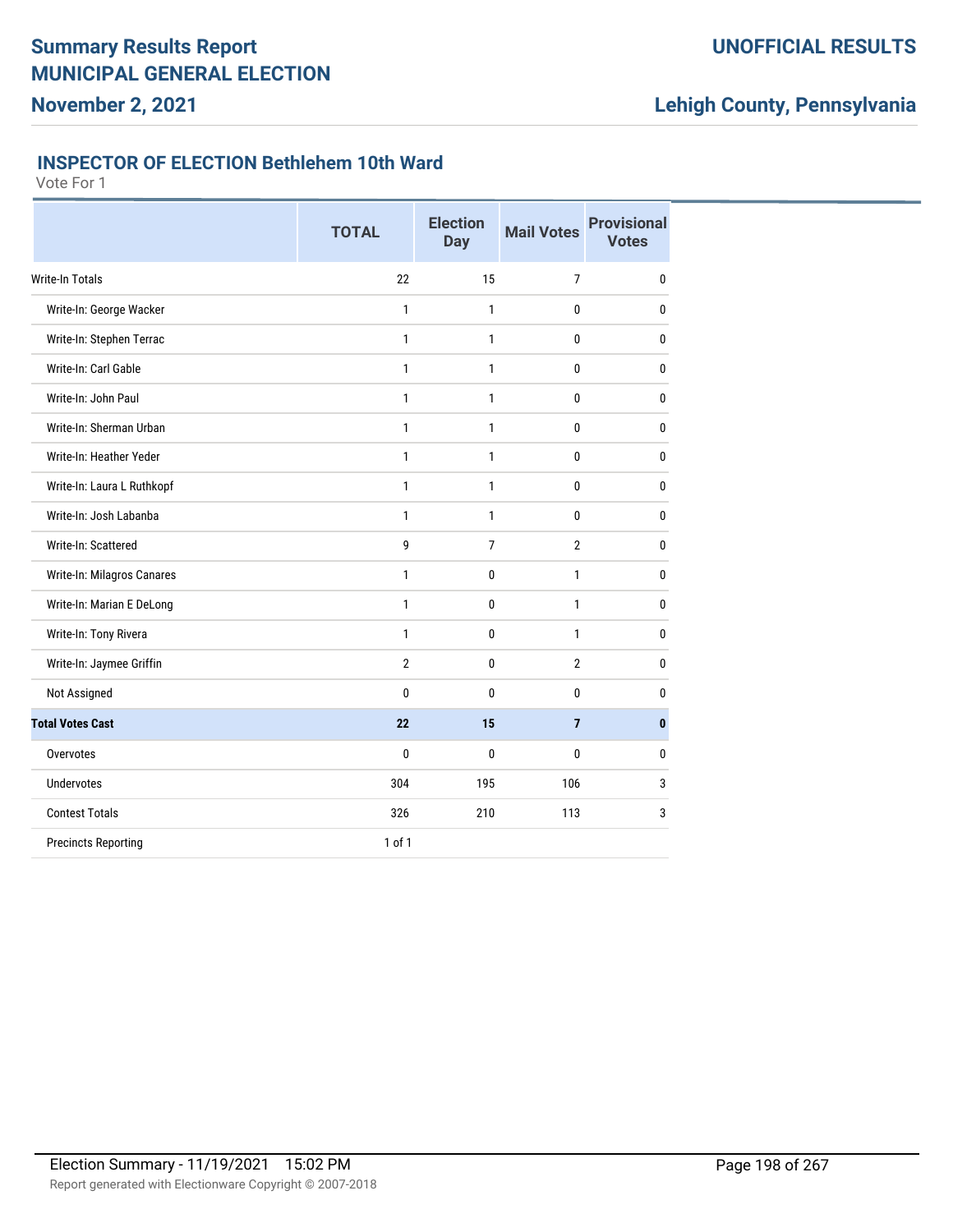### **UNOFFICIAL RESULTS**

# **Lehigh County, Pennsylvania**

### **INSPECTOR OF ELECTION Bethlehem 11th Ward**

|                            | <b>TOTAL</b>   | <b>Election</b><br><b>Day</b> | <b>Mail Votes</b> | <b>Provisional</b><br><b>Votes</b> |
|----------------------------|----------------|-------------------------------|-------------------|------------------------------------|
| Write-In Totals            | 10             | 7                             | 3                 | $\mathbf 0$                        |
| Write-In: Scattered        | $\overline{4}$ | 4                             | 0                 | 0                                  |
| Write-In: John Locke       | 1              | 0                             | 1                 | $\mathbf 0$                        |
| Write-In: Tammie Rinker    | 1              | 1                             | 0                 | $\mathbf 0$                        |
| Write-In: Rayah Levi       | 1              | 1                             | 0                 | 0                                  |
| Write-In: Eric Garger      | 1              | 1                             | 0                 | 0                                  |
| Write-In: Bryan Bokan      | 1              | 0                             | 1                 | 0                                  |
| Write-In: Nicholas Maurer  | 1              | 0                             | 1                 | $\mathbf 0$                        |
| Not Assigned               | 0              | 0                             | 0                 | 0                                  |
| <b>Total Votes Cast</b>    | 10             | 7                             | 3                 | 0                                  |
| Overvotes                  | 0              | 0                             | 0                 | 0                                  |
| <b>Undervotes</b>          | 197            | 161                           | 34                | $\overline{2}$                     |
| <b>Contest Totals</b>      | 207            | 168                           | 37                | $\overline{2}$                     |
| <b>Precincts Reporting</b> | 1 of 1         |                               |                   |                                    |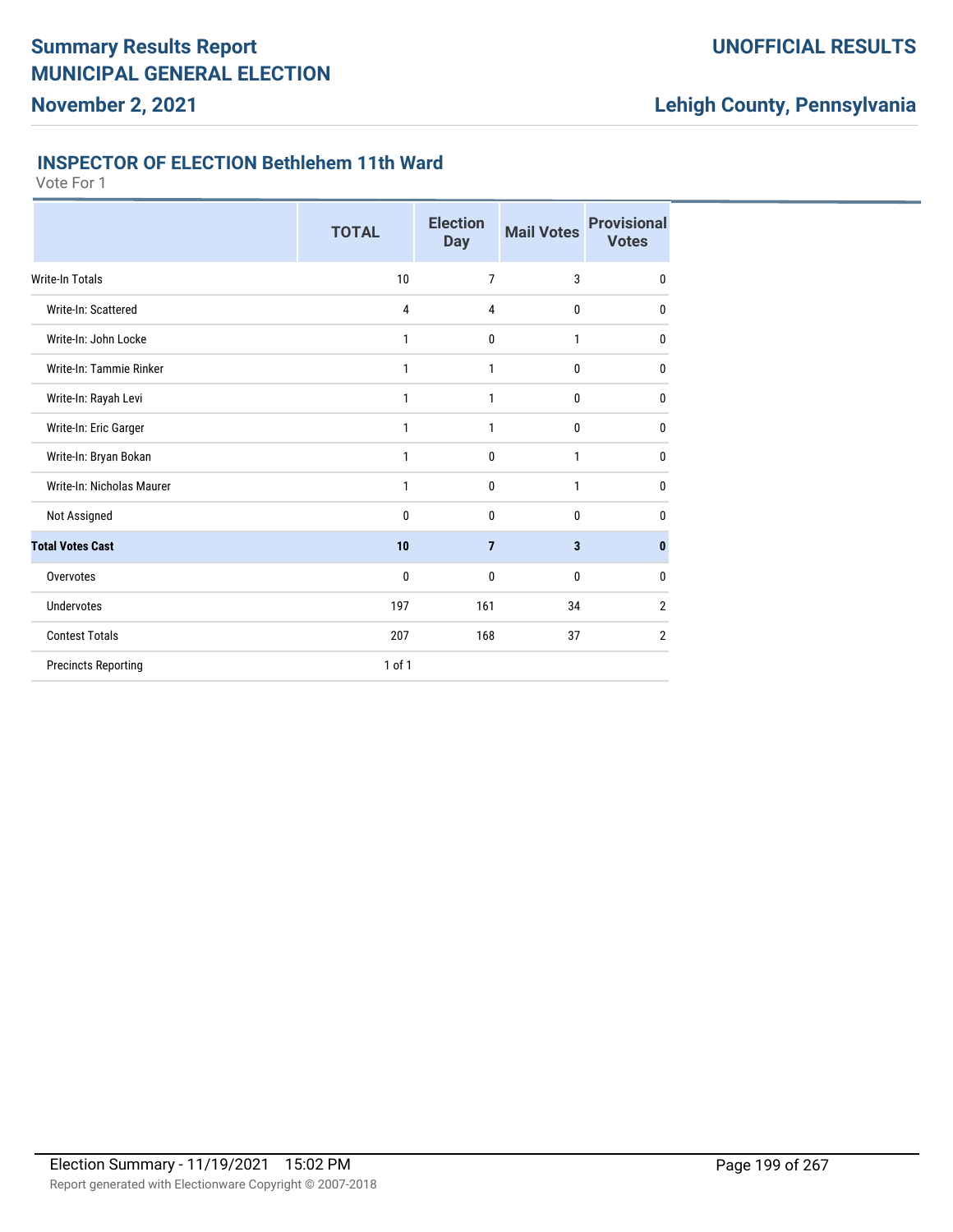# **Lehigh County, Pennsylvania**

#### **INSPECTOR OF ELECTION Bethlehem 12th Ward 1st District**

|                             | <b>TOTAL</b> | <b>Election</b><br><b>Day</b> | <b>Mail Votes</b> | <b>Provisional</b><br><b>Votes</b> |
|-----------------------------|--------------|-------------------------------|-------------------|------------------------------------|
| Write-In Totals             | 15           | 13                            | $\overline{2}$    | 0                                  |
| Write-In: Jerry Goldberg    | $\mathbf{1}$ | $\mathbf{1}$                  | 0                 | 0                                  |
| Write-In: Scattered         | 3            | $\overline{2}$                | 1                 | 0                                  |
| Write-In: Brian Colon       | $\mathbf{1}$ | $\mathbf{1}$                  | 0                 | 0                                  |
| Write-In: Jamie Deck        | $\mathbf{1}$ | 1                             | 0                 | 0                                  |
| Write-In: John Scanell      | 1            | $\mathbf{1}$                  | 0                 | $\bf{0}$                           |
| Write-In: Kenneth Nichol    | $\mathbf{1}$ | 1                             | 0                 | 0                                  |
| Write-In: Christine White   | 1            | $\mathbf{1}$                  | 0                 | 0                                  |
| Write-In: Noah Reichard     | $\mathbf{1}$ | $\mathbf{1}$                  | 0                 | 0                                  |
| Write-In: James Baldree     | 1            | $\mathbf{1}$                  | 0                 | 0                                  |
| Write-In: James Seier       | $\mathbf{1}$ | $\mathbf{1}$                  | 0                 | 0                                  |
| Write-In: Edwin Kay         | $\mathbf{1}$ | $\mathbf{1}$                  | 0                 | 0                                  |
| Write-In: Miles Kwiatek     | 1            | 1                             | 0                 | 0                                  |
| Write-In: Michael Macmillan | 1            | 0                             | 1                 | 0                                  |
| Not Assigned                | $\bf{0}$     | 0                             | 0                 | 0                                  |
| <b>Total Votes Cast</b>     | 15           | 13                            | $\overline{2}$    | $\bf{0}$                           |
| Overvotes                   | 0            | 0                             | 0                 | 0                                  |
| <b>Undervotes</b>           | 235          | 174                           | 57                | 4                                  |
| <b>Contest Totals</b>       | 250          | 187                           | 59                | 4                                  |
| <b>Precincts Reporting</b>  | 1 of 1       |                               |                   |                                    |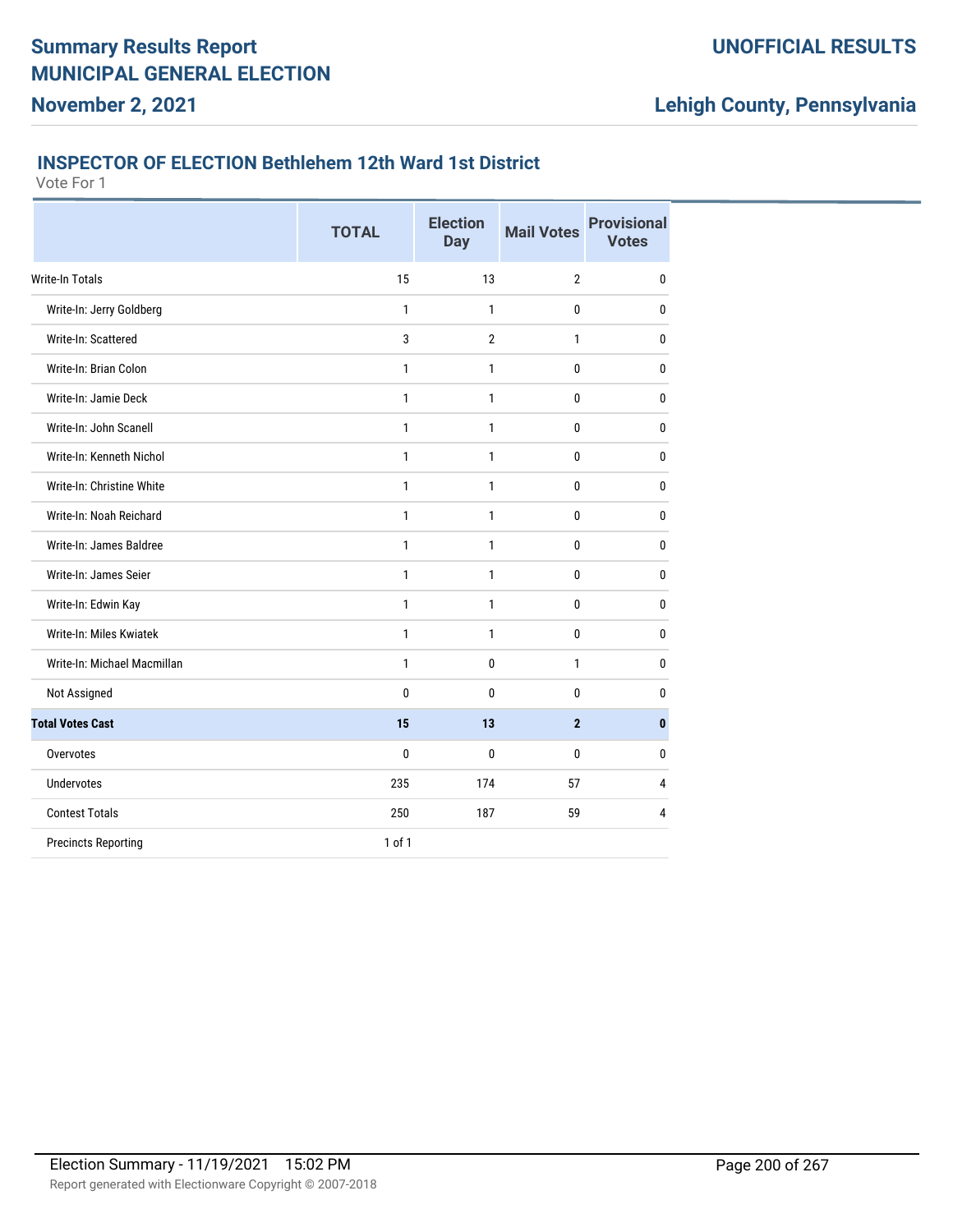# **Lehigh County, Pennsylvania**

#### **INSPECTOR OF ELECTION Bethlehem 12th Ward 2nd District**

|                                | <b>TOTAL</b>   | <b>Election</b><br><b>Day</b> | <b>Mail Votes</b> | <b>Provisional</b><br><b>Votes</b> |
|--------------------------------|----------------|-------------------------------|-------------------|------------------------------------|
| Write-In Totals                | 21             | 16                            | 5                 | $\pmb{0}$                          |
| Write-In: Benjamin A Ricci     | $\overline{2}$ | $\mathbf{0}$                  | $\overline{2}$    | 0                                  |
| Write-In: Jame P Jordan        | $\mathbf{1}$   | 0                             | $\mathbf{1}$      | $\bf{0}$                           |
| Write-In: Silagh White         | $\mathbf{1}$   | 1                             | 0                 | 0                                  |
| Write-In: Thomas P Beary Jr    | $\mathbf{1}$   | $\mathbf{1}$                  | 0                 | $\pmb{0}$                          |
| Write-In: Demitri Platov       | $\mathbf{1}$   | 1                             | 0                 | 0                                  |
| Write-In: Jeffery Hamilton     | $\mathbf{1}$   | 1                             | 0                 | 0                                  |
| Write-In: Amanda Tolino        | $\mathbf{1}$   | 1                             | 0                 | 0                                  |
| Write-In: Scattered            | 3              | $\mathbf{1}$                  | $\overline{2}$    | $\pmb{0}$                          |
| Write-In: Maximus Bellamy      | $\mathbf{1}$   | $\mathbf{1}$                  | $\mathbf{0}$      | $\bf{0}$                           |
| Write-In: Darin Orlandt        | $\mathbf{1}$   | 1                             | 0                 | 0                                  |
| Write-In: Nicholas Falsone     | $\mathbf{1}$   | 1                             | 0                 | 0                                  |
| Write-In: Michael Brunnabend   | $\mathbf{1}$   | $\mathbf{1}$                  | 0                 | $\pmb{0}$                          |
| Write-In: Michael S Panebianco | $\mathbf{1}$   | 1                             | 0                 | $\bf{0}$                           |
| Write-In: Scott Valentine      | $\mathbf{1}$   | 1                             | 0                 | 0                                  |
| Write-In: Eric Stoveken        | $\mathbf{1}$   | 1                             | 0                 | $\bf{0}$                           |
| Write-In: Nourhan Shanif       | $\mathbf{1}$   | 1                             | 0                 | $\pmb{0}$                          |
| Write-In: Jim Anderson         | $\mathbf{1}$   | $\mathbf{1}$                  | $\mathbf{0}$      | $\bf{0}$                           |
| Write-In: John J Ross          | $\mathbf{1}$   | 1                             | 0                 | 0                                  |
| Not Assigned                   | 0              | 0                             | 0                 | $\bf{0}$                           |
| <b>Total Votes Cast</b>        | 21             | 16                            | 5                 | $\bf{0}$                           |
| Overvotes                      | $\bf{0}$       | 0                             | 0                 | $\bf{0}$                           |
| <b>Undervotes</b>              | 321            | 227                           | 91                | 3                                  |
| <b>Contest Totals</b>          | 342            | 243                           | 96                | 3                                  |
| <b>Precincts Reporting</b>     | 1 of 1         |                               |                   |                                    |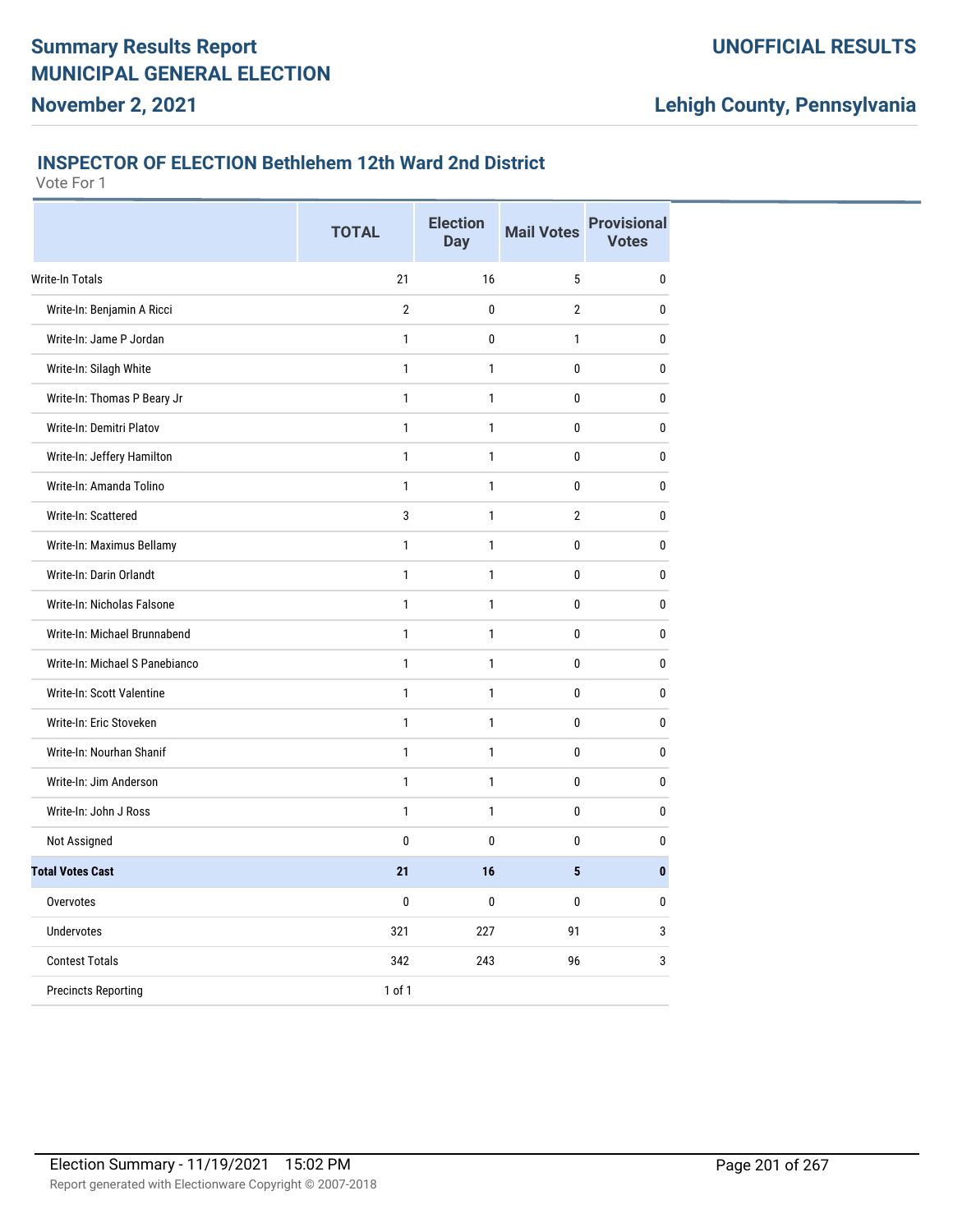### **INSPECTOR OF ELECTION Bethlehem 13th Ward 1st District**

Vote For 1

**November 2, 2021**

|                             | <b>TOTAL</b>   | <b>Election</b><br><b>Day</b> | <b>Mail Votes</b> | <b>Provisional</b><br><b>Votes</b> |
|-----------------------------|----------------|-------------------------------|-------------------|------------------------------------|
| Write-In Totals             | 30             | 16                            | 14                | $\mathbf 0$                        |
| Write-In: Scattered         | 22             | 13                            | 9                 | $\mathbf{0}$                       |
| Write-In: Dana Grubb        | $\overline{2}$ | 0                             | $\overline{2}$    | $\mathbf{0}$                       |
| Write-In: Cheryl A Haughney | 6              | 3                             | 3                 | $\mathbf 0$                        |
| Write-In: Casey Koncoroni   | 0              | 0                             | 0                 | $\mathbf{0}$                       |
| Not Assigned                | $\bf{0}$       | 0                             | 0                 | $\mathbf{0}$                       |
| <b>Total Votes Cast</b>     | 30             | 16                            | 14                | $\mathbf{0}$                       |
| Overvotes                   | 0              | $\mathbf{0}$                  | $\mathbf{0}$      | $\mathbf 0$                        |
| <b>Undervotes</b>           | 390            | 275                           | 113               | $\overline{2}$                     |
| <b>Contest Totals</b>       | 420            | 291                           | 127               | $\overline{2}$                     |
| <b>Precincts Reporting</b>  | 1 of 1         |                               |                   |                                    |

### **INSPECTOR OF ELECTION Bethlehem 13th Ward 2nd District**

|                            | <b>TOTAL</b>   | <b>Election</b><br><b>Day</b> | <b>Mail Votes</b> | <b>Provisional</b><br><b>Votes</b> |
|----------------------------|----------------|-------------------------------|-------------------|------------------------------------|
| Write-In Totals            | 24             | 19                            | 4                 | 1                                  |
| Write-In: Jamie Deck       | $\overline{2}$ | $\overline{2}$                | 0                 | 0                                  |
| Write-In: John Fretz Jr    | $\overline{2}$ | $\overline{2}$                | 0                 | 0                                  |
| Write-In: Scattered        | 20             | 15                            | 4                 | 1                                  |
| Not Assigned               | 0              | 0                             | 0                 | 0                                  |
| <b>Total Votes Cast</b>    | 24             | 19                            | 4                 |                                    |
| Overvotes                  | 0              | 0                             | 0                 | 0                                  |
| Undervotes                 | 336            | 243                           | 88                | 5                                  |
| <b>Contest Totals</b>      | 360            | 262                           | 92                | 6                                  |
| <b>Precincts Reporting</b> | 1 of 1         |                               |                   |                                    |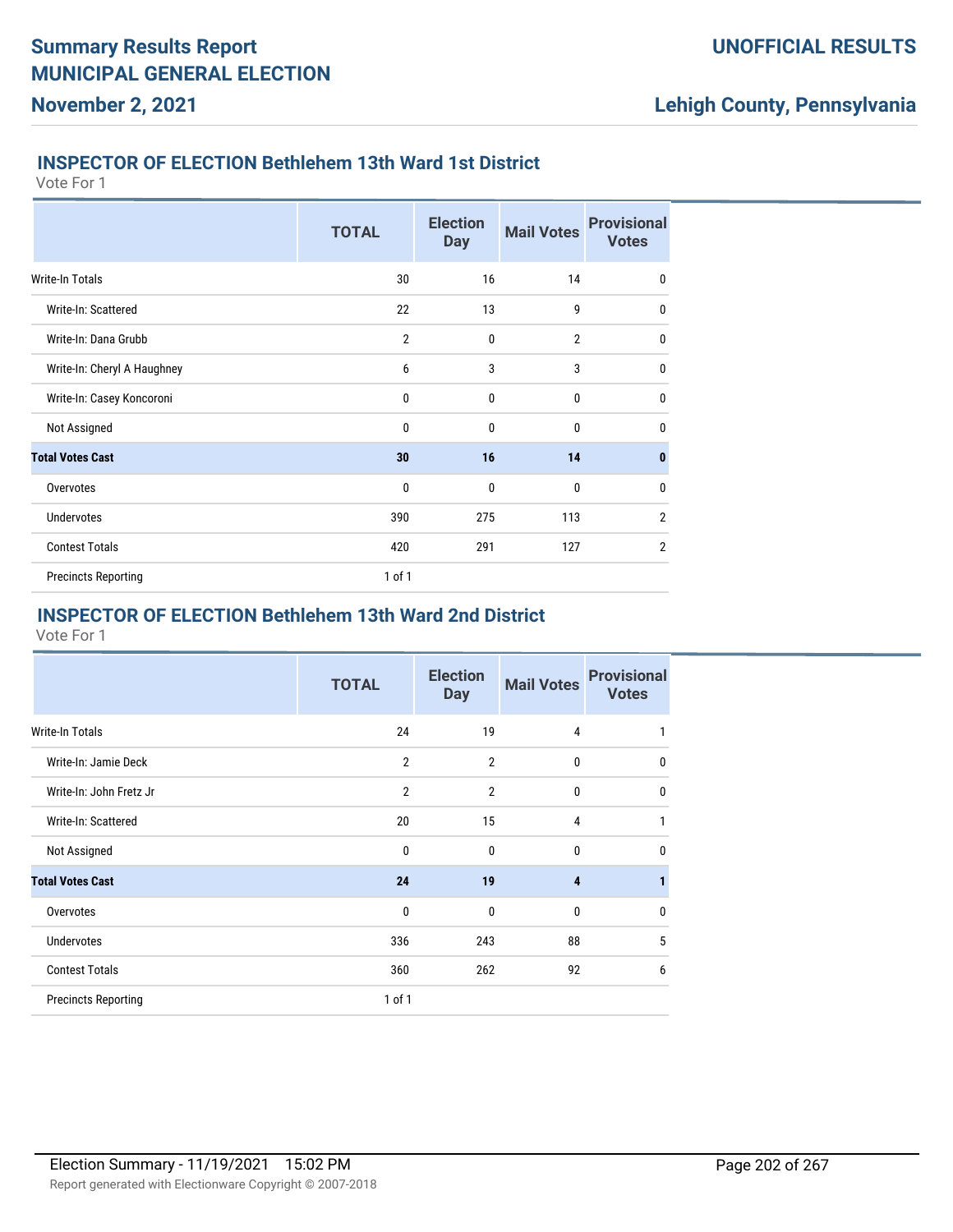#### **INSPECTOR OF ELECTION Bethlehem 13th Ward 3rd District**

Vote For 1

**November 2, 2021**

|                            | <b>TOTAL</b>   | <b>Election</b><br><b>Day</b> | <b>Mail Votes</b> | <b>Provisional</b><br><b>Votes</b> |
|----------------------------|----------------|-------------------------------|-------------------|------------------------------------|
| <b>Write-In Totals</b>     | 23             | 14                            | 9                 | $\mathbf{0}$                       |
| Write-In: Jeffery Stangl   | 5              | $\overline{2}$                | 3                 | $\mathbf{0}$                       |
| Write-In: Sean Tallarico   | $\overline{2}$ | $\overline{2}$                | $\mathbf{0}$      | $\mathbf{0}$                       |
| Write-In: Scattered        | 16             | 10                            | 6                 | $\mathbf{0}$                       |
| Not Assigned               | $\mathbf 0$    | $\mathbf 0$                   | $\mathbf{0}$      | $\mathbf{0}$                       |
| <b>Total Votes Cast</b>    | 23             | 14                            | $\boldsymbol{9}$  | $\mathbf{0}$                       |
| Overvotes                  | $\mathbf 0$    | $\mathbf 0$                   | 0                 | $\mathbf{0}$                       |
| <b>Undervotes</b>          | 345            | 214                           | 131               | 0                                  |
| <b>Contest Totals</b>      | 368            | 228                           | 140               | $\mathbf{0}$                       |
| <b>Precincts Reporting</b> | $1$ of $1$     |                               |                   |                                    |

#### **INSPECTOR OF ELECTION Bethlehem 13th Ward 4th District**

|                              | <b>TOTAL</b>   | <b>Election</b><br><b>Day</b> | <b>Mail Votes</b> | <b>Provisional</b><br><b>Votes</b> |
|------------------------------|----------------|-------------------------------|-------------------|------------------------------------|
| <b>Write-In Totals</b>       | 28             | 21                            | 7                 | 0                                  |
| Write-In: Michele Rayah Levy | $\overline{2}$ | $\overline{2}$                | 0                 | 0                                  |
| Write-In: Scattered          | 26             | 19                            | 7                 | 0                                  |
| Not Assigned                 | 0              | $\mathbf{0}$                  | 0                 | 0                                  |
| <b>Total Votes Cast</b>      | 28             | 21                            | $\overline{7}$    | $\bf{0}$                           |
| Overvotes                    | 0              | $\mathbf{0}$                  | 0                 | $\Omega$                           |
| <b>Undervotes</b>            | 495            | 349                           | 143               | 3                                  |
| <b>Contest Totals</b>        | 523            | 370                           | 150               | 3                                  |
| <b>Precincts Reporting</b>   | $1$ of $1$     |                               |                   |                                    |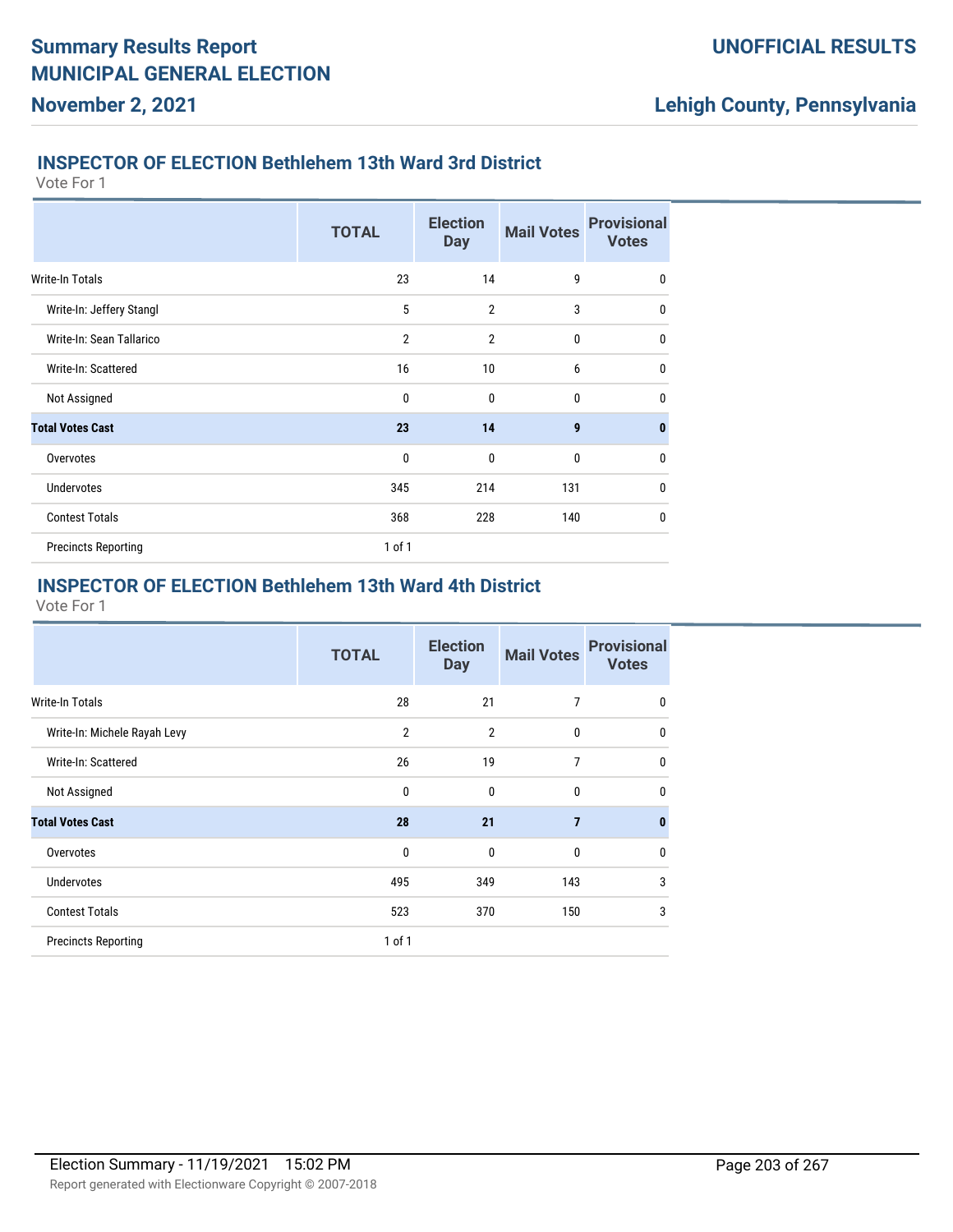# **Lehigh County, Pennsylvania**

#### **INSPECTOR OF ELECTION Bethlehem 13th Ward 5th District**

|                                | <b>TOTAL</b>   | <b>Election</b><br><b>Day</b> | <b>Mail Votes</b> | <b>Provisional</b><br><b>Votes</b> |
|--------------------------------|----------------|-------------------------------|-------------------|------------------------------------|
| <b>Write-In Totals</b>         | 24             | 18                            | 6                 | $\bf{0}$                           |
| Write-In: Kerry Hickak         | $\mathbf{1}$   | 1                             | 0                 | $\bf{0}$                           |
| Write-In: Barbara Backenstz    | $\mathbf{1}$   | $\mathbf{1}$                  | 0                 | $\bf{0}$                           |
| Write-In: John Elias           | $\mathbf{1}$   | $\mathbf{1}$                  | 0                 | $\mathbf{0}$                       |
| Write-In: GErald Korb          | $\mathbf{1}$   | 1                             | 0                 | 0                                  |
| Write-In: Stacy Marie Wallace  | 1              | 1                             | 0                 | 0                                  |
| Write-In: Walter D Tindell     | $\mathbf{1}$   | $\mathbf{1}$                  | 0                 | $\bf{0}$                           |
| Write-In: John T Brzyski       | $\mathbf{1}$   | $\mathbf{1}$                  | 0                 | $\pmb{0}$                          |
| Write-In: Michael Corr         | $\mathbf{1}$   | 1                             | 0                 | 0                                  |
| Write-In: Jarred M Morganstern | $\mathbf{1}$   | $\mathbf{1}$                  | 0                 | $\bf{0}$                           |
| Write-In: Jeffery Goldberg     | $\mathbf{1}$   | $\mathbf{1}$                  | 0                 | $\bf{0}$                           |
| Write-In: Peter Bogunvich      | $\mathbf{1}$   | $\mathbf{1}$                  | 0                 | $\mathbf{0}$                       |
| Write-In: Rex Weaver           | $\mathbf{1}$   | 1                             | 0                 | $\bf{0}$                           |
| Write-In: Patricia Fielding    | $\mathbf{1}$   | 0                             | $\mathbf{1}$      | $\bf{0}$                           |
| Write-In: Scattered            | $\overline{7}$ | 5                             | $\overline{2}$    | $\bf{0}$                           |
| Write-In: Ryan Stark           | $\mathbf{1}$   | $\pmb{0}$                     | $\mathbf{1}$      | $\bf{0}$                           |
| Write-In: Mark Moss            | 3              | 1                             | $\overline{2}$    | 0                                  |
| Not Assigned                   | 0              | 0                             | 0                 | 0                                  |
| <b>Total Votes Cast</b>        | 24             | 18                            | 6                 | $\mathbf{0}$                       |
| Overvotes                      | 0              | 0                             | 0                 | $\bf{0}$                           |
| <b>Undervotes</b>              | 347            | 235                           | 108               | 4                                  |
| <b>Contest Totals</b>          | 371            | 253                           | 114               | 4                                  |
| <b>Precincts Reporting</b>     | $1$ of $1$     |                               |                   |                                    |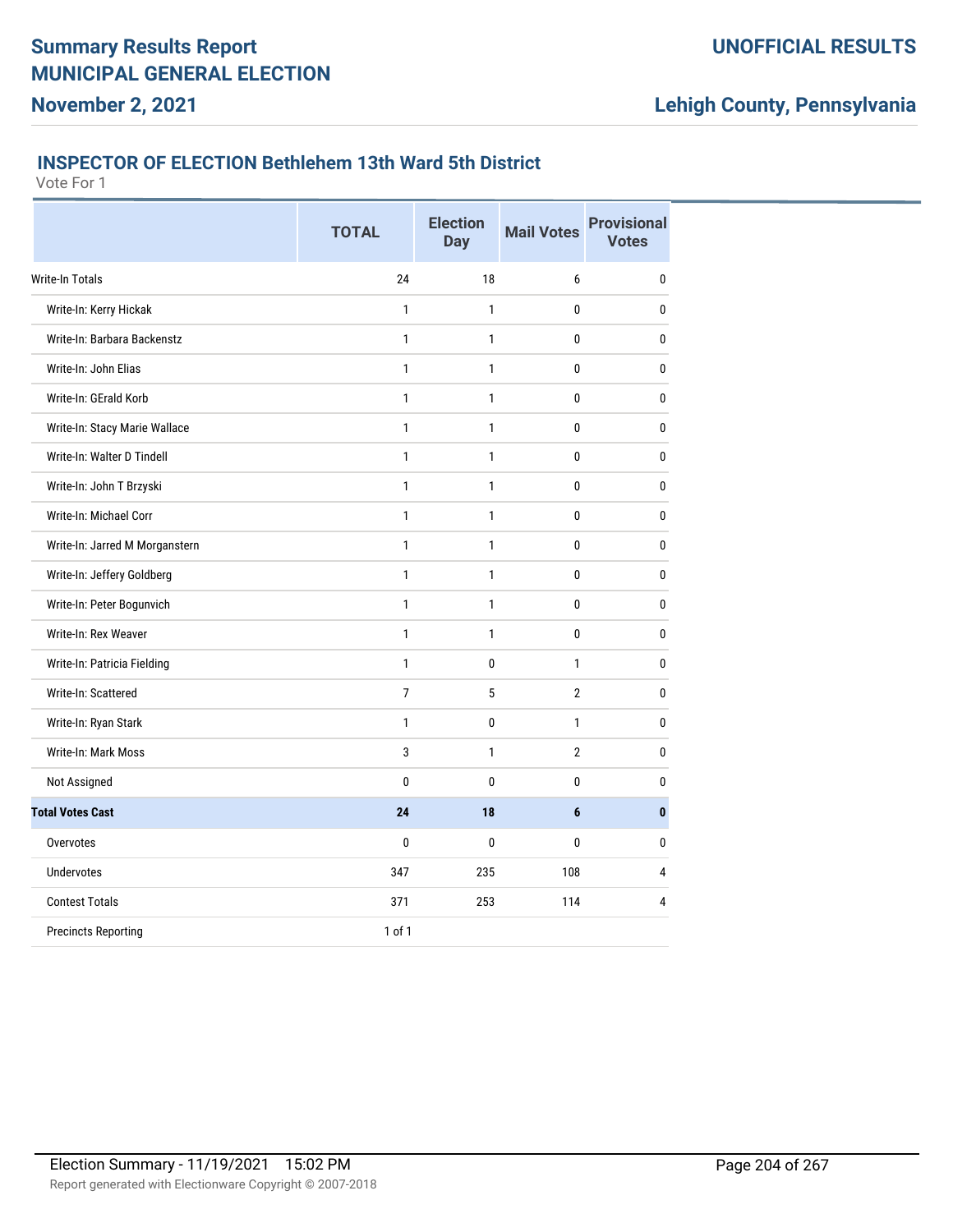#### **INSPECTOR OF ELECTION Bethlehem 13th Ward 6th District**

Vote For 1

**November 2, 2021**

|                             | <b>TOTAL</b>   | <b>Election</b><br><b>Day</b> | <b>Mail Votes</b> | <b>Provisional</b><br><b>Votes</b> |
|-----------------------------|----------------|-------------------------------|-------------------|------------------------------------|
| Write-In Totals             | 21             | 16                            | 5                 | $\bf{0}$                           |
| Write-In: John Raugh        | 1              | 1                             | $\mathbf{0}$      | 0                                  |
| Write-In: Scattered         | 12             | 10                            | $\overline{2}$    | 0                                  |
| Write-In: Jennifer Doncsecz | 1              | 1                             | 0                 | 0                                  |
| Write-In: Dennis Smith      | 1              | 1                             | 0                 | 0                                  |
| Write-In: Lawrence Berkmag  | 1              | 1                             | 0                 | 0                                  |
| Write-In: George Yasso      | $\overline{2}$ | 0                             | $\overline{2}$    | 0                                  |
| Write-In: Stewart Cole      | 1              | 0                             | 1                 | 0                                  |
| Write-In: Steve Lynch       | $\mathbf{1}$   | 1                             | 0                 | $\bf{0}$                           |
| Write-In: Barry Eyck        | 1              | 1                             | 0                 | $\bf{0}$                           |
| Not Assigned                | 0              | $\mathbf 0$                   | 0                 | 0                                  |
| <b>Total Votes Cast</b>     | 21             | 16                            | 5                 | $\mathbf{0}$                       |
| Overvotes                   | 0              | $\mathbf 0$                   | 0                 | $\bf{0}$                           |
| <b>Undervotes</b>           | 273            | 191                           | 81                | 1                                  |
| <b>Contest Totals</b>       | 294            | 207                           | 86                | 1                                  |
| <b>Precincts Reporting</b>  | $1$ of $1$     |                               |                   |                                    |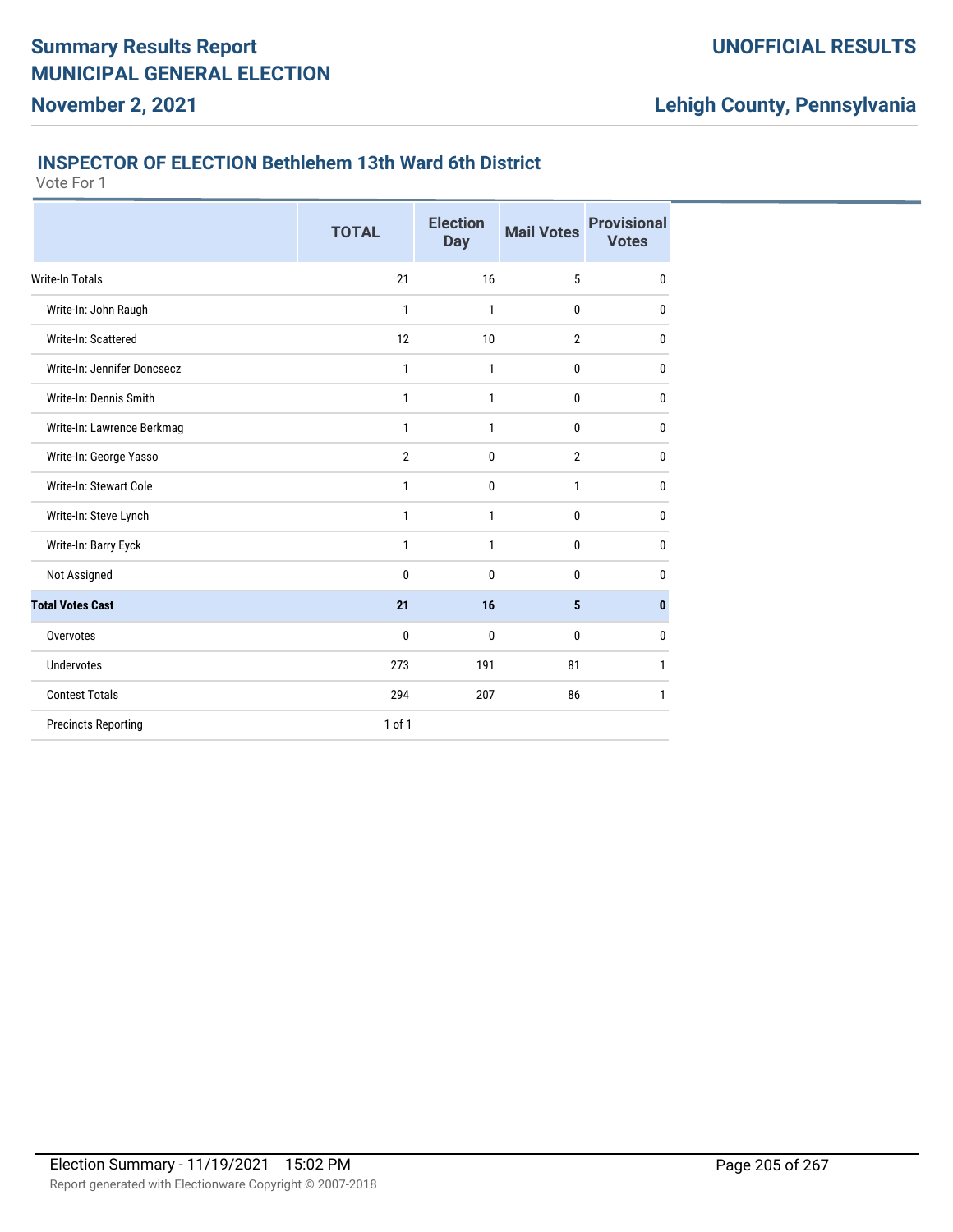#### **INSPECTOR OF ELECTION Bethlehem 13th Ward 7th District**

Vote For 1

**November 2, 2021**

|                            | <b>TOTAL</b>   | <b>Election</b><br><b>Day</b> | <b>Mail Votes</b> | <b>Provisional</b><br><b>Votes</b> |
|----------------------------|----------------|-------------------------------|-------------------|------------------------------------|
| <b>Write-In Totals</b>     | 18             | 10                            | 6                 | $\overline{2}$                     |
| Write-In: Scattered        | 8              | $\overline{2}$                | 5                 | 1                                  |
| Write-In: Devin Brunges    | $\overline{2}$ | $\overline{2}$                | $\bf{0}$          | $\bf{0}$                           |
| Write-In: Rachel Leoa      | $\mathbf{1}$   | $\mathbf{0}$                  | $\mathbf{1}$      | 0                                  |
| Write-In: Debra Mitchell   | 1              | $\mathbf{1}$                  | $\mathbf 0$       | 0                                  |
| Write-In: Laura L Rochkopt | 1              | $\mathbf{1}$                  | $\bf{0}$          | 0                                  |
| Write-In: Carolyn Burtz    | $\mathbf{1}$   | $\mathbf{1}$                  | $\bf{0}$          | 0                                  |
| Write-In: Rachel Brown     | 1              | 1                             | 0                 | 0                                  |
| Write-In: Brian Robert     | $\mathbf{1}$   | 1                             | $\bf{0}$          | 0                                  |
| Write-In: Jesse Randell    | 1              | 1                             | $\bf{0}$          | $\mathbf 0$                        |
| Write-In: James Finnen     | 1              | 0                             | 0                 | 1                                  |
| Not Assigned               | 0              | $\mathbf{0}$                  | 0                 | 0                                  |
| <b>Total Votes Cast</b>    | 18             | 10                            | $6\phantom{1}$    | $\mathbf{2}$                       |
| Overvotes                  | 0              | $\mathbf{0}$                  | 0                 | 0                                  |
| <b>Undervotes</b>          | 271            | 174                           | 95                | $\overline{2}$                     |
| <b>Contest Totals</b>      | 289            | 184                           | 101               | $\overline{4}$                     |
| <b>Precincts Reporting</b> | 1 of 1         |                               |                   |                                    |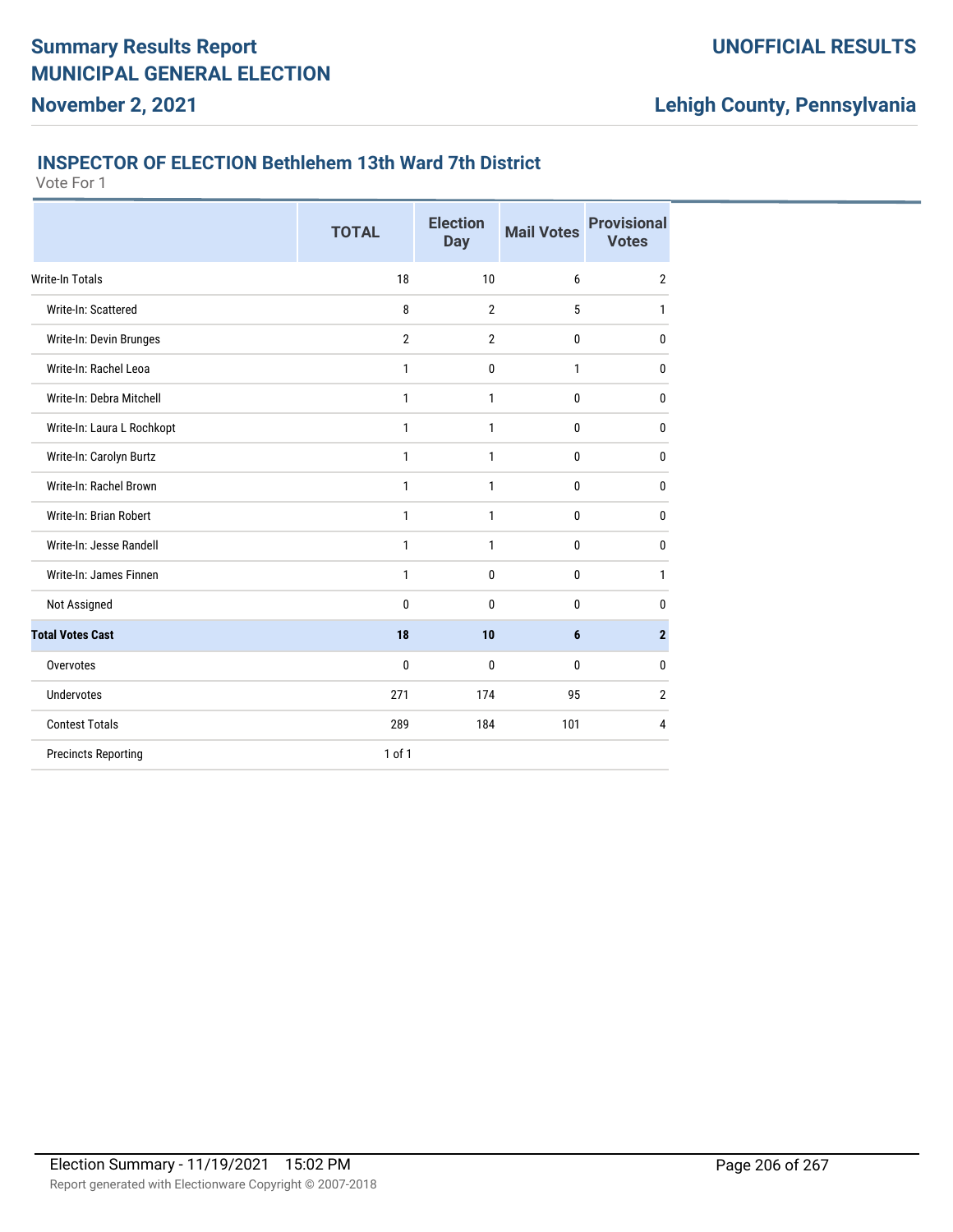#### **INSPECTOR OF ELECTION Bethlehem 13th Ward 8th District**

Vote For 1

**November 2, 2021**

|                            | <b>TOTAL</b>   | <b>Election</b><br><b>Day</b> | <b>Mail Votes</b> | <b>Provisional</b><br><b>Votes</b> |
|----------------------------|----------------|-------------------------------|-------------------|------------------------------------|
| <b>Write-In Totals</b>     | 32             | 17                            | 15                | $\mathbf 0$                        |
| Write-In: Scattered        | 28             | 15                            | 13                | $\mathbf{0}$                       |
| Write-In: Sean Reifsnyder  | $\overline{2}$ | $\overline{2}$                | 0                 | $\mathbf 0$                        |
| Write-In: Doris Glausmann  | $\overline{2}$ | $\mathbf{0}$                  | $\overline{2}$    | $\mathbf 0$                        |
| Not Assigned               | 0              | $\mathbf{0}$                  | $\mathbf{0}$      | $\mathbf{0}$                       |
| <b>Total Votes Cast</b>    | 32             | 17                            | 15                | $\mathbf{0}$                       |
| Overvotes                  | $\mathbf 0$    | 0                             | 0                 | $\mathbf 0$                        |
| <b>Undervotes</b>          | 300            | 179                           | 120               | 1                                  |
| <b>Contest Totals</b>      | 332            | 196                           | 135               | 1                                  |
| <b>Precincts Reporting</b> | $1$ of $1$     |                               |                   |                                    |

### **INSPECTOR OF ELECTION Alburtis**

|                            | <b>TOTAL</b>   | <b>Election</b><br><b>Day</b> | <b>Mail Votes</b> | <b>Provisional</b><br><b>Votes</b> |
|----------------------------|----------------|-------------------------------|-------------------|------------------------------------|
| <b>Write-In Totals</b>     | 40             | 33                            | 6                 | 1                                  |
| Write-In: Natalie Nestor   | $\overline{2}$ | $\overline{2}$                | 0                 | 0                                  |
| Write-In: Scattered        | 30             | 25                            | $\overline{4}$    | 1                                  |
| Write-In: Vicky Salerno    | $\overline{2}$ | $\overline{2}$                | 0                 | 0                                  |
| Write-In: Theodore Miller  | $\overline{2}$ | $\mathbf 0$                   | $\overline{2}$    | $\bf{0}$                           |
| Write-In: Jessica Clontz   | $\overline{2}$ | $\overline{2}$                | 0                 | $\mathbf{0}$                       |
| Write-In: Kathleen Palmer  | $\overline{2}$ | $\overline{2}$                | $\mathbf{0}$      | 0                                  |
| Not Assigned               | $\mathbf{0}$   | $\mathbf{0}$                  | 0                 | $\mathbf 0$                        |
| <b>Total Votes Cast</b>    | 40             | 33                            | 6                 | 1                                  |
| Overvotes                  | $\mathbf{0}$   | $\mathbf{0}$                  | 0                 | 0                                  |
| <b>Undervotes</b>          | 442            | 356                           | 79                | 7                                  |
| <b>Contest Totals</b>      | 482            | 389                           | 85                | 8                                  |
| <b>Precincts Reporting</b> | $1$ of $1$     |                               |                   |                                    |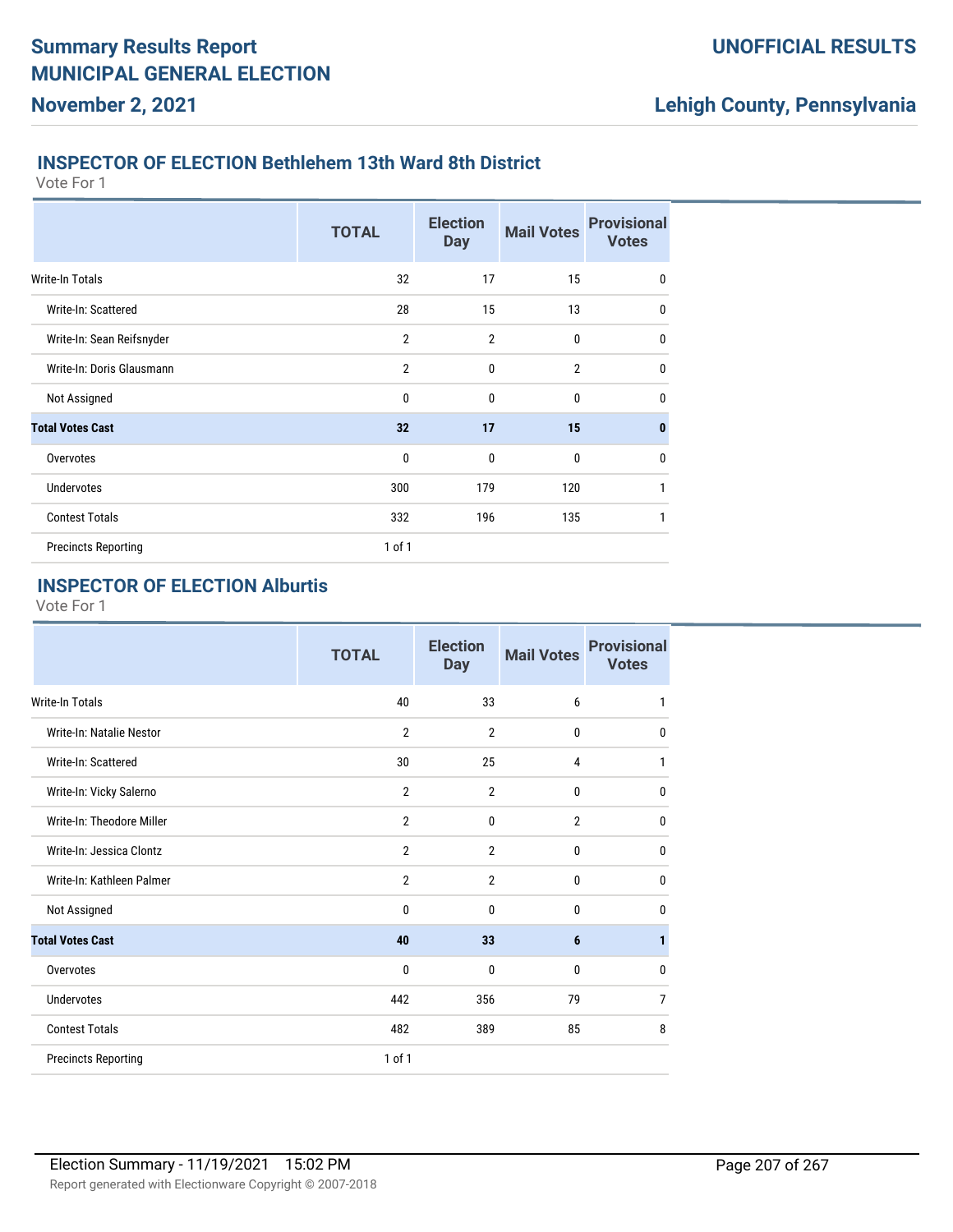### **INSPECTOR OF ELECTION Catasauqua 1st District**

Vote For 1

|                            | <b>TOTAL</b>   | <b>Election</b><br><b>Day</b> | <b>Mail Votes</b> | <b>Provisional</b><br><b>Votes</b> |
|----------------------------|----------------|-------------------------------|-------------------|------------------------------------|
| Write-In Totals            | 25             | 21                            | 4                 | 0                                  |
| Write-In: Katelyn Fallon   | $\overline{2}$ | $\overline{2}$                | $\mathbf 0$       | $\mathbf{0}$                       |
| Write-In: Scattered        | 21             | 17                            | 4                 | $\mathbf{0}$                       |
| Write-In: Tim Flynn        | $\overline{2}$ | $\overline{2}$                | $\mathbf{0}$      | $\mathbf 0$                        |
| Not Assigned               | $\mathbf{0}$   | $\mathbf{0}$                  | $\mathbf{0}$      | $\mathbf{0}$                       |
| <b>Total Votes Cast</b>    | 25             | 21                            | $\overline{4}$    | $\bf{0}$                           |
| Overvotes                  | $\mathbf{0}$   | $\mathbf{0}$                  | $\mathbf 0$       | $\mathbf 0$                        |
| <b>Undervotes</b>          | 346            | 264                           | 82                | $\mathbf 0$                        |
| <b>Contest Totals</b>      | 371            | 285                           | 86                | $\mathbf 0$                        |
| <b>Precincts Reporting</b> | $1$ of $1$     |                               |                   |                                    |

### **INSPECTOR OF ELECTION Catasauqua 2nd District**

|                            | <b>TOTAL</b>   | <b>Election</b><br><b>Day</b> | <b>Mail Votes</b> | <b>Provisional</b><br><b>Votes</b> |
|----------------------------|----------------|-------------------------------|-------------------|------------------------------------|
| <b>Write-In Totals</b>     | 26             | 25                            | 1                 | $\mathbf{0}$                       |
| Write-In: Richard Silvoy   | $\overline{2}$ | $\mathbf{1}$                  | 1                 | $\mathbf{0}$                       |
| Write-In: Matt Deist       | $\overline{2}$ | $\overline{2}$                | $\mathbf{0}$      | $\mathbf{0}$                       |
| Write-In: Scattered        | 22             | 22                            | $\mathbf{0}$      | 0                                  |
| Not Assigned               | 0              | $\mathbf{0}$                  | $\mathbf{0}$      | 0                                  |
| <b>Total Votes Cast</b>    | 26             | 25                            | $\mathbf{1}$      | $\mathbf{0}$                       |
| Overvotes                  | 0              | $\mathbf{0}$                  | $\mathbf 0$       | $\mathbf{0}$                       |
| <b>Undervotes</b>          | 333            | 271                           | 62                | $\mathbf{0}$                       |
| <b>Contest Totals</b>      | 359            | 296                           | 63                | $\mathbf{0}$                       |
| <b>Precincts Reporting</b> | $1$ of $1$     |                               |                   |                                    |
|                            |                |                               |                   |                                    |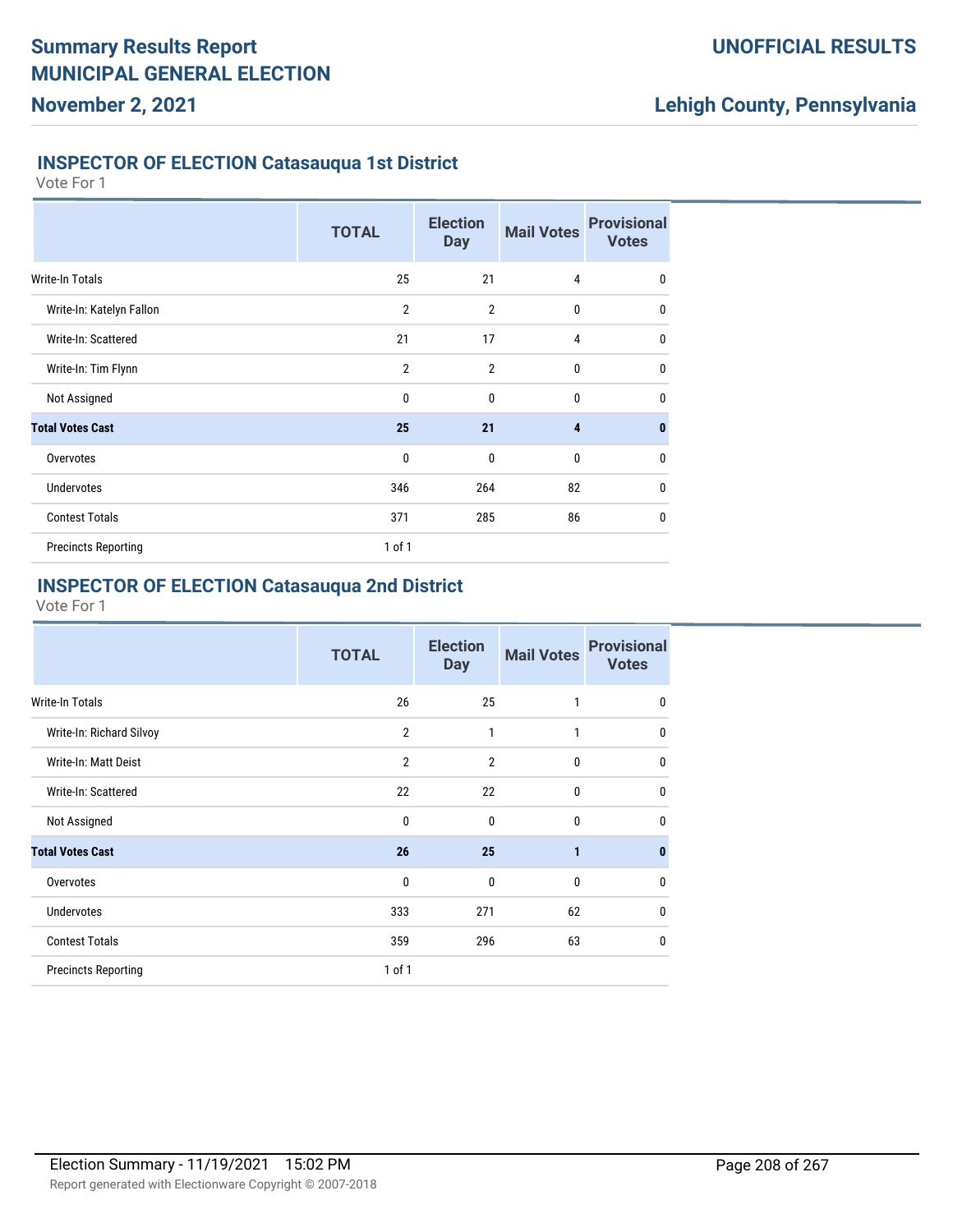### **INSPECTOR OF ELECTION Catasauqua 3rd District**

Vote For 1

|                            | <b>TOTAL</b> | <b>Election</b><br><b>Day</b> | <b>Mail Votes</b> | <b>Provisional</b><br><b>Votes</b> |
|----------------------------|--------------|-------------------------------|-------------------|------------------------------------|
| <b>DEM Marian E DeLong</b> | 185          | 97                            | 87                | 1                                  |
| <b>REP Diane Laubach</b>   | 216          | 180                           | 34                | $\overline{2}$                     |
| <b>Write-In Totals</b>     | 0            | $\mathbf{0}$                  | 0                 | $\mathbf 0$                        |
| Write-In: Scattered        | 0            | $\mathbf{0}$                  | 0                 | $\mathbf 0$                        |
| Not Assigned               | 0            | 0                             | 0                 | $\mathbf 0$                        |
| <b>Total Votes Cast</b>    | 401          | 277                           | 121               | $\mathbf{3}$                       |
| Overvotes                  | 1            | 1                             | 0                 | $\mathbf 0$                        |
| <b>Undervotes</b>          | 21           | 17                            | 4                 | $\mathbf 0$                        |
| <b>Contest Totals</b>      | 423          | 295                           | 125               | 3                                  |
| <b>Precincts Reporting</b> | 1 of 1       |                               |                   |                                    |

### **INSPECTOR OF ELECTION Coopersburg**

|                            | <b>TOTAL</b>   | <b>Election</b><br><b>Day</b> | <b>Mail Votes</b> | <b>Provisional</b><br><b>Votes</b> |
|----------------------------|----------------|-------------------------------|-------------------|------------------------------------|
| Write-In Totals            | 42             | 29                            | 13                | $\mathbf{0}$                       |
| Write-In: Helen Yeager     | $\overline{2}$ | $\mathbf{0}$                  | $\overline{2}$    | $\mathbf 0$                        |
| Write-In: Paul McAndrew    | $\overline{2}$ | $\mathbf{0}$                  | $\overline{2}$    | $\mathbf 0$                        |
| Write-In: Scattered        | 34             | 27                            | 7                 | $\mathbf 0$                        |
| Write-In: Rachel Como      | $\overline{2}$ | $\mathbf 0$                   | $\overline{2}$    | $\mathbf 0$                        |
| Write-In: Morgan Danko     | $\overline{2}$ | $\overline{2}$                | 0                 | $\mathbf{0}$                       |
| Not Assigned               | $\mathbf{0}$   | $\mathbf{0}$                  | $\mathbf{0}$      | 0                                  |
| <b>Total Votes Cast</b>    | 42             | 29                            | 13                | $\bf{0}$                           |
| Overvotes                  | $\mathbf 0$    | $\mathbf{0}$                  | $\mathbf{0}$      | $\mathbf 0$                        |
| Undervotes                 | 638            | 497                           | 140               | 1                                  |
| <b>Contest Totals</b>      | 680            | 526                           | 153               | 1                                  |
| <b>Precincts Reporting</b> | 1 of 1         |                               |                   |                                    |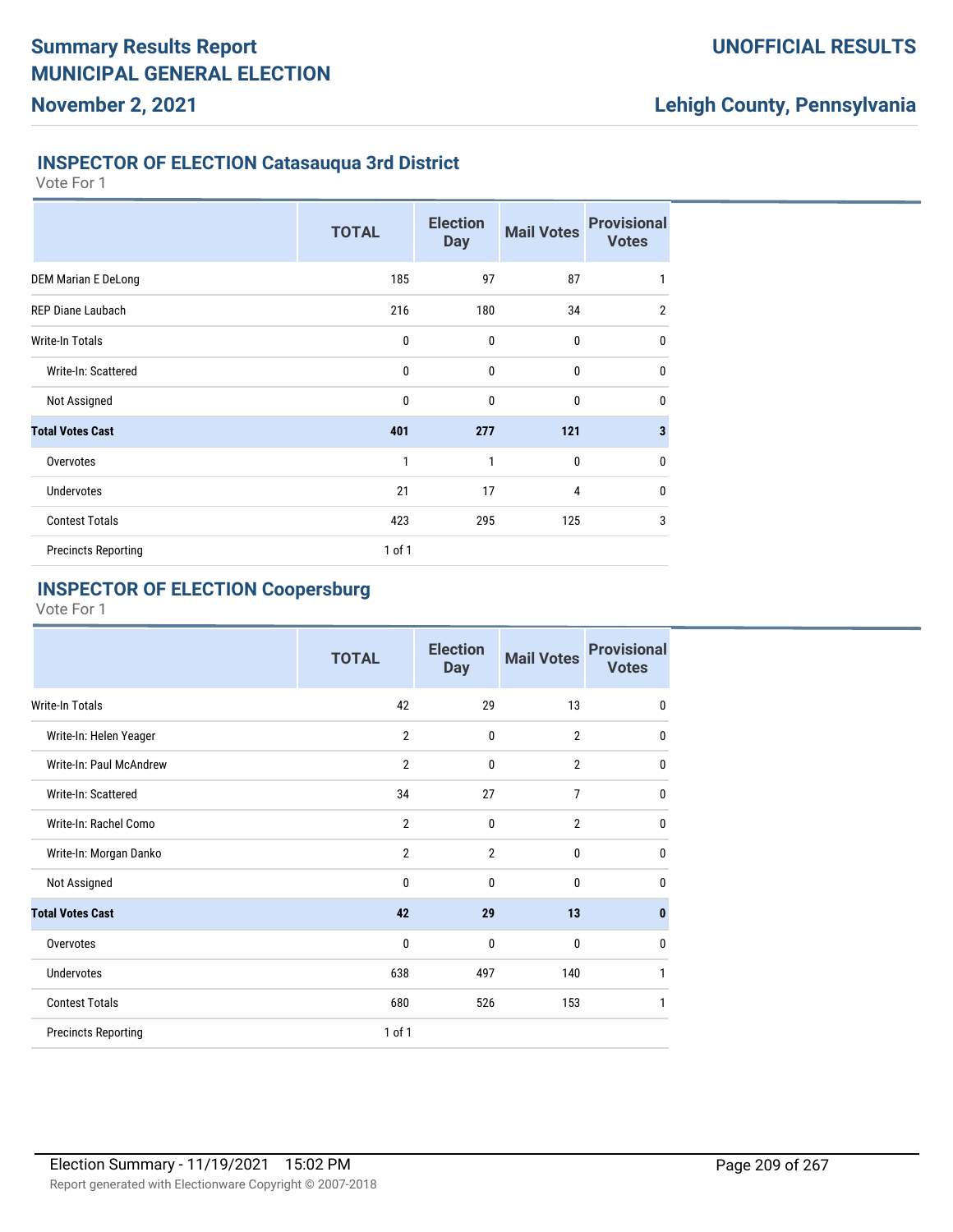### **UNOFFICIAL RESULTS**

## **Lehigh County, Pennsylvania**

### **INSPECTOR OF ELECTION Coplay 1st District**

Vote For 1

|                              | <b>TOTAL</b>   | <b>Election</b><br><b>Day</b> | <b>Mail Votes</b> | <b>Provisional</b><br><b>Votes</b> |
|------------------------------|----------------|-------------------------------|-------------------|------------------------------------|
| <b>DEM Susan Butchinski</b>  | 212            | 149                           | 62                | 1                                  |
| <b>Write-In Totals</b>       | 5              | $\overline{4}$                | 1                 | 0                                  |
| Write-In: Scattered          | $\overline{2}$ | 1                             | 1                 | $\mathbf{0}$                       |
| Write-In: Megan Markulics    | 1              | 1                             | 0                 | 0                                  |
| Write-In: Charlene M Piskyla | 1              | 1                             | 0                 | $\mathbf 0$                        |
| Write-In: David Wilson       | 1              | 1                             | 0                 | $\mathbf{0}$                       |
| Not Assigned                 | 0              | $\mathbf 0$                   | $\mathbf{0}$      | $\mathbf{0}$                       |
| <b>Total Votes Cast</b>      | 217            | 153                           | 63                | 1                                  |
| Overvotes                    | 0              | 0                             | $\mathbf{0}$      | $\mathbf{0}$                       |
| Undervotes                   | 90             | 80                            | 9                 | 1                                  |
| <b>Contest Totals</b>        | 307            | 233                           | 72                | $\overline{2}$                     |
| <b>Precincts Reporting</b>   | 1 of 1         |                               |                   |                                    |

### **INSPECTOR OF ELECTION Coplay 2nd District**

|                            | <b>TOTAL</b> | <b>Election</b><br><b>Day</b> | <b>Mail Votes</b> | <b>Provisional</b><br><b>Votes</b> |
|----------------------------|--------------|-------------------------------|-------------------|------------------------------------|
| DEM Bill Leiner Jr         | 196          | 133                           | 62                | 1                                  |
| REP Joan Witko             | 163          | 144                           | 19                | $\mathbf 0$                        |
| <b>Write-In Totals</b>     | 8            | 8                             | $\bf{0}$          | $\mathbf 0$                        |
| Write-In: Scattered        | 8            | 8                             | $\mathbf 0$       | $\mathbf 0$                        |
| Not Assigned               | 0            | 0                             | $\mathbf 0$       | $\mathbf 0$                        |
| <b>Total Votes Cast</b>    | 367          | 285                           | 81                | 1                                  |
| Overvotes                  | $\mathbf 0$  | $\mathbf 0$                   | $\mathbf 0$       | $\mathbf 0$                        |
| <b>Undervotes</b>          | 22           | 18                            | $\overline{4}$    | $\mathbf 0$                        |
| <b>Contest Totals</b>      | 389          | 303                           | 85                | 1                                  |
| <b>Precincts Reporting</b> | 1 of 1       |                               |                   |                                    |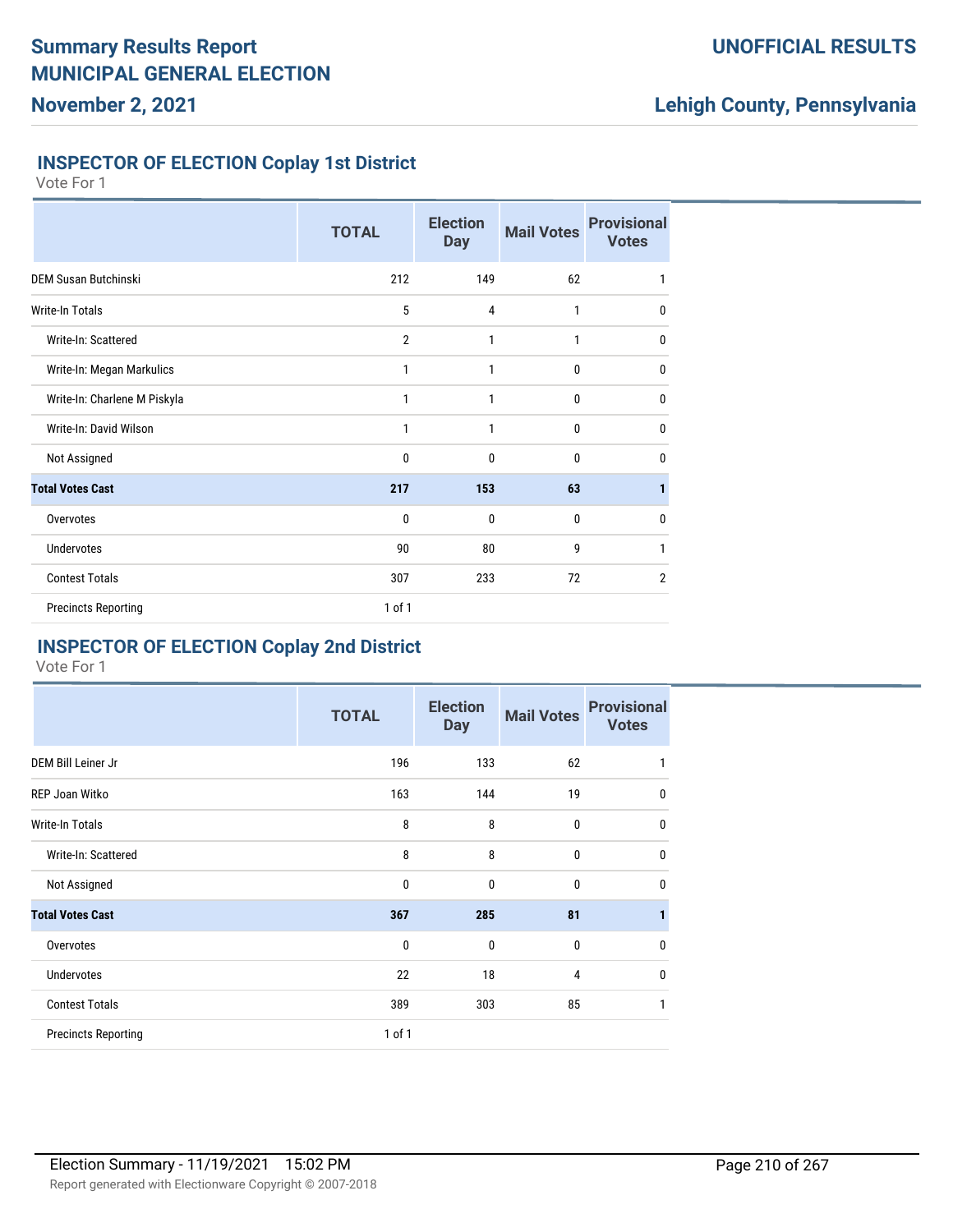### **UNOFFICIAL RESULTS**

## **Lehigh County, Pennsylvania**

### **INSPECTOR OF ELECTION Emmaus 1st District**

Vote For 1

|                            | <b>TOTAL</b>   | <b>Election</b><br><b>Day</b> | <b>Mail Votes</b> | <b>Provisional</b><br><b>Votes</b> |
|----------------------------|----------------|-------------------------------|-------------------|------------------------------------|
| Write-In Totals            | 27             | 24                            | 3                 | $\mathbf 0$                        |
| Write-In: Scattered        | 20             | 17                            | 3                 | $\mathbf{0}$                       |
| Write-In: Alexandra Racine | 3              | 3                             | $\mathbf{0}$      | $\mathbf{0}$                       |
| Write-In: Brandon Nebhut   | $\overline{2}$ | $\overline{2}$                | 0                 | $\mathbf{0}$                       |
| Write-In: Larry Rutman     | $\overline{2}$ | $\overline{2}$                | 0                 | $\mathbf 0$                        |
| Not Assigned               | 0              | 0                             | 0                 | $\mathbf 0$                        |
| <b>Total Votes Cast</b>    | 27             | 24                            | 3                 | $\mathbf{0}$                       |
| Overvotes                  | 0              | 0                             | 0                 | $\mathbf 0$                        |
| <b>Undervotes</b>          | 380            | 286                           | 86                | 8                                  |
| <b>Contest Totals</b>      | 407            | 310                           | 89                | 8                                  |
| <b>Precincts Reporting</b> | $1$ of $1$     |                               |                   |                                    |

### **INSPECTOR OF ELECTION Emmaus 2nd District**

|                            | <b>TOTAL</b> | <b>Election</b><br><b>Day</b> | <b>Mail Votes</b> | <b>Provisional</b><br><b>Votes</b> |
|----------------------------|--------------|-------------------------------|-------------------|------------------------------------|
| DEM Michele Eyer           | 235          | 140                           | 88                | $\overline{7}$                     |
| REP Leslie L DeLong        | 184          | 165                           | 18                | 1                                  |
| <b>Write-In Totals</b>     | 1            | 1                             | 0                 | $\mathbf 0$                        |
| Write-In: Scattered        | 1            | 1                             | 0                 | $\mathbf 0$                        |
| Not Assigned               | 0            | 0                             | 0                 | $\mathbf 0$                        |
| <b>Total Votes Cast</b>    | 420          | 306                           | 106               | 8                                  |
| Overvotes                  | 0            | $\mathbf{0}$                  | 0                 | 0                                  |
| <b>Undervotes</b>          | 15           | 10                            | 5                 | 0                                  |
| <b>Contest Totals</b>      | 435          | 316                           | 111               | 8                                  |
| <b>Precincts Reporting</b> | 1 of 1       |                               |                   |                                    |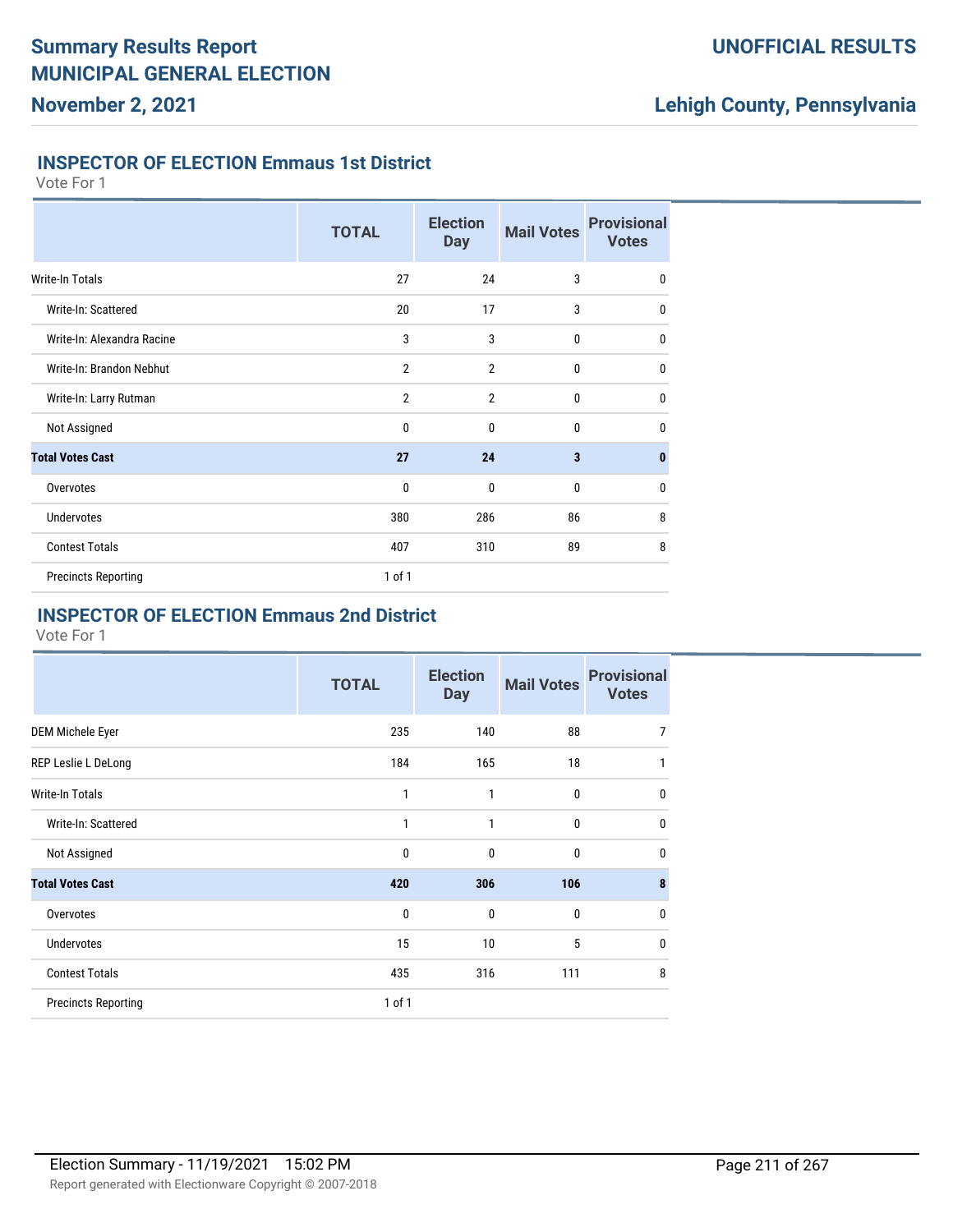### **UNOFFICIAL RESULTS**

# **Lehigh County, Pennsylvania**

### **INSPECTOR OF ELECTION Emmaus 3rd District**

|                             | <b>TOTAL</b> | <b>Election</b><br><b>Day</b> | <b>Mail Votes</b> | <b>Provisional</b><br><b>Votes</b> |
|-----------------------------|--------------|-------------------------------|-------------------|------------------------------------|
| REP Pam Schiaffo            | 340          | 264                           | 75                | 1                                  |
| Write-In Totals             | 15           | 10                            | 4                 | 1                                  |
| Write-In: Josh Albright     | $\mathbf{1}$ | 1                             | 0                 | 0                                  |
| Write-In: Mario Holtzhafer  | $\mathbf{1}$ | 0                             | $\mathbf{1}$      | 0                                  |
| Write-In: Matthew S Lamb    | $\mathbf{1}$ | 0                             | 1                 | 0                                  |
| Write-In: Scattered         | 5            | 4                             | $\mathbf{1}$      | 0                                  |
| Write-In: Keith Hasemen     | $\mathbf{1}$ | 1                             | 0                 | 0                                  |
| Write-In: Bernadette Jerry  | $\mathbf{1}$ | $\mathbf{1}$                  | 0                 | 0                                  |
| Write-In: Brenda Fernandez  | 1            | $\mathbf{1}$                  | 0                 | 0                                  |
| Write-In: Jeremy Adamson    | 1            | 0                             | $\mathbf{1}$      | 0                                  |
| Write-In: Jeremy Reiteron   | $\mathbf{1}$ | 0                             | 0                 | 1                                  |
| Write-In: Shelly Steiner    | $\mathbf{1}$ | $\mathbf{1}$                  | 0                 | 0                                  |
| Write-In: Michael Creighton | $\mathbf{1}$ | $\mathbf{1}$                  | 0                 | 0                                  |
| Not Assigned                | $\mathbf{0}$ | 0                             | 0                 | 0                                  |
| <b>Total Votes Cast</b>     | 355          | 274                           | 79                | $\overline{2}$                     |
| Overvotes                   | 1            | 1                             | 0                 | 0                                  |
| <b>Undervotes</b>           | 141          | 76                            | 65                | 0                                  |
| <b>Contest Totals</b>       | 497          | 351                           | 144               | $\overline{2}$                     |
| <b>Precincts Reporting</b>  | 1 of 1       |                               |                   |                                    |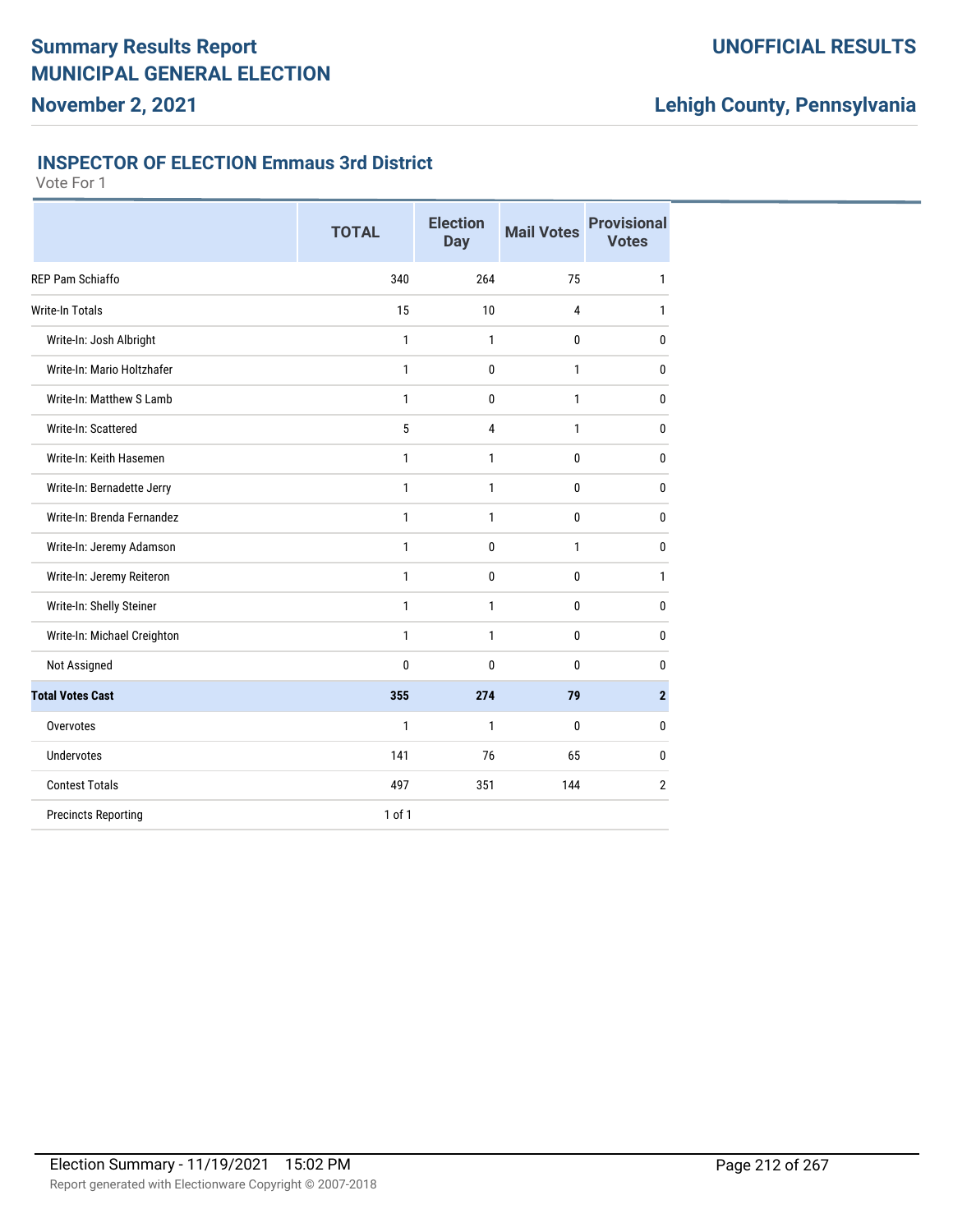### **UNOFFICIAL RESULTS**

## **Lehigh County, Pennsylvania**

### **INSPECTOR OF ELECTION Emmaus 4th District**

Vote For 1

|                               | <b>TOTAL</b> | <b>Election</b><br><b>Day</b> | <b>Mail Votes</b> | <b>Provisional</b><br><b>Votes</b> |
|-------------------------------|--------------|-------------------------------|-------------------|------------------------------------|
| <b>DEM Joanne C Andrews</b>   | 276          | 171                           | 104               | 1                                  |
| Write-In Totals               | 8            | 7                             | 1                 | 0                                  |
| Write-In: Dennis R Kennedy Jr | 1            | 1                             | $\bf{0}$          | 0                                  |
| Write-In: Scattered           | 3            | 3                             | 0                 | 0                                  |
| Write-In: Adam Aehino         | 1            | 1                             | 0                 | 0                                  |
| Write-In: Otto Slozer         | 1            | 0                             | 1                 | $\mathbf{0}$                       |
| Write-In: Brittany Anger      | 1            | 1                             | 0                 | 0                                  |
| Write-In: Dave Brady          | 1            | 1                             | 0                 | 0                                  |
| Not Assigned                  | 0            | 0                             | 0                 | 0                                  |
| <b>Total Votes Cast</b>       | 284          | 178                           | 105               | 1                                  |
| Overvotes                     | 0            | 0                             | 0                 | 0                                  |
| <b>Undervotes</b>             | 146          | 132                           | 14                | $\mathbf{0}$                       |
| <b>Contest Totals</b>         | 430          | 310                           | 119               | 1                                  |
| <b>Precincts Reporting</b>    | 1 of 1       |                               |                   |                                    |

### **INSPECTOR OF ELECTION Emmaus 5th District**

Vote For 1

|                              | <b>TOTAL</b> | <b>Election</b><br><b>Day</b> | <b>Mail Votes</b> | <b>Provisional</b><br><b>Votes</b> |
|------------------------------|--------------|-------------------------------|-------------------|------------------------------------|
| <b>REP Alexandra Racines</b> | 240          | 208                           | 31                |                                    |
| <b>Write-In Totals</b>       | 5            | $\overline{4}$                | 1                 | $\Omega$                           |
| Write-In: J P Raynok         | 1            | 1                             | 0                 | $\Omega$                           |
| Write-In: Scattered          | 3            | 3                             | 0                 | $\Omega$                           |
| Write-In: John Berry         | 1            | $\mathbf 0$                   | 1                 | $\Omega$                           |
| Not Assigned                 | 0            | $\mathbf 0$                   | 0                 | <sup>0</sup>                       |
| <b>Total Votes Cast</b>      | 245          | 212                           | 32                |                                    |
| Overvotes                    | 0            | $\mathbf 0$                   | $\mathbf{0}$      | $\Omega$                           |
| <b>Undervotes</b>            | 98           | 58                            | 37                | 3                                  |
| <b>Contest Totals</b>        | 343          | 270                           | 69                | 4                                  |
| <b>Precincts Reporting</b>   | 1 of 1       |                               |                   |                                    |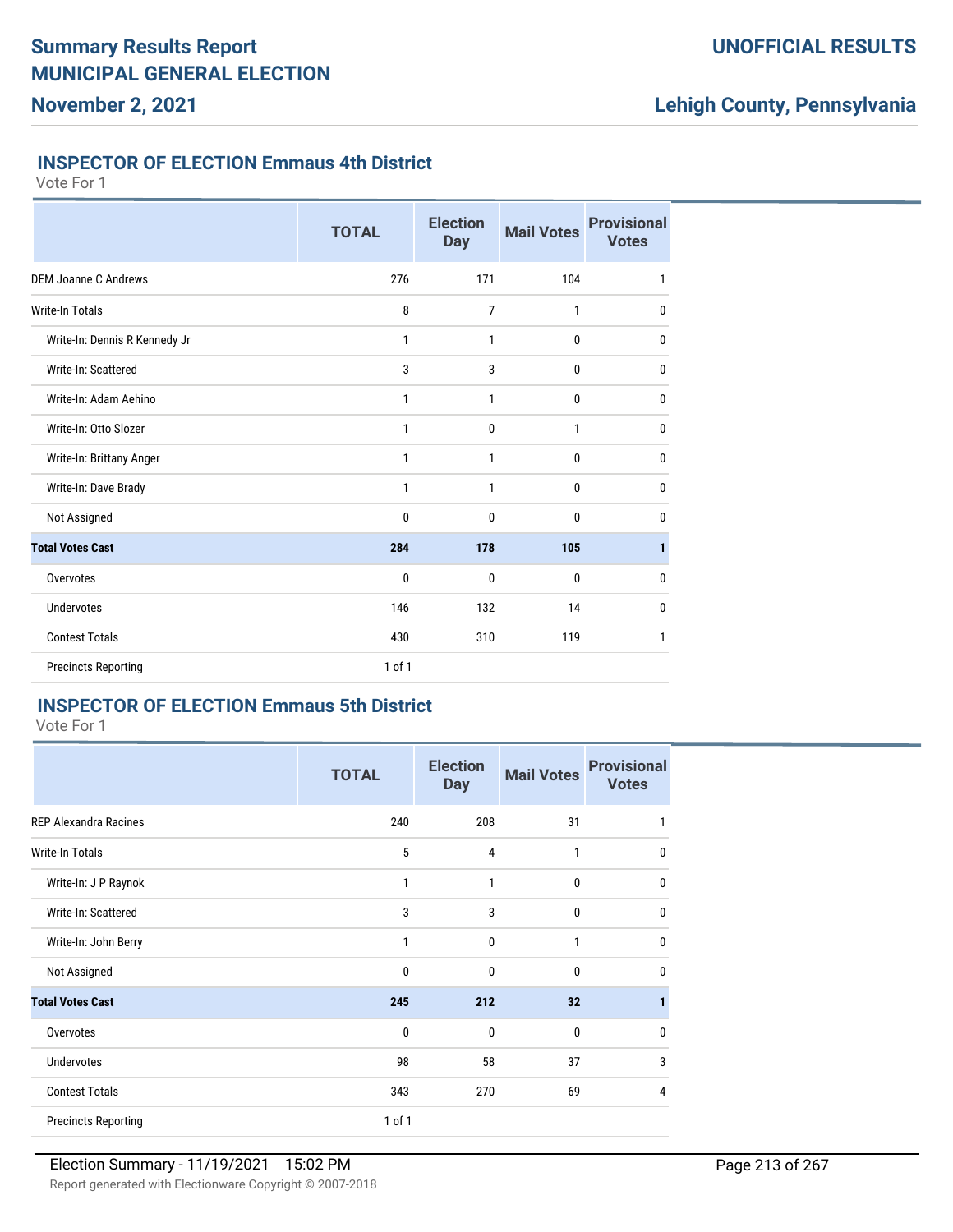### **UNOFFICIAL RESULTS**

# **Lehigh County, Pennsylvania**

### **INSPECTOR OF ELECTION Emmaus 6th District**

|                               | <b>TOTAL</b>   | <b>Election</b><br><b>Day</b> | <b>Mail Votes</b> | <b>Provisional</b><br><b>Votes</b> |
|-------------------------------|----------------|-------------------------------|-------------------|------------------------------------|
| Write-In Totals               | 23             | 20                            | $\overline{2}$    | $\mathbf{1}$                       |
| Write-In: Andrew Dragon       | $\mathbf{1}$   | $\mathbf{1}$                  | 0                 | 0                                  |
| Write-In: Lori Ann Suzadail   | $\mathbf{1}$   | $\mathbf{1}$                  | 0                 | 0                                  |
| Write-In: Russell Ford        | $\mathbf{1}$   | $\mathbf{1}$                  | 0                 | 0                                  |
| Write-In: Deborah Beaky       | $\mathbf{1}$   | $\mathbf{1}$                  | 0                 | 0                                  |
| Write-In: Doris Trumbauer     | 1              | $\mathbf{1}$                  | 0                 | 0                                  |
| Write-In: Scattered           | 6              | 5                             | 0                 | $\mathbf{1}$                       |
| Write-In: CHris Gigler        | $\mathbf{1}$   | 1                             | 0                 | 0                                  |
| Write-In: Eric Mushock        | $\mathbf{1}$   | $\mathbf{1}$                  | 0                 | 0                                  |
| Write-In: Mary Ellen Jackson  | $\mathbf{1}$   | $\mathbf{1}$                  | 0                 | 0                                  |
| Write-In: Scott Mahler        | $\mathbf{1}$   | $\mathbf{1}$                  | 0                 | 0                                  |
| Write-In: Julia Priori        | $\mathbf{1}$   | $\mathbf{1}$                  | 0                 | 0                                  |
| Write-In: Andres Weller       | 1              | $\mathbf{1}$                  | 0                 | $\bf{0}$                           |
| Write-In: Andrew Gigler       | $\mathbf{1}$   | $\mathbf{1}$                  | 0                 | 0                                  |
| Write-In: Tim Anger           | $\mathbf{1}$   | $\mathbf{1}$                  | 0                 | 0                                  |
| Write-In: Elizabeth Ziegenfus | $\mathbf{1}$   | $\mathbf{1}$                  | 0                 | 0                                  |
| Write-In: Michele Eyer        | $\overline{2}$ | $\mathbf{1}$                  | $\mathbf{1}$      | 0                                  |
| Write-In: Joanne C Andrews    | 1              | 0                             | 1                 | 0                                  |
| Not Assigned                  | $\mathbf{0}$   | $\mathbf{0}$                  | 0                 | $\mathbf{0}$                       |
| <b>Total Votes Cast</b>       | 23             | 20                            | $\overline{2}$    | $\mathbf{1}$                       |
| Overvotes                     | $\mathbf{0}$   | 0                             | 0                 | 0                                  |
| Undervotes                    | 625            | 425                           | 198               | $\overline{2}$                     |
| <b>Contest Totals</b>         | 648            | 445                           | 200               | 3                                  |
| <b>Precincts Reporting</b>    | 1 of 1         |                               |                   |                                    |
|                               |                |                               |                   |                                    |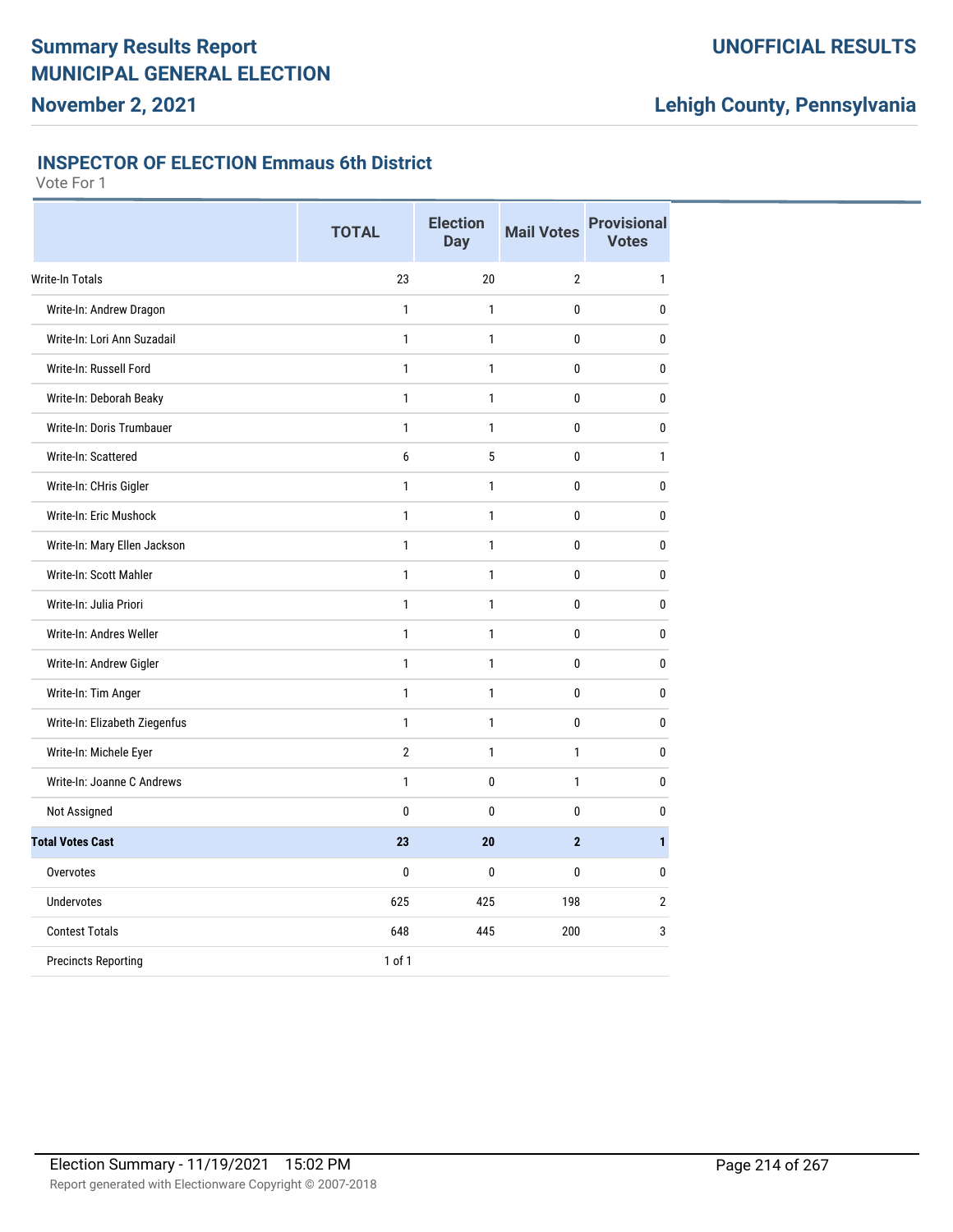### **INSPECTOR OF ELECTION Fountain Hill 1st District**

Vote For 1

|                            | <b>TOTAL</b> | <b>Election</b><br><b>Day</b> | <b>Mail Votes</b> | <b>Provisional</b><br><b>Votes</b> |
|----------------------------|--------------|-------------------------------|-------------------|------------------------------------|
| DEM Roberto J de Jesus     | 207          | 113                           | 92                | $\overline{2}$                     |
| <b>Write-In Totals</b>     | 8            | 8                             | $\mathbf 0$       | $\mathbf{0}$                       |
| Write-In: Jessica Madzik   | 4            | 4                             | $\mathbf{0}$      | $\mathbf 0$                        |
| Write-In: Scattered        | 4            | 4                             | $\mathbf{0}$      | $\mathbf 0$                        |
| Not Assigned               | 0            | $\mathbf{0}$                  | $\mathbf 0$       | $\mathbf 0$                        |
| <b>Total Votes Cast</b>    | 215          | 121                           | 92                | $\overline{2}$                     |
| Overvotes                  | $\mathbf 0$  | $\mathbf{0}$                  | $\mathbf 0$       | $\mathbf 0$                        |
| <b>Undervotes</b>          | 56           | 50                            | 6                 | $\mathbf 0$                        |
| <b>Contest Totals</b>      | 271          | 171                           | 98                | $\overline{2}$                     |
| <b>Precincts Reporting</b> | $1$ of $1$   |                               |                   |                                    |

### **INSPECTOR OF ELECTION Fountain Hill 2nd District**

|                            | <b>TOTAL</b> | <b>Election</b><br><b>Day</b> | <b>Mail Votes</b> | <b>Provisional</b><br><b>Votes</b> |
|----------------------------|--------------|-------------------------------|-------------------|------------------------------------|
| DEM Bonnie Parascandolo    | 163          | 107                           | 55                |                                    |
| <b>Total Votes Cast</b>    | 163          | 107                           | 55                |                                    |
| Overvotes                  | 0            | 0                             | 0                 | 0                                  |
| <b>Undervotes</b>          | 77           | 69                            | 8                 | $\Omega$                           |
| <b>Contest Totals</b>      | 240          | 176                           | 63                |                                    |
| <b>Precincts Reporting</b> | $1$ of $1$   |                               |                   |                                    |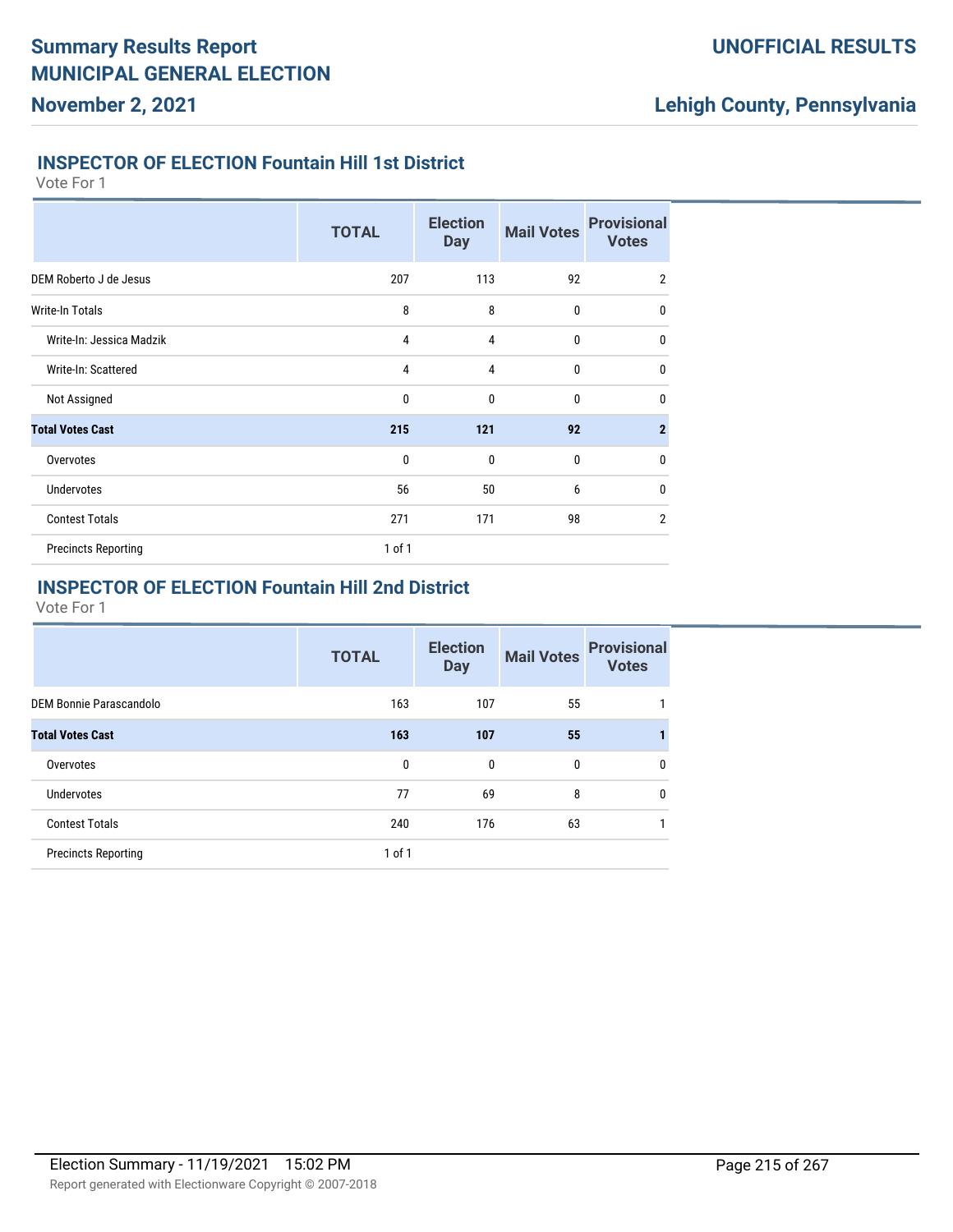### **INSPECTOR OF ELECTION Fountain Hill 3rd District**

Vote For 1

|                               | <b>TOTAL</b>   | <b>Election</b><br><b>Day</b> | <b>Mail Votes</b> | <b>Provisional</b><br><b>Votes</b> |
|-------------------------------|----------------|-------------------------------|-------------------|------------------------------------|
| Write-In Totals               | 24             | 8                             | 15                | 1                                  |
| Write-In: John Praise         | $\overline{2}$ | $\mathbf{0}$                  | $\overline{2}$    | $\mathbf{0}$                       |
| Write-In: Bonnie Parascandola | $\overline{2}$ | $\mathbf{0}$                  | $\overline{2}$    | $\mathbf{0}$                       |
| Write-In: Roberto J DeJesus   | 4              | 0                             | 4                 | $\mathbf 0$                        |
| Write-In: Scattered           | 16             | 8                             | $\overline{7}$    | 1                                  |
| Not Assigned                  | 0              | $\mathbf 0$                   | 0                 | $\mathbf 0$                        |
| <b>Total Votes Cast</b>       | 24             | 8                             | 15                | 1                                  |
| Overvotes                     | 0              | $\mathbf{0}$                  | 0                 | $\mathbf 0$                        |
| <b>Undervotes</b>             | 242            | 158                           | 81                | 3                                  |
| <b>Contest Totals</b>         | 266            | 166                           | 96                | $\overline{4}$                     |
| <b>Precincts Reporting</b>    | 1 of 1         |                               |                   |                                    |

### **INSPECTOR OF ELECTION Macungie**

|                            | <b>TOTAL</b>   | <b>Election</b><br><b>Day</b> | <b>Mail Votes</b> | <b>Provisional</b><br><b>Votes</b> |
|----------------------------|----------------|-------------------------------|-------------------|------------------------------------|
| <b>Write-In Totals</b>     | 51             | 29                            | 22                | $\mathbf{0}$                       |
| Write-In: Heather Printz   | $\mathbf 0$    | 0                             | 0                 | $\mathbf{0}$                       |
| Write-In: Mary Simmons     | $\overline{2}$ | 0                             | $\overline{2}$    | $\mathbf{0}$                       |
| Write-In: John Leeser      | $\overline{2}$ | 0                             | $\overline{2}$    | $\bf{0}$                           |
| Write-In: Forrest Zmoda    | $\overline{2}$ | 0                             | $\overline{2}$    | $\mathbf{0}$                       |
| Write-In: Scattered        | 43             | 29                            | 14                | $\mathbf{0}$                       |
| Write-In: Michael Marshall | $\overline{2}$ | $\mathbf{0}$                  | $\overline{2}$    | $\mathbf{0}$                       |
| Not Assigned               | $\mathbf{0}$   | $\mathbf{0}$                  | $\Omega$          | $\mathbf{0}$                       |
| <b>Total Votes Cast</b>    | 51             | 29                            | 22                | $\mathbf{0}$                       |
| Overvotes                  | $\mathbf{0}$   | $\mathbf{0}$                  | $\mathbf{0}$      | $\mathbf{0}$                       |
| <b>Undervotes</b>          | 721            | 513                           | 201               | $\overline{7}$                     |
| <b>Contest Totals</b>      | 772            | 542                           | 223               | $\overline{7}$                     |
| <b>Precincts Reporting</b> | 1 of 1         |                               |                   |                                    |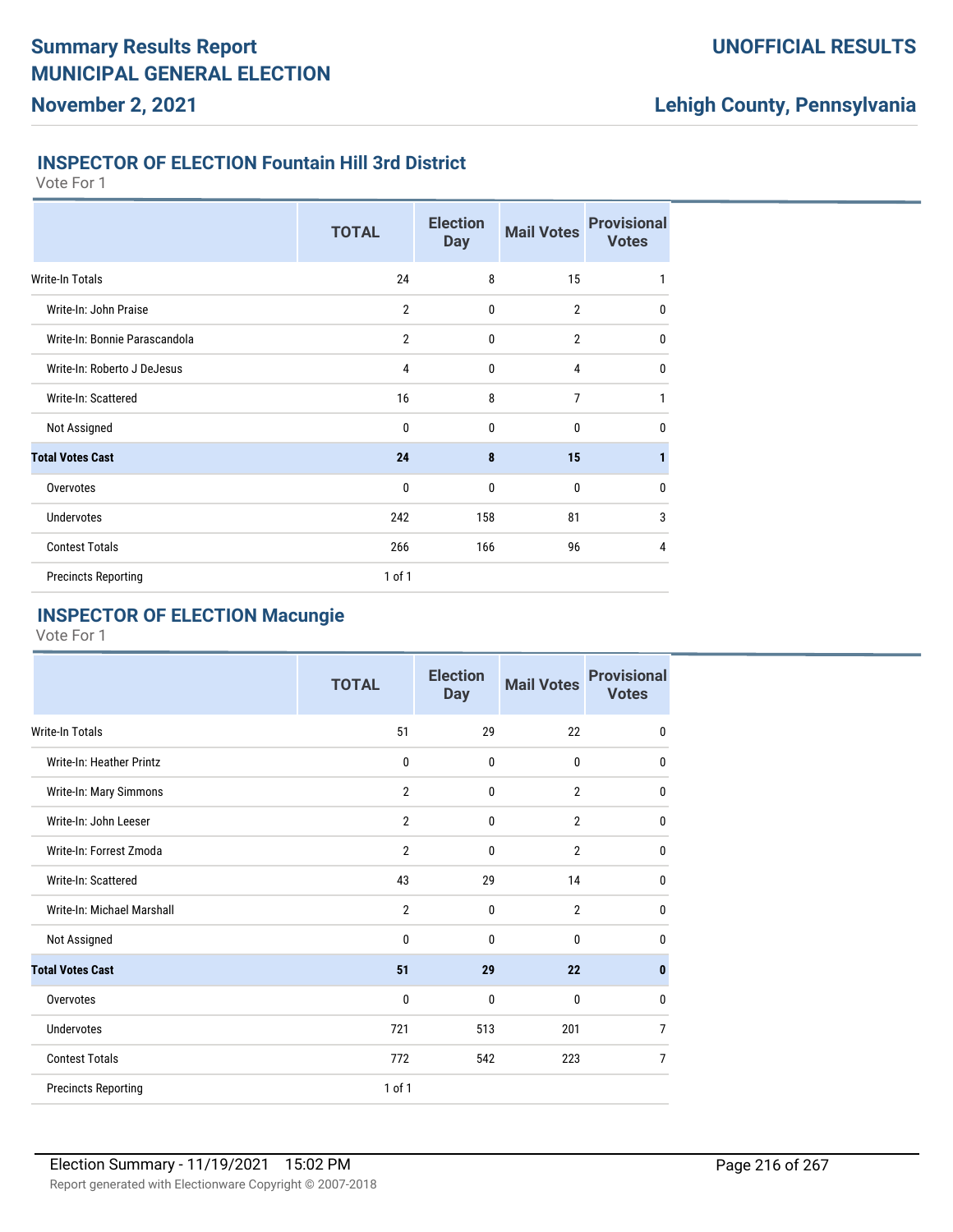## **UNOFFICIAL RESULTS**

# **Lehigh County, Pennsylvania**

### **INSPECTOR OF ELECTION Slatington 1st District**

|                            | <b>TOTAL</b>   | <b>Election</b><br><b>Day</b> | <b>Mail Votes</b> | <b>Provisional</b><br><b>Votes</b> |
|----------------------------|----------------|-------------------------------|-------------------|------------------------------------|
| <b>Write-In Totals</b>     | 14             | 11                            | 3                 | $\mathbf{0}$                       |
| Write-In: Eric King        | 1              | 1                             | 0                 | 0                                  |
| Write-In: Warren Rubio     | $\overline{2}$ | $\overline{2}$                | 0                 | 0                                  |
| Write-In: Natlie Snyder    | 1              | 1                             | 0                 | 0                                  |
| Write-In: Nancy Papay      | 1              | $\mathbf 0$                   | 1                 | 0                                  |
| Write-In: Linda Sarver     | 1              | $\mathbf 0$                   | 1                 | 0                                  |
| Write-In: Robert Churetta  | 1              | 1                             | 0                 | 0                                  |
| Write-In: Thomas Paterson  | 1              | $\mathbf 0$                   | 1                 | 0                                  |
| Write-In: Chad Christman   | 1              | 1                             | 0                 | 0                                  |
| Write-In: Scattered        | 5              | 5                             | 0                 | $\mathbf{0}$                       |
| Not Assigned               | 0              | $\mathbf{0}$                  | 0                 | 0                                  |
| <b>Total Votes Cast</b>    | 14             | 11                            | 3                 | $\mathbf{0}$                       |
| Overvotes                  | 0              | $\mathbf{0}$                  | $\mathbf{0}$      | 0                                  |
| <b>Undervotes</b>          | 163            | 126                           | 35                | 2                                  |
| <b>Contest Totals</b>      | 177            | 137                           | 38                | 2                                  |
| <b>Precincts Reporting</b> | $1$ of $1$     |                               |                   |                                    |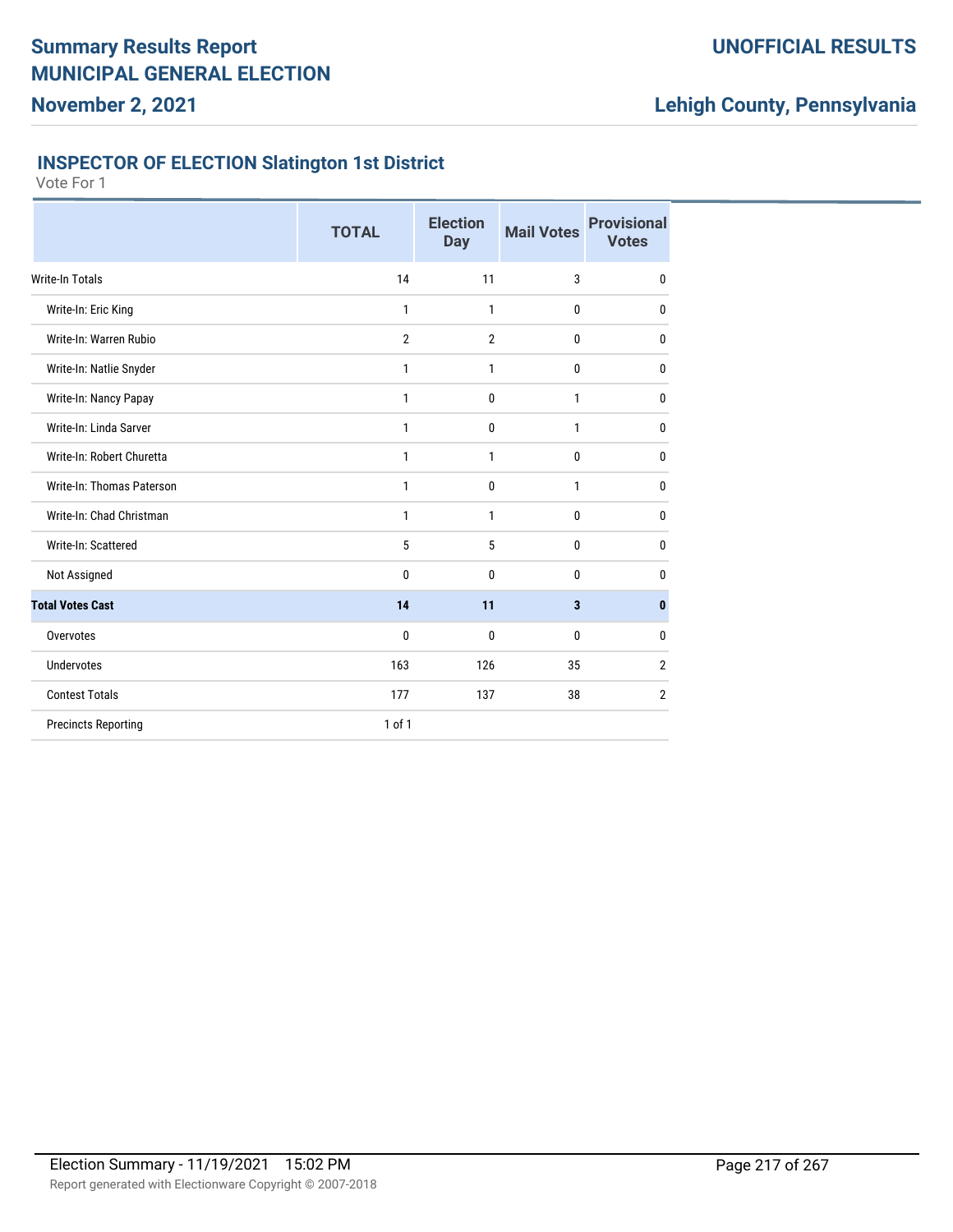## **UNOFFICIAL RESULTS**

# **Lehigh County, Pennsylvania**

### **INSPECTOR OF ELECTION Slatington 2nd District**

Vote For 1

|                            | <b>TOTAL</b> | <b>Election</b><br><b>Day</b> | <b>Mail Votes</b> | <b>Provisional</b><br><b>Votes</b> |
|----------------------------|--------------|-------------------------------|-------------------|------------------------------------|
| <b>Write-In Totals</b>     | 13           | 10                            | 3                 | $\mathbf 0$                        |
| Write-In: Scattered        | 6            | 6                             | 0                 | $\bf{0}$                           |
| Write-In: Louise Bechtel   | 4            | 1                             | 3                 | $\mathbf 0$                        |
| Write-In: Ted Zukowski     | 1            | 1                             | $\mathbf 0$       | $\mathbf 0$                        |
| Write-In: Natalie Snyder   | 1            | 1                             | 0                 | $\mathbf 0$                        |
| Write-In: Robert Krebs     | 1            | 1                             | 0                 | $\mathbf 0$                        |
| Not Assigned               | 0            | $\mathbf 0$                   | $\mathbf 0$       | $\mathbf 0$                        |
| <b>Total Votes Cast</b>    | 13           | 10                            | 3                 | 0                                  |
| Overvotes                  | 0            | 0                             | 0                 | $\mathbf 0$                        |
| <b>Undervotes</b>          | 160          | 137                           | 23                | $\mathbf 0$                        |
| <b>Contest Totals</b>      | 173          | 147                           | 26                | $\mathbf 0$                        |
| <b>Precincts Reporting</b> | 1 of 1       |                               |                   |                                    |

#### **INSPECTOR OF ELECTION Slatington 3rd District**

|                            | <b>TOTAL</b> | <b>Election</b><br><b>Day</b> | <b>Mail Votes</b> | <b>Provisional</b><br><b>Votes</b> |
|----------------------------|--------------|-------------------------------|-------------------|------------------------------------|
| <b>Write-In Totals</b>     | 13           | 10                            | 3                 | $\mathbf 0$                        |
| Write-In: Tanya Simms      | 1            | 1                             | $\mathbf{0}$      | $\mathbf{0}$                       |
| Write-In: Jeffrey Hausman  | 1            | 1                             | $\mathbf 0$       | $\mathbf 0$                        |
| Write-In: David Mulchany   | 5            | 3                             | 2                 | $\mathbf{0}$                       |
| Write-In: Brandalyn Smith  | 1            | 1                             | $\mathbf{0}$      | $\mathbf{0}$                       |
| Write-In: Michael Kissling | 1            | 1                             | $\mathbf{0}$      | $\mathbf 0$                        |
| Write-In: Scattered        | 4            | 3                             | 1                 | $\mathbf{0}$                       |
| Not Assigned               | 0            | 0                             | 0                 | $\mathbf{0}$                       |
| <b>Total Votes Cast</b>    | 13           | 10                            | 3                 | $\bf{0}$                           |
| Overvotes                  | 0            | 0                             | 0                 | $\mathbf 0$                        |
| Undervotes                 | 328          | 257                           | 64                | $\overline{7}$                     |
| <b>Contest Totals</b>      | 341          | 267                           | 67                | $\overline{7}$                     |
| <b>Precincts Reporting</b> | 1 of 1       |                               |                   |                                    |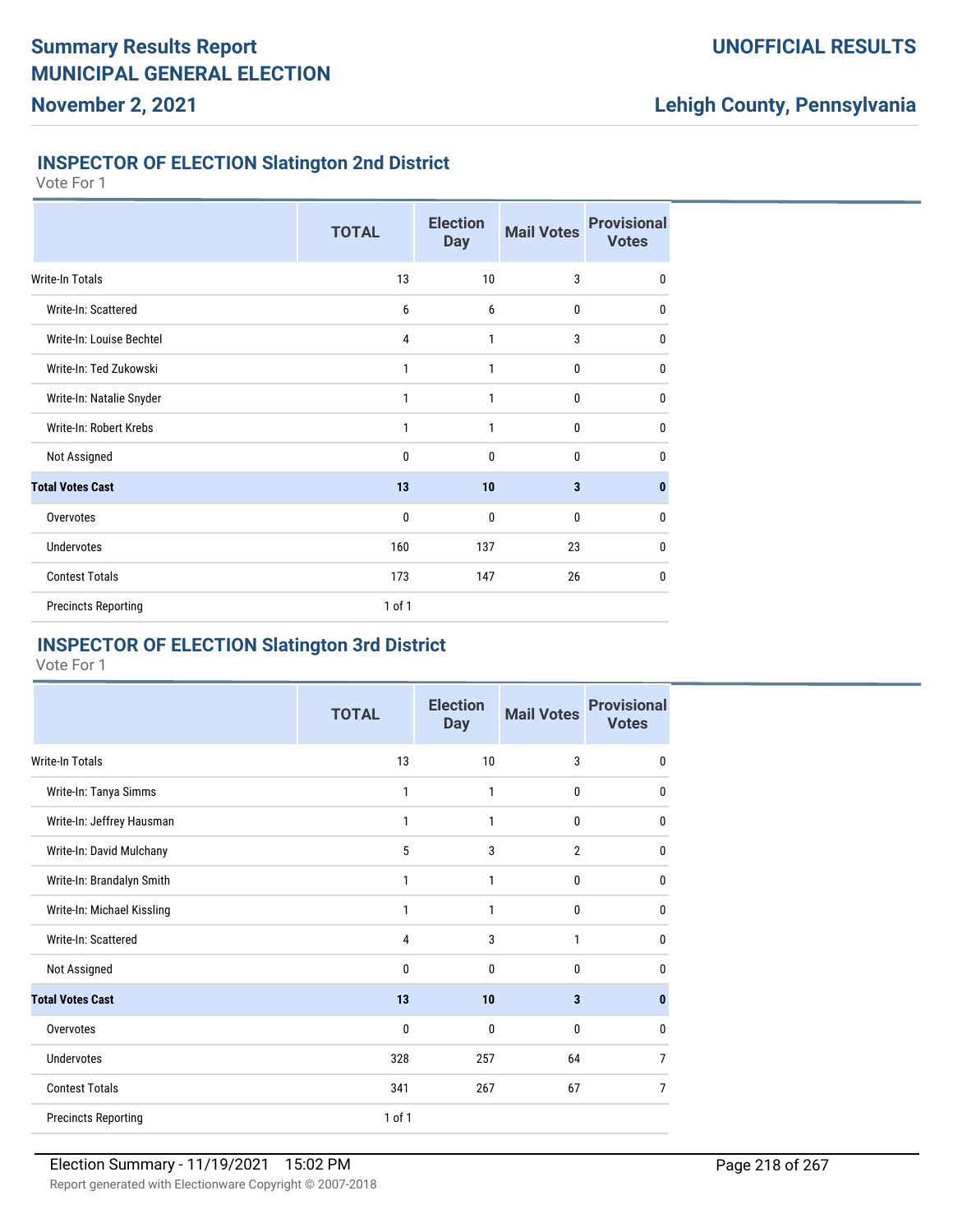## **UNOFFICIAL RESULTS**

# **Lehigh County, Pennsylvania**

#### **INSPECTOR OF ELECTION Hanover**

Vote For 1

|                             | <b>TOTAL</b> | <b>Election</b><br><b>Day</b> | <b>Mail Votes</b> | <b>Provisional</b><br><b>Votes</b> |
|-----------------------------|--------------|-------------------------------|-------------------|------------------------------------|
| <b>DEM Charles Matz Jr</b>  | 147          | 82                            | 63                | $\overline{2}$                     |
| <b>Write-In Totals</b>      | 8            | 7                             | 1                 | $\mathbf{0}$                       |
| Write-In: Joseph Heimbecker | $\mathbf{1}$ | 1                             | $\bf{0}$          | $\mathbf{0}$                       |
| Write-In: Scattered         | 3            | $\overline{2}$                | 1                 | 0                                  |
| Write-In: Margie Mandell    | 1            | 1                             | 0                 | $\mathbf{0}$                       |
| Write-In: Ray Forte         | 1            | 1                             | 0                 | $\mathbf{0}$                       |
| Write-In: Elleen M Culver   | $\mathbf{1}$ | 1                             | 0                 | $\bf{0}$                           |
| Write-In: David Molony      | 1            | 1                             | $\mathbf{0}$      | $\mathbf 0$                        |
| Not Assigned                | 0            | 0                             | 0                 | $\mathbf{0}$                       |
| <b>Total Votes Cast</b>     | 155          | 89                            | 64                | $\overline{2}$                     |
| Overvotes                   | $\mathbf{0}$ | 0                             | $\mathbf{0}$      | $\mathbf{0}$                       |
| <b>Undervotes</b>           | 59           | 56                            | $\overline{2}$    | $\mathbf{1}$                       |
| <b>Contest Totals</b>       | 214          | 145                           | 66                | 3                                  |
| <b>Precincts Reporting</b>  | 1 of 1       |                               |                   |                                    |

## **INSPECTOR OF ELECTION Heidelberg**

|                            | <b>TOTAL</b> | <b>Election</b><br><b>Day</b> | <b>Mail Votes</b> | <b>Provisional</b><br><b>Votes</b> |
|----------------------------|--------------|-------------------------------|-------------------|------------------------------------|
| Write-In Totals            | 118          | 112                           | 6                 | $\mathbf{0}$                       |
| Write-In: Vikki Stoss      | 55           | 55                            | 0                 | 0                                  |
| Write-In: Natalie Nestor   | 6            | 6                             | 0                 | 0                                  |
| Write-In: Deborah Luksa    | 25           | 25                            | 0                 | 0                                  |
| Write-In: Scattered        | 32           | 26                            | 6                 | 0                                  |
| Not Assigned               | 0            | $\mathbf 0$                   | 0                 | <sub>0</sub>                       |
| <b>Total Votes Cast</b>    | 118          | 112                           | 6                 |                                    |
| Overvotes                  | $\bf{0}$     | 0                             | 0                 | <sup>0</sup>                       |
| <b>Undervotes</b>          | 727          | 582                           | 143               | $\overline{2}$                     |
| <b>Contest Totals</b>      | 845          | 694                           | 149               | $\overline{2}$                     |
| <b>Precincts Reporting</b> | 1 of 1       |                               |                   |                                    |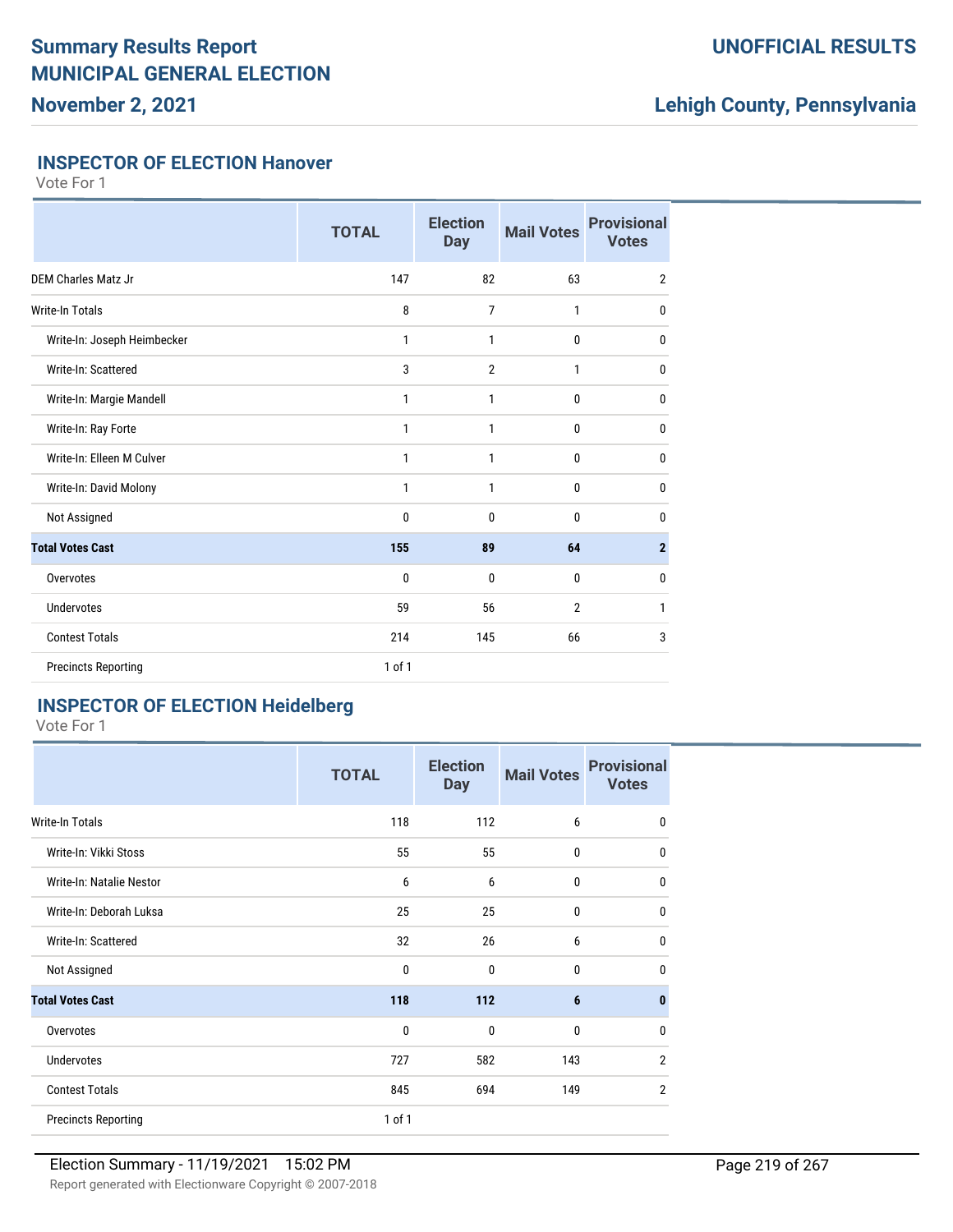## **INSPECTOR OF ELECTION Lower Macungie 1st Districtrict**

Vote For 1

|                             | <b>TOTAL</b> | <b>Election</b><br><b>Day</b> | <b>Mail Votes</b> | <b>Provisional</b><br><b>Votes</b> |
|-----------------------------|--------------|-------------------------------|-------------------|------------------------------------|
| <b>REP Arlene Hurwitz</b>   | 622          | 467                           | 154               | 1                                  |
| <b>Write-In Totals</b>      | 11           | 7                             | 4                 | 0                                  |
| Write-In: Scattered         | 4            | 3                             | 1                 | 0                                  |
| Write-In: Alexandra Avila   | 1            | 1                             | 0                 | 0                                  |
| Write-In: Rebecca Williams  | 1            | 1                             | 0                 | 0                                  |
| Write-In: Joe Hunt          | 1            | 1                             | 0                 | 0                                  |
| Write-In: Isaiah Rivera     | 1            | 1                             | 0                 | 0                                  |
| Write-In: Mary Simmons      | $\mathbf{1}$ | $\mathbf 0$                   | 1                 | 0                                  |
| Write-In: Mark Deneen       | 1            | $\mathbf 0$                   | 1                 | 0                                  |
| Write-In: Kelly Anne Suarez | $\mathbf{1}$ | $\mathbf 0$                   | 1                 | 0                                  |
| Not Assigned                | 0            | $\mathbf 0$                   | 0                 | 0                                  |
| <b>Total Votes Cast</b>     | 633          | 474                           | 158               | 1                                  |
| Overvotes                   | 0            | 0                             | 0                 | 0                                  |
| <b>Undervotes</b>           | 261          | 112                           | 147               | $\overline{2}$                     |
| <b>Contest Totals</b>       | 894          | 586                           | 305               | 3                                  |
| <b>Precincts Reporting</b>  | $1$ of $1$   |                               |                   |                                    |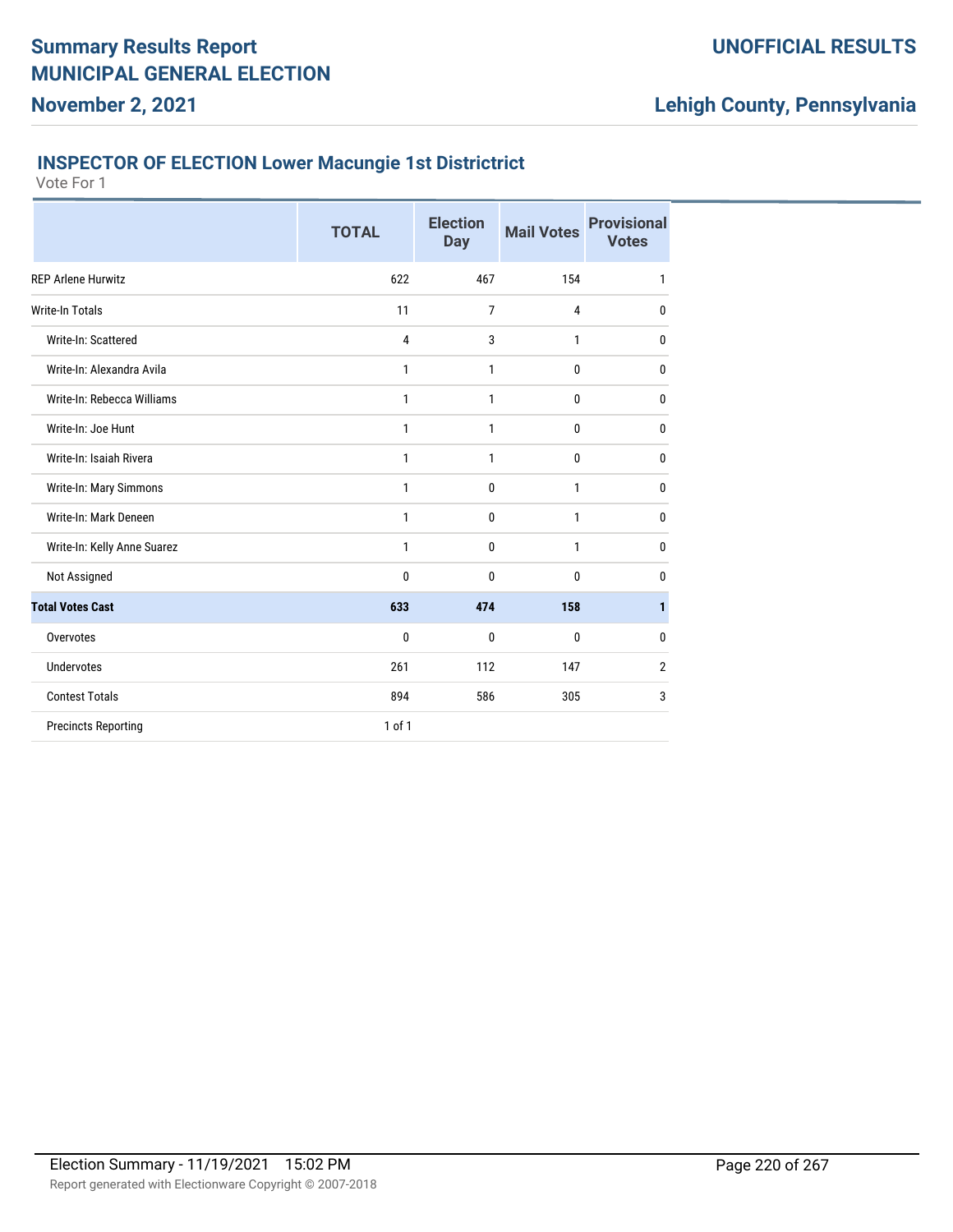### **INSPECTOR OF ELECTION Lower Macungie 2nd Districtrict**

Vote For 1

**November 2, 2021**

|                            | <b>TOTAL</b> | <b>Election</b><br><b>Day</b> | <b>Mail Votes</b> | <b>Provisional</b><br><b>Votes</b> |
|----------------------------|--------------|-------------------------------|-------------------|------------------------------------|
| Write-In Totals            | 175          | 131                           | 44                | $\mathbf 0$                        |
| Write-In: Scattered        | 79           | 58                            | 21                | $\mathbf 0$                        |
| Write-In: Eric Heiklen     | 87           | 73                            | 14                | $\bf{0}$                           |
| Write-In: Mary Simmons     | 6            | $\mathbf{0}$                  | 6                 | $\mathbf 0$                        |
| Write-In: Dao Phan         | 3            | $\mathbf 0$                   | 3                 | $\mathbf 0$                        |
| Not Assigned               | 0            | $\mathbf{0}$                  | 0                 | $\mathbf 0$                        |
| <b>Total Votes Cast</b>    | 175          | 131                           | 44                | $\mathbf{0}$                       |
| Overvotes                  | 0            | $\mathbf{0}$                  | 0                 | $\mathbf 0$                        |
| <b>Undervotes</b>          | 1,542        | 1,033                         | 495               | 14                                 |
| <b>Contest Totals</b>      | 1,717        | 1,164                         | 539               | 14                                 |
| <b>Precincts Reporting</b> | 1 of 1       |                               |                   |                                    |

### **INSPECTOR OF ELECTION Lower Macungie 3rd Districtrict**

|                            | <b>TOTAL</b>   | <b>Election</b><br><b>Day</b> | <b>Mail Votes</b> | <b>Provisional</b><br><b>Votes</b> |
|----------------------------|----------------|-------------------------------|-------------------|------------------------------------|
| Write-In Totals            | 30             | 27                            | 3                 | $\mathbf{0}$                       |
| Write-In: Scattered        | 26             | 23                            | 3                 | $\mathbf 0$                        |
| Write-In: Arlenen Horwitz  | $\overline{2}$ | $\overline{2}$                | $\bf{0}$          | $\mathbf 0$                        |
| Write-In: Mary Simmons     | $\overline{2}$ | $\overline{2}$                | $\bf{0}$          | $\mathbf 0$                        |
| Not Assigned               | 0              | 0                             | 0                 | $\mathbf 0$                        |
| <b>Total Votes Cast</b>    | 30             | 27                            | 3                 | $\mathbf{0}$                       |
| Overvotes                  | 0              | 0                             | $\bf{0}$          | $\mathbf{0}$                       |
| <b>Undervotes</b>          | 849            | 578                           | 258               | 13                                 |
| <b>Contest Totals</b>      | 879            | 605                           | 261               | 13                                 |
| <b>Precincts Reporting</b> | 1 of 1         |                               |                   |                                    |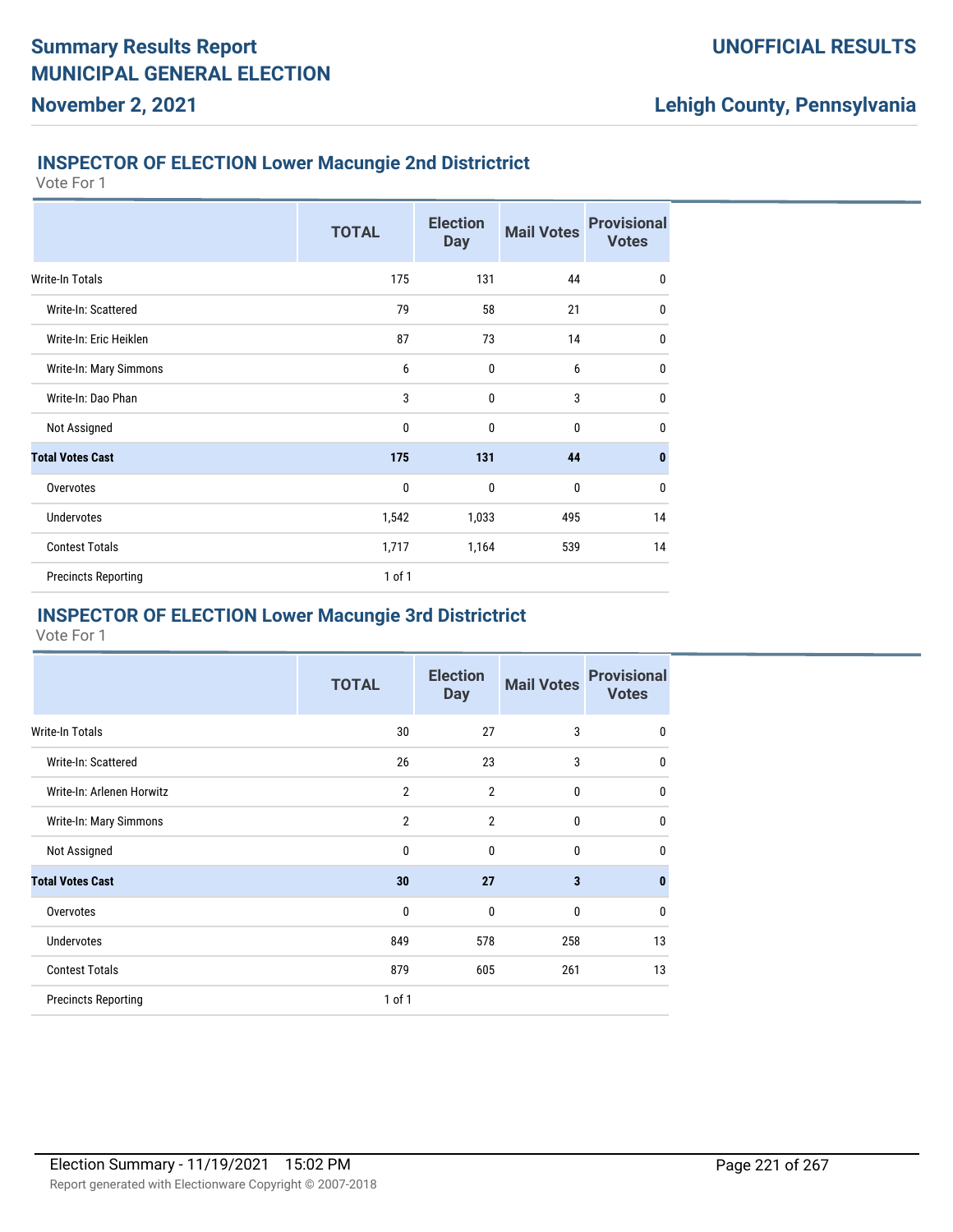## **INSPECTOR OF ELECTION Lower Macungie 4th Districtrict**

Vote For 1

|                              | <b>TOTAL</b>   | <b>Election</b><br><b>Day</b> | <b>Mail Votes</b> | <b>Provisional</b><br><b>Votes</b> |
|------------------------------|----------------|-------------------------------|-------------------|------------------------------------|
| <b>REP Joanne R Nosal</b>    | 530            | 425                           | 103               | $\overline{2}$                     |
| <b>Write-In Totals</b>       | 11             | 8                             | 3                 | 0                                  |
| Write-In: Scattered          | 7              | 4                             | 3                 | 0                                  |
| Write-In: William J Barthold | 1              | 1                             | 0                 | 0                                  |
| Write-In: Alan Berndt        | 1              | 1                             | 0                 | 0                                  |
| Write-In: Ranajit Ghosh      | 1              | 1                             | 0                 | 0                                  |
| Write-In: Fred Hutchinson    | 1              | 1                             | 0                 | 0                                  |
| Not Assigned                 | 0              | 0                             | 0                 | 0                                  |
| <b>Total Votes Cast</b>      | 541            | 433                           | 106               | $\mathbf{2}$                       |
| Overvotes                    | $\overline{2}$ | 1                             | $\mathbf{1}$      | 0                                  |
| <b>Undervotes</b>            | 205            | 103                           | 99                | 3                                  |
| <b>Contest Totals</b>        | 748            | 537                           | 206               | 5                                  |
| <b>Precincts Reporting</b>   | 1 of 1         |                               |                   |                                    |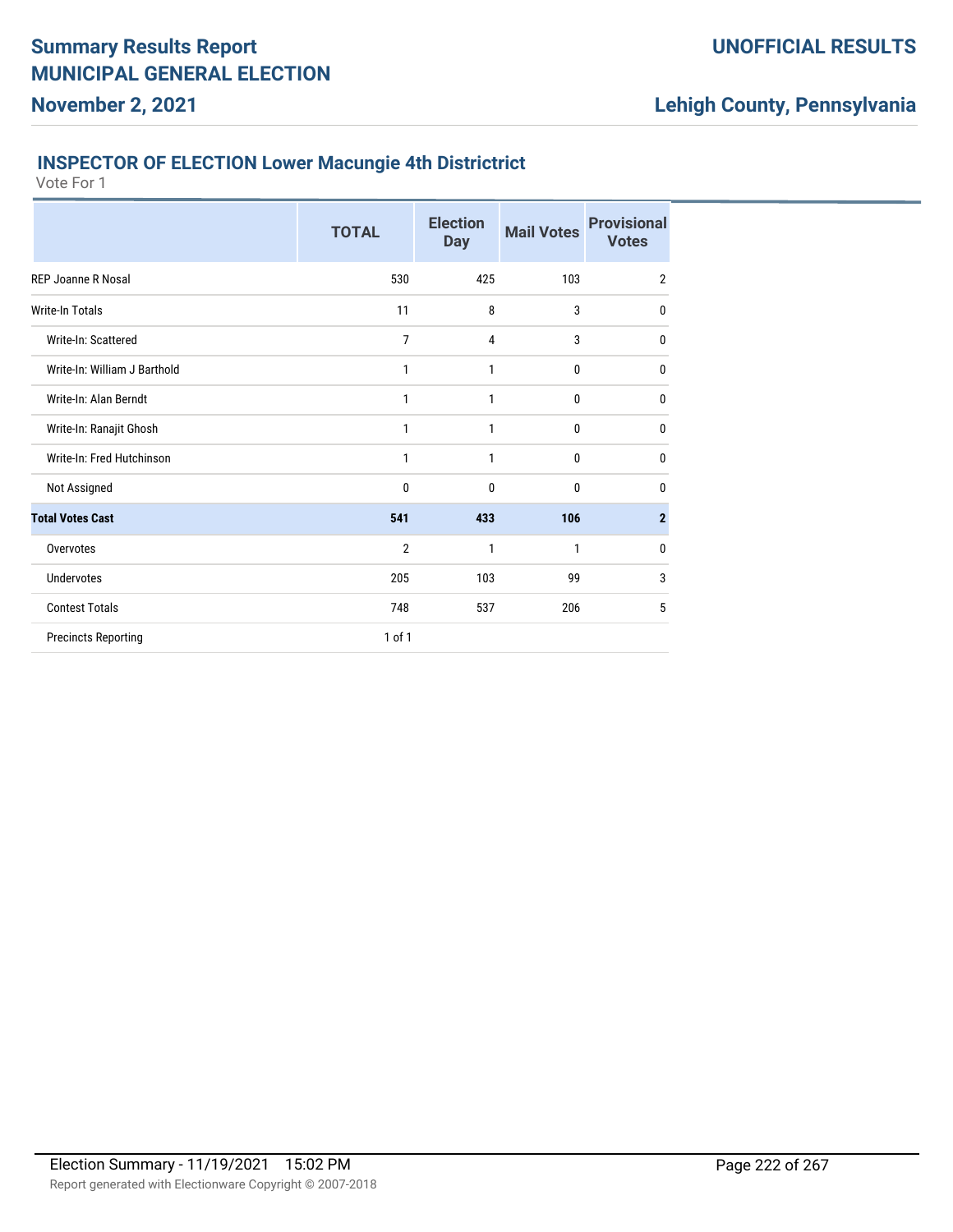# **Lehigh County, Pennsylvania**

### **INSPECTOR OF ELECTION Lower Macungie 5th Districtrict**

| 29<br><b>Write-In Totals</b><br>19<br>10<br>0<br>Write-In: Nick Kaucunas<br>$\mathbf{1}$<br>1<br>0<br>0<br>Write-In: Karen Gay<br>$\mathbf{1}$<br>1<br>0<br>0<br>Write-In: Peter McIntyre<br>$\mathbf{1}$<br>$\mathbf{1}$<br>$\mathbf 0$<br>0<br>Write-In: Marlene Spagna<br>0<br>$\mathbf 0$<br>1<br>1<br>Write-In: Brittany Anger<br>1<br>0<br>0<br>$\mathbf{1}$<br>Write-In: Karen R White<br>$\mathbf{1}$<br>0<br>1<br>0<br>Write-In: Laurena Olbalkes Jr<br>$\mathbf{1}$<br>0<br>1<br>0<br>Write-In: Nancy Kelley<br>$\mathbf{1}$<br>0<br>$\mathbf{1}$<br>0<br>Write-In: Mary SImmons<br>$\mathbf{1}$<br>$\mathbf{1}$<br>0<br>0<br>Write-In: Kimberly Heinrichs<br>$\mathbf{1}$<br>0<br>1<br>$\mathbf 0$<br>Write-In: Roger C Collins<br>0<br>1<br>0<br>1<br>Write-In: Fran Maiatico<br>$\mathbf{1}$<br>0<br>1<br>0<br>Write-In: Scattered<br>11<br>8<br>3<br>0<br>Write-In: Karin Bevan<br>$\mathbf{1}$<br>1<br>0<br>0<br>Write-In: Jean Macritchie<br>$\mathbf{1}$<br>$\mathbf{1}$<br>$\mathbf 0$<br>$\mathbf 0$<br>Write-In: Stephen Palmer<br>1<br>0<br>$\mathbf 0$<br>1<br>Write-In: George Kammeren<br>1<br>1<br>0<br>0<br>Write-In: Carol Huber<br>1<br>$\mathbf{1}$<br>0<br>0<br>Write-In: Frances Buonanno<br>1<br>1<br>0<br>$\bf{0}$<br>0<br>Not Assigned<br>0<br>0<br>0<br><b>Total Votes Cast</b><br>29<br>$\bf{0}$<br>10<br>19<br>$\pmb{0}$<br>Overvotes<br>$\pmb{0}$<br>$\pmb{0}$<br>$\pmb{0}$<br>703<br>Undervotes<br>424<br>273<br>6<br><b>Contest Totals</b><br>732<br>443<br>283<br>$\boldsymbol{6}$<br>1 of 1<br><b>Precincts Reporting</b> | <b>TOTAL</b> | <b>Election</b><br><b>Day</b> | <b>Mail Votes</b> | <b>Provisional</b><br><b>Votes</b> |
|---------------------------------------------------------------------------------------------------------------------------------------------------------------------------------------------------------------------------------------------------------------------------------------------------------------------------------------------------------------------------------------------------------------------------------------------------------------------------------------------------------------------------------------------------------------------------------------------------------------------------------------------------------------------------------------------------------------------------------------------------------------------------------------------------------------------------------------------------------------------------------------------------------------------------------------------------------------------------------------------------------------------------------------------------------------------------------------------------------------------------------------------------------------------------------------------------------------------------------------------------------------------------------------------------------------------------------------------------------------------------------------------------------------------------------------------------------------------------------------------------------------------------------------------------------------------|--------------|-------------------------------|-------------------|------------------------------------|
|                                                                                                                                                                                                                                                                                                                                                                                                                                                                                                                                                                                                                                                                                                                                                                                                                                                                                                                                                                                                                                                                                                                                                                                                                                                                                                                                                                                                                                                                                                                                                                     |              |                               |                   |                                    |
|                                                                                                                                                                                                                                                                                                                                                                                                                                                                                                                                                                                                                                                                                                                                                                                                                                                                                                                                                                                                                                                                                                                                                                                                                                                                                                                                                                                                                                                                                                                                                                     |              |                               |                   |                                    |
|                                                                                                                                                                                                                                                                                                                                                                                                                                                                                                                                                                                                                                                                                                                                                                                                                                                                                                                                                                                                                                                                                                                                                                                                                                                                                                                                                                                                                                                                                                                                                                     |              |                               |                   |                                    |
|                                                                                                                                                                                                                                                                                                                                                                                                                                                                                                                                                                                                                                                                                                                                                                                                                                                                                                                                                                                                                                                                                                                                                                                                                                                                                                                                                                                                                                                                                                                                                                     |              |                               |                   |                                    |
|                                                                                                                                                                                                                                                                                                                                                                                                                                                                                                                                                                                                                                                                                                                                                                                                                                                                                                                                                                                                                                                                                                                                                                                                                                                                                                                                                                                                                                                                                                                                                                     |              |                               |                   |                                    |
|                                                                                                                                                                                                                                                                                                                                                                                                                                                                                                                                                                                                                                                                                                                                                                                                                                                                                                                                                                                                                                                                                                                                                                                                                                                                                                                                                                                                                                                                                                                                                                     |              |                               |                   |                                    |
|                                                                                                                                                                                                                                                                                                                                                                                                                                                                                                                                                                                                                                                                                                                                                                                                                                                                                                                                                                                                                                                                                                                                                                                                                                                                                                                                                                                                                                                                                                                                                                     |              |                               |                   |                                    |
|                                                                                                                                                                                                                                                                                                                                                                                                                                                                                                                                                                                                                                                                                                                                                                                                                                                                                                                                                                                                                                                                                                                                                                                                                                                                                                                                                                                                                                                                                                                                                                     |              |                               |                   |                                    |
|                                                                                                                                                                                                                                                                                                                                                                                                                                                                                                                                                                                                                                                                                                                                                                                                                                                                                                                                                                                                                                                                                                                                                                                                                                                                                                                                                                                                                                                                                                                                                                     |              |                               |                   |                                    |
|                                                                                                                                                                                                                                                                                                                                                                                                                                                                                                                                                                                                                                                                                                                                                                                                                                                                                                                                                                                                                                                                                                                                                                                                                                                                                                                                                                                                                                                                                                                                                                     |              |                               |                   |                                    |
|                                                                                                                                                                                                                                                                                                                                                                                                                                                                                                                                                                                                                                                                                                                                                                                                                                                                                                                                                                                                                                                                                                                                                                                                                                                                                                                                                                                                                                                                                                                                                                     |              |                               |                   |                                    |
|                                                                                                                                                                                                                                                                                                                                                                                                                                                                                                                                                                                                                                                                                                                                                                                                                                                                                                                                                                                                                                                                                                                                                                                                                                                                                                                                                                                                                                                                                                                                                                     |              |                               |                   |                                    |
|                                                                                                                                                                                                                                                                                                                                                                                                                                                                                                                                                                                                                                                                                                                                                                                                                                                                                                                                                                                                                                                                                                                                                                                                                                                                                                                                                                                                                                                                                                                                                                     |              |                               |                   |                                    |
|                                                                                                                                                                                                                                                                                                                                                                                                                                                                                                                                                                                                                                                                                                                                                                                                                                                                                                                                                                                                                                                                                                                                                                                                                                                                                                                                                                                                                                                                                                                                                                     |              |                               |                   |                                    |
|                                                                                                                                                                                                                                                                                                                                                                                                                                                                                                                                                                                                                                                                                                                                                                                                                                                                                                                                                                                                                                                                                                                                                                                                                                                                                                                                                                                                                                                                                                                                                                     |              |                               |                   |                                    |
|                                                                                                                                                                                                                                                                                                                                                                                                                                                                                                                                                                                                                                                                                                                                                                                                                                                                                                                                                                                                                                                                                                                                                                                                                                                                                                                                                                                                                                                                                                                                                                     |              |                               |                   |                                    |
|                                                                                                                                                                                                                                                                                                                                                                                                                                                                                                                                                                                                                                                                                                                                                                                                                                                                                                                                                                                                                                                                                                                                                                                                                                                                                                                                                                                                                                                                                                                                                                     |              |                               |                   |                                    |
|                                                                                                                                                                                                                                                                                                                                                                                                                                                                                                                                                                                                                                                                                                                                                                                                                                                                                                                                                                                                                                                                                                                                                                                                                                                                                                                                                                                                                                                                                                                                                                     |              |                               |                   |                                    |
|                                                                                                                                                                                                                                                                                                                                                                                                                                                                                                                                                                                                                                                                                                                                                                                                                                                                                                                                                                                                                                                                                                                                                                                                                                                                                                                                                                                                                                                                                                                                                                     |              |                               |                   |                                    |
|                                                                                                                                                                                                                                                                                                                                                                                                                                                                                                                                                                                                                                                                                                                                                                                                                                                                                                                                                                                                                                                                                                                                                                                                                                                                                                                                                                                                                                                                                                                                                                     |              |                               |                   |                                    |
|                                                                                                                                                                                                                                                                                                                                                                                                                                                                                                                                                                                                                                                                                                                                                                                                                                                                                                                                                                                                                                                                                                                                                                                                                                                                                                                                                                                                                                                                                                                                                                     |              |                               |                   |                                    |
|                                                                                                                                                                                                                                                                                                                                                                                                                                                                                                                                                                                                                                                                                                                                                                                                                                                                                                                                                                                                                                                                                                                                                                                                                                                                                                                                                                                                                                                                                                                                                                     |              |                               |                   |                                    |
|                                                                                                                                                                                                                                                                                                                                                                                                                                                                                                                                                                                                                                                                                                                                                                                                                                                                                                                                                                                                                                                                                                                                                                                                                                                                                                                                                                                                                                                                                                                                                                     |              |                               |                   |                                    |
|                                                                                                                                                                                                                                                                                                                                                                                                                                                                                                                                                                                                                                                                                                                                                                                                                                                                                                                                                                                                                                                                                                                                                                                                                                                                                                                                                                                                                                                                                                                                                                     |              |                               |                   |                                    |
|                                                                                                                                                                                                                                                                                                                                                                                                                                                                                                                                                                                                                                                                                                                                                                                                                                                                                                                                                                                                                                                                                                                                                                                                                                                                                                                                                                                                                                                                                                                                                                     |              |                               |                   |                                    |
|                                                                                                                                                                                                                                                                                                                                                                                                                                                                                                                                                                                                                                                                                                                                                                                                                                                                                                                                                                                                                                                                                                                                                                                                                                                                                                                                                                                                                                                                                                                                                                     |              |                               |                   |                                    |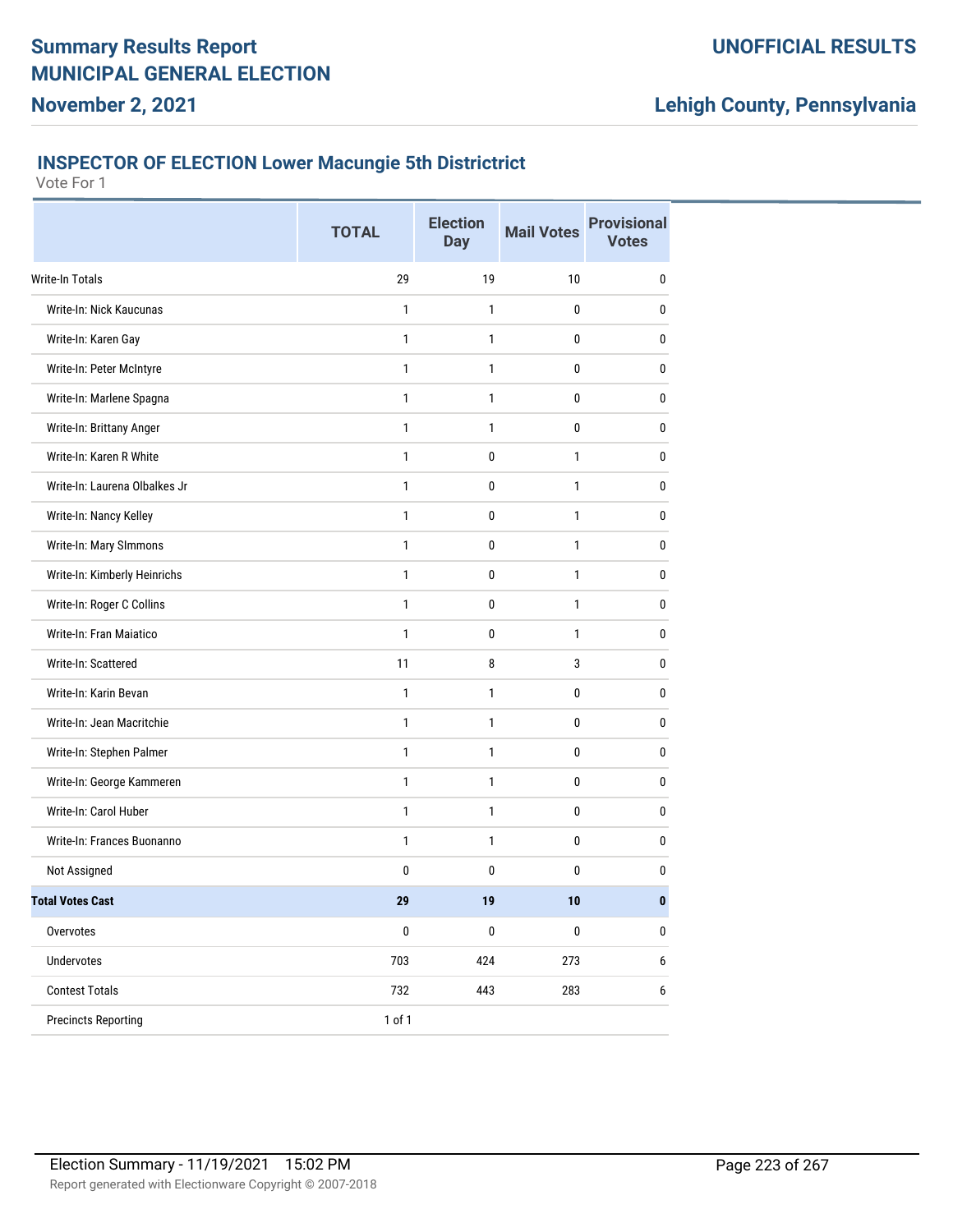### **INSPECTOR OF ELECTION Lower Macungie 6th Districtrict**

Vote For 1

**November 2, 2021**

|                             | <b>TOTAL</b>   | <b>Election</b><br><b>Day</b> | <b>Mail Votes</b> | <b>Provisional</b><br><b>Votes</b> |
|-----------------------------|----------------|-------------------------------|-------------------|------------------------------------|
| Write-In Totals             | 98             | 64                            | 33                | 1                                  |
| Write-In: Mary SImmons      | 13             | 1                             | 12                | $\mathbf 0$                        |
| Write-In: Paul Christman    | $\overline{2}$ | $\overline{2}$                | $\bf{0}$          | $\mathbf 0$                        |
| Write-In: Amanda Yeakel     | $\overline{2}$ | 0                             | $\overline{2}$    | $\mathbf{0}$                       |
| Write-In: Coy Naugle        | 5              | $\overline{2}$                | $\overline{2}$    | $\mathbf{1}$                       |
| Write-In: Benjamin J Storms | $\overline{2}$ | 0                             | $\overline{2}$    | $\mathbf 0$                        |
| Write-In: Corey Fisher      | $\overline{2}$ | $\overline{2}$                | 0                 | $\mathbf{0}$                       |
| Write-In: Joe Barna         | $\overline{2}$ | 0                             | $\overline{2}$    | $\mathbf{0}$                       |
| Write-In: Scattered         | 70             | 57                            | 13                | $\bf{0}$                           |
| Not Assigned                | $\mathbf{0}$   | $\mathbf{0}$                  | 0                 | 0                                  |
| <b>Total Votes Cast</b>     | 98             | 64                            | 33                | $\mathbf{1}$                       |
| Overvotes                   | 0              | 0                             | 0                 | $\mathbf{0}$                       |
| <b>Undervotes</b>           | 908            | 633                           | 265               | 10                                 |
| <b>Contest Totals</b>       | 1,006          | 697                           | 298               | 11                                 |
| <b>Precincts Reporting</b>  | $1$ of $1$     |                               |                   |                                    |

## **INSPECTOR OF ELECTION Lower Macungie 7th Districtrict**

|                            | <b>TOTAL</b>   | <b>Election</b><br><b>Day</b> | <b>Mail Votes</b> | <b>Provisional</b><br><b>Votes</b> |
|----------------------------|----------------|-------------------------------|-------------------|------------------------------------|
| <b>DEM Mary Simmons</b>    | 538            | 326                           | 203               | 9                                  |
| Write-In Totals            | 10             | 10                            | 0                 | $\mathbf{0}$                       |
| Write-In: Cheri Wolfe      | 3              | 3                             | 0                 | $\mathbf{0}$                       |
| Write-In: Scattered        | $\overline{7}$ | 7                             | $\mathbf{0}$      | $\mathbf{0}$                       |
| Not Assigned               | $\mathbf 0$    | 0                             | $\mathbf{0}$      | $\mathbf{0}$                       |
| <b>Total Votes Cast</b>    | 548            | 336                           | 203               | 9                                  |
| Overvotes                  | $\mathbf 0$    | 0                             | 0                 | $\mathbf{0}$                       |
| Undervotes                 | 202            | 168                           | 32                | $\overline{2}$                     |
| <b>Contest Totals</b>      | 750            | 504                           | 235               | 11                                 |
| <b>Precincts Reporting</b> | 1 of 1         |                               |                   |                                    |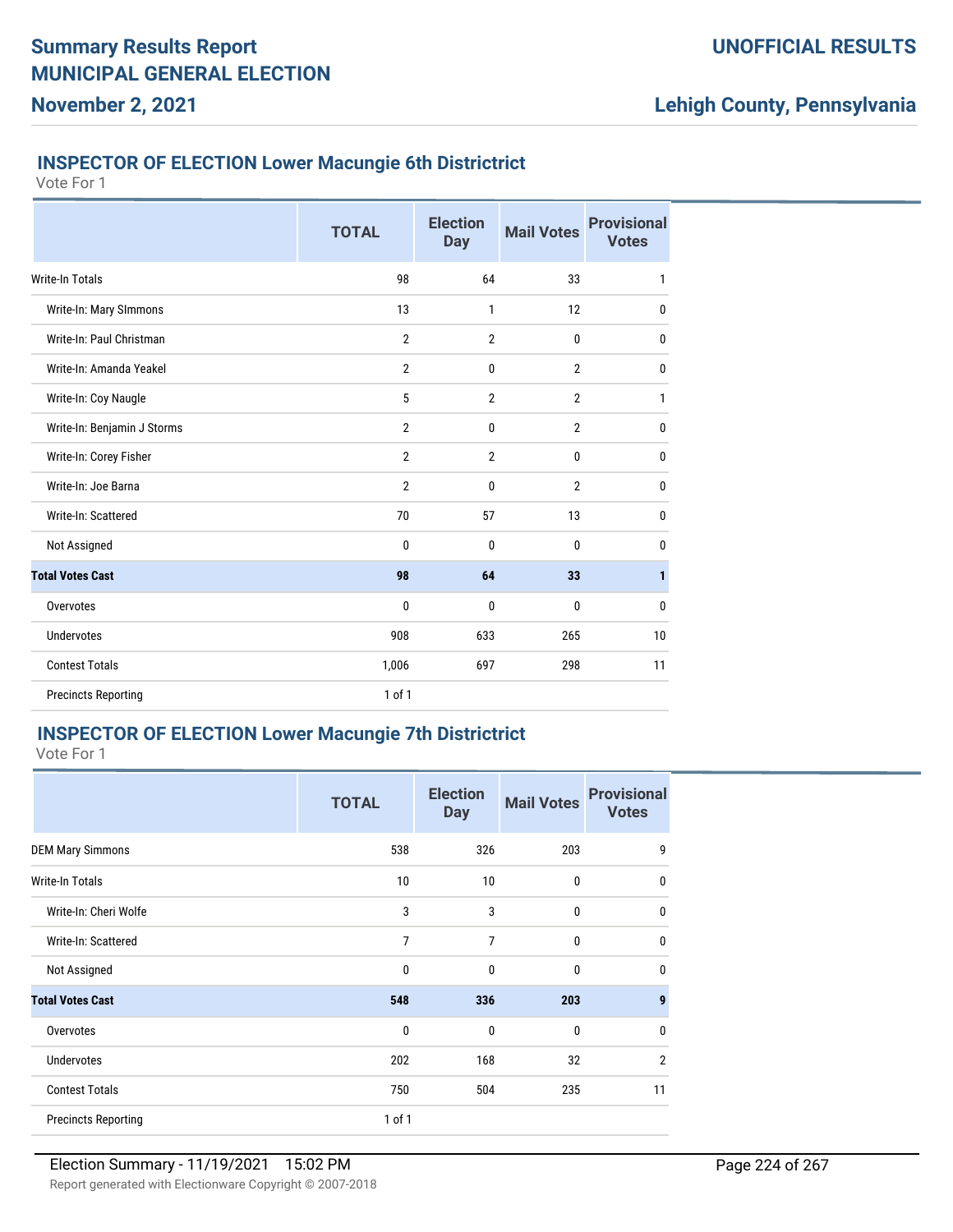### **INSPECTOR OF ELECTION Lower Macungie 8th Districtrict**

Vote For 1

**November 2, 2021**

|                            | <b>TOTAL</b>   | <b>Election</b><br><b>Day</b> | <b>Mail Votes</b> | <b>Provisional</b><br><b>Votes</b> |
|----------------------------|----------------|-------------------------------|-------------------|------------------------------------|
| <b>Write-In Totals</b>     | 28             | 13                            | 15                | $\mathbf 0$                        |
| Write-In: Mary Simmons     | 5              | $\mathbf{0}$                  | 5                 | $\mathbf{0}$                       |
| Write-In: Gil Clary        | $\overline{2}$ | $\mathbf{0}$                  | $\overline{2}$    | $\mathbf{0}$                       |
| Write-In: Scattered        | 21             | 13                            | 8                 | $\mathbf{0}$                       |
| Not Assigned               | $\mathbf{0}$   | $\mathbf{0}$                  | $\mathbf{0}$      | $\mathbf{0}$                       |
| <b>Total Votes Cast</b>    | 28             | 13                            | 15                | $\mathbf{0}$                       |
| Overvotes                  | $\mathbf 0$    | $\mathbf{0}$                  | 0                 | $\mathbf 0$                        |
| <b>Undervotes</b>          | 725            | 478                           | 242               | 5                                  |
| <b>Contest Totals</b>      | 753            | 491                           | 257               | 5                                  |
| <b>Precincts Reporting</b> | $1$ of $1$     |                               |                   |                                    |

## **INSPECTOR OF ELECTION Lower Macungie 9th Districtrict**

|                            | <b>TOTAL</b> | <b>Election</b><br><b>Day</b> | <b>Mail Votes</b> | <b>Provisional</b><br><b>Votes</b> |
|----------------------------|--------------|-------------------------------|-------------------|------------------------------------|
| Write-In Totals            | 30           | 17                            | 13                | 0                                  |
| Write-In: Mary Simmons     | 5            | $\mathbf{0}$                  | 5                 | 0                                  |
| Write-In: Scattered        | 16           | 11                            | 5                 | 0                                  |
| Write-In: Sandra Kowalski  | 9            | 6                             | 3                 | 0                                  |
| Not Assigned               | 0            | $\mathbf{0}$                  | 0                 | $\mathbf{0}$                       |
| <b>Total Votes Cast</b>    | 30           | 17                            | 13                | 0                                  |
| Overvotes                  | 0            | $\mathbf{0}$                  | 0                 | $\mathbf{0}$                       |
| <b>Undervotes</b>          | 484          | 335                           | 145               | 4                                  |
| <b>Contest Totals</b>      | 514          | 352                           | 158               | 4                                  |
| <b>Precincts Reporting</b> | $1$ of $1$   |                               |                   |                                    |
|                            |              |                               |                   |                                    |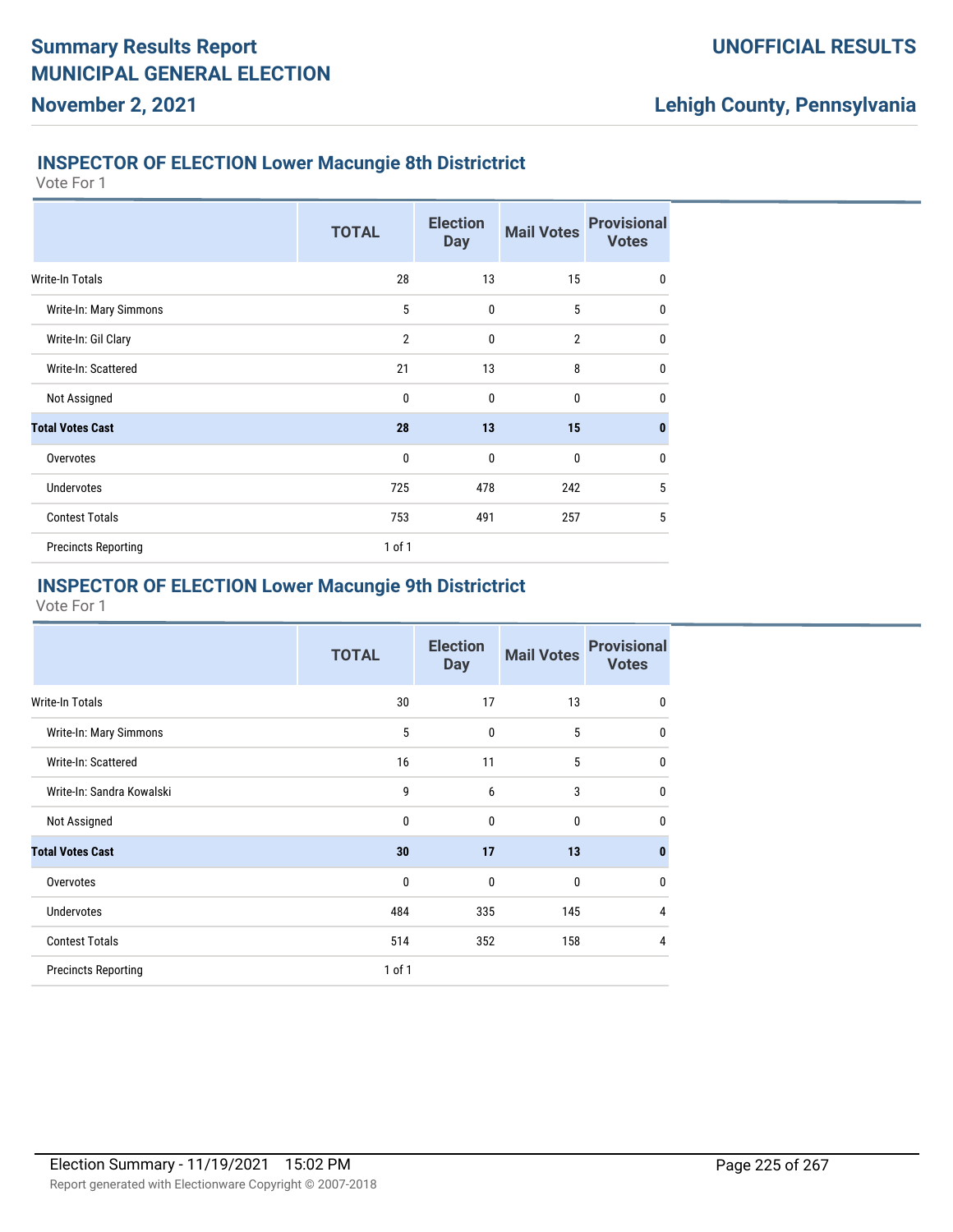## **INSPECTOR OF ELECTION Lower Macungie 10th Districtrict**

Vote For 1

**November 2, 2021**

|                              | <b>TOTAL</b>   | <b>Election</b><br><b>Day</b> | <b>Mail Votes</b> | <b>Provisional</b><br><b>Votes</b> |
|------------------------------|----------------|-------------------------------|-------------------|------------------------------------|
| <b>REP Marjorie Williams</b> | 529            | 358                           | 165               | 6                                  |
| <b>Write-In Totals</b>       | 8              | 1                             | 7                 | $\mathbf{0}$                       |
| Write-In: Scattered          | 6              | 1                             | 5                 | $\mathbf{0}$                       |
| Write-In: Fadia Halma        | $\overline{2}$ | $\mathbf{0}$                  | $\overline{2}$    | $\mathbf{0}$                       |
| Not Assigned                 | 0              | $\mathbf{0}$                  | $\mathbf{0}$      | $\mathbf{0}$                       |
| <b>Total Votes Cast</b>      | 537            | 359                           | 172               | $6\phantom{1}6$                    |
| Overvotes                    | $\mathbf 0$    | $\mathbf 0$                   | $\bf{0}$          | $\mathbf 0$                        |
| <b>Undervotes</b>            | 318            | 150                           | 159               | 9                                  |
| <b>Contest Totals</b>        | 855            | 509                           | 331               | 15                                 |
| <b>Precincts Reporting</b>   | 1 of 1         |                               |                   |                                    |

### **INSPECTOR OF ELECTION Lower Milford**

|                            | <b>TOTAL</b>   | <b>Election</b><br><b>Day</b> | <b>Mail Votes</b> | <b>Provisional</b><br><b>Votes</b> |
|----------------------------|----------------|-------------------------------|-------------------|------------------------------------|
| <b>REP Susan LaBrie</b>    | 994            | 785                           | 199               | 10                                 |
| Write-In Totals            | 29             | 9                             | 19                | 1                                  |
| Write-In: Scattered        | 27             | 9                             | 17                | 1                                  |
| Write-In: M Jason Evans    | $\overline{2}$ | $\mathbf{0}$                  | $\overline{2}$    | $\mathbf{0}$                       |
| Not Assigned               | $\mathbf 0$    | $\mathbf{0}$                  | $\mathbf 0$       | $\mathbf{0}$                       |
| <b>Total Votes Cast</b>    | 1,023          | 794                           | 218               | 11                                 |
| Overvotes                  | $\mathbf{0}$   | $\mathbf{0}$                  | $\mathbf{0}$      | $\mathbf{0}$                       |
| <b>Undervotes</b>          | 270            | 146                           | 120               | 4                                  |
| <b>Contest Totals</b>      | 1,293          | 940                           | 338               | 15                                 |
| <b>Precincts Reporting</b> | 1 of 1         |                               |                   |                                    |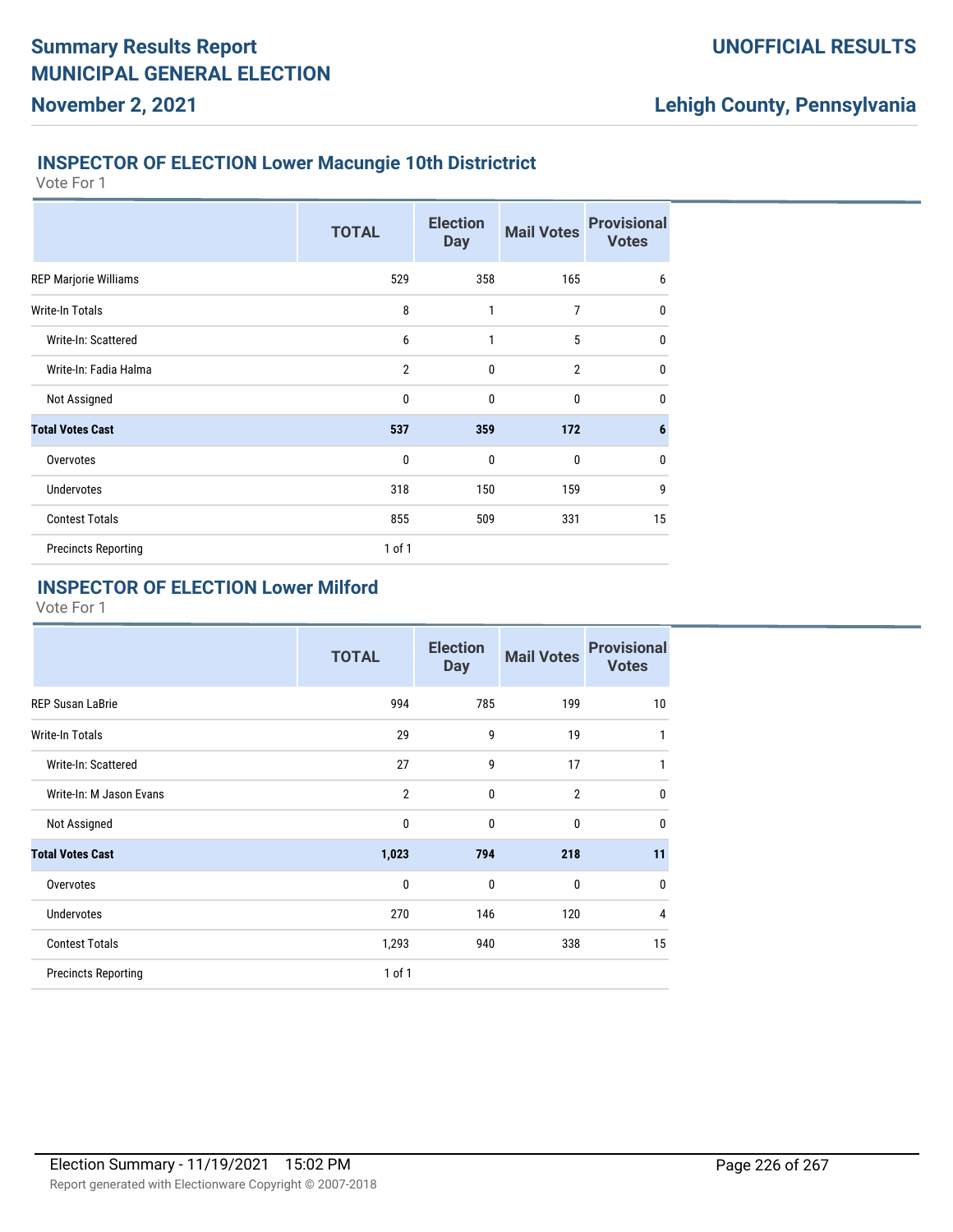## **UNOFFICIAL RESULTS**

# **Lehigh County, Pennsylvania**

### **INSPECTOR OF ELECTION Lowhill**

Vote For 1

|                                 | <b>TOTAL</b>   | <b>Election</b><br><b>Day</b> | <b>Mail Votes</b> | <b>Provisional</b><br><b>Votes</b> |
|---------------------------------|----------------|-------------------------------|-------------------|------------------------------------|
| Write-In Totals                 | 89             | 83                            | 6                 | $\mathbf 0$                        |
| Write-In: Scattered             | 27             | 22                            | 5                 | 0                                  |
| Write-In: Rob Kozlowski         | $\overline{2}$ | $\overline{2}$                | $\bf{0}$          | $\mathbf{0}$                       |
| Write-In: Emanuelle Van Vleet   | $\overline{2}$ | 1                             | 1                 | $\mathbf{0}$                       |
| Write-In: Natalie Nestor        | $\overline{2}$ | $\overline{2}$                | $\bf{0}$          | $\mathbf 0$                        |
| Write-In: Cynthia Van Artsdalen | 56             | 56                            | $\mathbf{0}$      | $\mathbf{0}$                       |
| Not Assigned                    | $\mathbf{0}$   | $\mathbf{0}$                  | $\mathbf 0$       | $\mathbf{0}$                       |
| <b>Total Votes Cast</b>         | 89             | 83                            | $6\phantom{1}6$   | $\mathbf{0}$                       |
| Overvotes                       | 0              | 0                             | $\mathbf{0}$      | $\mathbf{0}$                       |
| <b>Undervotes</b>               | 620            | 459                           | 154               | $\overline{7}$                     |
| <b>Contest Totals</b>           | 709            | 542                           | 160               | $\overline{7}$                     |
| <b>Precincts Reporting</b>      | $1$ of $1$     |                               |                   |                                    |

## **INSPECTOR OF ELECTION Lynn New Tripoli**

|                             | <b>TOTAL</b> | <b>Election</b><br><b>Day</b> | <b>Mail Votes</b> | <b>Provisional</b><br><b>Votes</b> |
|-----------------------------|--------------|-------------------------------|-------------------|------------------------------------|
| <b>Write-In Totals</b>      | 176          | 169                           | 5                 | $\overline{2}$                     |
| Write-In: Scattered         | 21           | 18                            | $\overline{2}$    | 1                                  |
| Write-In: Mary Ann Wright   | 129          | 125                           | 3                 | 1                                  |
| Write-In: Sabrina Pendleton | 26           | 26                            | $\mathbf 0$       | $\mathbf 0$                        |
| Not Assigned                | 0            | 0                             | $\mathbf 0$       | $\mathbf 0$                        |
| <b>Total Votes Cast</b>     | 176          | 169                           | 5                 | $\overline{2}$                     |
| Overvotes                   | 0            | $\mathbf 0$                   | $\mathbf 0$       | $\mathbf 0$                        |
| <b>Undervotes</b>           | 525          | 397                           | 125               | 3                                  |
| <b>Contest Totals</b>       | 701          | 566                           | 130               | 5                                  |
| <b>Precincts Reporting</b>  | $1$ of $1$   |                               |                   |                                    |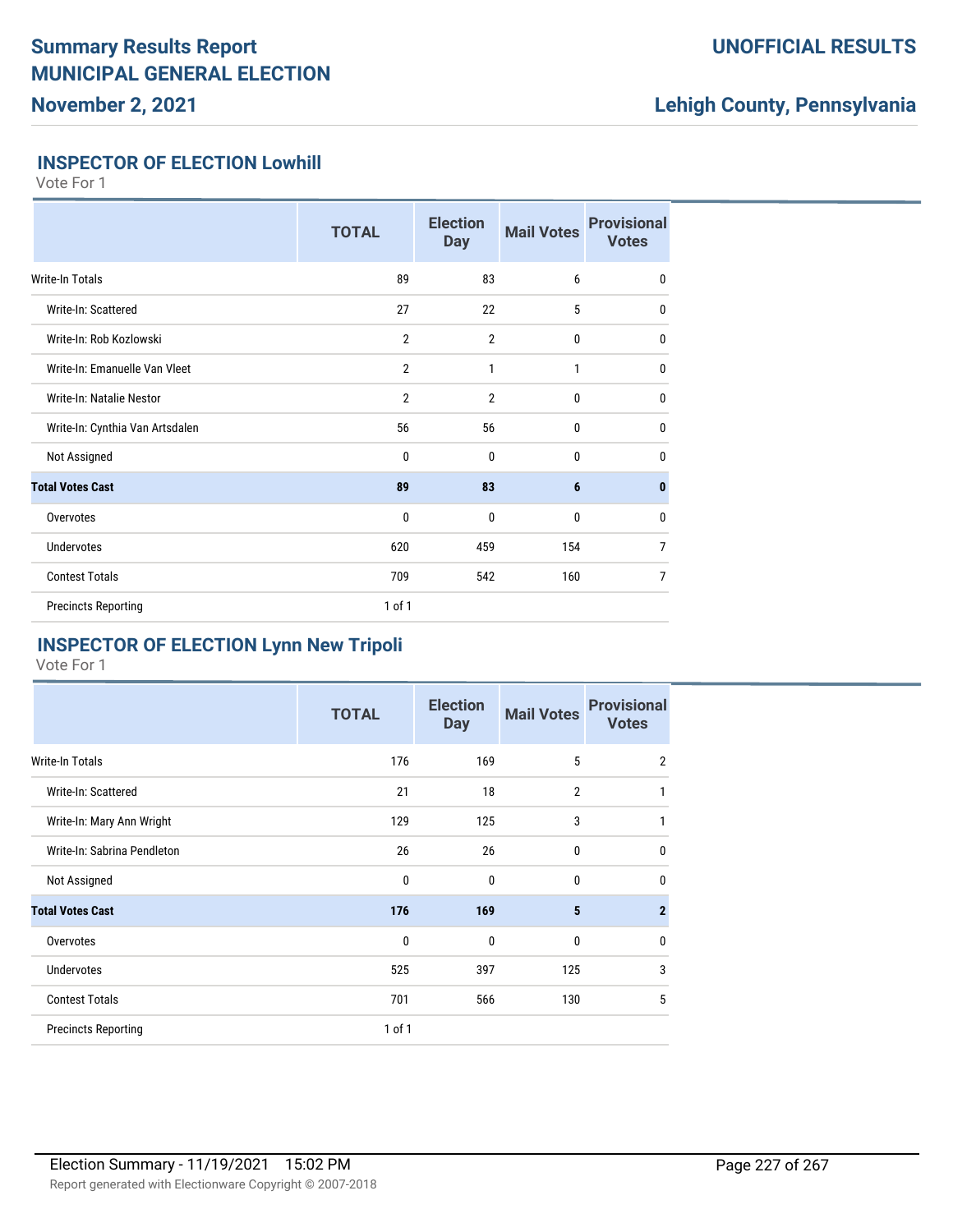## **UNOFFICIAL RESULTS**

# **Lehigh County, Pennsylvania**

### **INSPECTOR OF ELECTION Lynn Lynnville**

Vote For 1

|                              | <b>TOTAL</b>   | <b>Election</b><br><b>Day</b> | <b>Mail Votes</b> | <b>Provisional</b><br><b>Votes</b> |
|------------------------------|----------------|-------------------------------|-------------------|------------------------------------|
| <b>REP Sterling M Ritter</b> | 175            | 152                           | 23                | 0                                  |
| <b>Write-In Totals</b>       | 8              | 8                             | $\mathbf 0$       | 0                                  |
| Write-In: Scattered          | $\overline{2}$ | $\overline{2}$                | $\mathbf{0}$      | $\mathbf{0}$                       |
| Write-In: Mary Ann Wright    | 6              | 6                             | $\mathbf{0}$      | $\mathbf 0$                        |
| Not Assigned                 | $\mathbf 0$    | $\mathbf{0}$                  | $\mathbf{0}$      | $\mathbf 0$                        |
| <b>Total Votes Cast</b>      | 183            | 160                           | 23                | 0                                  |
| Overvotes                    | $\mathbf 0$    | $\mathbf{0}$                  | $\mathbf{0}$      | $\mathbf 0$                        |
| <b>Undervotes</b>            | 43             | 32                            | 11                | $\mathbf 0$                        |
| <b>Contest Totals</b>        | 226            | 192                           | 34                | $\mathbf{0}$                       |
| <b>Precincts Reporting</b>   | $1$ of $1$     |                               |                   |                                    |

## **INSPECTOR OF ELECTION Lynn Jacksonville**

|                            | <b>TOTAL</b>   | <b>Election</b><br><b>Day</b> | <b>Mail Votes</b>       | <b>Provisional</b><br><b>Votes</b> |
|----------------------------|----------------|-------------------------------|-------------------------|------------------------------------|
| Write-In Totals            | 21             | 17                            | 4                       | $\mathbf{0}$                       |
| Write-In: Scattered        | 16             | 14                            | $\overline{2}$          | $\mathbf{0}$                       |
| Write-In: Mary Ann Wright  | 3              | 3                             | $\mathbf{0}$            | $\mathbf{0}$                       |
| Write-In: Christy Spanitz  | $\overline{2}$ | $\mathbf{0}$                  | $\overline{2}$          | $\mathbf{0}$                       |
| Not Assigned               | $\mathbf{0}$   | $\mathbf{0}$                  | $\mathbf 0$             | $\mathbf{0}$                       |
| <b>Total Votes Cast</b>    | 21             | 17                            | $\overline{\mathbf{4}}$ | $\bf{0}$                           |
| Overvotes                  | $\mathbf{0}$   | $\mathbf{0}$                  | $\mathbf{0}$            | $\mathbf{0}$                       |
| <b>Undervotes</b>          | 286            | 243                           | 39                      | $\overline{4}$                     |
| <b>Contest Totals</b>      | 307            | 260                           | 43                      | 4                                  |
| <b>Precincts Reporting</b> | $1$ of $1$     |                               |                         |                                    |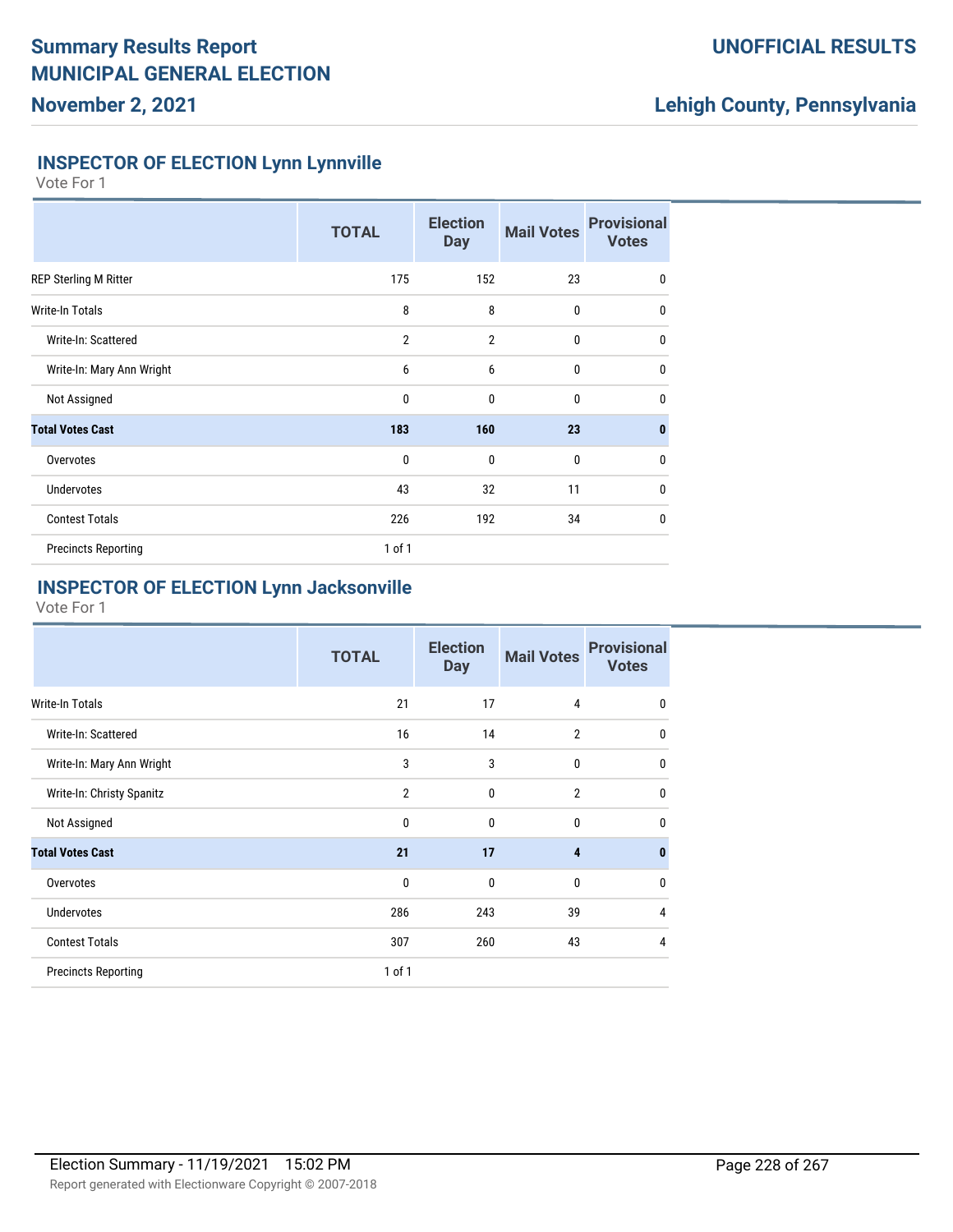# **Lehigh County, Pennsylvania**

### **INSPECTOR OF ELECTION North Whitehall 1st Districtrict**

|                            | <b>TOTAL</b> | <b>Election</b><br><b>Day</b> | <b>Mail Votes</b> | <b>Provisional</b><br><b>Votes</b> |
|----------------------------|--------------|-------------------------------|-------------------|------------------------------------|
| <b>REP Sandra N Sacks</b>  | 853          | 672                           | 179               | $\overline{2}$                     |
| Write-In Totals            | 14           | 7                             | 7                 | 0                                  |
| Write-In: Scattered        | 9            | 6                             | 3                 | 0                                  |
| Write-In: Keith Ocrtner    | 1            | 0                             | $\mathbf{1}$      | $\bf{0}$                           |
| Write-In: Andrea Collison  | 1            | 0                             | 1                 | 0                                  |
| Write-In: Erix Cox         | 1            | 0                             | 1                 | 0                                  |
| Write-In: Rachel Madden    | 1            | 0                             | 1                 | 0                                  |
| Write-In: Walter Bell      | 1            | 1                             | 0                 | 0                                  |
| Not Assigned               | 0            | 0                             | 0                 | 0                                  |
| <b>Total Votes Cast</b>    | 867          | 679                           | 186               | $\overline{2}$                     |
| Overvotes                  | 0            | 0                             | 0                 | 0                                  |
| <b>Undervotes</b>          | 261          | 118                           | 143               | 0                                  |
| <b>Contest Totals</b>      | 1,128        | 797                           | 329               | $\overline{2}$                     |
| <b>Precincts Reporting</b> | 1 of 1       |                               |                   |                                    |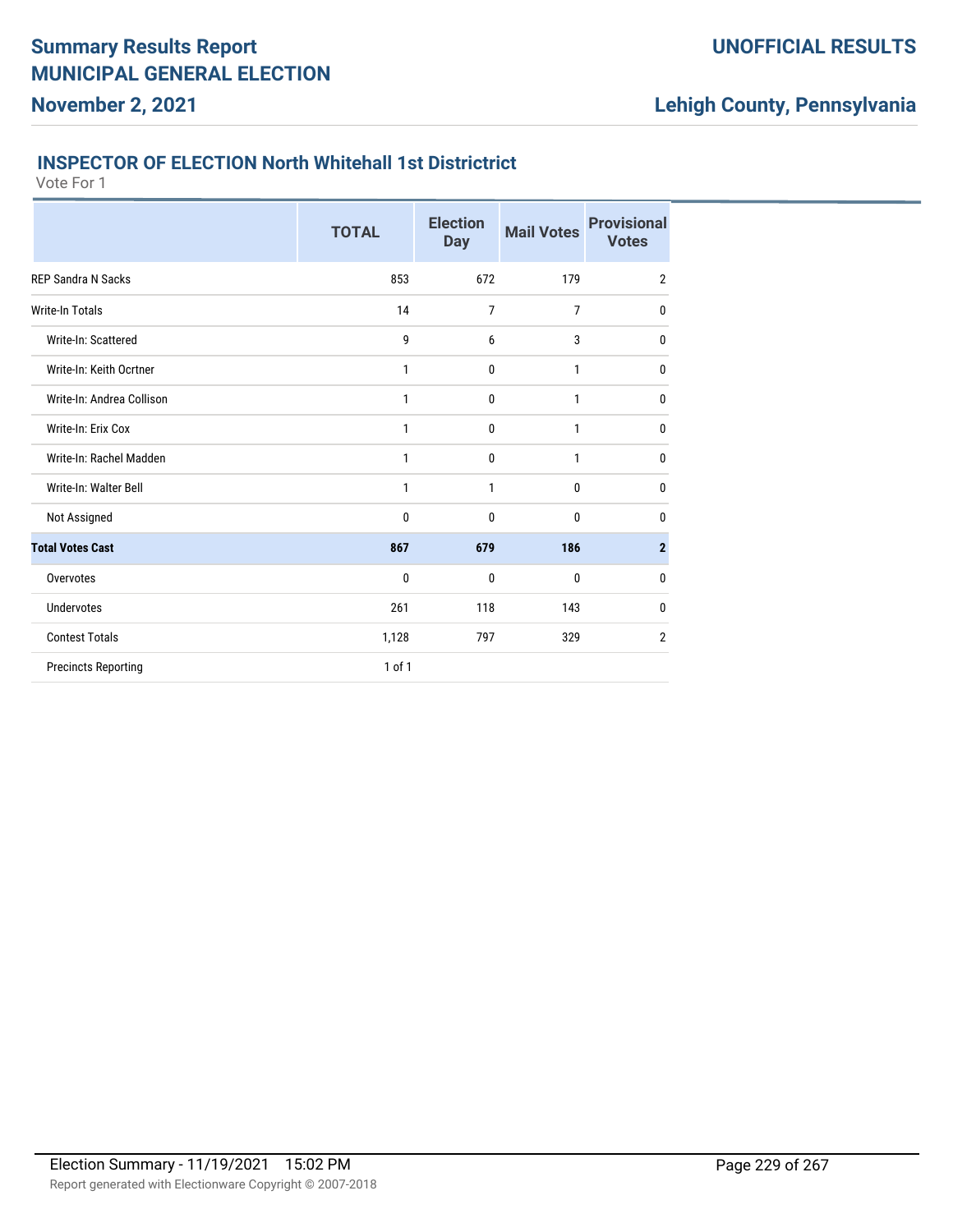#### **INSPECTOR OF ELECTION North Whitehall 2nd Districtrict**

Vote For 1

|                               | <b>TOTAL</b>   | <b>Election</b><br><b>Day</b> | <b>Mail Votes</b> | <b>Provisional</b><br><b>Votes</b> |
|-------------------------------|----------------|-------------------------------|-------------------|------------------------------------|
| <b>Write-In Totals</b>        | 85             | 74                            | 11                | $\mathbf{0}$                       |
| Write-In: Scattered           | 61             | 52                            | 9                 | $\mathbf{0}$                       |
| Write-In: Christopher Moughan | $\overline{2}$ | $\overline{2}$                | $\bf{0}$          | $\mathbf{0}$                       |
| Write-In: Gary Carney         | $\overline{2}$ | 0                             | $\overline{2}$    | $\bf{0}$                           |
| Write-In: Pam Roth            | 18             | 18                            | $\bf{0}$          | $\mathbf{0}$                       |
| Write-In: Christopher Colon   | $\overline{2}$ | $\overline{2}$                | 0                 | $\mathbf{0}$                       |
| Not Assigned                  | 0              | 0                             | $\bf{0}$          | $\mathbf{0}$                       |
| <b>Total Votes Cast</b>       | 85             | 74                            | 11                | $\mathbf{0}$                       |
| Overvotes                     | 0              | 0                             | $\bf{0}$          | $\bf{0}$                           |
| <b>Undervotes</b>             | 773            | 567                           | 203               | 3                                  |
| <b>Contest Totals</b>         | 858            | 641                           | 214               | 3                                  |
| <b>Precincts Reporting</b>    | 1 of 1         |                               |                   |                                    |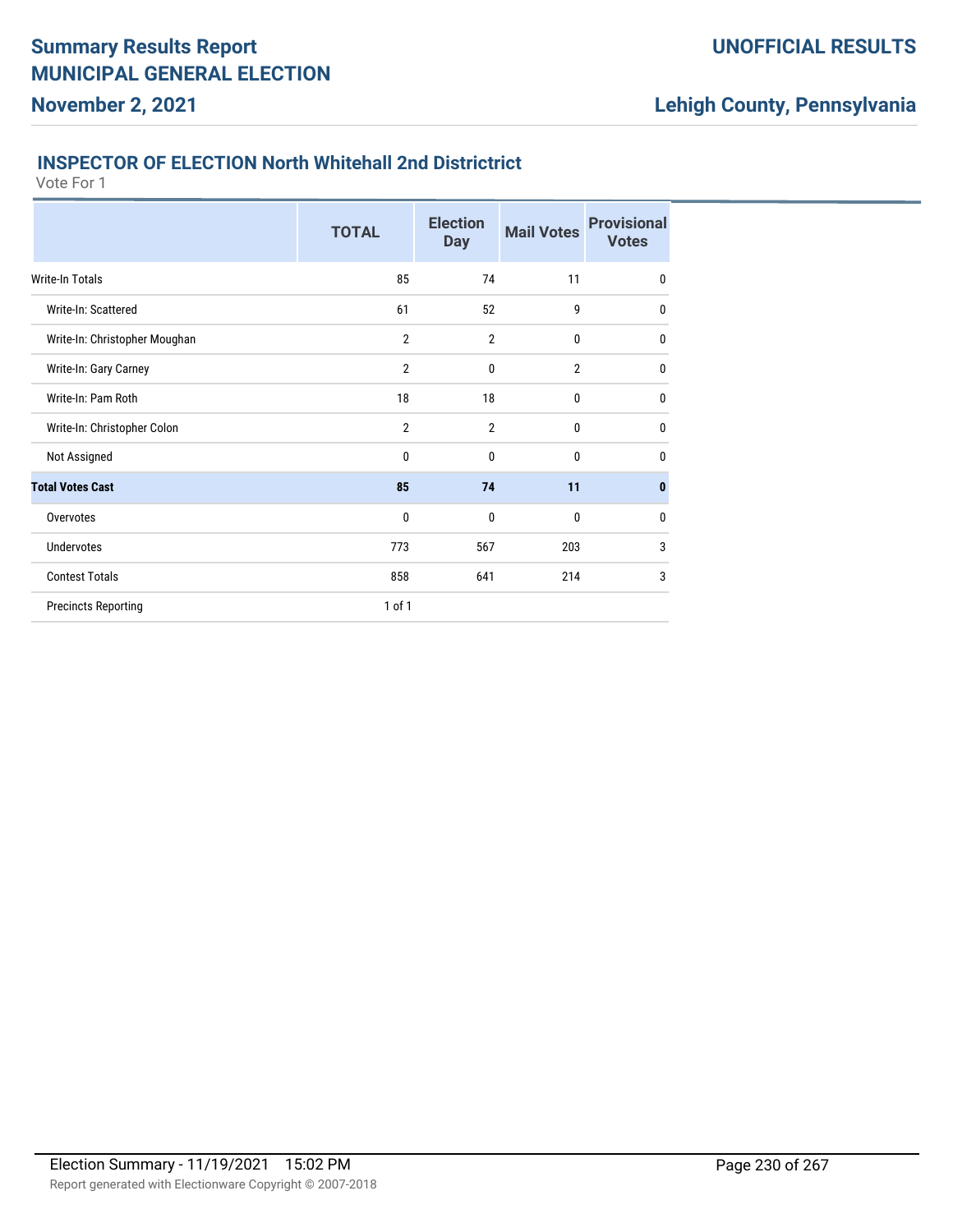### **INSPECTOR OF ELECTION North Whitehall 3rd Districtrict**

Vote For 1

|                            | <b>TOTAL</b>   | <b>Election</b><br><b>Day</b> | <b>Mail Votes</b> | <b>Provisional</b><br><b>Votes</b> |
|----------------------------|----------------|-------------------------------|-------------------|------------------------------------|
| <b>Write-In Totals</b>     | 24             | 18                            | 6                 | 0                                  |
| Write-In: Scattered        | 13             | 10                            | 3                 | 0                                  |
| Write-In: Derek Kirsopp    | 1              | 1                             | $\bf{0}$          | 0                                  |
| Write-In: Cindy Ristt      | $\mathbf{1}$   | 1                             | $\mathbf{0}$      | $\mathbf{0}$                       |
| Write-In: Kevin Seigerwalt | 1              | 1                             | $\bf{0}$          | $\mathbf 0$                        |
| Write-In: Joe Molz         | $\mathbf{1}$   | 1                             | $\bf{0}$          | $\mathbf{0}$                       |
| Write-In: Roger Seminara   | $\mathbf{1}$   | $\mathbf{1}$                  | $\mathbf 0$       | $\mathbf{0}$                       |
| Write-In: Dale Nixon       | $\mathbf{1}$   | 1                             | $\bf{0}$          | $\mathbf 0$                        |
| Write-In: Mike Buss        | $\mathbf{1}$   | 1                             | 0                 | $\mathbf{0}$                       |
| Write-In: Margaret Stoudt  | $\overline{2}$ | $\mathbf{0}$                  | $\overline{2}$    | 0                                  |
| Write-In: Mark Szilezy     | 1              | $\mathbf{1}$                  | 0                 | 0                                  |
| Write-In: Jane Ervin       | 1              | $\mathbf 0$                   | 1                 | $\mathbf{0}$                       |
| Not Assigned               | 0              | $\mathbf{0}$                  | $\bf{0}$          | 0                                  |
| <b>Total Votes Cast</b>    | 24             | 18                            | $6\phantom{1}$    | $\mathbf{0}$                       |
| Overvotes                  | 0              | $\mathbf{0}$                  | $\mathbf{0}$      | $\mathbf 0$                        |
| <b>Undervotes</b>          | 507            | 372                           | 133               | $\overline{2}$                     |
| <b>Contest Totals</b>      | 531            | 390                           | 139               | $\overline{2}$                     |
| <b>Precincts Reporting</b> | 1 of 1         |                               |                   |                                    |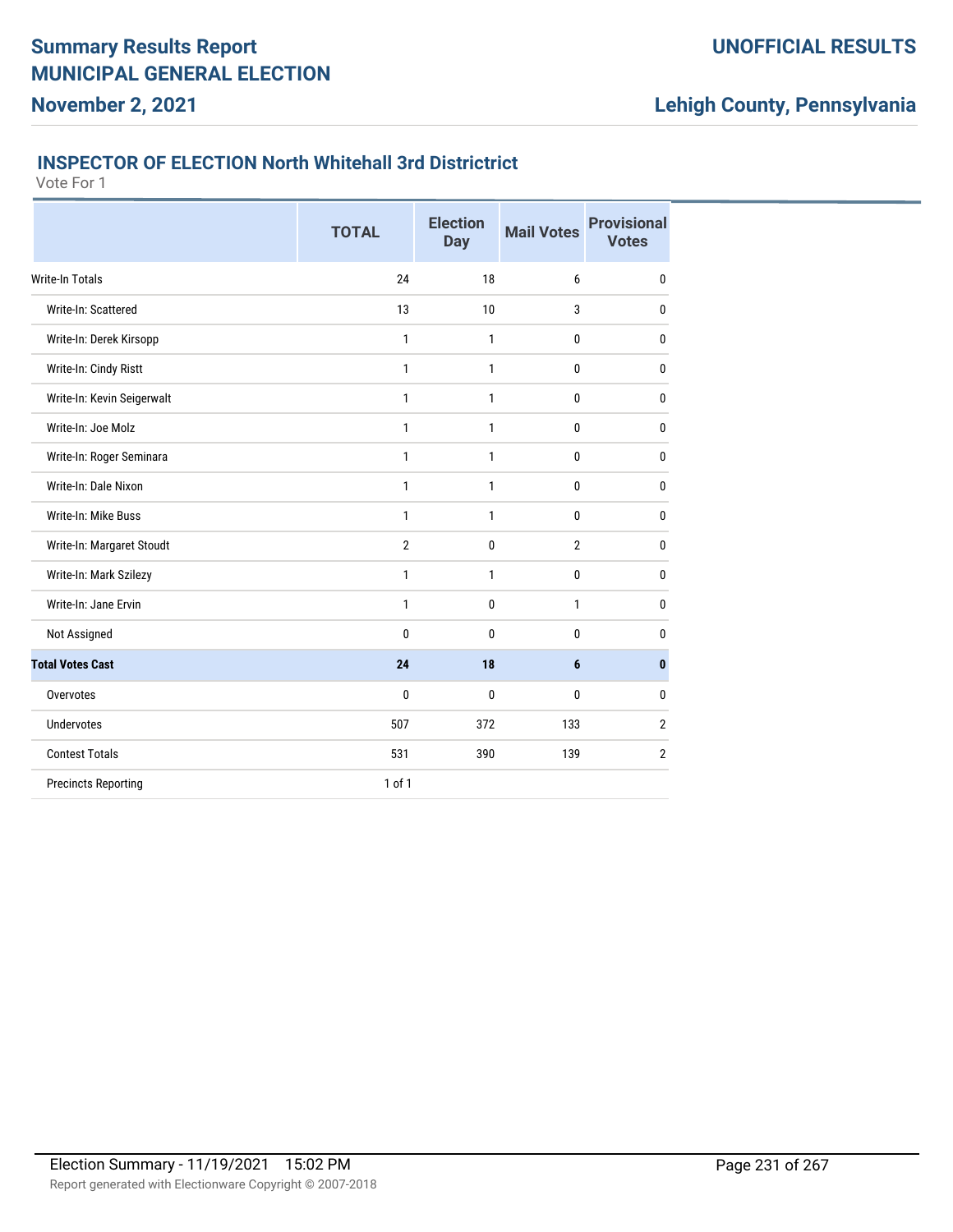### **INSPECTOR OF ELECTION North Whitehall 4th Districtrict**

Vote For 1

**November 2, 2021**

|                            | <b>TOTAL</b>   | <b>Election</b><br><b>Day</b> | <b>Mail Votes</b> | <b>Provisional</b><br><b>Votes</b> |
|----------------------------|----------------|-------------------------------|-------------------|------------------------------------|
| Write-In Totals            | 48             | 31                            | 16                | 1                                  |
| Write-In: Scattered        | 35             | 26                            | 8                 | 1                                  |
| Write-In: Tom Gyory        | $\overline{2}$ | 2                             | 0                 | 0                                  |
| Write-In: Stephen Marushak | 6              | 3                             | 3                 | $\mathbf 0$                        |
| Write-In: Susan Travis     | 3              | 0                             | 3                 | 0                                  |
| Write-In: Margaret Stoudt  | $\overline{2}$ | 0                             | $\overline{2}$    | 0                                  |
| Not Assigned               | 0              | 0                             | 0                 | $\mathbf 0$                        |
| <b>Total Votes Cast</b>    | 48             | 31                            | 16                | 1                                  |
| Overvotes                  | 0              | 0                             | 0                 | 0                                  |
| <b>Undervotes</b>          | 623            | 488                           | 130               | 5                                  |
| <b>Contest Totals</b>      | 671            | 519                           | 146               | 6                                  |
| <b>Precincts Reporting</b> | 1 of 1         |                               |                   |                                    |

#### **INSPECTOR OF ELECTION North Whitehall 5th Districtrict**

|                            | <b>TOTAL</b>   | <b>Election</b><br><b>Day</b> | <b>Mail Votes</b> | <b>Provisional</b><br><b>Votes</b> |
|----------------------------|----------------|-------------------------------|-------------------|------------------------------------|
| REP John C Coppola         | 551            | 433                           | 117               | 1                                  |
| <b>Write-In Totals</b>     | 13             | 7                             | 6                 | 0                                  |
| Write-In: Maria McLaughlin | $\overline{2}$ | 1                             | 1                 | 0                                  |
| Write-In: Scattered        | 11             | 6                             | 5                 | 0                                  |
| Not Assigned               | $\mathbf 0$    | 0                             | 0                 | 0                                  |
| <b>Total Votes Cast</b>    | 564            | 440                           | 123               | 1                                  |
| Overvotes                  | $\mathbf{0}$   | $\mathbf{0}$                  | 0                 | 0                                  |
| <b>Undervotes</b>          | 172            | 71                            | 100               | 1                                  |
| <b>Contest Totals</b>      | 736            | 511                           | 223               | $\overline{2}$                     |
| <b>Precincts Reporting</b> | 1 of 1         |                               |                   |                                    |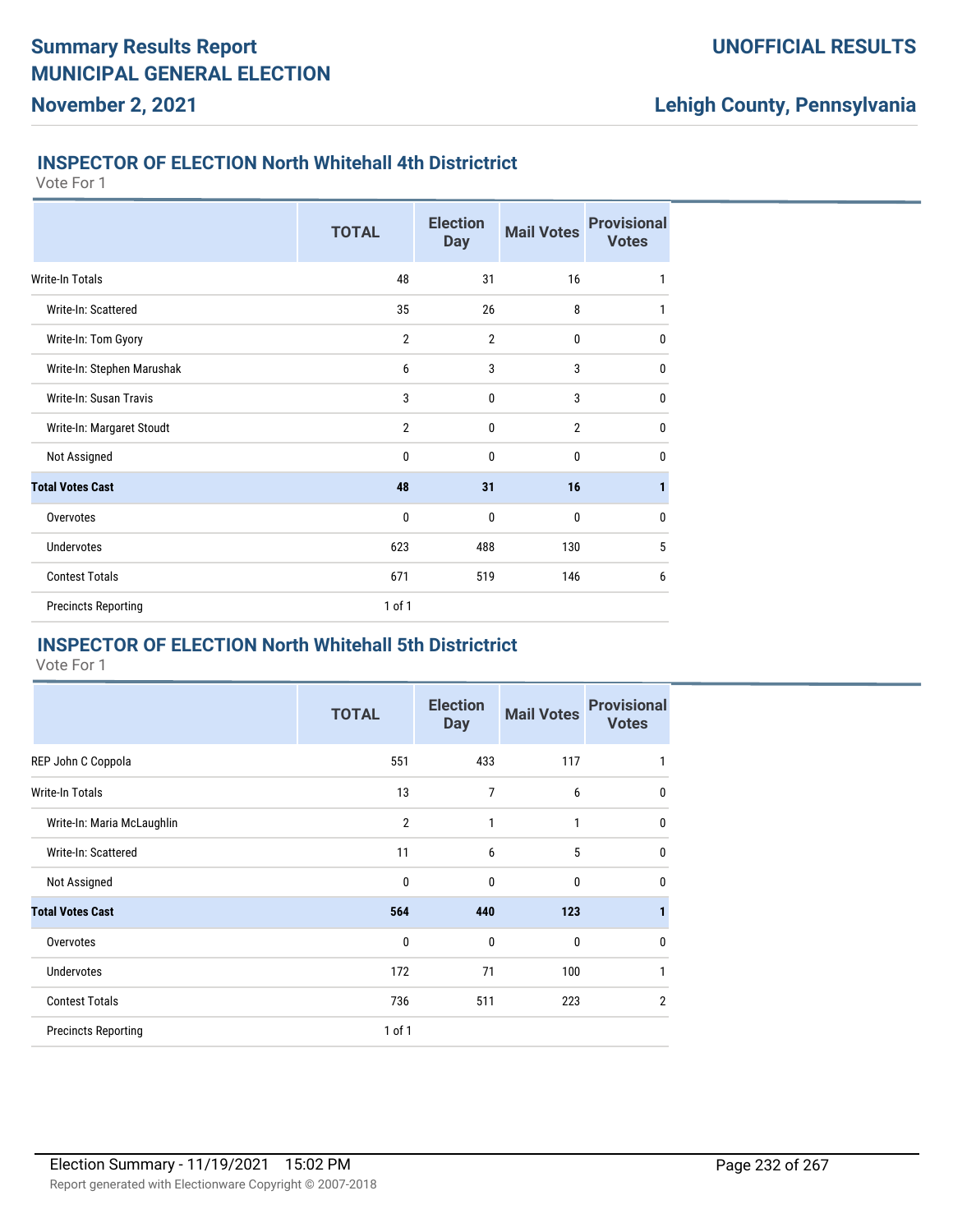# **Lehigh County, Pennsylvania**

### **INSPECTOR OF ELECTION North Whitehall 6th Districtrict**

Vote For 1

|                              | <b>TOTAL</b> | <b>Election</b><br><b>Day</b> | <b>Mail Votes</b> | <b>Provisional</b><br><b>Votes</b> |
|------------------------------|--------------|-------------------------------|-------------------|------------------------------------|
| <b>Write-In Totals</b>       | 20           | 17                            | 3                 | 0                                  |
| Write-In: Thomas N Brobst    | 1            | 1                             | 0                 | 0                                  |
| Write-In: Susan Ruth         | 1            | 1                             | 0                 | 0                                  |
| Write-In: Margaret Stoudt    | 1            | $\mathbf 0$                   | 1                 | 0                                  |
| Write-In: Chris Moakley      | 3            | 3                             | 0                 | 0                                  |
| Write-In: Scattered          | 12           | 10                            | $\overline{2}$    | $\mathbf{0}$                       |
| Write-In: Cheryl V Dorschutz | 1            | 1                             | 0                 | 0                                  |
| Write-In: Neil Novak         | 1            | 1                             | 0                 | 0                                  |
| Not Assigned                 | 0            | $\mathbf 0$                   | 0                 | $\mathbf{0}$                       |
| <b>Total Votes Cast</b>      | 20           | 17                            | 3                 | $\mathbf{0}$                       |
| Overvotes                    | 0            | 0                             | 0                 | 0                                  |
| <b>Undervotes</b>            | 401          | 319                           | 78                | 4                                  |
| <b>Contest Totals</b>        | 421          | 336                           | 81                | 4                                  |
| <b>Precincts Reporting</b>   | $1$ of $1$   |                               |                   |                                    |

## **INSPECTOR OF ELECTION Salisbury 1st Ward**

|                                 | <b>TOTAL</b>   | <b>Election</b><br><b>Day</b> | <b>Mail Votes</b> | <b>Provisional</b><br><b>Votes</b> |
|---------------------------------|----------------|-------------------------------|-------------------|------------------------------------|
| <b>Write-In Totals</b>          | 41             | 33                            | 8                 | $\mathbf 0$                        |
| Write-In: Scattered             | 35             | 27                            | 8                 | 0                                  |
| Write-In: Christine Bartholomew | $\overline{2}$ | $\overline{2}$                | $\mathbf{0}$      | $\mathbf{0}$                       |
| Write-In: Samantha Dorney       | $\overline{2}$ | $\overline{2}$                | $\mathbf{0}$      | $\mathbf 0$                        |
| Write-In: Alexander Csala       | $\overline{2}$ | $\overline{2}$                | $\mathbf{0}$      | $\mathbf 0$                        |
| Not Assigned                    | 0              | $\mathbf{0}$                  | $\mathbf{0}$      | 0                                  |
| <b>Total Votes Cast</b>         | 41             | 33                            | 8                 | $\mathbf{0}$                       |
| Overvotes                       | $\mathbf{0}$   | $\mathbf{0}$                  | $\mathbf{0}$      | 0                                  |
| <b>Undervotes</b>               | 497            | 376                           | 116               | 5                                  |
| <b>Contest Totals</b>           | 538            | 409                           | 124               | 5                                  |
| <b>Precincts Reporting</b>      | $1$ of $1$     |                               |                   |                                    |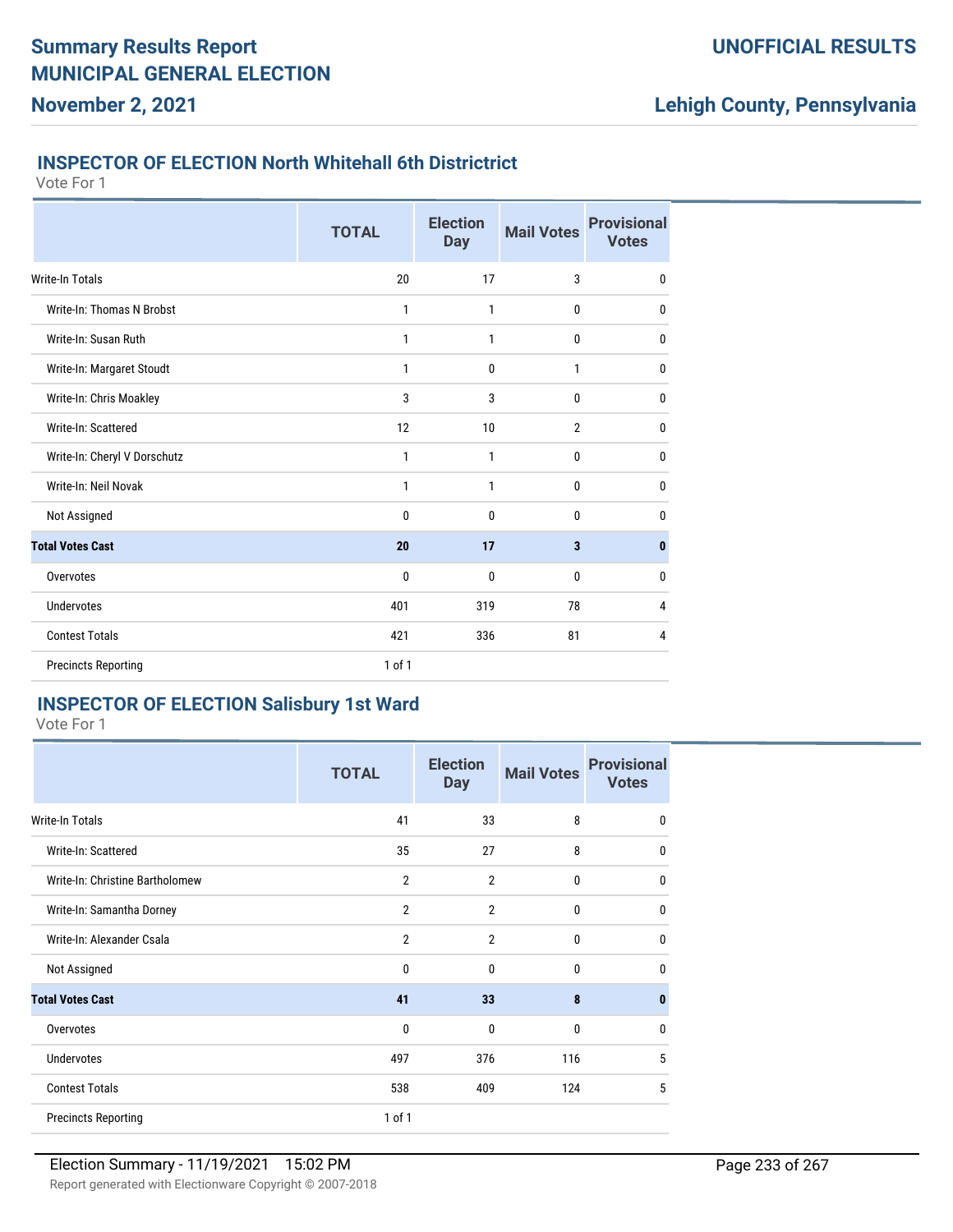## **UNOFFICIAL RESULTS**

# **Lehigh County, Pennsylvania**

### **INSPECTOR OF ELECTION Salisbury 2nd Ward**

Vote For 1

|                                 | <b>TOTAL</b>   | <b>Election</b><br><b>Day</b> | <b>Mail Votes</b> | <b>Provisional</b><br><b>Votes</b> |
|---------------------------------|----------------|-------------------------------|-------------------|------------------------------------|
| Write-In Totals                 | 46             | 36                            | 9                 | 1                                  |
| Write-In: Scattered             | 37             | 31                            | 5                 | 1                                  |
| Write-In: Zach Best             | 3              | 3                             | 0                 | 0                                  |
| Write-In: Ian Riccadovi         | $\overline{2}$ | 0                             | $\overline{2}$    | 0                                  |
| Write-In: Brenda Fernandez      | 2              | 0                             | $\overline{2}$    | 0                                  |
| Write-In: Christine Bartholomew | $\overline{2}$ | $\overline{2}$                | 0                 | 0                                  |
| Not Assigned                    | 0              | 0                             | 0                 | 0                                  |
| <b>Total Votes Cast</b>         | 46             | 36                            | 9                 | 1                                  |
| Overvotes                       | 0              | 0                             | 0                 | 0                                  |
| <b>Undervotes</b>               | 559            | 394                           | 162               | 3                                  |
| <b>Contest Totals</b>           | 605            | 430                           | 171               | 4                                  |
| <b>Precincts Reporting</b>      | 1 of 1         |                               |                   |                                    |

### **INSPECTOR OF ELECTION Salisbury 3rd Ward 1st District**

|                             | <b>TOTAL</b>   | <b>Election</b><br><b>Day</b> | <b>Mail Votes</b> | <b>Provisional</b><br><b>Votes</b> |
|-----------------------------|----------------|-------------------------------|-------------------|------------------------------------|
| <b>Write-In Totals</b>      | 18             | 15                            | 3                 | $\mathbf 0$                        |
| Write-In: Scattered         | 14             | 11                            | 3                 | $\mathbf 0$                        |
| Write-In: Bob Hellfritch    | $\overline{2}$ | $\overline{2}$                | $\bf{0}$          | $\mathbf{0}$                       |
| Write-In: M Patrick Du Bois | $\overline{2}$ | $\overline{2}$                | $\bf{0}$          | $\mathbf 0$                        |
| Not Assigned                | $\mathbf{0}$   | $\mathbf{0}$                  | $\mathbf 0$       | $\mathbf{0}$                       |
| <b>Total Votes Cast</b>     | 18             | 15                            | 3                 | $\mathbf{0}$                       |
| Overvotes                   | $\mathbf 0$    | $\mathbf{0}$                  | $\mathbf 0$       | $\mathbf 0$                        |
| <b>Undervotes</b>           | 325            | 216                           | 106               | 3                                  |
| <b>Contest Totals</b>       | 343            | 231                           | 109               | 3                                  |
| <b>Precincts Reporting</b>  | $1$ of $1$     |                               |                   |                                    |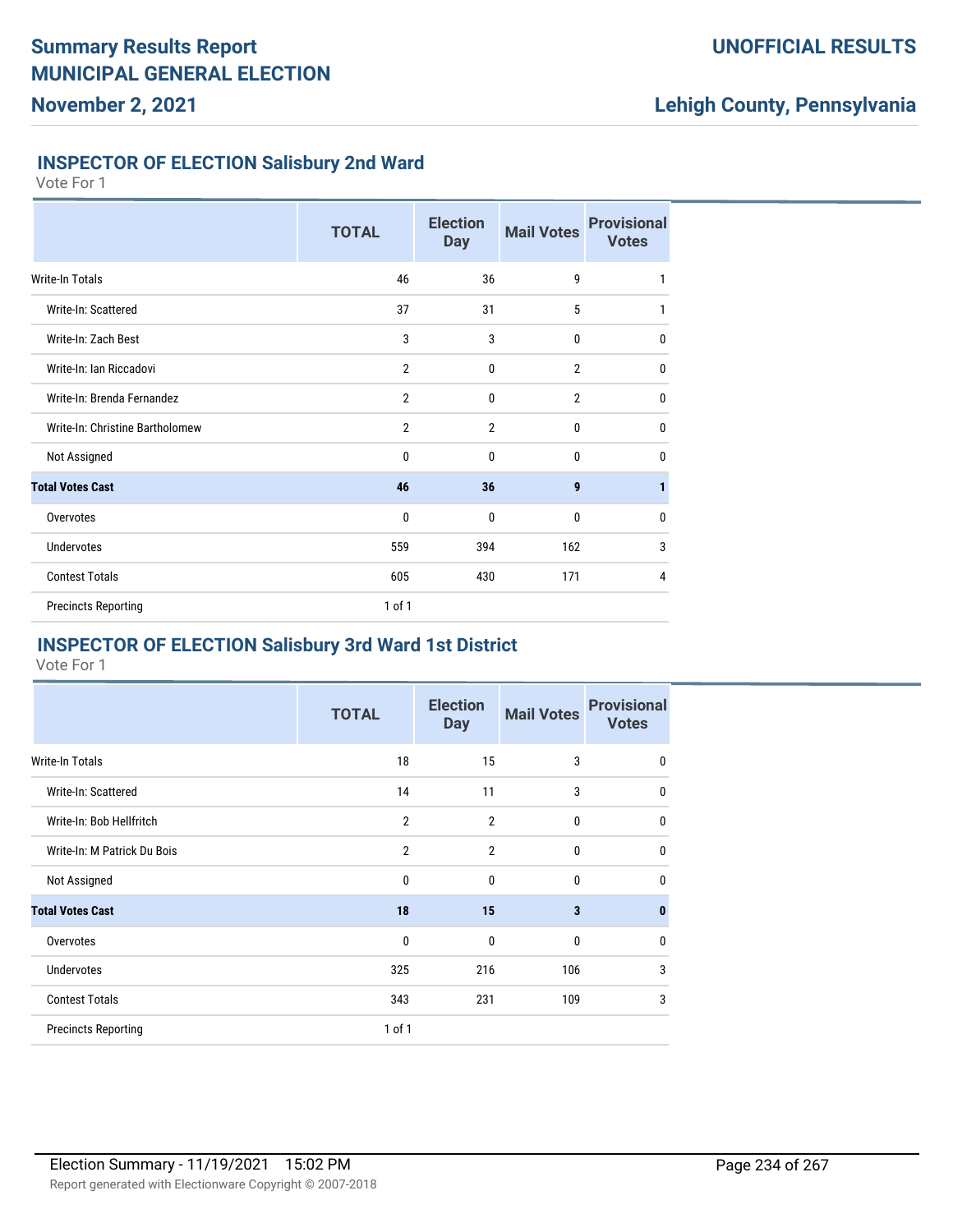#### **INSPECTOR OF ELECTION Salisbury 3rd Ward 2nd District**

Vote For 1

**November 2, 2021**

|                                 | <b>TOTAL</b>   | <b>Election</b><br><b>Day</b> | <b>Mail Votes</b> | <b>Provisional</b><br><b>Votes</b> |
|---------------------------------|----------------|-------------------------------|-------------------|------------------------------------|
| Write-In Totals                 | 29             | 23                            | 6                 | $\mathbf 0$                        |
| Write-In: Scattered             | 18             | 12                            | 6                 | $\mathbf 0$                        |
| Write-In: Christine Bartholomew | $\overline{2}$ | $\overline{2}$                | 0                 | $\mathbf 0$                        |
| Write-In: Isreal Alejandro      | 9              | 9                             | $\mathbf{0}$      | $\mathbf 0$                        |
| Not Assigned                    | 0              | 0                             | 0                 | $\mathbf{0}$                       |
| <b>Total Votes Cast</b>         | 29             | 23                            | 6                 | $\bf{0}$                           |
| Overvotes                       | $\mathbf{0}$   | $\mathbf{0}$                  | 0                 | $\mathbf 0$                        |
| <b>Undervotes</b>               | 297            | 202                           | 94                | 1                                  |
| <b>Contest Totals</b>           | 326            | 225                           | 100               | 1                                  |
| <b>Precincts Reporting</b>      | $1$ of $1$     |                               |                   |                                    |

## **INSPECTOR OF ELECTION Salisbury 4th Ward 1st District**

|                            | <b>TOTAL</b>   | <b>Election</b><br><b>Day</b> | <b>Mail Votes</b> | <b>Provisional</b><br><b>Votes</b> |
|----------------------------|----------------|-------------------------------|-------------------|------------------------------------|
| Write-In Totals            | 25             | 17                            | 6                 | $\overline{2}$                     |
| Write-In: Glen Donaldson   | $\overline{2}$ | $\overline{2}$                | 0                 | 0                                  |
| Write-In: Scattered        | 21             | 13                            | 6                 | $\overline{2}$                     |
| Write-In: Jessica Dunlap   | $\overline{2}$ | $\overline{2}$                | 0                 | 0                                  |
| Not Assigned               | 0              | $\mathbf{0}$                  | 0                 | 0                                  |
| <b>Total Votes Cast</b>    | 25             | 17                            | 6                 | $\mathbf{2}$                       |
| Overvotes                  | 0              | $\mathbf{0}$                  | 0                 | 0                                  |
| Undervotes                 | 488            | 338                           | 146               | 4                                  |
| <b>Contest Totals</b>      | 513            | 355                           | 152               | 6                                  |
| <b>Precincts Reporting</b> | $1$ of $1$     |                               |                   |                                    |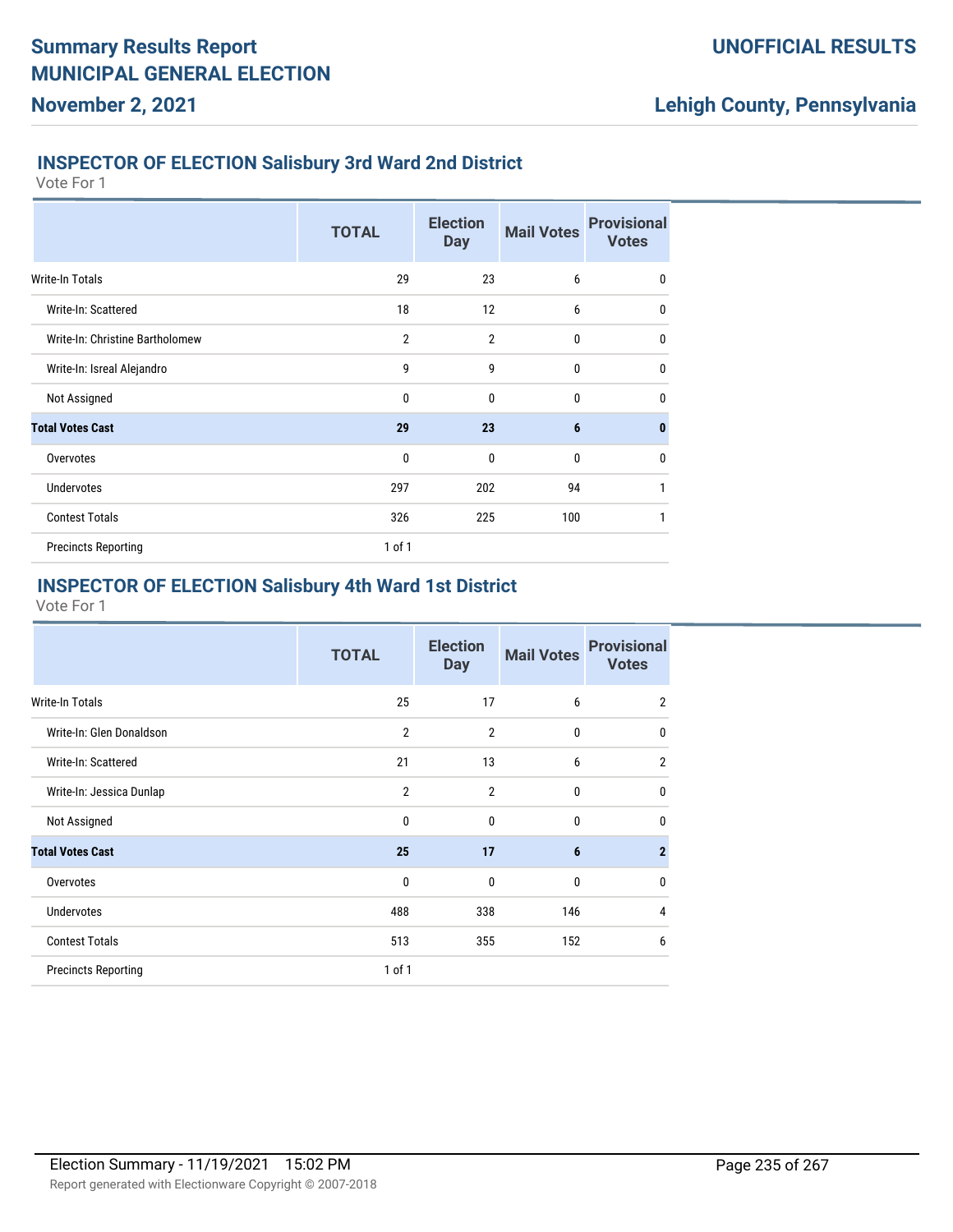### **INSPECTOR OF ELECTION Salisbury 4th Ward 2nd District**

Vote For 1

|                            | <b>TOTAL</b>   | <b>Election</b><br><b>Day</b> | <b>Mail Votes</b> | <b>Provisional</b><br><b>Votes</b> |
|----------------------------|----------------|-------------------------------|-------------------|------------------------------------|
| Write-In Totals            | 16             | 13                            | 3                 | $\mathbf 0$                        |
| Write-In: Scattered        | 10             | 9                             | 1                 | $\mathbf 0$                        |
| Write-In: Edward G Shea    | $\overline{2}$ | $\mathbf{0}$                  | $\overline{2}$    | $\mathbf 0$                        |
| Write-In: Joshua Hauck     | $\overline{2}$ | $\overline{2}$                | 0                 | $\mathbf 0$                        |
| Write-In: Keith Morris     | $\overline{2}$ | $\overline{2}$                | 0                 | $\mathbf 0$                        |
| Not Assigned               | 0              | 0                             | 0                 | $\mathbf 0$                        |
| <b>Total Votes Cast</b>    | 16             | 13                            | 3                 | $\bf{0}$                           |
| Overvotes                  | 0              | $\mathbf{0}$                  | 0                 | $\mathbf 0$                        |
| <b>Undervotes</b>          | 319            | 217                           | 99                | 3                                  |
| <b>Contest Totals</b>      | 335            | 230                           | 102               | 3                                  |
| <b>Precincts Reporting</b> | 1 of 1         |                               |                   |                                    |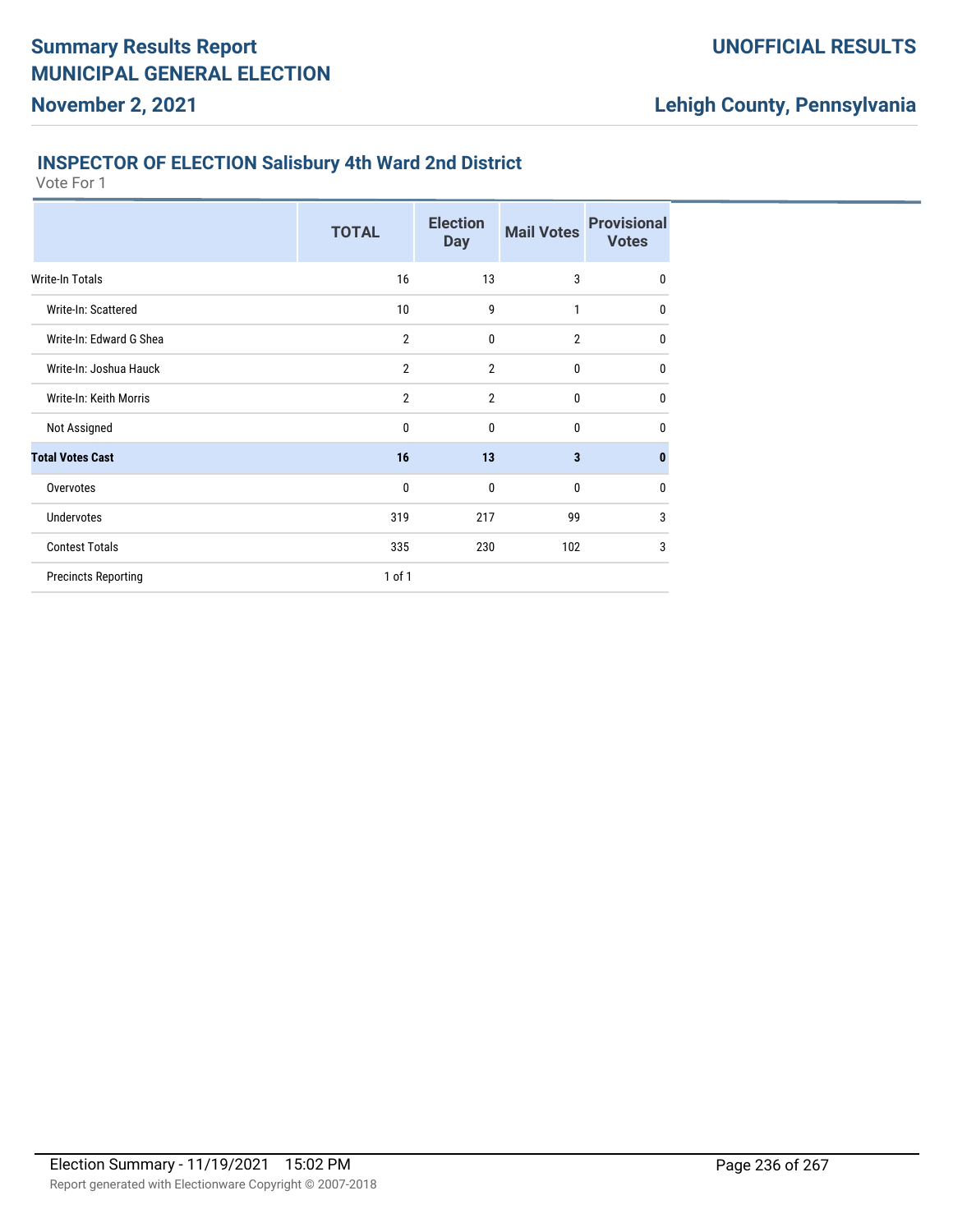### **INSPECTOR OF ELECTION Salisbury 5th Ward 1st District**

Vote For 1

|                            | <b>TOTAL</b>   | <b>Election</b><br><b>Day</b> | <b>Mail Votes</b> | <b>Provisional</b><br><b>Votes</b> |
|----------------------------|----------------|-------------------------------|-------------------|------------------------------------|
| <b>Write-In Totals</b>     | 14             | 9                             | 5                 | $\mathbf{0}$                       |
| Write-In: Thomas Huff      | 1              | 1                             | 0                 | 0                                  |
| Write-In: Jane Ervin       | 1              | $\mathbf{1}$                  | 0                 | 0                                  |
| Write-In: Michael Eyer     | 1              | $\mathbf 0$                   | 1                 | 0                                  |
| Write-In: Conor Lamb       | 1              | $\mathbf 0$                   | 1                 | 0                                  |
| Write-In: Scattered        | 4              | 3                             | 1                 | 0                                  |
| Write-In: Leno Mescolotto  | $\overline{2}$ | $\mathbf 0$                   | $\overline{2}$    | 0                                  |
| Write-In: George Hudimac   | 1              | 1                             | 0                 | 0                                  |
| Write-In: Sarah Nemitz     | 1              | 1                             | 0                 | 0                                  |
| Write-In: Jody J Hauck     | 1              | 1                             | 0                 | 0                                  |
| Write-In: Josh Cassedy     | 1              | 1                             | $\mathbf{0}$      | 0                                  |
| Not Assigned               | 0              | $\mathbf{0}$                  | 0                 | 0                                  |
| <b>Total Votes Cast</b>    | 14             | 9                             | 5                 | $\bf{0}$                           |
| Overvotes                  | 0              | $\mathbf{0}$                  | 0                 | 0                                  |
| Undervotes                 | 339            | 222                           | 116               | 1                                  |
| <b>Contest Totals</b>      | 353            | 231                           | 121               | 1                                  |
| <b>Precincts Reporting</b> | $1$ of $1$     |                               |                   |                                    |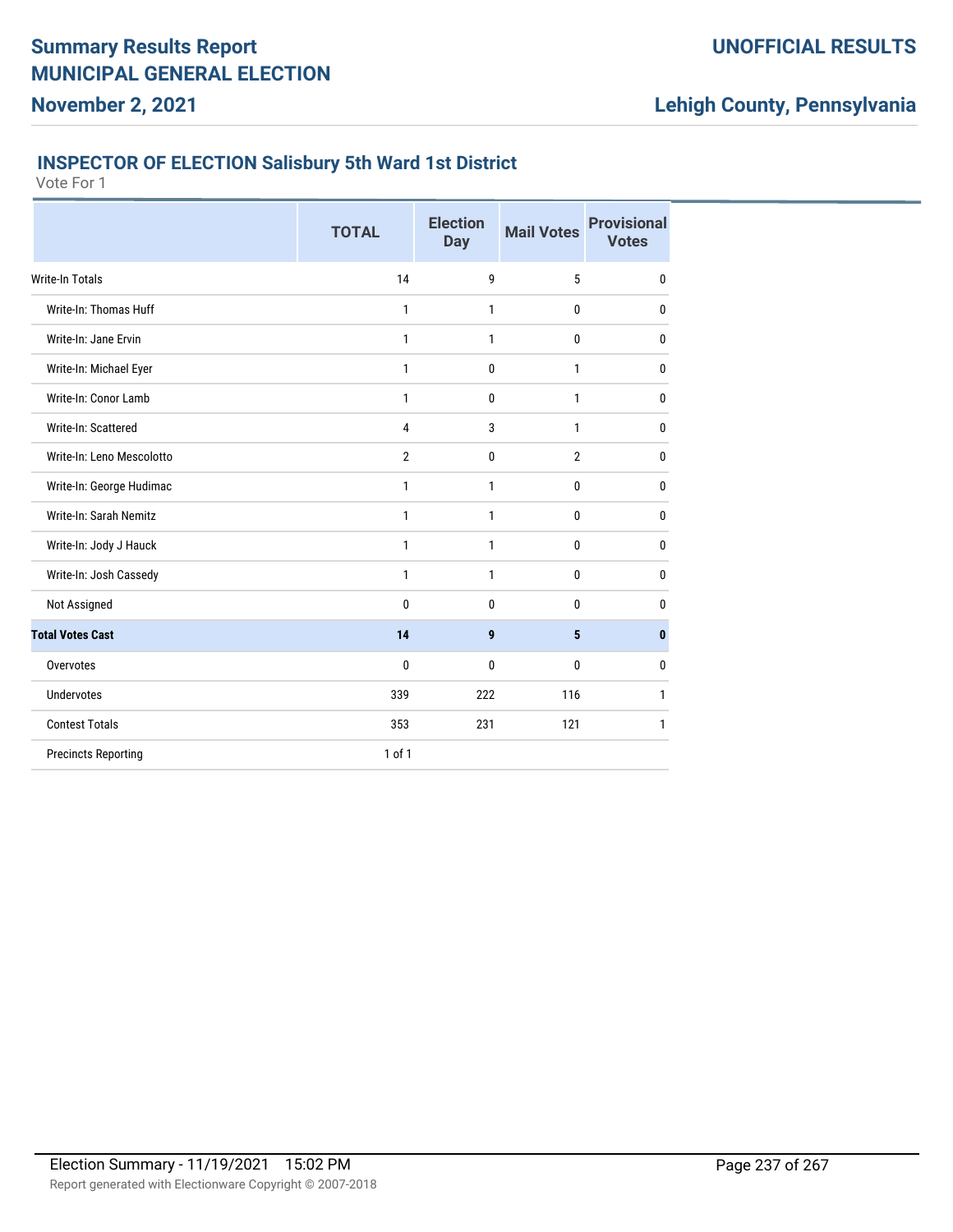### **INSPECTOR OF ELECTION Salisbury 5th Ward 2nd District**

Vote For 1

|                            | <b>TOTAL</b> | <b>Election</b><br><b>Day</b> | <b>Mail Votes</b> | <b>Provisional</b><br><b>Votes</b> |
|----------------------------|--------------|-------------------------------|-------------------|------------------------------------|
| <b>Write-In Totals</b>     | 18           | 13                            | 5                 | $\mathbf{0}$                       |
| Write-In: Dev Kannan       | 1            | 1                             | 0                 | 0                                  |
| Write-In: Emmett Henry     | 1            | $\mathbf{1}$                  | 0                 | $\mathbf{0}$                       |
| Write-In: Michael Mellu    | 1            | $\mathbf 0$                   | 1                 | $\mathbf{0}$                       |
| Write-In: Steven Yatsko    | $\mathbf{1}$ | $\mathbf{1}$                  | 0                 | $\bf{0}$                           |
| Write-In: Joseph Fachiano  | 1            | 1                             | 0                 | $\mathbf{0}$                       |
| Write-In: Richard Yudt     | $\mathbf{1}$ | 1                             | 0                 | $\mathbf{0}$                       |
| Write-In: Scattered        | 9            | 8                             | $\mathbf{1}$      | $\mathbf{0}$                       |
| Write-In: Andrew Katz      | 1            | 0                             | 1                 | $\mathbf{0}$                       |
| Write-In: Paul Dorney      | 1            | $\mathbf 0$                   | 1                 | $\mathbf{0}$                       |
| Write-In: Orazio Soriano   | 1            | $\mathbf 0$                   | 1                 | $\mathbf{0}$                       |
| Not Assigned               | $\mathbf{0}$ | 0                             | 0                 | 0                                  |
| <b>Total Votes Cast</b>    | 18           | 13                            | 5                 | $\mathbf{0}$                       |
| Overvotes                  | 0            | 0                             | 0                 | $\mathbf{0}$                       |
| <b>Undervotes</b>          | 520          | 323                           | 194               | 3                                  |
| <b>Contest Totals</b>      | 538          | 336                           | 199               | 3                                  |
| <b>Precincts Reporting</b> | $1$ of $1$   |                               |                   |                                    |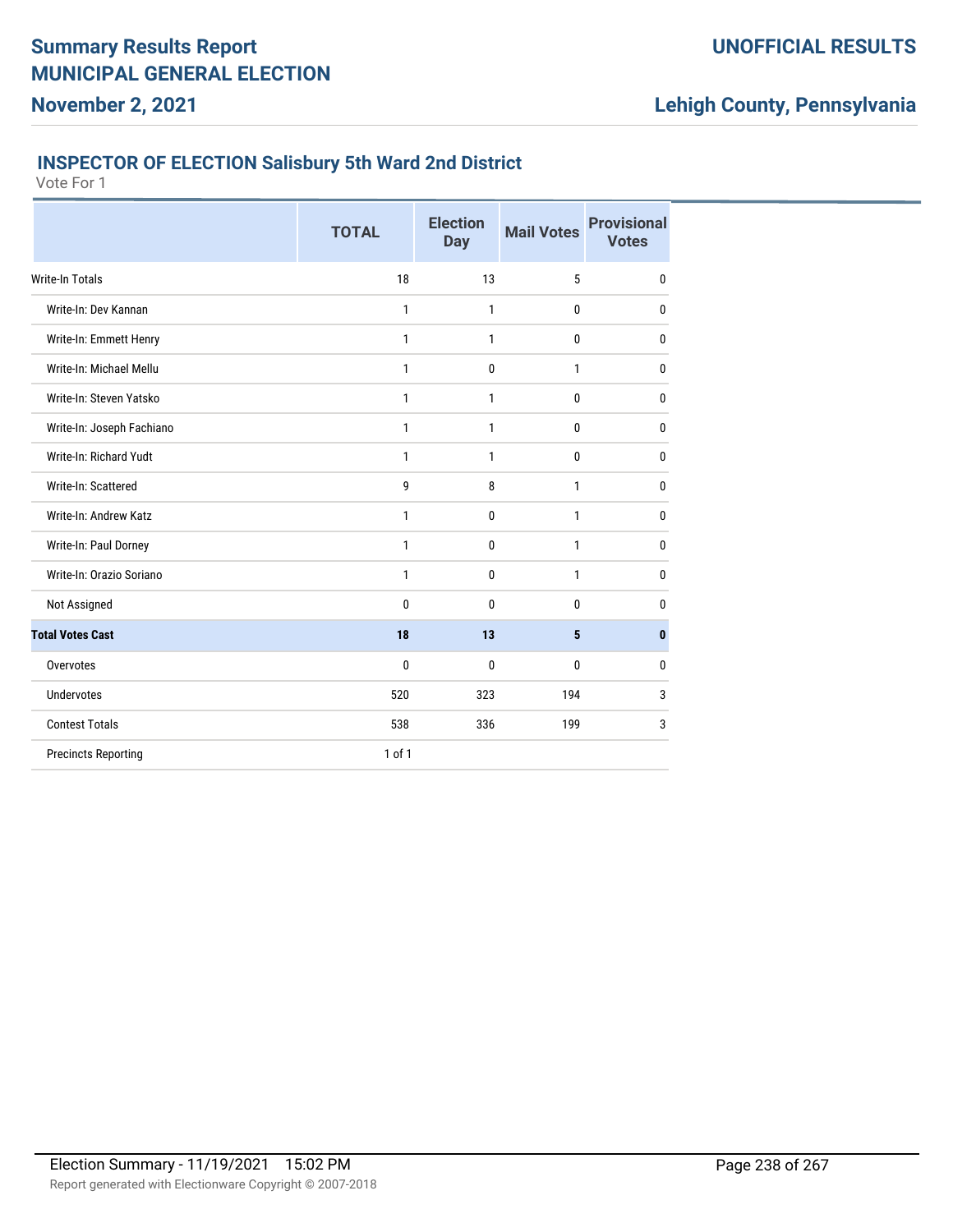### **INSPECTOR OF ELECTION South Whitehall 1st Districtrict**

Vote For 1

**November 2, 2021**

|                             | <b>TOTAL</b> | <b>Election</b><br><b>Day</b> | <b>Mail Votes</b> | <b>Provisional</b><br><b>Votes</b> |
|-----------------------------|--------------|-------------------------------|-------------------|------------------------------------|
| <b>Write-In Totals</b>      | 55           | 38                            | 17                | 0                                  |
| Write-In: Margaret Stoudt   | 11           | 5                             | 6                 | $\mathbf{0}$                       |
| Write-In: Steven J Suifilla | 3            | 1                             | $\overline{2}$    | $\mathbf{0}$                       |
| Write-In: Scattered         | 41           | 32                            | 9                 | 0                                  |
| Not Assigned                | $\mathbf{0}$ | $\mathbf{0}$                  | $\mathbf{0}$      | $\mathbf{0}$                       |
| <b>Total Votes Cast</b>     | 55           | 38                            | 17                | $\mathbf{0}$                       |
| Overvotes                   | $\mathbf{0}$ | $\mathbf{0}$                  | $\mathbf{0}$      | $\mathbf{0}$                       |
| <b>Undervotes</b>           | 763          | 528                           | 234               | 1                                  |
| <b>Contest Totals</b>       | 818          | 566                           | 251               | 1                                  |
| <b>Precincts Reporting</b>  | $1$ of $1$   |                               |                   |                                    |

### **INSPECTOR OF ELECTION South Whitehall 2nd Districtrict**

|                            | <b>TOTAL</b>   | <b>Election</b><br><b>Day</b> | <b>Mail Votes</b> | <b>Provisional</b><br><b>Votes</b> |
|----------------------------|----------------|-------------------------------|-------------------|------------------------------------|
| Write-In Totals            | 30             | 17                            | 13                | $\mathbf{0}$                       |
| Write-In: Margaret Stoudt  | 9              | 0                             | 9                 | $\mathbf{0}$                       |
| Write-In: John Rittenhouse | $\overline{2}$ | $\overline{2}$                | 0                 | 0                                  |
| Write-In: Scattered        | 15             | 11                            | 4                 | 0                                  |
| Write-In: Isreal Rosa      | $\overline{2}$ | $\overline{2}$                | 0                 | $\mathbf{0}$                       |
| Write-In: Adam C Kistler   | $\overline{2}$ | $\overline{2}$                | 0                 | $\mathbf{0}$                       |
| Not Assigned               | 0              | $\mathbf{0}$                  | $\mathbf{0}$      | $\Omega$                           |
| <b>Total Votes Cast</b>    | 30             | 17                            | 13                | 0                                  |
| Overvotes                  | $\mathbf{0}$   | 0                             | 0                 | 0                                  |
| Undervotes                 | 295            | 199                           | 92                | 4                                  |
| <b>Contest Totals</b>      | 325            | 216                           | 105               | 4                                  |
| <b>Precincts Reporting</b> | 1 of 1         |                               |                   |                                    |
|                            |                |                               |                   |                                    |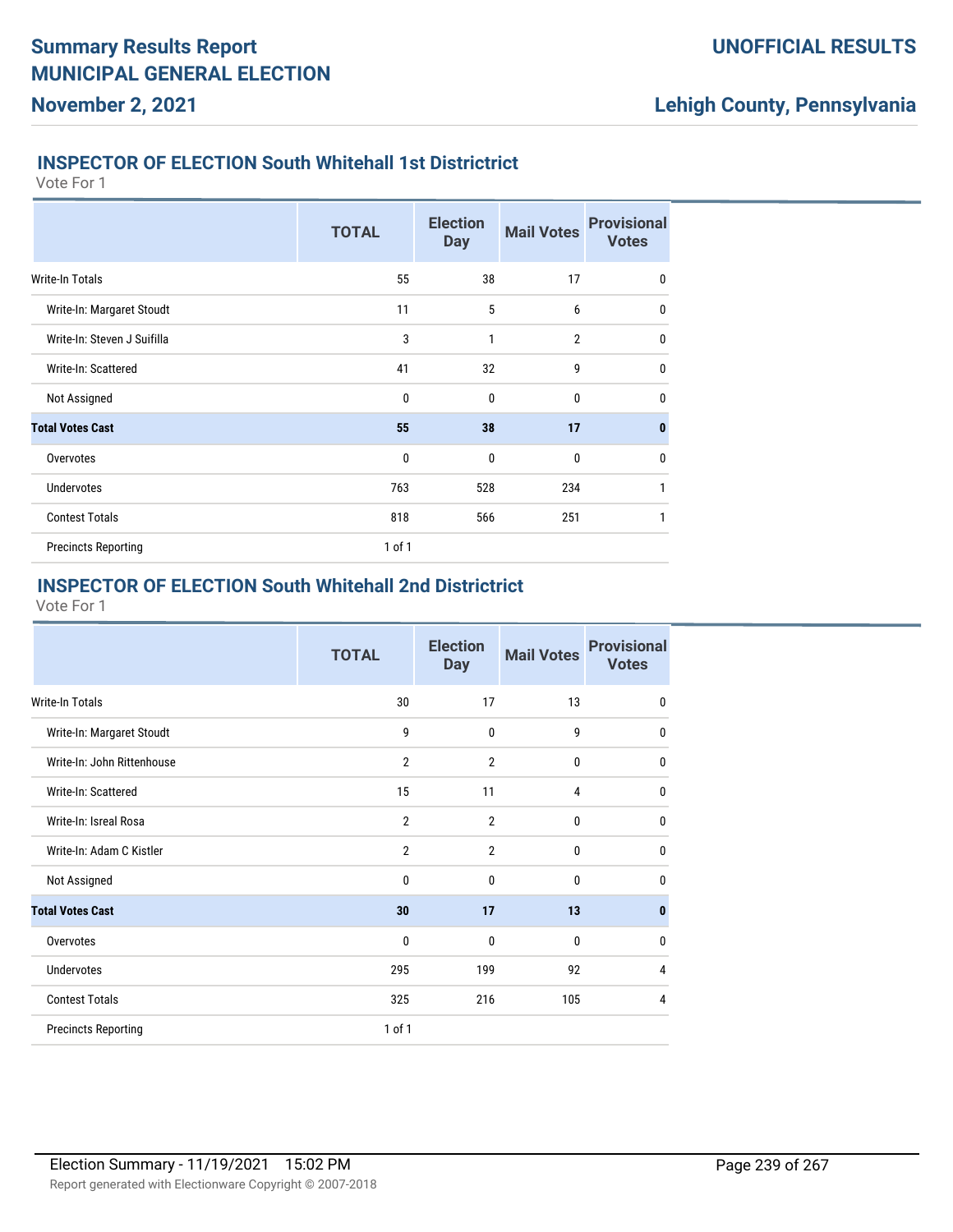# **Lehigh County, Pennsylvania**

#### **INSPECTOR OF ELECTION South Whitehall 3rd Districtrict**

|                                   | <b>TOTAL</b> | <b>Election</b><br><b>Day</b> | <b>Mail Votes</b> | <b>Provisional</b><br><b>Votes</b> |
|-----------------------------------|--------------|-------------------------------|-------------------|------------------------------------|
| <b>DEM Margaret Stoudt</b>        | 612          | 310                           | 286               | 16                                 |
| <b>Write-In Totals</b>            | 18           | 15                            | 3                 | 0                                  |
| Write-In: Megan SUllivan          | 1            | 1                             | $\mathbf 0$       | 0                                  |
| Write-In: Anthony Tewlis          | 1            | 0                             | $\mathbf{1}$      | 0                                  |
| Write-In: Brian Johansen          | 1            | 0                             | $\mathbf{1}$      | 0                                  |
| Write-In: Mely S Robinson         | 1            | 1                             | 0                 | 0                                  |
| Write-In: Scattered               | 8            | $\overline{7}$                | $\mathbf{1}$      | 0                                  |
| Write-In: William M Artz          | 1            | 1                             | 0                 | 0                                  |
| <b>Write-In: Patrick Brosious</b> | 1            | 1                             | 0                 | 0                                  |
| Write-In: Thomas M Lichtenwalner  | 1            | 1                             | 0                 | 0                                  |
| Write-In: James Brady             | 1            | 1                             | 0                 | 0                                  |
| Write-In: Merritt C Pearson       | 1            | 1                             | 0                 | 0                                  |
| Write-In: Oliver Nassry           | $\mathbf{1}$ | 1                             | 0                 | 0                                  |
| Not Assigned                      | $\bf{0}$     | 0                             | $\bf{0}$          | 0                                  |
| <b>Total Votes Cast</b>           | 630          | 325                           | 289               | 16                                 |
| Overvotes                         | 1            | 0                             | $\mathbf{1}$      | 0                                  |
| <b>Undervotes</b>                 | 248          | 206                           | 33                | 9                                  |
| <b>Contest Totals</b>             | 879          | 531                           | 323               | 25                                 |
| <b>Precincts Reporting</b>        | 1 of 1       |                               |                   |                                    |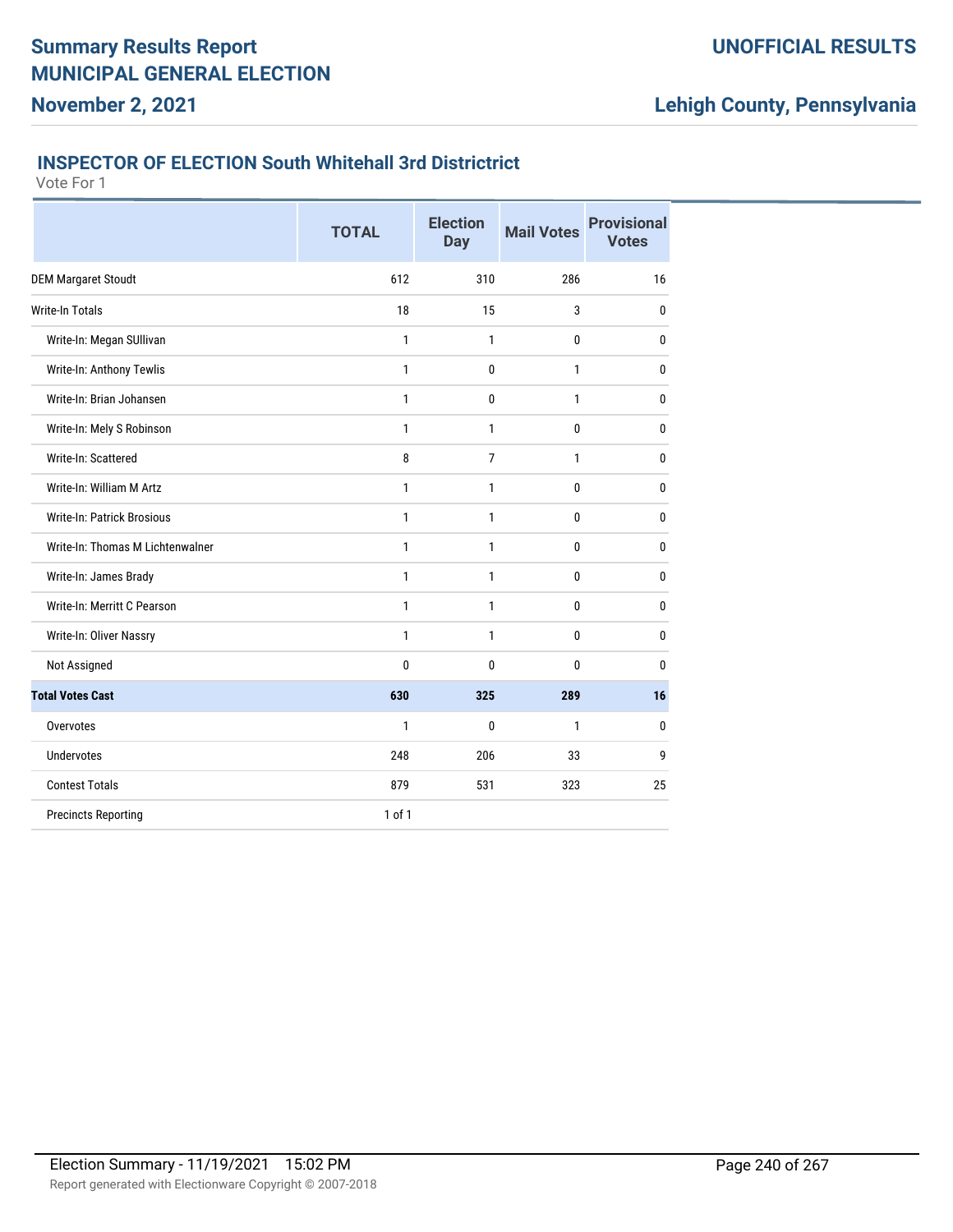#### **INSPECTOR OF ELECTION South Whitehall 4th Districtrict**

Vote For 1

**November 2, 2021**

|                            | <b>TOTAL</b> | <b>Election</b><br><b>Day</b> | <b>Mail Votes</b> | <b>Provisional</b><br><b>Votes</b> |
|----------------------------|--------------|-------------------------------|-------------------|------------------------------------|
| REP Crystal J Davis        | 315          | 230                           | 83                | $\overline{2}$                     |
| <b>Write-In Totals</b>     | 30           | 9                             | 19                | $\overline{2}$                     |
| Write-In: Margaret Stoudt  | 10           | $\mathbf{1}$                  | 9                 | $\bf{0}$                           |
| Write-In: Sean McDermott   | 3            | $\mathbf{0}$                  | 1                 | $\overline{2}$                     |
| Write-In: Scattered        | 17           | 8                             | 9                 | $\mathbf{0}$                       |
| Not Assigned               | 0            | 0                             | 0                 | $\mathbf{0}$                       |
| <b>Total Votes Cast</b>    | 345          | 239                           | 102               | 4                                  |
| Overvotes                  | $\mathbf 0$  | $\mathbf 0$                   | $\bf{0}$          | $\mathbf 0$                        |
| <b>Undervotes</b>          | 158          | 76                            | 81                | 1                                  |
| <b>Contest Totals</b>      | 503          | 315                           | 183               | 5                                  |
| <b>Precincts Reporting</b> | $1$ of $1$   |                               |                   |                                    |

## **INSPECTOR OF ELECTION South Whitehall 5th Districtrict**

|                            | <b>TOTAL</b>   | <b>Election</b><br><b>Day</b> | <b>Mail Votes</b> | <b>Provisional</b><br><b>Votes</b> |
|----------------------------|----------------|-------------------------------|-------------------|------------------------------------|
| Write-In Totals            | 51             | 22                            | 29                | $\bf{0}$                           |
| Write-In: Margaret Stoudt  | 13             | 1                             | 12                | $\mathbf 0$                        |
| Write-In: Tricia Bernecker | $\overline{4}$ | 4                             | $\bf{0}$          | $\mathbf 0$                        |
| Write-In: Scattered        | 34             | 17                            | 17                | $\mathbf 0$                        |
| Not Assigned               | 0              | 0                             | 0                 | $\mathbf 0$                        |
| <b>Total Votes Cast</b>    | 51             | 22                            | 29                | $\bf{0}$                           |
| Overvotes                  | 0              | $\mathbf 0$                   | $\bf{0}$          | $\mathbf{0}$                       |
| Undervotes                 | 803            | 423                           | 372               | 8                                  |
| <b>Contest Totals</b>      | 854            | 445                           | 401               | 8                                  |
| <b>Precincts Reporting</b> | 1 of 1         |                               |                   |                                    |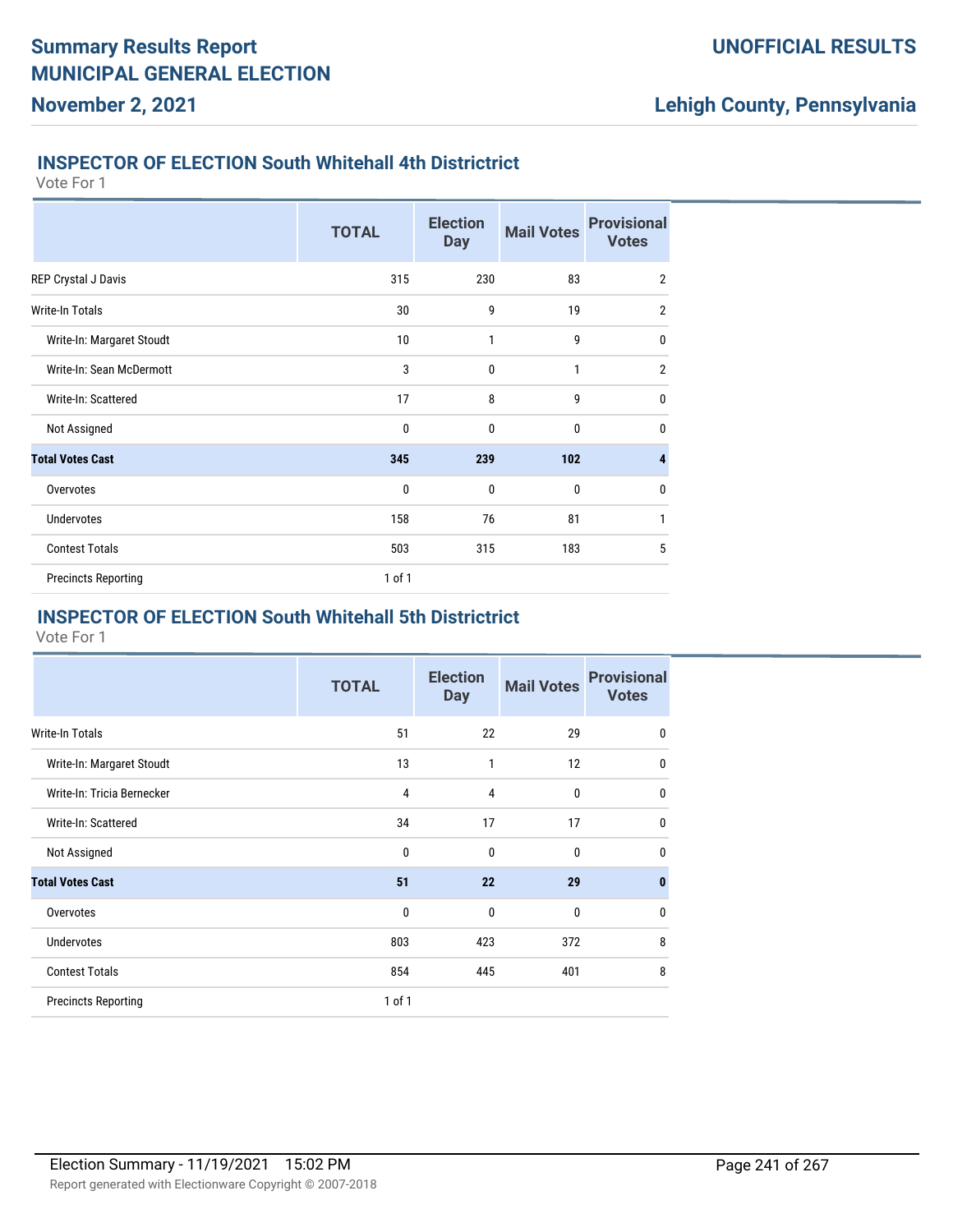### **INSPECTOR OF ELECTION South Whitehall 6th Districtrict**

Vote For 1

**November 2, 2021**

|                            | <b>TOTAL</b>   | <b>Election</b><br><b>Day</b> | <b>Mail Votes</b> | <b>Provisional</b><br><b>Votes</b> |
|----------------------------|----------------|-------------------------------|-------------------|------------------------------------|
| REP Timothy J Messerli     | 556            | 394                           | 155               | $\overline{7}$                     |
| Write-In Totals            | 34             | 11                            | 23                | 0                                  |
| Write-In: Katia Reeb       | $\overline{2}$ | $\overline{2}$                | 0                 | 0                                  |
| Write-In: Sean McDermot    | $\overline{2}$ | $\mathbf 0$                   | $\overline{2}$    | 0                                  |
| Write-In: Margaret Stout   | 8              | $\mathbf 0$                   | 8                 | 0                                  |
| Write-In: Scattered        | 22             | 9                             | 13                | 0                                  |
| Not Assigned               | 0              | $\mathbf 0$                   | $\bf{0}$          | $\mathbf 0$                        |
| <b>Total Votes Cast</b>    | 590            | 405                           | 178               | $\overline{7}$                     |
| Overvotes                  | 0              | 0                             | 0                 | $\mathbf 0$                        |
| <b>Undervotes</b>          | 303            | 147                           | 154               | $\overline{2}$                     |
| <b>Contest Totals</b>      | 893            | 552                           | 332               | 9                                  |
| <b>Precincts Reporting</b> | 1 of 1         |                               |                   |                                    |

### **INSPECTOR OF ELECTION South Whitehall 7th Districtrict**

|                            | <b>TOTAL</b>   | <b>Election</b><br><b>Day</b> | <b>Mail Votes</b> | <b>Provisional</b><br><b>Votes</b> |
|----------------------------|----------------|-------------------------------|-------------------|------------------------------------|
| <b>Write-In Totals</b>     | 24             | 10                            | 14                | $\mathbf 0$                        |
| Write-In: Dale Bachman     | $\overline{2}$ | $\mathbf 0$                   | $\overline{2}$    | $\mathbf{0}$                       |
| Write-In: Craig Abruzzese  | $\overline{2}$ | $\mathbf 0$                   | $\overline{2}$    | $\mathbf{0}$                       |
| Write-In: Margaret Stoudt  | 4              | 1                             | 3                 | $\mathbf 0$                        |
| Write-In: Scattered        | 16             | 9                             | 7                 | 0                                  |
| Not Assigned               | 0              | $\mathbf{0}$                  | 0                 | $\mathbf{0}$                       |
| <b>Total Votes Cast</b>    | 24             | 10                            | 14                | $\bf{0}$                           |
| Overvotes                  | 0              | $\mathbf 0$                   | $\bf{0}$          | $\mathbf{0}$                       |
| <b>Undervotes</b>          | 412            | 268                           | 136               | 8                                  |
| <b>Contest Totals</b>      | 436            | 278                           | 150               | 8                                  |
| <b>Precincts Reporting</b> | $1$ of $1$     |                               |                   |                                    |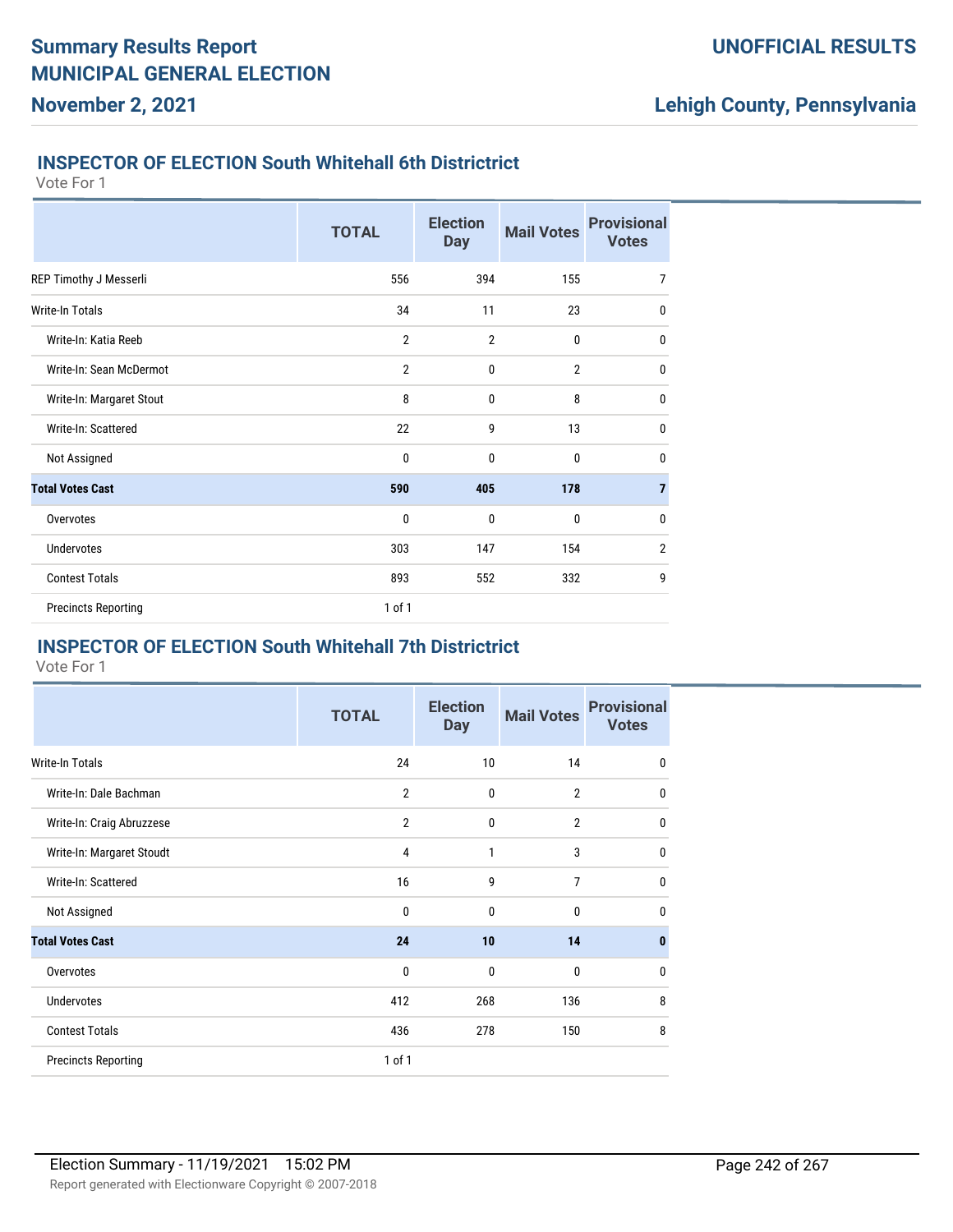### **INSPECTOR OF ELECTION South Whitehall 8th Districtrict**

Vote For 1

**November 2, 2021**

|                            | <b>TOTAL</b>   | <b>Election</b><br><b>Day</b> | <b>Mail Votes</b> | <b>Provisional</b><br><b>Votes</b> |
|----------------------------|----------------|-------------------------------|-------------------|------------------------------------|
| <b>Write-In Totals</b>     | 80             | 35                            | 44                | 1                                  |
| Write-In: Margaret Stoudt  | 12             | 1                             | 11                | 0                                  |
| Write-In: Jarrett Koren    | $\overline{2}$ | $\overline{2}$                | 0                 | $\mathbf 0$                        |
| Write-In: Don Klein        | $\overline{2}$ | 0                             | $\overline{2}$    | $\mathbf 0$                        |
| Write-In: Jarrett Coleman  | $\overline{2}$ | 1                             | 1                 | $\mathbf 0$                        |
| Write-In: Danish Saeed     | 3              | $\mathbf{0}$                  | 3                 | $\mathbf 0$                        |
| Write-In: Scattered        | 59             | 31                            | 27                | 1                                  |
| Not Assigned               | 0              | $\mathbf{0}$                  | 0                 | $\mathbf 0$                        |
| <b>Total Votes Cast</b>    | 80             | 35                            | 44                | $\mathbf{1}$                       |
| Overvotes                  | 0              | $\mathbf{0}$                  | 0                 | $\mathbf{0}$                       |
| Undervotes                 | 1,043          | 670                           | 353               | 20                                 |
| <b>Contest Totals</b>      | 1,123          | 705                           | 397               | 21                                 |
| <b>Precincts Reporting</b> | 1 of 1         |                               |                   |                                    |

### **INSPECTOR OF ELECTION Upper Macungie 1st Districtrict**

|                            | <b>TOTAL</b> | <b>Election</b><br><b>Day</b> | <b>Mail Votes</b> | <b>Provisional</b><br><b>Votes</b> |
|----------------------------|--------------|-------------------------------|-------------------|------------------------------------|
| <b>REP Gene Hahn</b>       | 576          | 427                           | 144               | 5                                  |
| <b>Write-In Totals</b>     | 24           | 9                             | 15                | $\mathbf{0}$                       |
| Write-In: Scattered        | 18           | 7                             | 11                | $\mathbf 0$                        |
| Write-In: Margaret Stoudt  | 6            | 2                             | $\overline{4}$    | $\mathbf{0}$                       |
| Not Assigned               | 0            | 0                             | 0                 | $\mathbf{0}$                       |
| <b>Total Votes Cast</b>    | 600          | 436                           | 159               | 5                                  |
| Overvotes                  | 0            | $\mathbf{0}$                  | 0                 | $\mathbf{0}$                       |
| <b>Undervotes</b>          | 232          | 104                           | 125               | 3                                  |
| <b>Contest Totals</b>      | 832          | 540                           | 284               | 8                                  |
| <b>Precincts Reporting</b> | 1 of 1       |                               |                   |                                    |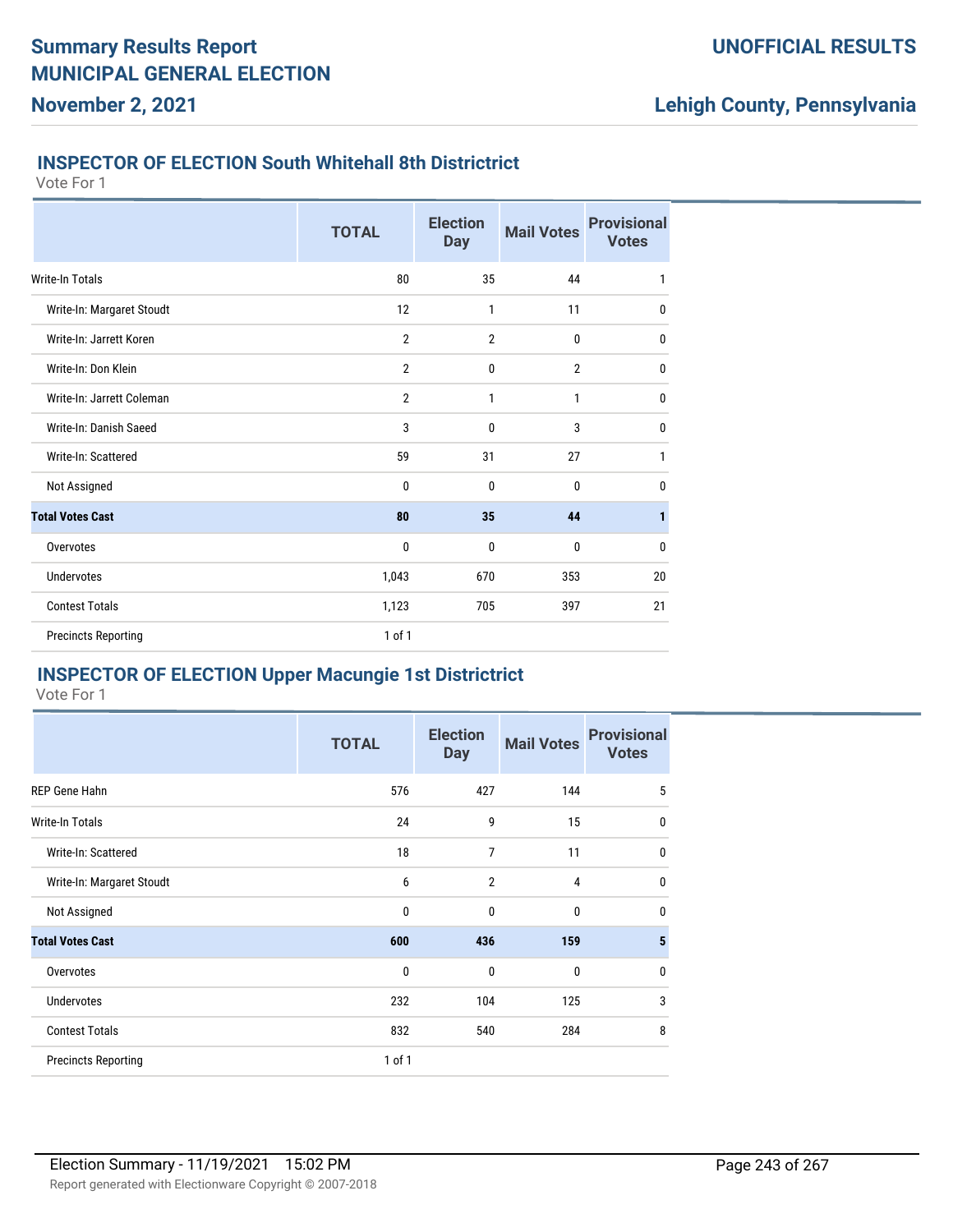# **INSPECTOR OF ELECTION Upper Macungie 2nd Districtrict**

Vote For 1

**November 2, 2021**

|                            | <b>TOTAL</b>   | <b>Election</b><br><b>Day</b> | <b>Mail Votes</b> | <b>Provisional</b><br><b>Votes</b> |
|----------------------------|----------------|-------------------------------|-------------------|------------------------------------|
| Write-In Totals            | 63             | 38                            | 25                | $\mathbf 0$                        |
| Write-In: Scattered        | 53             | 34                            | 19                | $\mathbf{0}$                       |
| Write-In: Margaret Stoudt  | $\overline{4}$ | 3                             | 1                 | $\mathbf{0}$                       |
| Write-In: Yash Asher       | $\overline{4}$ | 1                             | 3                 | $\mathbf 0$                        |
| Write-In: Mark Messics     | $\overline{2}$ | 0                             | $\overline{2}$    | $\mathbf{0}$                       |
| Not Assigned               | $\mathbf{0}$   | $\mathbf{0}$                  | $\mathbf{0}$      | $\mathbf{0}$                       |
| <b>Total Votes Cast</b>    | 63             | 38                            | 25                | $\mathbf{0}$                       |
| Overvotes                  | $\mathbf{0}$   | $\mathbf{0}$                  | 0                 | $\mathbf 0$                        |
| <b>Undervotes</b>          | 1,172          | 781                           | 381               | 10                                 |
| <b>Contest Totals</b>      | 1,235          | 819                           | 406               | 10                                 |
| <b>Precincts Reporting</b> | $1$ of $1$     |                               |                   |                                    |

# **INSPECTOR OF ELECTION Upper Macungie 3rd Districtrict**

|                            | <b>TOTAL</b>   | <b>Election</b><br><b>Day</b> | <b>Mail Votes</b> | <b>Provisional</b><br><b>Votes</b> |
|----------------------------|----------------|-------------------------------|-------------------|------------------------------------|
| Write-In Totals            | 39             | 29                            | 7                 | 3                                  |
| Write-In: Scattered        | 29             | 24                            | 3                 | $\overline{2}$                     |
| Write-In: Gregory Doyle    | 2              | 0                             | $\mathbf{2}$      | 0                                  |
| Write-In: Margaret Stoudt  | 6              | 3                             | $\overline{2}$    | $\mathbf{1}$                       |
| Write-In: Eric Heicklen    | $\overline{2}$ | $\overline{2}$                | 0                 | 0                                  |
| Not Assigned               | 0              | 0                             | 0                 | 0                                  |
| <b>Total Votes Cast</b>    | 39             | 29                            | $\overline{7}$    | 3                                  |
| Overvotes                  | 0              | 0                             | 0                 | 0                                  |
| <b>Undervotes</b>          | 760            | 518                           | 233               | 9                                  |
| <b>Contest Totals</b>      | 799            | 547                           | 240               | 12                                 |
| <b>Precincts Reporting</b> | 1 of 1         |                               |                   |                                    |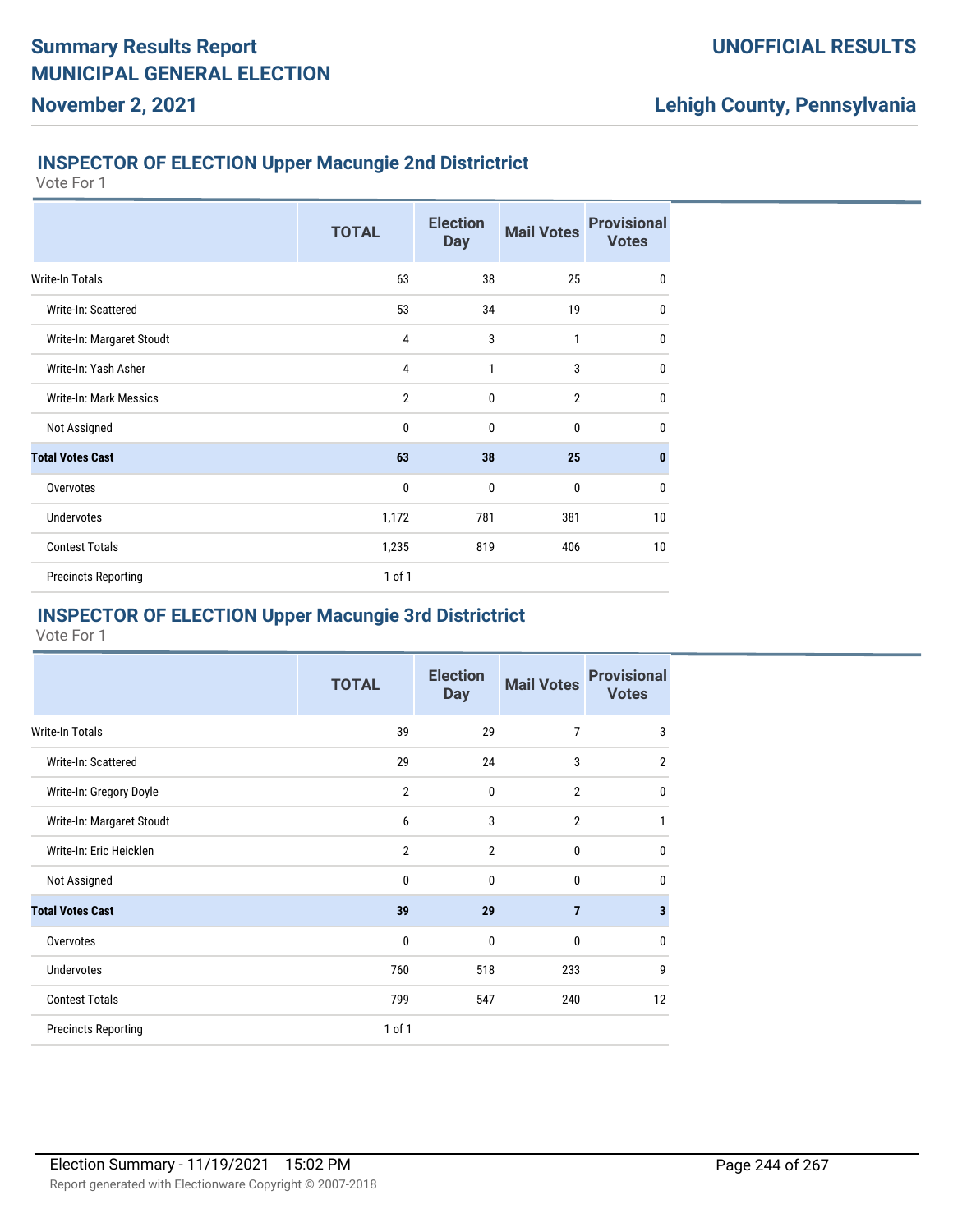# **INSPECTOR OF ELECTION Upper Macungie 4th Districtrict**

Vote For 1

**November 2, 2021**

|                            | <b>TOTAL</b>   | <b>Election</b><br><b>Day</b> | <b>Mail Votes</b> | <b>Provisional</b><br><b>Votes</b> |
|----------------------------|----------------|-------------------------------|-------------------|------------------------------------|
| <b>Write-In Totals</b>     | 21             | 16                            | 5                 | $\mathbf{0}$                       |
| Write-In: Kiran Sullivan   | $\overline{2}$ | $\overline{2}$                | $\mathbf{0}$      | $\mathbf{0}$                       |
| Write-In: Scattered        | 17             | 12                            | 5                 | $\mathbf{0}$                       |
| Write-In: Margaret Stoudt  | $\overline{2}$ | $\overline{2}$                | $\mathbf{0}$      | $\mathbf{0}$                       |
| Not Assigned               | $\mathbf{0}$   | $\mathbf{0}$                  | $\mathbf{0}$      | $\mathbf{0}$                       |
| <b>Total Votes Cast</b>    | 21             | 16                            | 5                 | $\mathbf{0}$                       |
| Overvotes                  | $\mathbf 0$    | $\mathbf{0}$                  | 0                 | $\mathbf 0$                        |
| <b>Undervotes</b>          | 334            | 270                           | 56                | 8                                  |
| <b>Contest Totals</b>      | 355            | 286                           | 61                | 8                                  |
| <b>Precincts Reporting</b> | $1$ of $1$     |                               |                   |                                    |

## **INSPECTOR OF ELECTION Upper Macungie 5th Districtrict**

|                            | <b>TOTAL</b>   | <b>Election</b><br><b>Day</b> | <b>Mail Votes</b> | <b>Provisional</b><br><b>Votes</b> |
|----------------------------|----------------|-------------------------------|-------------------|------------------------------------|
| <b>Write-In Totals</b>     | 58             | 37                            | 21                | 0                                  |
| Write-In: Scattered        | 45             | 33                            | 12                | 0                                  |
| Write-In: Margaret Stoudt  | 11             | $\overline{4}$                | 7                 | 0                                  |
| Write-In: Anthony Crimaldi | $\overline{2}$ | 0                             | $\overline{2}$    | 0                                  |
| Not Assigned               | 0              | $\mathbf{0}$                  | 0                 | 0                                  |
| <b>Total Votes Cast</b>    | 58             | 37                            | 21                | $\bf{0}$                           |
| Overvotes                  | 0              | 0                             | 0                 | 0                                  |
| <b>Undervotes</b>          | 1,275          | 758                           | 504               | 13                                 |
| <b>Contest Totals</b>      | 1,333          | 795                           | 525               | 13                                 |
| <b>Precincts Reporting</b> | 1 of 1         |                               |                   |                                    |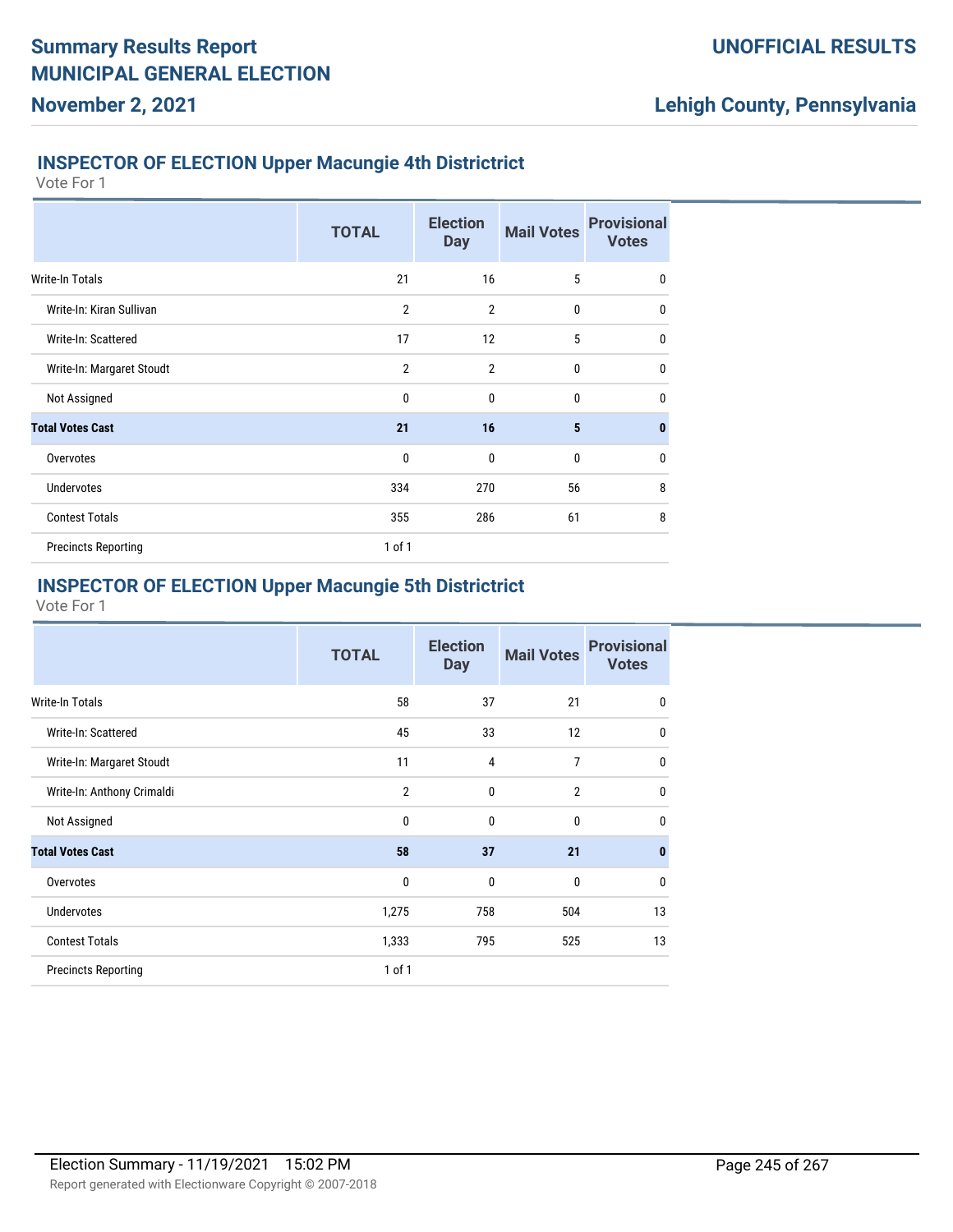# **Lehigh County, Pennsylvania**

## **INSPECTOR OF ELECTION Upper Macungie 6th Districtrict**

|                            | <b>TOTAL</b>   | <b>Election</b><br><b>Day</b> | <b>Mail Votes</b> | <b>Provisional</b><br><b>Votes</b> |
|----------------------------|----------------|-------------------------------|-------------------|------------------------------------|
| Write-In Totals            | 24             | 11                            | 12                | 1                                  |
| Write-In: Scattered        | 16             | 11                            | 4                 | 1                                  |
| Write-In: Margaret Stoudt  | 6              | 0                             | 6                 | 0                                  |
| Write-In: Brian Bodnar     | $\overline{2}$ | 0                             | $\overline{2}$    | 0                                  |
| Not Assigned               | 0              | 0                             | 0                 | 0                                  |
| <b>Total Votes Cast</b>    | 24             | 11                            | 12                |                                    |
| Overvotes                  | 0              | 0                             | 0                 | 0                                  |
| <b>Undervotes</b>          | 383            | 251                           | 125               | $\overline{7}$                     |
| <b>Contest Totals</b>      | 407            | 262                           | 137               | 8                                  |
| <b>Precincts Reporting</b> | $1$ of $1$     |                               |                   |                                    |
|                            |                |                               |                   |                                    |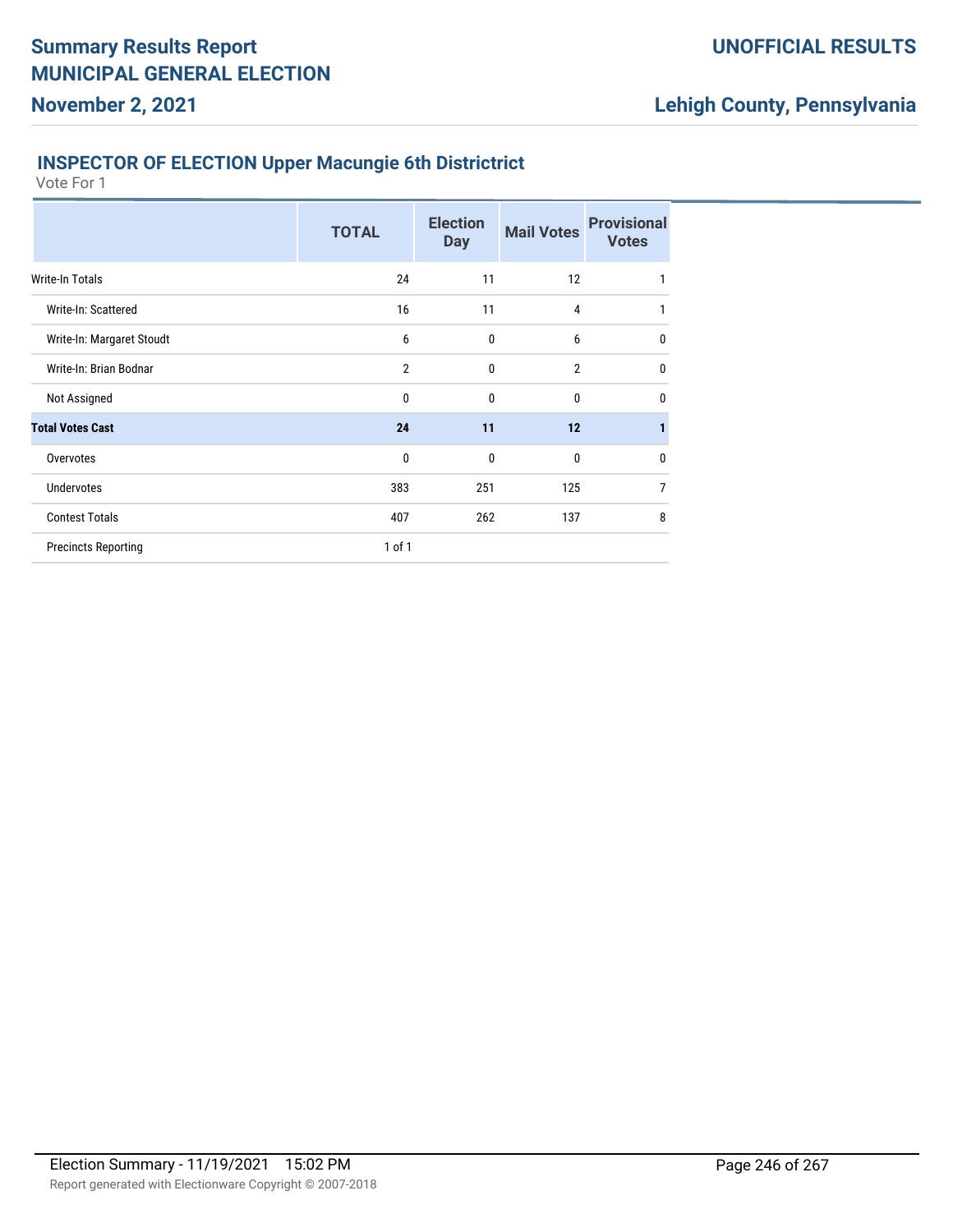### **INSPECTOR OF ELECTION Upper Macungie 7th Districtrict**

Vote For 1

|                                | <b>TOTAL</b>   | <b>Election</b><br><b>Day</b> | <b>Mail Votes</b> | <b>Provisional</b><br><b>Votes</b> |
|--------------------------------|----------------|-------------------------------|-------------------|------------------------------------|
| <b>Write-In Totals</b>         | 15             | 9                             | 6                 | 0                                  |
| Write-In: John V Layton        | $\overline{2}$ | $\mathbf 0$                   | $\overline{2}$    | 0                                  |
| Write-In: Annette Wilcox       | 1              | 0                             | 1                 | 0                                  |
| Write-In: Brandon Biden        | 1              | $\mathbf 0$                   | 1                 | $\mathbf{0}$                       |
| Write-In: Phillips M Armstrong | 1              | 0                             | 1                 | $\mathbf{0}$                       |
| Write-In: Ebonie Stringer      | 1              | 1                             | 0                 | $\mathbf 0$                        |
| Write-In: Scattered            | 4              | 3                             | 1                 | $\mathbf{0}$                       |
| Write-In: Megan Sullivan       | 1              | 1                             | $\bf{0}$          | 0                                  |
| Write-In: Vikrem Kamre         | $\mathbf{1}$   | 1                             | 0                 | $\mathbf{0}$                       |
| Write-In: Densie Carroll       | 1              | 1                             | $\mathbf{0}$      | 0                                  |
| Write-In: Toyomi Jain          | 1              | $\mathbf{1}$                  | $\mathbf{0}$      | $\mathbf{0}$                       |
| Write-In: Drew Crompton        | 1              | 1                             | 0                 | $\mathbf 0$                        |
| Not Assigned                   | 0              | 0                             | 0                 | 0                                  |
| <b>Total Votes Cast</b>        | 15             | 9                             | $6\phantom{1}$    | $\mathbf{0}$                       |
| Overvotes                      | 0              | $\mathbf{0}$                  | $\mathbf{0}$      | $\bf{0}$                           |
| <b>Undervotes</b>              | 369            | 238                           | 127               | 4                                  |
| <b>Contest Totals</b>          | 384            | 247                           | 133               | 4                                  |
| <b>Precincts Reporting</b>     | 1 of 1         |                               |                   |                                    |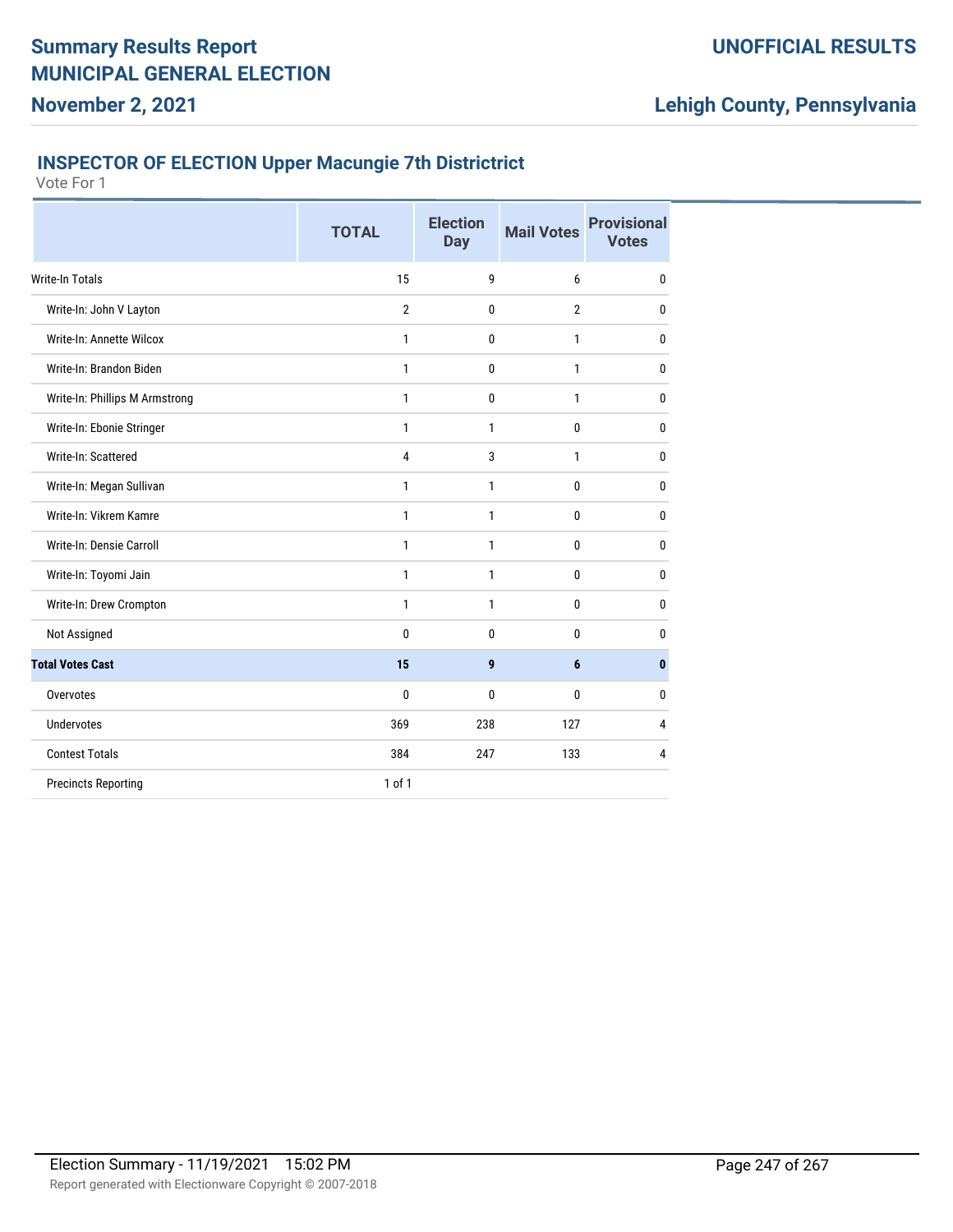### **INSPECTOR OF ELECTION Upper Macungie 8th Districtrict**

Vote For 1

|                                   | <b>TOTAL</b>   | <b>Election</b><br><b>Day</b> | <b>Mail Votes</b> | <b>Provisional</b><br><b>Votes</b> |
|-----------------------------------|----------------|-------------------------------|-------------------|------------------------------------|
| Write-In Totals                   | 15             | 9                             | 6                 | $\mathbf{0}$                       |
| Write-In: Daniel William Kowachuk | 1              | 1                             | 0                 | $\mathbf{0}$                       |
| Write-In: Hugo B Adelson          | 1              | 1                             | 0                 | 0                                  |
| Write-In: Isodore Russell         | 1              | 1                             | 0                 | 0                                  |
| Write-In: Lee Jacobs              | 1              | $\mathbf 0$                   | 1                 | 0                                  |
| Write-In: Margaret Stoudt         | 1              | 0                             | 1                 | 0                                  |
| Write-In: Marci Shore             | 1              | 0                             | 1                 | 0                                  |
| Write-In: Scattered               | $\overline{7}$ | $\overline{4}$                | 3                 | 0                                  |
| Write-In: Jonathan Korutz         | 1              | 1                             | 0                 | $\mathbf 0$                        |
| Write-In: Sunny Gill              | 1              | 1                             | 0                 | $\bf{0}$                           |
| Not Assigned                      | 0              | $\mathbf 0$                   | 0                 | 0                                  |
| <b>Total Votes Cast</b>           | 15             | 9                             | 6                 | $\bf{0}$                           |
| Overvotes                         | 0              | 0                             | 0                 | $\bf{0}$                           |
| <b>Undervotes</b>                 | 469            | 309                           | 154               | 6                                  |
| <b>Contest Totals</b>             | 484            | 318                           | 160               | 6                                  |
| <b>Precincts Reporting</b>        | $1$ of $1$     |                               |                   |                                    |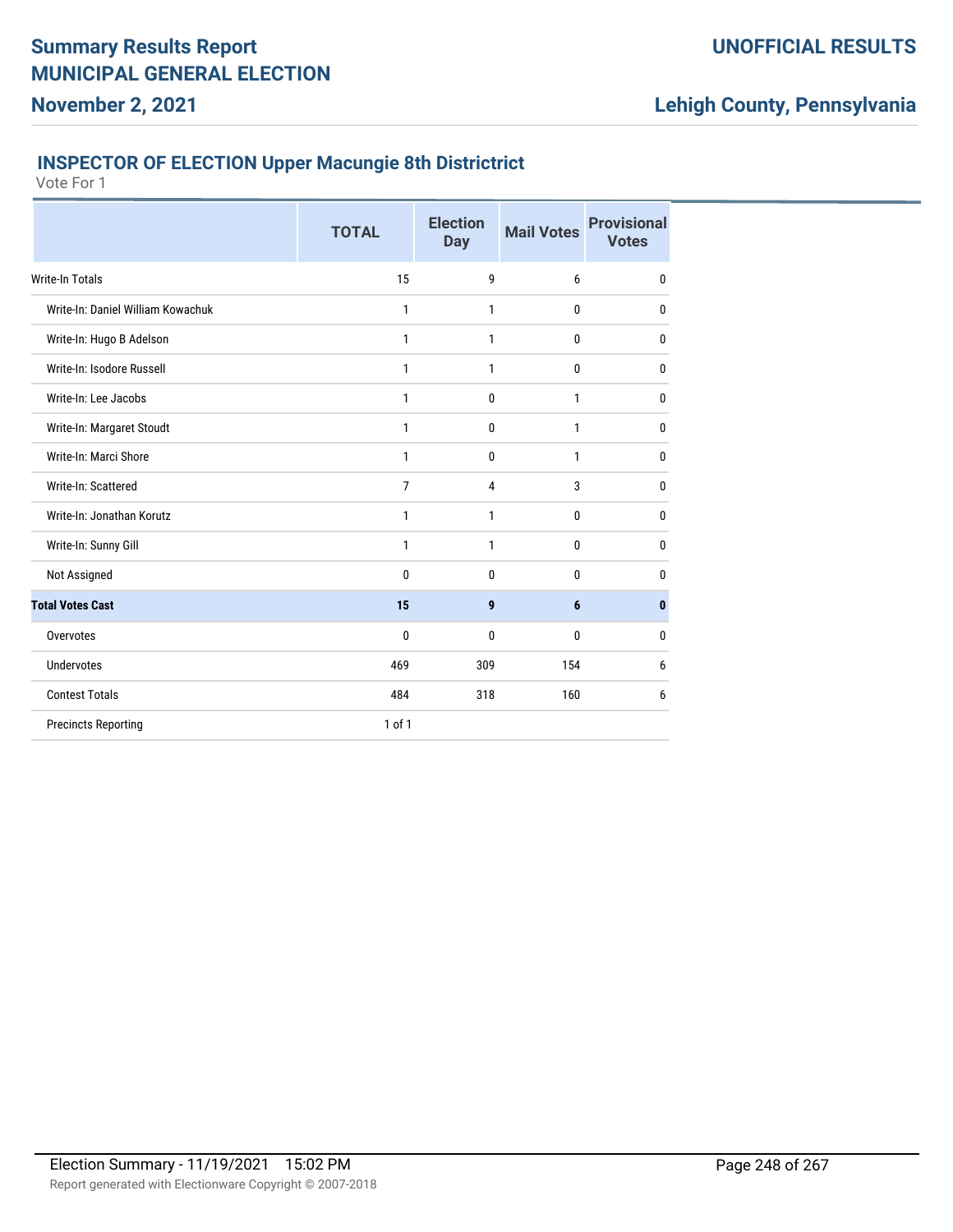## **UNOFFICIAL RESULTS**

# **Lehigh County, Pennsylvania**

### **INSPECTOR OF ELECTION Upper Milford East**

Vote For 1

|                            | <b>TOTAL</b>   | <b>Election</b><br><b>Day</b> | <b>Mail Votes</b> | <b>Provisional</b><br><b>Votes</b> |
|----------------------------|----------------|-------------------------------|-------------------|------------------------------------|
| <b>Write-In Totals</b>     | 60             | 45                            | 13                | $\overline{2}$                     |
| Write-In: Scattered        | 44             | 33                            | 9                 | $\overline{2}$                     |
| Write-In: Brittany Anger   | 12             | 12                            | $\mathbf 0$       | $\mathbf{0}$                       |
| Write-In: Kevin J Simon    | $\overline{2}$ | $\mathbf 0$                   | $\overline{2}$    | $\mathbf 0$                        |
| Write-In: Ethan Smith      | $\overline{2}$ | 0                             | $\overline{2}$    | $\mathbf 0$                        |
| Not Assigned               | $\mathbf 0$    | $\mathbf 0$                   | $\bf{0}$          | $\mathbf 0$                        |
| <b>Total Votes Cast</b>    | 60             | 45                            | 13                | $\overline{2}$                     |
| Overvotes                  | $\mathbf 0$    | 0                             | $\bf{0}$          | $\mathbf 0$                        |
| <b>Undervotes</b>          | 1,287          | 778                           | 494               | 15                                 |
| <b>Contest Totals</b>      | 1,347          | 823                           | 507               | 17                                 |
| <b>Precincts Reporting</b> | 1 of 1         |                               |                   |                                    |

#### **INSPECTOR OF ELECTION Upper Milford West**

|                              | <b>TOTAL</b> | <b>Election</b><br><b>Day</b> | <b>Mail Votes</b> | <b>Provisional</b><br><b>Votes</b> |
|------------------------------|--------------|-------------------------------|-------------------|------------------------------------|
| <b>DEM Diane Fleming</b>     | 595          | 340                           | 248               | $\overline{7}$                     |
| Write-In Totals              | 47           | 43                            | 4                 | $\mathbf 0$                        |
| Write-In: Elizabeth O'Rourke | 12           | 12                            | 0                 | $\mathbf 0$                        |
| Write-In: Scattered          | 35           | 31                            | $\overline{4}$    | $\mathbf{0}$                       |
| Not Assigned                 | 0            | $\mathbf{0}$                  | $\mathbf{0}$      | $\mathbf{0}$                       |
| <b>Total Votes Cast</b>      | 642          | 383                           | 252               | $\overline{7}$                     |
| Overvotes                    | 1            | $\mathbf 0$                   | 1                 | $\mathbf{0}$                       |
| <b>Undervotes</b>            | 466          | 411                           | 54                | 1                                  |
| <b>Contest Totals</b>        | 1,109        | 794                           | 307               | 8                                  |
| <b>Precincts Reporting</b>   | 1 of 1       |                               |                   |                                    |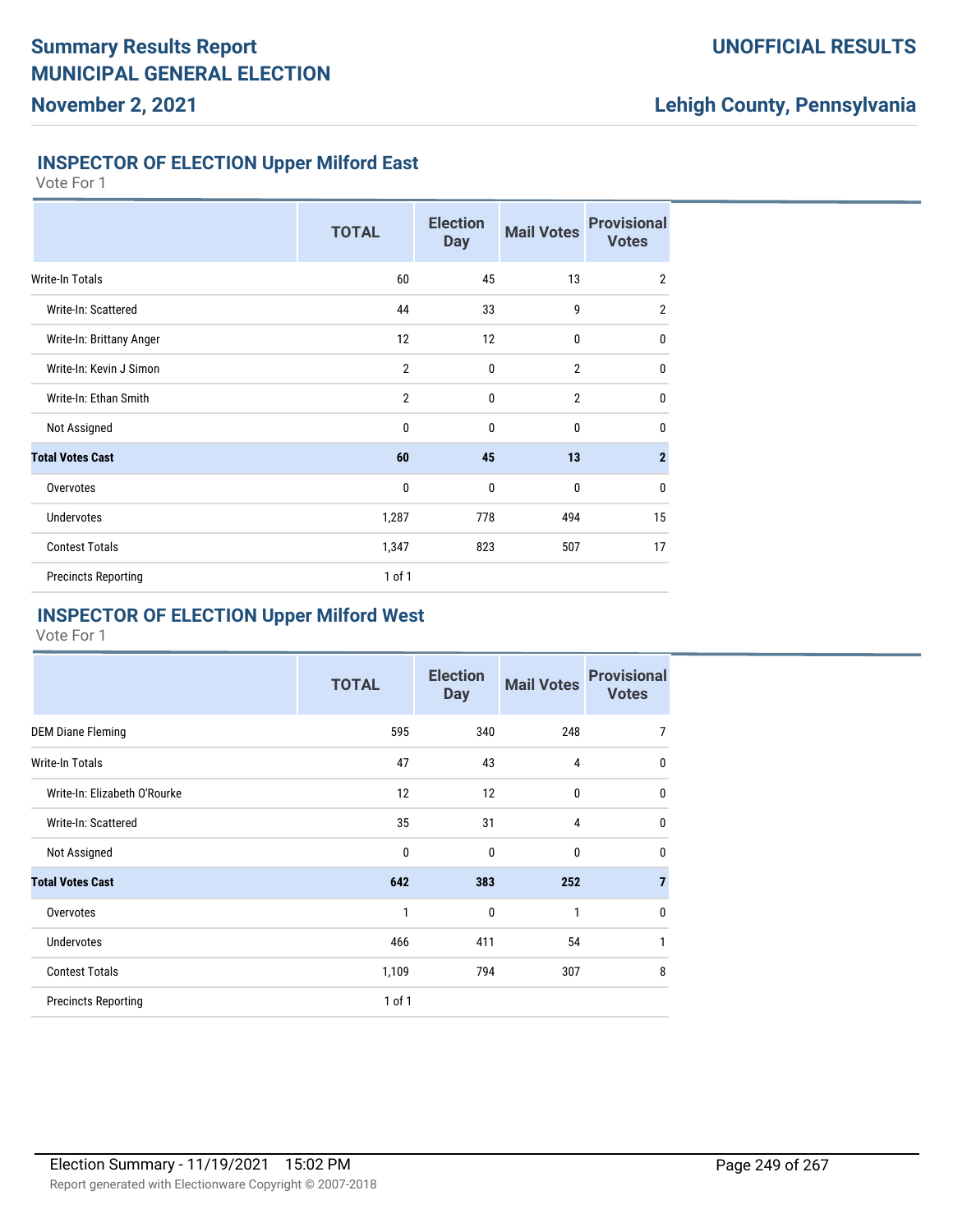#### **INSPECTOR OF ELECTION Upper Saucon 1st Districtrict**

Vote For 1

**November 2, 2021**

|                               | <b>TOTAL</b>   | <b>Election</b><br><b>Day</b> | <b>Mail Votes</b> | <b>Provisional</b><br><b>Votes</b> |
|-------------------------------|----------------|-------------------------------|-------------------|------------------------------------|
| <b>DEM Sarah Fevig</b>        | 547            | 212                           | 328               | $\overline{7}$                     |
| <b>REP James A Haines III</b> | 518            | 463                           | 54                | 1                                  |
| <b>Write-In Totals</b>        | $\overline{2}$ | $\mathbf{1}$                  | $\mathbf{1}$      | $\mathbf 0$                        |
| Write-In: Scattered           | $\overline{2}$ | $\mathbf{1}$                  | 1                 | $\mathbf{0}$                       |
| Not Assigned                  | $\mathbf 0$    | $\mathbf 0$                   | 0                 | $\mathbf 0$                        |
| <b>Total Votes Cast</b>       | 1,067          | 676                           | 383               | 8                                  |
| Overvotes                     | 0              | $\mathbf 0$                   | 0                 | $\mathbf 0$                        |
| <b>Undervotes</b>             | 43             | 38                            | 5                 | $\mathbf{0}$                       |
| <b>Contest Totals</b>         | 1,110          | 714                           | 388               | 8                                  |
| <b>Precincts Reporting</b>    | 1 of 1         |                               |                   |                                    |

### **INSPECTOR OF ELECTION Upper Saucon 2nd Districtrict**

|                             | <b>TOTAL</b> | <b>Election</b><br><b>Day</b> | <b>Mail Votes</b> | <b>Provisional</b><br><b>Votes</b> |
|-----------------------------|--------------|-------------------------------|-------------------|------------------------------------|
| Write-In Totals             | 45           | 31                            | 13                | 1                                  |
| Write-In: Sarah Favig       | 3            | $\mathbf{0}$                  | 3                 | $\mathbf{0}$                       |
| Write-In: Harriet E Ringold | 4            | $\overline{2}$                | $\overline{2}$    | $\mathbf{0}$                       |
| Write-In: Scattered         | 38           | 29                            | 8                 | 1                                  |
| Not Assigned                | $\mathbf{0}$ | 0                             | 0                 | $\mathbf{0}$                       |
| <b>Total Votes Cast</b>     | 45           | 31                            | 13                | $\mathbf{1}$                       |
| Overvotes                   | 0            | $\mathbf 0$                   | $\mathbf 0$       | $\mathbf{0}$                       |
| <b>Undervotes</b>           | 551          | 385                           | 163               | 3                                  |
| <b>Contest Totals</b>       | 596          | 416                           | 176               | $\overline{4}$                     |
| <b>Precincts Reporting</b>  | $1$ of $1$   |                               |                   |                                    |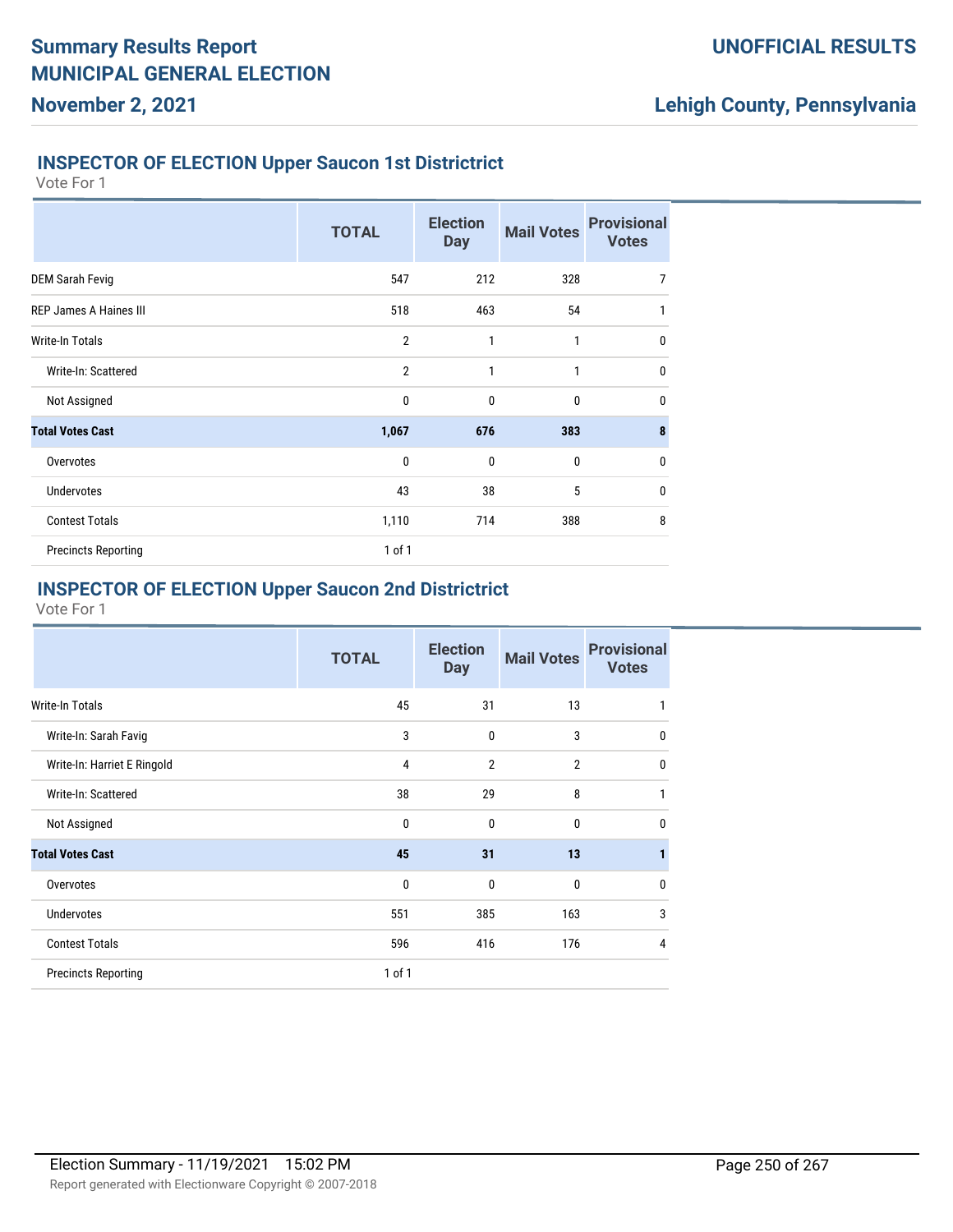#### **INSPECTOR OF ELECTION Upper Saucon 3rd Districtrict**

Vote For 1

**November 2, 2021**

|                             | <b>TOTAL</b>   | <b>Election</b><br><b>Day</b> | <b>Mail Votes</b> | <b>Provisional</b><br><b>Votes</b> |
|-----------------------------|----------------|-------------------------------|-------------------|------------------------------------|
| Write-In Totals             | 40             | 31                            | 8                 | 1                                  |
| Write-In: Christopher Fahey | $\overline{2}$ | 1                             | 1                 | $\mathbf{0}$                       |
| Write-In: Scattered         | 30             | 25                            | 4                 | 1                                  |
| Write-In: Sarah Favig       | 8              | 5                             | 3                 | $\mathbf{0}$                       |
| Not Assigned                | 0              | $\mathbf{0}$                  | $\mathbf{0}$      | $\mathbf{0}$                       |
| <b>Total Votes Cast</b>     | 40             | 31                            | 8                 | $\mathbf{1}$                       |
| Overvotes                   | $\mathbf 0$    | $\mathbf 0$                   | $\mathbf 0$       | $\mathbf 0$                        |
| <b>Undervotes</b>           | 558            | 384                           | 165               | 9                                  |
| <b>Contest Totals</b>       | 598            | 415                           | 173               | 10                                 |
| <b>Precincts Reporting</b>  | $1$ of $1$     |                               |                   |                                    |

## **INSPECTOR OF ELECTION Upper Saucon 4th Districtrict**

|                            | <b>TOTAL</b> | <b>Election</b><br><b>Day</b> | <b>Mail Votes</b> | <b>Provisional</b><br><b>Votes</b> |
|----------------------------|--------------|-------------------------------|-------------------|------------------------------------|
| <b>Write-In Totals</b>     | 77           | 53                            | 24                | 0                                  |
| Write-In: Doug Durham      | 4            | $\overline{4}$                | 0                 | 0                                  |
| Write-In: Sarah Favig      | 9            | 6                             | 3                 | 0                                  |
| Write-In: Peggy Kong       | 3            | 1                             | $\overline{2}$    | 0                                  |
| Write-In: Scattered        | 61           | 42                            | 19                | 0                                  |
| Not Assigned               | $\bf{0}$     | $\mathbf{0}$                  | 0                 | 0                                  |
| <b>Total Votes Cast</b>    | 77           | 53                            | 24                | $\bf{0}$                           |
| Overvotes                  | 0            | 0                             | 0                 | $\mathbf{0}$                       |
| <b>Undervotes</b>          | 1,481        | 970                           | 484               | 27                                 |
| <b>Contest Totals</b>      | 1,558        | 1,023                         | 508               | 27                                 |
| <b>Precincts Reporting</b> | 1 of 1       |                               |                   |                                    |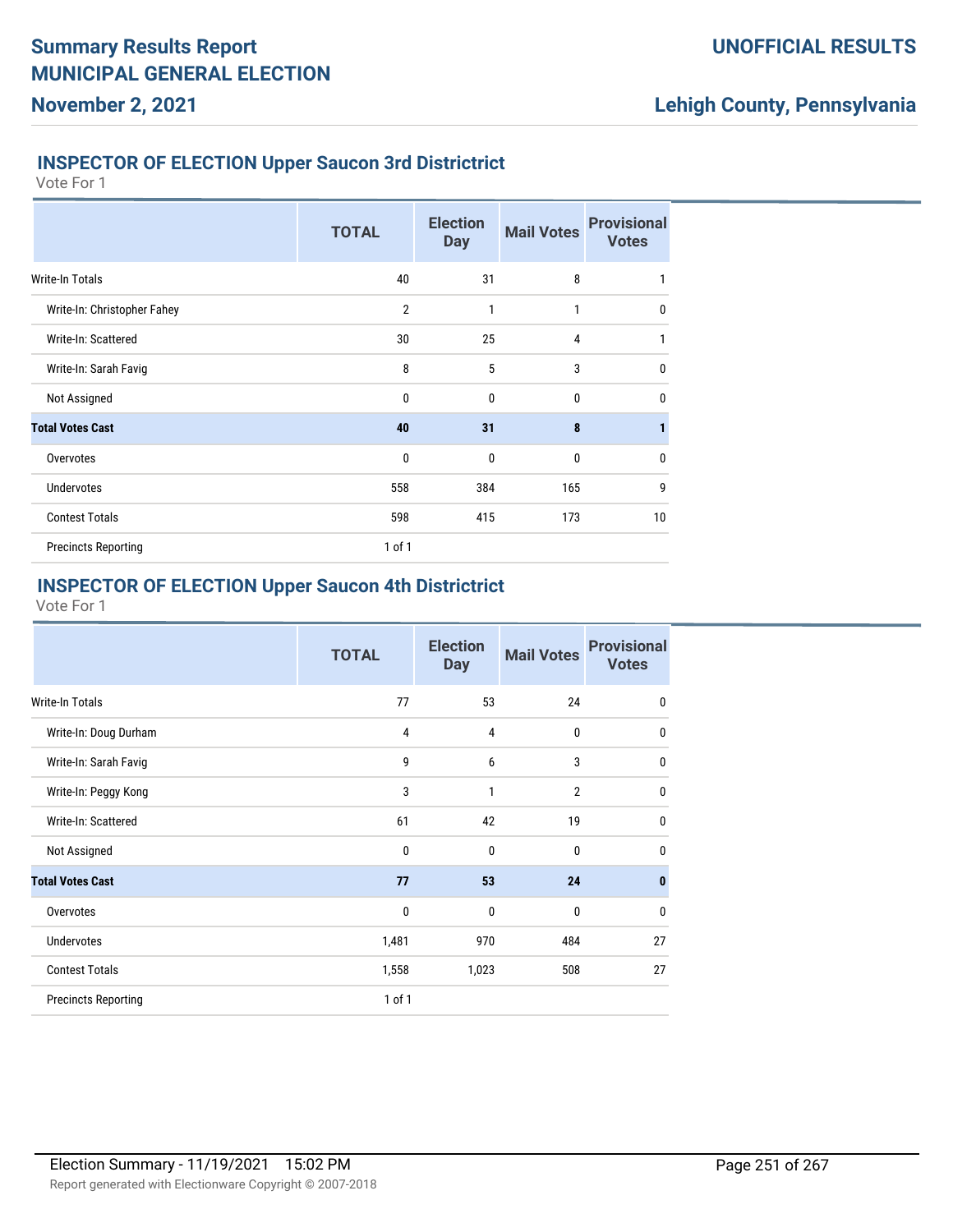#### **INSPECTOR OF ELECTION Upper Saucon 5th Districtrict**

Vote For 1

**November 2, 2021**

|                              | <b>TOTAL</b> | <b>Election</b><br><b>Day</b> | <b>Mail Votes</b> | <b>Provisional</b><br><b>Votes</b> |
|------------------------------|--------------|-------------------------------|-------------------|------------------------------------|
| LIB Eric J Hagan             | 426          | 301                           | 122               | 3                                  |
| Write-In Totals              | 24           | 17                            | 7                 | $\mathbf{0}$                       |
| Write-In: Scattered          | 21           | 14                            | $\overline{7}$    | $\mathbf 0$                        |
| Write-In: Jillian Tadrzynski | 3            | 3                             | $\mathbf{0}$      | $\mathbf{0}$                       |
| Not Assigned                 | $\mathbf 0$  | $\mathbf 0$                   | $\mathbf 0$       | $\mathbf 0$                        |
| <b>Total Votes Cast</b>      | 450          | 318                           | 129               | $\overline{\mathbf{3}}$            |
| Overvotes                    | $\mathbf 0$  | $\mathbf 0$                   | $\mathbf 0$       | $\mathbf 0$                        |
| <b>Undervotes</b>            | 218          | 150                           | 65                | 3                                  |
| <b>Contest Totals</b>        | 668          | 468                           | 194               | 6                                  |
| <b>Precincts Reporting</b>   | $1$ of $1$   |                               |                   |                                    |

## **INSPECTOR OF ELECTION Upper Saucon 6th Districtrict**

|                            | <b>TOTAL</b>   | <b>Election</b><br><b>Day</b> | <b>Mail Votes</b> | <b>Provisional</b><br><b>Votes</b> |
|----------------------------|----------------|-------------------------------|-------------------|------------------------------------|
| Write-In Totals            | 36             | 17                            | 19                | $\mathbf 0$                        |
| Write-In: James Zellner    | 3              | $\mathbf{0}$                  | 3                 | $\mathbf 0$                        |
| Write-In: Sarah Fevia      | $\overline{2}$ | 0                             | $\overline{2}$    | $\mathbf 0$                        |
| Write-In: Stephanie Gordon | $\overline{2}$ | $\mathbf{0}$                  | $\overline{2}$    | $\mathbf{0}$                       |
| Write-In: Daniel Magill    | $\overline{2}$ | $\mathbf{0}$                  | $\overline{2}$    | $\mathbf 0$                        |
| Write-In: Scattered        | 27             | 17                            | 10                | $\mathbf 0$                        |
| Not Assigned               | 0              | $\mathbf{0}$                  | $\mathbf{0}$      | $\mathbf{0}$                       |
| <b>Total Votes Cast</b>    | 36             | 17                            | 19                | $\mathbf{0}$                       |
| Overvotes                  | $\mathbf 0$    | 0                             | 0                 | $\mathbf 0$                        |
| Undervotes                 | 577            | 392                           | 179               | 6                                  |
| <b>Contest Totals</b>      | 613            | 409                           | 198               | 6                                  |
| <b>Precincts Reporting</b> | $1$ of $1$     |                               |                   |                                    |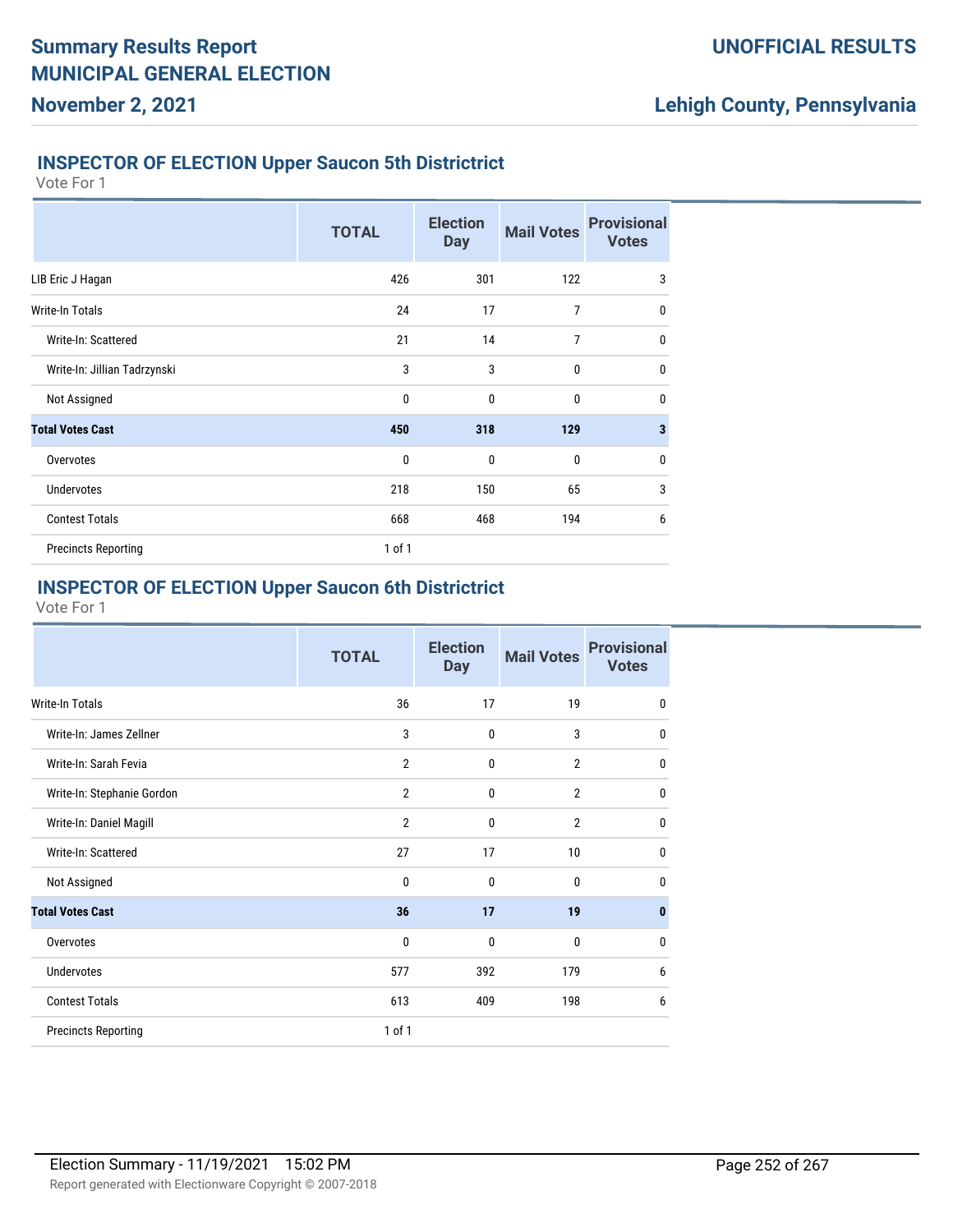### **UNOFFICIAL RESULTS**

## **Lehigh County, Pennsylvania**

#### **INSPECTOR OF ELECTION Washington East**

Vote For 1

|                            | <b>TOTAL</b>   | <b>Election</b><br><b>Day</b> | <b>Mail Votes</b> | <b>Provisional</b><br><b>Votes</b> |
|----------------------------|----------------|-------------------------------|-------------------|------------------------------------|
| <b>REP Linda Reitz</b>     | 278            | 251                           | 27                | $\mathbf{0}$                       |
| Write-In Totals            | 7              | $\overline{7}$                | $\mathbf 0$       | $\mathbf{0}$                       |
| Write-In: Tanya Simms      | $\overline{2}$ | $\overline{2}$                | $\mathbf{0}$      | $\mathbf{0}$                       |
| Write-In: Scattered        | 5              | 5                             | $\mathbf{0}$      | $\mathbf{0}$                       |
| Not Assigned               | 0              | $\mathbf 0$                   | $\mathbf{0}$      | $\mathbf{0}$                       |
| <b>Total Votes Cast</b>    | 285            | 258                           | 27                | $\bf{0}$                           |
| Overvotes                  | $\mathbf{0}$   | $\mathbf{0}$                  | $\mathbf{0}$      | $\mathbf{0}$                       |
| <b>Undervotes</b>          | 44             | 25                            | 19                | $\mathbf 0$                        |
| <b>Contest Totals</b>      | 329            | 283                           | 46                | $\mathbf{0}$                       |
| <b>Precincts Reporting</b> | $1$ of $1$     |                               |                   |                                    |

### **INSPECTOR OF ELECTION Washington South**

|                            | <b>TOTAL</b>   | <b>Election</b><br><b>Day</b> | <b>Mail Votes</b> | <b>Provisional</b><br><b>Votes</b> |
|----------------------------|----------------|-------------------------------|-------------------|------------------------------------|
| DEM David L Mulcahy Jr     | 319            | 173                           | 144               | $\overline{2}$                     |
| <b>REP Lauren Ganser</b>   | 649            | 590                           | 59                | $\mathbf{0}$                       |
| <b>Write-In Totals</b>     | 17             | 17                            | 0                 | 0                                  |
| Write-In: Natalie Snyder   | 15             | 15                            | 0                 | $\mathbf{0}$                       |
| Write-In: Scattered        | $\overline{2}$ | $\overline{2}$                | $\mathbf{0}$      | 0                                  |
| Not Assigned               | $\mathbf{0}$   | $\mathbf{0}$                  | $\mathbf{0}$      | $\mathbf{0}$                       |
| <b>Total Votes Cast</b>    | 985            | 780                           | 203               | $\overline{2}$                     |
| Overvotes                  | $\overline{2}$ | $\overline{2}$                | 0                 | $\mathbf{0}$                       |
| <b>Undervotes</b>          | 12             | 12                            | 0                 | $\mathbf{0}$                       |
| <b>Contest Totals</b>      | 999            | 794                           | 203               | $\overline{2}$                     |
| <b>Precincts Reporting</b> | 1 of 1         |                               |                   |                                    |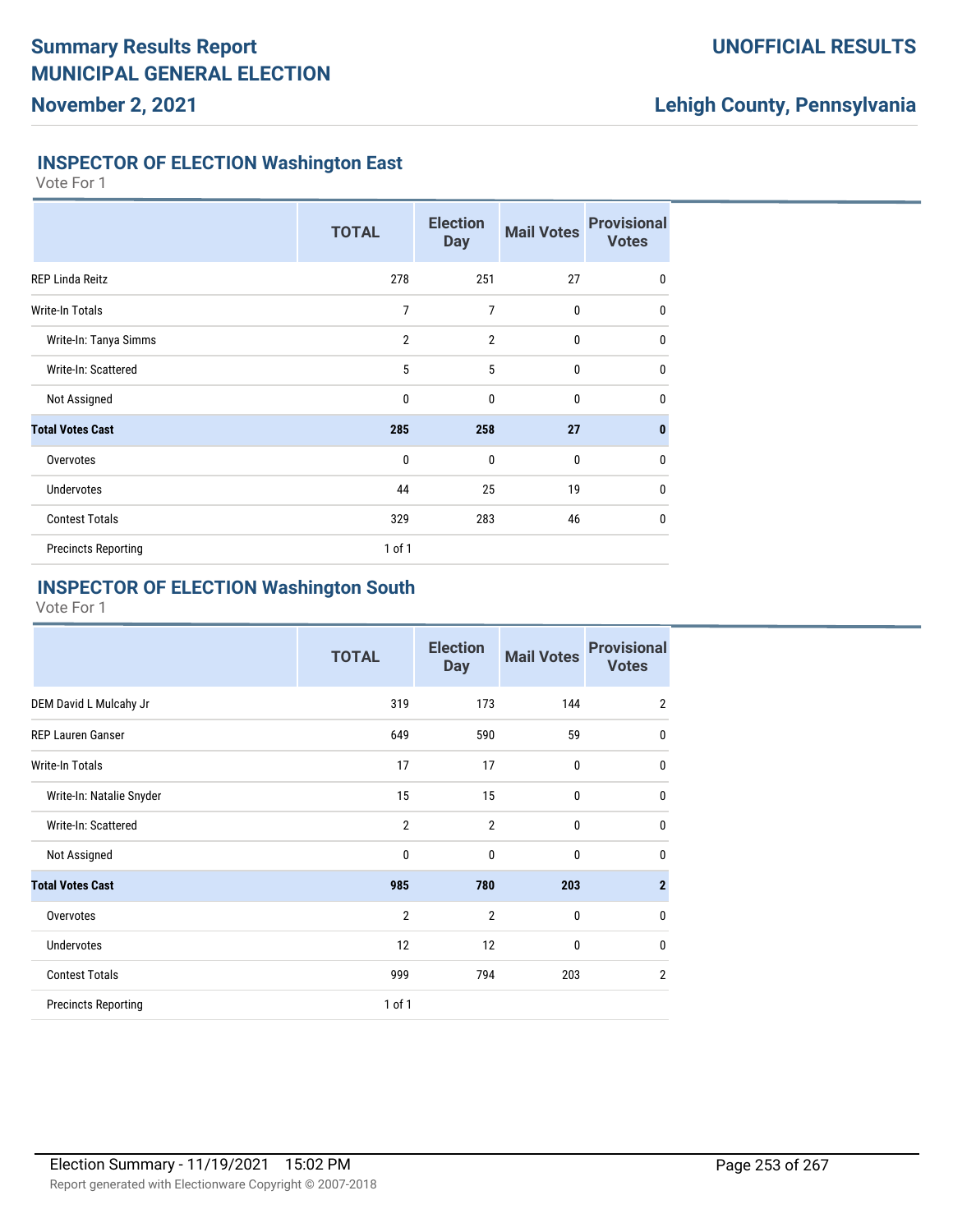### **UNOFFICIAL RESULTS**

## **Lehigh County, Pennsylvania**

#### **INSPECTOR OF ELECTION Washington West**

|                            | <b>TOTAL</b> | <b>Election</b><br><b>Day</b> | <b>Mail Votes</b> | <b>Provisional</b><br><b>Votes</b> |
|----------------------------|--------------|-------------------------------|-------------------|------------------------------------|
| Write-In Totals            | 11           | 8                             | 3                 | 0                                  |
| Write-In: David Mulcany    | 5            | 2                             | 3                 | 0                                  |
| Write-In: Scattered        | 3            | 3                             | 0                 | 0                                  |
| Write-In: Lee Vogel        | 1            | 1                             | 0                 | 0                                  |
| Write-In: Ronald L Yergey  | 1            | 1                             | 0                 | 0                                  |
| Write-In: Susan Eckert     | 1            | 1                             | 0                 | 0                                  |
| Not Assigned               | 0            | 0                             | 0                 | 0                                  |
| <b>Total Votes Cast</b>    | 11           | 8                             | 3                 | 0                                  |
| Overvotes                  | 0            | 0                             | 0                 | 0                                  |
| <b>Undervotes</b>          | 238          | 201                           | 36                | 1                                  |
| <b>Contest Totals</b>      | 249          | 209                           | 39                | 1                                  |
| <b>Precincts Reporting</b> | 1 of 1       |                               |                   |                                    |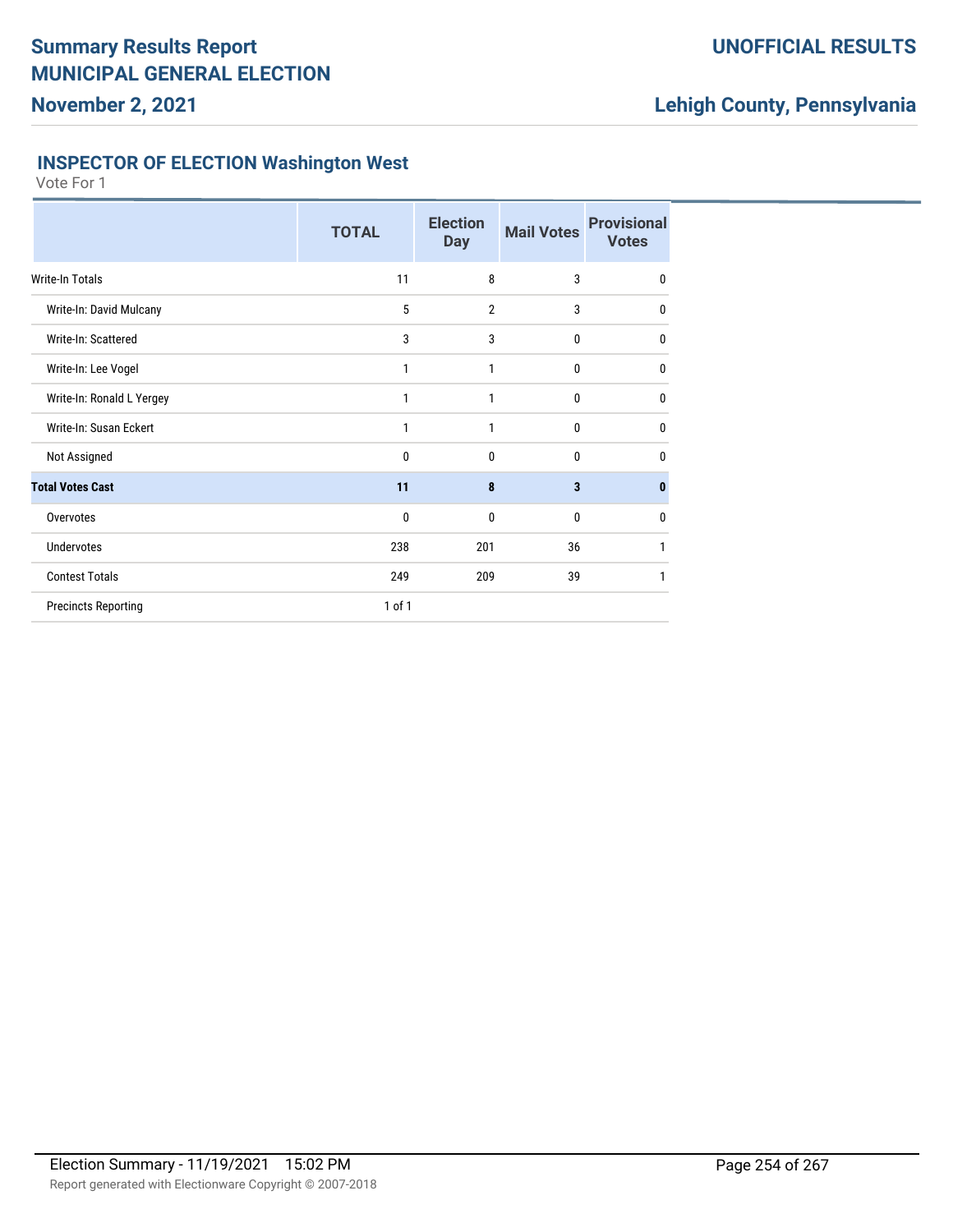### **UNOFFICIAL RESULTS**

## **Lehigh County, Pennsylvania**

### **INSPECTOR OF ELECTION Weisenberg**

|                            | <b>TOTAL</b>   | <b>Election</b><br>Day | <b>Mail Votes</b> | <b>Provisional</b><br><b>Votes</b> |
|----------------------------|----------------|------------------------|-------------------|------------------------------------|
| Write-In Totals            | 107            | 91                     | 15                | 1                                  |
| Write-In: Jon Bartholomew  | $\overline{2}$ | $\overline{2}$         | $\mathbf 0$       | $\bf{0}$                           |
| Write-In: Allison Kelly    | $\overline{2}$ | $\overline{2}$         | 0                 | $\mathbf 0$                        |
| Write-In: Wendy Boone      | $\overline{2}$ | $\overline{2}$         | 0                 | 0                                  |
| Write-In: Zoe M Backman    | $\overline{2}$ | 0                      | $\overline{2}$    | 0                                  |
| Write-In: Michele Herman   | $\overline{2}$ | $\overline{2}$         | $\mathbf{0}$      | $\mathbf{0}$                       |
| Write-In: Scattered        | 82             | 72                     | 9                 | 1                                  |
| Write-In: Paul Dunstan     | $\overline{2}$ | $\mathbf{1}$           | $\mathbf{1}$      | $\mathbf 0$                        |
| Write-In: Mike Schlegel    | $\overline{2}$ | $\overline{2}$         | 0                 | $\mathbf 0$                        |
| Write-In: James Knerr      | $\overline{2}$ | $\overline{2}$         | 0                 | $\mathbf 0$                        |
| Write-In: Bryan R Peters   | $\overline{2}$ | $\overline{2}$         | 0                 | $\mathbf 0$                        |
| Write-In: David Mulchany   | 5              | $\overline{2}$         | 3                 | 0                                  |
| Write-In: Thomas Gauntner  | $\overline{2}$ | $\overline{2}$         | 0                 | $\mathbf 0$                        |
| Not Assigned               | 0              | 0                      | 0                 | 0                                  |
| <b>Total Votes Cast</b>    | 107            | 91                     | 15                | 1                                  |
| Overvotes                  | 0              | 0                      | 0                 | 0                                  |
| <b>Undervotes</b>          | 1,467          | 1,105                  | 345               | 17                                 |
| <b>Contest Totals</b>      | 1,574          | 1,196                  | 360               | 18                                 |
| <b>Precincts Reporting</b> | $1$ of $1$     |                        |                   |                                    |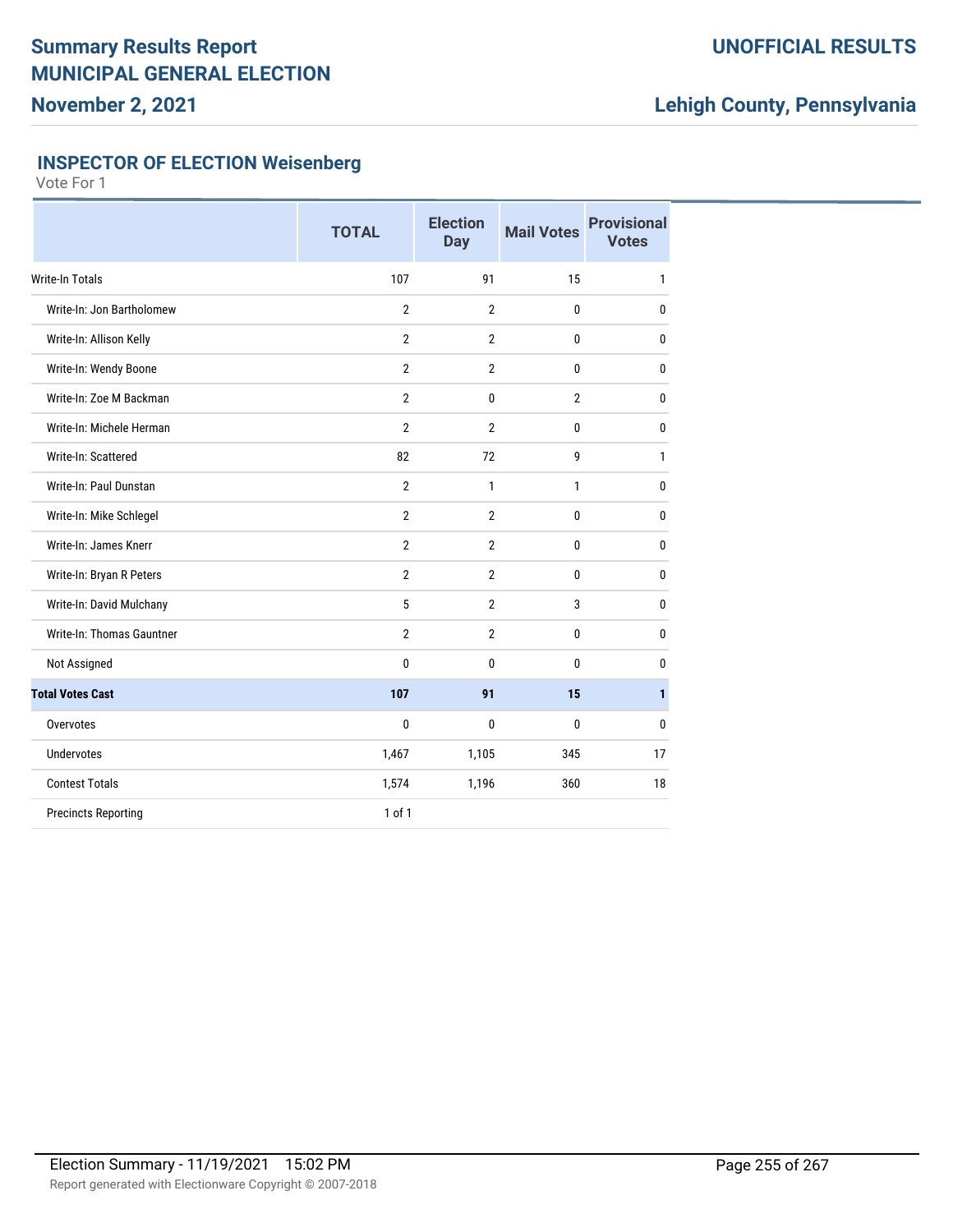## **Lehigh County, Pennsylvania**

#### **INSPECTOR OF ELECTION Whitehall 1st Districtrict**

Vote For 1

|                            | <b>TOTAL</b>   | <b>Election</b><br><b>Day</b> | <b>Mail Votes</b> | <b>Provisional</b><br><b>Votes</b> |
|----------------------------|----------------|-------------------------------|-------------------|------------------------------------|
| Write-In Totals            | 40             | 32                            | 8                 | $\mathbf 0$                        |
| Write-In: Scattered        | 21             | 13                            | 8                 | $\mathbf{0}$                       |
| Write-In: Morgan Tucker    | 14             | 14                            | 0                 | $\mathbf{0}$                       |
| Write-In: Penny Blake      | $\overline{2}$ | $\overline{2}$                | 0                 | $\mathbf{0}$                       |
| Write-In: Ryan Corcoran    | 3              | 3                             | 0                 | $\mathbf 0$                        |
| Not Assigned               | $\mathbf{0}$   | 0                             | $\bf{0}$          | $\bf{0}$                           |
| <b>Total Votes Cast</b>    | 40             | 32                            | 8                 | $\mathbf{0}$                       |
| Overvotes                  | $\mathbf{0}$   | $\mathbf{0}$                  | 0                 | $\mathbf 0$                        |
| <b>Undervotes</b>          | 410            | 254                           | 150               | 6                                  |
| <b>Contest Totals</b>      | 450            | 286                           | 158               | 6                                  |
| <b>Precincts Reporting</b> | 1 of 1         |                               |                   |                                    |

#### **INSPECTOR OF ELECTION Whitehall 2nd Districtrict**

|                            | <b>TOTAL</b>   | <b>Election</b><br><b>Day</b> | <b>Mail Votes</b> | <b>Provisional</b><br><b>Votes</b> |
|----------------------------|----------------|-------------------------------|-------------------|------------------------------------|
| <b>Write-In Totals</b>     | 20             | 15                            | 5                 | $\mathbf 0$                        |
| Write-In: Renee Gombert    | $\overline{2}$ | $\mathbf{0}$                  | $\overline{2}$    | $\mathbf 0$                        |
| Write-In: Michael S Hertel | $\overline{2}$ | $\mathbf{0}$                  | $\overline{2}$    | $\mathbf 0$                        |
| Write-In: Scattered        | 16             | 15                            | $\mathbf{1}$      | $\mathbf{0}$                       |
| Not Assigned               | 0              | $\mathbf{0}$                  | 0                 | $\mathbf 0$                        |
| <b>Total Votes Cast</b>    | 20             | 15                            | 5                 | $\mathbf{0}$                       |
| Overvotes                  | 0              | $\mathbf{0}$                  | $\mathbf{0}$      | $\mathbf{0}$                       |
| <b>Undervotes</b>          | 187            | 132                           | 54                | 1                                  |
| <b>Contest Totals</b>      | 207            | 147                           | 59                | 1                                  |
| <b>Precincts Reporting</b> | 1 of 1         |                               |                   |                                    |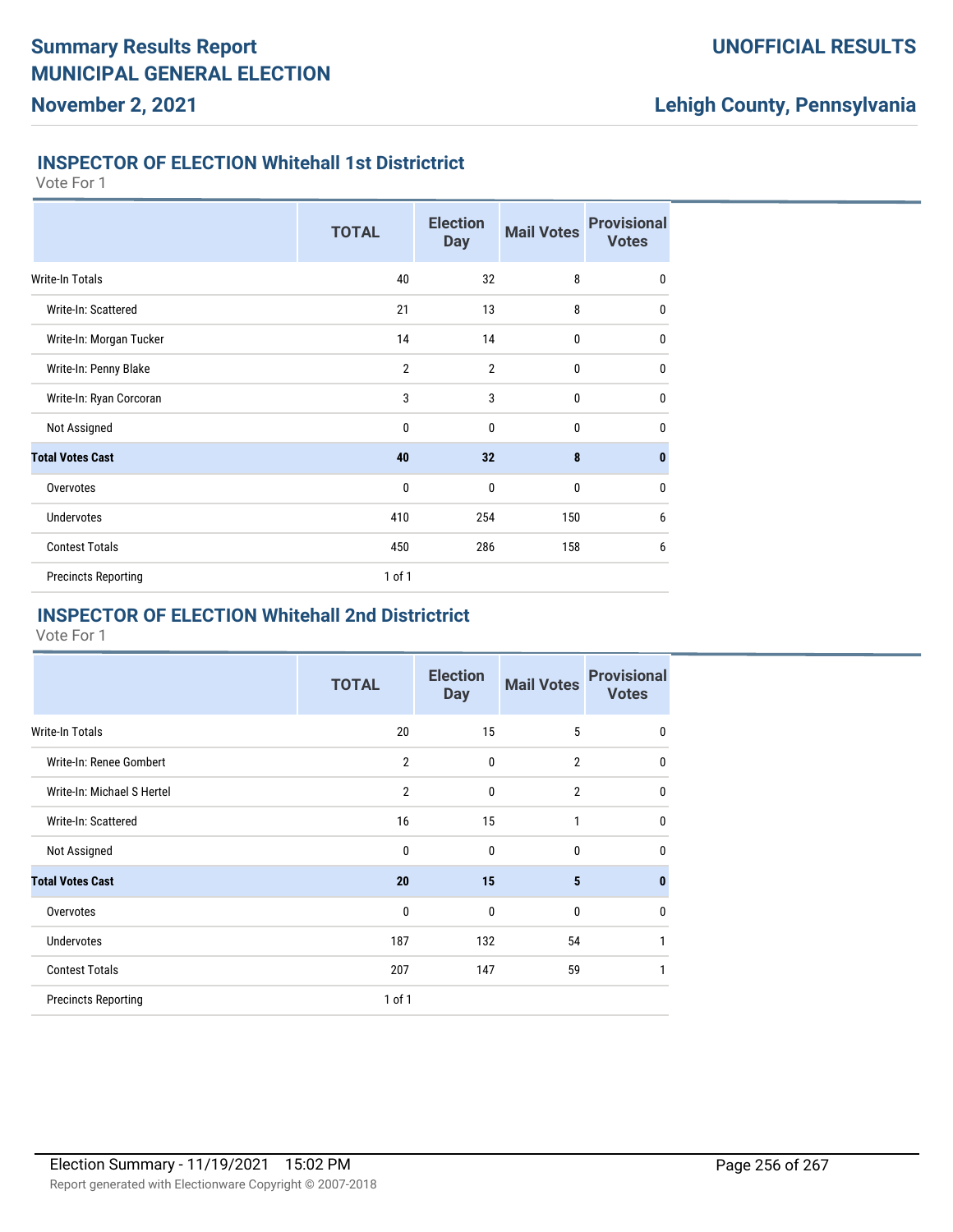### **UNOFFICIAL RESULTS**

## **Lehigh County, Pennsylvania**

#### **INSPECTOR OF ELECTION Whitehall 3rd Districtrict**

|                                  | <b>TOTAL</b> | <b>Election</b><br><b>Day</b> | <b>Mail Votes</b> | <b>Provisional</b><br><b>Votes</b> |
|----------------------------------|--------------|-------------------------------|-------------------|------------------------------------|
| Write-In Totals                  | 19           | 12                            | $\overline{7}$    | $\mathbf{0}$                       |
| Write-In: David Moloney          | 1            | 0                             | $\mathbf{1}$      | 0                                  |
| Write-In: Paul A Gessbach Jr     | 1            | 0                             | 1                 | 0                                  |
| Write-In: Scattered              | 8            | 5                             | 3                 | 0                                  |
| Write-In: Marie Bernarde A Lloyd | 1            | 1                             | 0                 | 0                                  |
| Write-In: Jennifer Sayak         | 1            | 1                             | $\mathbf{0}$      | 0                                  |
| Write-In: Rachel Francis         | $\mathbf{1}$ | 1                             | $\mathbf{0}$      | 0                                  |
| Write-In: Renee Gombert          | 1            | 1                             | $\bf{0}$          | $\mathbf 0$                        |
| Write-In: Durek Esaw             | 1            | 1                             | 0                 | 0                                  |
| Write-In: Dalvi Polanco          | 1            | 1                             | 0                 | 0                                  |
| Write-In: Lori Loporovac         | 1            | 1                             | 0                 | 0                                  |
| Write-In: Lana Snyder            | $\mathbf{1}$ | 0                             | $\mathbf{1}$      | 0                                  |
| Write-In: Margaret Stoudt        | 1            | 0                             | $\mathbf{1}$      | $\mathbf 0$                        |
| Not Assigned                     | 0            | 0                             | 0                 | 0                                  |
| <b>Total Votes Cast</b>          | 19           | 12                            | $\overline{7}$    | $\mathbf{0}$                       |
| Overvotes                        | 0            | 0                             | 0                 | 0                                  |
| <b>Undervotes</b>                | 201          | 119                           | 78                | 4                                  |
| <b>Contest Totals</b>            | 220          | 131                           | 85                | 4                                  |
| <b>Precincts Reporting</b>       | $1$ of $1$   |                               |                   |                                    |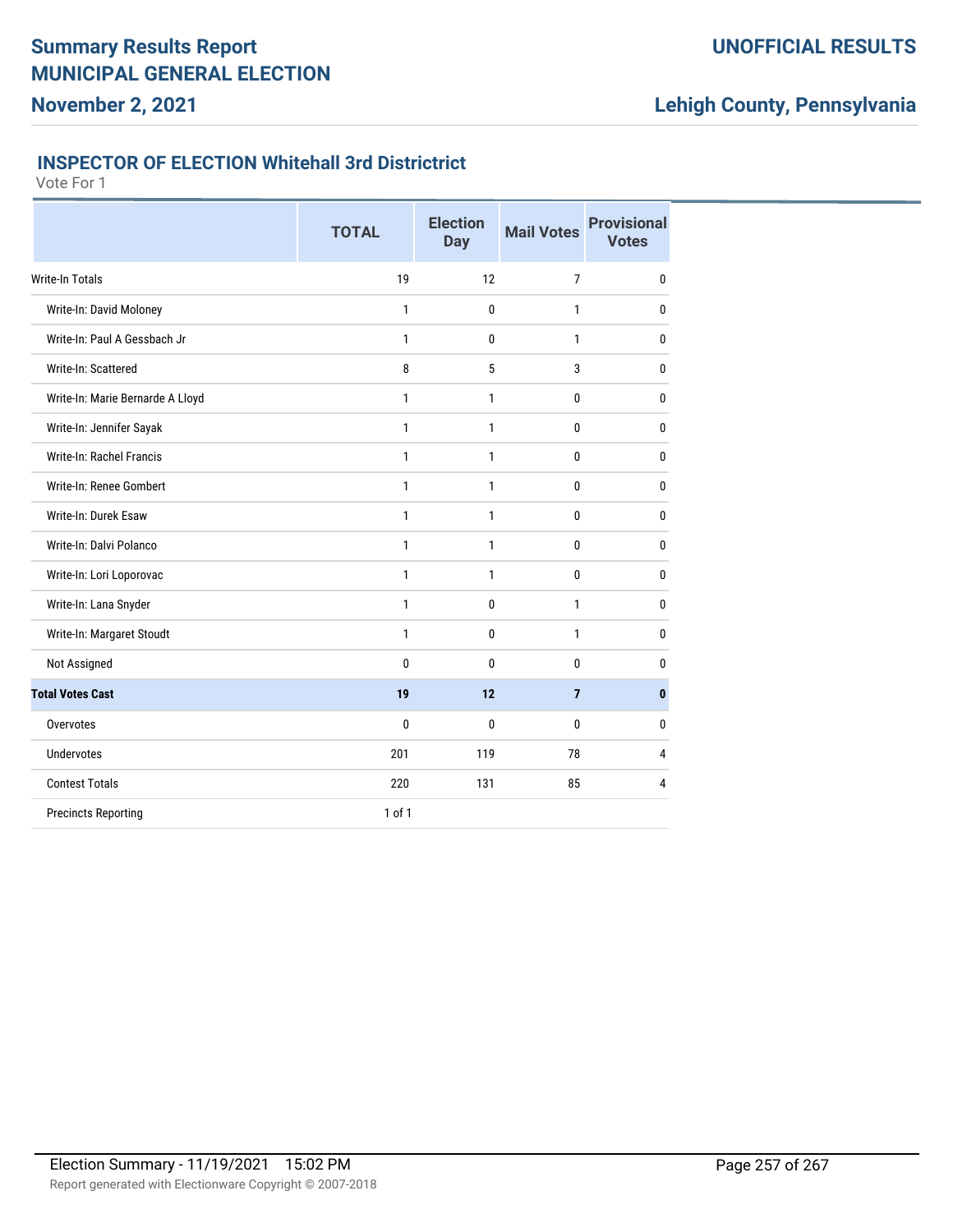### **UNOFFICIAL RESULTS**

## **Lehigh County, Pennsylvania**

#### **INSPECTOR OF ELECTION Whitehall 4th Districtrict**

|                              | <b>TOTAL</b> | <b>Election</b><br><b>Day</b> | <b>Mail Votes</b> | <b>Provisional</b><br><b>Votes</b> |
|------------------------------|--------------|-------------------------------|-------------------|------------------------------------|
| <b>Write-In Totals</b>       | 15           | 11                            | 4                 | 0                                  |
| Write-In: John Tauber        | 1            | 1                             | 0                 | 0                                  |
| Write-In: David Combs        | 1            | 1                             | 0                 | 0                                  |
| Write-In: Scattered          | 6            | 5                             | 1                 | 0                                  |
| Write-In: Joseph Salgado Jr  | $\mathbf{1}$ | $\mathbf{1}$                  | 0                 | 0                                  |
| Write-In: Mary E Hanolon     | 1            | $\mathbf 0$                   | 1                 | 0                                  |
| Write-In: Paula A Patrick    | $\mathbf{1}$ | $\mathbf 0$                   | $\mathbf{1}$      | 0                                  |
| Write-In: Ronald Reama       | 1            | 1                             | 0                 | 0                                  |
| Write-In: Giacomo Aprile     | 1            | $\mathbf 0$                   | 1                 | 0                                  |
| Write-In: Phillips Armstrong | 1            | 1                             | 0                 | 0                                  |
| Write-In: Ronald Jacobs      | 1            | 1                             | 0                 | 0                                  |
| Not Assigned                 | 0            | $\mathbf{0}$                  | 0                 | 0                                  |
| <b>Total Votes Cast</b>      | 15           | 11                            | 4                 | 0                                  |
| Overvotes                    | 0            | $\mathbf{0}$                  | 0                 | 0                                  |
| <b>Undervotes</b>            | 293          | 204                           | 88                | 1                                  |
| <b>Contest Totals</b>        | 308          | 215                           | 92                | 1                                  |
| <b>Precincts Reporting</b>   | $1$ of $1$   |                               |                   |                                    |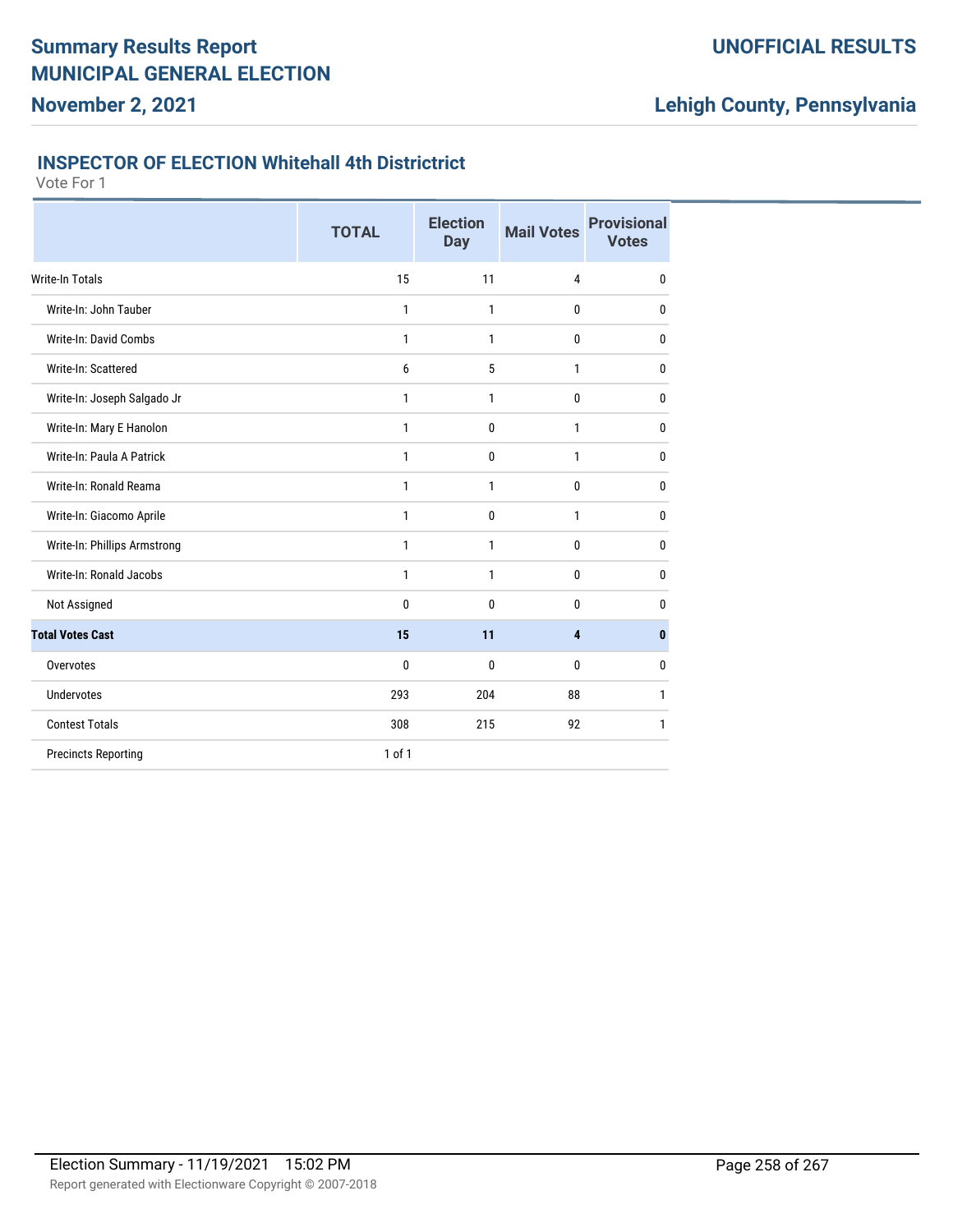## **Lehigh County, Pennsylvania**

#### **INSPECTOR OF ELECTION Whitehall 5th Districtrict**

Vote For 1

|                            | <b>TOTAL</b> | <b>Election</b><br><b>Day</b> | <b>Mail Votes</b> | <b>Provisional</b><br><b>Votes</b> |
|----------------------------|--------------|-------------------------------|-------------------|------------------------------------|
| REP Betty L Maier          | 159          | 120                           | 36                | 3                                  |
| <b>Write-In Totals</b>     | 6            | $\overline{2}$                | 3                 | 1                                  |
| Write-In: Renee Gombert    | 3            | $\overline{2}$                | 1                 | $\mathbf 0$                        |
| Write-In: Scattered        | 3            | 0                             | $\overline{2}$    | 1                                  |
| Not Assigned               | $\mathbf 0$  | $\mathbf{0}$                  | $\mathbf{0}$      | $\mathbf{0}$                       |
| <b>Total Votes Cast</b>    | 165          | 122                           | 39                | 4                                  |
| Overvotes                  | $\mathbf 0$  | $\mathbf 0$                   | $\bf{0}$          | $\mathbf 0$                        |
| <b>Undervotes</b>          | 70           | 32                            | 38                | $\mathbf 0$                        |
| <b>Contest Totals</b>      | 235          | 154                           | 77                | 4                                  |
| <b>Precincts Reporting</b> | $1$ of $1$   |                               |                   |                                    |

### **INSPECTOR OF ELECTION Whitehall 6th Districtrict**

|                            | <b>TOTAL</b>   | <b>Election</b><br><b>Day</b> | <b>Mail Votes</b> | <b>Provisional</b><br><b>Votes</b> |
|----------------------------|----------------|-------------------------------|-------------------|------------------------------------|
| Write-In Totals            | 24             | 16                            | $\overline{7}$    | 1                                  |
| Write-In: Scattered        | 20             | 13                            | 6                 | 1                                  |
| Write-In: Renne Gombert    | $\overline{2}$ | 1                             | $\mathbf{1}$      | $\mathbf{0}$                       |
| Write-In: Scott W Brobst   | $\overline{2}$ | $\overline{2}$                | $\mathbf{0}$      | $\mathbf{0}$                       |
| Not Assigned               | $\mathbf 0$    | $\mathbf{0}$                  | $\mathbf{0}$      | $\mathbf{0}$                       |
| <b>Total Votes Cast</b>    | 24             | 16                            | $\overline{7}$    | 1                                  |
| Overvotes                  | $\mathbf{0}$   | $\mathbf{0}$                  | $\mathbf{0}$      | $\mathbf{0}$                       |
| <b>Undervotes</b>          | 317            | 219                           | 98                | $\mathbf{0}$                       |
| <b>Contest Totals</b>      | 341            | 235                           | 105               | $\mathbf{1}$                       |
| <b>Precincts Reporting</b> | $1$ of $1$     |                               |                   |                                    |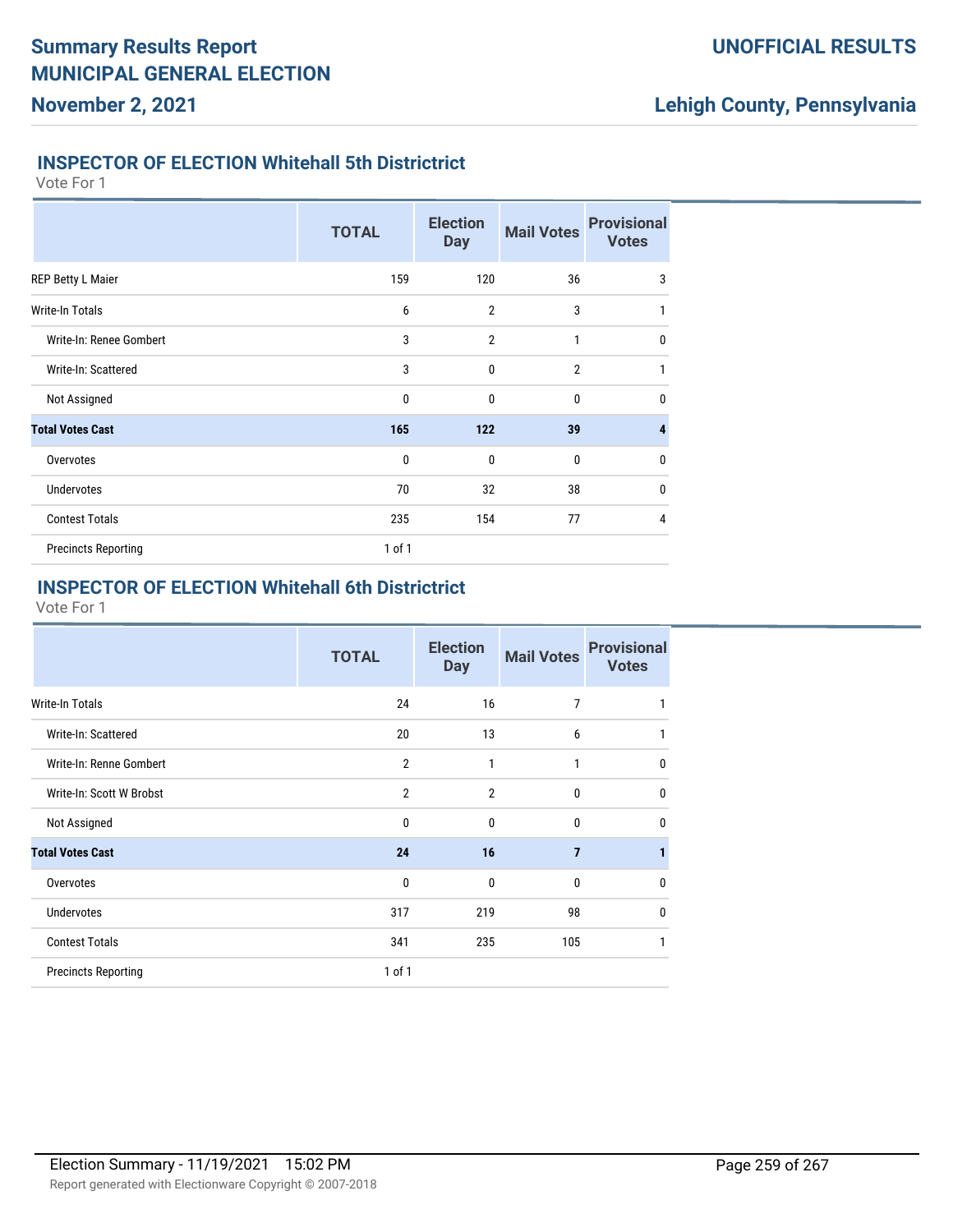### **UNOFFICIAL RESULTS**

## **Lehigh County, Pennsylvania**

#### **INSPECTOR OF ELECTION Whitehall 7th Districtrict**

|                            | <b>TOTAL</b> | <b>Election</b><br><b>Day</b> | <b>Mail Votes</b> | <b>Provisional</b><br><b>Votes</b> |
|----------------------------|--------------|-------------------------------|-------------------|------------------------------------|
| Write-In Totals            | 37           | 22                            | 15                | $\mathbf 0$                        |
| Write-In: Kristie Tertel   | 3            | 0                             | 3                 | $\mathbf{0}$                       |
| Write-In: Renee Gombert    | 3            | $\mathbf{0}$                  | 3                 | $\mathbf 0$                        |
| Write-In: Scattered        | 31           | 22                            | 9                 | $\mathbf{0}$                       |
| Not Assigned               | 0            | $\mathbf{0}$                  | 0                 | $\mathbf{0}$                       |
| <b>Total Votes Cast</b>    | 37           | 22                            | 15                | $\mathbf{0}$                       |
| Overvotes                  | 0            | $\mathbf{0}$                  | 0                 | $\mathbf{0}$                       |
| <b>Undervotes</b>          | 808          | 520                           | 284               | 4                                  |
| <b>Contest Totals</b>      | 845          | 542                           | 299               | 4                                  |
| <b>Precincts Reporting</b> | 1 of 1       |                               |                   |                                    |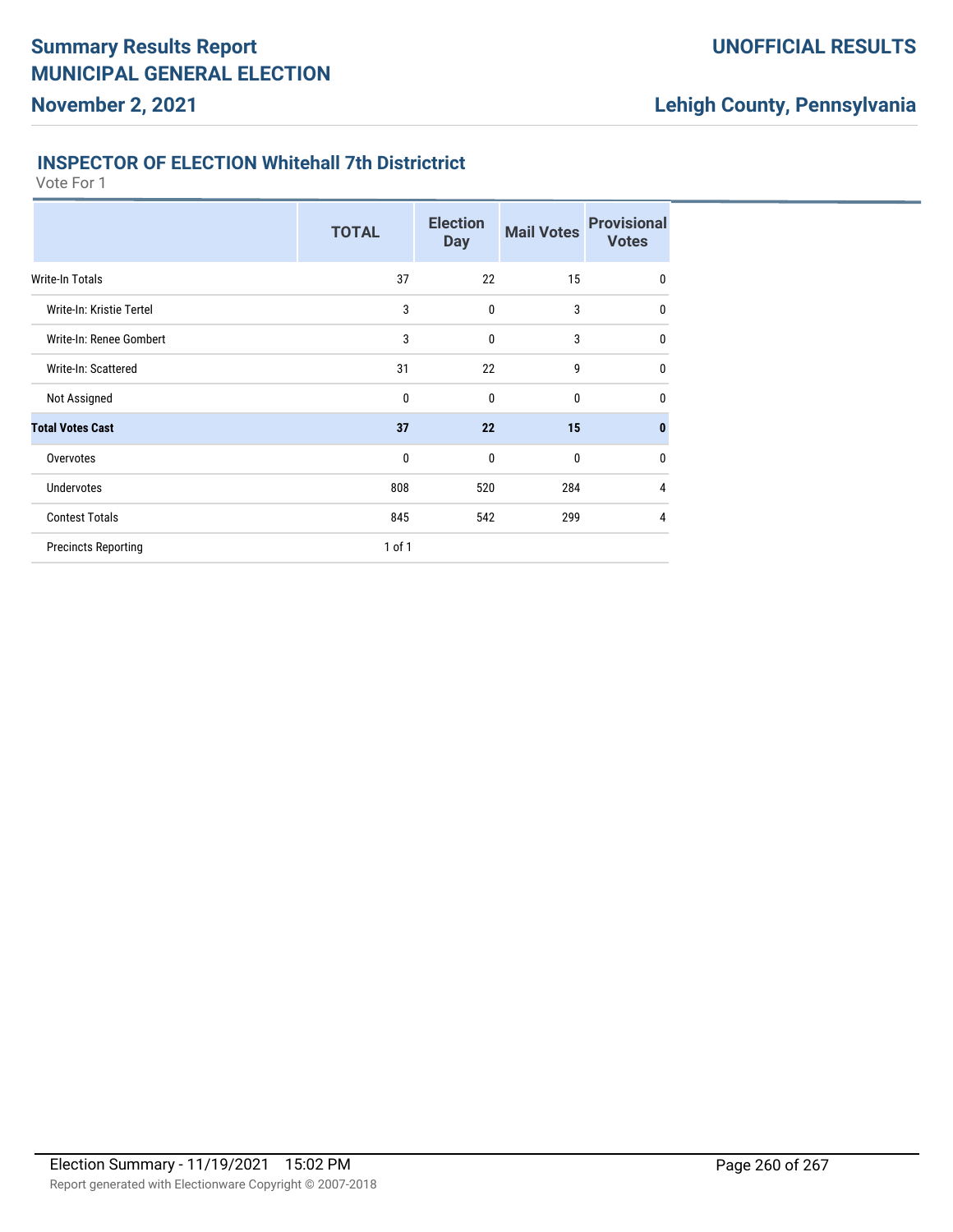### **UNOFFICIAL RESULTS**

## **Lehigh County, Pennsylvania**

#### **INSPECTOR OF ELECTION Whitehall 8th Districtrict**

|                              | <b>TOTAL</b>   | <b>Election</b><br><b>Day</b> | <b>Mail Votes</b> | <b>Provisional</b><br><b>Votes</b> |
|------------------------------|----------------|-------------------------------|-------------------|------------------------------------|
| <b>DEM Renee Gombert</b>     | 436            | 275                           | 157               | 4                                  |
| <b>Write-In Totals</b>       | 14             | 13                            | 1                 | 0                                  |
| Write-In: Karen S Wilt       | 1              | 1                             | 0                 | 0                                  |
| Write-In: Gary Schantz       | 1              | 1                             | 0                 | 0                                  |
| Write-In: Jonathen Potts     | 1              | 1                             | 0                 | 0                                  |
| Write-In: Christopher Bright | 1              | 1                             | 0                 | 0                                  |
| Write-In: Kenneth Landis     | 1              | $\mathbf 0$                   | 1                 | 0                                  |
| Write-In: Scattered          | $\overline{7}$ | $\overline{7}$                | 0                 | 0                                  |
| Write-In: Jacob Heffner      | 1              | 1                             | 0                 | $\mathbf{0}$                       |
| Write-In: Elizabeth N Fox    | $\mathbf{1}$   | $\mathbf{1}$                  | 0                 | $\mathbf{0}$                       |
| Not Assigned                 | 0              | $\mathbf 0$                   | 0                 | 0                                  |
| <b>Total Votes Cast</b>      | 450            | 288                           | 158               | 4                                  |
| Overvotes                    | 0              | 0                             | 0                 | 0                                  |
| <b>Undervotes</b>            | 214            | 194                           | 19                | 1                                  |
| <b>Contest Totals</b>        | 664            | 482                           | 177               | 5                                  |
| <b>Precincts Reporting</b>   | $1$ of $1$     |                               |                   |                                    |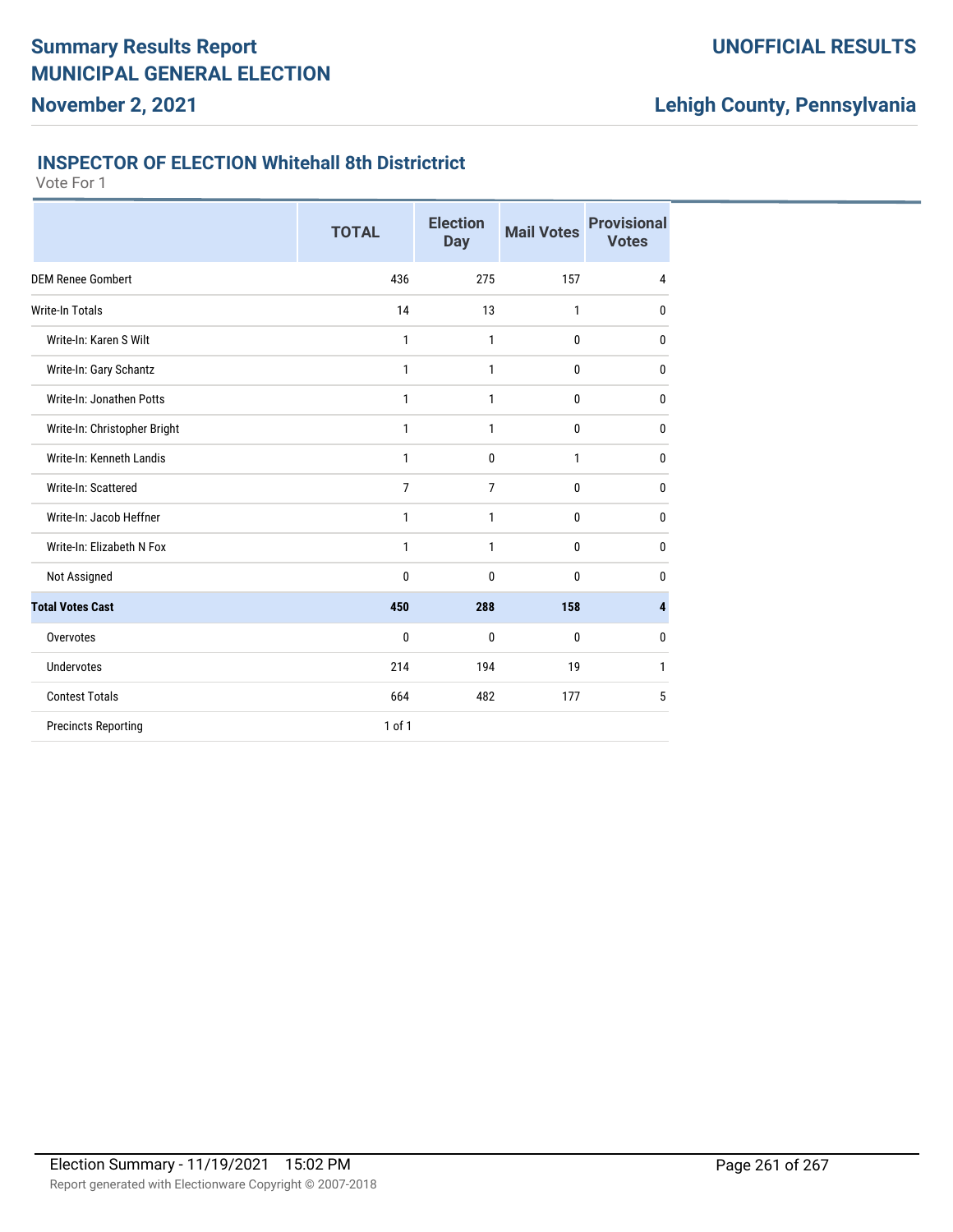### **UNOFFICIAL RESULTS**

## **Lehigh County, Pennsylvania**

#### **INSPECTOR OF ELECTION Whitehall 9th Districtrict**

|                             | <b>TOTAL</b>   | <b>Election</b><br><b>Day</b> | <b>Mail Votes</b> | <b>Provisional</b><br><b>Votes</b> |
|-----------------------------|----------------|-------------------------------|-------------------|------------------------------------|
| Write-In Totals             | 28             | 21                            | 6                 | 1                                  |
| Write-In: Renee Gombert     | $\overline{2}$ | 0                             | $\overline{2}$    | $\mathbf{0}$                       |
| Write-In: Katharine Popejoy | $\overline{2}$ | 0                             | $\overline{2}$    | $\mathbf{0}$                       |
| Write-In: Scattered         | 23             | 20                            | $\overline{2}$    | 1                                  |
| Not Assigned                | 1              | 1                             | $\mathbf{0}$      | $\mathbf{0}$                       |
| <b>Total Votes Cast</b>     | 28             | 21                            | 6                 |                                    |
| Overvotes                   | $\mathbf{0}$   | $\mathbf{0}$                  | 0                 | $\mathbf{0}$                       |
| <b>Undervotes</b>           | 441            | 313                           | 123               | 5                                  |
| <b>Contest Totals</b>       | 469            | 334                           | 129               | 6                                  |
| <b>Precincts Reporting</b>  | 1 of 1         |                               |                   |                                    |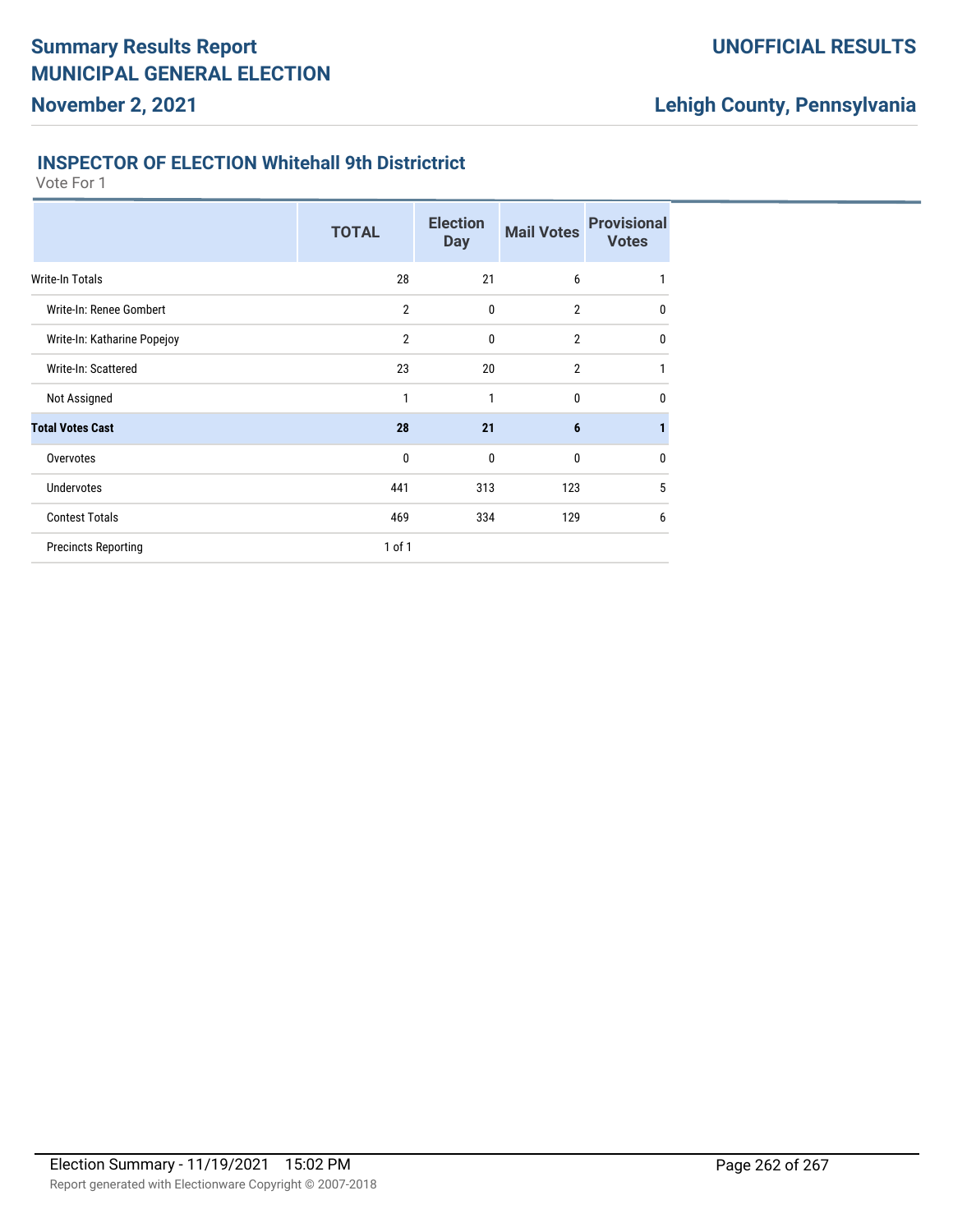### **UNOFFICIAL RESULTS**

## **Lehigh County, Pennsylvania**

#### **INSPECTOR OF ELECTION Whitehall 10th Districtrict**

|                                | <b>TOTAL</b> | <b>Election</b><br><b>Day</b> | <b>Mail Votes</b> | <b>Provisional</b><br><b>Votes</b> |
|--------------------------------|--------------|-------------------------------|-------------------|------------------------------------|
| Write-In Totals                | 40           | 33                            | $\overline{7}$    | $\pmb{0}$                          |
| Write-In: William Muth Jr      | 1            | 1                             | 0                 | 0                                  |
| Write-In: Michael Laroche      | 1            | $\mathbf{1}$                  | 0                 | 0                                  |
| Write-In: Dave Reph            | $\mathbf{1}$ | $\mathbf{1}$                  | 0                 | 0                                  |
| Write-In: Nasir Hasratalli     | 1            | 1                             | 0                 | 0                                  |
| Write-In: Scattered            | 22           | 20                            | $\overline{2}$    | $\pmb{0}$                          |
| Write-In: Tony Waso            | $\mathbf{1}$ | 1                             | 0                 | 0                                  |
| Write-In: Andy Roman           | $\mathbf{1}$ | 1                             | 0                 | 0                                  |
| Write-In: Ronda Hummel         | $\mathbf{1}$ | $\mathbf{1}$                  | 0                 | 0                                  |
| Write-In: Donna Kassab         | $\mathbf{1}$ | $\mathbf{1}$                  | 0                 | 0                                  |
| Write-In: Susan Bailey         | $\mathbf{1}$ | $\mathbf{1}$                  | $\mathbf 0$       | $\bf{0}$                           |
| Write-In: Larkin Bastan Oliver | 1            | 0                             | 1                 | 0                                  |
| Write-In: David Ritter         | $\mathbf{1}$ | 0                             | 1                 | 0                                  |
| Write-In: Colleen Gober        | $\mathbf{1}$ | 0                             | $\mathbf{1}$      | 0                                  |
| Write-In: Nanciann Miller      | $\mathbf{1}$ | 0                             | $\mathbf{1}$      | 0                                  |
| Write-In: Edward Hozza         | $\mathbf{1}$ | 0                             | 1                 | 0                                  |
| Write-In: Howard Waldman       | $\mathbf{1}$ | 1                             | 0                 | $\bf{0}$                           |
| Write-In: Richard D Boucher    | 1            | 1                             | 0                 | 0                                  |
| Write-In: Jane Erwin           | $\mathbf{1}$ | $\mathbf{1}$                  | 0                 | 0                                  |
| Write-In: Luke Savage          | $\mathbf{1}$ | 1                             | 0                 | 0                                  |
| Not Assigned                   | 0            | 0                             | 0                 | $\pmb{0}$                          |
| <b>Total Votes Cast</b>        | $\bf 40$     | 33                            | 7                 | $\pmb{0}$                          |
| Overvotes                      | $\pmb{0}$    | $\pmb{0}$                     | $\pmb{0}$         | $\pmb{0}$                          |
| Undervotes                     | 713          | 522                           | 187               | 4                                  |
| <b>Contest Totals</b>          | 753          | 555                           | 194               | $\pmb{4}$                          |
| <b>Precincts Reporting</b>     | 1 of 1       |                               |                   |                                    |
|                                |              |                               |                   |                                    |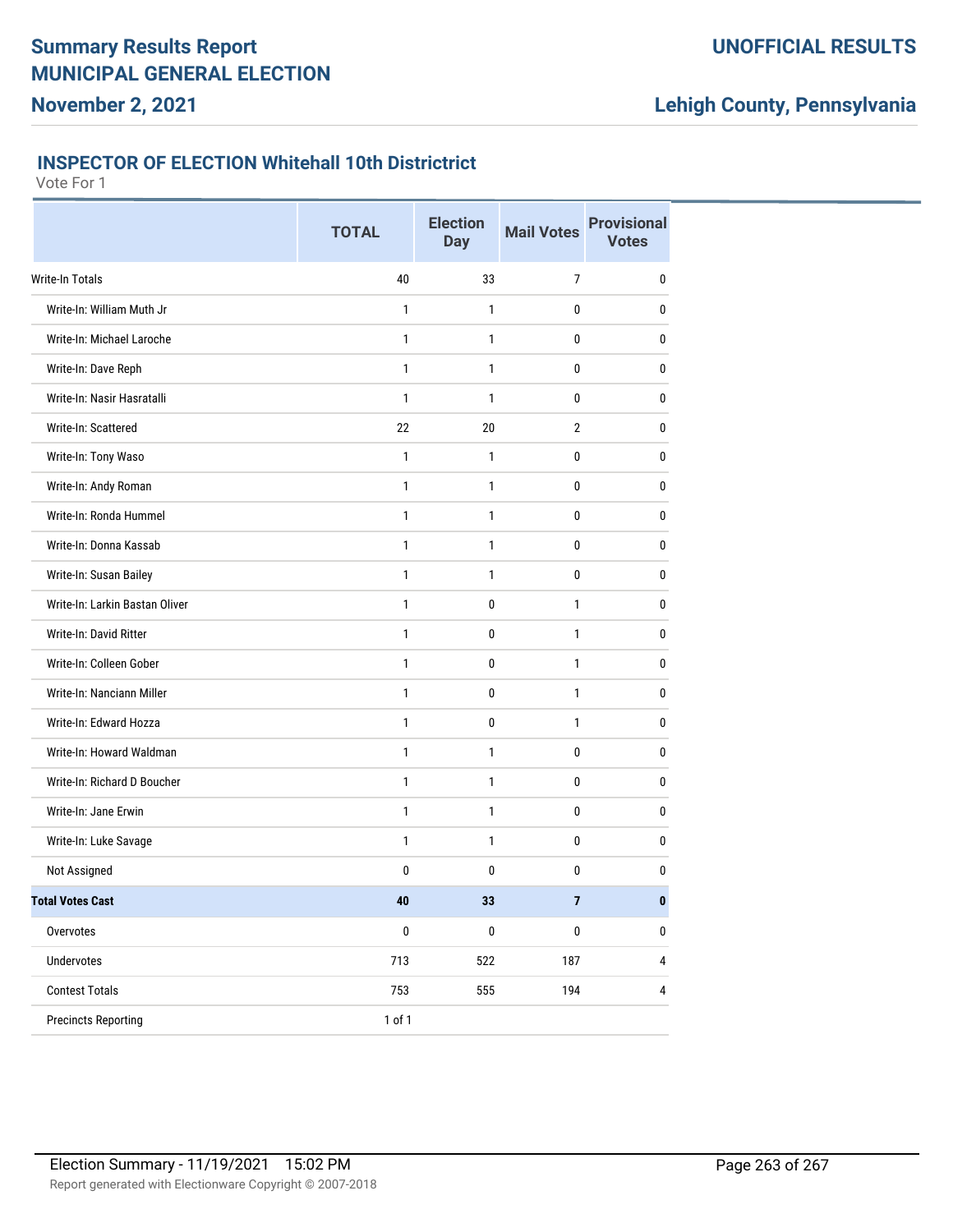## **Lehigh County, Pennsylvania**

#### **INSPECTOR OF ELECTION Whitehall 11th Districtrict**

Vote For 1

|                               | <b>TOTAL</b> | <b>Election</b><br><b>Day</b> | <b>Mail Votes</b> | <b>Provisional</b><br><b>Votes</b> |
|-------------------------------|--------------|-------------------------------|-------------------|------------------------------------|
| <b>REP Robert Falkenstein</b> | 346          | 275                           | 67                | $\overline{4}$                     |
| <b>Write-In Totals</b>        | 5            | $\overline{4}$                | 1                 | $\mathbf{0}$                       |
| Write-In: Sam Kollie Sr       | $\mathbf{1}$ | 1                             | 0                 | $\mathbf{0}$                       |
| Write-In: Susan Rutt          | 1            | $\mathbf{0}$                  | 1                 | $\mathbf{0}$                       |
| Write-In: Scattered           | 3            | 3                             | 0                 | $\mathbf{0}$                       |
| Not Assigned                  | 0            | 0                             | $\mathbf{0}$      | $\bf{0}$                           |
| <b>Total Votes Cast</b>       | 351          | 279                           | 68                | 4                                  |
| Overvotes                     | $\mathbf 0$  | $\mathbf 0$                   | $\mathbf 0$       | $\mathbf{0}$                       |
| <b>Undervotes</b>             | 151          | 70                            | 79                | $\overline{2}$                     |
| <b>Contest Totals</b>         | 502          | 349                           | 147               | 6                                  |
| <b>Precincts Reporting</b>    | $1$ of $1$   |                               |                   |                                    |

### **INSPECTOR OF ELECTION Whitehall 12th Districtrict**

|                            | <b>TOTAL</b>   | <b>Election</b><br><b>Day</b> | <b>Mail Votes</b> | <b>Provisional</b><br><b>Votes</b> |
|----------------------------|----------------|-------------------------------|-------------------|------------------------------------|
| Write-In Totals            | 33             | 21                            | 12                | $\mathbf 0$                        |
| Write-In: Renee Gombert    | $\overline{2}$ | 0                             | $\overline{2}$    | 0                                  |
| Write-In: Scattered        | 29             | 19                            | 10                | 0                                  |
| Write-In: David Rice       | $\overline{2}$ | 2                             | 0                 | $\mathbf{0}$                       |
| Not Assigned               | 0              | 0                             | 0                 | 0                                  |
| <b>Total Votes Cast</b>    | 33             | 21                            | 12                | $\bf{0}$                           |
| Overvotes                  | 0              | 0                             | 0                 | 0                                  |
| <b>Undervotes</b>          | 364            | 264                           | 97                | 3                                  |
| <b>Contest Totals</b>      | 397            | 285                           | 109               | 3                                  |
| <b>Precincts Reporting</b> | 1 of 1         |                               |                   |                                    |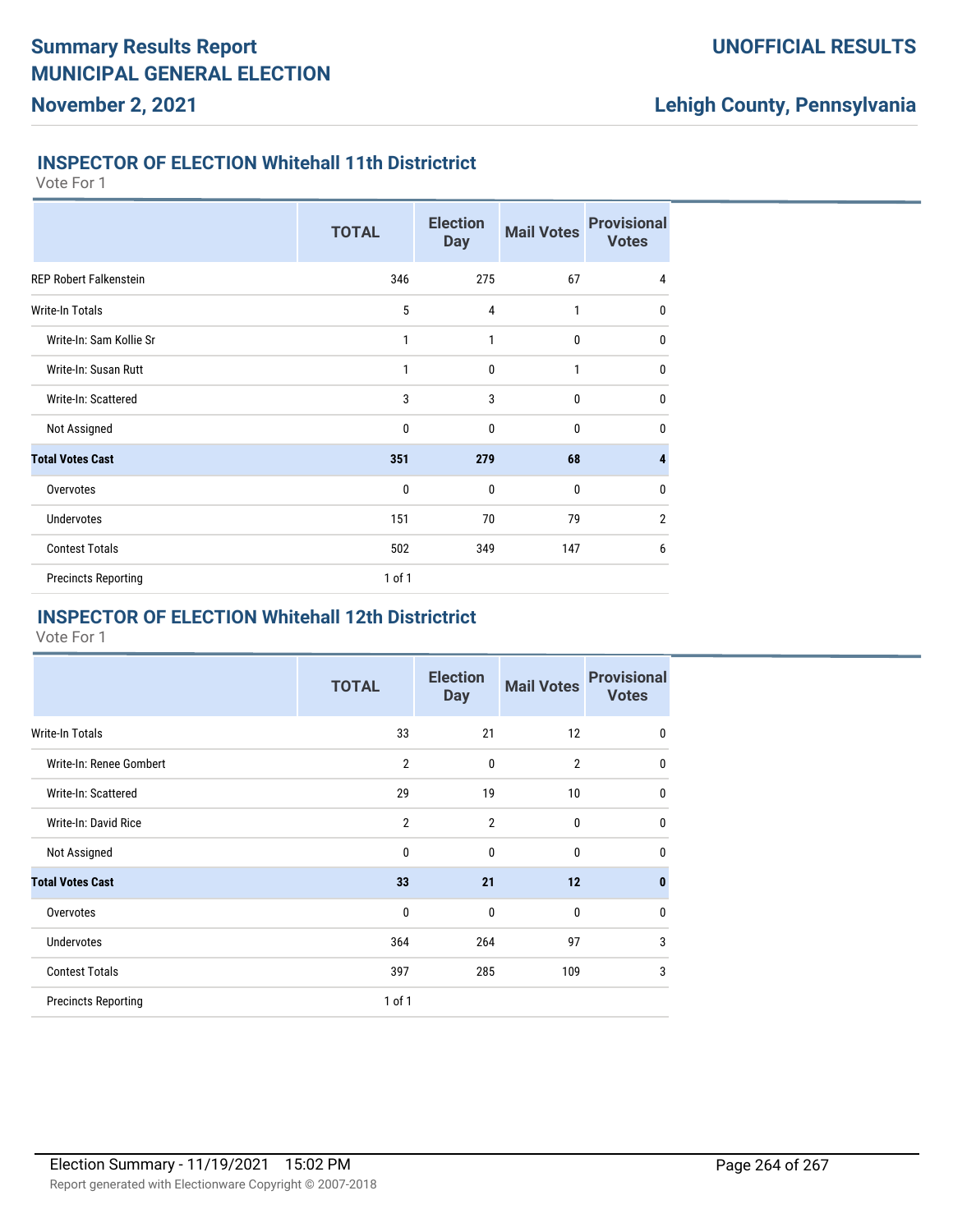# **Summary Results Report MUNICIPAL GENERAL ELECTION**

## **November 2, 2021**

### **UNOFFICIAL RESULTS**

## **Lehigh County, Pennsylvania**

#### **ORDINANCE NO. 15708**

Vote For 1

|                            | <b>TOTAL</b> | <b>Election</b><br><b>Day</b> | <b>Mail Votes</b> | <b>Provisional</b><br><b>Votes</b> |
|----------------------------|--------------|-------------------------------|-------------------|------------------------------------|
| Yes                        | 3,684        | 2,340                         | 1,291             | 53                                 |
| No                         | 6,753        | 4,691                         | 2,008             | 54                                 |
| <b>Total Votes Cast</b>    | 10,437       | 7,031                         | 3,299             | 107                                |
| Overvotes                  | 17           | 12                            | 5                 | $\mathbf{0}$                       |
| <b>Undervotes</b>          | 2,519        | 1,857                         | 625               | 37                                 |
| <b>Contest Totals</b>      | 12,973       | 8,900                         | 3,929             | 144                                |
| <b>Precincts Reporting</b> | 58 of 58     |                               |                   |                                    |

### **ORDINANCE NO. 15726**

Vote For 1

|                            | <b>TOTAL</b> | <b>Election</b><br><b>Day</b> | <b>Mail Votes</b> | <b>Provisional</b><br><b>Votes</b> |
|----------------------------|--------------|-------------------------------|-------------------|------------------------------------|
| Yes                        | 5,968        | 4,007                         | 1,903             | 58                                 |
| No                         | 5,297        | 3,544                         | 1,702             | 51                                 |
| <b>Total Votes Cast</b>    | 11,265       | 7,551                         | 3,605             | 109                                |
| Overvotes                  | 9            | 5                             | 4                 | $\mathbf 0$                        |
| <b>Undervotes</b>          | 1,699        | 1,344                         | 320               | 35                                 |
| <b>Contest Totals</b>      | 12,973       | 8,900                         | 3,929             | 144                                |
| <b>Precincts Reporting</b> | 58 of 58     |                               |                   |                                    |

### **ORDINANCE NO. 173**

|                            | <b>TOTAL</b> | <b>Election</b><br><b>Day</b> | <b>Mail Votes</b> | <b>Provisional</b><br><b>Votes</b> |
|----------------------------|--------------|-------------------------------|-------------------|------------------------------------|
| Yes                        | 2,371        | 1,360                         | 976               | 35                                 |
| No                         | 2,296        | 1,725                         | 552               | 19                                 |
| <b>Total Votes Cast</b>    | 4,667        | 3,085                         | 1,528             | 54                                 |
| Overvotes                  | 8            | 5                             | 3                 | 0                                  |
| Undervotes                 | 468          | 355                           | 106               | 7                                  |
| <b>Contest Totals</b>      | 5,143        | 3,445                         | 1,637             | 61                                 |
| <b>Precincts Reporting</b> | 6 of 6       |                               |                   |                                    |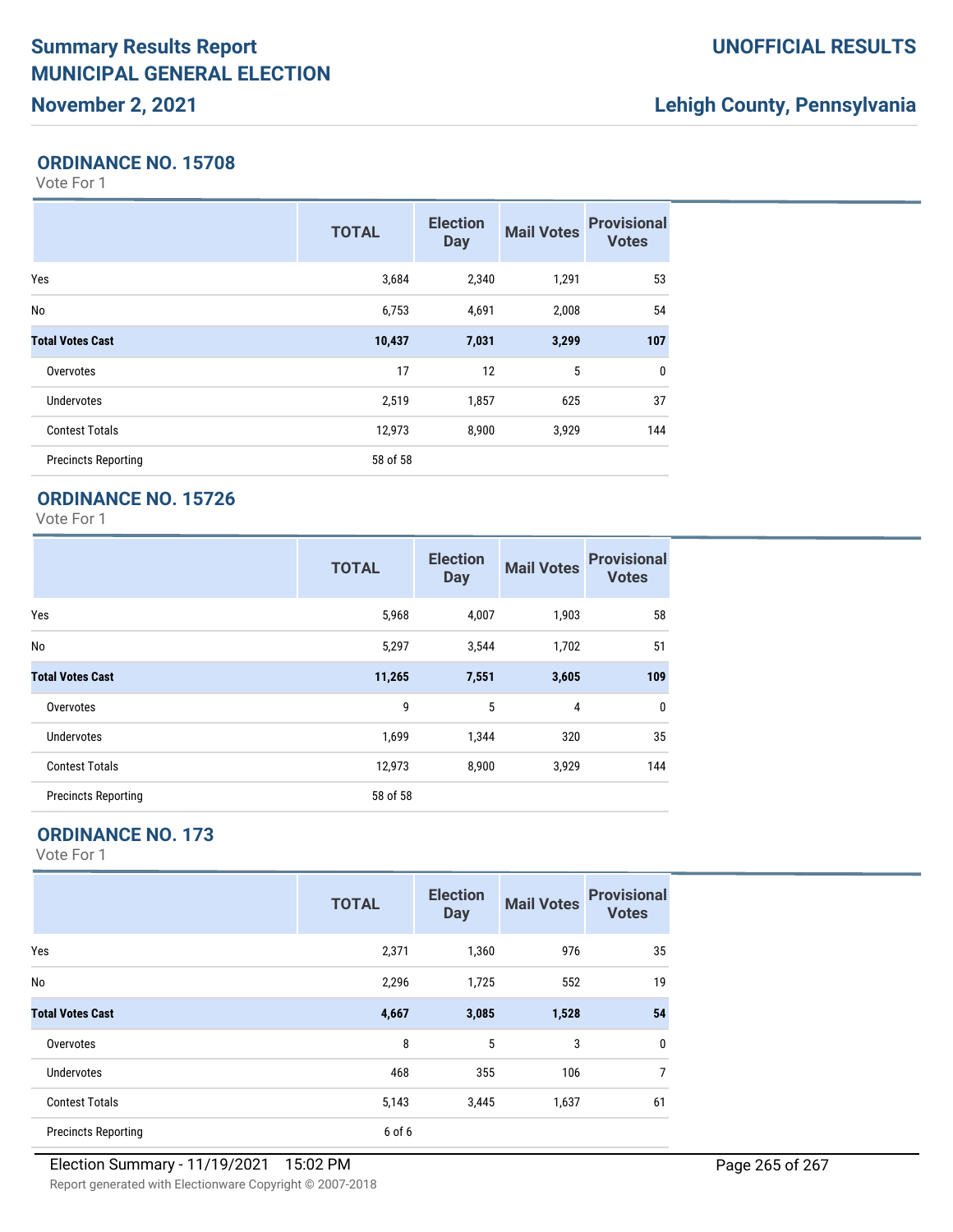## **Lehigh County, Pennsylvania**

#### **ORDINANCE NO. 2021-04**

Vote For 1

|                            | <b>TOTAL</b> | <b>Election</b><br><b>Day</b> | <b>Mail Votes</b> | <b>Provisional</b><br><b>Votes</b> |
|----------------------------|--------------|-------------------------------|-------------------|------------------------------------|
| Yes                        | 4,815        | 3,057                         | 1,703             | 55                                 |
| No                         | 3,144        | 2,217                         | 910               | 17                                 |
| <b>Total Votes Cast</b>    | 7,959        | 5,274                         | 2,613             | 72                                 |
| Overvotes                  | 5            | 4                             | 1                 | $\mathbf{0}$                       |
| <b>Undervotes</b>          | 884          | 610                           | 259               | 15                                 |
| <b>Contest Totals</b>      | 8,848        | 5,888                         | 2,873             | 87                                 |
| <b>Precincts Reporting</b> | 10 of 10     |                               |                   |                                    |

### **RETENTION QUESTION 1**

Vote For 1

|                            | <b>TOTAL</b> | <b>Election</b><br><b>Day</b> | <b>Mail Votes</b> | <b>Provisional</b><br><b>Votes</b> |
|----------------------------|--------------|-------------------------------|-------------------|------------------------------------|
| Yes                        | 34,167       | 23,836                        | 10,033            | 298                                |
| No                         | 24,397       | 15,577                        | 8,577             | 243                                |
| <b>Total Votes Cast</b>    | 58,564       | 39,413                        | 18,610            | 541                                |
| Overvotes                  | 39           | 28                            | 11                | 0                                  |
| Undervotes                 | 15,303       | 11,742                        | 3,391             | 170                                |
| <b>Contest Totals</b>      | 73,906       | 51,183                        | 22,012            | 711                                |
| <b>Precincts Reporting</b> | 161 of 161   |                               |                   |                                    |

### **RETENTION QUESTION 2**

|                            | <b>TOTAL</b> | <b>Election</b><br><b>Day</b> | <b>Mail Votes</b> | <b>Provisional</b><br><b>Votes</b> |
|----------------------------|--------------|-------------------------------|-------------------|------------------------------------|
| Yes                        | 34,457       | 23,739                        | 10,405            | 313                                |
| No                         | 23,697       | 15,277                        | 8,196             | 224                                |
| <b>Total Votes Cast</b>    | 58,154       | 39,016                        | 18,601            | 537                                |
| Overvotes                  | 31           | 20                            | 11                | 0                                  |
| Undervotes                 | 15,721       | 12,147                        | 3,400             | 174                                |
| <b>Contest Totals</b>      | 73,906       | 51,183                        | 22,012            | 711                                |
| <b>Precincts Reporting</b> | 161 of 161   |                               |                   |                                    |